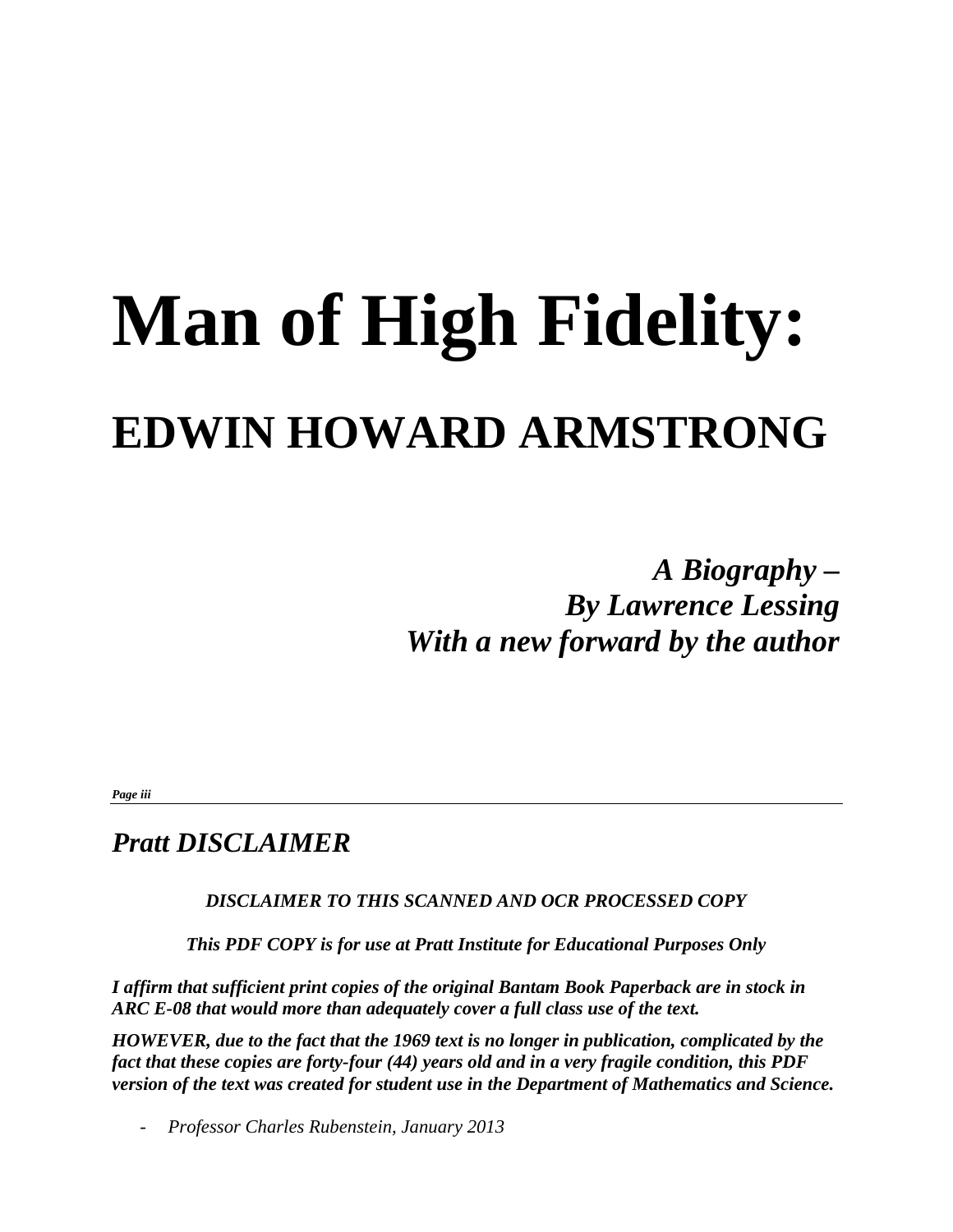## **EDWIN HOWARD ARMSTRONG**

Was the last – and perhaps the least known – of the great American Inventors. Without his major contributions, the broadcasting industry would not be what it is today, and there would be no FM radio. But in time of mushrooming industry and mammoth corporations, the recognition of individual genius is often refused, and always minimized.

This is the extraordinary true story of the discovery of high fidelity, the brilliant man and his devoted wife who battled against tremendous odds to have it adopted, and their long fight against the corporations that challenged their right to the credit and rewards. Mrs. Armstrong finally ensured that right nearly ten years after her husband's death.

*Page i* 

#### *Cataloging Information Page*

*This low-priced Bantam Book has been completely reset in a type face designed for easy reading, and was printed from new plates. It contains the complete text of the original hard-cover edition. NOT ONE WORD HAS BEEN OMITTED.* 

*(bantam logo here)* 

MAN OF HIGH FIDELITY *A Bantam Book / published by arrangement with J. B. Lippincott Company* 

*PRINTING HISTORY Lippincott edition published November 1956 Bantam edition published Match 1969* 

*All rights reserved. Copyright © 1956, 1969 by Lawrence Lessing. No part of this book may be reproduced in any form, by Mimeograph or other means, without permission. For information address: J. B. Lippincott Company, East Washington Square, Philadelphia, Pennsylvania 10105.* 

*Published simultaneously in the United States and Canada* 

*Bantam Books are published by Bantam Books, Inc., a subsidiary of Grosset & Dunlap, Inc. Its trade-mark, consisting of the words "Bantam Books" and the portrayal of a bantam, is registered in the United States Patent Office and in other countries. Marca Registrada. Bantam Books, Inc., 271 Madison Avenue, New York, N.Y. 10016.* 

PRINTED IN THE UNITED STATES OF AMERICA

*Page iv* 

**2** *Revision 1: This document is available electronically at:* http://www.CharlesRubenstein.com/490/References/**Armstrong.pdf**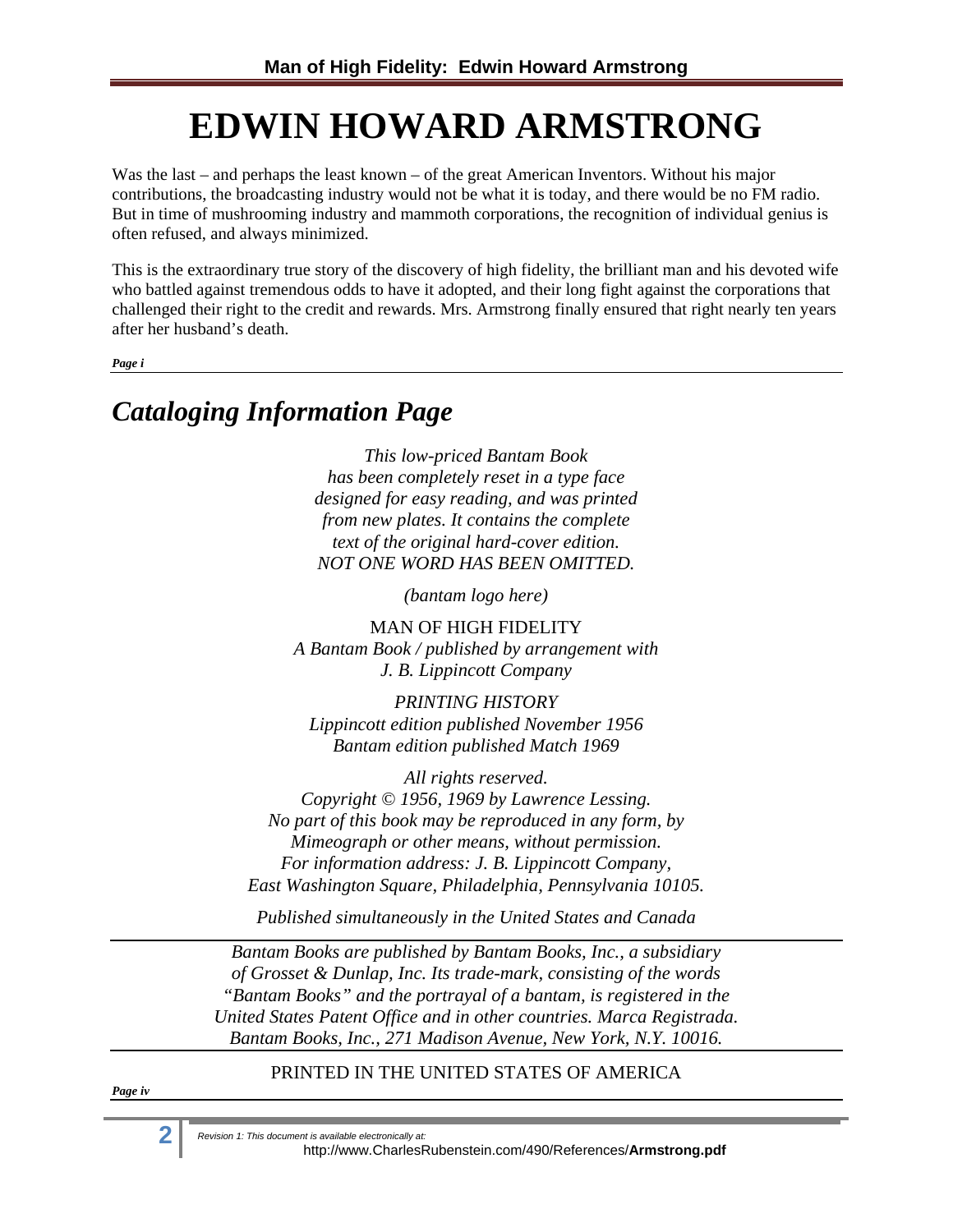#### *(Dedication Page)*

#### **To Yvonne**

*Page v* 

#### **Contents**

|                |                                    | page              |                             |
|----------------|------------------------------------|-------------------|-----------------------------|
|                |                                    | <b>TEXT</b>       | <b>PDF</b>                  |
|                | EDWIN HOWARD ARMSTRONG             | $\dot{i}$         | 2                           |
|                | <b>Inside Cover</b>                | iii               | $\overline{l}$              |
|                | <b>Pratt PDF Disclaimer</b>        |                   | $\mathcal{I}_{\mathcal{I}}$ |
|                | Cataloging info page               | $\dot{v}$         | $\overline{2}$              |
|                | Dedication                         | $\mathcal{V}$     | $\overline{\mathfrak{z}}$   |
|                | Contents                           | vii               | $\mathfrak{Z}$              |
|                | Foreword                           | ix                | $\overline{\mathcal{A}}$    |
|                | Preface to First Edition           | $\overline{xiii}$ | 6                           |
| 1              | The Attic Inventor                 | $\boldsymbol{l}$  | $\overline{7}$              |
| $\overline{c}$ | A Child in the Nineties            | 6                 | 10                          |
| $\overline{3}$ | The Boy Wireless Operator          | 14                | 15                          |
| $\overline{4}$ | The Undergraduate Genius           | 23                | 21                          |
| $\overline{5}$ | The Inventive Act                  | 34                | $\overline{28}$             |
| 6              | "Feedback" Armstrong               | 49                | 37                          |
| $\overline{7}$ | The Signal Corps Major             | 64                | 45                          |
| 8              | The Superheterodyne Feat           | 77                | 53                          |
|                | The Progress of Radio - Schematics | 82-90             | 56-61                       |
| 9              | Young Man of the Twenties          | 99                | 67                          |
| 10             | Armstrong vs. de Forest            | 127               | 84                          |
| 11             | The FM Comeback                    | 157               | 103                         |
| 12             | The Defender of the Human Ear      | 174               | 114                         |
| 13             | The Second War                     | 205               | 133                         |
| 14             | The Last Battle                    | 231               | 149                         |
| 15             | The Expense of Greatness           | 249               | 161                         |
| 16             | <b>Final Vindication</b>           | 258               | 166                         |
|                | Bibliography                       | 271               | 174                         |

#### *Page vii*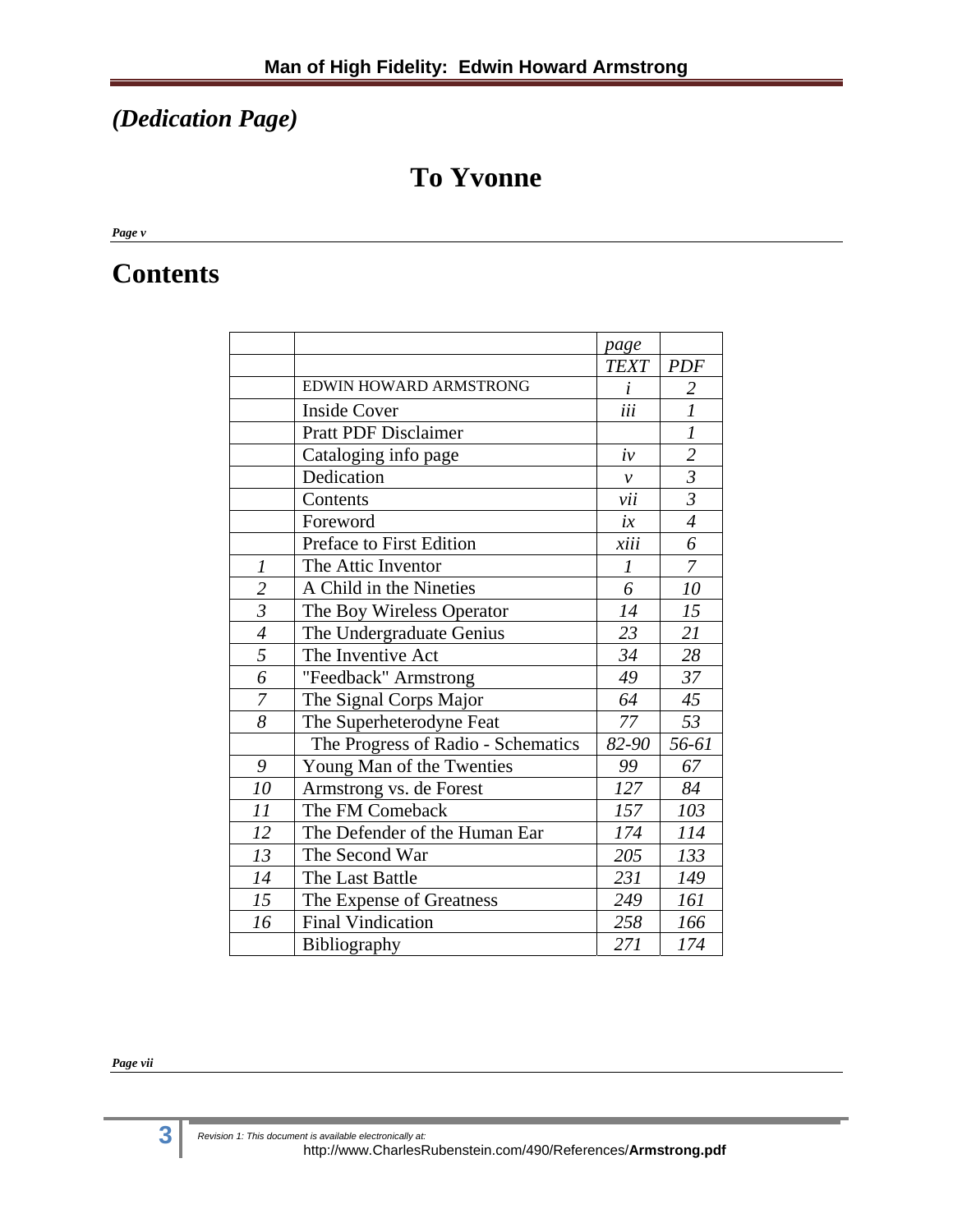### **Foreword**

One of the extraordinary but not widely known tales of American invention is the story of FM or frequency-modulation radio. No major invention of recent times has had a longer, harder, more heroic struggle for existence than this system of high-fidelity broadcasting. Today, some thirty-five years after its conception, FM finally has won legal and historical vindication of such magnitude as to lay to rest any doubts as to its authenticity and great worth. This is a fitting occasion, therefore, for reissuing this life of the inventor, which was first published shortly after his despairing death by suicide in 1954, and which is now brought triumphantly up to date.

FM was conceived about 1933 by Edwin Howard Armstrong, a noted professor of engineering at Columbia University and a recognized genius in electronic circuitry. He had contributed to early radio two basic circuits, the regenerative or feedback circuit and the superheterodyne, which are' still at the heart of nearly all modem radio-television transmitters and receivers. When he sought permission in 1935, however, to erect an experimental FM station to demonstrate the unusual qualities of his new radio system, he ran into a stone wall. The Federal Communications Commission dismissed FM out of hand as "a visionary development," arid denied him a permit. The standard radio networks operating on AM or amplitude modulation were equally indifferent. "Who needs a second method of broadcasting?" they said. It took Armstrong nearly five years to get his experimental station constructed, after threatening to take his invention to a foreign country. Though FM proved to be as remarkable a new system of broadcasting as its inventor claimed, still, for nearly another quarter of a century, it was blocked by one regulatory device or another from reaching its free, full throated development. The full story is here.

What sustained FM through these years of commercial opposition and regulatory complicity was the fact that it was indeed a superior system of broadcasting, aurally and technically, to all who had ears to hear. The most striking demonstration, then as now, was to hear an FM program coming in crystal clear through a clatter of thunderstorms and electrical disturbances that turned ordinary radio reception into a nightmare of shattering discharges and steady background noise like frying eggs. In addition to its noise-suppression qualities, the wideswinging FM wave also was capable of carrying the full frequency range of sound perceptible to the human ear, giving it a depth and naturalness unknown to ordinary AM radio. Over the years, these qualities attracted a constantly growing band of discriminating listeners and dedicated FM broadcasters, the most persevering of which came to form the National Association of FM Broadcasters to promote FM's independent development.

By 1960-tragically too late for the inventor to witness it - the tide began to turn for FM. For one thing, the FCC began to right some of the inequities. In 1961 it authorized the use of a split-band system of stereophonic broadcasting over FM channels, a technique whose underlying feasibility Armstrong had demonstrated in an historic multiplexing experiment as early as 1934. It further enhances FM's superior sound. This development, plus normal cumulative growth, has pushed FM to new heights. Some fifty million radio sets equipped with FM are now in use in the U.S., and this number is expected soon to exceed those with AM reception only. The number of FM stations on the air now reaches some 1,700, offering a wide range of programs, and their sale price steadily rises, indicating a marked economic change for the better. The fact is that FM was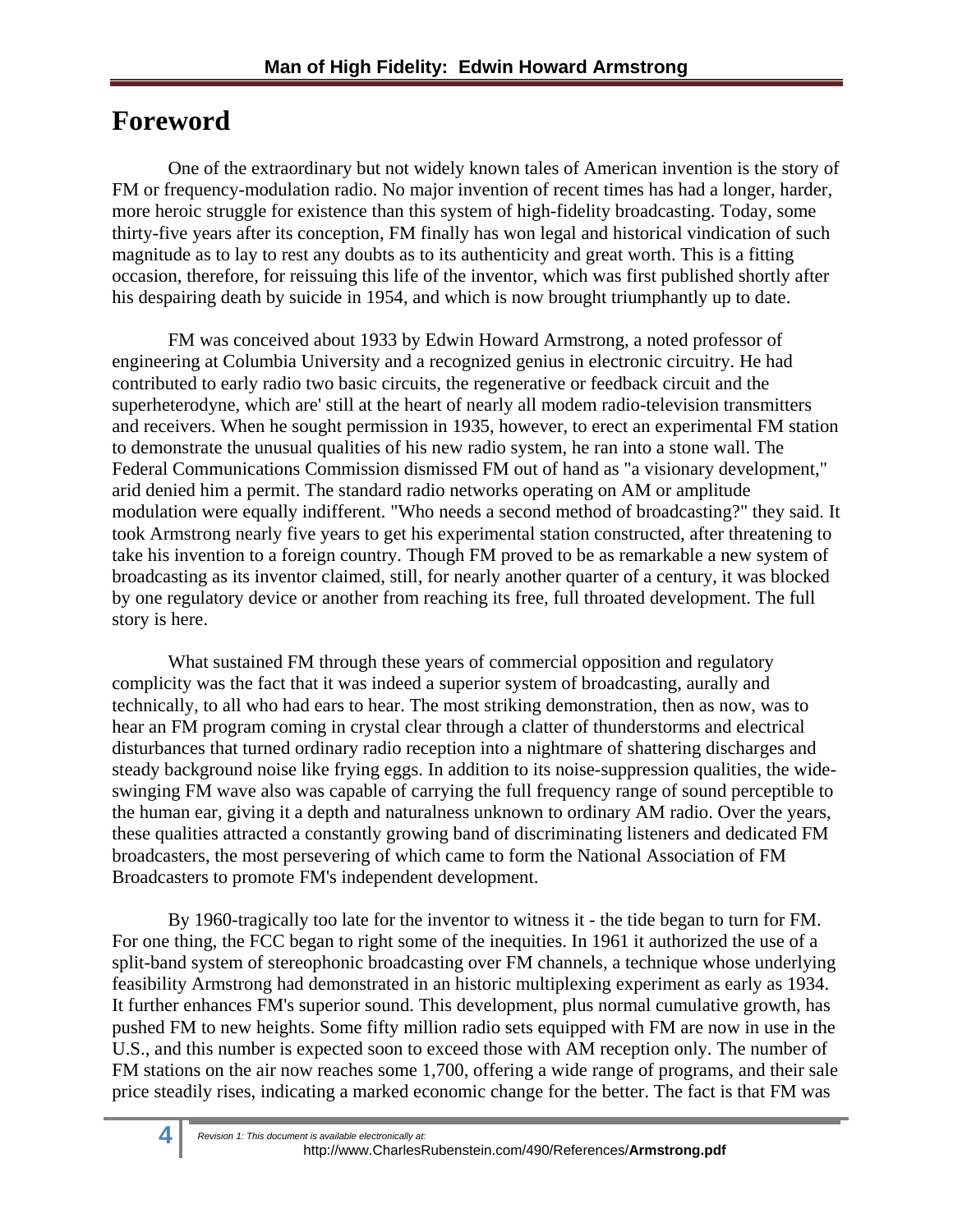technically ready and waiting to further the current revolution in stereophonic disc and tape recording and in sophisticated listening.

Meanwhile, FM has moved upward and onward in other directions. Earlier, it had swept the field of mobile radio, such as that employed in police, emergency, and military field communications, where FM's low power requirements and noise reduction made it outstanding. FM also came to dominate microwave relay operations, the system by which TV network programs, multiple telephone messages, and private communications are beamed cross-country from a series of towers spaced about thirty miles apart. More recently FM has sparked a newer form of microwave system known as tropospheric scatter communications, which allows spacing of towers up to 600 miles apart and is now widely used in building highly secure U.S. military communication systems around the world. Finally, from the launching of the first U.S. earthorbiting space satellite, FM has taken the lead in satellite communications. From this position, FM is likely to have a profound impact on all radio-TV communications through the rest of the century.

The greatest achievement of these later years is the total personal vindication they have brought to the inventor. At his death, Howard Armstrong was in the midst of a mammoth, seemingly hopeless legal battle with a potent group of radio manufacturers who had refused to recognize him as the inventor of wideband FM, and who were attempting to break his patents and evade all payment of royalties for their widespread use of the invention. With great canniness, loyalty, and perseverance, his widow, Marion Armstrong, and his attorney, Dana M. Raymond, quietly continued the battle. Late in 1967, nearly fifteen years later, they won the last of a long line of infringement suits, winning twenty-one out of twenty-one entered, for perhaps the most unprecedented string of legal vindications ever obtained for an inventor. This story, too, is here. It is an extraordinary ending for an extraordinary career.

The author is greatly indebted to Marion Armstrong and to the Armstrong Foundation for their substantial role in again bringing this biography into the hands of the public. He also wishes to thank the National Association of FM Broadcasters for their estimable aid in bringing the book to the public's attention. The author also extends his appreciation to Raymond Gomback, president of FM *Guide,* New York, for earlier resuscitating this biography and reprinting it in its entirety in his highly useful FM magazine. And he tenders special thanks to Harry E. Maynard friend associate and longtime FM and hi-fi enthusiast, for pursuing the intricate negotiations that brought all this about.

> LAWRENCE LESSING Upper Black Eddy, Pa. June, 1968

*Page xii*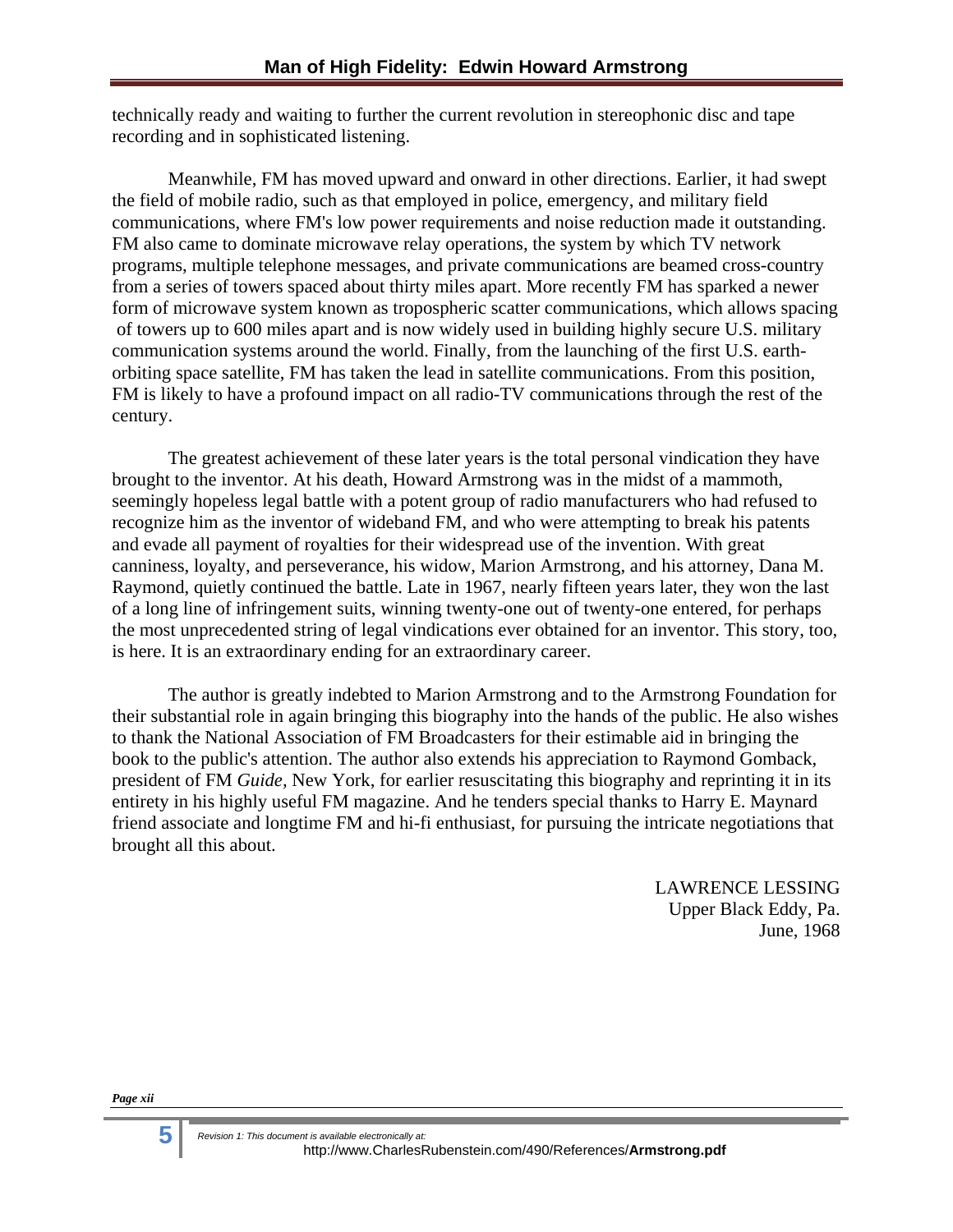#### **Preface to First Edition**

The subject of this biography, like other great inventors before him, was a controversial figure during his lifetime. The controversy did not end with his tragic death by suicide in New York on February 1, 1954.

No full account exists of the life of Edwin Howard Armstrong, considered by many to be one of the great American inventors of our time and the single most important creator of modern radio. This book is meant to fill that void. It is partisan as regards the man, whom the author as a journalist knew over a period of fifteen years and esteemed as a great man; but it is as objective as the writer could make it with regard to the history and background of his life and times. The author gratefully acknowledges the many kindnesses and cooperation extended to him by Mrs. Marion McInnis Armstrong, the wife of the inventor and executor of the estate, and by the late Alfred McCormack, his personal lawyer and friend, who made many trenchant suggestions on the. manuscript but did not live to *see* it in print; He is particularly indebted to them for making freely available to him without restrictions all the inventor's personal papers and records, without which this biography could not have been written. The writer also extends his thanks to the inventor's sisters, Mrs. Bradley B. Hammond and Mrs. Thomas H. Beardsley, for aiding him in reconstructing the family background. The author is also indebted for many personal reminiscences and lively details to a host of Howard Armstrong's, friends and associates, including Professor Morton R. Arendt, George E. Burghard, C. Randolph Runyon, Jr., William T. Russell, Thomas J. Styles, Harry W. Houck, Harry Sadenwater, Ernest V. Amy and John Bose.

 This is in no sense, however, an "official" biography. Such opinions, judgments and interpretations of events as appear in these pages are the writer's own and are in no way to be attributed to the above sources. Armstrong was an exceedingly complex man living in a complex age. Many shadings of opinion are possible, even among Armstrong's closest associates, not to mention those hostile to him, as to the exact character of his role in our times. The portrait drawn here, with what skill and documentation the writer could muster, must rest for its validity upon the verdict of history.

**L. L.**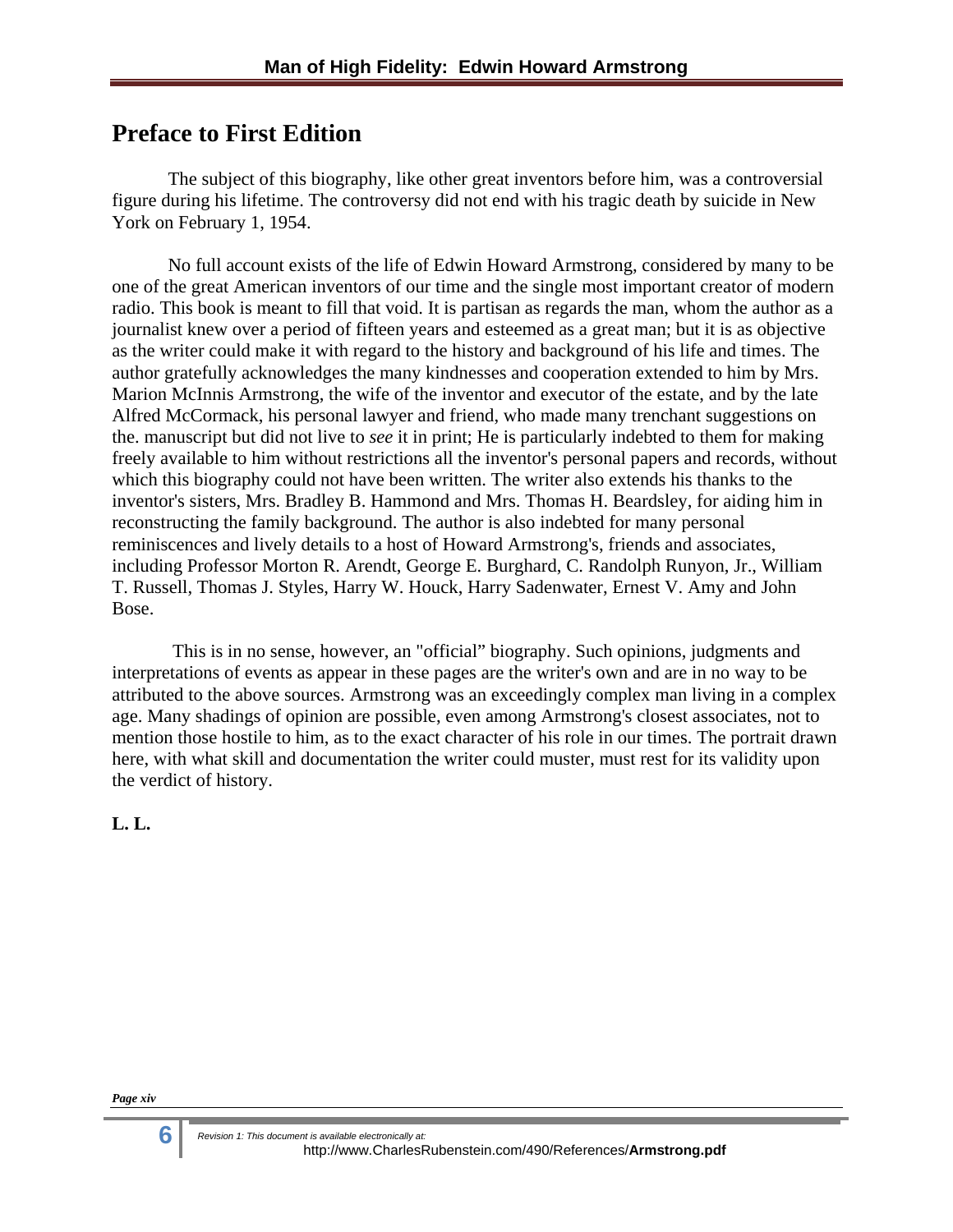#### **Chapter 1**

#### **The Attic Inventor**

The career of Edwin Howard Armstrong began traditionally enough, about the turn of the century, in an attic. It was a large and comfortable room at the top of a big, gray Victorian house in Yonkers, New York, with turret and porches overlooking a wide sweep of the Hudson River and one of the better-class neighborhoods of the time, but an attic nevertheless.

By then it was deeply rooted in the American legend that all inventors began thus. In just such a homely room a man alone might, with the aid of only his own two hands, and native intelligence, come upon a new idea that would not only make his fortune but move the world. Thomas Edison had begun his experiments in an unused corner of his family's farm cellar. The young Wright brothers, Wilbur and Orville, were even then building a gliding machine in a room behind their small bicycle shop in Dayton, Ohio, from which they were to go on to make the first powered flight in a heavier-than-air machine at Kitty Hawk, North Carolina, in 1903. Everywhere in odd corners of the land boys of a curious bent were tinkering over makeshift apparatus and work tables, absorbed in pursuit of the American dream. The boy in the attic in Yonkers was spending most of his days and nights fiddling with a telegraph key and wireless contraptions.

Years later, when he had made his mark as the single most important inventor of· modern radio, Howard Armstrong was persuaded to return to his attic to pose for a picture. The room had been kept intact by the family, locked and inviolate, as most of the things in his life were preserved. Indeed, the key to the room could not be found, and Armstrong, always a man of direct action, insisted on climbing out on the steep roof from an adjoining room and inching himself along a narrow, precarious gutter to force a window into his old sanctum. He had always liked to climb about high and dangerous places, and probably had been all over the roof as a boy. Except for the dust of years and fallen plaster, the attic room was as he had left it in his early manhood. An old cast-iron bed stood in the center. Old desks and tables lined the walls. A litter of dusty filing cases, chests, papers, old storage batteries and the crude "breadboard" circuits of his early experiments covered all the surfaces and the bed. No attempt was made to tidy the picture. Armstrong posed gently in the center of it, under the sloping ceiling, a tall man, bald and past his prime, glancing at a long-forgotten paper with a look of stoic pride and brooding intelligence on his mobile features.

It was in many ways a sad picture, for behind it moved a strange and turbulent life. The inventor had made his fortune, as the legend had foretold. He had won medals, honors and encomiums for his inventions that even then were filling the world with music, sound and the miraculously instantaneous transmission of human intelligence. His basic contributions to radio were three, and together they constituted major landmarks and much of the history of radio. The first was the regenerative or feedback circuit (1912), which took wireless telegraphy out of the spark-gap, crystal-detector stage into the radio era of amplified sound. The second was the superheterodyne circuit (1918), which underlies all modern radio and radar reception. The third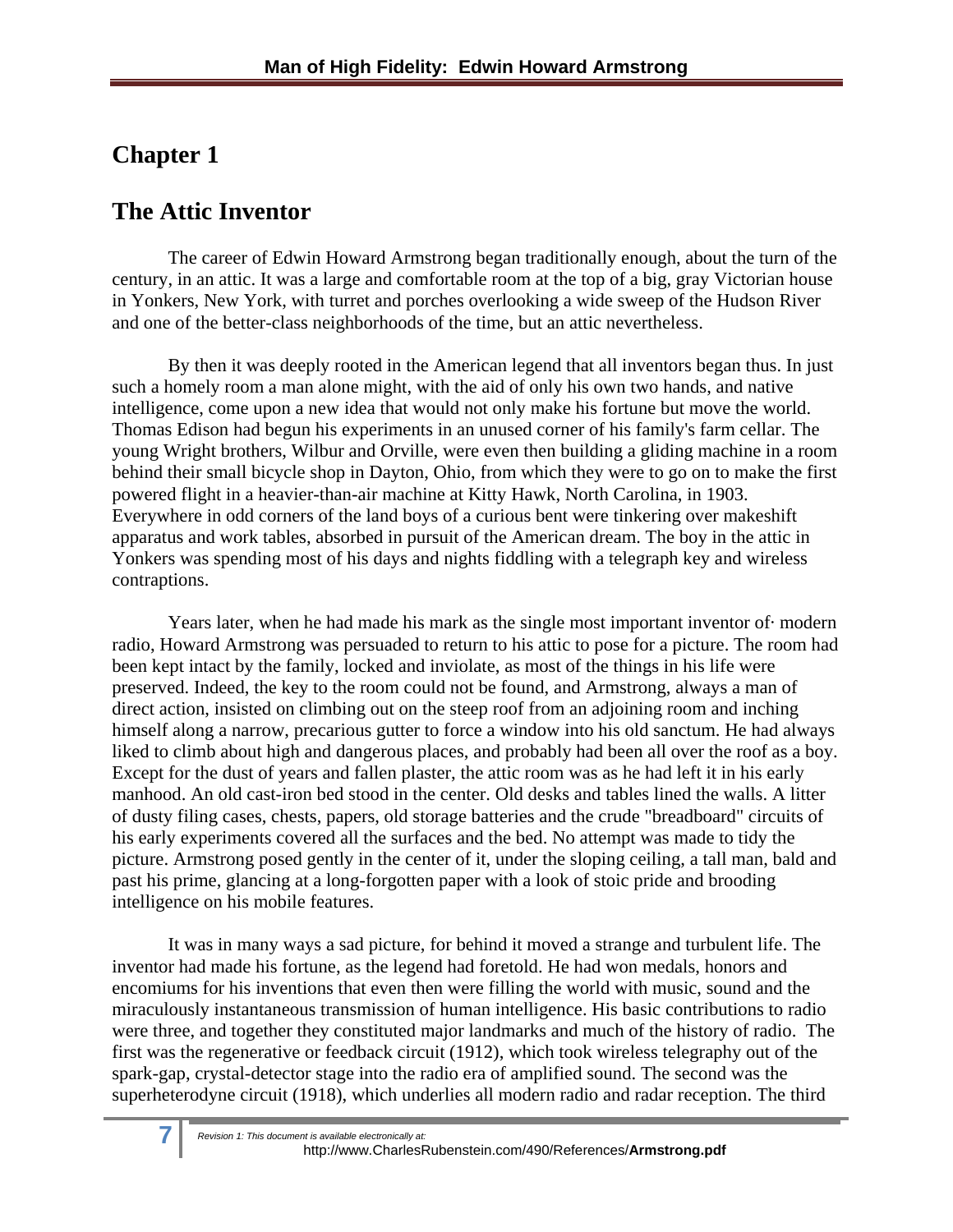and subtlest conception of all was wide-band frequency modulation or FM radio (1933), a nearly static-free system of high-fidelity broadcasting that revolutionized the reproduction of sound and opened a development in communications and the auditory arts that is not yet ended. A fourth invention, known as superregeneration, made in 1922, but not widely used, may yet prove as basic as these three.

But the inventor had wanted something more, something hard to define. A perfection, perhaps, not attainable in this life, or some non-material fulfillment only suggested in his early yearnings, or perhaps simply justice. Hardly any of his victories had been clear-cut or generously conceded. Long after they seemed safely won, they had been dogged by ill luck and malicious detraction. Between the rather simple dreams of the boy in the attic and the long thoughts of the man who stood there for his portrait, something of a changed and wounding nature had happened to the American dream.

The world had grown exceedingly complex. More and more the individual inventor was being overshadowed by the mounting establishments of science and by large technical corporations pursuing organized research with teams of investigators and battalions of patent lawyers. The old American idea of a simpler day that all creativeness and ultimate power resides in the individual was being shuffled out of the way. Armstrong grew up just as the big industrial laboratories were spreading. Most of his life was spent in heroic defiance of their overweening claims. He fought hard and stubbornly to maintain his independence, with a sense of integrity sometimes painful in its extremes. At times his life appeared all fury and fractiousness. Nearly half of it was spent in the law courts in some of the longest, most notable and acrimonious patent suits of the era. Under these pressures, Armstrong became a complex man, shy yet aggressive, worldly yet never losing a certain original naivety, the charm and mystery of genius. At the end he knew that he was fighting an implacable turn of events. The day of the lone attic inventor was waning. He was among the last of the breed.

Armstrong's working life spanned a half-century of change more rapid and violent than almost any like period in history. Even those who have lived through it find that it requires a feat of memory to cast themselves back into the world of fifty years ago, so remote does' it appear in time. Almost none of the now commonplace apparatus of modem life-the internal combustion engine, the airplane, the motion picture, the electric motor and dynamo, and all their appurtenances-had yet appeared in force to give the new century its peculiar shape and tempo. Within a few short years, however, the accumulated discoveries of the nineteenth century debouched a stream of inventions that suddenly contracted all time and distance and unleashed on the world an unprecedented range of new powers. New industries sprang up on these inventions and swiftly grew to giant size. Invariably, each new invention was hailed as a new instrument to draw the world closer together in trade and amity. This early optimism soon proved shallow and the hopes of a better, more rationally organized world mostly vain. No age suffered a more precipitous drop into disillusionment. But, in a sense never before experienced, the spate of physical change in the first half of the twentieth century more deeply transmuted the world and the possibilities of human life in it than any previous force in history.

Ironically, Howard Armstrong was one of the leading architects of this change, laying the groundwork for that system of mass communications and the control of large forces by a tiny flow of electrons that are characteristic of the age. Radio and electronic techniques came to be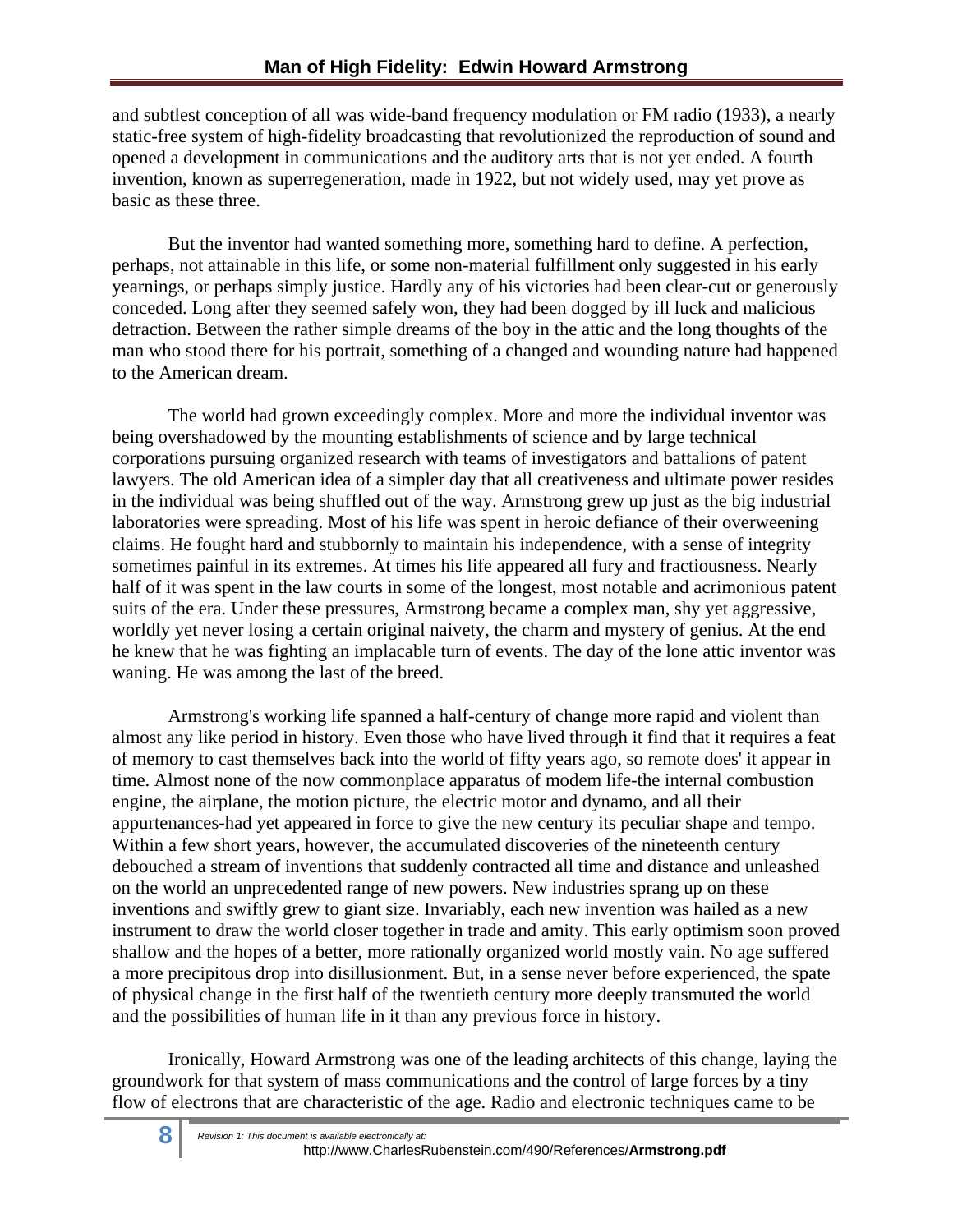the impalpable nerve fibers of a century moving ever faster over the earth, in the water and through the air, complementing and accelerating this mechanization and influencing every aspect of life. Though he carried over some of the ideals and viewpoints of a previous era, Armstrong was almost wholly a man of this century and intimately embroiled in it.

Try as he might, Armstrong could not mold himself into the patriarchal image of an Alexander Graham Bell, an Eli Whitney, a Samuel F. B. Morse, a Thomas Edison, inventors of an earlier, individualistic age whose composed features stare at us equanimously from textbooks with the grave directness of trademarks or household gods. He was of a different, stamp, modem, over-specialized, sensitive. The age was not conducive to either composure or security. Almost Nothing in his manner or appearance suggested the popular, assured figure of a great inventor. With his smooth round head, bald almost from youth, and his powerful big frame, almost invariably clothed in conservative business suits, the uniform of the age, he might have been taken for a banker or any anonymous businessman. Only when his reserve was pierced was it possible to glimpse the driving force of his mind.

From time to time, Armstrong's battles and exploits drew the attention of the press, but some quality in the man or in the times withheld from him that instant recognition that is fame, fleeting or enduring. He was not indifferent to fame, and that, in the end, was part of the hurt. Though his inventions were fully as great as those of his predecessors, no touch of folk myth came to make of him a hero. The loud floods of advertisement passed him by. His name and figure tended always to slip into the background, in the constant stream of new developments, most of them far less basic than his own. Probably no great American inventor of recent times is less popularly known or understood.

The times are not propitious for the recognition of great, rebellious or unorthodox talent. They are never too hospitable, but rarely have they been so bad as at present. Large impersonal forces are loose in the world, in this country as in more tyrannous parts of the globe, sweeping aside the individual of high merit in pursuit of some new corporate, collective and conformist destiny. These forces, and other ills more personal, crushed Armstrong in the end, as they are crushing others. But not before he had lived a full life of great significance and poignancy for the times.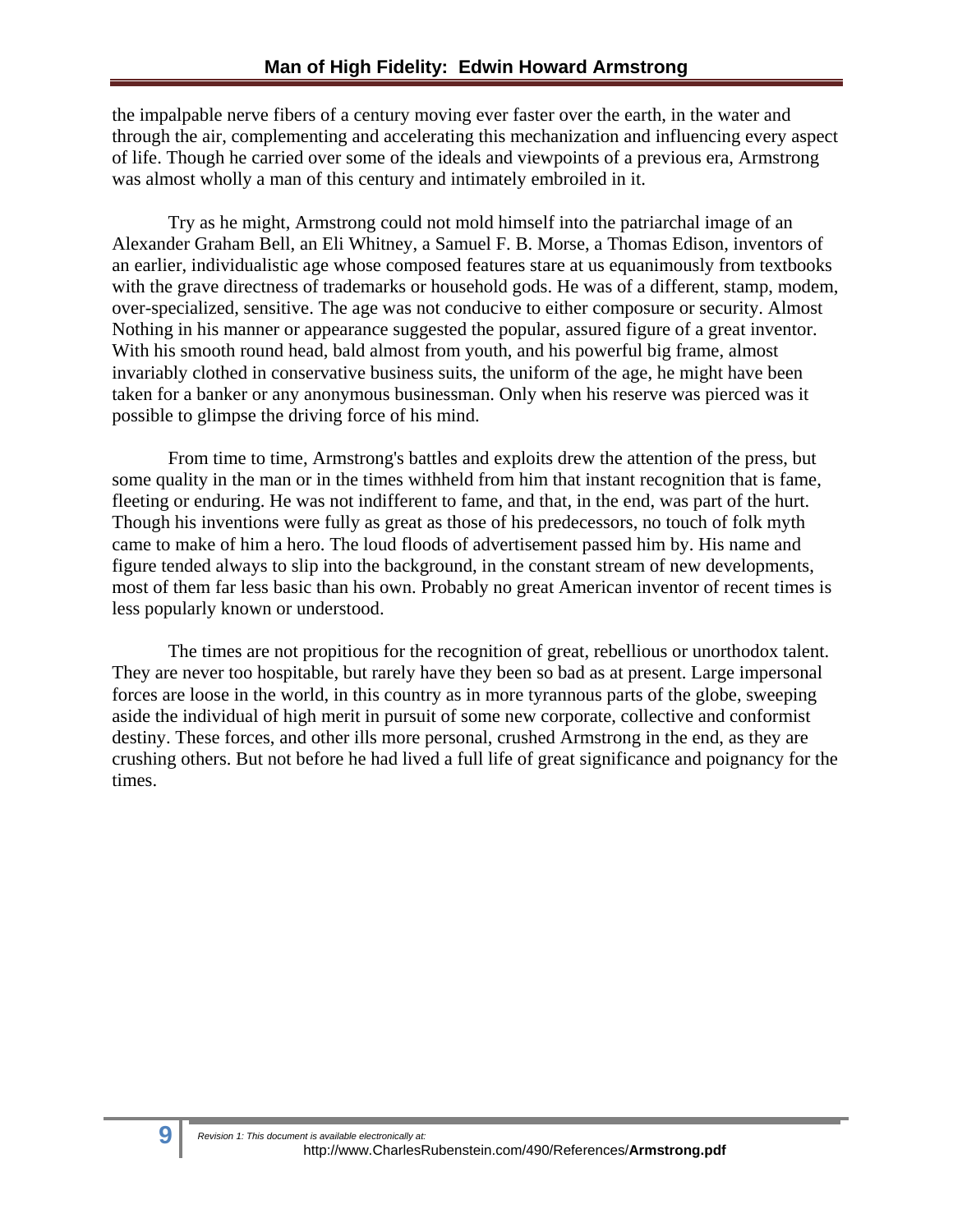#### **Chapter 2**

#### **A CHILD IN THE NINETIES**

Nothing of this portentousness is visible in the face of the small boy who, just before the turn of the century, may be seen at play in a series of browned and fading vignettes pressed into the leaves of family photographic albums. This is all that remains of the light and substance of those far-off days. Yet the fading prints still retain some of the sunlight of a happy childhood lived without eventfulness in the long autumn of the Nineties, in middleclass America before the world turned cold and violent.

He sits smilingly on a tricycle, before a long flight of brownstone steps, surmounted by a heavy door with a gleaming brass bell-pull. He stands, bright and self-possessed in tight kneebritches, beside a prized set of toy, cast-iron trains. He climbs, with middy-collar flying, a high hill in a country landscape. He poses, quizzical and teasing, with his younger sisters, Ethel and Edith. One sunny morning in 1896, he and the youngest, Edith, pause in their Sunday best for a picture that preserves the look and aroma of the era. Edith wears a long, plaid, taffeta dress with tiny leg-o'-mutton sleeves and a large flowery hat. Howard, then going on six, wears a short, dark sailor outfit, a flat felt boater and an open grin. His face in these early years is round, open and quick with joy, though the underlip is stubborn and the eyes, more often than not, are level and grave.

It was a tranquil, genteel, late-Victorian household into which Edwin Howard Armstrong was born, December 18, 1890 in a neat-brownstone house at 247 West 29iliStreet in the old Chelsea district of New York City, the first child of Emily and John Armstrong. His father was associated then and for many years thereafter with the Oxford University Press, at that time devoted mainly to the sale of Bibles and standard classical works. John Armstrong himself had been born on 19th Street of an old New York family and had gone to work early at the Oxford Press, eventually rising to become vice president in charge of the American branch. Howard's mother, whose maiden name was Smith, was the strong, gentle, deeply religious daughter of a prominent business family in the neighborhood. The. Smiths had their family home only a block away on West 30th Street, and together the Smiths and Armstrongs formed a dense phalanx of grandparents, uncles, aunts and auxiliary relations around all of Howard Armstrong's boyhood.

John Armstrong had met and married Emily Smith in the old North Presbyterian Church at 31st Street and Ninth Avenue, an institution in which the Smiths had been exceedingly numerous and active for nearly half a century. John Armstrong himself was a trustee of the church. He was then a tall man of imposing presence, with a dark, luxuriant moustache in the style of the period, a poetic tum of phrase, a flow of banter and an excellent speaking voice, much in demand for leading prayers at church meetings and for addressing conventions in the book trade. Some of his speeches are still extant, carefully written out in fine Spencerian script. Once a year he journeyed to England to confer with his superiors, bringing back an aura of foreign travel, of the world outside and of communion at the fountainhead of Victorianism.

The most pervasive element in the Smith and Armstrong families was school teaching. Emily Smith was a graduate of Hunter College in New York and taught in the public schools for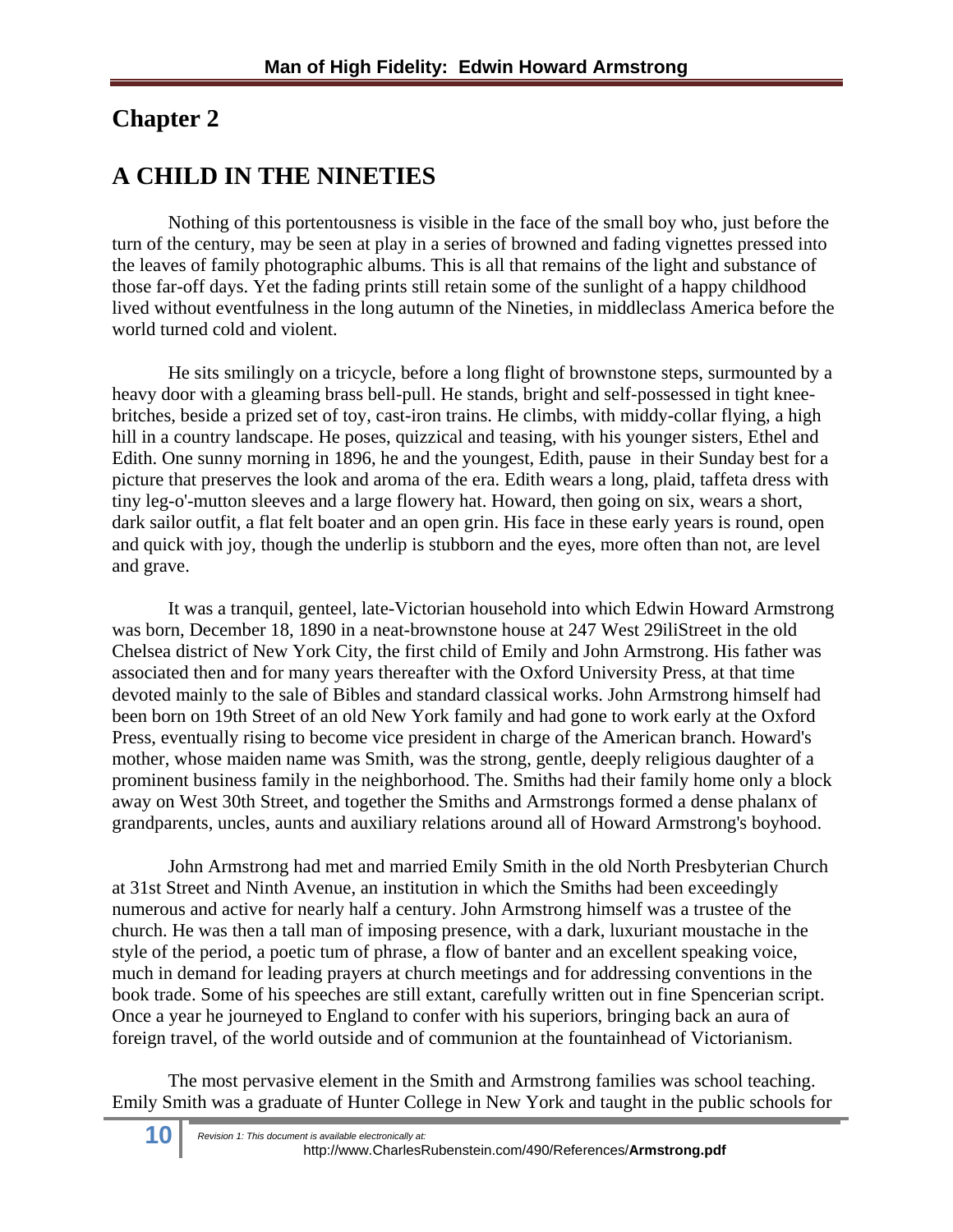ten years before marrying John Armstrong in 1888. John Armstrong had lived on 19th Street with two maiden sisters who were for many years teachers in the public schools. Other schoolteaching aunts and uncles, great uncles and aunts were pendent all over the Smith family tree. There was therefore a strict but loving air of pedagogy throughout the two adjoining households that kept a young man on his toes. "Quick, boy!" was the invariable greeting of his great uncle Charles Frederick Hartman, who was principal of New York Public School No. 160*.*  "How much is nine times five, minus three, divided by six, times two, plus nine?"

The Armstrongs did not remain long on 29th Street. New York was then rapidly changing. Old neighborhoods were being inundated by rising trade and immigration, and residential areas were being pushed further and further uptown and out toward the suburbs. The old North Church was forced to seek new quarters uptown and the Smith family followed it. John Armstrong moved his growing family out of the crowding Chelsea area in 1895, first to another substantial brownstone at 26 West 97th Street, then, in 1902, to the big gabled house overlooking the Hudson at 1032 Warburton Avenue, Yonkers, an address always referred to later by friends and associates as simply "1032," as if it were a magic number able to evoke at once the exact place and the events that transpired there. The Smith family moved up to Yonkers with them, into a big house on a wide lawn next door.

The family life that went on in Yonkers as in New York was on a scale of warmth and closeness that has passed almost out of existence, if not out of mind. Lacking the mobility and distractions of a later day, the family centered on itself. All occasions were celebrated with great vigor amid large congregations of relatives. Family dinners of forty or fifty were nothing out of the ordinary. Huge preparations went on in the kitchens in a cheerful clatter of steaming kettles, dishes and female gossip. Sundays were holy terrors. Up early to be carefully brushed and dressed for morning services, then back to church again at two for Sunday school, and again at seven and eight for Christian Endeavor and vesper services. The Smiths practically ran the church. Grandfather Smith, who always regretted not having entered the ministry, was leading elder, choir master and superintendent of the Sunday school. Grandmother Smith supervised the infant class. Uncle Frank presided at the organ, Uncle Will was a deacon, and Aunt Rissie and her sister Emily taught in Sunday school. The children followed in the indefatigable wake of their elders, shoes blacked, cheeks scrubbed, hair neatly wetted down or curled, all ruffles and pressed pants and Sunday decorum.

This was the little world of the nineties, the long calm before many storms. Later generations were to find it at once indescribably funny and gross, nostalgic and revolting, gay and sad, perhaps because they were to break from it so sharply. The men walked about in narrow trousers and high, black, cast-iron derbies. The women wore high, starched shirtwaists over deeply corseted bosoms and trailed long skirts of heavy-textured stuff. They lived in homes heavy with fretted porches, Turkish rugs, fumed oak and bloodstained mahogany. The leading citizens were all very solid. Nearly everyone was connected with business. William McKinley, the Sound Money and High Tariff man, had come to rule in the White House, and if all was not well with the world, at least the world was kept at a distance, walled out and far away.

Nights were illuminated by the greenish glow of the gas mantle, for the electric lamp was still a luxury and only a few main streets lay harsh and bare under the glare of arc lights. The Chicago world's fair of 1893 put on a dazzling display of the new electricity, but men substance were dubious when a leading inventor Nico1a Tesla predicted that it would soon be as available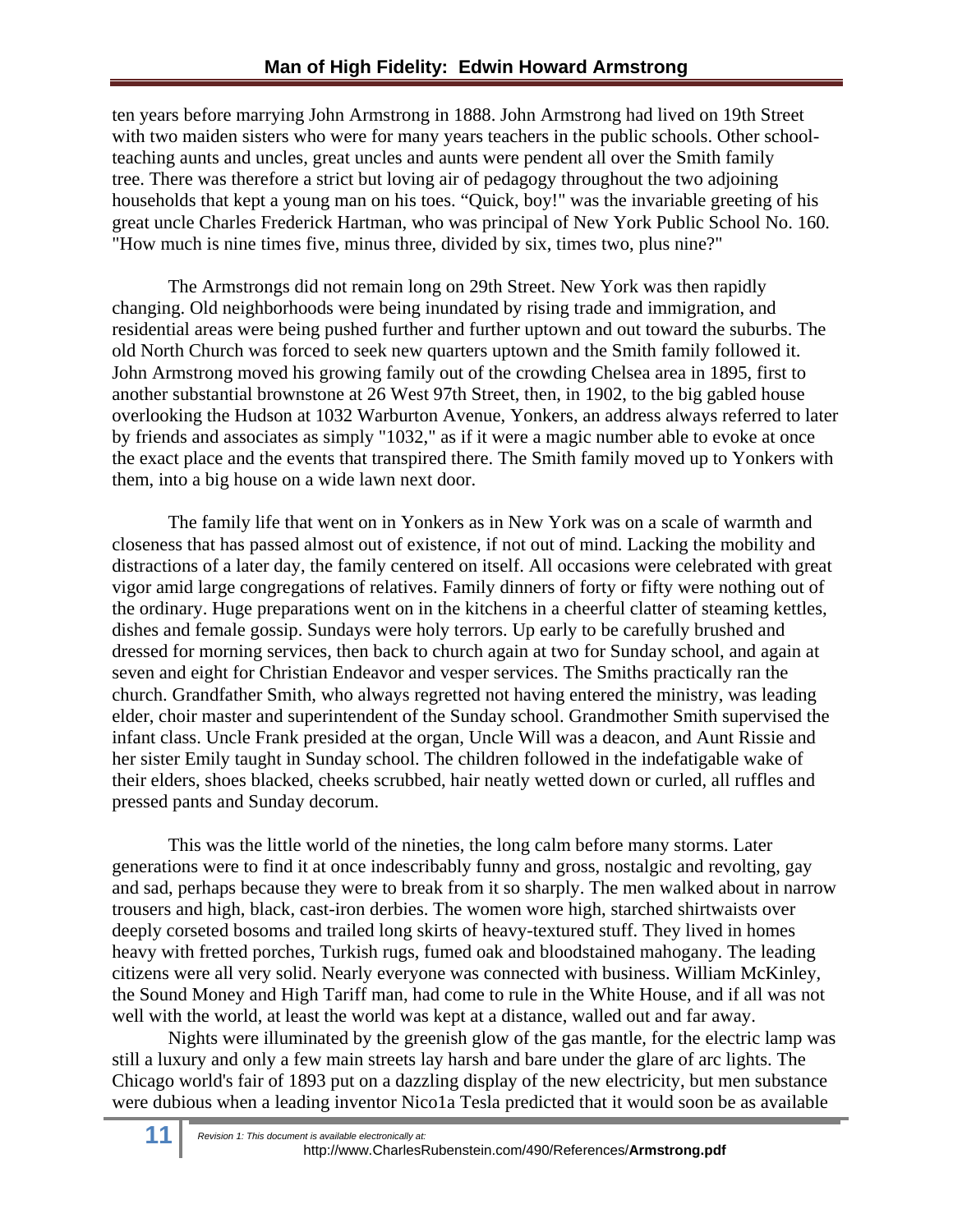to everyone as tap water. The first electric trolleys were careening around comers, but the streets were still given over largely to the horse and carriage and dray. The gasoline buggy was a gaping curiosity wherever it appeared. Charles E. Duryea had begun manufacture of the country's first, high-hipped automobile in Ohio in 1891, but as late as 1900 weighty opinion could be obtained in Wall Street that it would never amount to much. The age was running to complacency after the ponderous building up and concentration of industry following the Civil War. It was full of civic pride, lush sentiments and too much food. Financial panics briefly shivered its self-esteem in 1893 and again in 1897. Dark rumblings of revolt were heard from farmers and laborers. Teddy Roosevelt and the muckrakers were in the wings, ready to thunder and gnash their teeth theatrically at the Trusts. And in the distant Philippines the country's first adventure into imperialism was raveling out dustily and ignominiously in the hills. But in the long calm that ended the great, vulgar, vigorous, seminal, sublime and sanctimonious nineteenth century, nothing seriously came to disturb the middleclass in its belief that Progress must move ever forward at a rate proper to its comfort and accumulation of wealth. And, indeed, a vast ferment of ideas and discoveries made the new century dawn with immense promise.

Howard Armstrong was a schoolboy in this period, and its yeasty influences penetrated and shaped much of his life. But of that boy's life before the turn of the century little now survives except traces of memory and a few outward facts. He was brought up with firm rectitude in that stern yet practical Presbyterianism that combines sanctity and hope of heaven with getting ahead in the world. He was sent to public grammar school on West 89th Street, where he was a good though not memorable student. He was enveloped in the life of the family. It was a quiet, gregarious, genteelly cultured but by no means austere household, with many books about, a lively interest in domestic affairs and an occasional visiting dignitary from the great English press. On the scale of the times it was neither wealthy nor poor but comfortably well-to-do. Thus insulated by happy middleclass circumstances, the boy's early life appears all soundless and serene behind the veil of childhood.

Only one sharp rent appears in the curtain. In his ninth year he suddenly came down with St. Vitus' Dance. The family account of the illness closely links it with a blow on the head received while out at play one wintry day, when a companion threw a shovel at him. The blow may be regarded as only incidental, for St. Vitus' Dance is now generally believed to be associated with rheumatic fever and other acute but then little recognized childhood infections. The infection in some way short-circuits the motor areas in the brain, producing those twitchings and violent, involuntary motions that give the disease its name. Usually, it runs its course in a few weeks or months, subsiding as mysteriously as it came, leaving behind only a nervous tic or some slight change in personality. Occasionally it may leave deeper, hidden damages that appear only later in life. In Howard Armstrong's case the attack was severe enough to keep him out of school for two years, carefully nursed at home by his mother. His great aunt Rosina, who was no longer teaching school, came over every day throughout this period to tutor him, so that when he again returned to school he was, with almost no effort, soon abreast of his class. This illness was the final impelling force that moved the family out to Yonkers, for there Howard would be able to get out in the sun, the fields, the clean air and regain his strength. He pulled out of it all without apparent harm, but with a tic that he would bear for the rest of his life-a habit of hitching a shoulder forward and wryly twisting his neck and mouth whenever he was excited or under stress.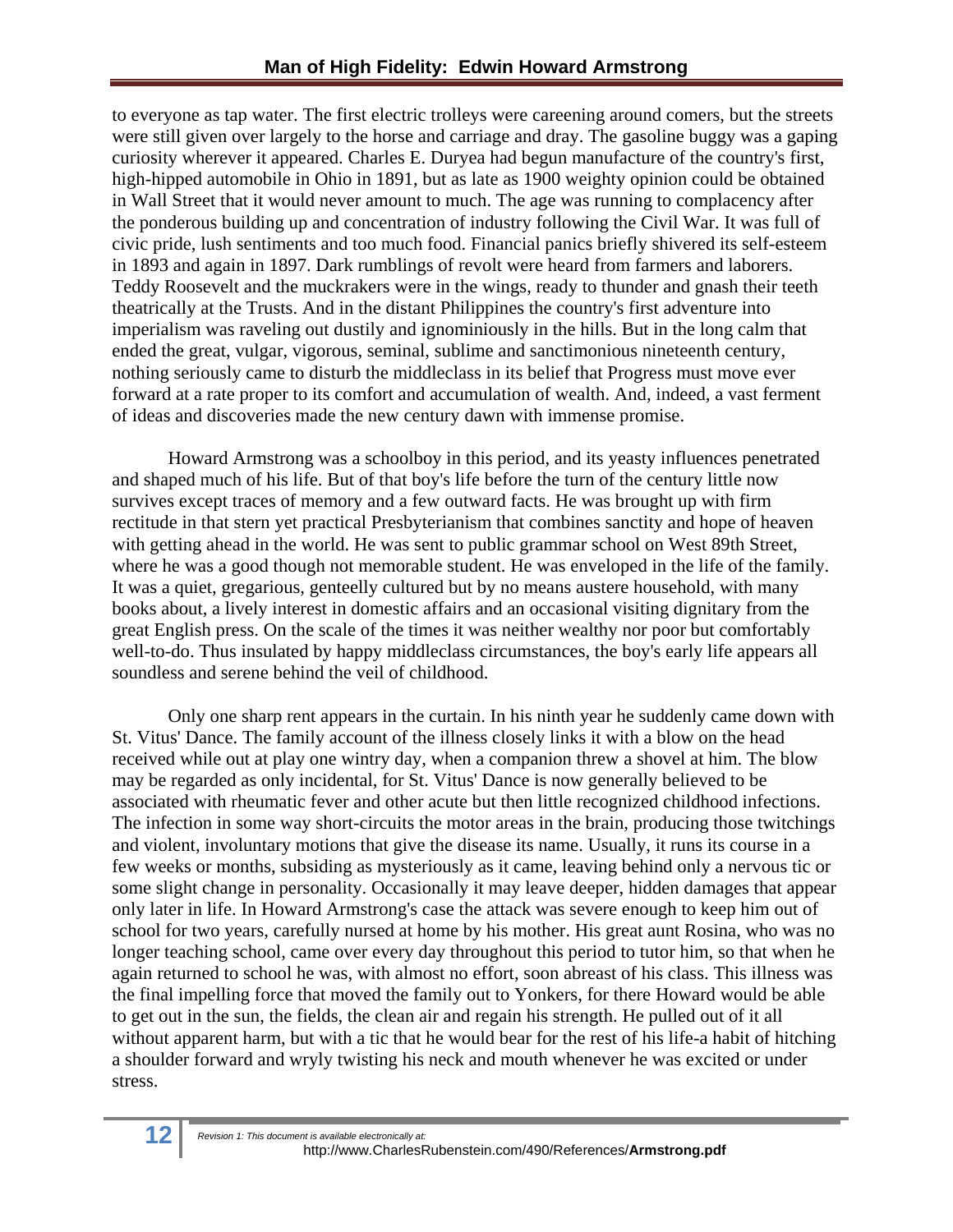From the beginning, Howard had been what his aunts and female relatives called "a serious child." After his illness he was even more thoughtful and withdrawn. The effort to control his muscular movements sharpened a physical courage that was to delight in pitting itself against high places and in all tests of endurance, as if by daring and indomitable will his whole life was to be proved. The long illness threw him back upon himself, suddenly differentiated him from other beings and implanted the idea of differentness. Because of his slowly mending physical tic, he was painfully shy. He played much alone. He was early interested in mechanical things, especially in discovering how they worked. His first and never discarded passion was for railway trams. When, a little later on, his first toy train, a side-winder, was replaced by an electrical model, running off a battery, his delight and explorations knew no bounds. He spent hours in a maze of tracks and wires.

The illness receded, as such things will, into an episode, and life went placidly on. From his earliest years the family was in the habit of spending the summers away from sultry New York. Summers were spent upstate on a big farm near Richfield Springs, known as Derthick Farm, owned and operated by the John Derthick family, for many years close friends of the Smiths. These interludes formed a memorable part of childhood. There were animals and birds and hills and haymows and luncheons under the trees and other assorted enchantments into which the children sank like yearlings into a fragrant meadow. John Armstrong came up for vacations and occasional long weekends to add to the endless fun and family chaffing. An ardent tennis player, he built a court and put the children on it almost as soon as they could lift a racket, holding that tennis supplied nearly everything needed to develop a quick mind and sound body. Howard took to tennis as to mechanics, with a driving will and, as he waxed stronger, a cannonball service. Altogether, some ten summers were passed thus, until, to be nearer and more accessible to Yonkers, the family shifted its summer operations eastward to the shores of Lake George. But nothing later matched the memories of Derthick Farm, so redolent of the long, happy retrograde of leafy, childhood summers that ever afterwards the children spoke its name as if pronouncing a spell.

By then the new century was well begun, the family was moved to Yonkers, and Howard was beginning to sprout into gangling adolescence. Many parts of his character were already firmly set. His first twelve years had been spent in New York and he was to retain ever after the accents and loyalties of the New Yorker born and bred. The new house on the heights in Yonkers had its attractions - grass, trees, spaciousness and a majestic view across the Hudson to the Palisades, gleaming in russet and copper on the further shore - but these were enhanced by fast train service directly below at the river's edge from Graystone Station to New York. He was still interested in trains. He was also interested, as a biographical note by himself later revealed, in running, skate sailing and climbing to high places, a sport for which the precipitous Hudson River Valley was ideal. By then, too, he was reading widely, mainly tales of adventure and discovery and the more heroic passages of American history. And always there was tennis, in which he came to hold as firm a belief as his father, and that steady passion for exploring mechanical contraptions, for which there were no precedents on either side of the family.

There was hardly anything unusual in all this. Indeed, up to this point, his life might have been counted a typical American boyhood, typical of his class and station, in an age when the machine and mechanical aptitudes were developing on all sides. Except for a certain gentle freshness, directness and boldness in him, that might have been no more than the brief bloom of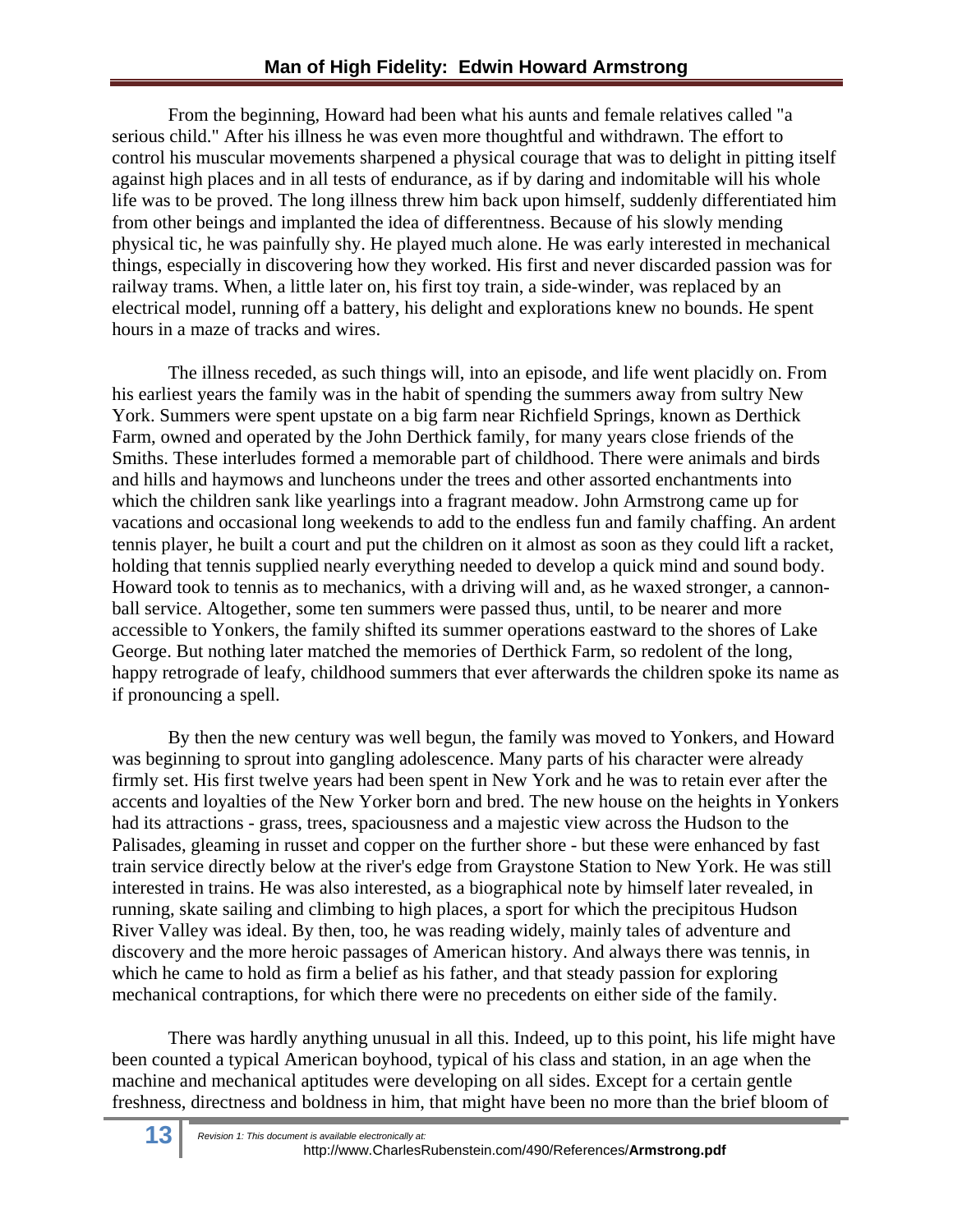youth, he was in no way distinguishable from the offspring of other comfortable families in that tranquil time and neighborhood. Yonkers was then a growing satellite of New York, a forerunner of those endless suburbs that, with the ascendancy of the automobile, would stretch out and out on various levels of economics and fashionableness, all alike neat, sterile and monotonous. It was an atmosphere productive of many able, commonplace men, broken to conformity and the utilitarian professions; but barren,' if not inimical, to the imagination and the creative faculty. It was unlikely ground, those shady lawns and suburban porches, for the lightning stroke of genius.

#### **Chapter 3**

#### **The Boy Wireless Operator**

The first stroke of lightning came in 1904, when John Armstrong, returning from his annual visit to London, brought Howard as a gift *The Boy's Book of Inventions*. This volume was supplemented in the following year by another, earnestly requested, entitled *Stories of Inventors.*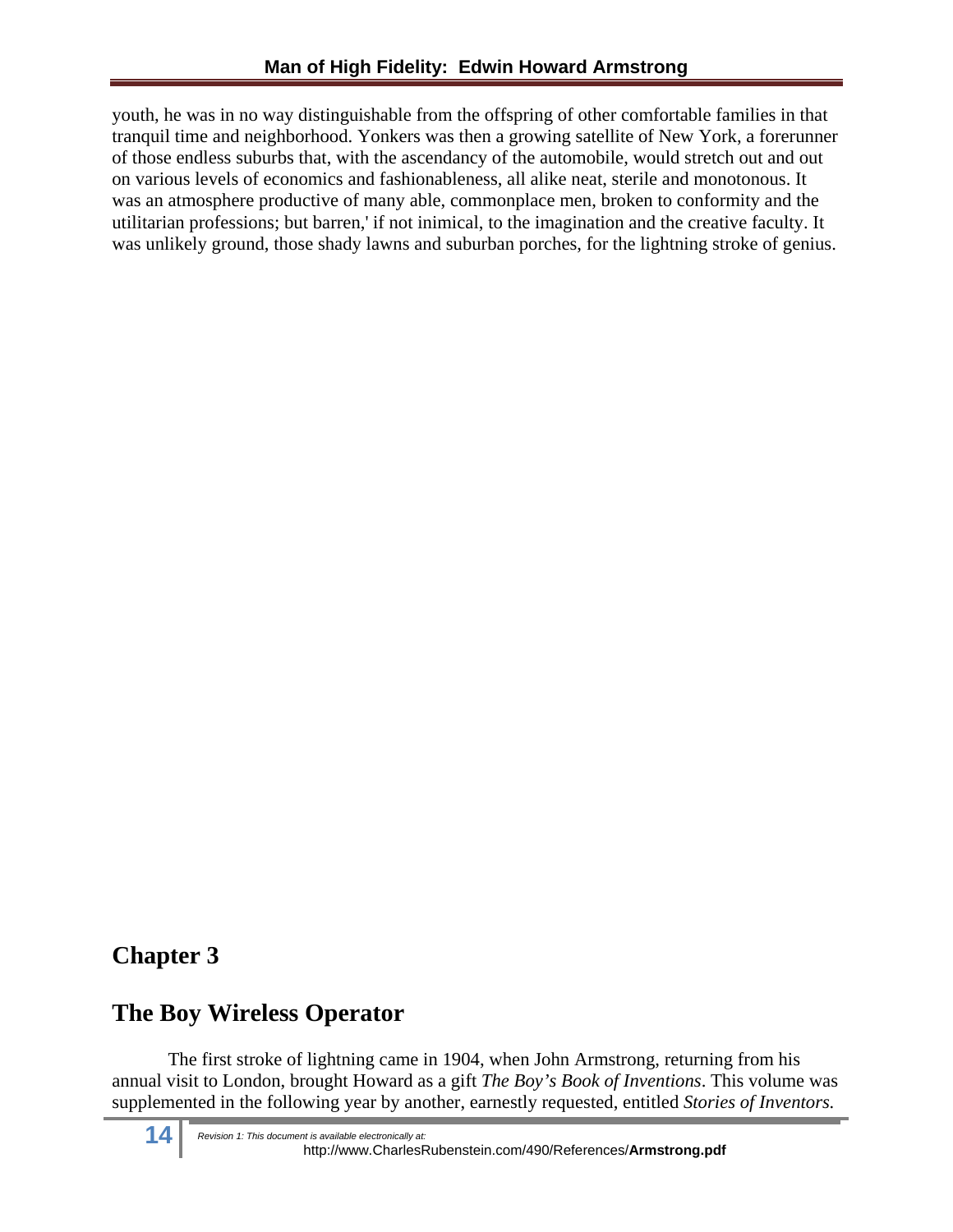Their effect on the boy was electric, if not electronic, for in one swift reading they set the whole course of his life. Then and there at the age of fourteen, he determined to become an inventor.

At first he was a bit hazy as to just what field of invention he would enter. He was torn between an interest in wireless telegraphy, which had burst upon the world only ten years before in 1895, and in X-rays, those subtle emanations which had been discovered in the same year by the German physicist Wilhelm Roentgen. For a time he pored over everything he could find on both subjects. Not long after entering Yonkers High School in 1905, he made up his mind. "Somehow, for reasons I cannot recollect," he wrote much later, "the decision favored wireless."

This decision may have been influenced as, much by solid practical considerations, already strongly developed, as by more romantic, idealistic ones. Two figures in his books had particularly inflamed his interest. One, of these was Michael Faraday, the English blacksmith's son and poor bookbinders apprentice who, in 1831, discovered electrical induction-the principle of the dynamo-and laid much of the foundation for the electrical power industry, just then beginning to come to the fore. Faraday went on to become a towering figure in physics, electromagnetism, chemistry and the world of science. His powerful, unschooled mind, which moved intuitively among electrical abstractions as if they were visible currents of matter, so impressed young Armstrong that he took the great Victorian as his lifelong model and guide. The second figure to rivet his attention was that of Guglielmo Marconi, a contemporary with an entirely different background from Faraday's, but with similar powers of mind. It was Marconi who, in 1895, experimenting with the mysterious "Hertzian waves" discovered a few years before by the German Heinrich Hertz, had been the first to send these electromagnetic ripples purposefully through space for any distance. As recently as 1901 he had succeeded in sending the first wireless signal across the Atlantic from Poldhu, England, to St. John's, Newfoundland. He was even then pushing his experiments further, organizing wireless companies and spreading the excitement of wireless through the international air. Marconi himself was a dashing figure, the son of wealthy Irish-Italian parents, educated at the ancient University of Bologna. He moved about in some of the earliest and fastest Continental motor cars, and conducted some of his later long-distance experiments from his rakish private yacht, the *Electra.* The Italian government made him a Marchese and he was soon to be honored for his discoveries with the Nobel Prize in physics.

To the youth in Yonkers, the life of invention held out alluring promises. In particular, wireless was so new and unexplored an art that it seemed to offer a trackless territory in which even a boy might make discoveries. It was not merely the surface glitter of a Marconi that attracted him, though that rich life of adventure, raising an antenna kite in a gale over Newfoundland and cruising the Cape Verde Islands to catch some faint signal from beyond the antipodes, was in aching contrast to the placid life of Yonkers. Beside this must be placed the stem, square-jawed visage of Faraday, beckoning him to the long life of the inquiring mind. In the high attic room on Warburton Avenue, in the turret under the cupola roof with its sweeping view of sky and rolling river, as from a captain's bridge, the boy hugged these figures to him and burned to set off into the unknown. Where did the tinder come from for such a spark to ignite? The geneticists do not yet say.

Soon after these incendiary occurrences the big attic room in Yonkers began to fill with hand-wrapped spark coils, homemade interrupters, iron-filing coherers and other esoteric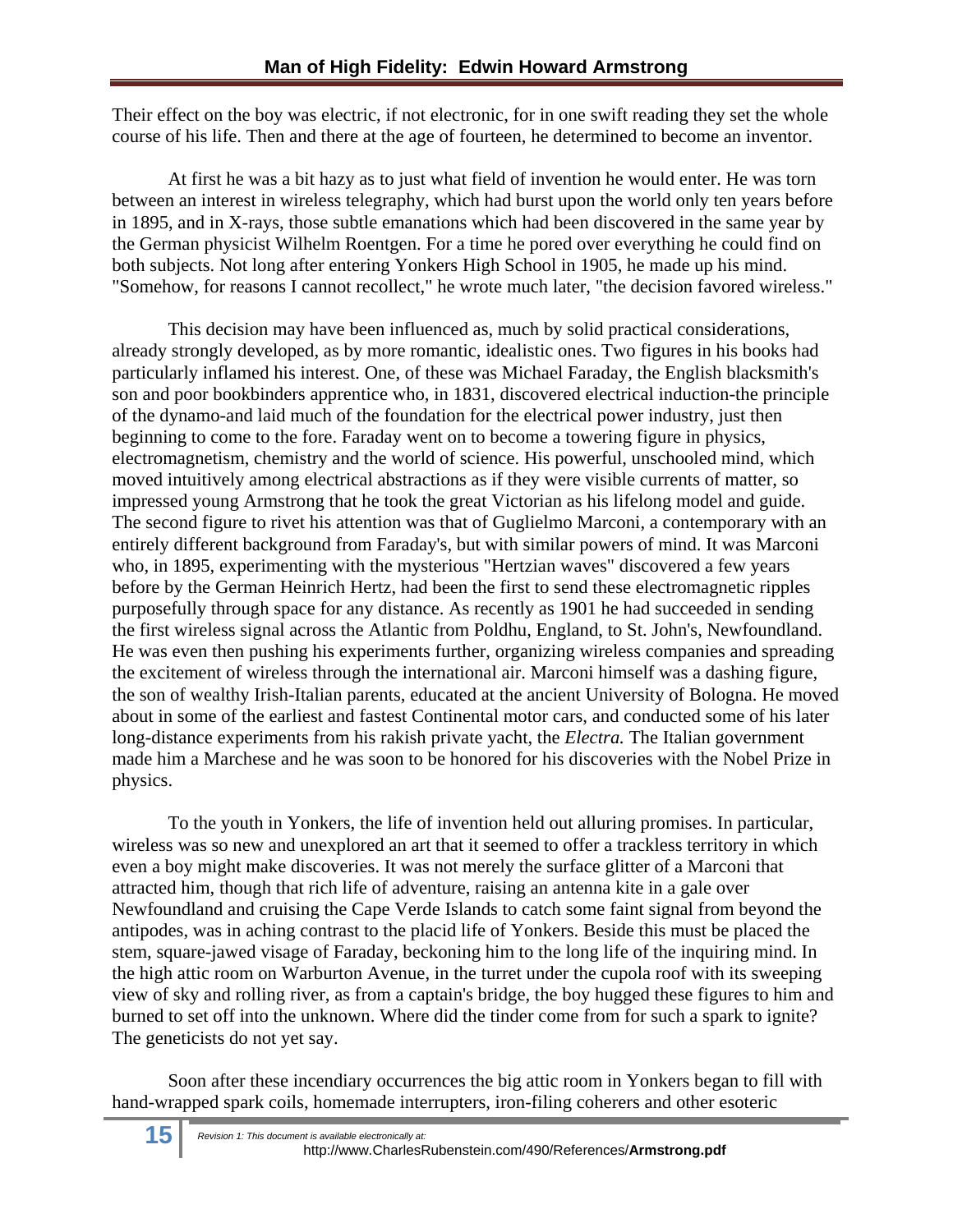trappings of the early wireless telegrapher's art. At all hours of the day and night then the steady, staccato chatter of telegraph key and buzzer might be heard drifting down from the top floor. The family nicknamed him Buzz, and it became difficult to get him down fill· meals or for any of the usual family functions. He discovered a rich source of telegraphic lore in the neighborhood in the person of one Charles R. Underhill, an engineer and sometime inventor for the old American Telegraph Company, whom he avidly sought out and talked wireless with by the hour, beginning a friendship that was to last for many years. Underhill was a lucky find, for he not only had a sound and basic understanding of electrical and wireless matters but he had the patience to communicate it. He was the author of a handbook and several texts, which Howard prized, and he gave Howard several pieces of apparatus which were difficult for a boy to get hold of, acts of kindness never to be forgotten.

Other boys in the neighborhood and in the whole eastern area were beginning to be gripped by the wireless craze. There was Bill (William T.) Russell over in Hastings-on-Hudson, Tom (Thomas J.) Styles, who lived not far from the Armstrong place, and Randy (Carman Randolph) Runyon, Jr., who in 1908 had built one of the earliest amateur wireless stations in the area in his home at 87 Locust Hill Avenue, Yonkers. Howard made lifelong friends of this trio, joined later by others, and he was soon a legend among them. They communicated by Morse code, met casually at one another's homes and filled the air with the impenetrable jargon of wireless. Howard easily took the lead. His grasp of principles even then was astonishing. And he had about him an enigmatic quality, an unpredictableness, a quiet air of derring-do which, then as later, fascinated and attracted nearly all who came to know him.

He first met Runyon one day in 1909 when he dropped over to Locust Hill Avenue to have a look at the station he had been picking up on his wireless set. Howard sat down and for two hours discussed, with complete absorption and a running diagram drawn on an old piece of paper, a transformer he had built according to some large industrial design. Runyon could not even begin to follow him through the mazes of the diagrams, the formulas and calculations that went with it. "The only trouble with it," Howard said finally, "is it's too big to get out of the house," Runyon was then about to enter Cornell University and did not see much of Howard until after his college days and the great war which was destined to interrupt many young men's lives. Even in the gregariousness of boyhood, Howard was absorbed in his own pursuits in his own way.

On another day he appeared at Tom Styles' home to borrow some heavy glass Leyden jars, for what purpose he did not say, and proceeded to lug them up the long steep hill to his own place. Leyden-jar condensers-tin-foil lined glass jars storing static electricity, charged by rubbing a brass ball and rod in contact with the inner foil-had figured in many of the earliest experiments in electricity and were still one of the few readily available sources of heavy electrical discharges. He had some private need for such jolts of power. For weeks the jars were strung out in series in the attic corridor, being laboriously charged and discharged to carry out his experiments. On another occasion, he got Bill Russell to help him build several big antenna kites, with which he sought to improve reception. These were no ordinary kites, but sturdy structures seven feet tall, requiring a windlass to reel them in and out of the upper-story windows on Warburton Avenue. They were invariably flown in the stormiest weather. When the wind was high enough, they were often left tethered outside to fly through the night.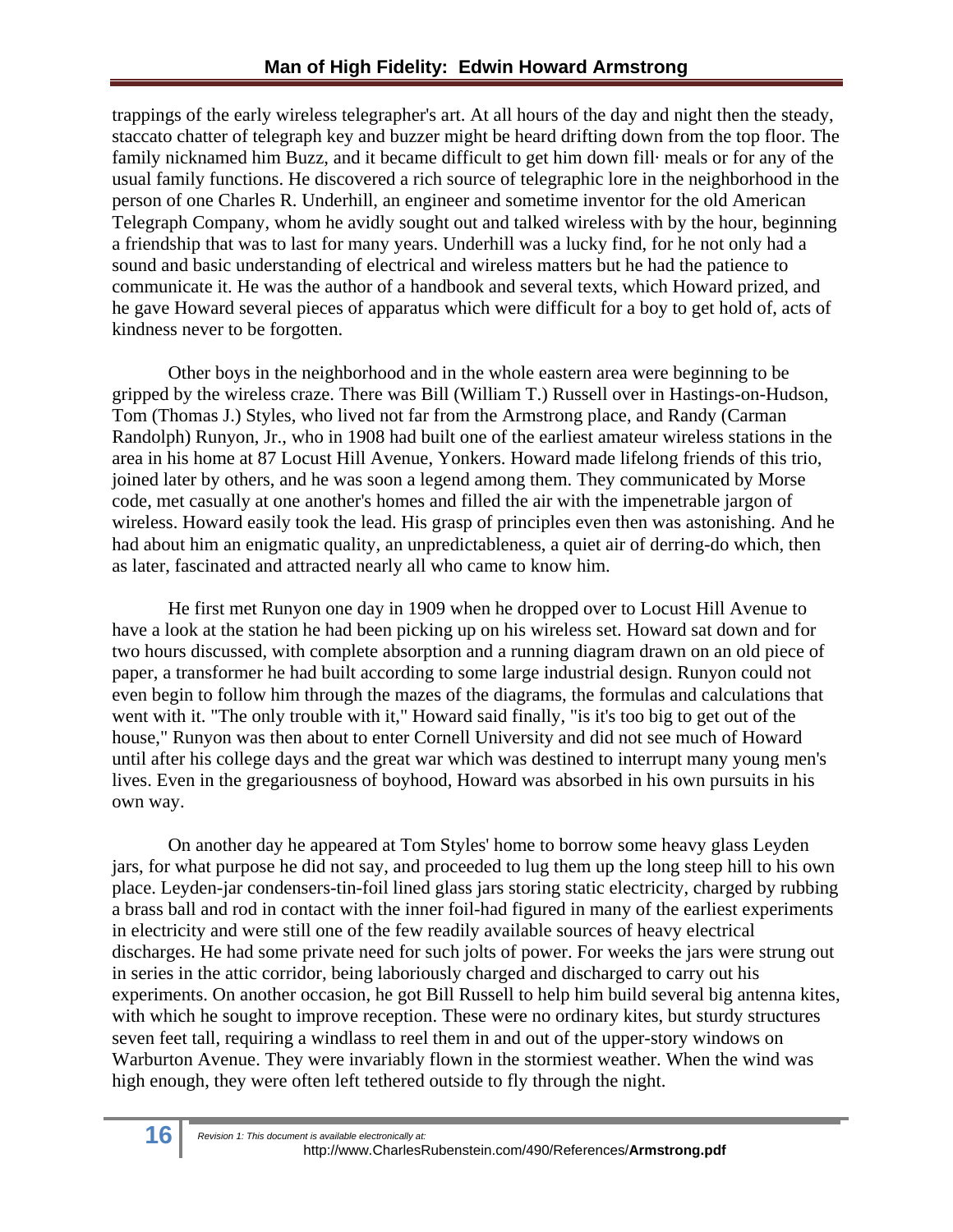His measures to gain more knowledge were invariably like that, direct and massive. When, in 1910, he set out to build a permanent antenna mast of his own, it had to be the highest in the region, and his building methods were for months the talk of the neighborhood. First he set two closely bolted two-by-fours upright in concrete in the lawn. Then, using a block-and-tackle and a bosun's chair, he hauled himself and another length of two-by-fours to the top of this, tied himself fast and clamped the second length upright on the first. A second rigging previously attached to the top of the new section was ready for the next operation. Thus he moved up by stages, running heavy guy wires out at intervals to act as braces, until he had raised the mast, almost by his own bootstraps, some 125 feet in the air. His only assistant was his youngest sister Edith, whom he called Cricket, who helped in holding the guy wires and in passing up paint when he got around to painting it-inevitably getting a partly filled bucket of paint on her head before the operation was over. For many years the mast remained a landmark in the area. Howard liked nothing better than to haul himself to the top of it in his bosun's chair, a favorite mode of transportation, to make adjustments or simply to look about.

One day a lady in the neighborhood telephoned his mother to ask whether she knew that Howard was working at the top of the mast in such a high wind that the tip was actually bending. It made her nervous to watch him, she said.

"Don't look then!" said Mrs. Armstrong, who was as indomitable as her son and trusted him from an early age to be as sensible and self-reliant as herself.

Howard Armstrong had entered the new field of wireless in just those crucial years when the whole future of wireless communications was thus laboriously to be decided. Boys sat for hours with headphones clamped to ears, straining to hear and transmit the stuttering dots and dashes of the Morse code. Nothing more intelligible was to be heard from the crude, discontinuous spark-gap transmitters and even more primitive receivers of the day. The receiver usually consisted of a coherer, a tube of metal filings that suddenly cohered and passed a feeble current when struck by a high-frequency signal from the air, but which had to be tapped to loosen the metal particles in order to receive the next signal. To hear these weak signals, operators wore painfully tight earphones. Frequently they had to hold their breath, for often the mere act of suspiration was enough to drown out those ethereal whispers from outer space. Howard had persuaded his family to allow him to move his bed into the attic so that he could listen far into the night when things were quiet and when, for some unknown reason, reception was at its best.

Even at best, there was little to listen to through the sough and surge of atmospherics, only a few commercial and military wireless stations, an occasional ship at sea and the banal, high-keyed stutterings of fellow amateurs in the immediate Hudson River community. It was in these long vigils, however, that Armstrong developed an ear remarkably sensitive to small sounds in the ether, to the subtle nuances and small effects of changes in his equipment. Late one night in 1908, in his senior year in high school, he roused the whole family to come and listen to the faint, heady signals he had pulled in from the Navy station at Key West, Florida, signals that had invisibly winged their way some 2,000 miles through the empty, silent reaches of the night sky.

The family was tolerant of, even if it did not quite understand, everything that went on in the attic. Howard drew his willing younger sister Cricket into the tedious job of winding tuning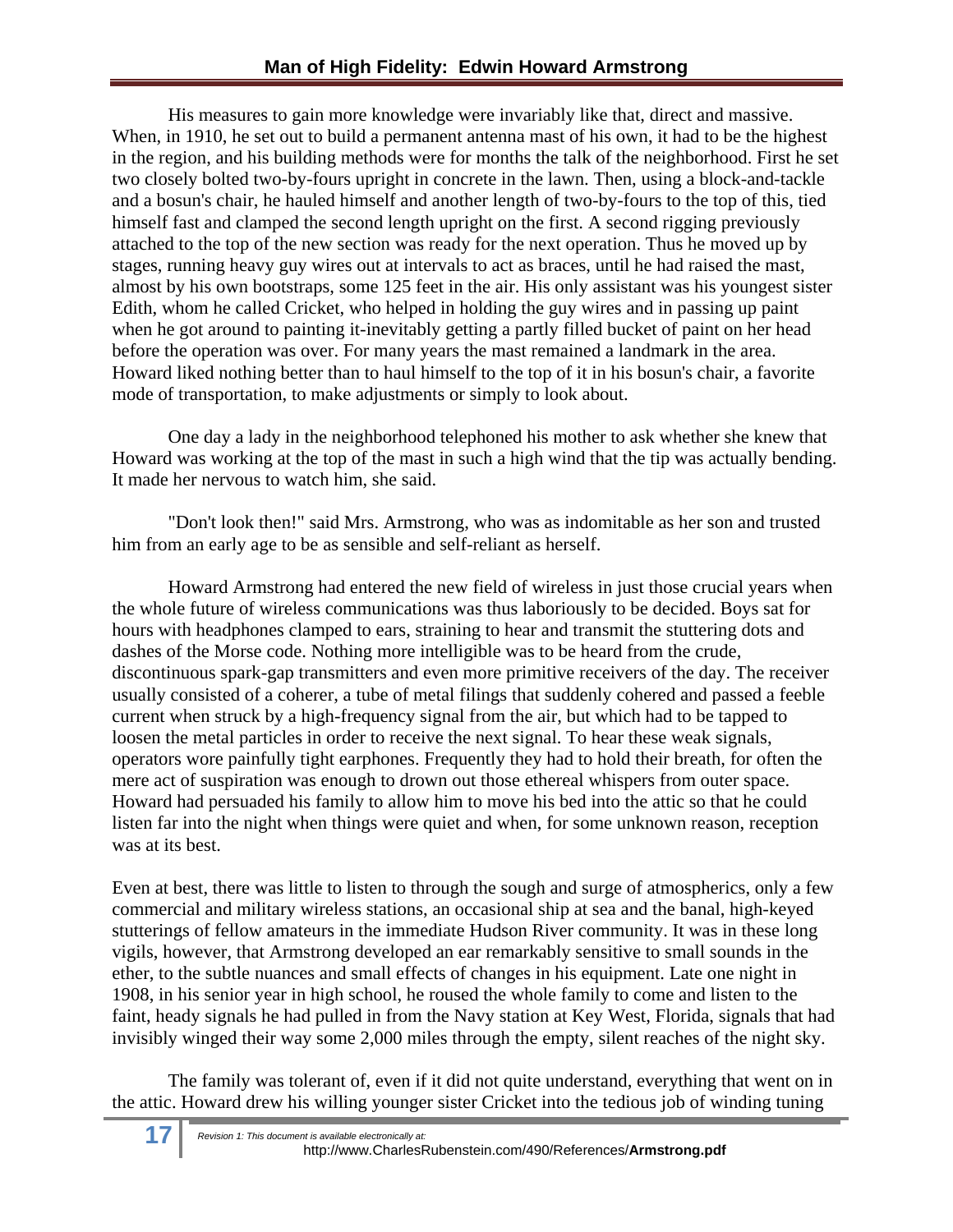coils, which he required in interminable lengths and varieties, but otherwise he went his own mysterious way. School was quite subsidiary to his one absorbing passion. He was quick enough to make better than average grades, but, except in the sciences that impinged on his interests, he was rated only a fair student. He was best of all in algebra and solid geometry, high in advanced drawing, chemistry and American history, but only fair in physics. He got on famously with Frank Baker, his physics teacher, however. Baker allowed him to build a wireless receiver and antenna high atop the school that was still a proud part of the physics department's apparatus fifteen years later when Howard had overleaped all that was then known about wireless,

He loved to build and to tinker with all kinds of mechanical things. Children in the Warburton Avenue neighborhood brought him their broken toys, for the "Armstrong boy" liked nothing better than to repair them. He had a kit of tools that, occasionally of a Saturday, he would tote over to a nearby highway, settle himself on the grassy roadside and wait about for hours, dreaming of wireless, on the chance that one of the cranky cars of the period, just beginning to appear in numbers, would break down and he could help in the repairs. One of his aunts discovered him there one day and complained to his mother that the neighbors would begin thinking her son was crazy. He still found time for tennis, training himself almost as rigorously in it as in wireless and becoming captain of the Yonkers High School team. He also gave over hours at a time to volleying a tennis ball at his sisters to improve their back-strokes, which he regarded as an indispensable part of their education. Meanwhile, the family life went on much as before, with its holiday gatherings, church activities and long summers in the country, shifted now to Lake Bomaseen in Vermont where the tennis was intensive. '

The religious atmosphere still prevailed. One of Howard's friends, invited to stay to lunch one day, felt constrained to fill with chatter the long silence as they sat down to the table. When he ran out of material, Mrs. Armstrong, who had been waiting patiently, quietly said grace, not perfunctorily but at sober length. It was difficult to know what Howard thought of all this, for he was by then remarkably self-contained and no longer outwardly religious. Over his work table in the attic hung a framed and illuminated Biblical text, a gift from his mother that read: "Call Upon Me in the Day of Trouble: I Will Deliver 'Thee." Sometimes as he was sweating over a stubborn problem in his maze of wires and paraphernalia, he would cast on this text an ironic and humorous eye.

The goal of all operators then, amateur or professional, was to find some means of sending out and receiving wireless signals stronger, clearer, more continuously and over greater distances than ever before. It was the particular dream of amateurs, who, as so often in the sciences, were carrying on the most daring explorations, to be able to get signals over unheard-of distances. A few dreamed of sending out speech and music over these invisible waves, but reliable transmitters and, more importantly, sensitive receivers were quite lacking for broadcasting and receiving the continuous-wave power necessary for this feat. In 1906, Professor Reginald A Fessenden of Harvard University, a little recognized pioneer in' tire' field, managed by means of a more powerful continuous-wave electric alternator of his own design to send out the first historic, halting broadcast of this kind. On Christmas night, 1906, wireless operators on ships plowing the North Atlantic were startled to hear in their headphones snatches of music, breaking through the colorless dots and dashes, from Fessenden's experimental station at Brant Rock, Massachusetts.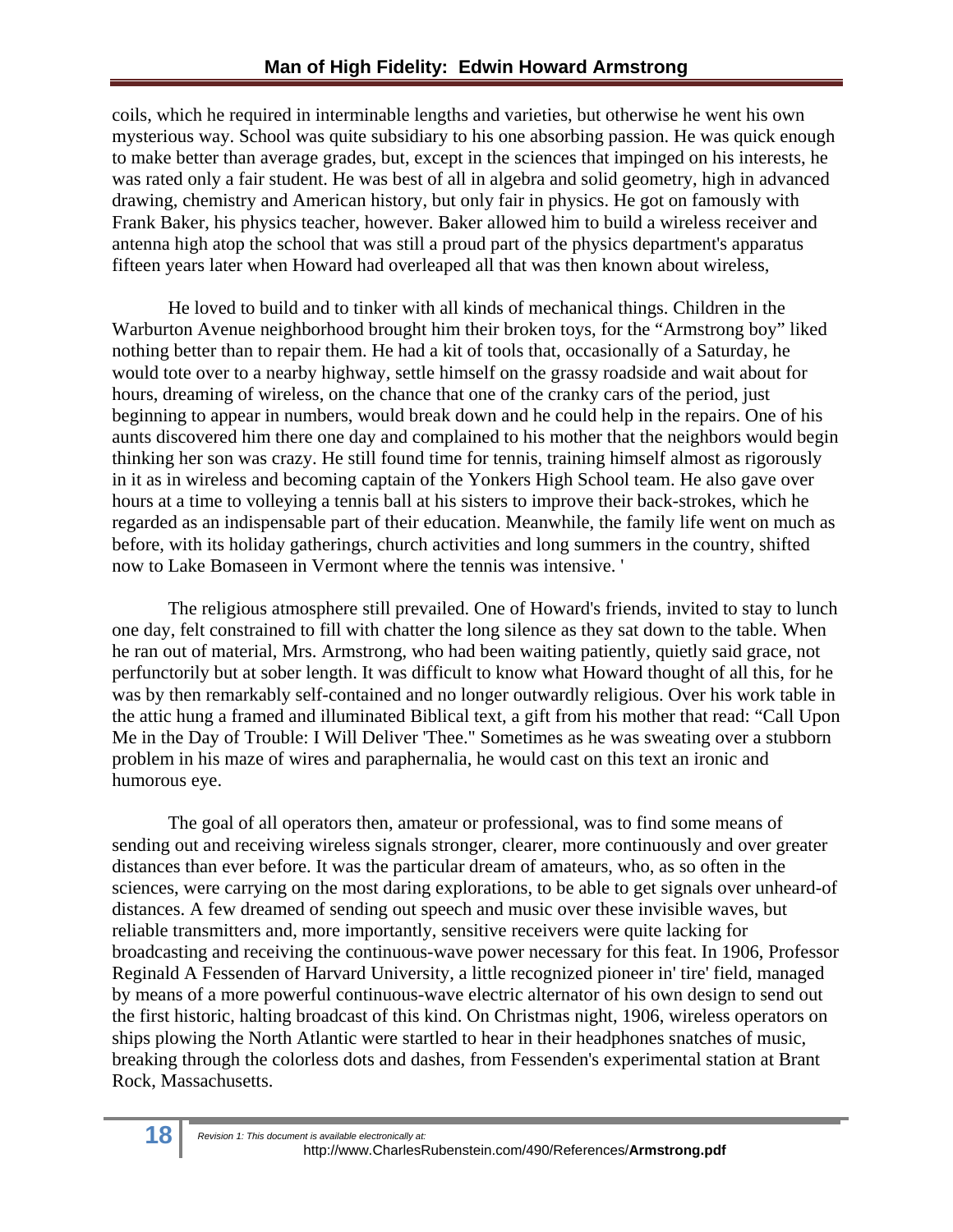This was later duplicated by the amateurs, whose ranks were steadily growing, but equipment was still unbelievably crude, weak and unreliable. Early wireless lacked two important elements, and lacking these lacked nearly everything. The first was a means of generating continuous waves of sufficient power and high enough frequency to override distance and carry continuous tonal patterns. The second was a receiver that would not merely detect these weak waves at a distance but, by some means then totally unknown, amplify them, so that reception would not be intermittent and dependent wholly on skill and chance. Without these things, wireless was still in the dark ages.

Commercial wireless stations attempted to solve the first of these difficulties by building antennas hundreds of feet high and thousands of feet long, loading as much power into the transmitter as possible, as much as 500 kilowatts of power before this early phase of development was ended. The spark-gap was the dominant transmitter of the day, but a few continuous-wave types had appeared. Chief among these was the Fessenden-type alternator and the more widely used Poulsen-arc transmitter, invented in 1903 by the Danish scientist Valdemar Poulsen, who discovered that the intense, pulsating flame generated between carbon-rod electrodes in an arc lamp gave forth continuous electromagnetic waves that might be used to transmit wireless messages. The Poulsen arc, however, was severely limited and unstable in frequency range, and it, as well as the spark-gap, lacked a satisfactory receiver. For that problem the industry had almost no solution. Some stations built elaborate sound-proof rooms for their operators in order to insure quiet for hearing the whispering signals. The signals were so weak that sunlight and static through the daylight hours were sufficient to blot them out completely, hence the industry was struggling to sell a service that was not only laboriously slow but was available for no more than half the time.

Under these technical difficulties, nearly all wireless enterprises were financially rocky, and companies rose and disappeared in record time, many being no more than stock-selling schemes. All were based on selling message services in competition with the cable telegraph, a fixation that was to retard development even as late as the early 1920's. The wireless industry regarded the amateurs attempting to experiment in this field as simple nuisances, interfering with its message business. All the early years of the century were marked by pitched battles between the two camps, recorded in many legislative halls and newspapers of the period.

From the start, Howard Armstrong identified himself with the amateurs and insurgents. He was even then working on the receiver problem with a concentration and an extraordinary expenditure of hours that were to become typical. He was also occupied in the spring of 1909 with graduating from Yonkers High School. He was nowhere near the top of his class, but graduated "with great credit" and an average of 89.8. His future course long ago had been settled. As a graduation gift from his father he received a flashing, red Indian motorcycle on which he tore about the Yonkers heights that early summer and on which he proposed to commute daily in the fall to the Columbia University School of Engineering, Department of Electrical Engineering. He chose Columbia for shrewd and practical reasons. Its School of Engineering had a high reputation, and its proximity to Yonkers would allow him to live at home and continue his attic experiments. The most inventive and teeming years of his life were now immediately before him.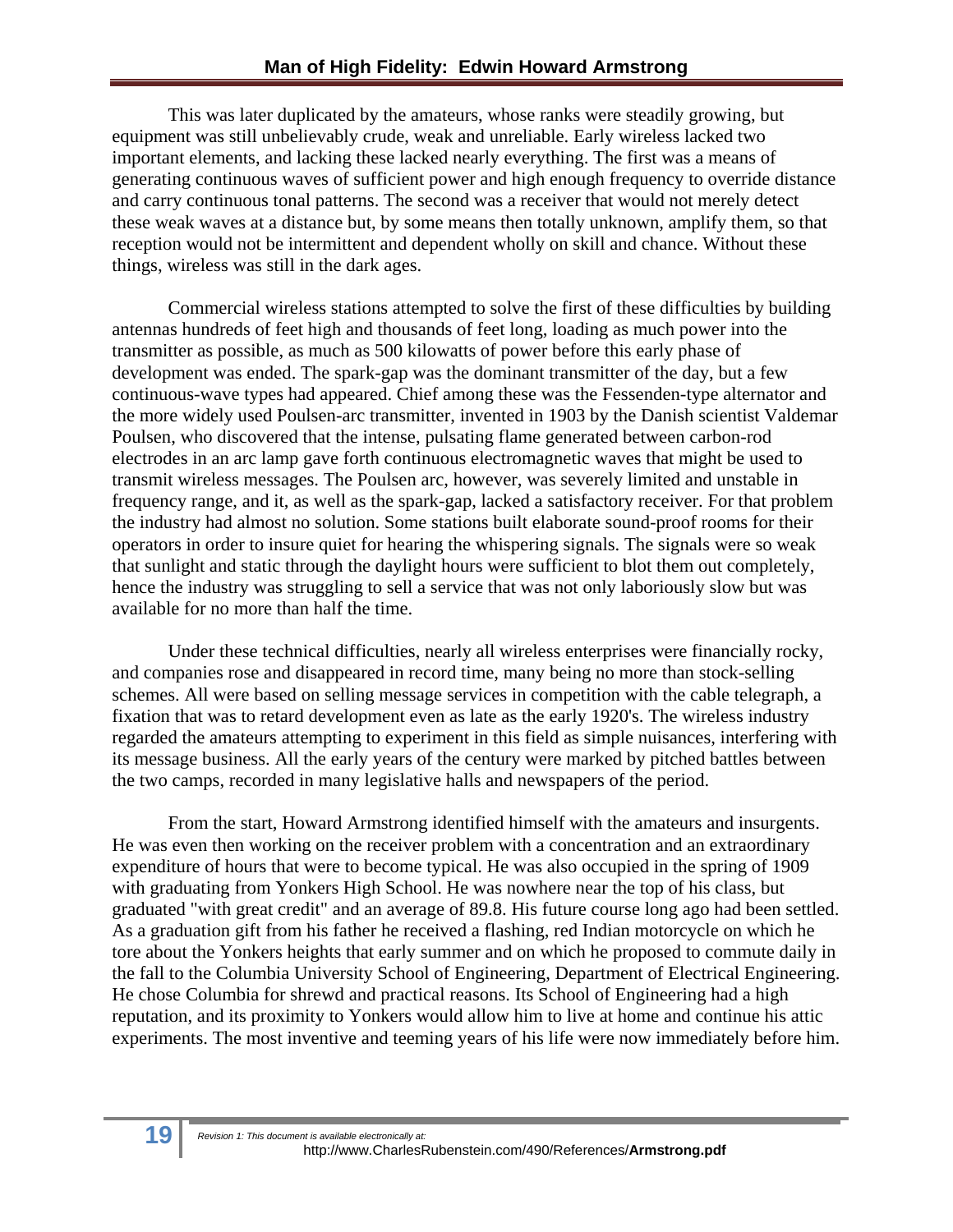#### **Chapter 4**

#### **The Undergraduate Genius**

The young man who presented himself at Columbia University in 1909 for instruction in electrical engineering was going on nineteen and already over six feet tall. He had the fair hair, blue eyes and fresh complexion of a young Anglo-Saxon giant. He was still boyish, neither very handsome nor very tidy, but possessed of an abounding, attractive energy. This boyishness never wholly left him, even in later years, and it carried with it an artless quality, a native accent and enthusiasm out of that prewar period when America had not yet lost its innocence.

He slipped unobtrusively into the life of the great university. He appeared on the campus in the freshman's traditional, sky-blue beanie, wore the heavy, roll-collared sweaters favored by the college bloods of the day, and entered vigorously into the muddy pushball contest fought immemorially between freshmen and upperclassmen. He took a lively interest in sports and was to be seen, racket under arm, heading for the tennis courts on almost any clear day. Yet there was an air of serious detachment about him; which here as elsewhere quickly set him apart.

One of his early instructors remembers him in that period as a lanky, modest, retiring boy, nothing outstanding as a student, but ever inquisitive. Others on the faculty, as time went on, grew to have a different opinion. Beneath the quiet exterior was an iron purposefulness, an air of knowing exactly where he was going which to some was engaging but to others appeared as arrogance. The curriculum was heavily weighted then toward power-station technology, the measurement and control of large amounts of electricity. But Howard Armstrong was not interested in that kind of power. He was interested in weighing grains of sand-the tiny, weak, barely perceptible currents of wireless telegraphy rather than the fish or whales of the sea. And whatever he was not interested in, with characteristic single-mindedness, he ignored. He sauntered through the courses in electrical power, and his visible indifference was a thorn in that side of the faculty.

The class in telegraphy was a different matter. In this he was in his element. There was much chaffing and boasting then about speed in operating a telegraph key. Howard had phenomenal speed. Moreover, he could thread his way through the most intricate circuits with an equally deft and lightning hand. He had read everything available on the subject, followed closely the experiments of all the leading investigators and, if challenged, could cite authorities by the hour. His instructor in the course, a slender, perceptive young man named Morton R. Arendt, who became another of his lifelong friends, quickly decided that Howard knew more about telegraphy than he did and gave him his head to pursue his own way. "There was something in him that the others did not have," Arendt said later, "and I am proud to have recognized it."

Howard's way was to putter in the laboratory at all hours, making endless measurements and experiments, reveling in all the instruments and apparatus at his disposal. It was not long before he was in trouble. Part of the trouble was that no one knew exactly what he was doing, for he had already begun to display that secretiveness that so often accompanies creation and invention. Complaints began sifting in that Armstrong was blandly violating all the laboratory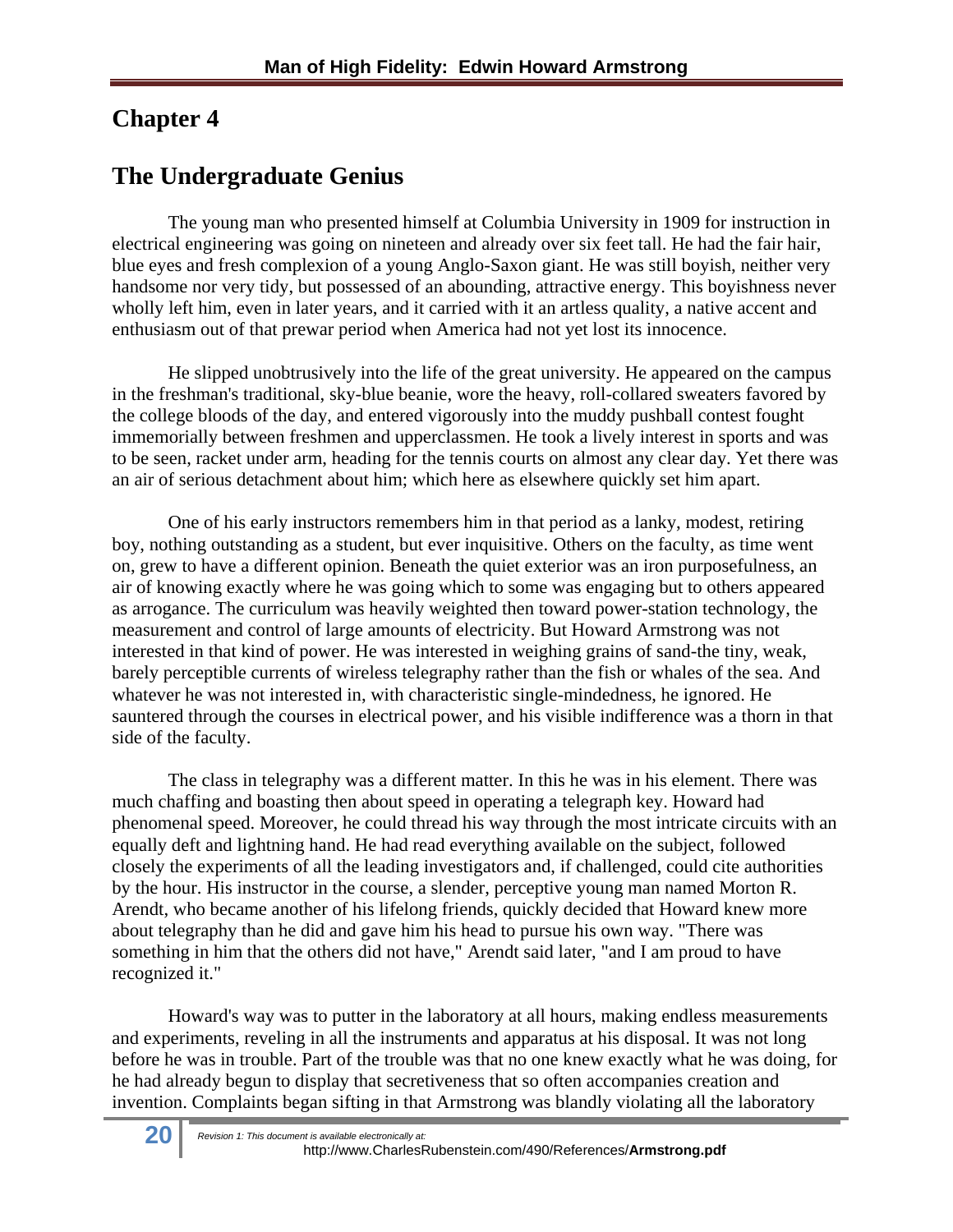rules, ignoring the set tasks and keeping no regular notebook or schedule. Some instructors were hot for disciplining him. But Arendt came to the rescue, as he and other faculty members were to do quite frequently, staving off that urge to regiment that can be so crippling to the development of a creative mind.

From Arendt and John H. Morecroft and Henry R. Mason and Walter I. Slichter, teachers whose skill he respected, the boy from Yonkers absorbed a sense of freedom and mental voyage that was exhilarating. From them, too, he gained an insight into the immense patience and probity of science. No fact was too small to be weighed, challenged or studied. As new facts and experiences crowded in on him, he would sit down of an evening and pour out his confidences in long letters to Charlie Underhill, his Yonkers friend and first mentor in telegraphy. Underhill had been called away on a new project, hence their discussions had to be carried on by mail. These letters, written in an angular, boyish hand, crowded with technical jargon, experiments and experiences, mirror the singular absorption and high spirits of these early university years.

"For the last three weeks," he lightly begins the narrative of one episode, rising to a characteristic climax, "I have had a lot of fun with the professors of Physics at Columbia." The lecturer in physics that semester was a visiting professor from Cornell University, discoursing on high-frequency currents and resonance. The lecturer not only made misstatements of fact but, when challenged, loftily disparaged the experimental findings of others in the field, particularly Nikola Tesla, the noted inventor and a pioneer in the study of high-frequency electrical phenomena. "He even went so far as to say that there was very little originality about Tesla." Armstrong saw his chance to hit back when the visiting luminary, in the course of demonstrating spark discharges from a helical coil grounded at one end and free at the other, incautiously stated that no one could take the discharges on the bare hand, particularly when grounded, without suffering a severe shock.

"After the lecture," Armstrong recounted with relish to Underhill, "I went up and told him I would prove that the discharge could be taken on the bare hand and could also be taken by a person who was grounded. He didn't like to be contradicted so before the associate professors and the rest of the class so he turned on the current and told me to go ahead, evidently expecting me to let go mighty quickly. I took hold of the ungrounded terminal first, thus throwing the whole system out of resonance because of the extra capacity and then took hold of the groundwire. After the first slight shock on touching the ground I felt nothing of any consequence and could have remained in circuit all day. Everyone gave him the laugh, for he was shown up for sure. Then he wanted to try it, but he made a mistake, for he took hold of the ground-wire first and approached the ungrounded wire with his other hand. Before he got within six inches of the terminal the spark jumped to his hand. He couldn't let go of the ground-wire and he pulled most of the apparatus off the table before they turned the current off. If he got as much juice as I have taken in the same way from my own coil I don't blame him at all for the way he acted. Two years ago I noticed how the current could be by-passed through the body by first touching the coil and then the ground-wire and mentioned it to you, but we did not reach any explanation of why the current is felt when the hand touches the groundwire but not afterward ..."

These were the authentic accents of a born questioner, dissenter, observer and scientist, aged nineteen, confounding the haughty doctor of the academy. He was never so happy as when he was exposing error to discover truth. Even at this early age he was impatient of the pretension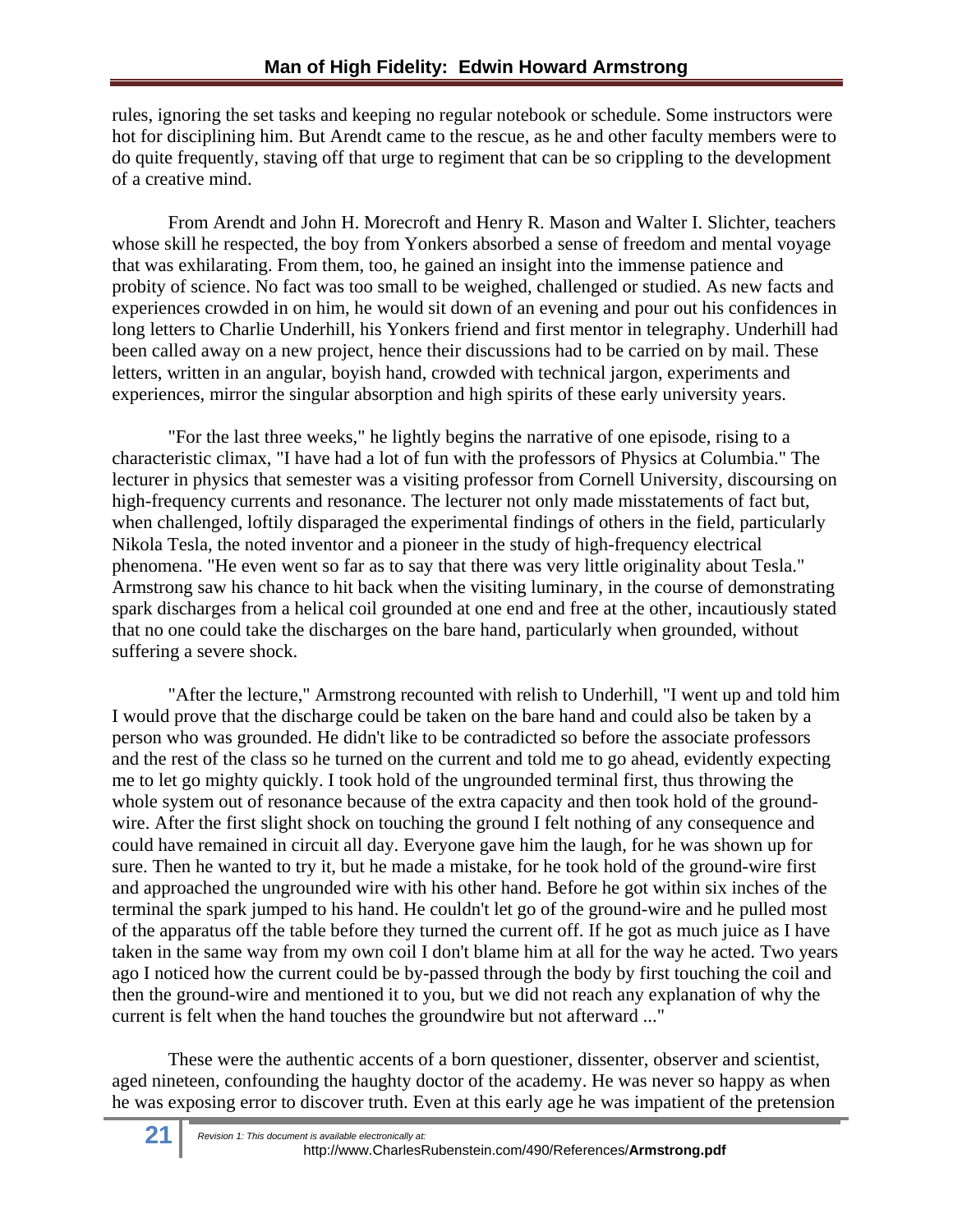which, grooved in the accepted knowledge of the day, presumed to say what could and could not be done. In another of his letters to Charlie Underhill he made a long, humorous attack on instructors who cloaked all their thinking on electrical matters in long mathematical formulae, observing that this language was of· no avail when, confronted by phenomena for which no formulae existed, "only plain United States could see you through." This was a theme to which he would often return. He distrusted the glibness of mathematics too far removed from physical things. With Faraday as model, he preferred to think of electricity in homely physical terms.

The young student of electrical engineering was that fearsome being, the bane of routine academic minds, a novice who thought things out for himself, not according to the textbooks, but by physical methods of his own devising. He would come up then with some awkward fact, learned in his endless puttering over electrical apparatus, which did not square with the textbooks' neat design. He had a remarkably retentive memory for the smallest details thus learned, and the time and circumstance of their learning, which he was ready to draw upon at a moment's notice. This troublesome faculty was to gain him as much enmity as passionate partisanship throughout his life. He never tired of a saying by Josh Billings which he discovered about this time and quoted evermore on the most appropriate and inappropriate occasions: "It ain't ignorance that causes all the trouble in this world; it's the things that folks know that ain't so."

In his junior year he came under the influence of a great teacher who had the ability to deal in down-to-earth terms with matters closest to his heart and interest. Professor Michael Idvorsky Pupin, a Serbian immigrant who had worked his way up in the sciences, was one of the founders of Columbia's Department of Electrical Engineering and its most distinguished personality and leading light. He was the head of the Marcellus Hartley Research Laboratory, named after its wealthy donor, devoted to the basic study of electrical phenomena. He held forth in a room in the basement of Philosophy Hall, a room which, with its elegant walnut paneling, its early Edison lamps glowing yellowly in the gloom, its framed portraits of Faraday, Clerk-Maxwell, Ampere and other electrical greats, and its associated clutter of laboratories, was a mecca for aspiring young electrical engineers. Pupin was a product of Columbia College and had studied abroad under the noted German physicist Hermann von Helmholtz. He brought to his teaching a passion for experimental science that was in the great nineteenth century European tradition. He fought at Columbia for the idea, largely alien then to these utilitarian shores, that all teaching in the sciences should be based on the pure research laboratory and even engineers should be grounded in the fundamental sciences from which all progress came.

The dominant idea then was to grind out engineers by rote, with only the thinnest smattering of theoretical science, to staff the rapidly expanding technical industries. Research and the basic sciences, if they were considered at all, were widely regarded as fripperies, of only the remotest connection to the 'practical, money-making work of the world. One university trustee, opposing the expense of providing laboratories, stoutly maintained that all that was required was a blackboard and a lecturer preparing his lectures from books. "He believed," said Pupin bitingly, "what he thought would suit him best, namely, that a university should be built on the top of a heap of chalk, sponges and books." It was cheaper that way. The age was a grasping, grubbing, narrowly commercial age, fearsomely toothed, in which deep learning and the arts were tolerated merely and the only recognized success was flatly mercenary. It took strength of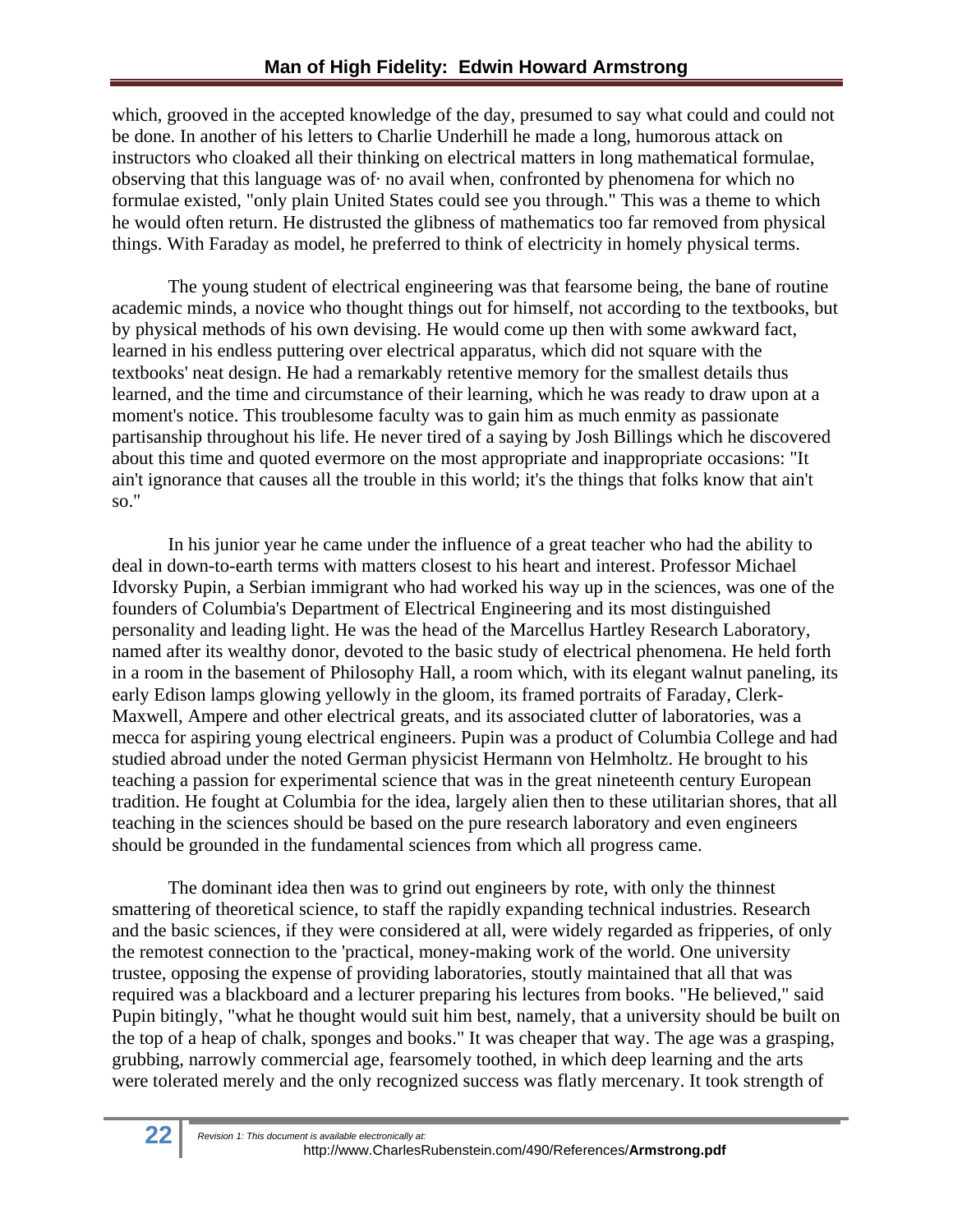character to stand up against this age, and few who grew up or rose to eminence in it were wholly untouched by its prevailing values.

Pupin himself was better known as an inventor than as a teacher of electrical theory. He was, in fact, an inventor of some renown who had earned the age's seal of approval by making a modest fortune from his inventions. These included a method of electrical tuning, widely used in telegraphy and later in radio, and the famous Pupin loading coil, a device for stepping up the electromotive force of a current, which was then a vital part of all long-distance telephony. By interposing fixed inductances at calculated intervals along a telephone line, the Pupin coils roughly doubled the range of transmission, and he had sold his invention for a goodly sum to the American Telephone & Telegraph Company. Yet he never ceased to teach and to preach that all such practical advantages could only come from the steady cultivation of knowledge in the basic sciences. .

This mixture of practicality and idealism made a strong appeal to the new student who appeared in his classes one day. Pupin was a stocky, dignified man with a flashing eye, flowing moustache and gleaming pince-nez, the very picture of a doctor of science and something of a prima donna. He liked to dilate upon his inventions, tracing the first to his observations as a boy of the tuning of Serbian bag-pipes and his second to a primitive method of ground-signaling used by herdsmen in his native village-analogies more colorful than precise, and requiring a great deal of explanation. He was vain, he liked wealth and he liked to rub shoulders with the selfimportant of this world, whose names have been long since forgotten. But he had an original turn of mind. And to young Armstrong, then grappling with original ideas of his own, this was a quality above all to be revered. Pupin knew, in his pupil's admiring phrase, "that not everything was to be found in the books."

On his side, Pupin soon began to take notice of the tall, sandy-haired youth. It was Pupin's custom to take up the various facets of electrical theory in chronological order, describing each discovery and how it came about. He would then wheel suddenly upon the class and demand: "By the way, who made the discovery?" Invariably, if no one else could reply, Armstrong's quiet voice supplied the answer. His reading had made him as familiar with the figures of electrical history as with his own family. To him, this history was no bloodless chronicle of abstract laws and impersonal categories but the living struggle of individual men to press back the boundaries of the unknown. Each discovery, however small, had a human habitation and a name. The pupil shared with his teacher a strongly developed sense of the individuality of scientific achievement, derived from a study of the giants whose steps still reverberated from the age immediately behind them and from other ages past. It was the beginning of a bond between them.

The association was not to become close, however, until some two years hence, when Armstrong's suddenly flowering genius brought him more forcibly to Pupin's attention. Pupin was a busy man, a member of many august scientific bodies and engineering committees and preoccupied with researches of his own. He was working then on a method of generating continuous waves to improve wireless transmission, employing a big earth-grounded electricmotor alternator for which he had received a research grant of some \$20,000. Many of the leading investigators of the day were working on the same problem. Ironically, all this cumbersome apparatus was to be overturned at a stroke, much sooner than anyone knew, by the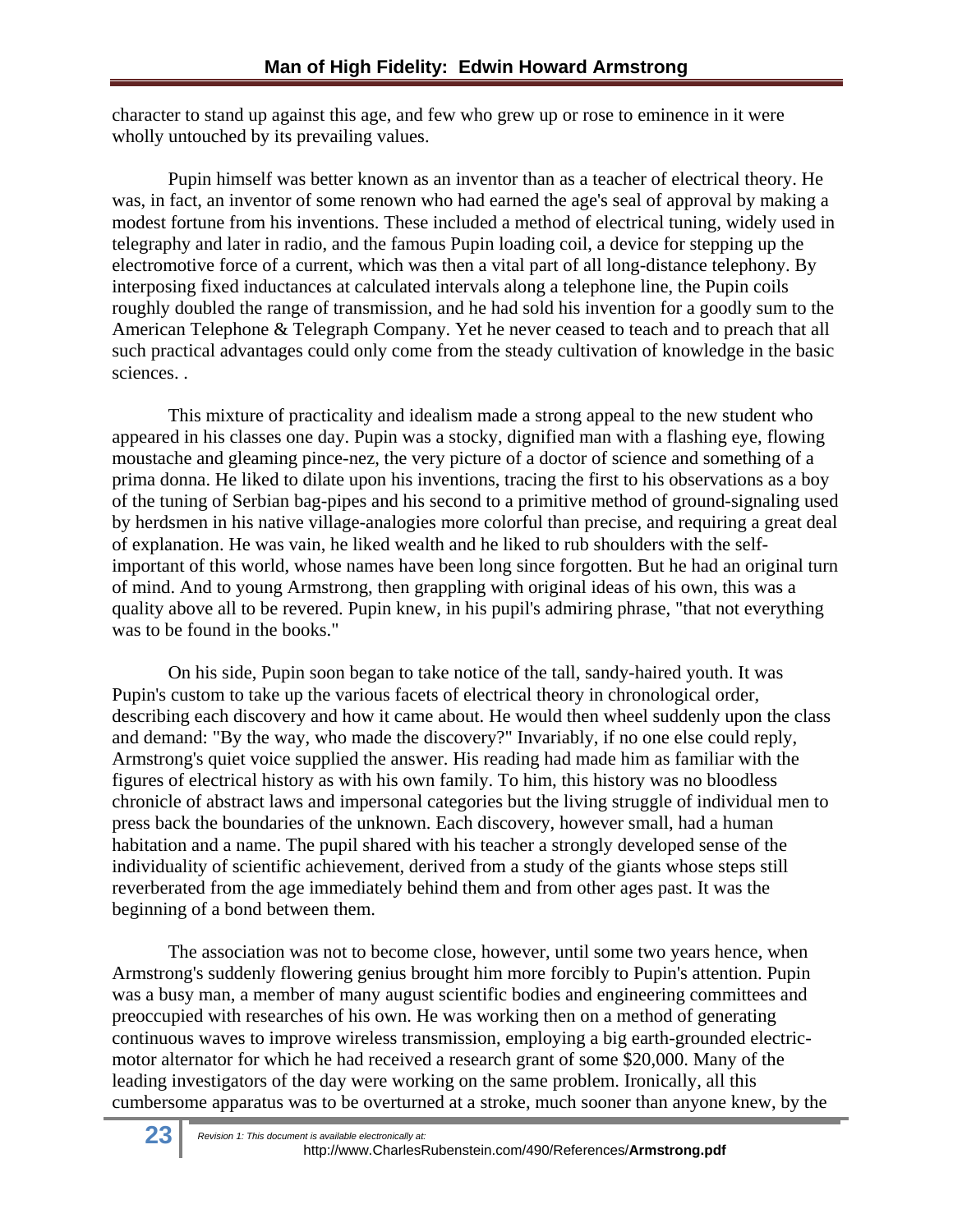quiet young undergraduate in the class on electrical theory, who was working with only such equipment as a college student could construct for himself or borrow from his teachers,

Throughout this period Armstrong had never ceased to toil alone in his attic room in Yonkers, through long nights and weekends, methodically exploring every avenue he could conceive of that might lead to a strengthening of the wireless signal. He had, as his teachers had found, powers of reasoning in this department amazingly persistent in pursuit of their object. In the magical spring of 1912, this quest was moving rapidly toward a climax.

He hardly could think of anything else then, least of all meals or social graces. His sister Cricket badgered him from time to time to learn how to dance, but he never would. He was still preternaturally shy and diffident in all things except the electrical sciences. His older sister, Ethel, then beginning to attend Vassar College, brought classmates home for the holidays, but Howard would disappear upstairs into his eyrie at the first opportunity. He regarded the feminine world with a mixture of humorous gallantry and boyish detachment common in young American males of that class and period. Once he teasingly invited the Vassar visitors to ride up to the top of the 125-foot antenna mast in his bosun's chair. When one of the girls courageously agreed, he delightedly hauled her to the top. His sense of fun often flared out in the seclusion of the family, but he had no time then for the social life of college.

His energies were absorbed in the strictly masculine world of science and mechanics, sports and strenuous exercise. Evenings the attic air would still grow thick with endless talk of wireless as Bill Russell, Tom Styles and other old friends and amateurs forgathered to hash over the latest developments. The Warburton Avenue place had electricity by then and Howard, who could never get enough light on anything, had installed five big lamps in a naked row just above his work table in the big bay window overlooking the Hudson. Often these lamps blazed on unblinkingly into the pale dawn.

His life at this time moved with great concentration in a groove between the Yonkers attic and the university laboratories. He was slow to enlarge even his circle of acquaintances. Most of his Yonkers friends, including Russell, Runyon and Styles, had become members of one of those amateur clubs that always have played a role in the history of science. This was the Junior Wireless Club Limited, organized in 1909 by a group of New York schoolboys, with Fessenden as advisor, which later was to play a large part in Armstrong's career and in the development of radio. Radio was a word that came into vogue about 1910 to distinguish continuous-wave wireless for voice transmission from the spark-gap type using code, and to be in style the boys soon changed the name of their organization to the Radio Club of America.

Almost the first action of the club was to send a knicker-bockered delegation to Washington, headed by its fourteen year-old president W. E. D. "Weddy" Stokes, Jr., to beat down the first of many attempts in Congress to have the amateur operators regulated out of existence. The newspapers carried young Stokes' resounding attack on the "wireless Trust" and his plea that "the really great inventive genius of American boys" be afforded as much protection by "this protective Government" as cotton, steel and tobacco. Armstrong followed all this with great interest, but he was not to become a member of the club until his last year at Columbia. He was not a ready joiner, he could never push himself forward and he was concentrating then with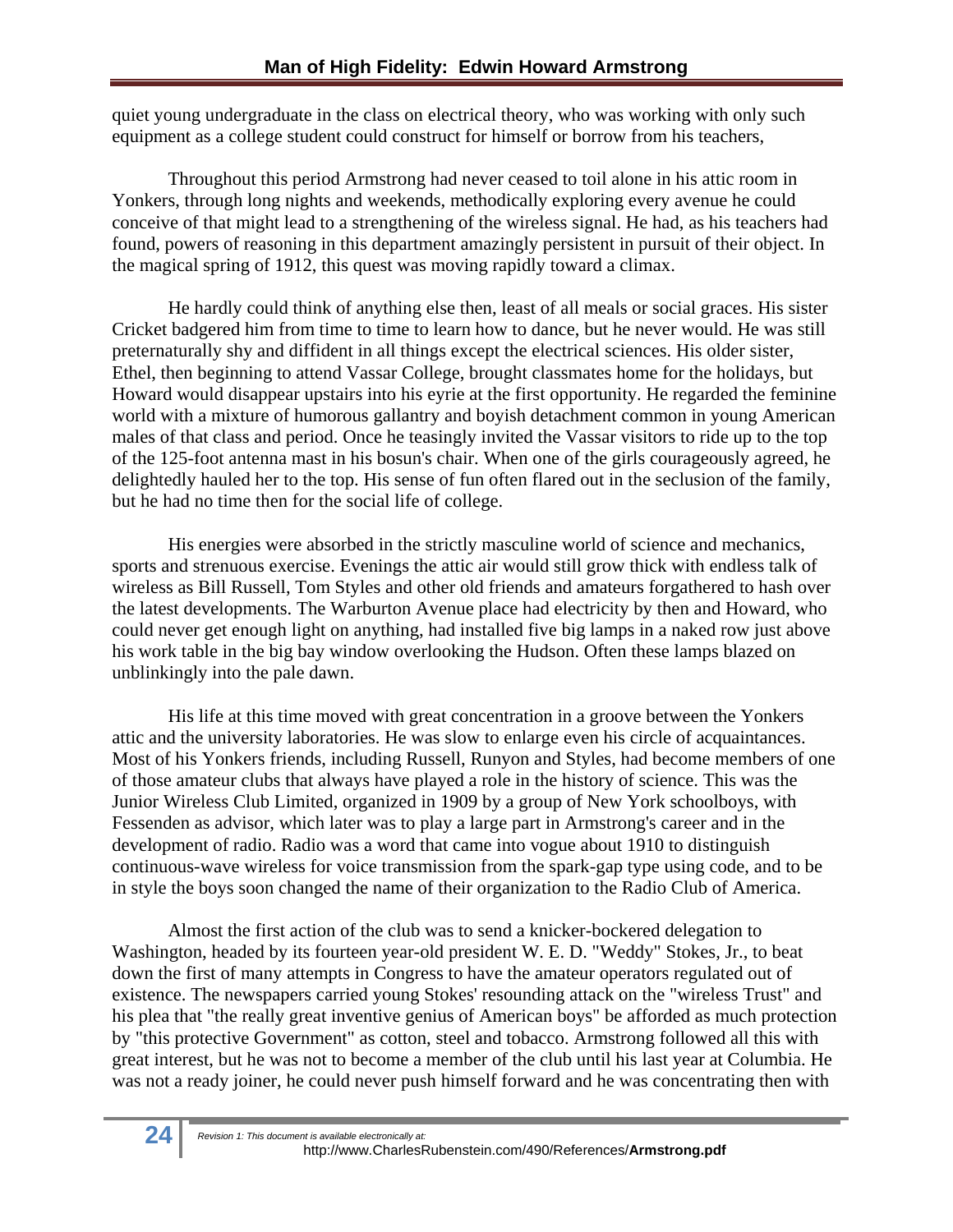typical single mindedness, not on the operation of an amateur station, but upon matters more basic to the wireless art.

Still he found time, as the spring of 1912 wore on, to relax with zest into his old, favorite and private pastimes. A diary of that period shows him trotting, with Cricket beside him, over to the Hudson River Country Club for a round of tennis nearly every afternoon. He also spent a good deal of time on the river. One of his friends in those years, Reginald Wand, had a fast motor boat that provided another outlet for his love of speed and driving mechanisms. Hours were spent tinkering its engine into delivering every last ounce of horsepower. Once, returning at dusk from a trip across the river to Nyack, Cricket accompanying them, the boat ran into a sudden whipping squall on the broad Tappan Zee. They barely made it to a dock far below Warburton Avenue, late at night and long past dinner. Nevertheless, Howard was in high spirits, for danger exhilarated him, and they fell to upon sandwiches at the nearest tavern before returning home.

That summer the family moved up to Lake Bomaseen in Vermont as usual. Howard joined them later, having a field surveying trip to complete with his Columbia squad, from which there survives a neatly entered log book and a letter grumbling at the weariness of pacing lines through a swamp. He spent a good deal of his time in Vermont that summer slipping off alone to climb some of the roughest mountains in the vicinity. On one of these expeditions sometime in August, while thinking over the problems never far from his mind, he was struck by an idea. Suddenly all the charms of Vermont faded and vanished. He was suddenly and feverishly impatient to get back to Yonkers and his wireless apparatus.

When in the normal course of events he did get back to Warburton Avenue early in September, it was only to be met by another delay in putting his idea to the test. A storm earlier in the summer had wrecked part of his antenna mast and repairs were needed to get it back in working order. It was September 22, therefore, before he was able to begin a series of experiments which, from the moment he completed the first hook-up, unfolded a new principle that was to have the most profound and far-reaching effects of any idea since Marconi's discovery in the top story of his parents' villa near Rome in 1895 of the earth-grounding principle by which wireless waves could be sent over the world.

At Columbia University that fall, with his senior year still before him, Howard could barely contain his mounting excitement and preoccupation behind his usual bland manner. The further he extended his experiments, the more certain he was that he had made a discovery for which some of the world's best investigators were searching. He cannily kept it to himself. He housed his apparatus in a mysterious box, which soon became a familiar appendage as he carted it back and forth to the laboratories for tests and measurements of greater length than ever before. As the winter wore on, he told one of his closest classmates, Herman Burgi, Jr., that he had discovered some new circuits, unspecified, for greatly amplifying wireless signals. He demonstrated the startlingly loud reception of distant signals to his Yonkers cronies, but did not trust even them with an explanation of how the effect was achieved. He dropped hints of what he was about to his favorite instructors, who, though they had no Idea of the range of his discovery, advised him to seek a patent.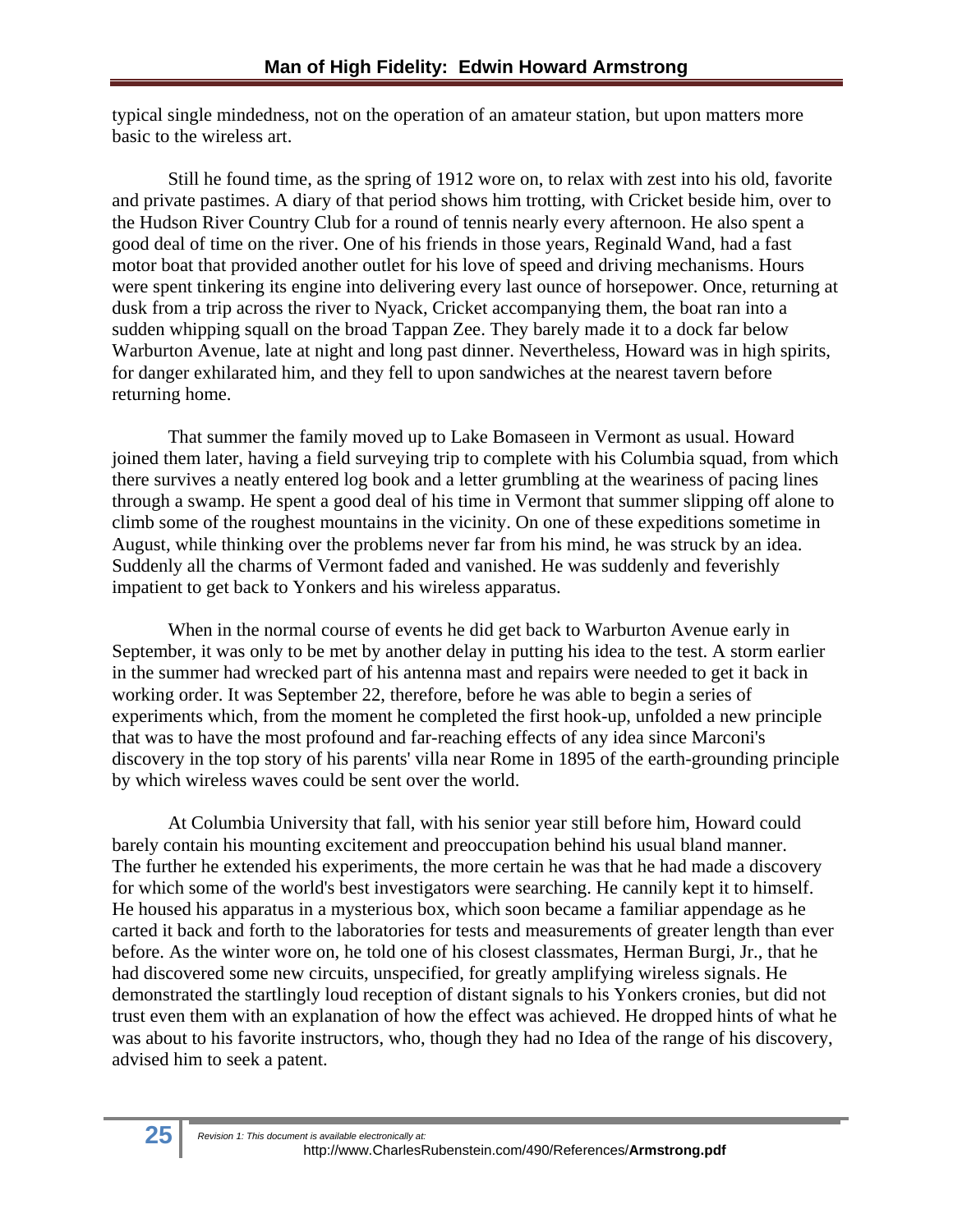This promptly precipitated the first major crisis of his life for the cost of filing for a patent then came to about \$150, and John Armstrong, fearing that all this was diverting Howard from the main business of securing a university degree, flatly refused him the sum until he graduated. No doubt his father did what he thought best, and he may well have been skeptical of the importance of the invention, for to the layman's ear, and even to the ears of some professionals, the loud squeals, beeps and howls that came from the marvelous apparatus, with nothing except telegraph stations to tune in on, sounded like anything but a great discovery. To Howard, however, the refusal was a crushing rejection.

It was then January of 1913 and every moment counted. Until a patent application was filed, the great secret would have to remain bottled up within him, and there was always the danger that someone else, by hint or chance, would leap in to establish a priority before him. Howard began a frantic canvas of friends, relatives and resources, trying to raise the \$150. He sold his motorcycle, but the sum he could get for it was not nearly enough. He was at the end of his tether when he approached his uncle, Frank Smith, who, being just married, was forced to refuse him, but suggested, from some background of legal knowledge, that he get up a sketch of his device and have it witnessed and notarized. This would pin down the date and priority of his conception until such time as he could file for a patent.

Howard was eternally grateful for this advice, for until then he had not known which way to turn and had met with only a wall of incomprehension. He hastily drew up a diagram of his circuit, which theretofore he had been afraid to trust to paper, and on his way to school one morning, with Herman Burgi as witness, he dropped into a small real estate office on Lenox Avenue near 123rd Street in New York to have it notarized. The notary perfunctorily affixed his seal and signature for a fee of twenty-five cents. The date was January 31, 1913, a date vital in subsequent history. With this document, the first of Howard Armstrong's inventions was officially, if still only privately, launched upon the world.

#### **Chapter 5**

#### **The Inventive Act**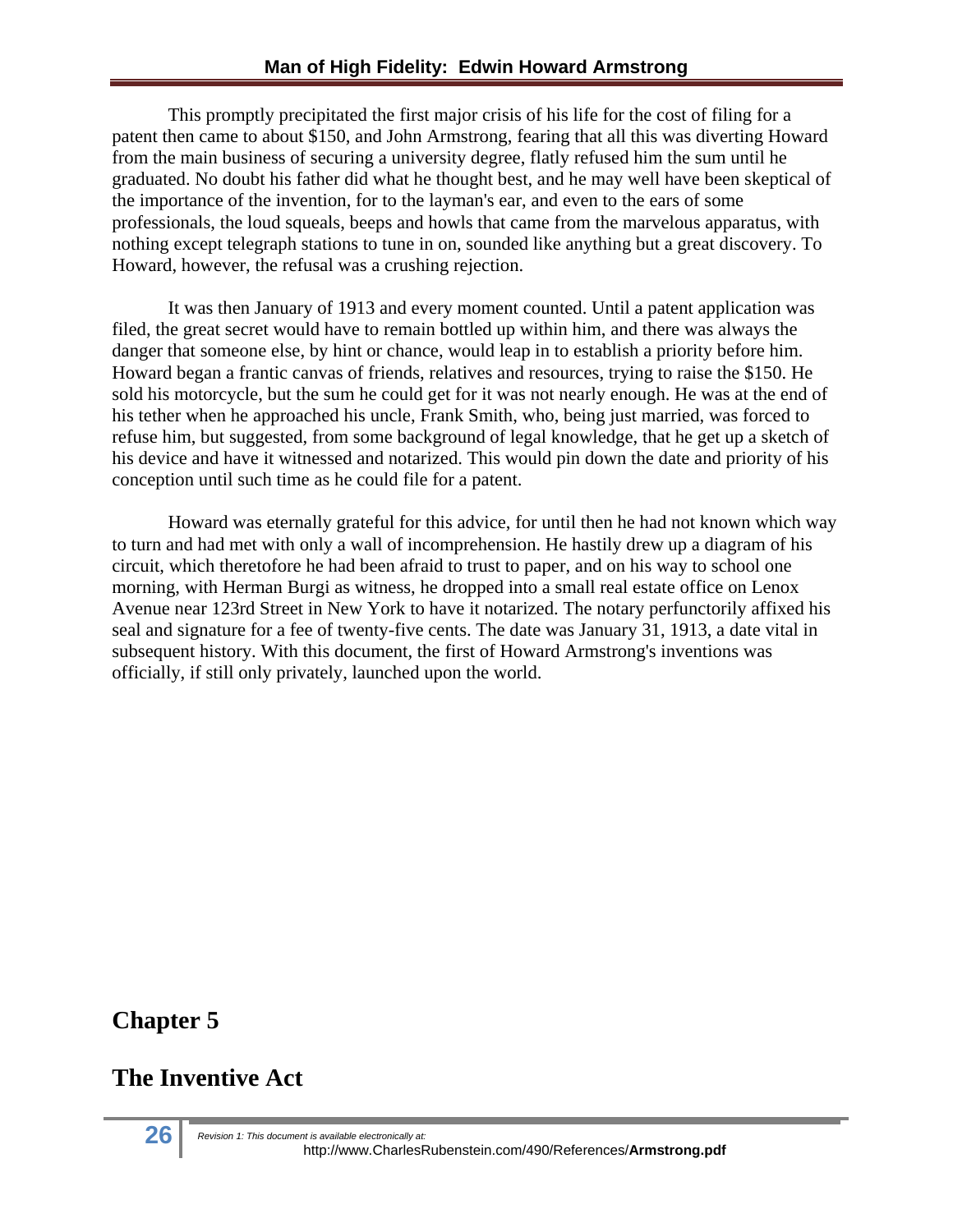It may be well at this point to inquire into the basic nature of invention and inventors. In the common view there has never been much ambiguity in the term. The great *Oxford English Dictionary,* based on historical principles, is admirably to the point. An inventor is "the first finder-out." But this common-sense view has been so obscured by the multiplicity of modern developments and the confusion of conflicting interests that many spurious ideas are afloat as to how inventions are made and who brings· them about.

One such notion, favored by pedants of pure science, is that true invention is no longer possible, for everything new is traceable back through previous discoveries to the ancient Greeks, who, in one way or another, thought of nearly everything. Another notion, favored by corporations, is that invention has grown so diffuse that something new can rarely be credited to a single man but rather to the organizing genius of modern corporations. Still another is that inventions spontaneously arise out of the economic and social necessities of the time, without regard to individuals, as witness the frequency with which the same discovery is made almost simultaneously in different parts of the world by different 'men. The ultimate expression of this notion is that inventions may be ordered or made by a commission, a corporation, a team or an expenditure of a million dollars.

All these notions are alike in that they would dilute, where they cannot wholly suppress, the genius of the individual, the only instrument capable of making inventions. This is the old attempt, supported by modern force and control of mass communications, to be rid of the troublesome intervention of genius. For genius, in the end, cannot be bought, nor can the mysterious workings of its mind be ordered. Invention shares with art the intransigence of the creative process. And great inventions are made, not by ordinary, tame, conforming men or any association of these in whatever number, but by minds capable of original thought, of which there are few in any generation.

It is true that all invention works upon a body of accumulated knowledge, so that each invention has a lineage linking it with discoveries in the past. It also is true that the level of knowledge and pressure of social forces at any given moment make certain inventions possible, so that occasionally two or three workers may approach the same invention almost simultaneously. But the moment may well be lost and the invention forced to wait upon the right man to conceive it. The man who first joins the disparate discoveries of the past into something entirely new, with demonstrably new effects upon the real world, is the inventor. By hindsight, the invention then appears to have been inevitable, and it is upon this appearance that small men trade, suggesting that if one man had not made the discovery others would, possibly themselves, if they had had the time, luck or opportunity.

But there is nothing inevitable about a great invention, as the long, jagged history of science, with its missed opportunities, zig-zag progress and puzzling delays, often extending into years and decades, amply demonstrates. No better illustration is to be found than in the long, hard-won history of electrical science and in the incredible series of fumbles and mischances leading up to 1912, when an undergraduate schoolboy, barely past his majority, snatched from under the noses of some of the world's most eminent investigators one of the decisive inventions of this century.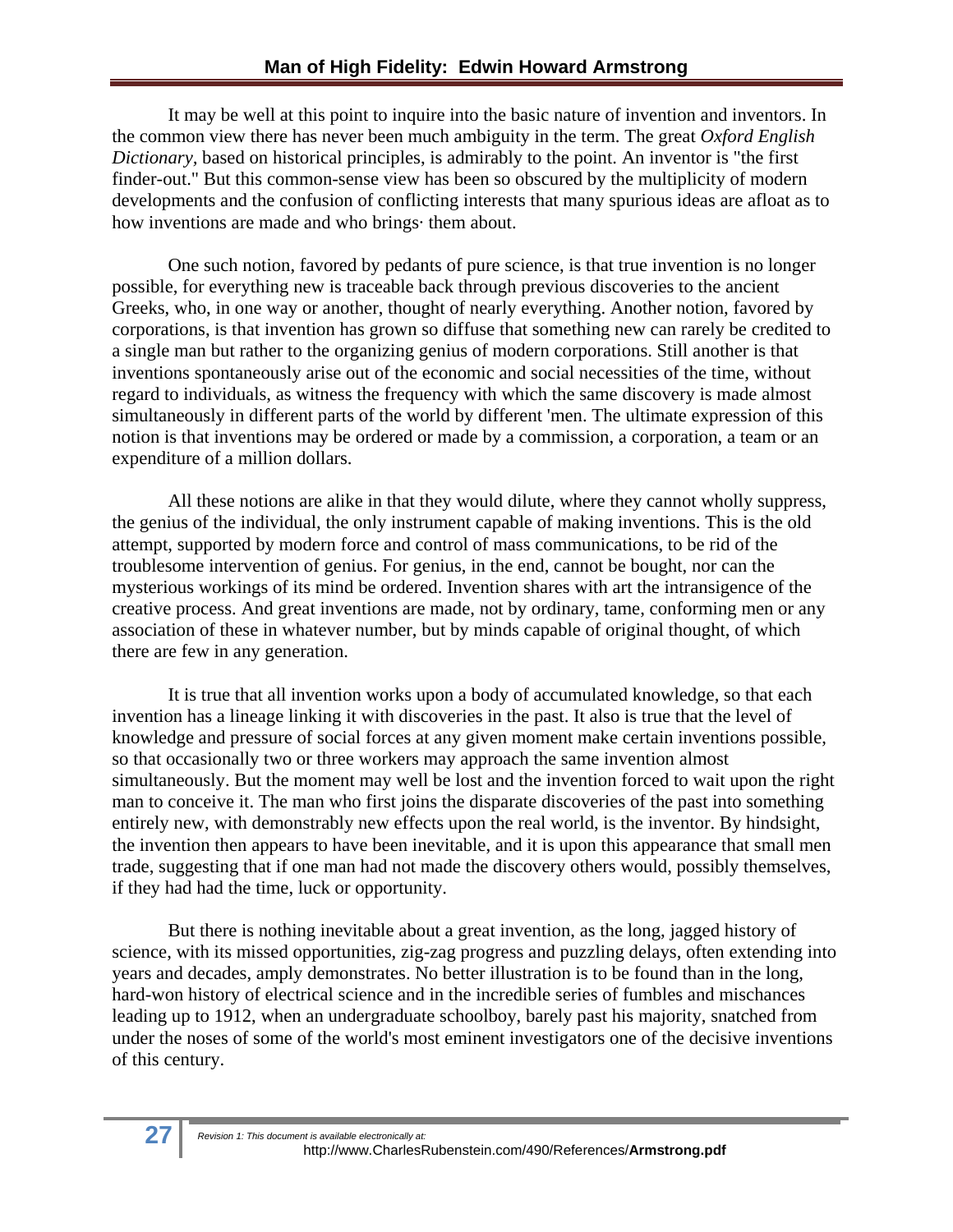The story begins, as might be expected, with the Greeks, who made one of the first recorded observations of electricity by noting that amber, when rubbed, displayed a mysterious force that drew light objects to it. The Greek word for amber was *elektron.* But Greek thought, and that which followed for centuries thereafter, had the static flaw of divorcing knowledge from purposeful action or investigation. The mysterious force in amber did not begin to be understood until tile seventeenth and eighteenth centuries when, with the real dawn of experimental science, men began to study electrical phenomena at first hand by means of ingenious friction machines, magnets and Leyden-jar condensers, invented about 1740 by the celebrated Professor Pieter van Musschenbroek of the University of Leyden, Holland.

Not until the opening of the nineteenth century did the mysterious flow of energy from Leyden jars and thunder clouds begin to be defined, measured and codified by such experimentalists as Andre Marie Ampere of France and Georg Simon Ohm of Germany. And it was well into the century before Michael Faraday, in a series of experiments that changed the world, showed how men might produce electricity by a more reliable means than rubbing amber or rotating glass balls in friction machines. In 1831, after nearly ten years of pondering and failure, he performed his classically simple experiments in electrical induction. A bar magnet passed through a coil of wire induced a flow of electrical current in the coil, thus indicating that magnetism might be converted through motion into a continuous source of electricity. But it was another half-century before the rotary apparatus and circuit techniques' were developed to translate this principle into the first electrical dynamos. And a pitched battle then ensued between industrial interests, particularly in America, over the relative merits of direct versus alternating current, delaying by nearly another quarter of a century the widespread extension of electric power.

These two types of electrical current appeared in the· development of Faraday's basic discoveries. When induction coils wrapped on an iron-core armature and shaft were made to rotate between fixed magnets in the earliest form of dynamo, the current produced was a fluctuating one, changing direction as the coils approached and receded from the magnetic poles. This was alternating current, and at the low rotational speed of early dynamos it produced a visible flickering in electric lamps and unsteady drive in industrial machinery. By arranging the withdrawal of current so that each side of the rotating coil was tapped in turn as it approached the magnetic poles, a steady continuous current was produced. This was direct current, and its immediate usefulness channeled nearly all early investment into direct-current generators. Direct current was conceived as electricity moving in only one direction, like water through a pipe; alternating current as electricity moving rapidly back and forth, up and down, like wavelets in a brook.

It soon developed, however, that if alternating current were speeded up to many cycles or waves per second, it gave the effect of a steady current, with some marked advantages over direct current. The apparatus to effect this was developed about 1885 by Lucien Gaulard and John Nixon Gibbs in Europe and by George Westinghouse and William Stanley in the U.S. Direct current had the inherent defect of being difficult to distribute over wide areas. To transport electricity for long distances over wires, it must be transmitted at high voltages to overcome wire losses. And at these voltages direct current required expensive motors and generators at each point of use to step the voltage down to safe levels. But alternating current was not only easily generated and transmitted at very high voltages, it was also easily stepped down at point of use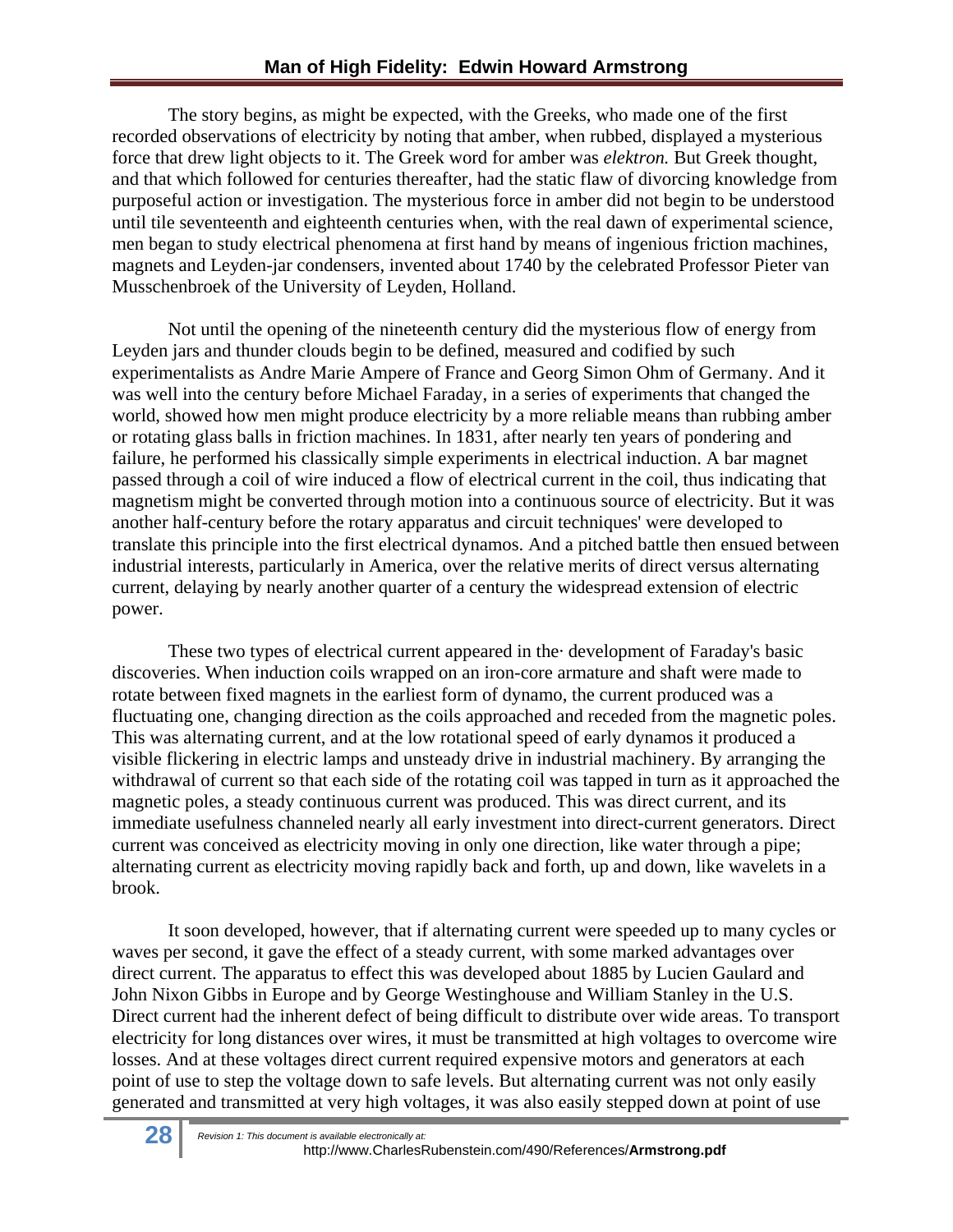by simple transformers (also discovered by Faraday), allowing a much more flexible, economic system of distribution from central power stations. Yet until well past 1900 alternating current was bitterly fought and blocked in its growth by financial interests.

 Nearly all electrical thinking in this first phase of development was confined to wires. In 1844 Morse showed how electrical impulses over wires could be made to carry coded signals at a distance in the first practical system of telegraphy. In 1876 Bell showed how these impulses, made to vibrate diaphragms, could carry the human voice via telephone. But Faraday, whose seminal discoveries had made all this possible, foresaw much else. He suggested that there was an underlying unity in all natural forces or forms of energy and that the magnetic "lines of force" which he conceived as moving invisibly out from all electrical conductors might hold a clue to another, freer form of radiant energy. As early as 1832 he wrote: "I am inclined to compare the diffusion of magnetic forces from a magnetic pole to the vibrations upon the surface of disturbed water, or those of air in the phenomena of sound, Le., I am inclined to think the vibratory theory will apply to these phenomena as it does to sound, and most probably to light."

Thirty-two years later, in 1864, the unity of electrical phenomena was revealed with great mathematical force by the English experimental physicist James Clerk-Maxwell in his epochal *Dynamical Theory of the Electrodynamic Field.* At the center of this theory was the proposition that electricity or electromagnetic force was part of a continuous spectrum of energies, including heat and light, which could be converted one into the other and which were alike in that all took the form of vibratory wave phenomena, being distinguishable only by different wavelengths. If this were so, then electricity need not be confined to wires, but might be manipulated freely, like light, through space.

The Clerk-Maxwell theory was a mathematical theory and difficult to penetrate. Some twenty years elapsed before Heinrich Rudolf Hertz, a brilliant young assistant to Von Helmholtz at the University of Berlin, set out, at the suggestion of his master, to try to confirm it. Some time was needed merely to see through the mathematics to some physical way in which to test it. It was 1887, therefore, before Hertz showed, in another classically simple experiment, that electrical waves could, indeed, be propagated through space like light. His apparatus consisted simply of two metal spheres separated by a short gap across which electrical sparks were made to leap back and forth or oscillate. At the other side of the room, unconnected with this, was an open copper-wire loop of carefully calculated dimensions. When the spheres sparked, the unconnected loop sparked rhythmically in resonance with them, indicating that invisible waves were being sent out from the spark-gap and detected by the loop. These waves proved by their nature to be high-frequency waves of alternating electricity, They could be measured, focused, reflected and refracted like light, but, being of a much longer wavelength than light, they passed invisibly through objects, walls and other matter, presumably straight out into space. Hertz died at the early age of thirty-seven before he could investigate further.

The germ of all wireless telegraphy and radio was contained in Hertz' rudimentary apparatus. The spark-gap served as the first sending station or transmitter, sending out a train of electromagnetic waves into space. These were impalpable but very real waves of electrical energy with a specific frequency or wavelength, measured from crest to crest. They could be made to carry the short and long impulses of telegraphic code and, later, the sound-wave pattern of human speech, just as current along a wire carried ordinary telegraph and telephone messages.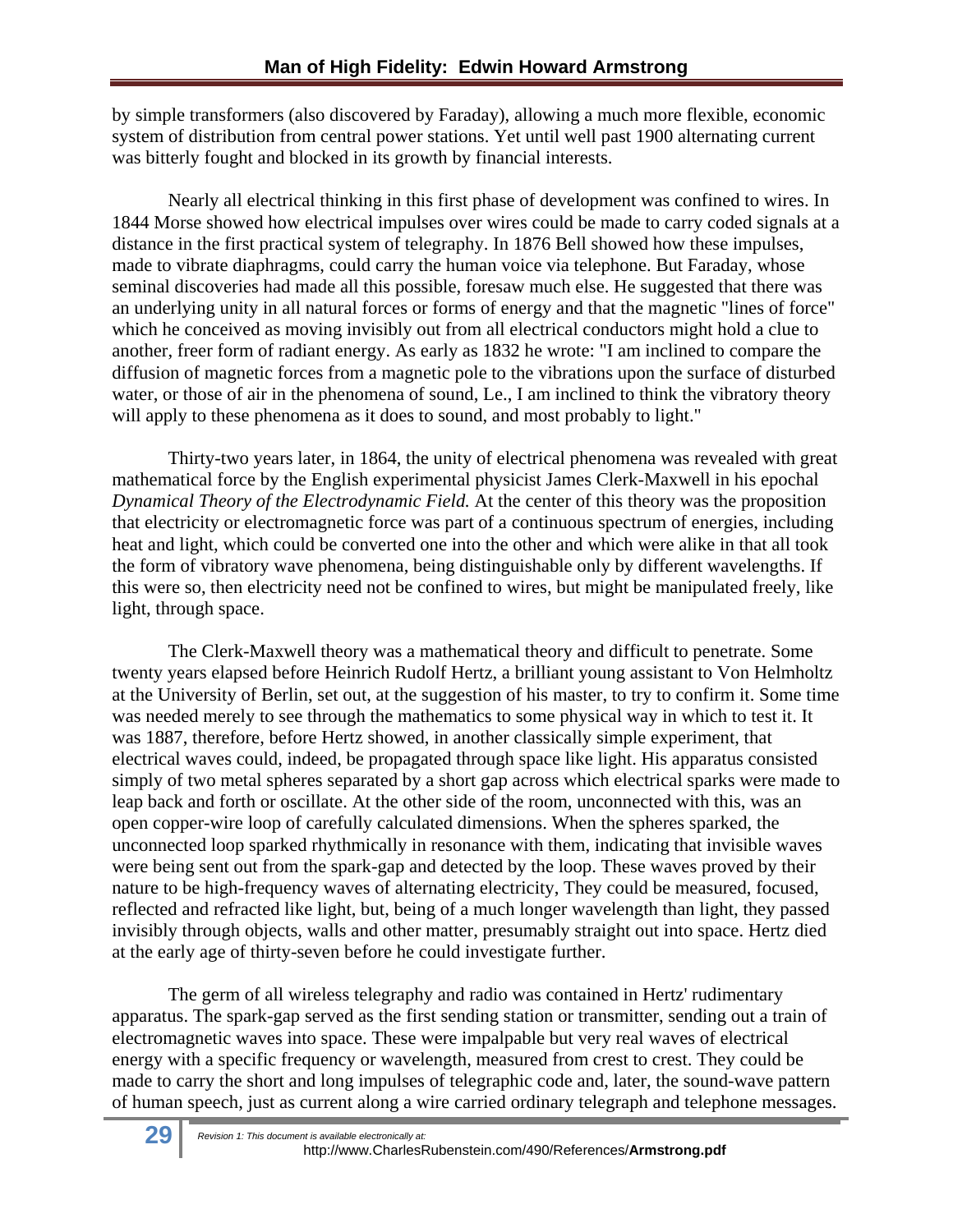Hertz' simple copper-wire loop was the first wireless detector, receiver and tuner, rolled up in one. Its dimensions were nicely calculated to receive and tune-in the specific wavelength being sent out, vibrating to that wavelength much as a tuning fork responds at a distance to the wavelength of a note struck on a piano. (Audible sound is a low-frequency wave phenomenon in the range of 30 to 20,000 cycles or waves per minute, whereas radio waves vibrate in the range of hundreds of thousands to millions of cycles per second.) This tuning principle was later developed by Sir Oliver Lodge into a variable tuning coil with many loops to allow the selective tuning-in of stations operating on different wavelengths.

Marconi's great achievement was to take Hertz crude apparatus and the Hertzian waves and, little more than a decade after their discovery, hurl them far out into space. To do this he greatly increased the power of the Hertz spark-gap transmitter and devised a high, earthgrounded antenna to send out waves for long distances over the earth. He did this in the face of massed scientific opinion which held that such waves could not be picked up at any great distance because, traveling in a straight line, they must go off the earth at the horizon. Marconi's feat was to show that by earth-grounding the transmitter the waves could be bent to follow the curvature of the earth and thus open a new era in world communications, This was the discovery of the so-called groundwave, for which Marconi later received the Nobel Prize in physics. The waves went out from the transmitter with the speed of light. As they ripple out, retaining their form for hundreds and thousands of miles, they rapidly diminished in power. Hertz' wire-loop receiver was of no use here, for it only worked at a distance of a few yards. The problem of finding a receiving device that would do more than simply detect the weak, attenuated waves at long distances hobbled the development of wireless telegraphy, as we have seen, for the next decade or more.

Many devices were tried, none of which did more than feebly detect signals at a distance. Marconi's first receiver was of the coherer type noted earlier-a tube of metal filings that cohered and passed a weak current when struck by a high-frequency wave, invented by Lodge in 1894 but it had a range of only 100 or 200 miles. Later he developed a more sensitive magnetic detector of his own, which worked over longer distances and dominated most of the early days of wireless. After 1900, two new devices came into play, mainly among experimenters and amateurs, who found them somewhat better and more promising in performance than the magnetic type. The first and most widely used of these was the crystal detector-the crystal-andcat's-whisker receiver of revered memory-invented about 1906 by two almost forgotten Americans named H. H. Dunwoody and G. W. Pickard. This consisted of a single crystal of quartz or galena with a fine wire contacting its surface, which had the mysterious ability, when connected in circuit to an antenna, of detecting and passing on as direct current the highfrequency alternating waves from the air. The second device was the first crude forerunner of the modern vacuum tube, whose principle was discovered in 1883 but which saw little development or use until 1912.

The vacuum tube presents one of the longest and most tortuous episodes in the history of invention. Its principle was discovered by Edison in 1883 in the course of investigating a troublesome defect in his early carbon-filament electric lamps. At high voltages, carbon particles were rapidly carried off the glowing filament by some means and deposited as a black film on the inside of the bulb, causing the lamp to burn out. Edison suspected that some unknown electrical force was at work and devised an experiment to find out. Inside the lamp he suspended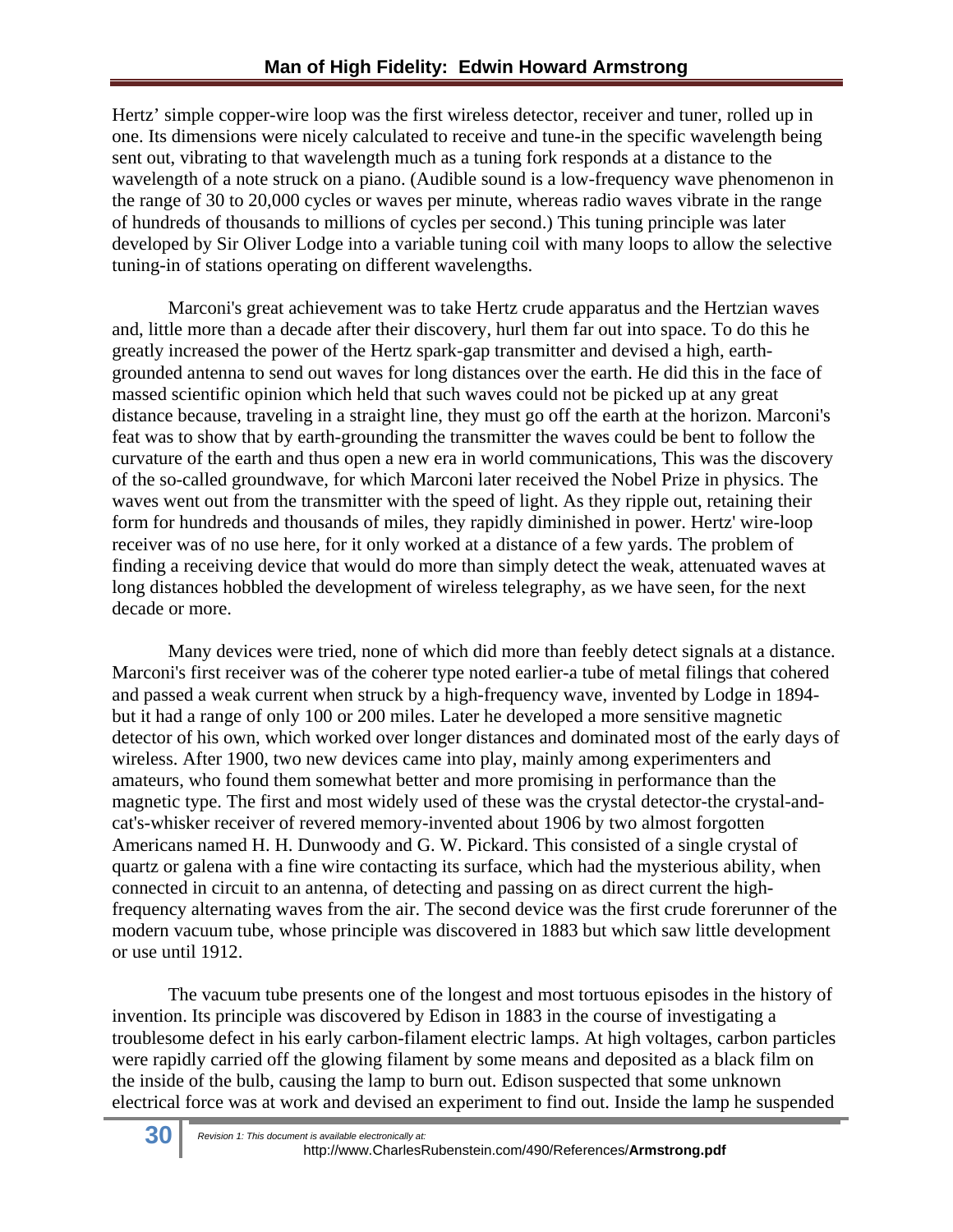a tiny metal plate, connected by a wire lead to a battery outside the lamp. When the lamp was hooked up to this battery in a certain way (the plate to the positive terminal of the battery the filament to the negative), a galvanometer registered the fact that a tiny current was flowing across the empty gap from the hot filament to the metal plate. When the lamp was hooked up in the opposite way (plate to negative terminal of battery, filament to positive), no current flowed. Tills indicated that the lamp's tiny filament-to-plate circuit passed current in only one direction (i.e., direct current) and was in effect a rectifier of alternating current to direct current. Edison puzzled over this for some time and even patented it, for it was something entirely new. But he could not explain it and he did not have the analytical mind to investigate such obscure phenomena. Edison was of the older, empirical school of inventors, only a few steps removed from the Yankee tinker, skimming prolifically over the surface of the known for patentable new products and moving rapidly by trial and error from one field to another. In 1875 he had passed over a sparking phenomenon in a circuit on which he was working-duly noted in his voluminous notebooks but never followed up-which was later seen to be in essence the Hertzian-wave transmitter. Again in 1883, he failed to see anything of immediate significance or use in the tiny electrical effect noted in his incandescent lamp. For lack of insight, the "Edison effect," as it came to be called, remained merely a curious observation for the next twenty years.

The second act of the drama occurred in London in 1904. There a professor at University College, named J. Ambrose Fleming, suddenly applied the Edison device to the detection of wireless signals. Fleming's part in the invention was almost as curious and stumbling as Edison's own. An itinerant teacher of science in English schools, who had studied briefly under the great Clerk-Maxwell at Cambridge, Fleming was employed for a time around 1882 as a consultant to the Edison Electric Light Company of London, when he became acquainted with the "Edison effect." After considerable research on it, which led nowhere, he put it aside. About 1900 Fleming became consultant to the Marconi Wireless Telegraph Company to help design the new transmitter at Poldhu with which Marconi proposed to span the Atlantic. At the same time he was drawn into the pressing search for a more sensitive detector. Only after some two years of fruitless research did he happen to remember ills experiments with the Edison lamps of twenty years before. He took the dusty bulbs from a cabinet, set up a spark-gap generator, and at once discovered that the filament-plate device, hooked into a receiving circuit, responded by passing a current when struck by the high-frequency waves.

Fleming improved on Edison's filament-plate arrangement for wireless use and secured a patent on it which became the property of the Marconi Company. He called the device a valve, because it passed a current in only one direction. But it was still essentially Edison's old incandescent lamp device. And when applied to wireless, it proved no more effective than other detectors before it. This was because it was in fact, a simple valve of only two elements filament and plate - with nothing to modify the current flowing between them in any way. It operated on the same basic principle as the crystal detector and other receivers of the day; i.e., it simply detected and converted the high-frequency alternations from the air into direct current to actuate a headphone. At whatever strength the signals came into such a receiver, they were passed on much as they were found. For some reason Fleming never tried any measures that might have suggested themselves for strengthening or controlling the current within his device and went no further with its development. Fleming valves were manufactured in some quantity, for they were highly interesting to researchers, but they never entered widely or decisively into wireless.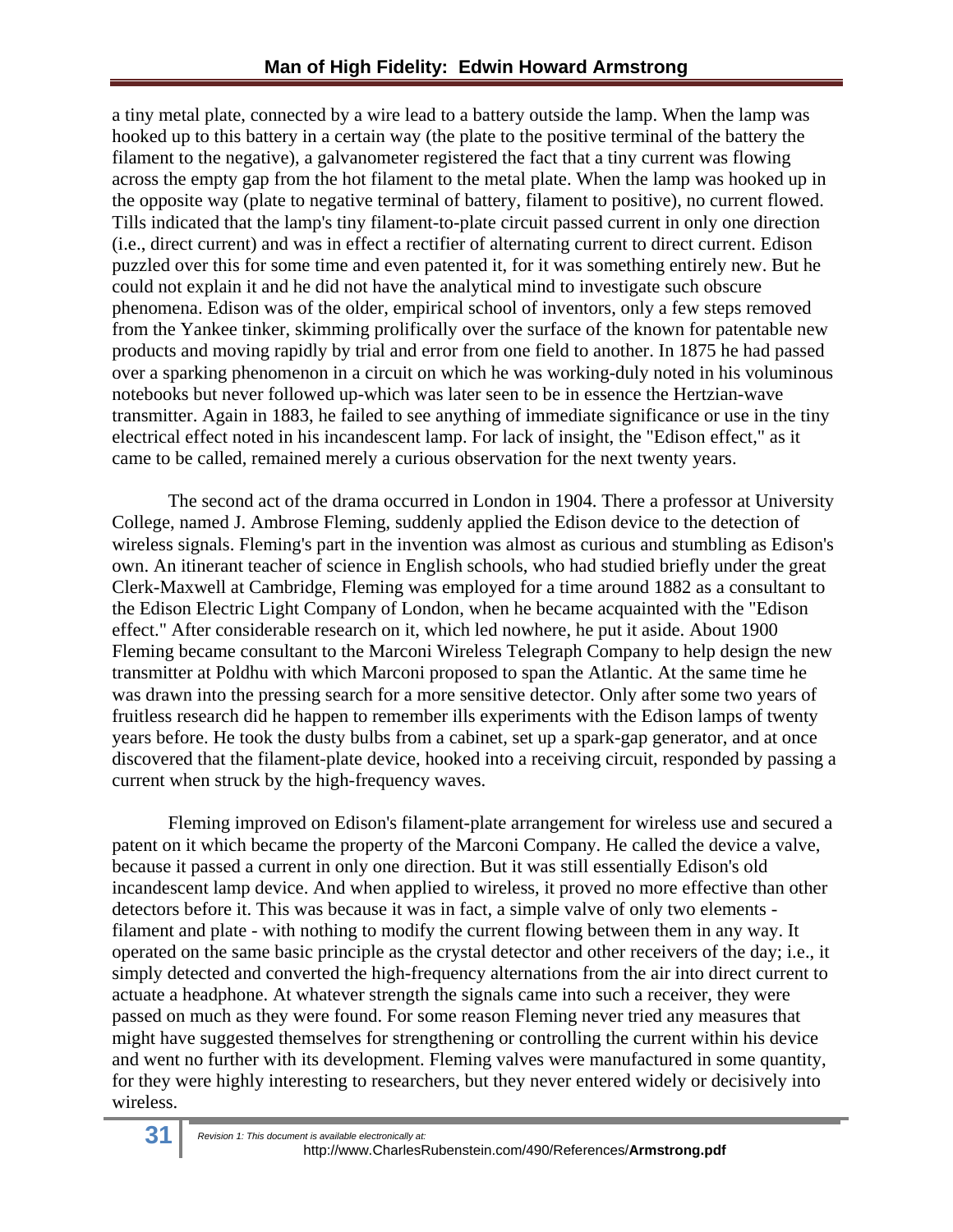The scene then shifted rapidly back to the U.S., where, in 1906, the American Lee de Forest did what Fleming failed to do. He added a third element between filament and plate, consisting of a perforated metal or wire grid, which, when a slight charge was imposed on it, controlled or modified the tiny current flowing across the gap. De Forest, of whom much more will be heard later, was then thirty-three. He had been born at Council Bluffs, Iowa, the son of a Congregational minister, educated at Yale University's Sheffield Scientific School, and immersed since graduation in the inventive field. A stocky, black-haired, energetic man with a hard-clipped moustache, he was an inventor of the Edison type, mixing invention with commerce. He was then struggling trying to promote the American De Forest Wireless Telegraph Company, both of which activities were in legal and financial difficulties. He had seen the missing element in Fleming's work and quickly stepped in to secure a patent on it.

But de Forest's audion tube, as he called his device proved hardly more sensitive, when inserted in a receiving circuit in the usual way, than the Fleming valve and other detectors before it. It slightly strengthened the signal, but by what means no one then knew. De Forest, like Edison, lacked the analytical mind to investigate and explain the tube's operation, now greatly complicated by the addition of the third or grid element. Moreover, de Forest at this time was being pushed out of his wireless company and was scrabbling for another foothold. Early in 1912 he attempted to develop the little-used audion as a repeater or relay device on long-distance telephone lines. When tuned into a circuit, however, the tube emitted a howling tone that made it useless for telephone purposes. De Forest tried to get rid of the howl, and therewith passed over another important phenomenon. Six years after its introduction, the audion was almost nowhere to be found in regular wireless operations. A few tubes were sold at \$5 apiece to avid amateurs, but the audion was regarded simply as another detector, too difficult of adjustment to be much bothered with.

It may be questioned whether, up to this point, anyone had made a full-scale invention. De Forest had made an important addition to the Fleming valve, which Fleming had adapted straight from Edison's lamp-filament-and-plate device. Each had contributed an essential part to the whole, but none had successfully shown how it might be used to do anything that had not been done before. If original invention was to be credited to anyone, it was to Edison, for the whole principle of the tube was contained in the "Edison Effect" the flow of current across a sensitive gap between cathode and anode in an evacuated tube. Yet this was more in the nature of a basic discovery than a useful invention in itself. In fact, among the thousand or more inventions that Edison patented in his lifetime, the "Edison effect" is now recognized as his only original scientific discovery.

It was into this stalemate that young Howard Armstrong stepped in 1912 and, through a searching analysis of operations within the audion, devised an entirely new circuit in which its amazing powers were released. Armstrong had run through all the stages from coherer to magnetic detector to crystal rectifier to Fleming valve, quickly concluding that none of these offered any means of augmenting weak signals. Early in 1911 he had bent his attention to the three-element vacuum tube, whose puzzling operation then intrigued many investigators. His first pair of tubes was given to him by Charlie Underhill, who thus put him on the road to his first invention. The more Armstrong observed the tube as a detector, the less satisfied was he with explanations of how it worked.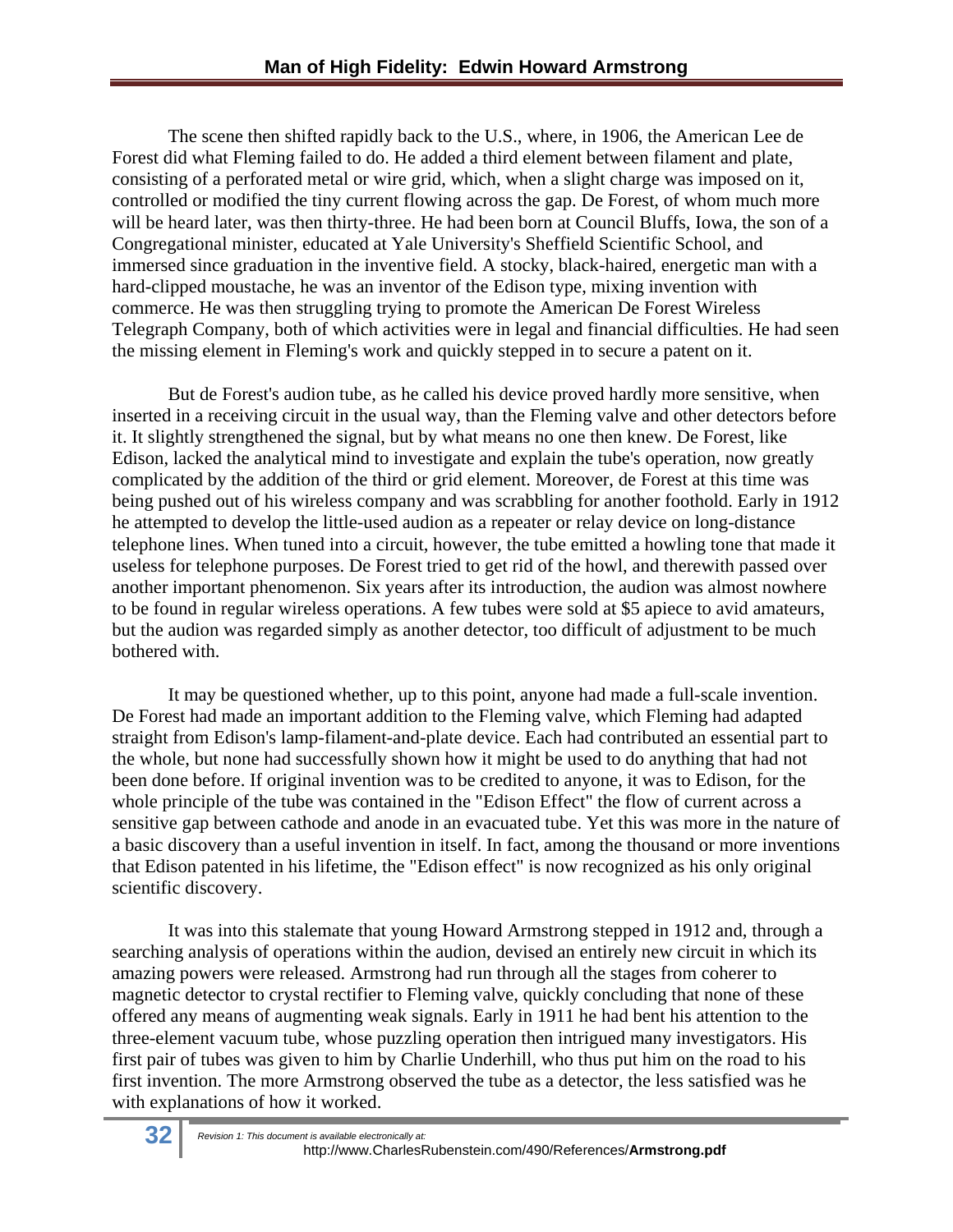In the detector circuits in which it was used, the audion was generally hooked up in the following manner. The tiny grid was connected in a tuned circuit to the receiving aerial, while the plate was connected in a straight telephone circuit with a battery to the headphones, both circuits being joined to connect with the hot filament. De Forest and others explained the action of the tube as a controlled flow of gaseous ions or charged gas particles, supposedly created in the space around the hot filament and carrying the current across the gap from filament to plate. This fanciful explanation lacked any relation to current knowledge in physics. The English physicist O. W. Richardson had shown, purely experimentally in 1903, that hot filaments or conductors in an evacuated tube threw off from the metal itself tiny, invisible charged particles called electrons, the smallest negatively charged particles of matter, discovered by Sir J. J. Thomson in 1897. Physicists were just beginning to see that all electrical currents are simply a flow of electrons along wires or through space. But these concepts had not yet penetrated very far into wireless engineering.

De Forest offered various explanations of how the audion tube operated in the usual receiving circuits of the day, all of them erroneous and all preserved in the literature down to 1915. The rapidly alternating waves from the air were led down from the aerial through a tuned circuit to the tiny metal grid in the tube, interposed between the tube's filament and plate. The grid, rapidly alternating from positive to negative in response to these waves, in some way controlled or modified the tiny "Edison effect" current flowing steadily from the hot filament to the plate and to the headphones. De Forest, who held that this current was composed of gaseous ions, maintained that the positive and negative charges on the grid acted "either to repel from its neighborhood the ionic carriers or to 'hold them idle there." Either way, the crucial action of the grid was to diminish to a greater or lesser extent the current to the plate and headphones. Later he described the grid's action as a trigger action. These erroneous theories blocked the way to an understanding of how the tube's plate current or output might be increased.

Armstrong, always ready to question the accepted order of things, suspected that there was something wrong with the theories. No one had bothered to make a careful study of the charges on the grid to find out exactly what their effects were on the plate current. Thrusting all theory aside, therefore, he set about making an exhaustive analysis of currents and voltages in the audion's circuit with the aid of Professor Morecroft and the school's laboratory oscillograph. From these studies he came up with the discovery early in 1912 that some alternating current was being produced in the plate current-where, according to theory, no alternating current should be, but only a diminished direct current. This small observation provided a vital clue. It was common practice in electrical engineering to augment or step up an alternating by tuning. What would happen if, in addition to tuning the antenna-to-grid circuit, he placed a second tuning coil in the plate-to-headphone or output circuit-commonly called the "wing" circuit at that time-and then tuned this output back into the grid circuit? This was the big idea that struck him in Vermont that summer. The stages leading up to it and the astounding results were laconically set down by him in a note some time after the event:

"1. In either 1909 or 1910 first used two-element audion or Fleming valve.

"2. In beginning of 1911 first used the 'grid' audion.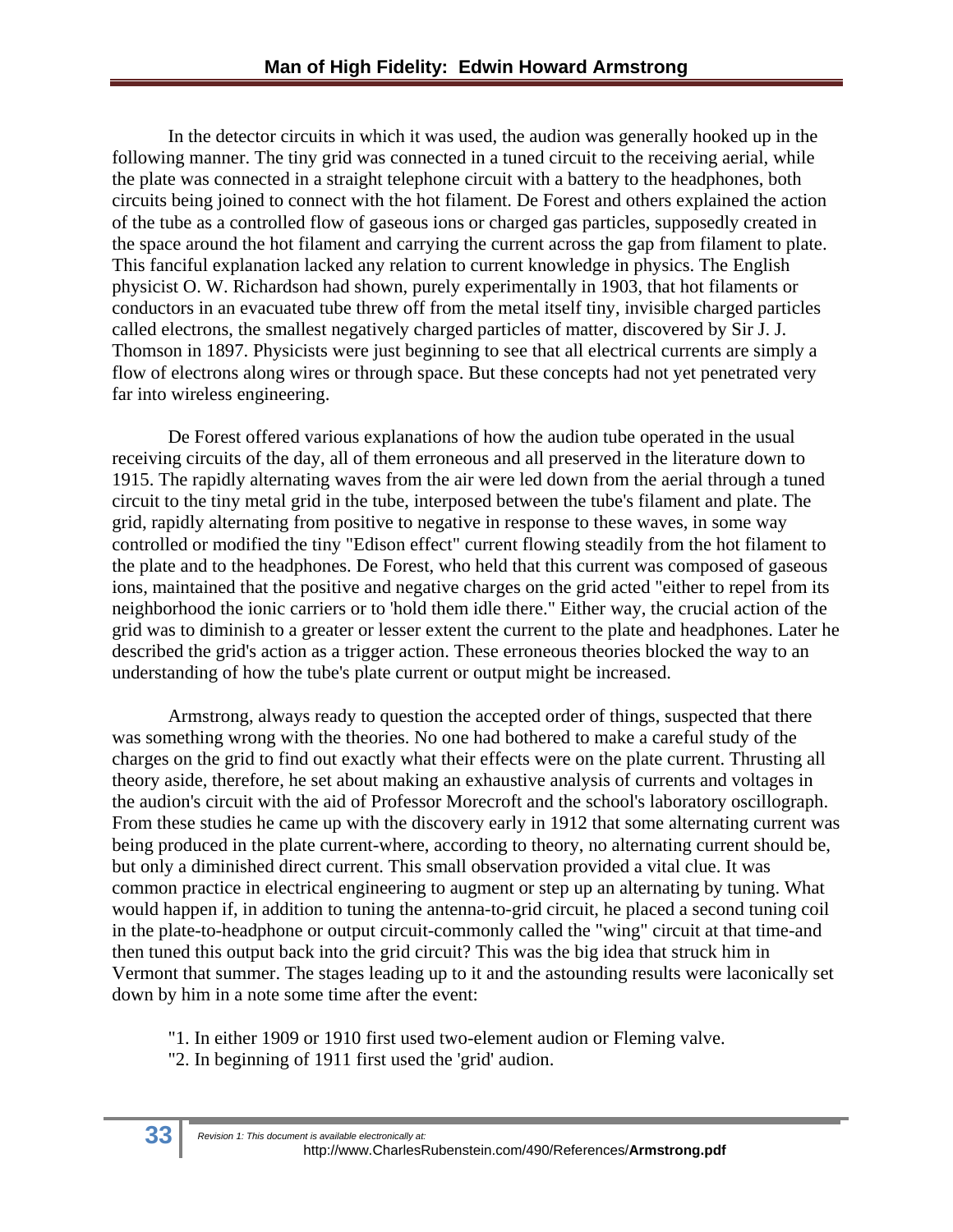"3. Experimented with a number of bulbs and read up on various explanations which had been published concerning its action. Found them all unsatisfactory and started to think about it.

"4. August 1912 speculated on effect of tuning 'wing circuit' of an audion.

"5. Repaired antenna, which had been wrecked by storm in July, during first part of September.

"6. Sept. 22, 1912 set up circuits and tuned 'wing circuit.' Great amplification obtained at once. Noticed peculiar change in tone of signal just as maximum amplification was obtained. Signals changed from clear to hissing note and audion also hissed when wing inductance was set at certain value.

As Armstrong investigated the new phenomenon in various circuit arrangements through the winter of 1912-1913, the results continued to be astounding. Distant signals, which had come in before only as a whisper on the most favorable occasions, came in so loud that the headphones could be left on the table and the message distinguished across the room, a thing unheard of. Nearby amateur stations, which had never had enough power to get from New York to Yonkers, came in with such volume as to "paralyze" the tube. With only a single audion and such apparatus as might have filled three or four shoeboxes, he regularly heard Glace Bay, Nova Scotia, Clifden, Ireland, and other stations over Europe. The apparatus pulled in not only spark signals but also continuous-wave signals from Poulsen-arc stations all the way from Sayville; Long Island, where German Telefunken had a station, to San Francisco and Honolulu. No commercial apparatus then known had such range or power of amplification.

When Armstrong tuned the "wing" circuit of his audion back into the grid he uncovered a new principle in wireless communications of the most far-reaching consequences. The effect of his action was to feed back part of the audion's plate or output current to its grid or input current. Thereupon the original incoming signal from antenna to grid was boosted in power, producing an increase in current to the plate. This happened over and over again, in the lightning-like movement of electronic currents, building up the plate current to unheard of heights. Contrary to accepted theory, every increase in positive charge on the grid 'increased the flow of current from filament to plate. Thus a greatly magnified copy of the signals coming in on the grid was impressed on the plate current and in turn on the headphones, amplifying the original signal as much as a thousand times. This was the principle of feedback or regenerative amplification.

When, however, the audion reached its highest amplification, it developed, as Armstrong quickly noted, a hissing tone. Under certain conditions, repeated at will, the hiss rose to a whistle, then to a howl. To secure proper reception, regeneration had to be limited to a point just below this critical stage. Never one to ignore any curious noises in his apparatus, Armstrong began to investigate the hissing tone, coming to the conclusion, as he detected beats in the tone, that the tube was putting forth oscillations of its own. This was the howling phenomenon that de Forest had passed over the same year. Instead of trying to eliminate the howl, however, Armstrong recognized it as an integral part of the operation of the tube, to be studied and controlled. Shortly afterward he proved that the audion was, in addition to being a receiver, an oscillator of electromagnetic waves. Beyond a certain stage of amplification, with certain changes in the circuit the audion became a modified Hertzian oscillator and powerful generator of high-frequency waves.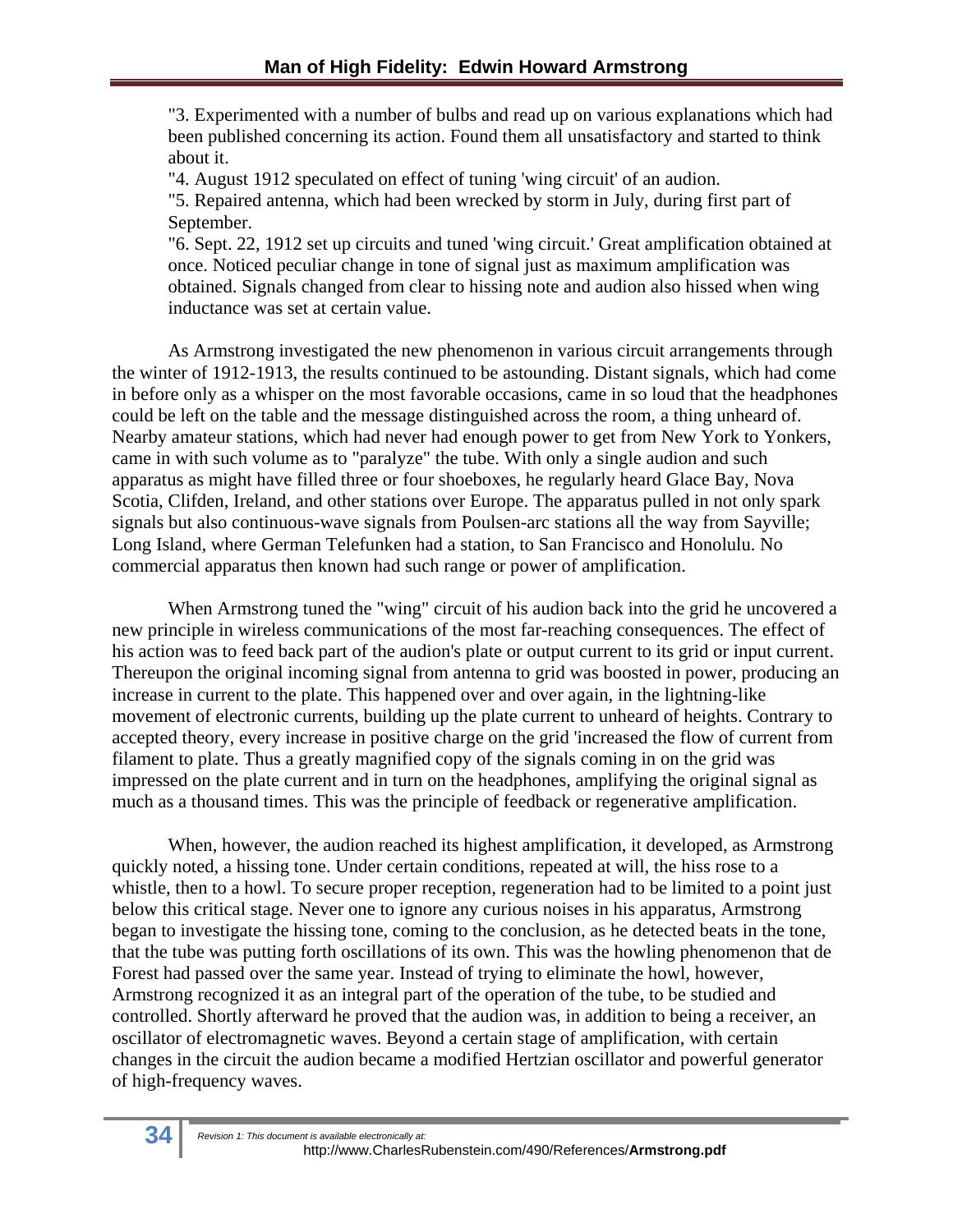Thus was discovered in one small instrument not only the improved receiver for which the wireless age had been searching, but also, and what was least expected, the transmitter which would make sustained and reliable radio broadcasting possible. The feedback principle from which this flowed was not unknown to engineering. Engineers had applied it in the governor on steam engines and in even more ancient arts. It had even been suggested in wireless telegraphy by others before this. But none had found a way to make it work until Armstrong welded the hints, discoveries and elements of the past into a new instrument that marked the real end of the dark ages in wireless telegraphy. Armstrong at twenty-two - exactly the same age at which Marconi had made his first discovery - had brought off one of the greatest achievements in the wireless art.

It has been said that the power of great invention is the power to hold a problem in the mind for days, weeks and even years until the problem is seen straight through. This muscular grip of the mind is more rare than anyone might suppose. Potentially, the radio vacuum tube could have been invented and developed almost concurrently with the early development of wireless, for its principle was discovered in 1883, five full years before the discovery of Hertzian waves. None of the early minds that came to grapple with it, however, had the staying power. It was thirty years, therefore, before the vacuum tube was made to yield its secret. Armstrong's role in the invention was the dogged, probing mind to see it through. In this as in his later inventions he was the great prose master of electronics, putting together the words and phrases of electronic circuitry until they took on magical new forms and meanings for the world.

#### **Chapter 6**

#### **"Feedback" Armstrong**

In January of 1913, however, Howard Armstrong was not a recognized inventor but an obscure undergraduate with his last semester in electrical engineering still before him. To get his degree and get out was then a paramount aim in his life, for until he did so, his father adamantly assured him, there would be no money forthcoming for patenting his invention and getting on with its development. He applied himself with a will. But in his wireless invention he had a bear by the tail, of extraordinary proportions, that made everything else tame by comparison and dominated his life henceforward.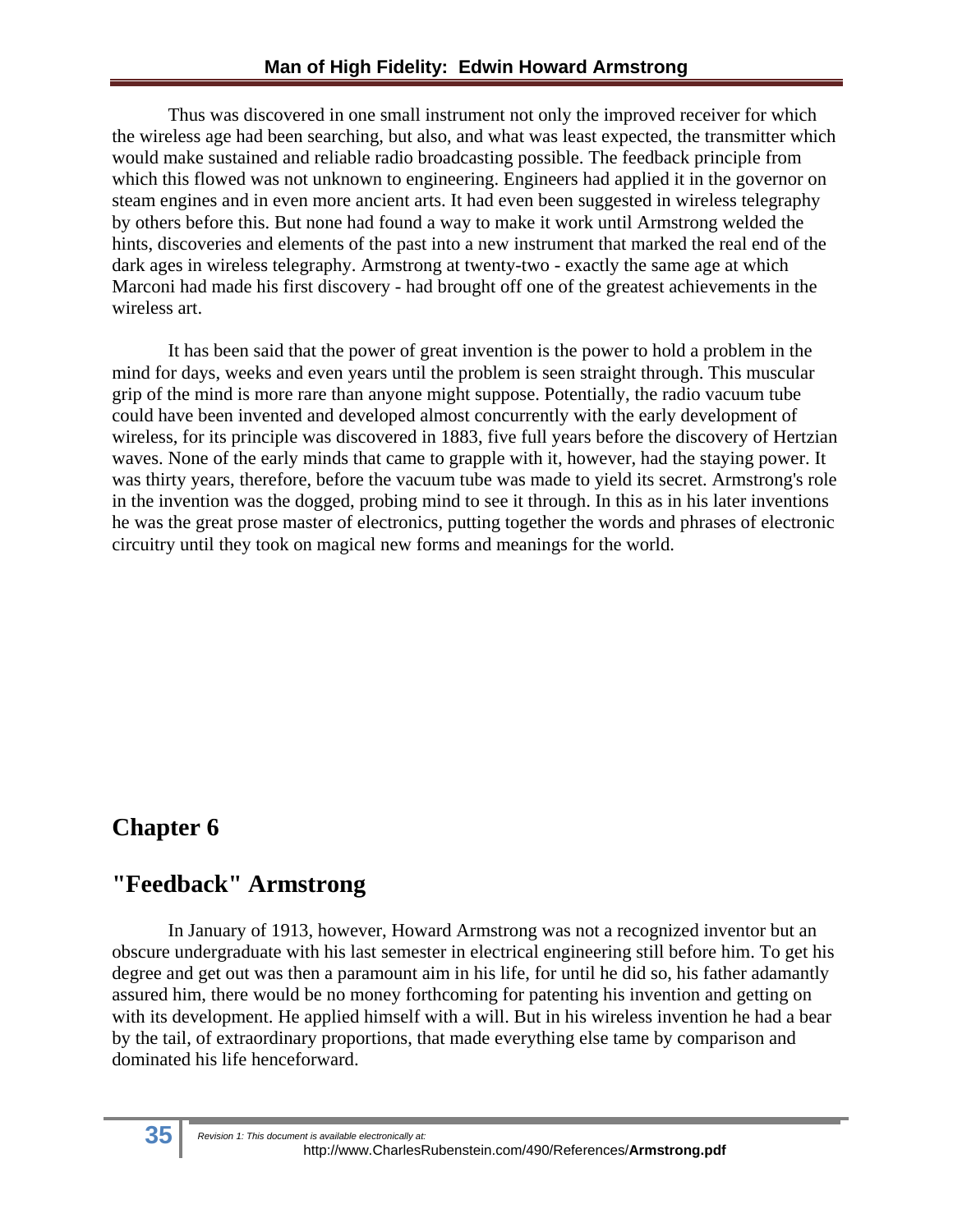The regenerative or feedback principle was a concept of such subtlety, all taking place within the minute currents of the vacuum tube, that its full implications could hardly be taken in at a glance. Armstrong could not rest until he understood it, through experiment after experiment; in all its properties and manifestations. In particular, there was that hissing tone to be investigated-a most curious thing. In December of the previous year he had noticed that in the hissing state the audion, when tuned to continuous-wave stations, gave off peculiar whistling noises in which he detected a distinct pulse or beat. During January and February he continued to hear whistles of varying pitch and whenever his hand approached close to the apparatus he observed that the tone changed. He suspected that the tube was internally oscillating; i.e., sending out radio waves of its own.

Altogether it took him nearly six months to get to the bottom of this, with the aid of meters and other instruments borrowed from Henry Mason, one of the professors with Davis, which was something like withholding information from one's doctor and almost as fatal in its results.

When Howard sent Davis a check for \$124 to cover the filing fee and legal services, he got back a prompt reply that in the light of subsequent events took on the sharpest significance. "You are certainly getting astounding results," wrote Davis, "and it seems to me that the invention ought to be worth a lot of money. I feel great responsibility in connection with the patent end of the invention, and think you ought to keep your eyes wide open to see any indication that may point to the importance of features other than those covered in your application."

There was still time to amend or broaden the application to include the oscillating features, but Howard had it fixed in his mind that this was a separate invention on which he would file for a separate patent. And, in fact, it was only a few weeks later that he was instructing Davis to file for a second patent on the transmitter aspects of the feedback circuit, the application being dated December 18, 1913. Since the audion as transmitter" required somewhat different circuits, many of which were yet to be developed and all of which remained to be proved in service, it was, perhaps, a natural mistake. Through this crevice, however, was to come litigation making hideous the whole first quarter-century of radio development.

Nothing of this yet disturbed the fall and winter of 1913-1914, which was filled for Armstrong with mounting excitement of investigation, discovery and the unfolding of new principles to the world. While teaching Navy officers the rudiments of wireless and marking endless student papers, he pursued his studies of regeneration. Early in the semester he had explained the operation of the regenerative receiver to Professor Pupin and demonstrated the reception of arc-station signals to Professor Morecroft. Pupin, with typical warmth and magnanimity, at once hailed the discovery as of epochal significance and began to take Howard under his wing. Howard strung up an enormous aerial on the campus between Schermerhorn, Havemeyer and Philosophy Hall, and one evening, while Pupin was about, got Honolulu direct so clear and strong that the old man was in raptures. Pupin had many connections in the business world and rhapsodically spread word of this new marvel. From this and from other sources a series of historic meetings took place that winter that were to be like stones dropped on the surface of a still pool.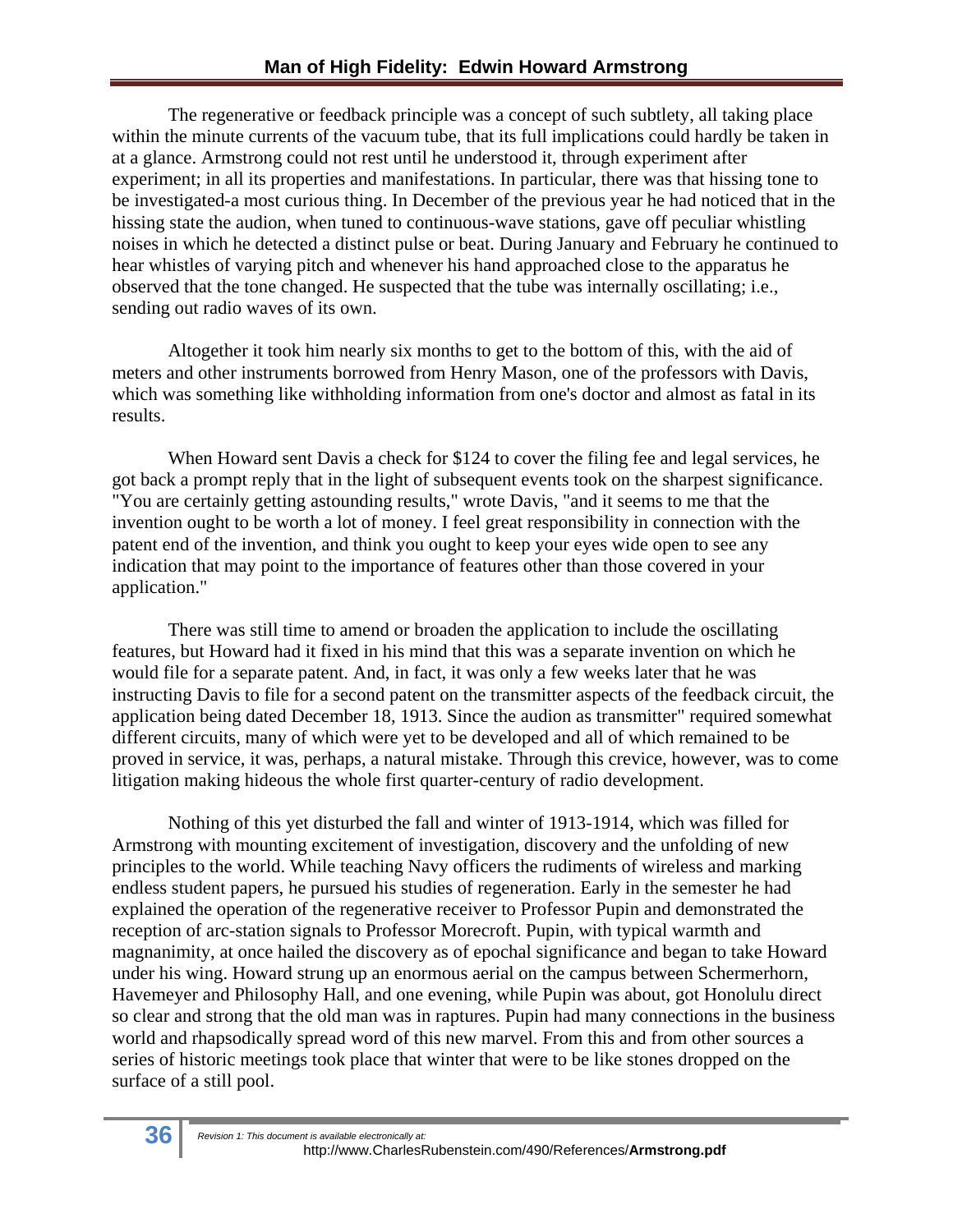In December a demonstration was set up in Pupin's laboratory for a group from the Marconi Wireless Telegraph Company of America, subsidiary of the British Marconi Company, which was then trying to dominate wireless over the world. In the group was a young, dynamic assistant chief engineer named David Sarnoff, who was to play a leading role in the unfolding of Armstrong's inventions and in the drama of his life. Born in Minsk, Russia, and brought to the U.S; at the age of nine, Sarnoff had started as an office boy with the American Marconi Company, studied wireless at night school, put in shifts as a wireless operator at sea, and scrambled up through various operating and commercial divisions of the company to his present position, from which he was to go on rising rapidly higher. Few men of equal age could have been more diametrically opposite in background or character: Armstrong tall, slow-spoken, extremely reserved, the analytical mind; Sarnoff short, fluent, aggressive, the entrepreneur. Yet they hit it off, for Sarnoff could see even then, more shrewdly than his older associates, some of the stunning commercial implications of this powerful amplification of wireless signals.

The demonstration went off smoothly. Armstrong, who had concealed his apparatus in a stout box, performed the feat of bringing in with unprecedented clarity signals from British Marconi's own transmitter at Clifden, Ireland. Sarnoff copied the messages and a few days later had them verified by the British company. This was so impressive a feat that Armstrong was asked to set up his apparatus for more extensive tests at a new station the company was building at Belmar, New Jersey. There in a drafty wireless shack one bitterly cold night in January, 1914, Armstrong and Sarnoff sat through the night copying messages from Clifden, Ireland, Poldhu, Cornwall, Nauen, Germany, numerous arc stations on the West Coast and finally signals from Honolulu, coming in with great strength in the early morning hours. All these messages were checked with the originating stations, confirming the fact that this new circuit, still undisclosed, was a revolutionary amplifier of signals so weak that they rarely, if ever, had been pulled in from such distances before. Thus the first full-scale test of the regenerative circuit went off with astonishing success, yet it was not until more than a year later that Armstrong again heard from American Marconi.

Meanwhile, Pupin had boasted of hearing Honolulu direct before a group at the University Club in New York, including the openly skeptical chief engineer, J. J. Carty, of the American Telephone & Telegraph Company. A demonstration was therefore arranged early in February, 1914, for an august body of A.T. & T. engineers. They listened with reserve, copying down signals that were later confirmed. Part of the reserve may have been simple chagrin, for A.T. & T.'s research laboratories, among the earliest and best in American industry, had been working all around the discovery without making it. In 1912 de Forest had demonstrated his audion telephone-line repeater to them, leaving his apparatus for the engineers to study, and late in 1913 A.T. & T. had acquired from de Forest exclusive wire and telephone rights on the audion for \$50,000. Since 1912, therefore, A.T. & T. had done intensive work on the vacuum tube. In the summer of 1912, however, still another inventor, Fritz Lowenstein, had discovered how to make an audion amplify in a telephone circuit without howling. Now an unknown young man, barely out of school, was demonstrating an even more revolutionary effect. Later in the spring of 1914, Armstrong disclosed the workings of his feedback circuit to A.T. & T., but, for reasons that will soon appear, he did not hear from the company again.

Perhaps the most dramatic meeting of this period occurred in the fall of 1913 when Lee de Forest addressed a session of the new Institute of Radio Engineers, formed just the year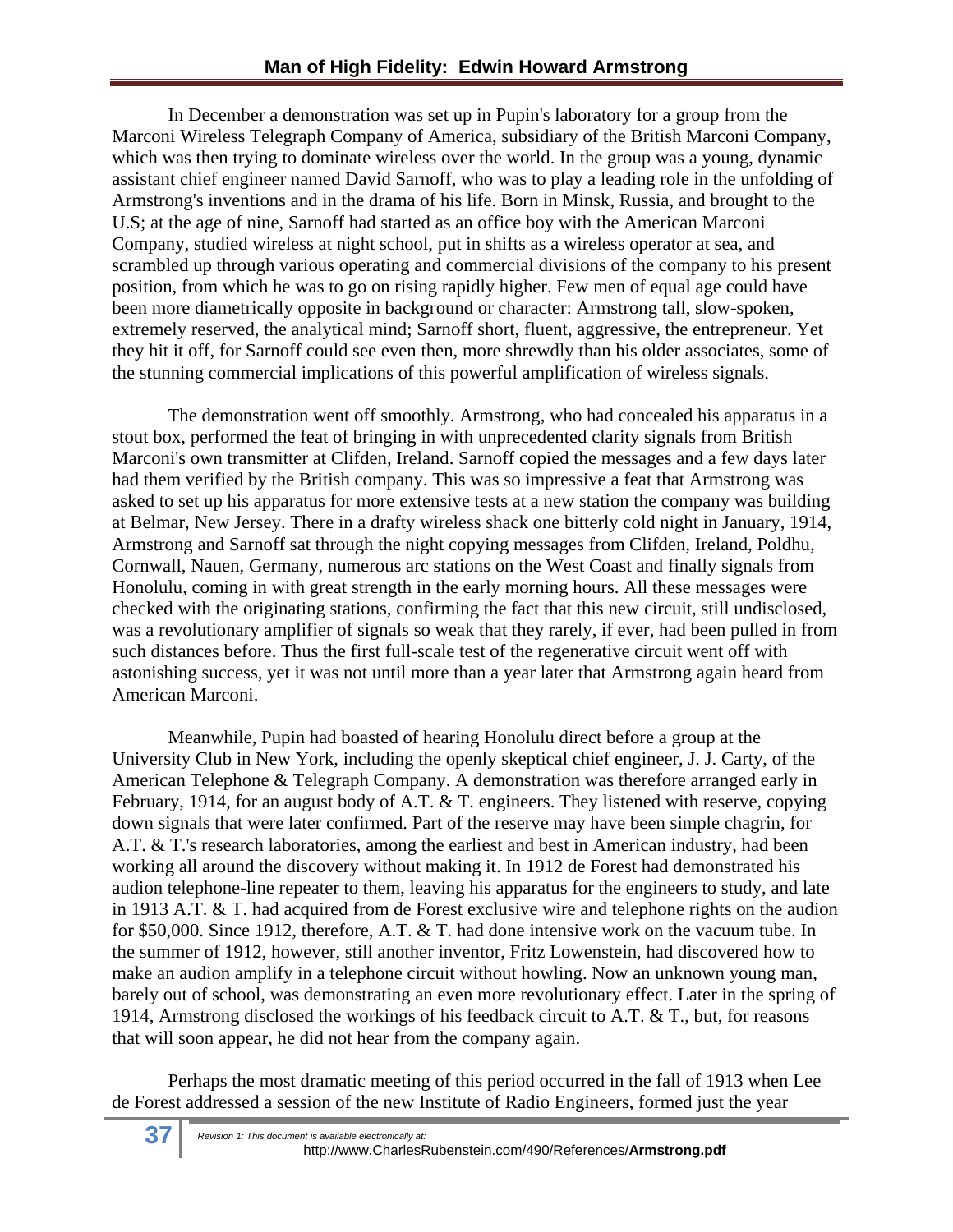before, on the subject of the audion amplifier, using the telephone-repeater circuit he had been demonstrating to the telephone company. The lecture was held at Columbia. This was Armstrong's first meeting with the inventor of the three-element audion, and the two men disliked each other at sight. De Forest had heard rumors of the amplifying discovery made by a Columbia student and he was itching with curiosity. Armstrong was prepared to satisfy that curiosity only to the extent of making one of his closed-box demonstrations, with the additional precaution of keeping the box in a closed room. De Forest had been enjoined only a few years before from making an electrolytic detector that he had observed one day in Fessenden's laboratory and, with a few changes, had promptly patented for himself. Armstrong was taking no chances.

De Forest described the Columbia meeting years later in his autobiography. He described how Armstrong, wrapped in deepest mystery, had a concealed box in an adjoining room into which neither he nor his assistant, Charles V. Logwood, were allowed to peek. "But when he, Armstrong," wrote de Forest, "led two wires to my amplifier input to demonstrate the squeals and whistles and signals he was receiving from some radiotelegraph transmitter down the Bay, C. V. and I thought we had a pretty fair idea of what the young inventor had concealed in his box of mystery."

If de Forest had any idea of what was in the box on that fall evening of 1913, he was keeping it a deep secret from all the world. Neither on that occasion, before numerous witnesses, nor on any previous occasion, had he demonstrated any real amplification of wireless signals by his audion tube. It was, perhaps, in the evil nature of things that the two men should become bitter enemies. De Forest in the seven years since he had patented the audion tube had derived little of great worth either technically or financially from it, being unable to show that it would do much more than any other detector. Harassed by debt, skipping nimbly from one shaky enterprise to another, he was then working as a research engineer for the old Federal Telegraph Company while trying to reorganize his forces in a company of his own. Armstrong appeared then as the man who was about to take from him the prize development that would make the audion a commercial success. Indeed, Armstrong already had done just that, legitimately, by the power of his own mind in analyzing physical phenomena. De Forest, if his subsequent actions are any guide, returned to his laboratory from this fateful meeting in the fall of 1913 to hunt frantically for some means to head off the new development.

Armstrong went imperturbably on studying all the ramifications of regeneration. The school year of 1914-1915 was a time of great fruition for him. He worked straight through the summer of 1914, while John Armstrong led the family on a long-promised grand tour of Europe. His instructorship had run out, but a one-year fellowship was found for him that allowed him to put in full time in Pupin's laboratory, where the two at once began a basic investigation of static, the most troublesome problem in all wireless communications, that was to occupy them for years to come. On October 6, 1914, a little less than a year after filing for his first patent, Armstrong was issued U.S. Patent No. 1,113,149 on the regenerative receiver circuit, a patent as historic as the first Bell telephone patent and as clearly decisive in the development of the modern world.

By then, however, the First ·World War had broken out in Europe, sending the Armstrongs scampering back to the U.S., and there began a derangement that was eventually to engulf nearly all human affairs. In October, the month his patent was issued, Armstrong was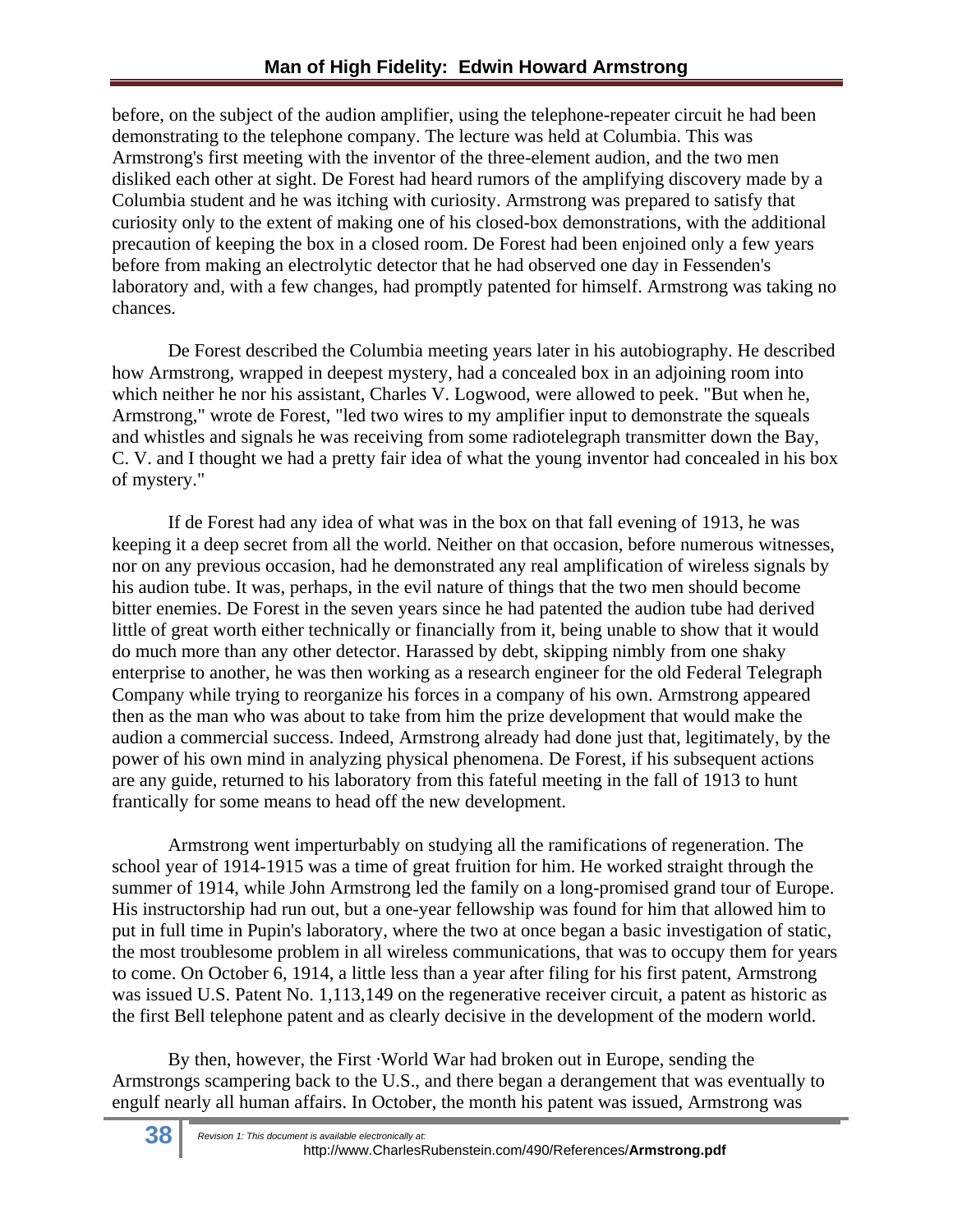drawn into an incident of the war with liveliest consequences. The British had cut all German cable communications. This left the German embassy in the U.S. dependent on a single wireless station, the German Telefunken station at Sayville, Long Island, operated by the subsidiary Atlantic Communication Company, which like all other wireless stations of the time could not get signals reliably over such distances. But Atlantic Communication had witnessed a demonstration of Armstrong's equipment early in the year, arranged by Professor Arendt who knew its president, Dr. Karl G. Frank, and Frank offered to take a license under the patent if Armstrong would rush his apparatus out to the station to establish communications with Germany. Howard carried the whole apparatus down to Sayville on a late evening train and worked through the night to get it ready for the morning schedule. Promptly at six A.M., Nauen, Germany, came in clear and strong, and the station remained constantly in touch with Germany until the U.S. entered the war in 1917.

No more dramatic demonstration could have been devised to illustrate the power of Armstrong's regenerative invention. It made the front pages of newspapers-Armstrong's first appearance in the press-and overnight the feedback circuit became the sensation of the wireless world. Late in the same year, having by then assembled enough data, Armstrong was ready to make a full scientific report on his invention to the engineering world. Sometime in the year before he had managed, through Charlie Underhill, to get some improved "hard" tubes-tubes more thoroughly evacuated than the early audion, which was a "soft" tube with residual gas left in its imperfect vacuum-and with these tubes he got better results and more accurate measurements. In December, 1914, he published in *Electrical World* a definitive paper on the "Operating Features of the Audion." This was followed early in 1915 by a paper delivered before the Institute of Radio Engineers entitled "Some Recent Developments in the Audion Receiver," later printed in the I.R.E. journal. He also addressed the Radio Club of America, in which he was increasingly active, on "The Regenerative Circuit."

The significance of these modestly titled papers is that they marked the practical beginnings of the age of electronics. For the first time, with great clarity, force and a minimum of mathematics, the physical action of the three-element vacuum tube was correctly explained. The December paper conclusively proved that when a negative charge was applied to the grid, the plate current decreased, and whim a positive charge was applied, it increased, demolishing de Forest's theory that no alternating current was to be found at the plate. For the first time, a characteristic engineering curve was diagrammed to show how· the tube amplified. These curves were substantiated by a painstaking series of oscillograms made with the assistance of Professor Morecroft at Columbia. For the first time, the mysterious action of the grid, acting as a capacitor to vary or modulate the flow of current from filament to plate, was made crystal clear. Finally, the reinforcing action of the regenerative or feedback circuit in both- its amplifying and oscillating phases was described in great detail and a variety of configurations.

All this was explained in terms of a flow of electrons boiling out of the hot metal filament and streaming across the gap to the positive plate, being alternately modified and built up by varying charges on the intervening grid. Armstrong drew here upon all the latest findings in physics having to do with electron emission from a hot metal cathode in evacuated tubes. Armstrong was the first, however, to explain these electronic currents in the three-element tube and to show how they could be put to work, in broad physical terms that became the commonplace tools of electronic engineering, valid from that day to this.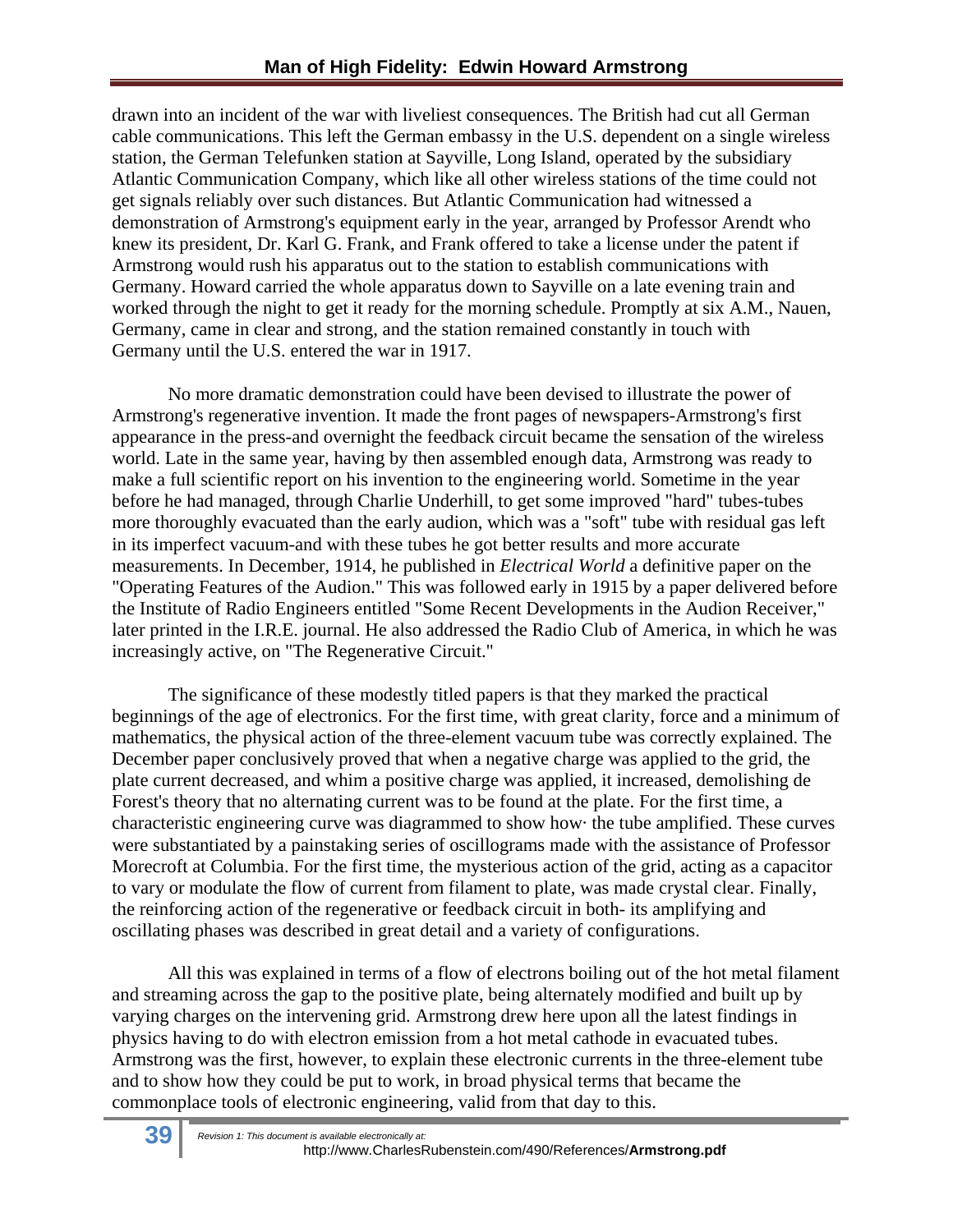In the excited meetings of the Institute of Radio Engineers through the fall of 1915, at which the astonishing import of these papers was discussed and argued, de Forest was constantly on his feet attacking both the methods and the conclusions as erroneous. He still held to his key position that "a positive as well as a negative charge will reduce the plate current." He ridiculed Armstrong's smoothly drawn curves on characteristic tube performance-curves that were to become one of the most familiar tools of modern radio engineering-insisting that these curves ought to have "wiggles" in them. In particular, he attacked the "oscillating audion" as a phenomenon not dependent on the regenerative circuit, invented by Armstrong, but on some other action he himself had observed some time before. The only conclusion to be drawn from these heated discussions, fully reported in the I.R.E. journals of the time, was that the inventor of the audion tube still did not understand his invention or how it worked.

Yet trouble was brewing. Indeed, it already had appeared, as was almost inevitable for an invention as important as the regenerative circuit, around which many investigators had been buzzing. Almost as soon as Armstrong filed for his first patent late in 1913, three other candidates arose to claim the same or a similar invention. The first of these was Irving Langmuir, the great research scientist of the General Electric Company, who had made important improvements in the vacuum tube and who, in fact, had arrived independently at regeneration some time after Armstrong. By a remarkable coincidence, Langmuir filed for a patent on exactly the same day that Armstrong filed for his, a fact of only curious interest since priority depends not on the date of filing but on the actual date of invention. The second claimant was a German named Alexander Meissner, who on March 16, 1914, filed an application on a regenerative circuit employing a gas-relay tube. Armstrong quickly established his priority over these two in the Patent Office proceedings that followed, though Langmuir was so close behind him that it was clear that if Armstrong had not invented the regenerative circuit Langmuir would have received the credit.

The third claimant was Lee de Forest. He filed two belated patent applications at widely separated intervals which were of such a nature that they were promptly involved in tangled interference proceedings in the Patent Office with Armstrong's pending application on the regenerative circuit as a transmitter. These proceedings were to go on for the next ten years without the issuance of any patent to de Forest and eventually give rise to one of the most complicated and exhausting patent suits in the history of U.S. jurisprudence.

The first of de Forest's applications was dated March, 1914, some six months after his brush with Armstrong at Columbia. It claimed the invention of a circuit called the "ultra-audion" which would do what the Armstrong circuit did, both as a receiver and transmitter, but without recourse to feedback or regeneration. De Forest repeatedly disclaimed any regenerative features. The "ultra-audion" proved upon examination, however, to be a limited feedback circuit. Its circuit diagram was so confusingly drawn as to obscure the fact of regeneration. As later revealed in laboratory notes, de Forest's assistant Charles Logwood had stumbled on a circuit arrangement which-without a tuning element in the tube's output circuit, the key controlling factor in achieving a full amount of feedback-gave a very limited and clumsy form of regeneration.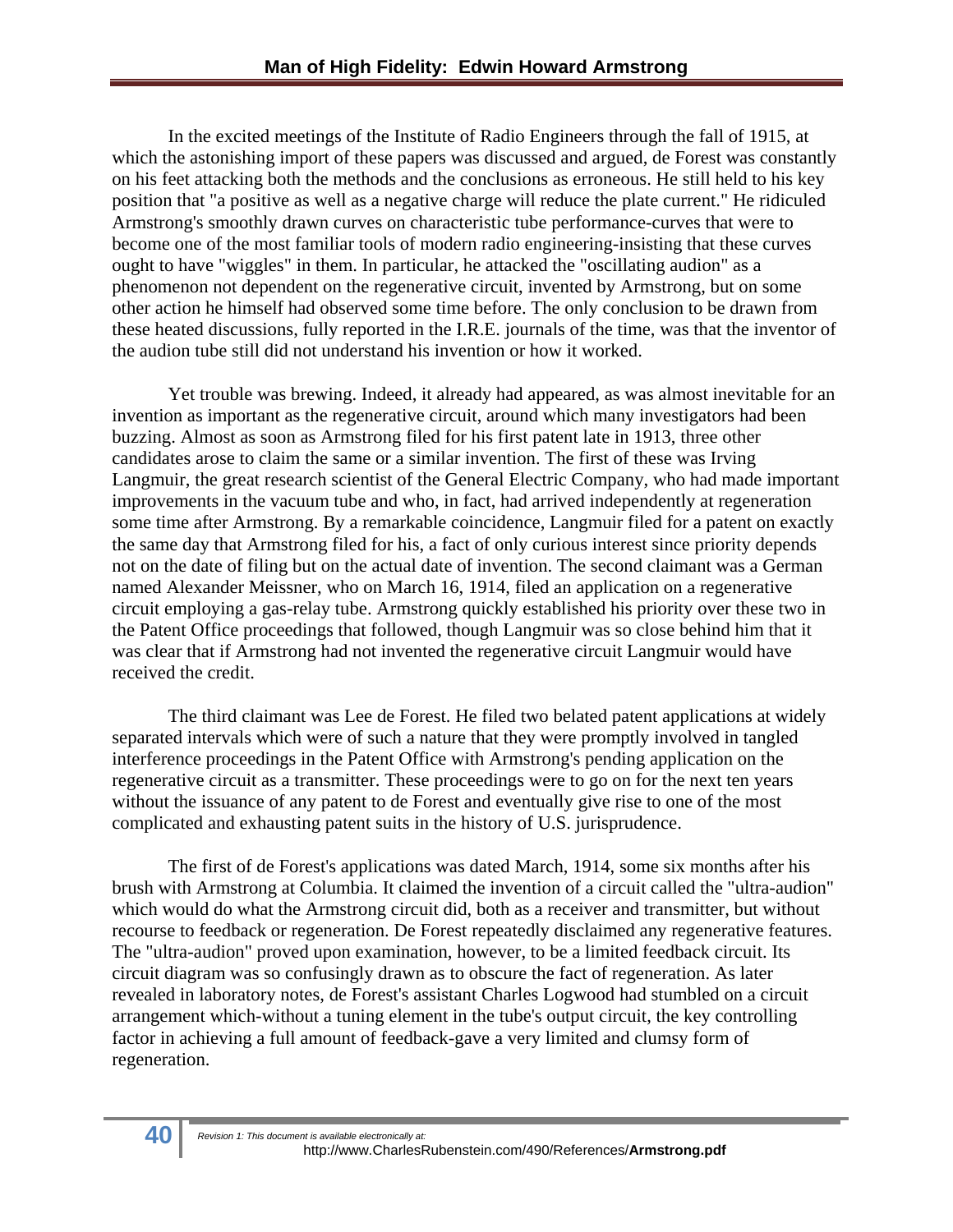De Forest's second patent application was dated September, 1915, nearly a year after Armstrong's two historic papers on the regenerative circuit, which were the first published explanation of how the vacuum tube really worked. In this application de Forest boldly claimed the prior invention of radio-frequency regeneration in all its aspects. Embodied in its specifications were all the latest findings on regeneration as revealed in Armstrong's papers, somewhat rearranged as to circuit diagrams and changed about in language. These were the same findings that de Forest was even then attacking as erroneous before meetings of the Institute of Radio Engineers. Embedded in his application, however, was a broad claim to the invention of the "oscillating audion," and this was sufficient to hold up the issuance of Armstrong's second patent covering the oscillating feature in interminable interference proceedings.

This was the beginning of a nightmarish new world to Howard Armstrong and not the one he had dreamed of out of his attic window over the lordly Hudson. In the midst of it, his father died. While sun bathing at Beach Haven, New Jersey, where the family had decided to spend the summer of 1915, John Armstrong suffered a stroke and was dead by the time he was carried ashore. Howard went down to meet his shaken family at the railroad station, for he was again working through the summer, and suddenly found that he was the head of the family. He also found in the days that followed that his father was far from being as wealthy as he, in his innocence and absorption in wireless, had always supposed. The discovery was a shock. There was, in fact, little to carry the family forward now except his own earnings.

His earnings up to then had been meager, so meager that he was in the habit of frequenting a cheap restaurant near Columbia where even the cheapest meals were accompanied by all the bread and rolls one could eat. Except for the license to the German owned Atlantic Communication Company, which was bringing in about \$100 a month, his invention was not earning enough to cover the expensive patent proceedings going on in Washington. At the time this license was taken, Atlantic Communication offered to buy the patent outright. A letter survives in which William Davis, the patent lawyer, presented terms. "Mr. Armstrong," he wrote, "has discussed with me your letter of November 11 [1914]. He is prepared to sell the entire right to his patent and pending application, covering the receiver, for the sum of \$50,000." That apparently was too steep a price.

In this hard-pressed period Armstrong would have gladly settled for a small, flat sum on his invention that was to be worth hundreds of millions of dollars. But no one came forward. Nothing was heard from the other companies that had witnessed his demonstrations. Not that they were entirely myopic as to the full revolutionary implications of his invention, but they were waiting about to see whether some other alternative might turn up, possibly in their own laboratories, on which they would not have to pay toll. Corporations have always had a curiously ambivalent attitude toward inventors and the patent system, which they regard as a great bulwark when it is protecting the monopoly right of patents 'owned by themselves but a great nuisance when it upholds an independent inventor in his search for gain. It is a significant commentary on the American scene that the first and, for nearly two years, the only licensee under Armstrong's historic regenerative-circuit patent was the German Telefunken Company, parent of Atlantic Communication.

While commercial interest lagged, amateurs picked up the feedback circuit and swiftly spread radio operations to amazing lengths. In this fraternity Howard quickly became known as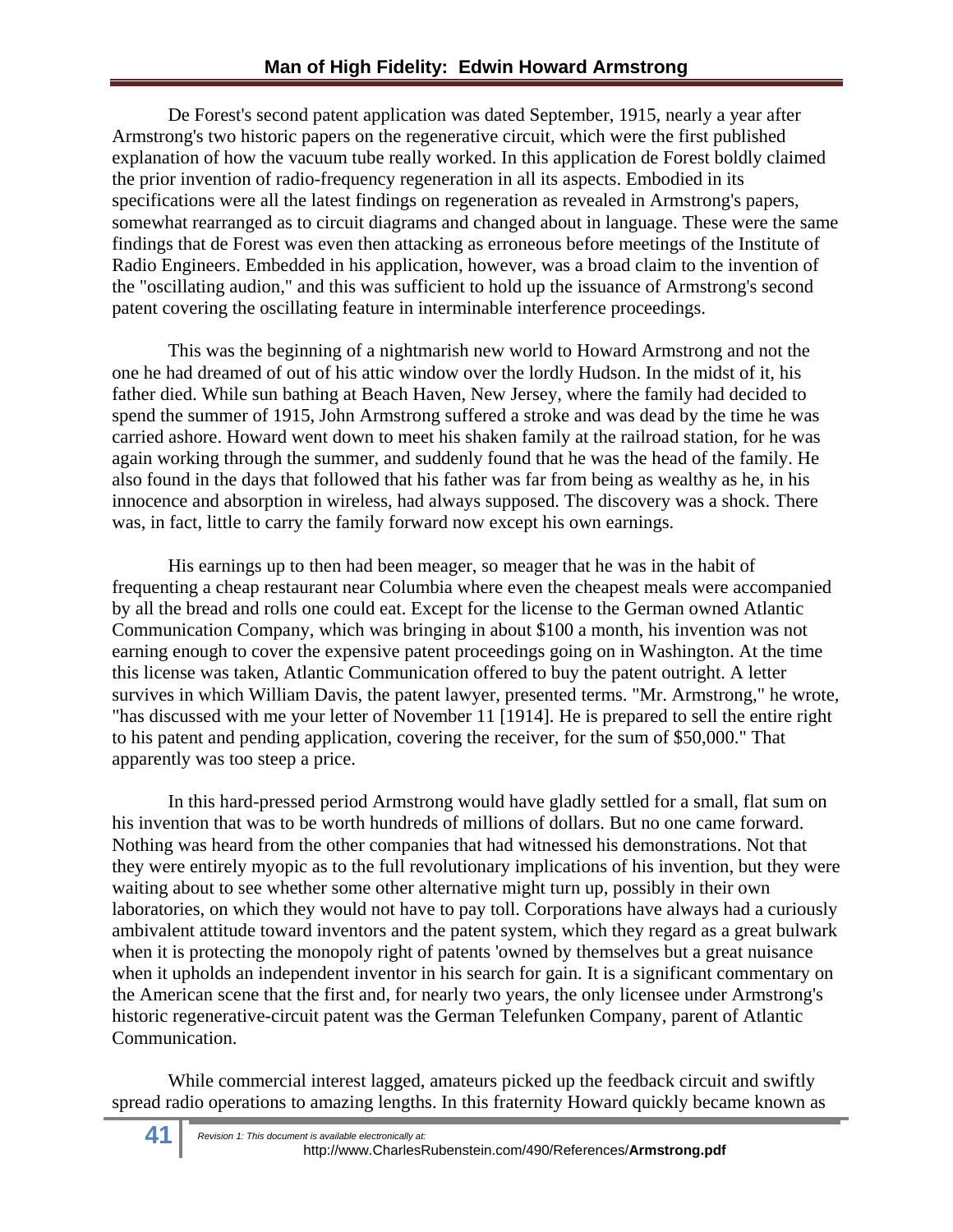"Feedback" Armstrong. Through 1915, operations moved exuberantly out from local areas, where they had been confined for so long by weak signals and poor reception, to link up amateur stations from 'coast to coast. The air at night was filled with the chatter of amateur "keys," and a few stations, including one built by de Forest, regularly played gramophone records for the, delectation of all-night initiates. Nearly all the pioneering of radio broadcasting, then unrecognized as a commercial opportunity, was thus carried out in home closets and attic cubicles with homemade equipment on which no one attempted to collect royalties. There was still a great industrial development needed before broadcasting could be put on a reliable basis, but it was the amateurs who showed the way.

The only significant commercial development in this period was the inauguration by A.T. & T. of the first transcontinental telephone service, in time for the International Exposition at San Francisco in 1915, employing audion tubes as the indispensable amplifying units on the line. Later that year A.T. & T. launched the first long-distance experiment in radiotelephony between Arlington, Virginia, and Paris, France, employing the regenerative circuit both in banks of audion tubes as transmitter and in smaller equipment as receiver. A.T. & T. had moved very fast in development, within its sphere of interest in point-to-point telephone services, completely ignoring Armstrong. Moreover, it had quietly decided to build on its initial 1912 investment in the de Forest patents by acquiring in October, 1914, additional assignable rights under these patents for radio signaling. And in 1917 it was to cap this by acquiring all remaining radio rights under the de Forest patents, issued or pending, including the two in interference with Armstrong's, for \$250,000. More than half of this sum was promptly swallowed up in de Forest's corporate enterprises, which retained only the right to manufacture audions' for amateur and experimental purposes. A.T. & T. could have acquired Armstrong's patent outright for much less than this, considering the straits he was in, but A.T. &T. made no move to do so.

Armstrong resolutely sought to raise his income, confident that his patent and his solid scientific contributions to the understanding of electronics, which had swept around the world, constituted the only valid claim to the discovery of regeneration. He not only needed cash to support the, family, but heavy legal expenses were looming in the inevitable court test for which de Forest obviously was sparring. He was determined to support himself, so far as he was able, as an independent investigator and free agent. Involvement in the type of commercial enterprises that were the Edison and de Forest pattern did not attract him. He believed that the creative engineer should remain independent of all commercial bias and control. The freedom of the university laboratory, with Pupin's as a model, was deeply in his blood. Industry should be willing to pay for whatever of worth he was able to bring out of his investigations.

By 1916 his difficulties began, to clear. 'Pupin had raised him to assistant by then and helped him over some of the early financial hurdles. It was then plain to nearly everyone that transoceanic and long-distance wireless communications could not develop except through the regenerative circuit, on which Armstrong held the only clear and issued patent. Indeed, regeneration was the very, heart of the action in the vacuum tube. The American Marconi Company finally concluded a license under the patent in April, 1916, followed by others. By 1917, royalties began to come in at the rate of about \$500 a month, which was no fortune but at least was a beginning.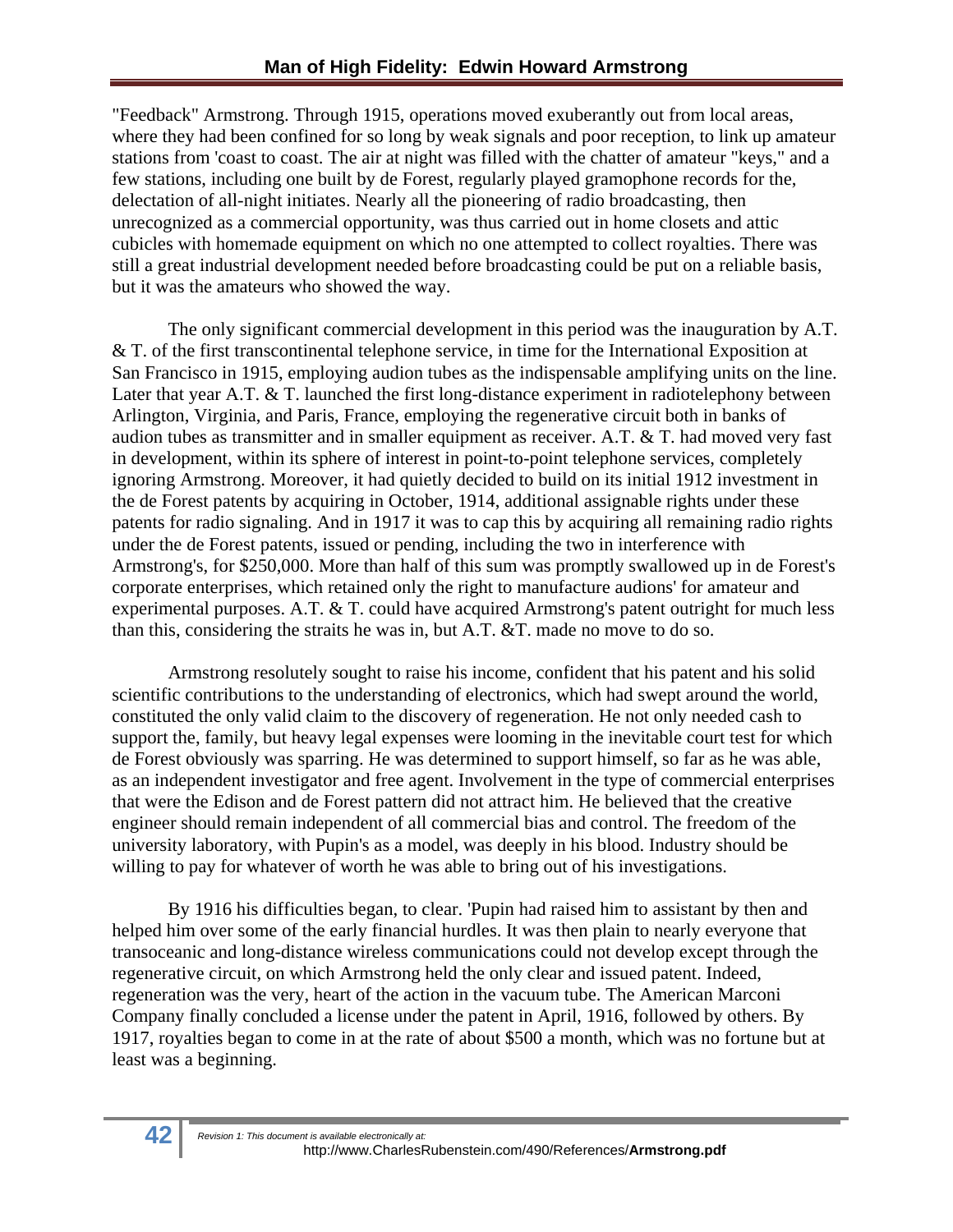All this was a marking time. Relations with Germany were fast deteriorating. With the intensification of German submarine warfare in the spring of 1917 and the sinking of American merchant vessels, the U.S. was suddenly in the war. Wireless and the career of Howard Armstrong were thenceforth to be wrenched out of their old channels into an entirely new phase of development.

# **Chapter 7**

# **The Signal Corps Major**

It is difficult to recapture now, after two world wars and many decades of unremitting disenchantments, the air of noble purpose with which the U.S. went to war in 1911. It was an air suffused with a purple aura, a sentimentality, a kind of bouncing adolescent idealism that has set succeeding generations teeth on edge. From the age of the atomic bomb and the supersonic jet, this "war to end war" appears to have been enacted within the set scenes of a faded, tragic musical comedy. Tall maidens in sweeping frocks clasped doughboys under the trees and, in the words of a popular song of the era, smiled the while they kissed a sad adieu. Even the uniform, from its stiff campaign hat down to its rolled puttees, holding over from the Spanish-American War, had a gawky, sentimental quality. Yet the clash of issues and of men had no less timeless passion than all tragic wars before or since.

Armstrong had an old-fashioned type of patriotism that responded quickly to such crises. It was of the unostentatious sort, strongly attached to the native soil and fed by the currents of American history, one of his favorite forms of reading since boyhood, with none of that rancor, political edge or fervid display that characterizes so many latterday manifestations. He had never thought much of politics. He was a Republican by Protestant Presbyterian background, a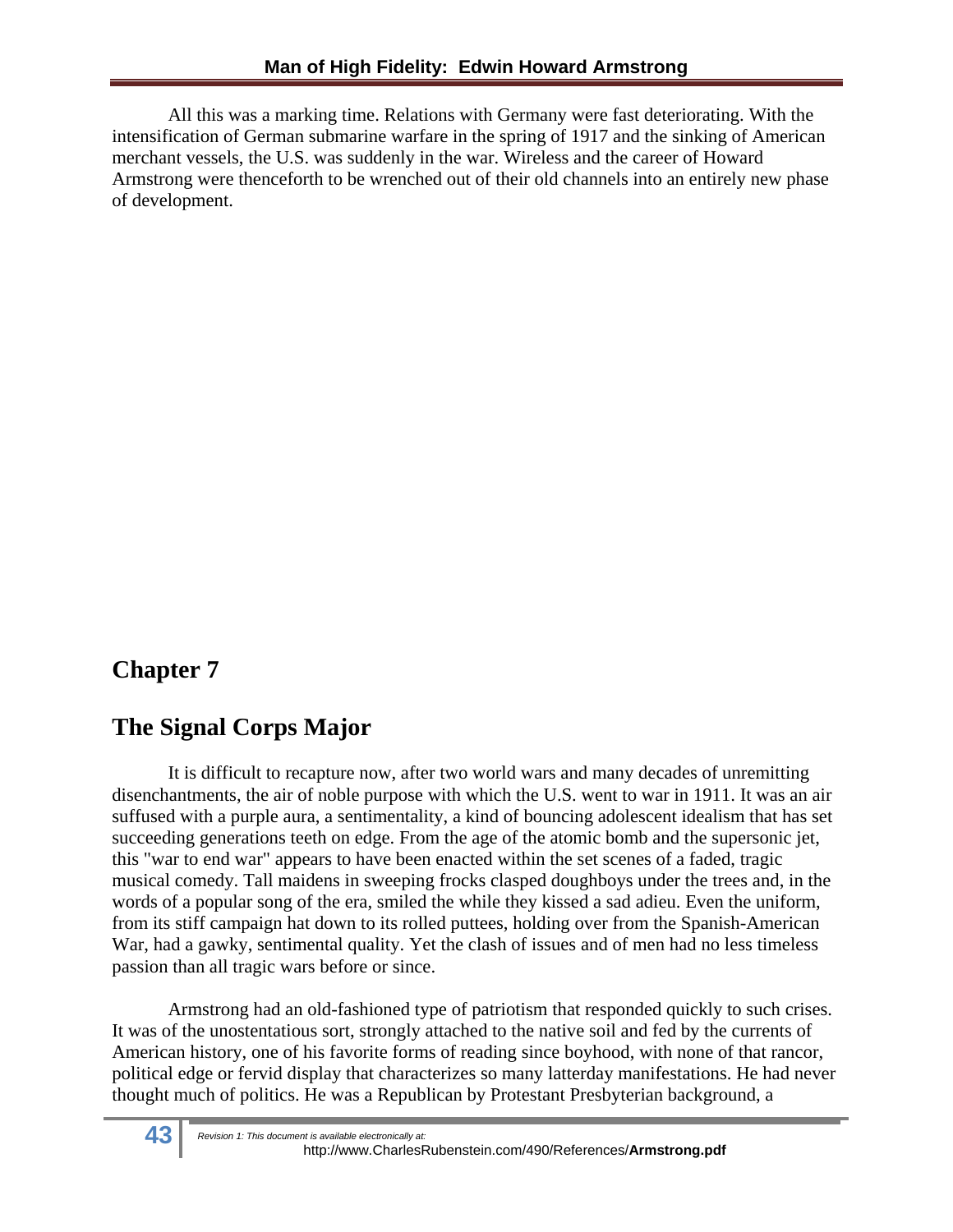Progressive from having come up to voting age through the years of Teddy Roosevelt's muscular but mild apostasy, and would never stray far from that loose body of libertarian belief. The new President, Woodrow Wilson, was a spindly college professor and a Democrat, but almost no one would question the justness of his call to arms or its necessity. Armstrong, along with a legion from the silent fraternity of skills and professions was anxious to get in it.

The Radio Club of America, to which he had been elected president in 1916, was swiftly melting away, its operations suspended for the duration, with only Tom Styles left as secretary in charge. The radio amateurs of the country were flocking into the U.S. Army signal Corps, as well as into the Navy, to, staff its training schools, laboratories and field stations in a feverish expansion of this new branch of military communications. Armstrong, whose fame in the fraternity was by then well established, was offered a captaincy and in no time at all was in the Army. He assembled what funds he could, gave "emergency" sums into the keeping of his sister Ethel and Aunt Rissie, arranged to have royalties paid into an account on which his mother could draw, packed up and was off. To a degree it was a release. The war halted for the time being the patent litigation and commercial maneuvers, speeded up radio development and, among its more curious fruits, gave him time for another intensive bout of creation.

With only a minimum of officer's training in the summer of 1917, Captain Armstrong was shipped off with an advance unit to Europe to aid in the problems besetting the establishment of a communications system then in its military infancy. He was then going on twenty-seven, already prematurely bald, but slim, broad-shouldered and rangy. In his trim khaki uniform, worn with a dash that was part of his nature, he was as handsome as he would ever be. His first letter home, dated from Southampton, England, on October 28, 1917, was characteristically breezy.

"Dear Mother," he wrote. "Crossed safely on an American liner that Pop has travelled on many a time… As you can imagine I looked up the radio at the beginning of the trip and had the good luck to find an old timer in the chief operator… The ordinary ship receiver does not carry audions but the operator happened to have one of his own aboard so I borrowed some wire from the electrician and rigged up a regenerative circuit that brought in signals from all over the map. We got press from both sides of the Atlantic which is unheard of in ordinary ship practice." This was only an indication of the slowness with which a new idea penetrates commercial practice and a foretaste of the conditions Armstrong was to find in the American Expeditionary Force's wireless set-up.

Three days of bad weather held up the ship at Southampton, and Armstrong, growing restless, slipped off one evening for a night in, London. On the way to a hotel he ran into Marconi House, headquarters of the British Marconi Company, on the Strand. Though it was late, this was an opportunity he could not miss. Going in, he managed to raise a young engineer who was still about named Captain Henry Joseph Round, himself a brilliant developer of early radio circuits, with whom Armstrong had late dinner, watched for a Zeppelin raid and talked wireless into the dawn. From Round he learned that one of the problems occupying the best Allied technical brains at that time was the detection and amplification of what were then very high frequency signals in the 500,000 to 3,000,000 cycle range. The Germans were suspected of using these high frequencies to keep their field communications out of Allied hearing. Armstrong also learned that British vacuum-tube development was considerably ahead of the U.S. Round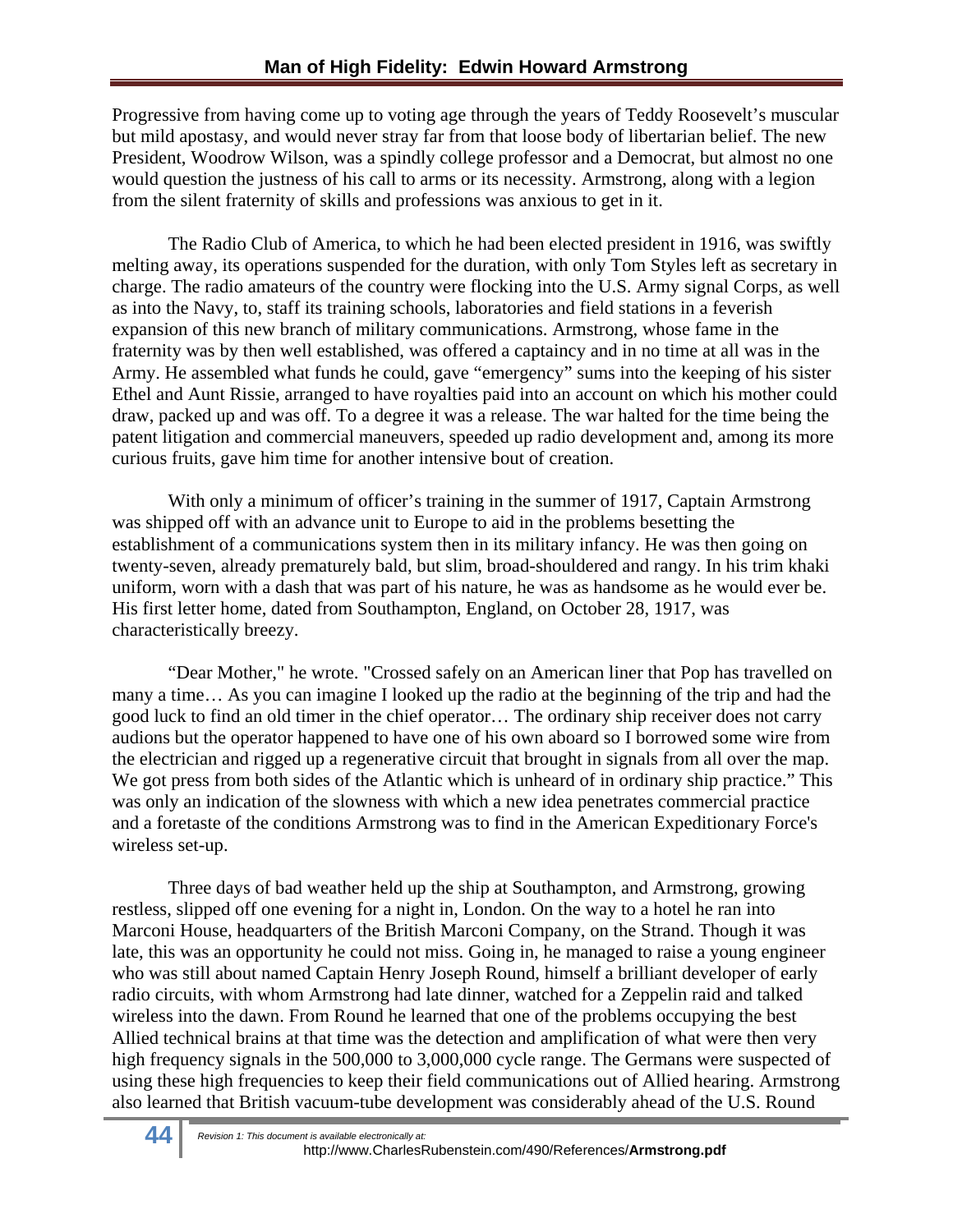had managed, by an exceedingly ingenious arrangement, to get radio-frequency amplification up to the 1,200,000 cycle range, a feat then beyond the capacity of U.S. vacuum tubes. In fact, U.S. authorities had not even begun to conceive of the need, and the equipment being shipped to France was totally inadequate for any straightforward solution of the problem Round was posing.

Armstrong's ultimate destination was Paris, where he arrived a few days later, carrying this fascinating new problem in his mind. He could not get to it immediately, however, for first he had to get settled in quarters and then get his laboratory underway. The Signal Corps had set up a development laboratory in a rambling, once elegant old mansion at 140 Boulevard Montparnasse-plush quarters for the slogging trench war of 1917-and Armstrong was assigned a section of this, along with other brilliant, young wireless experts. Almost at once he was rushed off to the front for an inspection of French Army signaling methods, and again the problem of detecting extremely weak high-frequency signals was brought forcibly to his attention. Upon his return, he wrote a report to the States, for the problem was one of such a broad nature that the base laboratories should be working on it. Yet it teased at the back of his mind.

The first weeks were indescribably busy and chaotic. Armstrong and his staff helped build two transmitters and practically rebuilt the A.E.F.'s wireless communications system, which was innocent of vacuum tubes, not to mention the regenerative circuit. As winter came on, he was given the additional task of aiding in the development of an aircraft communications system for the nascent U.S. Air Force. This was both dangerous and uncomfortable work, for the only way it could be accomplished was in endless air tests. Armstrong was assigned a number of planes and pilots and was aloft in every break of the weather, secretly reveling in the speeds and altitudes to which this new form of transportation carried him. In the open-cockpit, canvas-andmatchstick flying machines of that era, however, delicate adjustments in crude radio apparatus had to be made with bare hands at numbing temperatures and there was no assurance whatever of returning from any flight. A photograph of that time shows a two-place flying Jenny with a helmeted Armstrong waving from one cockpit and from the other a pilot who, on another mission the following day, never returned.

He kept all grim details of his work from the family, but did not cease to direct their affair's as well as he could from afar, in the midst of labors that often found him with' little sleep for many days. His income still worried him and outgo had to be watched. As soon as he was settled in Paris he was writing: "The cost of living over here is rather high… but so far as I can see I will have no other expenses to amount to anything and will probably be able to save at least half my pay... I am enclosing my address and would like to know as soon as possible the state of my bank account and what payments have been made by the Marconi Co. Also about what you find your living expenses are running per month. I want this because it looks like a long war and I want to do some figuring ... I wish you would send me a couple more cans of shoe polish and a box of grease. Incidentally, have you all the coal you need?"

In the same month he was writing to Ethel: "Have you had the rail put on the cellar steps yet? If not, do it immediately, regardless of what kind of argument you start. Second, is mother working too hard? See to it that Tommy does the snow shoveling etc. You can tell Crick that I didn't ask whether she was working too hard. What's the use of asking foolish questions."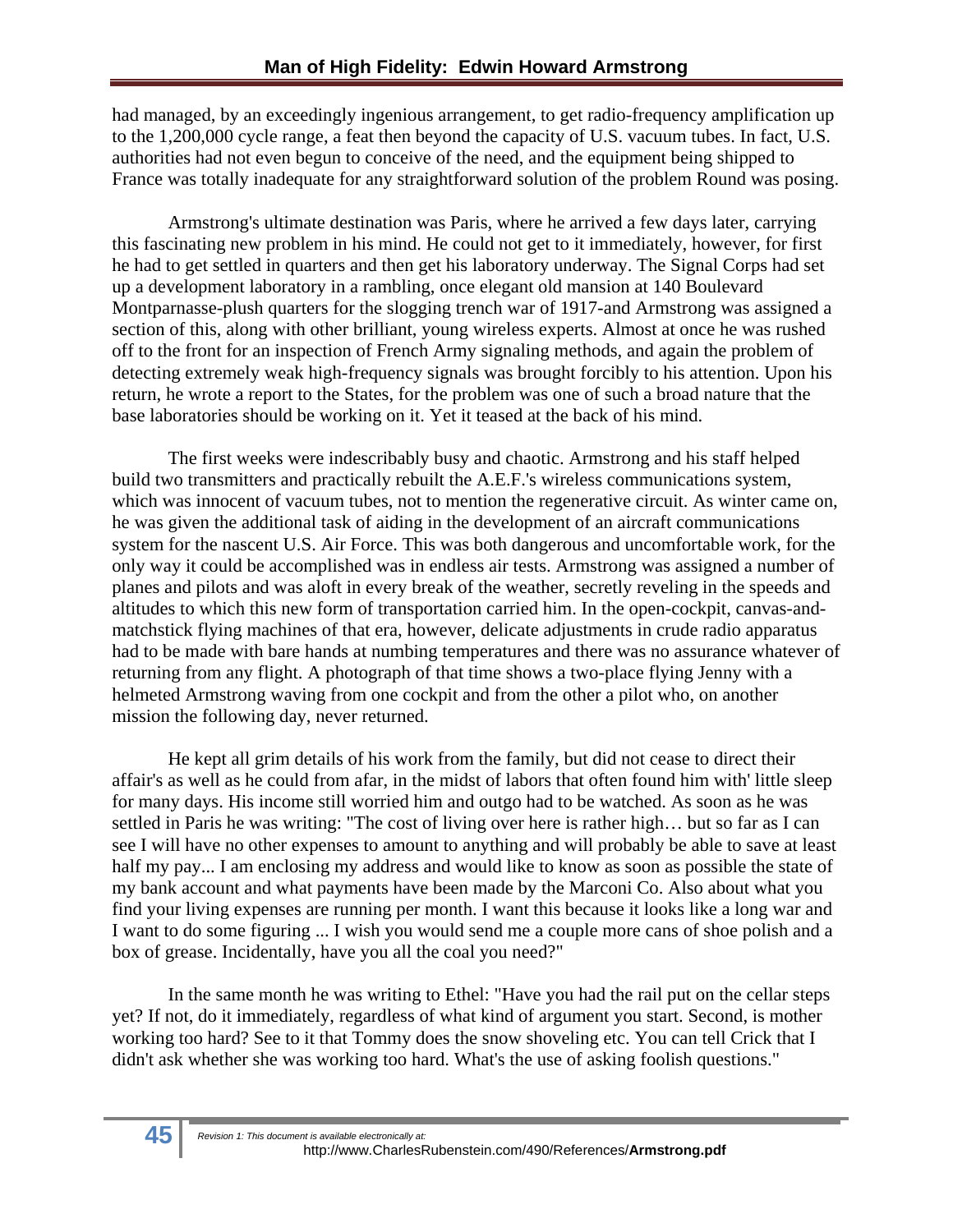He could be tart. His doting mother passed out his address to a legion of friends and acquaintances, whose letters it was a burden to answer. "Have not rec'd any letter from Mrs. B- yet," he wrote, "but will answer one, as that is all I can possibly do. Please explain that I am not in any trenches, have a perfectly safe job, and do not require any mental, spiritual or other kind of guidance at the present time but that if she has any advice on how to get rid of the static and how to prevent the Boche wireless from interfering with ours to send it along. Otherwise please cut out at least one of the horrors of war. Love to all. Howard."

Late in 1917 there appeared on his staff a belated recruit in the person of Sergeant Harry W. Houck, a Pennsylvania Dutch boy from New Cumberland, Pennsylvania, a tiny town just south of Harrisburg. He, too, was destined to be added to the long list of friends and associates whom Armstrong drew around him over the years. Houck had been an eager young wireless "bug" in the fastness of New Cumberland and had been assigned to report to Captain E. H. Armstrong at 140 Boulevard Montparnasse, Paris. He arrived there late, under fantastic circumstances. As he stood before Armstrong and snappily saluted, he was wearing a uniform half French and half American, and officially had been pronounced dead. On landing in France, he had been taken violently ill and had been rushed into a base hospital where the ministrations were none too solicitous. In a delirium one night, Houck wandered away across the fields and woke up in a French hospital more to his liking, with two French doctors bending attentively over him. When he was released two weeks later, he gave his base hospital a wide berth and hopped a truck for Paris to report for duty, per orders. There he discovered that the base hospital, in one of those mix-ups peculiar to armies, had reported him dead and had so notified his family and Captain Armstrong.

Armstrong was charmed by all this and by the perseverance that had carried Houck to Paris and began questioning the new recruit to find out how much he knew about wireless. Asked to draw a crystal circuit, Houck quickly complied. Then, anxious to show off his knowledge, he volunteered that there was a new and better one than that, and he swiftly sketched in a feedback circuit. Armstrong gravely watched, quietly switched two lines about which Houck had reversed in his excitement, and asked where he had heard about it.

"In *Wireless World,"* said Houck, "and d'you know, Captain, the feller who invented this has the same name as you!"

The new sergeant turned out to be a craftsman in the building of apparatus meticulous enough to suit even Armstrong, who was a stickler for cleanness and compactness of design. Moreover, he had the patience, enthusiasm and stamina to match Armstrong's disregard for time when in pursuit of a problem. In after years Armstrong would allow no one else to build his transformers, maintaining that Houck had a "touch" with transformers superior to anyone he knew. In addition to this, Houck had a sound streak of originality, capable of following new ideas and carrying them out on his own. Early in 1918 in France, the two were soon in pursuit of the problem which, through all the pressures of other work, Armstrong had been turning over in his mind ever since his talk with Round.

The essential problem was how to detect and amplify an inaudible high-frequency signal, many hundreds of thousands or millions of cycles above the threshold of human hearing, and then bring it down within audible range. After a good deal of vain thinking, in which he put aside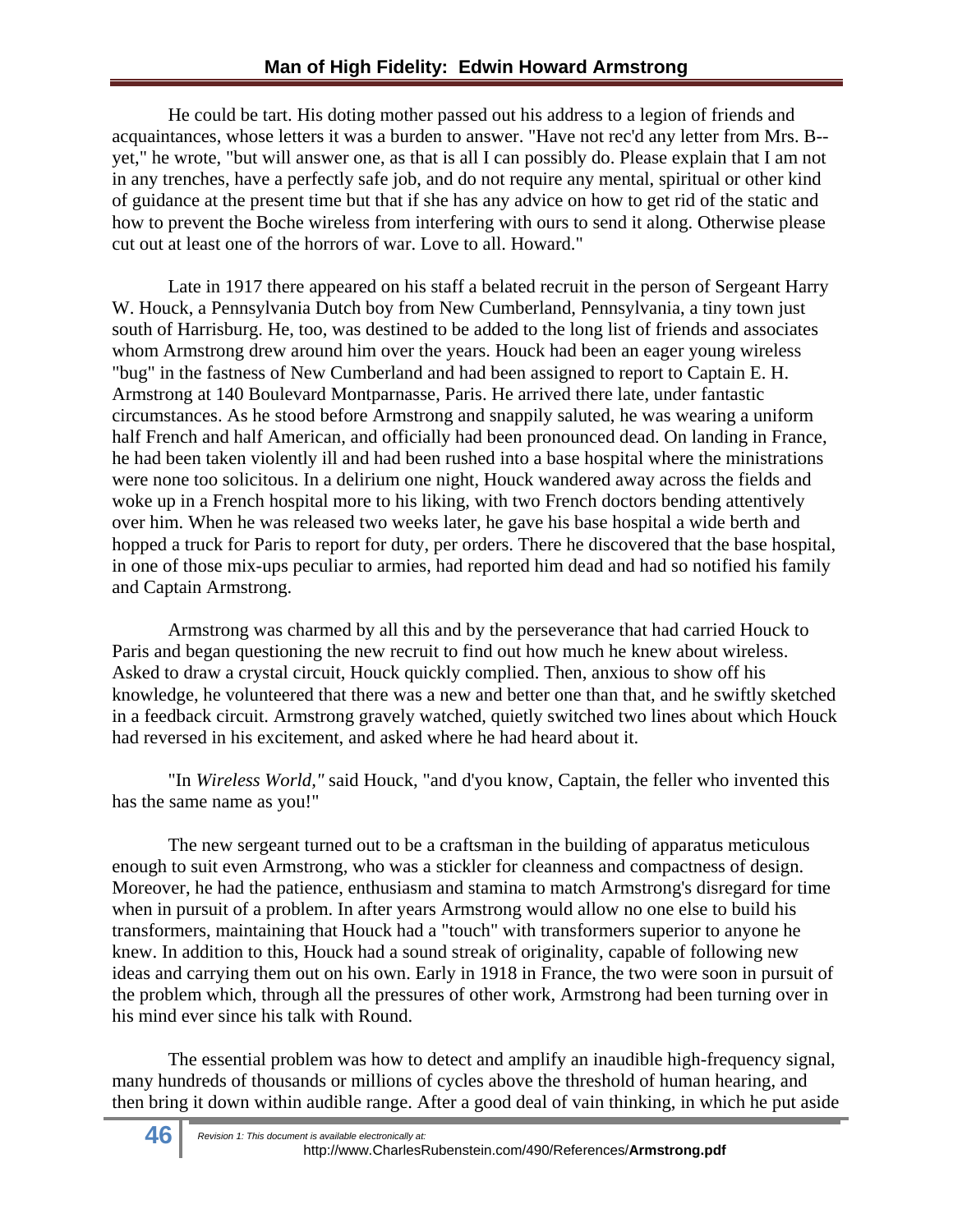the original problem as presented to him, Armstrong was led to a solution by an extremely roundabout route. Early in 1918 the German air force stepped up its bombing raids over the capital. Armstrong liked to get out and watch these raids, as a small boy likes to chase fires. The dangers were not very great by present standards, for the bombers' clumsy missing of targets was more than matched by the wild inaccuracy of early anti-aircraft fire. One night while watching a particularly lurid display from one of the Seine bridges Armstrong idly speculated whether the accuracy of anti-aircraft fire might be improved by finding a means of detecting the extremely short electrical waves put out by an aircraft engine's ignition system and then using these signals as a direction-finder. Walking back to his apartment that night, Armstrong reached a street that, many years thereafter, he vowed he could find in the dark if set down in Paris blindfolded, for he was struck there by an idea as momentous as the one that had occurred to him on a Vermont mountainside not six years before.

Suddenly three unconnected observations and events joined in his mind: his talk with Captain Round in London; a study of a radio phenomenon he had made at Columbia University just before entering the Army; and now this contemplation of amplifying waves radically shorter than any that had ever been considered before. All this came together to suggest a method by which the whole shortwave reception problem might be solved, within the limits of the low frequency tubes available to him, a limitation that bounded and gave rise to his solution. Working tremendous hours, he built and tested step by step a complicated eight-tube receiver, requiring extremely skilled adjustment, in which detection and amplification of weak shortwave signals were carried to heights never before reached. Where the regenerative circuit amplified signals up to about one thousand times, the new circuit increased this by several thousandfold, with unprecedented stability, selectivity and quietness.

A typically guarded hint of this new development was contained in a letter home late in February. "In addition to aeroradio," he wrote, "I have been doing a lot of ground work during the bad weather and some of it looks pretty good . . . By the way, I need Gillette razor blades, summer socks and summer underwear, also grease. No particular rush but in the near future. Likewise I need that plum pudding you promised me for Xmas. Voila. I would very much like to get copies of the *Wireless Age* from the time I left the States to date and would appreciate it tres beaucoup ..." (The mysterious grease which Armstrong requested so frequently was a tonsorial unguent with which he was ineffectually attempting to halt his already disappearing hair line.)

Through the brutal spring and summer of 1918, when the German armies were thrashing about in the last desperate hemorrhage of the war, Armstrong pushed his experiments. The need for such a development, not only to detect enemy signals but to improve Allied communications, had occupied nearly all the leading Allied experts. Field tests through the summer showed that the young American Signal Corps captain had the answer. General Ferrie, the head of French military communications, made the Eiffel Tower available for more extended experiments. A steady parade of technical officers and frock-coated French savants visited 140 Boulevard Montparnasse to study the new circuit, which its inventor called the superheterodyne. But before it could be further developed, the war ended with a crash on October 5, 1918, in the breaching of the Hindenburg Line. The superheterodyne was never put to the military uses for which it was originally designed, either as a direction-finder or as an amplifier of secret German signals, which proved to be nonexistent. But in due course it was to become the heart of all modern radio receivers.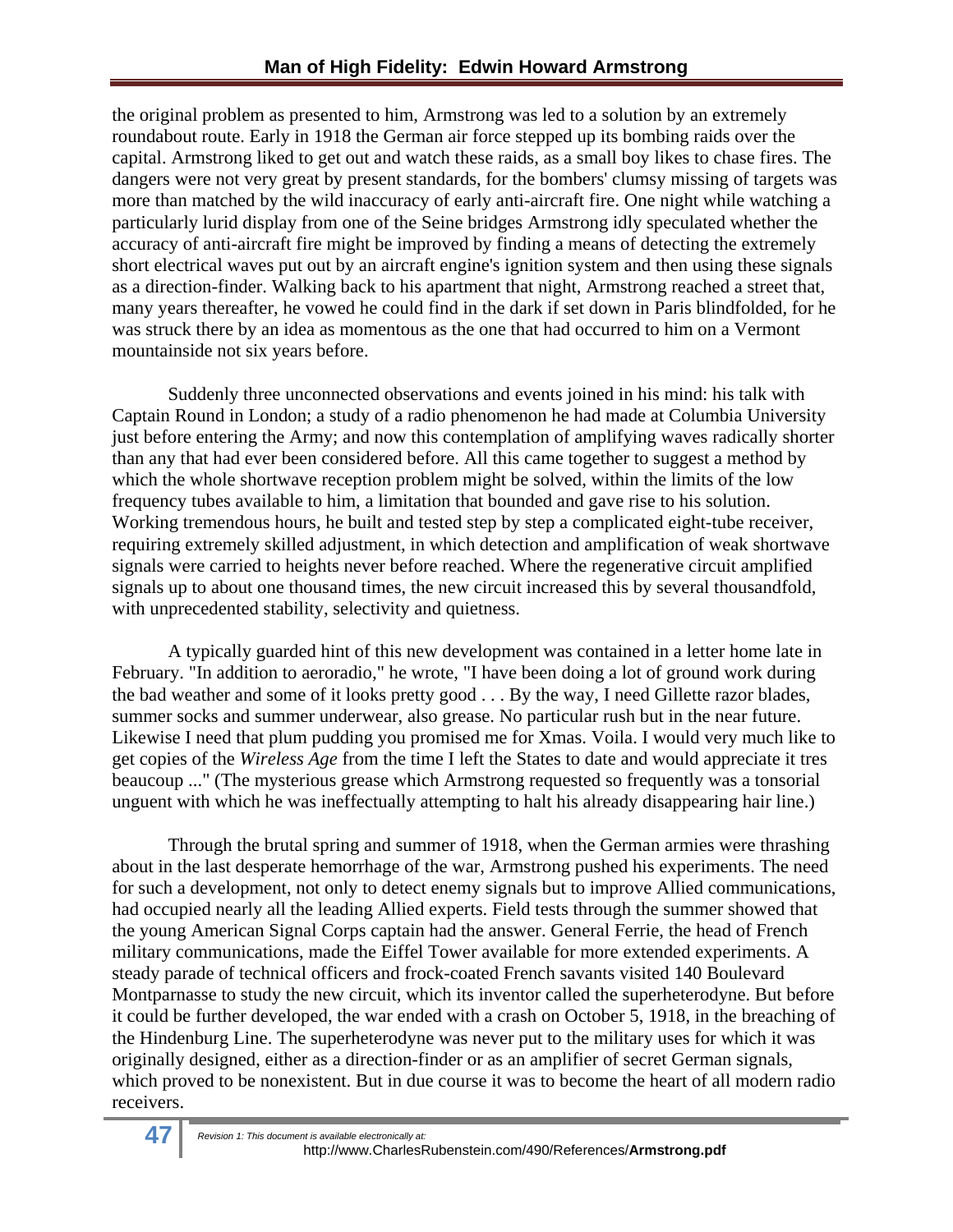With the signing of the armistice on November 11, many months of work in Paris still remained. A.E.F. communications, which had been among the most advanced units on the scene, was necessarily among the last American units to be withdrawn. Armstrong had to clean up his laboratory work aid in the establishment of a line of communications into 'Germany and carry the superheterodyne to the stage where the Signal Corps could move on with its military development. Many technical meetings had to be gone through, and the stream of distinguished visitors hardly abated. Late in the fall, Captain Round came over on a tour of British installations and there was a grand reunion and another night of excited talk, over Scotch-and-sodas, with the man who had set Armstrong off on his latest discovery and with whom he was to canyon a warm association for the next thirty years or more.

This visit precipitated an unusual incident. To transport his guest about Paris, Armstrong requested a military car from a motor depot commanded by a young Texas officer who was becoming increasingly fractious about supplying the young "radio wizard" with transportation for his stream of visitors. The officer sent a battered army truck over to 140 Boulevard Montparnasse. Armstrong took one look at the truck and in a sudden towering rage roared back to the motor depot with it, sought out the Texan and flattened him to the pavement with one blow. Ordinarily mild tempered and not easily ruffled, Armstrong could flash up to formidable anger when provoked.

His mind was then in a state of high tension. At that time the U.S. Army allowed inventions made in its laboratories to be retained by the inventors, and there was no time to be lost in securing a patent on the superheterodyne. Early in December Armstrong sent a letter to his mother, heavily underlined at crucial points. "Last week," he wrote, "I cabled you to cable my account Guaranty Trust Co. Paris one thousand dollars. I have not received it to date but guess you got the cable O.K. If you did not get a cable dated in November asking for \$1,000 to my account Guaranty Trust Paris please cable the money at once. Also, if you get another cable for a different amount at any future date please cable that at your earliest opportunity. The reason for all this is that I am trying to protect an invention which I have made over here and due to the peculiar international complications with the French· I want to have enough money on hand to be prepared for any emergency ..."

The application for a patent on the superheterodyne was dated December 30, 1918, in Paris, France. Because of time lost in transit and in legal mazes, this application was not filed in the U.S. Patent Office until February 8, 1919. From this application, however, there was to issue with unusual alacrity on June 8, 1920, U.S. Patent No. 1,342,885-another historic milestone in radio.

Though he now had two important inventions to his credit and the first of these had seen wide use through the war, his income was more reduced than ever. His only licensee in this period was the American Marconi Company, which paid him regularly through the war, a sum totaling about \$5,700 over a span of two years, but this was hardly big enough to remove the pinch of current as well as foreseeable expenses. "Draw positively everything you need from my account," he wrote to his mother. "By all means be sure you do not go short on food because that is absolutely the poorest way to economize. I didn't like the high prices over here at first and cut down on quality but it didn't pay … Before drawing on my account if either Ethel or Rissie have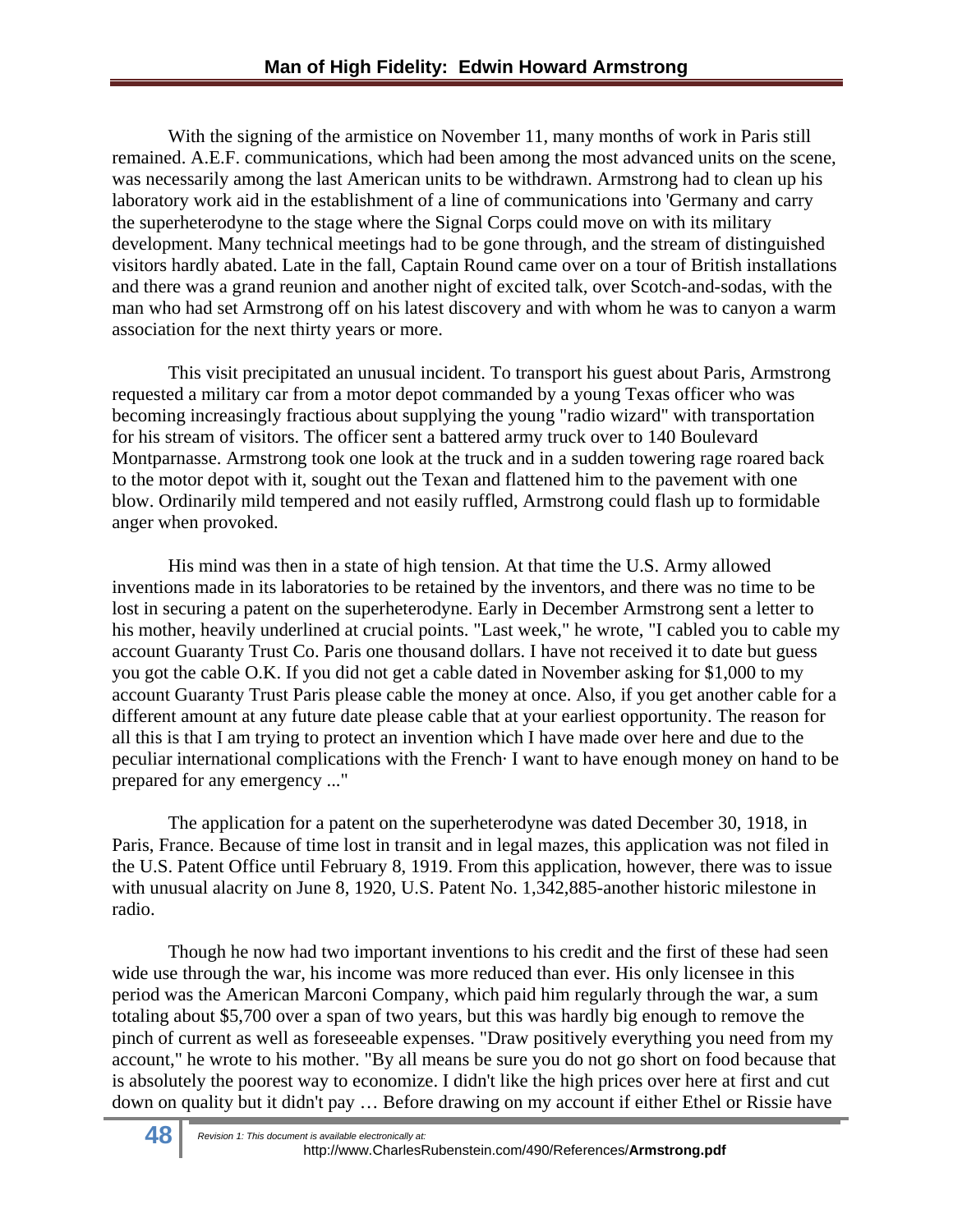anything left of what I gave them before leaving I think they ought to use it because I am going to have some very heavy lawyers' bills after the war and will need everything I can lay my hands on ..."

The radio industry obviously was ready to be born after the forced labor of war, and this interim in Europe, he felt, was a golden opportunity to meet the influential men in the field and to secure, if he could, European licensees. He was again writing to his mother late in 1918: "Now in regard to finances I have considerable trouble in view and the situation is considerably complicated over here also. I am going to try to swing a deal before I come back with a Baron and a few other such like gentlemen if it is possible and I think it is. Hence I am going to draw 5,000 francs from my account in the Com Exchange Bank so you will understand why you have less money than you think is coming to you next time you have the book balanced . . . The next year will determine if I am completely cleaned out or retire . . . You may be interested to know that de Forest is over here now and will report to me before a great while. Don't say anything about this outside of Ethel and Rissie. If he had come over before the armistice was signed one or the other of us would have stayed in France but at present I guess he is fairly safe." Nothing came of the deal with "the Baron," and Armstrong missed de Forest, or *vice versa,* but the weight of that impending contest, now that the war was over, bore down upon him.

Paris was inexpressibly slattern and gay in release from the long tensions of war. \'That with one personal pressure or another, Armstrong did not have much time for play, though he liked gaiety and conviviality in his moments of relaxation and, under the grip of accomplishment, had lost part of his shyness. Christmas of 1918 he celebrated with "turkey and all the fixings except cranberry sauce" and a noble plum pudding which the family managed to get to him in time from Harrod's of London. With him was a young soldier from the Yonkers area named Bradley Hammond, who was to marry his sister Ethel on his return to the States and who slipped into Paris A.W.O.L. for the holidays, dodging military police all the way. "However," wrote Howard reassuringly to the family, with teasing humor, "now that the war is over, it is a crime to be absent without leave in Paris only if you are caught-and he wasn't ... It was a dinner that we would have broken all the army regulations ever made to have under the circumstances, but we only had to break about half. After this we walked around town, saw a few policemen, had a light supper and went to see a little French girl of B's. B. will tell you all about it as he will be home before me." (Actually, the "little French girl" was a child and war orphan whom B. had aided and befriended but Armstrong could not resist mischievously leaving a quite different implication.)

Despite the note of ease here, he was extremely busy. In February, 1919, he was raised to the permanent rank of Major for his distinguished contributions to wartime wireless. About the same time, he stood stiffly one morning with a line of American officers on the damp, gray cobblestones before the Palace of Justice to receive from trim, gesticulating General Ferrie the medal and ribbon of a *Chevalier de la Legion d'honneur.* He also was invited to instruct at the University of Paris and to deliver two notable lectures-one on the regenerative principle and the other on the superheterodyne-before a large audience of French scientists at the Sorbonne. By far the most prized honor that he had received in the whole war, however, was a medal from the Institute of Radio Engineers in New York. This was the Institute's first Medal of Honor, the highest award to be made in the field of U.S. wireless communications, presented to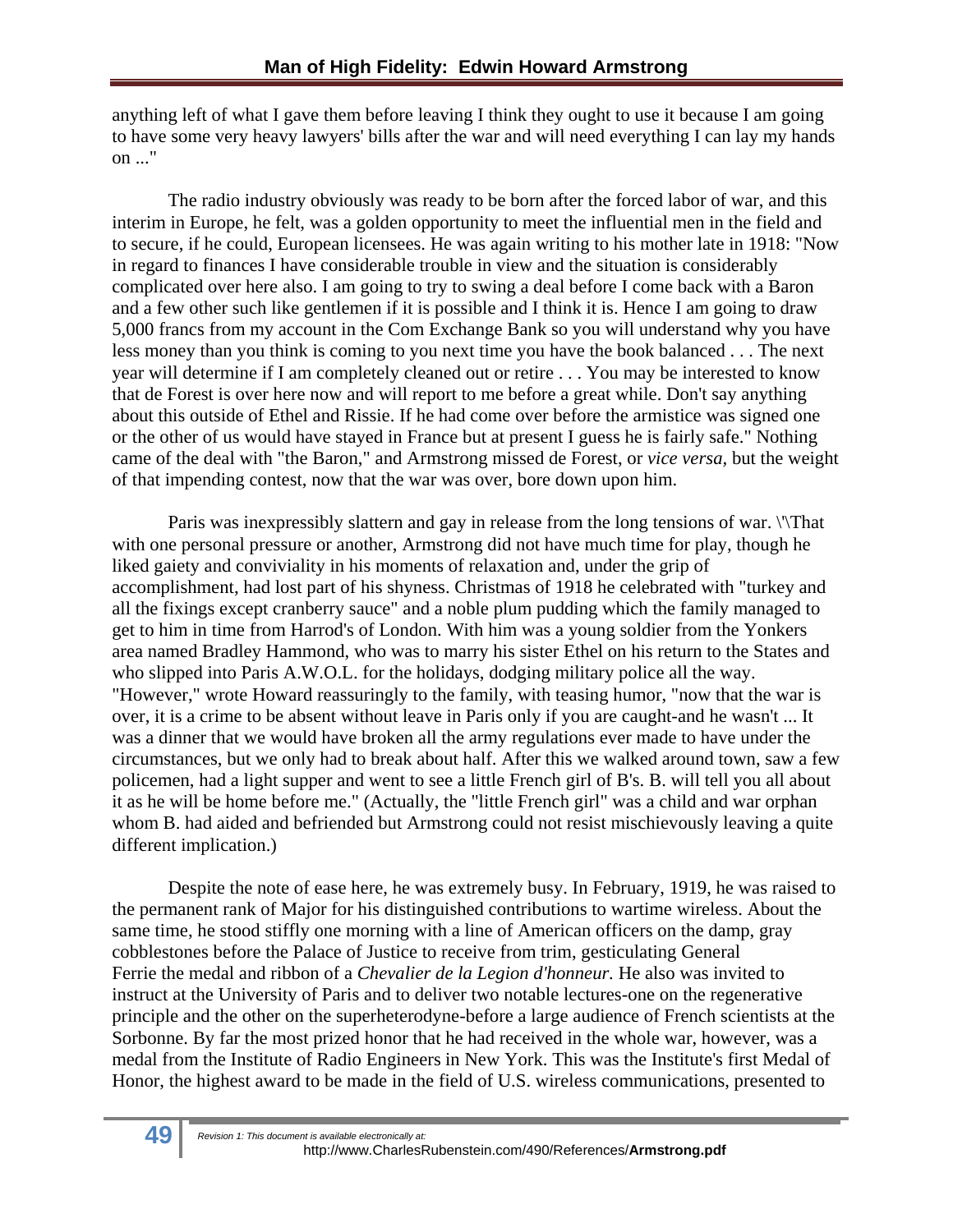him for his invention of the feedback circuit, an award that was to have a highly melodramatic history.

Meanwhile, spring passed into summer, and still he was held up in France, writing an apologetic letter to his youngest sister Cricket, who in her turn was graduating from college. "At the present time I am very much afraid I won't be home before August but will certainly make it by the first of September so guess that the main event will not be held up by me. Life in Paris just now is fairly lively but I have been so busy lately that most of the interesting things went by without my having a chance to see them. A few days ago however I took the time to watch some of the tennis at the Racing Club in the Bois de Bologne and saw Gobert, the French champion, and the great Mlle Lenglen. This little mademoiselle won the championship of France before the war when she was 17 years old and she is a little peanut like someone I know in the U.S.A ..."

That summer he took off by automobile for an inspection tour of the new AE.F. communications network that led him through Coblentz, Cologne, Spa, Antwerp, Brussels and back to Paris. At Spa he was in the basement of Hindenburg's chateau, the former German Army Headquarters where the armistice commission was sitting, inspecting the regenerative equipment that was keeping the American delegation in direct touch with the U.S., when the operator turned to him. "Major," he said, "there is a cable coming in for you from a lawyer in New York named Davis, d'you want to take it?" Armstrong slipped on the headphones and took the message: "De Forest pressing action. Your presence urgently required."

There was now no putting off the return to the States as soon as he and the Army were able to manage it. De Forest had returned to the attack in Washington before a U.S. Patent Office tribunal, seeking to knock out Armstrong's still pending regenerative oscillating-circuit patent in interference proceedings. Moreover, the De Forest Radio Telephone and Telegraph Company, which had reached a high state of solvency selling audion equipment to the military during the war, was now boldly moving forward in the use of the regenerative circuit without so much as a bow to the Armstrong patent, still the only patent issued in this field. Other and bigger companies in the electrical and communications industries, also largely ignoring Armstrong's patent, were locked in mighty negotiations to reorganize the wireless business, which appeared to be entering a new and more lucrative phase of development. It was high time for Armstrong to be getting back to the U.S.

Late in September, 1919, Mrs. Emily Armstrong, rocking vigorously on the porch at 1032 Warburton Avenue, Yonkers, saw a strange military figure with a swath of bloody bandages on its head turn up the walk to the house.

"Don't be frightened, Mom," it said, "it's nothing at all, everything is all right."

In a last, outrageous fillip of the war, Armstrong had contracted at Cherbourg, the port of embarkation, a severe anthrax infection on his head, which a clumsy ship's doctor had lanced and made worse. He was well out of it, however, 'well out of a war that, in the brief time the U.S. was in it, had rolled up over one hundred thousand fatalities and left the world never more the same. With his bandages still on him, Armstrong slept that night in his old bed in the attic with the, dusty wireless gear all around him', back once more where he had started from. He was a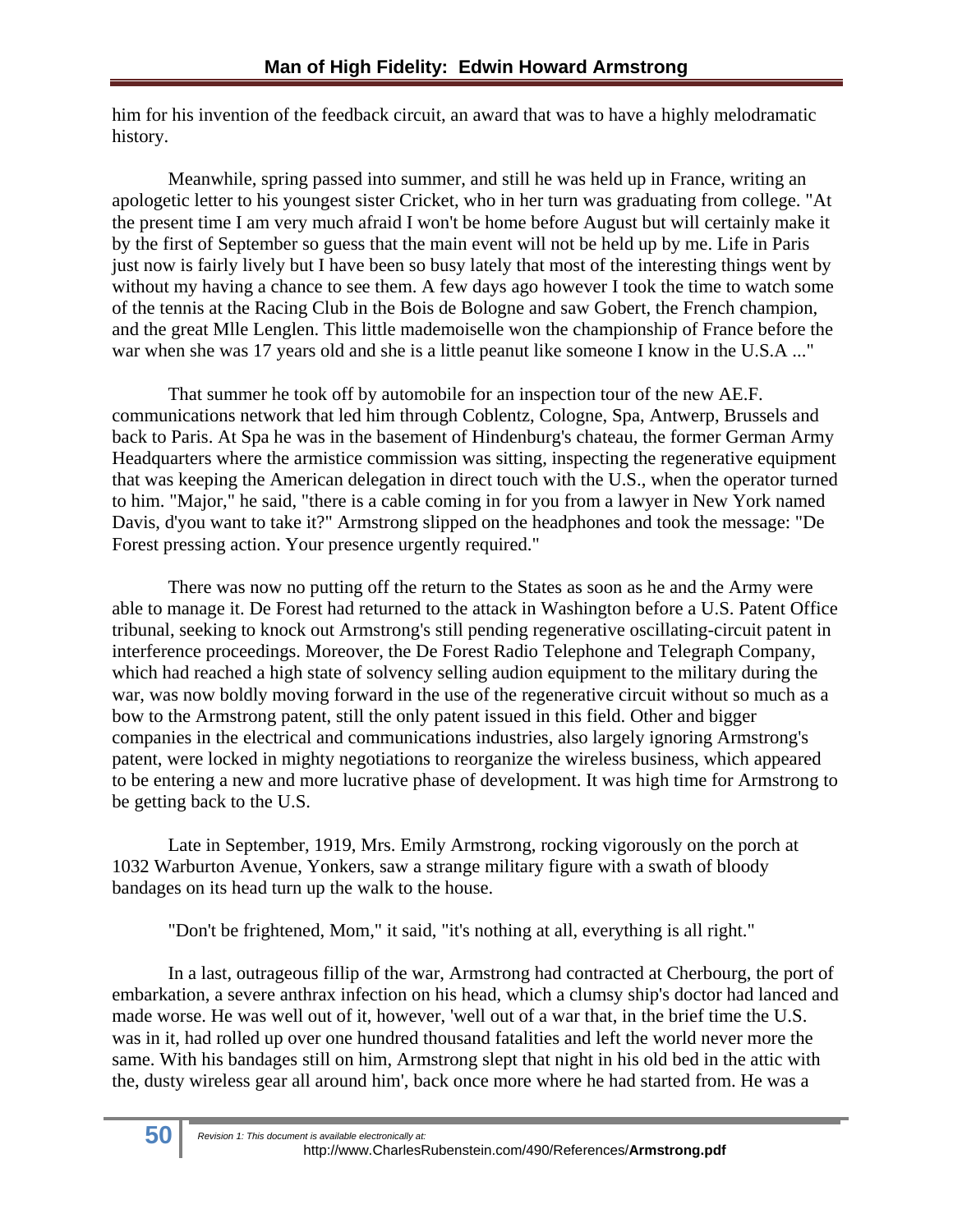fortnight in the hospital, getting his infection taken care of, before he could pick up again the battle of his life and get on with the development of the superheterodyne.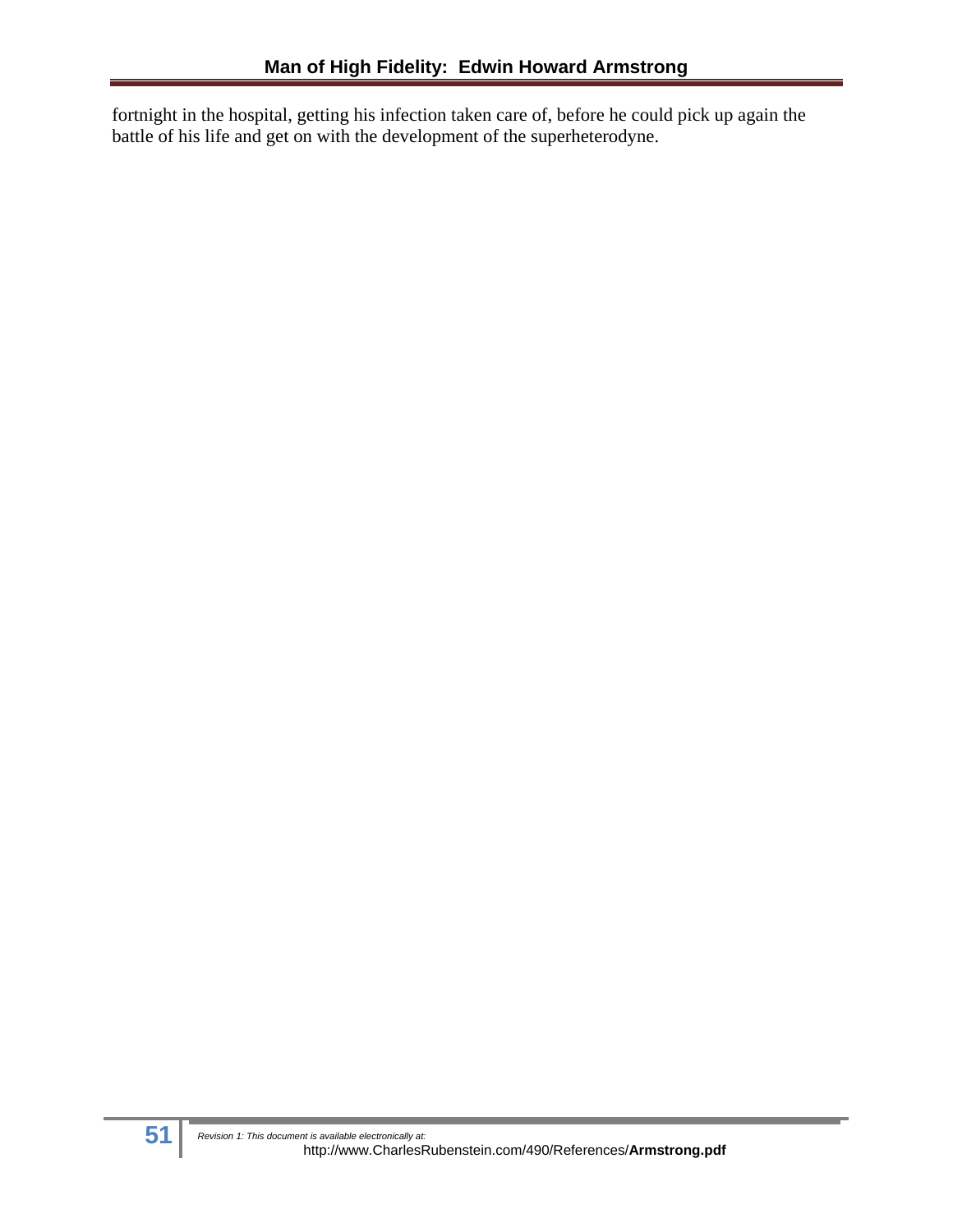# **Chapter 8**

## **The Superheterodyne Feat**

The superheterodyne circuit was a brilliant display of Howard Armstrong's genius for taking up seemingly unrelated facts and combining them, by intuitive thinking, logic and hard work, into new instruments of amazing effectiveness. The superheterodyne was not quite as basic an invention as the regenerative circuit, but it was a fundamentally new manipulation of electromagnetic waves so deft as to appear almost a feat of sleight-of-hand. Even now, to the ordinary man, uncalloused by too much technical knowledge, it still appears as a magical box of tricks. To understand how it was accomplished and what it meant, it is necessary to go back a bit into some of the fundamentals of radio.

Electrical waves rippling out from a transmitter have many of the properties of waves seen upon a body of water, including their beauty, symmetry and sinuosity of movement. They also share those measurable properties by which a wave is defined: amplitude, the amount that a wave rises above or dips below its base line, indicating its volume; frequency, the number of waves that pass a given point per second, indicating the speed of the up-and-down or oscillating cycle; and wavelength, the distance from crest to crest, which is another way of expressing frequency, i.e., the higher the frequency the shorter the wavelength. But whereas water waves are relatively heavy and sluggish, electrical waves, being composed of invisible almost weightless electrons, move with the speed of light. Hence they vary over an infinitely higher and broader range of measurements than ocean waves. In frequency alone, radio waves range from 10,000 up to 1,200,000,000 cycles or complete waves passing a given point per second. Engineers, for convenience, express these numbers in kilocycles or thousands of cycles per second (e.g., 1,000 cycles equal 1 kilocycle) and in megacycles or millions of cycles per second (e.g., 1,000,000 cycles equal 1 megacycle), but for consistency at this point we will stick to simple cycles. The whole range of radio frequencies, each of a different wavelength, is known as the radio spectrum and represents the multiple-lane highway on which all radio-electronic devices operate.

The earliest wireless, with no accurate means of determining wavelength, probably operated on waves just under 2,000 meters in length. These were loping mile-long waves, hugging the earth. Wireless started in this longwave, low-frequency region of the spectrum because there was no way to get waves of sufficient power at higher frequencies from the sparkgap and other early transmitters of the time. Every major shift upward in frequencies to shorter wavelengths entailed the development of new levels of power and new instruments. Not until the vacuum-tube oscillator was developed after 1914 was it possible to generate any reliable continuous-wave power above 100,000 cycles. Even at the end of World War I, however, commercial wireless was still operating at much lower frequencies and even longer wavelengthswaves up to six or seven miles long-because the most stable generators were still in these frequencies and it had been found that very long waves somewhat improved daylight reception. Much wartime research employing the vacuum tube had been done in the shorter waves above 100,000 cycles-the region where modern radio was to be born-but the problem of receiving these shortwaves was formidable. At 3,000,000 cycles, or wavelengths of about 100 meters, the upper goal of military research, signals were so weak that they could not be detected beyond short distances by any known receiver.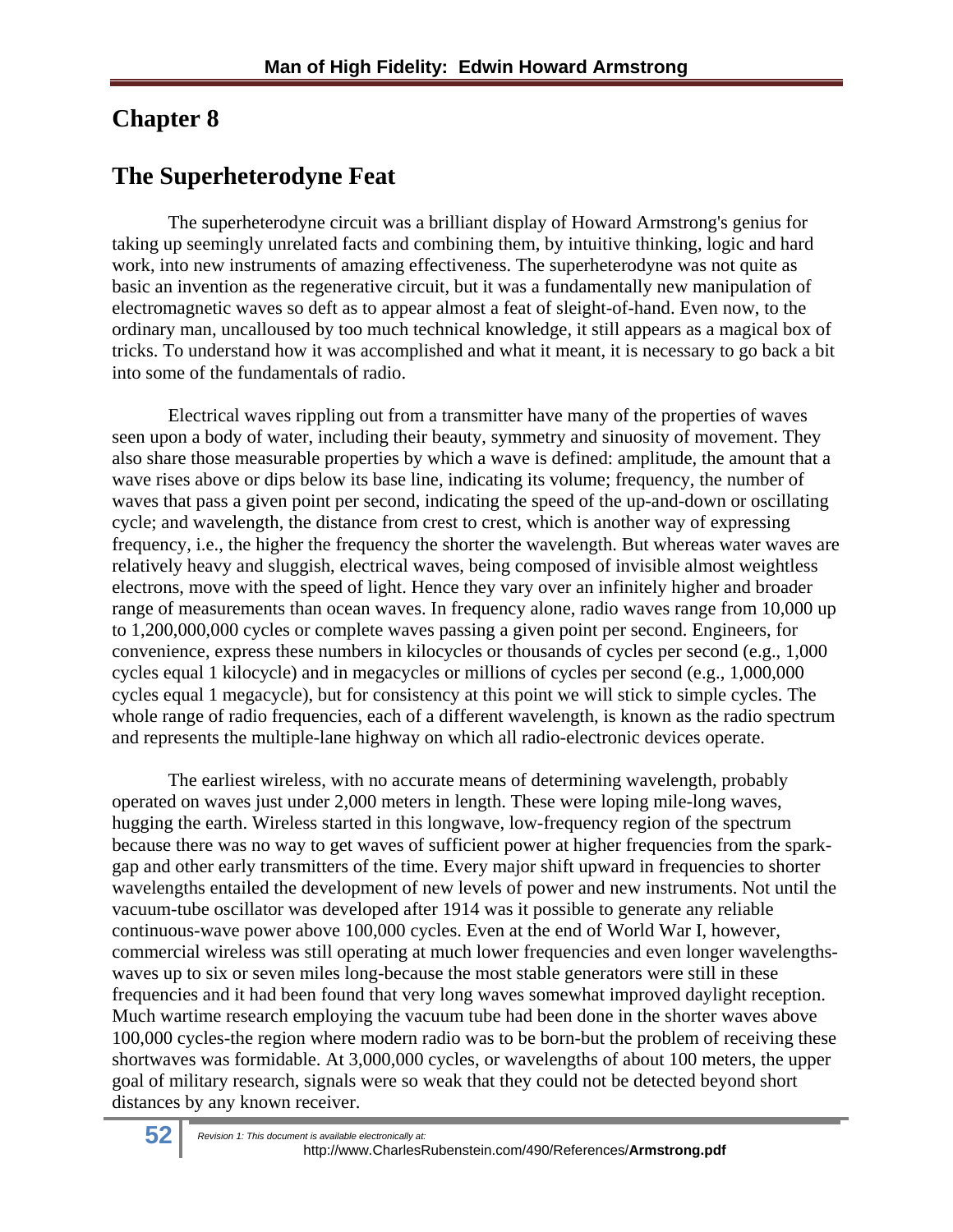It was to the problem of detecting and somehow amplifying very weak shortwave signals that Armstrong applied himself late in the war, anticipating the next decade's development of radio as well as shortwave wireless communications. The regenerative circuit would not work here for two reasons. At its maximum point of amplification, as we have seen, its vacuum tube began to oscillate, becoming a generator rather than a receiver of radio waves. Amplification could not be raised beyond this point, and it was insufficient to bring in weak shortwave signals. Secondly, the vacuum tubes then available could not handle such high frequencies. Henry Round in England and Marius C. A. Latour in France partly got around these difficulties by employing a Dumber of specially constructed tubes in a series, each tube boosting amplification slightly above the previous one. But total amplification was still inherently limited, and the arrangement could not get reception beyond 1,500,000 cycles. Some entirely different circuit was needed to solve the problem.

Armstrong's first thought was for a technical paper he had delivered before the Institute of Radio Engineers in 1917, just before entering the Army, on a circuit known as the heterodyne. The heterodyne principle (from the Greek *heterodyne,* meaning two different forces) had been discovered by Fessenden over ten years before in trying to improve reception in his wireless system. This was well before the vacuum tube. The basis of Fessenden's circuit invention was the discovery that if he took a signal of a certain frequency into his receiver, mixed this incoming signal with a higher frequency current generated in the receiver by a carbon-arc oscillator, the resulting signal impinging on the headphones would have a frequency equal to the *difference*  between the two currents. Thus an incoming signal of 50,000 cycles mixed with a 51,000-cycle current from a local source in the receiver would produce an audible "beat" note of 1,000 cycles. This made the receiver more sensitive and helped to smooth out static. But the carbon-arc oscillator was unstable, noisy and cumbersome, and the heterodyne circuit, though it was regarded as one of the most intriguing ideas in wireless reception, remained in the background for years for lack of a good compact oscillator.

With Armstrong's invention of the regenerative vacuum tube circuit, all this was changed. Here was a reliable oscillator, small and stable enough to make heterodyne reception practicable, and the development of heterodyne receivers employing vacuum tubes rapidly swept through the wireless art. About 1916 a controversy arose as to the exact character of the heterodyne action in vacuum-tube circuits. Not being able to follow all the mathematical gyrations of the dispute, and distrustful as always of mathematics divorced from experiment, Armstrong set out to explore for himself by physical experiment all phases of the heterodyne action. This study was the basis of the paper he presented in the spring of 1917, before embarking for France, and it remains one of the clearest and most exhaustive expositions of the heterodyne principle in radio.

In France later that year it seemed only natural that Armstrong should think of this paper when squaring off against the problem of shortwave reception presented to him by Captain Round in London. The idea of using the heterodyne principle already had occurred to others. It seemed only logical that the problem of getting hold of very weak shortwave signals, by those days' standards, might be solved by heterodyning or beating down the frequency of the incoming waves to a manageable level. He tried it. But the frequencies with which heterodyne receivers had been dealing theretofore were in the range of 100,000 cycles. Signals in the range of 500,000 to 3,000,000 cycles were an entirely different matter. Since these signals were so weak that they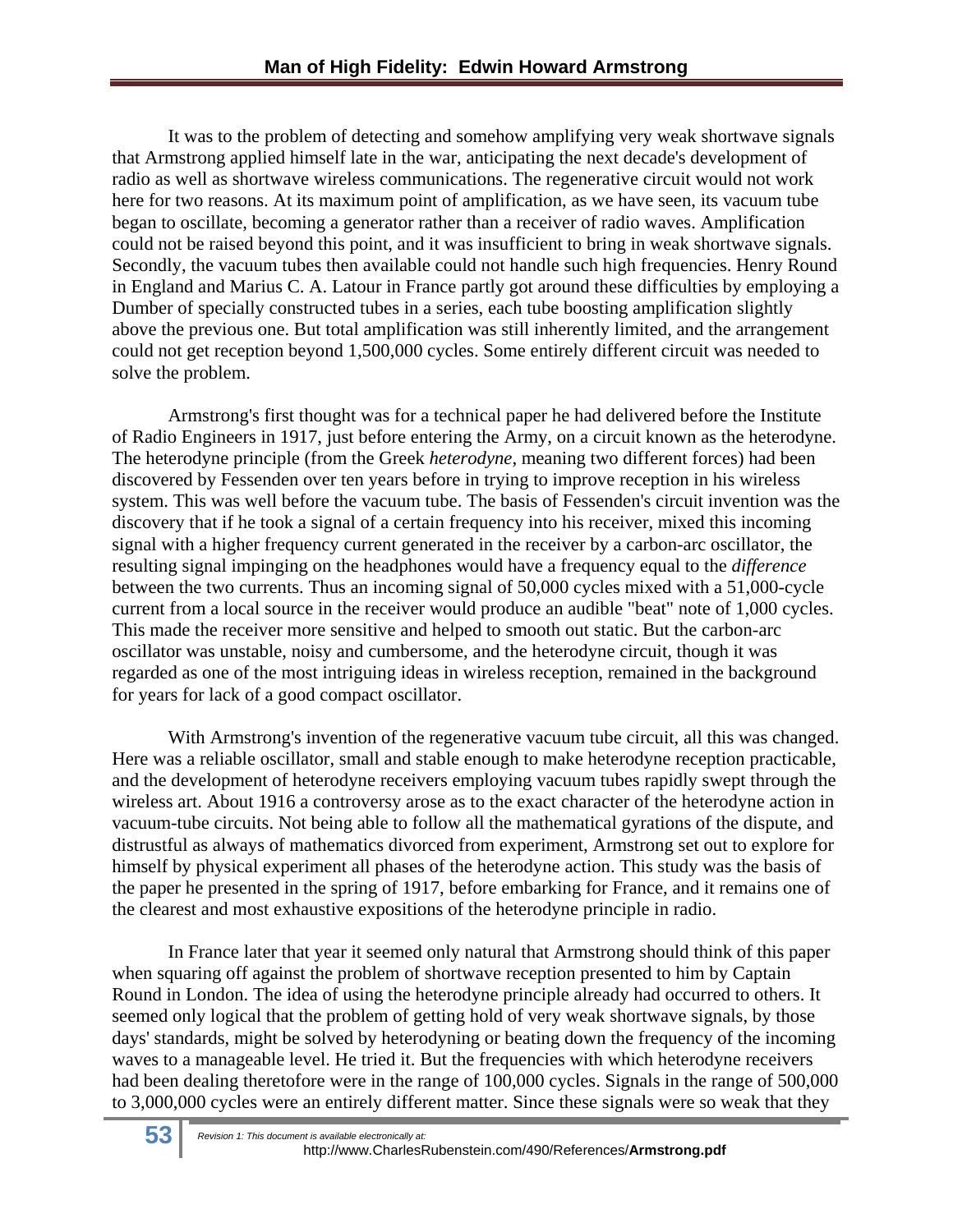produced no detectable response in the vacuum tubes then available, simultaneously amplifying and heterodyning them came to nothing. Armstrong put the heterodyne idea away and nearly forgot about it in his pursuit of other matters and other methods.

The final clue to the puzzle came in the night air-raid over Paris early in 1918. This incident had the effect of jarring his mind into a consideration of the problem from a different angle in extreme terms. How might one go about detecting the extremely weak high-frequency radiations from airplane engine ignitions, with frequencies probably in the neighborhood of 10,000,000 cycles or higher? No conventional means of reception with the tubes availableneither feedback nor straight heterodyne nor simple tuned circuit nor series arrangement- could hope to catch these signals. "Suddenly," said Armstrong later, "all three links of the chain joined up and I saw the way these signals could be handled." This statement, unsatisfactory as it is, is probably about as exact a description as anyone is likely to get of the flash of genius in which new ideas are born. Everything moves logically up to a point, then there is a sudden leap into the unknown.

The essence of his idea was to build a four-stage receiver that would reach up and bring down the weak high-frequency waves to a level where they could be amplified and detected by ordinary means. In the first stage a tube would simply take in the signal from the air at 1,000,000 cycles, say, and mix or heterodyne it with a local current of 970,000 cycles, supplied by an oscillator tube, to bring the signal down to an intermediate frequency of 30,000 cycles, the difference between the two currents. This heterodyne signal would still be weak and undetectable, but it would now be at a frequency that the tubes could work on. In the second stage a fixed-frequency amplifier would magnify the signal several thousand times. In the third stage the greatly amplified signal would finally be detected and converted to direct current. In the last stage this current would be amplified still further to actuate headphones or loudspeakers. In this ingenious roundabout way, the new receiver was made to take in weak signals of almost any high frequency, beat them down to a pre-selected intermediate frequency and then amplify them to a level never heard before. The whole circuit arrangement was properly called the superheterodyne.

This piece of legerdemain, which now underlies ninety-eight per cent of all radio receivers, embodies a large part of the essential, if oftentimes tarnished, magic of radio. The waves radiating out on all sides from a broadcasting station carry the soundwave pattern of speech or music as variations in the carrier wave's amplitude or power. This is called an amplitude modulated wave; i.e., vibrations from the microphone modulate the outgoing carrier wave's power up and down according to the tones being transmitted, while the wave's frequency remains constant. The modulated wave impinges on a house aerial and is drawn down into the receiver.

# **THE PROGRESS OF RADIO DIAGRAMS BY MAX GSCHWIND**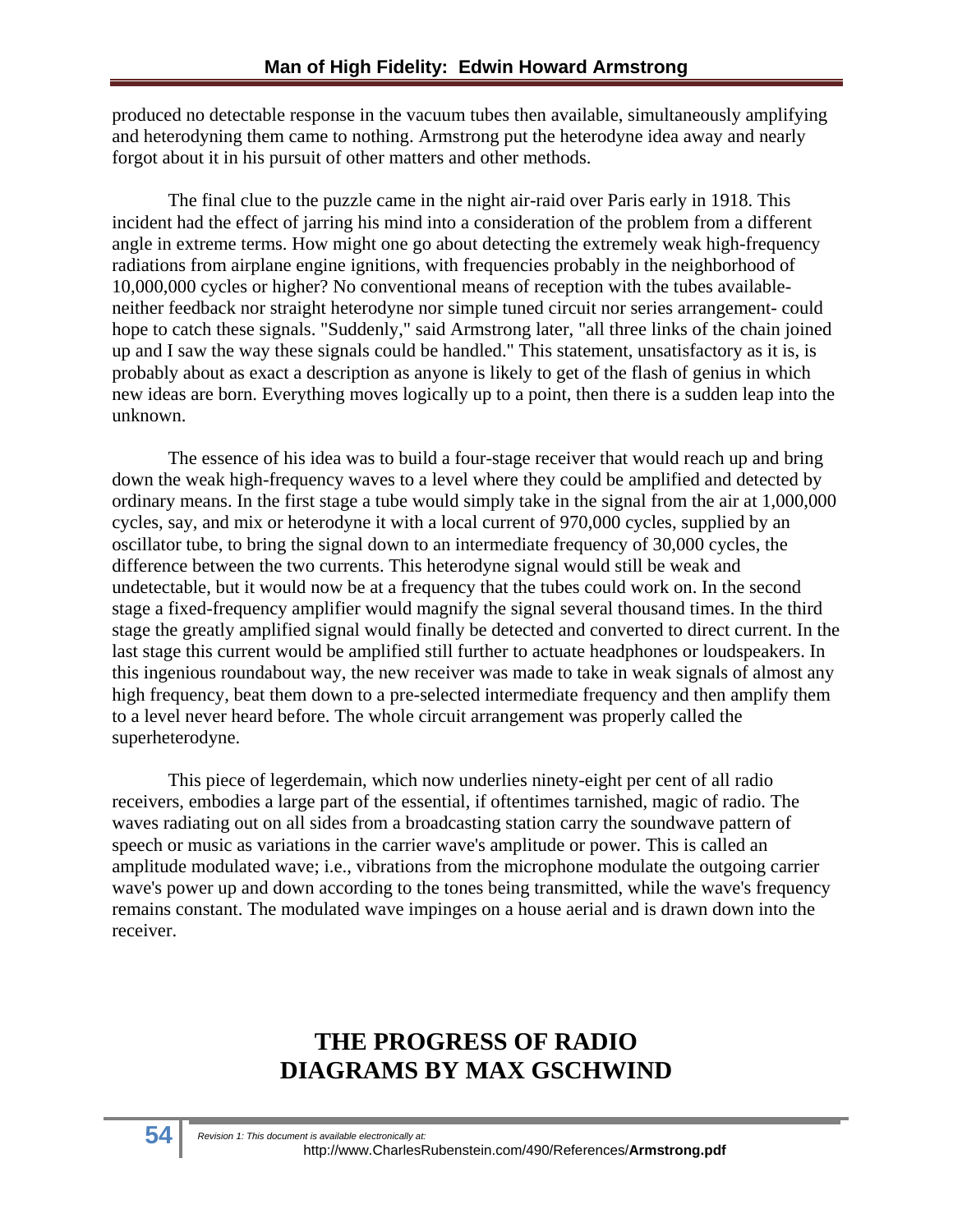

**1888:** With the simple apparatus above, Heinrich Hertz, a young German physicist, made the epochal discovery of electromagnetic or radio waves. Electrical sparks oscillating between the two metal balls, at left, sent out waves of high-frequency alternating electricity into space. The invisible waves were detected a few feet away by the open copper wire loop, at right, which sparked in resonance with the metal spheres- when properly positioned in the wave tram.



### **SPARK-GAP TRANSMITTER COHERER RECEIVER**

**1896**: Guglielmo Marconi, a young Italian-Irish experimenter, succeeded in transmitting Hertzian waves over a distance of two miles with the apparatus above. He added to Hertz' sparkgap transmitter a high earth- grounded aerial, which sent the waves rippling out over the earth. He substituted for the wire-loop receiver a more sensitive device called a coherer-a tube of loose metal filings that cohered and passed a weak current when struck by electromagnetic waves. In 1901 Marconi sent the first wireless message across the Atlantic.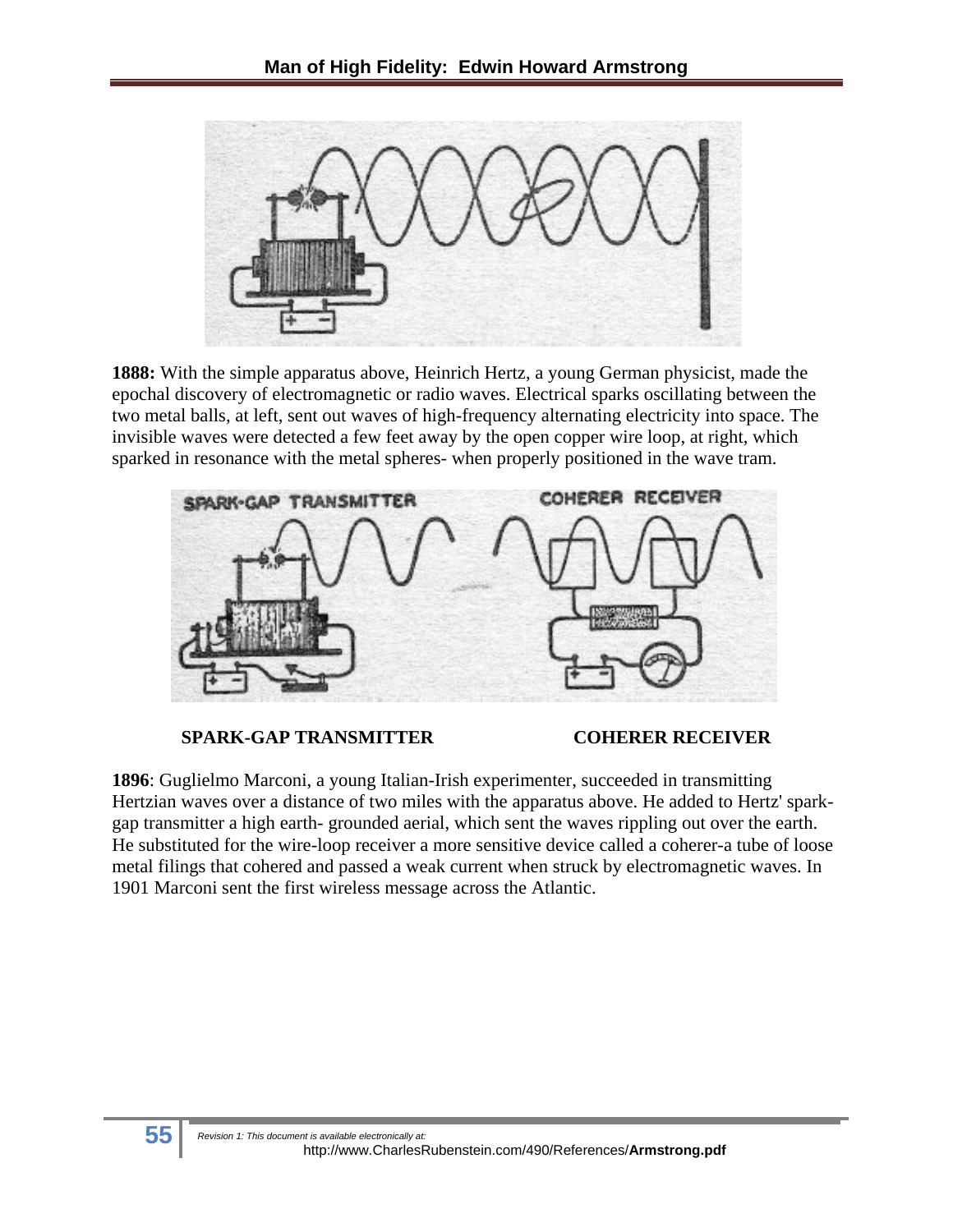## **THE PROGRESS OF RADIO**



## **CRYSTAL DETECTOR**

**1906:** Two Americans, H. H. Dunwoody and G. W. Pickard, almost simultaneously invented the famous crystal-and-cat's-whisker receiver shown in circuit diagram above. In the widespread search for a more powerful wireless receiver, they discovered that single crystals of quartz, galena and other substances had the power to detect wireless waves and pass them on as direct current to headphones, more efficiently than the coherer and other devices. The crystal detector came to dominate all wireless and early radio, but it lacked any means of amplifying the signals, for which the search went on.



**EDISON EFFECT FLEMING VALVE OR DIODE** 

**1883-1904**: Thomas Edison, experimenting with his early incandescent lamp, stumbled on the basic principle of the electronic vacuum tube. Seeking to find out why filaments burned out, he inserted a metal plate in the lamp *(diagram upper left),* connected it with a battery and discovered that a tiny but measurable current flowed across the empty gap from hot filament to plate. In 1904 Ambrose Fleming; an English-physicist and consultant to Marconi; discovered that this tiny current, known as the Edison Effect, could be used to detect wireless signals. He curved Edison's plate into a cylinder around the filament and called the device a valve or, as it was later known, a diode. When the plate was coupled with an aerial, as shown in the circuit diagram above, it was rapidly alternated -from· positive to negative by the incoming waves, causing it alternately to attract and repel the tiny current from the filament, thus reproducing the signals in direct current to the headphones. But the Fleming valve, like the crystal detector, had no means of amplifying these- signals.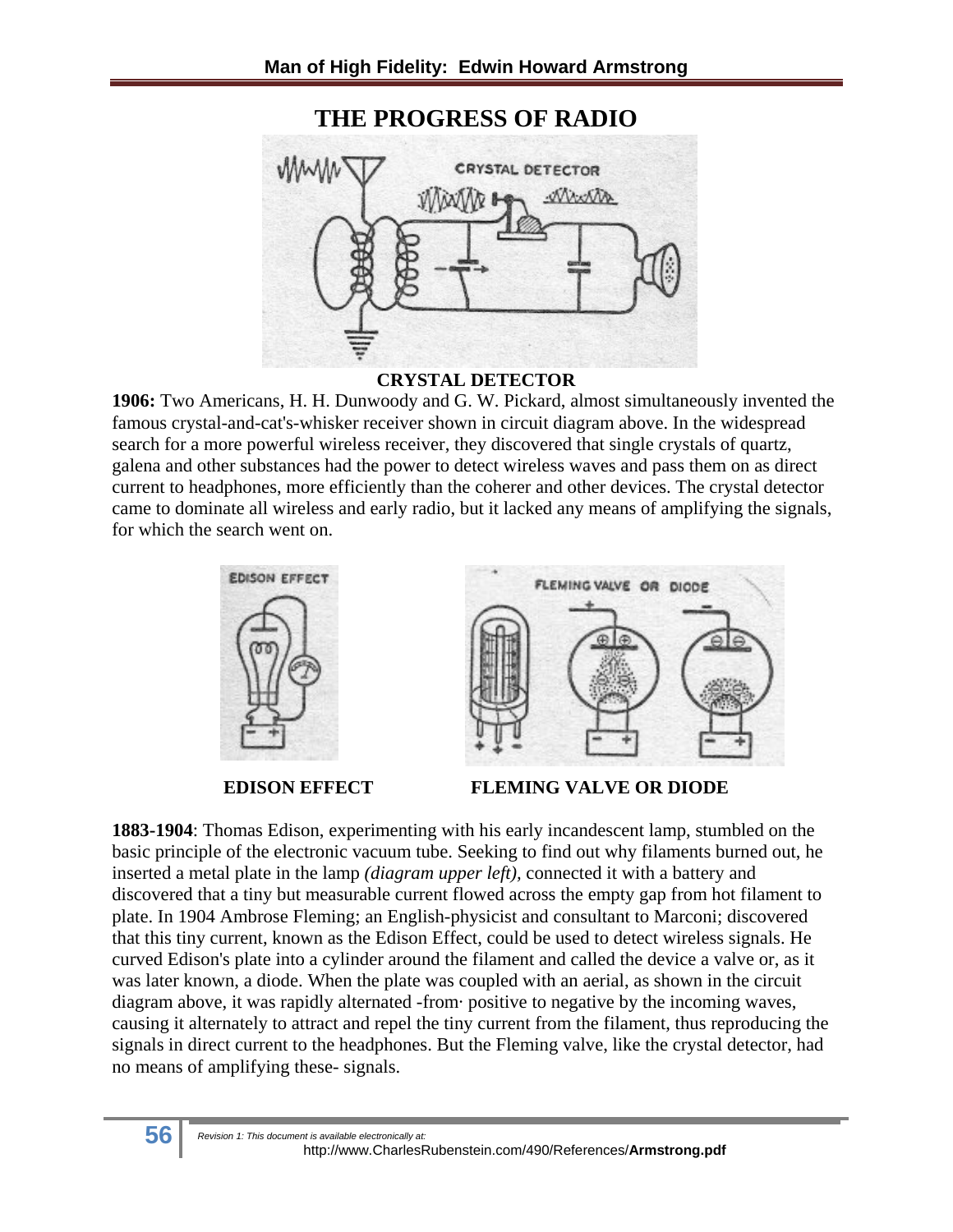

**DE FOREST AUDION OR TRIODE** 

**1906**: The American inventor Lee de Forest added a third and controlling element to the Edison-Fleming vacuum tube – device - a spiral wire or grid placed between the filament and plate, as illustrated above. This was called an Audion tube or triode. When the tube's grid was coupled to an aerial, as in the circuit diagram at right, the grid acted as a control shutter under the alternating positive-negative charges of the incoming waves alternately passing and shutting off the current flowing from filament to plate to produce a replica of the incoming signals in the plate-toheadphone circuit. In some way this slightly strengthened the signal, but the triode's action was so little understood that initially it was little used.



### **REGENERATIVE CIRCUIT**

**1912**: Edwin Howard Armstrong, an undergraduate at Columbia University in New York, invented the regenerative or feedback circuit, diagramed above, in which de Forest's tube was suddenly revealed as a powerful amplifier as well as generator of electromagnetic waves. Closely studying the tube's action, Armstrong discovered that if part of the plate's output current was fed back and tuned into the grid *(arrow-marked loop at top of diagram),* it reinforced and built up the strength of incoming signals to the grid as much as a thousand times. He also discovered that when the feedback was adjusted beyond this point of maximum amplification, the tube suddenly changed from a receiver to a transmitter, rapidly oscillating the current from filament to plate to send out electromagnetic waves of its own. With this dualpurpose circuit, still the basis of all radio transmitters, modern radio was born. The historic patent diagram is shown below.



**57** *Revision 1: This document is available electronically at:* http://www.CharlesRubenstein.com/490/References/**Armstrong.pdf**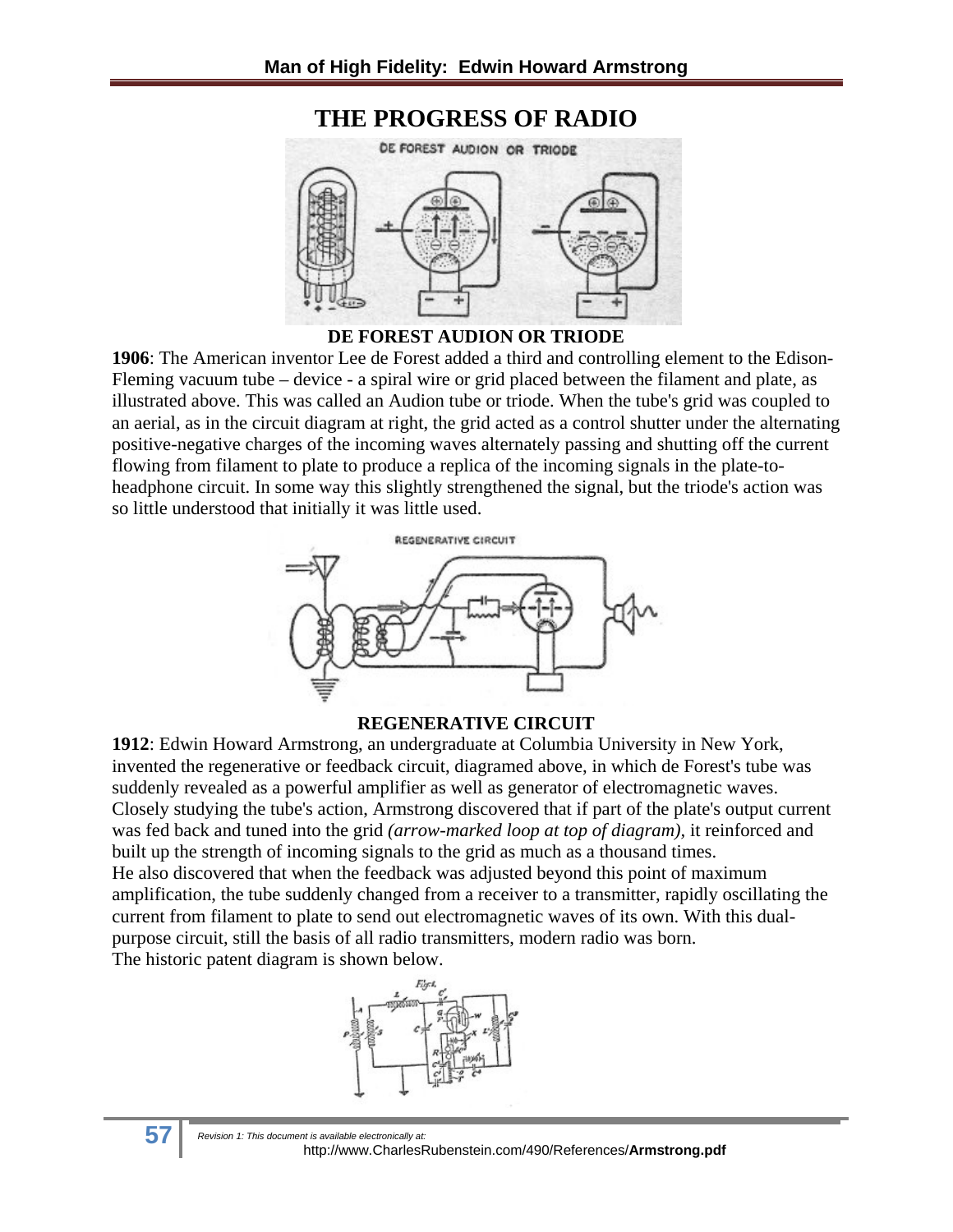

**1918**: Armstrong invented a second radio receiver, the superheterodyne, while serving as Major in the U.S. Army Signal Corps in France. Designed to get much greater amplification of weak signals than was possible with the regenerative circuit, the superheterodyne operates as shown in the block diagram above, each block representing a stage of one or more vacuum tubes.

Stage 1: the incoming signal wave is mixed. or heterodyned with a wave of slightly different frequency from a local oscillator tube, producing a signal wave of intermediate frequency equal to the *difference* in frequency between the two mixed waves.

Stage 2: the wave of intermediate frequency is amplified three or four thousand times.

Stage 3: the amplified wave is detected and converted to direct current by lopping off the lower or negative part of the wave.

Stage 4: The detected wave is amplified into the audio frequencies and converted at the loudspeaker into sound waves. Highly stable and selective, the superheterodyne *is* the basis of nearly all present radios.

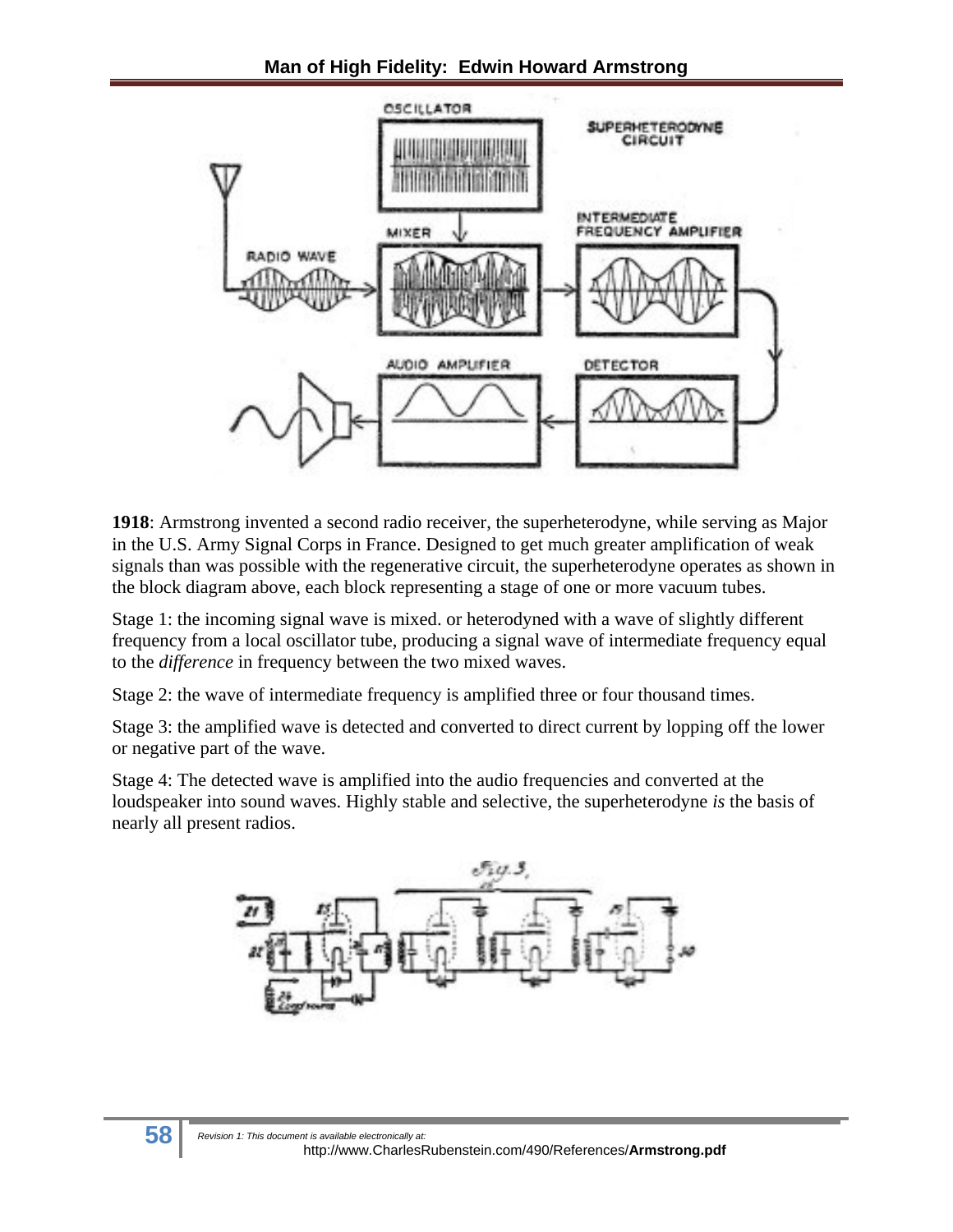## **THE PROGRESS OF RADIO**



**RADIO WAVES**: Up to 1933, all radio waves were of the character shown in the top three strips of the diagram above. A sound wave was superimposed on a station's carrier wave by varying or modulating the carrier wave's power or amplitude (the up-and-down swings of the wave), thus molding the carrier into an exact replica of the sound wave's undulations. This is known as amplitude modulation. In 1933 Armstrong found a way to use an entirely different form of modulation. Instead of varying the carrier wave's amplitude he varied only its frequency (the number of waves in a time interval) to produce the form of frequency-modulated wave shown in the bottom strip.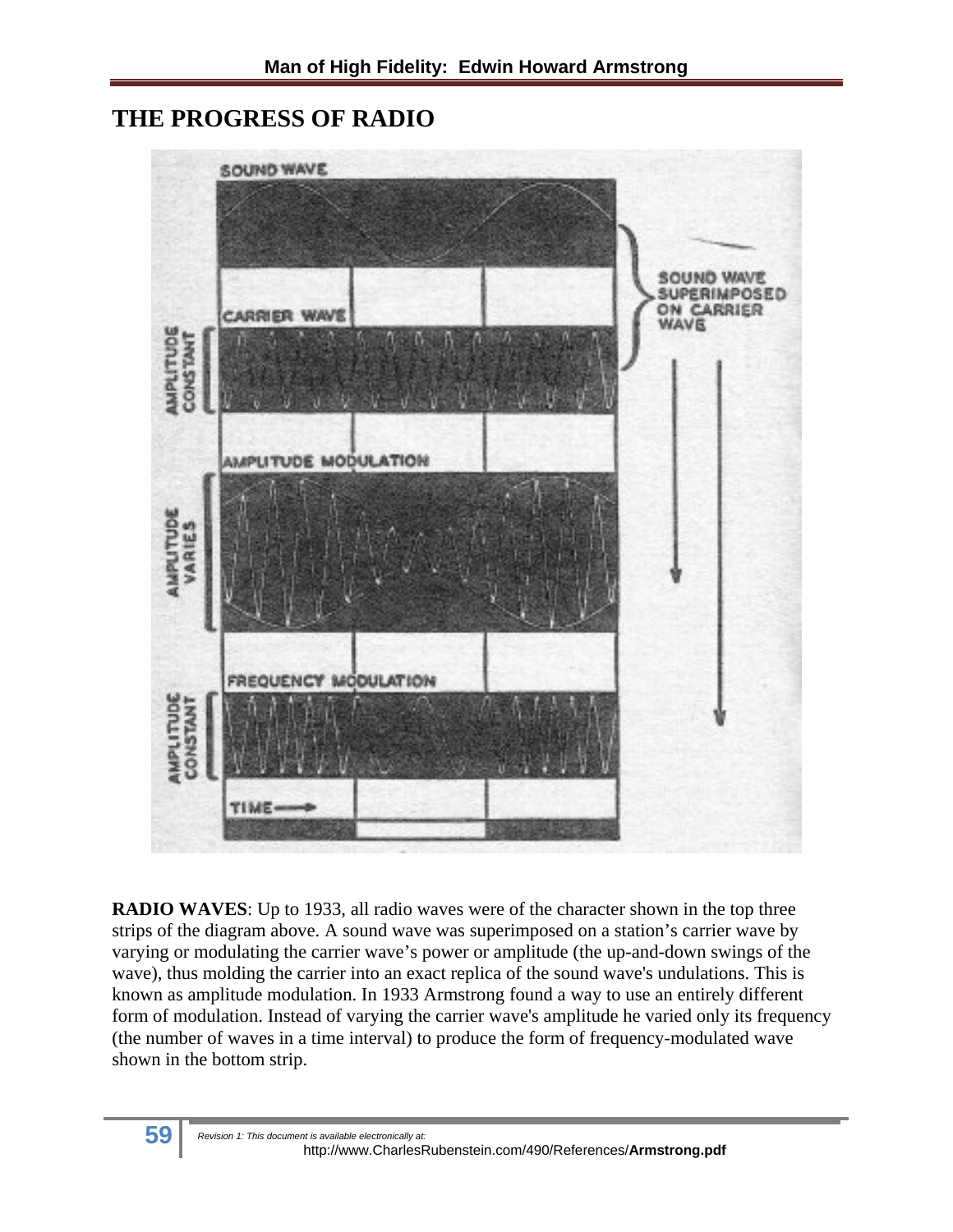

**1933**: Armstrong invented the frequency modulation or FM system at the end of a twenty-year search for a means to eliminate static. Most static is an amplitude phenomenon, mixing inextricably in the amplitude-modulated waves of ordinary radio. He therefore devised an entirely different radio system in which FM waves, modulated over a wide band of frequencies, are sent out and received by sets responding only to frequency variations.

Key to the system is the receiver circuit shown in block diagram above, which is in all respects a superheterodyne except for the two additional stages labeled Limiter and Discriminator. The FM wave, with some static acquired in transit *(dotted lines),* is heterodyned and amplified in the first two stages. Then the limiter clips off any amplitude variations ( static) and passes on the clean FM wave to the discriminator, which converts its frequency variations into amplitude variations for detection and amplification into sound at the loudspeaker. The result is a nearly static-free, high-fidelity radio system; still the last word in radio development...





**60** *Revision 1: This document is available electronically at:* http://www.CharlesRubenstein.com/490/References/**Armstrong.pdf**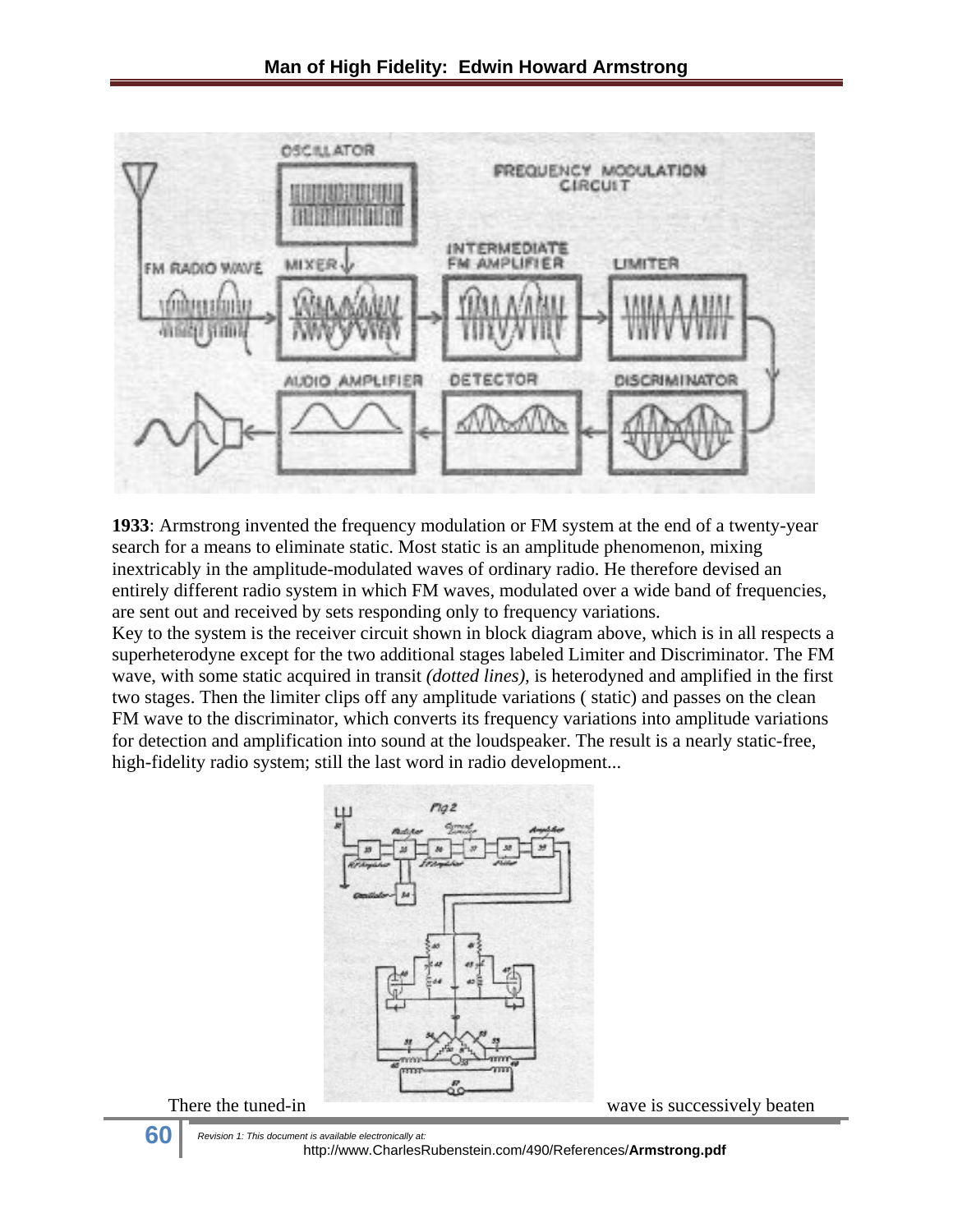down in frequency, amplified in power, sheared in half to form a direct current, all the while that its soundwave pattern is carefully preserved, and finally reconstituted as sound vibrations on the diaphragms of headphones or loudspeaker in almost the exact timbre and tones of the original. All this happens, of course, in a fraction of a second from transmitter to receiver, far outrivaling in speed that fairy of a midsummer-night's dream who put a girdle round about the earth in forty minutes.

The superheterodyne circuit became one of the most enduring concepts in all radio because it met, with great sophistication, economy and cunning, so many of radio's basic needs. It provided, first, a means: of receiving a very wide range of frequencies from the lowest to the highest. It provided a base from which these signals could be amplified to almost any desired level. It allowed amplification to a point where headphones could be discarded for a loudspeaker. And the fact that it achieved this amplification at a fixed intermediate frequency made it highly stable and capable of being finely tuned to separate stations without interference, a feature that became of paramount importance as, the number of stations grew. The superheterodyne became the basis upon which Armstrong later built his superior FM or frequency modulation receivers. And in World War II the superheterodyne, which had been designed twenty years before to detect enemy aircraft by their ignition radiations, was put to work as one of the basic receivers in microwave radar, a different and more practical method for aircraft detection. The superheterodyne was that kind of fundamental contribution to electronics.

In 1919, however, when Armstrong returned to the States, the modem radio industry as we know it was not yet born, the superheterodyne was not yet developed to a degree where it was a commercially practicable receiver and the whole stage of wireless was in the midst of scene-shifting. It was the great year of transition. Armstrong himself, as the year waned, was busy picking up the threads of his work with Pupin at Columbia and even busier directing the fight against de Forest in the interference suit over the oscillating feedback patent in Washington. Yet he did not neglect the development of the superheterodyne.

Harry Houck, his sergeant in France, was waiting for him in New York on his return, having decided to forego any visit to New Cumberland in view of this greater excitement. Together they set about pushing the superheterodyne method of reception to the limit. With great care, they built an improved five-tube set, using the greatly improved high vacuum tubes then coming along, which achieved amplifications of 5,000- to 10,000-fold. In Yonkers that winter reception of spark-signals from the West Coast and radiotelephone signals from Navy craft in Southern waters was recorded from a three-foot loop aerial. The day of the immensely long receiving antenna was nearly over, for the superheterodyne's ability to boost weak signals to unheard of levels made it unnecessary to gather every possible bit of radiation from the air. News of his latest feat had preceded Armstrong to the States, and later that year he delivered a paper 'on the superheterodyne before the Radio Club of America, which officially launched the new circuit on the radio world.

Some four years of development were still ahead, however, before the superheterodyne would be ready for general use. It was a much more complicated circuit than the regenerative and in its original experimental form difficult to adjust, particularly for novices. The first circuit stage had to be accurately manipulated to feed the proper intermediate frequency to the fixed amplifier, and the number of adjusting and tuning knobs was excessive. The first task, therefore,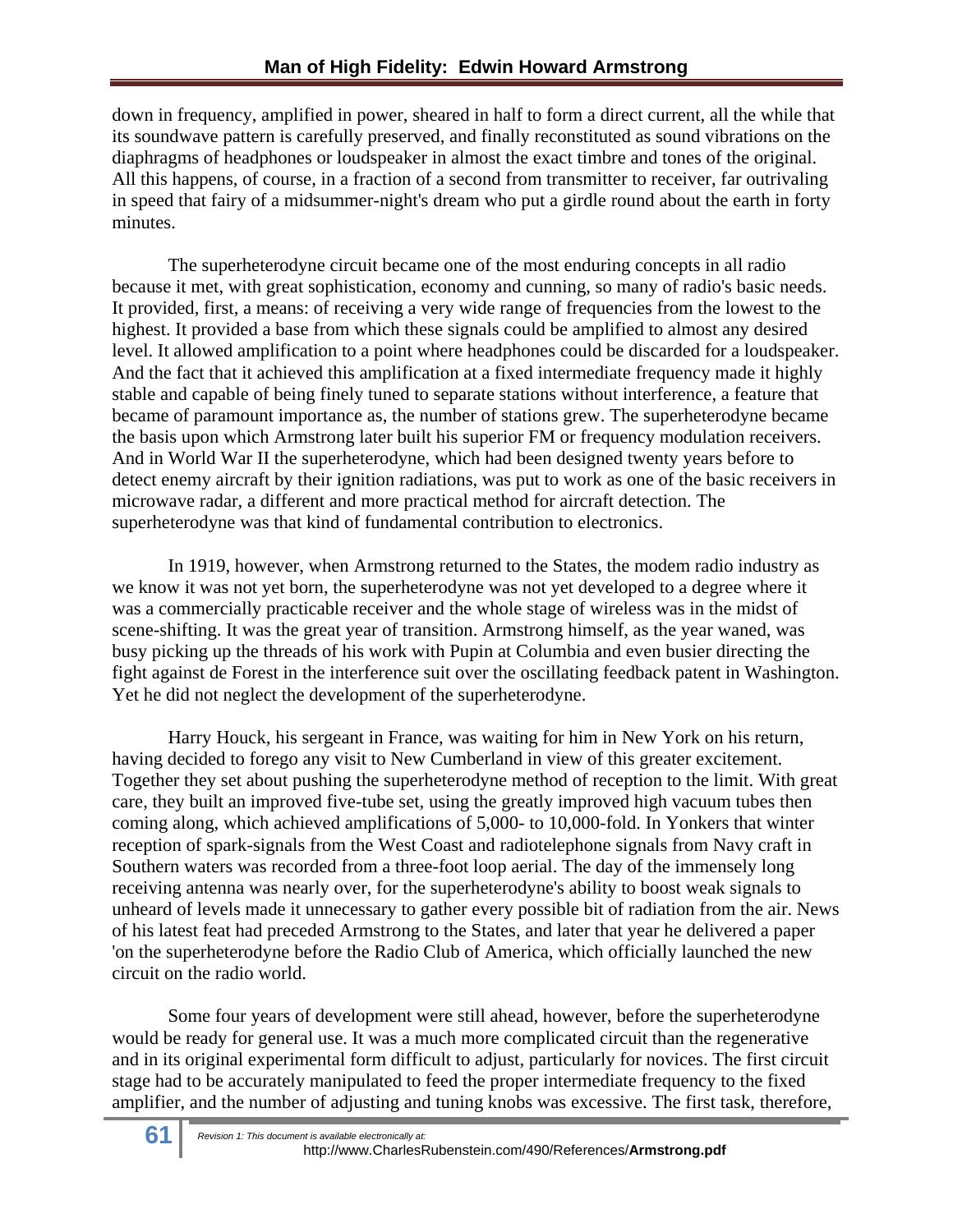was to reduce the many knobs to two. Then the circuit had to be condensed and further simplified, making tubes do a double duty instead of one, in order to bring the set within range of economic manufacture. Houck carried on this later development alone and was given full credit for it. He shared with Armstrong an important improvement patent on the superheterodyne which covered a method for greatly simplifying the tuning of the set to the proper intermediate frequency.

Meanwhile, the superheterodyne, like the feedback circuit before it, was not destined to escape entirely the jealous claims of others. Indeed, no sooner was it disclosed than a cloud of claimants arose. As one veteran of those days recalls, a seemingly endless parade of characters came forward who had "worked with Armstrong in France" and who claimed that the superheterodyne principle had been appropriated from them. More serious claimants also arose with systems somewhat, if only vaguely, resembling Armstrong's. These included Lieutenant Lucien Levy of the French Army, Walter Schottky of Germany and Lloyd Espenschied of the American Telephone & Telegraph Company. The most curious of these claims was that of Lieutenant Levy, whom Armstrong had met casually in France. Levy had devised an experimental system in which two waves of slightly different frequency were generated from tlle transmitter and then separately detected, mixed and amplified in the receiver, a system practically unworkable in its separation of functions and one that offered no solution to the problem of detecting weak enemy signals.

The validity of later claims that Levy's system covered the superheterodyne may be judged by the fact that the French government, which honored Armstrong for the invention and granted him a French patent on it, never allowed Levy's claims. None of the other rival systems came any closer to success, each of them lacking one or another important ingredient or sequence of ingredients to make them true superheterodynes. Nevertheless, such devices were sufficient, with a juggling of patent claims, to start interference proceedings in this country. Right after the war A.T. & T. acquired the Levy system, broadened its claims to embrace the superheterodyne principle and proceeded to put it in interference with Armstrong's patent in the U.S. Patent Office. These proceedings went on for some time and by sheer legal attrition began to weaken Armstrong's patent. But, as will be seen later, Armstrong was never seriously to be challenged as the true inventor of the superheterodyne.

Meanwhile, some even more curious maneuvers were going on in Washington that reveal the shifting and tortuous struggle for power in wireless communications at that time. The Navy, which was among the earliest developers of wireless telegraphy because of its technical interest in ship communications, was busily trying to get U.S. wireless practice out from under the basic patent structure of the vacuum tube. It had a strong antipathy for British Marconi, which had refused to supply equipment except on a rental basis, and which still controlled, through the Fleming valve, the vacuum tube. The Navy claimed that the government's use of the threeelectrode tube as regenerative oscillator and heterodyne was based not on de Forest, who had been an early and favored Navy contractor, nor on Armstrong of the Army Signal Corps, nor on any other inventor remotely connected with the device, but upon an entirely different and earlier inventor named Frederick K. Vreeland, whom it now put forward. A government review board investigated the claim.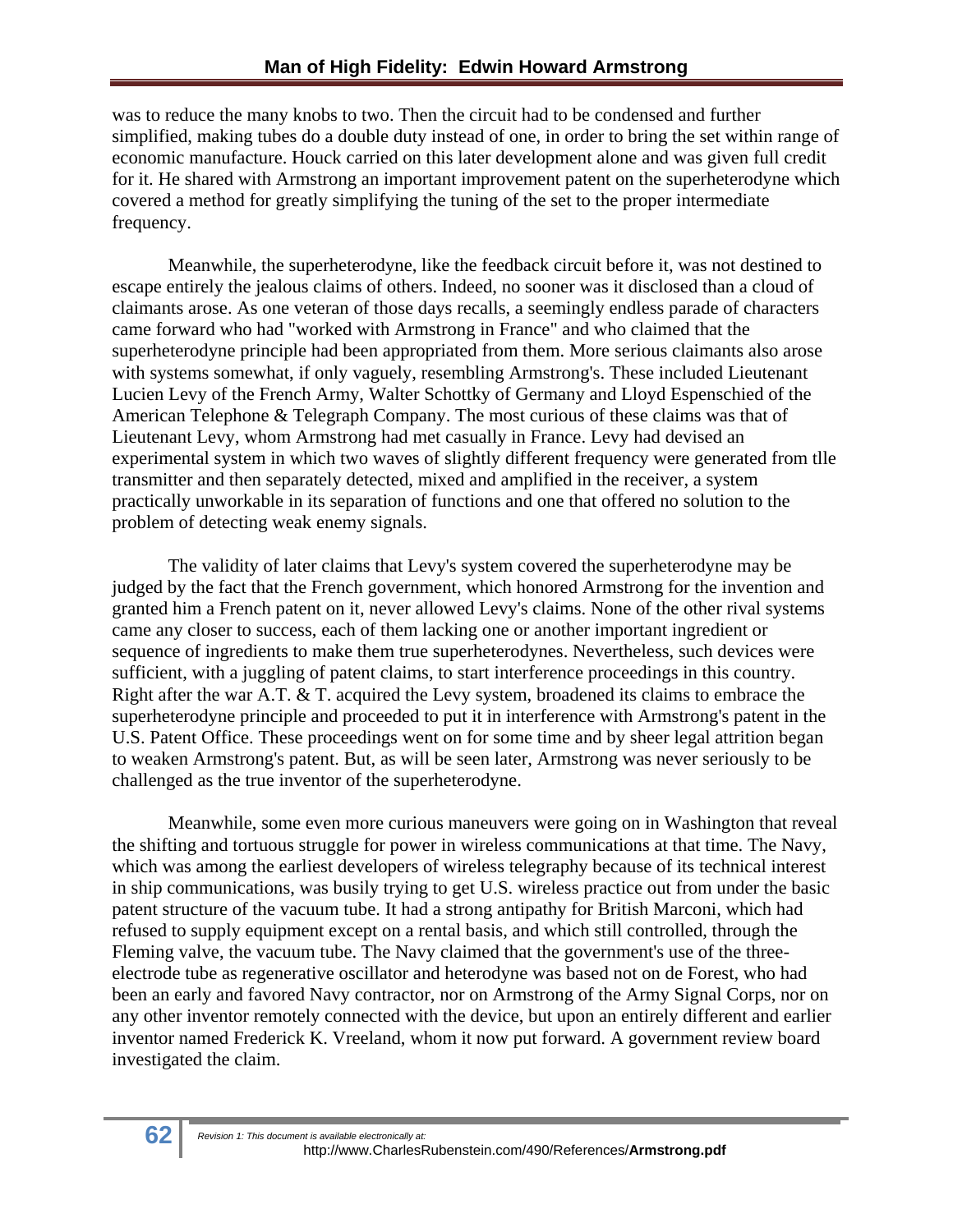Vreeland was a graduate of Columbia University a decade before Armstrong, a star pupil of Pupin's, a former assistant to Fessenden and an inventor of some note. He had, in fact, been one of the first to suggest the possibility of feedback in wireless, embodied in two patents issued in 1906. But his patents described a circuit using mercury-vapor tubes with outside magnets as control devices-something quite different from the electron tube-and only a passing reference to vacuum tubes, whose use he neither explained nor developed, gave any substance to the Navy's claim. An inventor to be credited with an invention must not merely disclose something new, he must also explain exactly how it may be usefully employed in a way reproducible by anyone in the art. So far as Vreeland's patents went, they described a device that, because of the sluggish movement of mercury-vapor currents, was incapable of oscillating at radio frequencies. If they disclosed anything more, it was the fact that the feedback principle in itself was not new. It was to be the basis of something new only when Armstrong later employed it in a vacuum-tube regenerative circuit for radio purposes. Vreeland himself had made no claims that he had done this. The review board therefore was forced to throw out the Navy's claim as irrelevant.

The Navy was much more successful in achieving its ends in another and wider maneuver, started about the same time. In fact, this naval engagement was to lead late in 1919 to the formation of the U.S. radio industry. Armstrong had received news while he was still in France of a giant consolidation of commercial interests and had written in reply: "1 have expected it for a long time and was prepared a year ago to take advantage of it when it came." Little did he know then of the massive and indicate convolutions of the modern industrial state, or of the monopolistic situations created when, in the national or public interest, government and industry awkwardly join forces to create some new instrument of power.

The formation of an industry rarely bears any resemblance to the enterprising legend later built up in the popular mind. The formation of the radio industry in 1919 resembled nothing so much as an uneasy consolidation of Balkan States.

The government, and particularly the Navy Department was increasingly concerned at the end of the war over the fact that all wireless communications out of the country were more strongly dominated than ever by a foreign concern, British Marconi. When the Navy's Admiral William H. G. Bullard heard that British Marconi was attempting to buy wireless generating equipment from General Electric on an exclusive basis: he set about through all channels to urge General Electric to buy out British Marconi's U.S. subsidiary, American Marconi, and reorganize it into an all-American company. General Electric's Chairman Owen D. Young accepted the task with alacrity and with great skill began a series of intricate negotiations.

In these negotiations the largest single satrapy in the Communications field, American Telephone & Telegraph, could not be ignored. A.T.  $\&$  T. had vital interests in radiotelephony and many patents, including, of course, all the relevant de Forest patents, issued or pending, on which the company was prepared to make a stand. It had done much secret experimental work for the Navy, exploring transmission in the region of 1,000,000 cycles, the range of frequencies that were later to prove most useful for radio. Moreover its great laboratories had made a host of improvements in the vacuum tube and associated equipment. General Electric, on its side, had a number of improvements and developments, including the Alexanderson high-frequency alternator which" though high-power vacuum tubes were corning along, was still regarded as the firmest source of wireless oscillations. With the purchase of American Marconi, further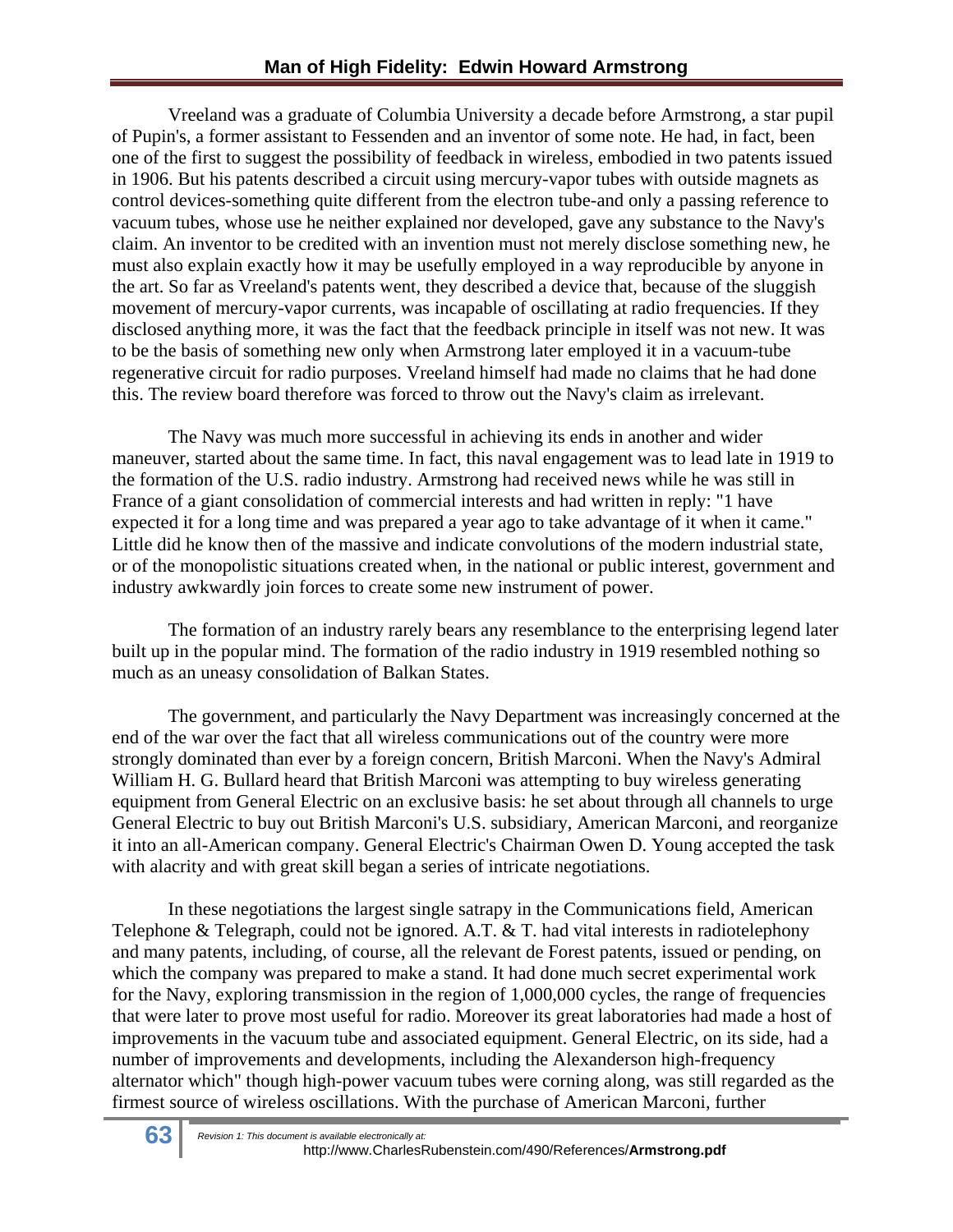agreement could be reached under the key Marconi patents. Marconi himself was then pressing exploration of the shortwaves and was soon to make the discovery' that these waves, contrary to belief, were the most potent for all long-range communications.

Thus it was thought that an agreement between these industrial states would pull together all important techniques and put an end to the patent conflicts that blocked swift development on wireless. During the war the government had discovered that no wireless equipment could be put together without inviting endless postwar claims, counterclaims and suits. Well over 2,000 patents had grown up in the wireless art, many of a minor or merely nuisance value. The patent system, in its august protection, did not distinguish between true invention and minor improvement of detail. The consolidation of all the dispersed patents in wireless was only second in the government's view to getting rid of foreign domination in the field.

Nowhere, however, in all the sections, articles, clauses, codicils and cross-licensing arrangements of the elaborate Agreement that was finally drawn up by the negotiating corporations was there any provision for radio broadcasting as it was soon to develop. It was not even remotely contemplated. All that was arranged for was an extension of wireless services as they had been known, for the assembled dignitaries could not see any way to make money except in point-to-point communications for which tolls could be charged. The idea of spraying the air with "free" music, instruction and entertainment occurred to no one. No one, that is, except American Marconi's young assistant engineer and by then commercial manager, David Sarnoff, who in 1916 and again in 1920 wrote two important memoranda, promptly turned down but destined to become the vehicles by which he later rose to power, urging his company to get into the sale of what he called radio "music boxes."

To be sure, others had had this vision long before Sarnoff. As early as 1904, Nikola Tesla, the original inventor of the high-frequency alternator, had prophetically foreseen the destiny of radio. "I have no doubt," he wrote, "that it will prove very efficient in enlightening the masses ... It involves the employment of a number of plants, all of which are capable of transmitting individualized signals to the uttermost confines of the earth ... A cheap and simple device, which might be carried in one's pocket, may then be set up somewhere on sea or land, and it will record the world's news or such special messages as may be intended for it." And, of course, amateurs of all ranks had never ceased to press on in pursuit of this goal. But these inventors and amateurs were obviously visionaries and not the solid, practical men of affairs who now forgathered about the big mahogany conference tables to agree among themselves how the new wireless industry, as they saw it, was to be constituted and divided.

On November 20, 1919, General Electric completed the purchase of American Marconi from the British for something over \$3,000,000 and transferred its assets in exchange for stock to the newly formed Radio Corporation of America. Ironically, for the first two years of its life this corporation was to have nothing to do with radio as we know it. A few months later A.T. & T. came into the circle with a purchase of R.C.A. stock for \$2,500,000. Everything was, or so it was thought, tidily arranged. All patents of the participating companies were to be freely available to one another for ten years. A.T. & T. was to have roughly as its exclusive field all radiotelephony associated with its telephone service, plus the manufacture of transmitter apparatus. G.E. was to have roughly all wireless telegraphy and the manufacture of receiver apparatus. R.C.A., with no manufacturing rights, was to operate the transatlantic service of the old Marconi Company and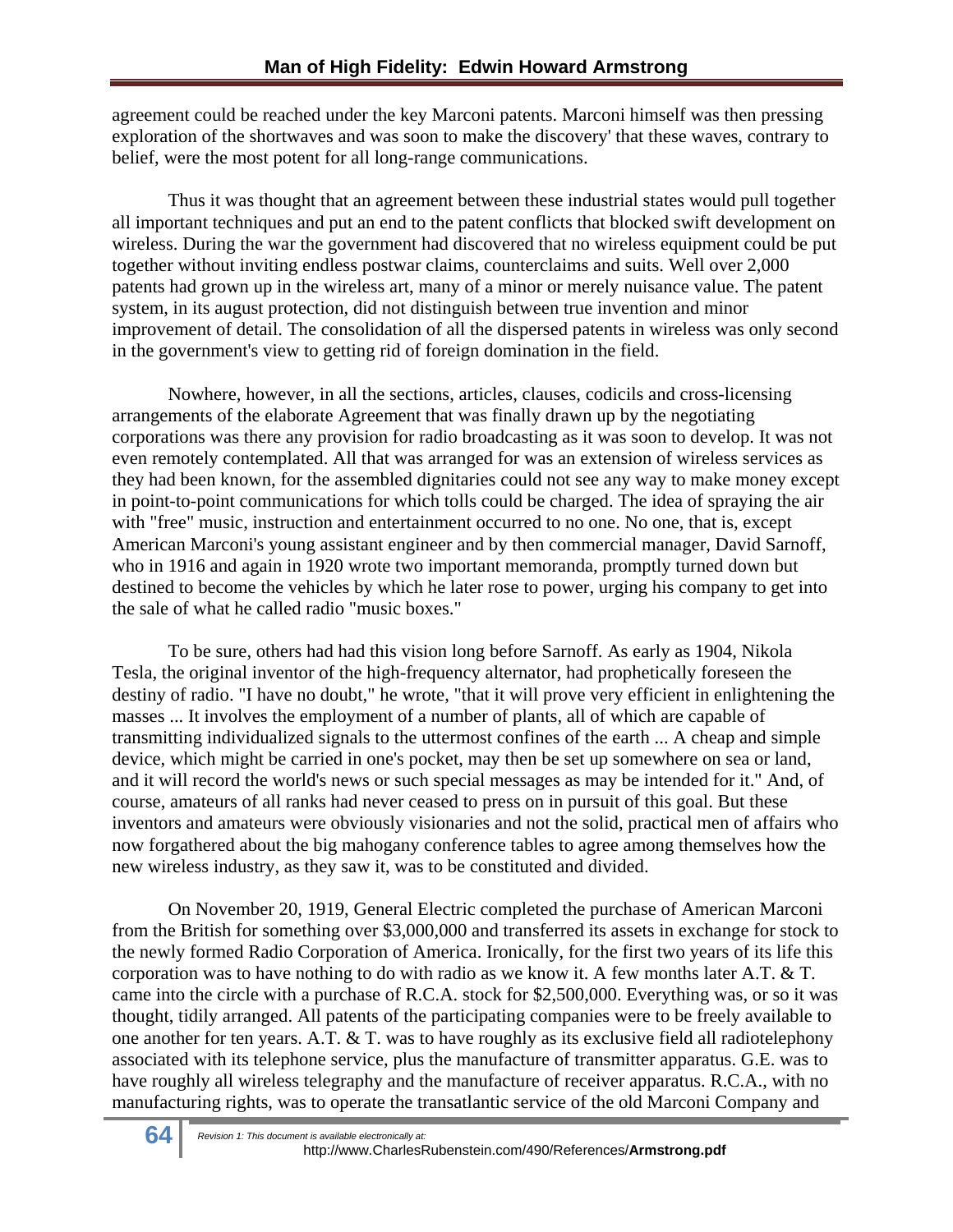act solely as a sales and service organization for the group. Patent agreements were concluded through R.C.A. with the British, French and Germans to make the arrangement international in scope.

Thus was the stage set for the almost spontaneous and unforeseen explosion of radio broadcasting in the Twenties. The Radio Corporation of America was born as a quasigovernmental instrument of national policy. Into its hands was put, by cross-licensing agreement, the administration of all important wireless patents as they applied to radio use, eventually giving this one company enormous power and control over the new industry. Perhaps there was no other way in a laissez-faire economy to create the industry, for the commercial development of electronics was to require the concentration and engagement, by one means or another, of very large technical and financial forces. In a rough and ready way the Agreement of 1919 created the largest and most vigorous industry of its kind in the world. But a high price was to be paid in chaos and in abuse of power for lack of sufficient government foresight and control. More than a quarter of a century later the government would still be trying to undo some of the more baleful consequences of the 1919 Agreement. Against this large backdrop of governmental and industrial maneuver, Howard Armstrong was a single figure barely discernible as' the country moved into the Twenties. He held two of the most vital inventions in. radio, but he was largely ignored by the negotiators, and it is doubtful whether even he realized the important role that the superheterodyne was to play in the development of radio. Except for his old license on the regenerative circuit with American Marconi, which continued to pay him some \$3,000 in 1919, he had almost no connection with these world-shaping events. But his involvement was not to be long delayed.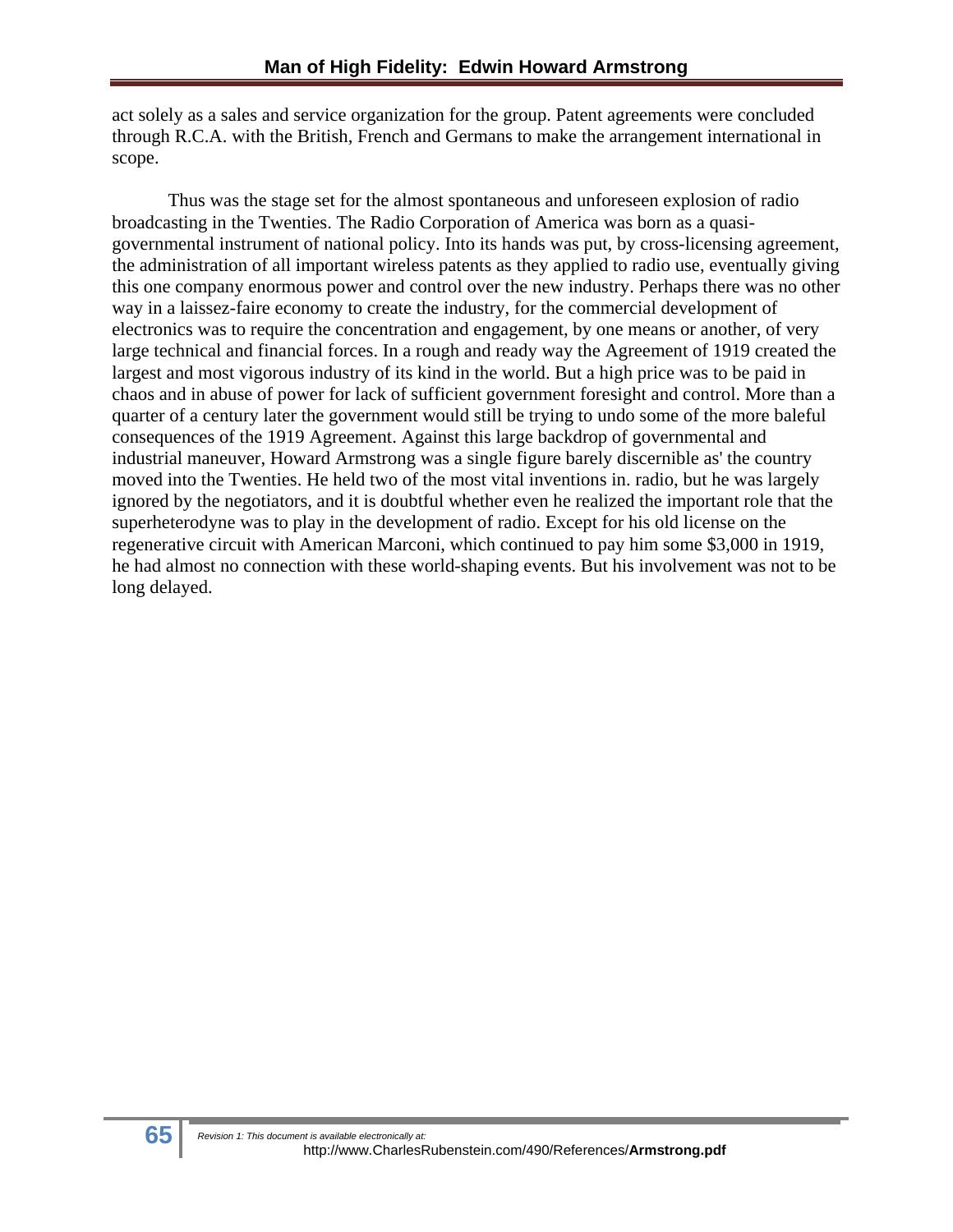## **Chapter 9**

## **Young Man of the Twenties**

The Twenties opened with a flourish of jazz trumpets. Everywhere the tempo of things rose to a syncopated beat. Armstrong's life in the first years of this memorable decade whirled up with the times in a mixture of themes difficult to follow. In quick order he slipped back into his laboratory work with Pupin; sold his first two inventions for a large sum; fought and won a resounding legal victory over de Forest in a high federal court; in the course of this suit came up with a third invention, which he promptly sold for a sum even larger than the first; and continued on with the investigations to eliminate static which he had begun with Pupin in that now faraway world before the First World War.

Suddenly, too, on the first high and swift wave of success, Howard Armstrong fell in love and belatedly discovered his youth. He had been gripped since high school in the cage of his genius. No sooner had he worked out the first of his inventions than the war had swallowed him up and impelled him toward another. Now, after labors, trials and –achievements that few men by the age of thirty manage to encompass, he was suddenly moving in the changed, exhilarating air of the Twenties, an exciting time in which to be still young and talented and alive.

Indeed, in those first years after the war, it seemed that both the country and the century were belatedly discovering their youth. An ardent, febrile, romantic, high-strung, hell-raising generation came to the fore, in gaudy revolt from the solemn absurdities of the late Victorian world. Its elders, who still ruled and who already were launched upon another noble and disastrous experiment known as Prohibition, looked on with dismay or with simple, graven hypocrisy. The hip-flask, the cocktail party, the bobbed-hair coiffure, the Stutz Bearcat, the swooping cloche, the corsetless sack, the fox-trot became the defiant symbols of the new generation. And swelling up through it all was the new jazz music, soon to be caught up on the airwaves and destined to impress its name and rhythm on the age. The elders retired again into splendid isolation, behind McKinley tariff walls ever higher than before, but the younger generation which had tasted some of the fruits of Paris went back for more. For the first time in the country's history, part of a whole generation came to be caned expatriate, no longer pledging allegiance to the prevailing mores, ready to question the wisdom and values of an acquisitive society building up ever more suffocatingly since the Civil War. A few shabby radicals were jailed by the ineffable A. Mitchell Palmer for daring to suggest that there was something wrong with this civilization and that the war had been fought m 'lam-truths that everyone below a certain age was to come bitterly to know. But for the younger generation the world was still ruled by the Stuffed Shirt, and it was all too ridiculous. The main revolt, therefore was native, random and, on the whole, non-political and aimless. The new generation's mad exploits and high animal spirits were soon being played up in the newspapers and mirrored with great flawed beauty in the novels of F. Scott Fitzgerald. Other and greater voices - Lewis, Anderson, Dreiser, Mencken, Hemingway and, finally, Faulkner - found outlets in satire, lambasting criticism and novels of a new realism and limpid honesty. Suddenly, with a loosening of the leaden hand of commercialism and middleclass mores, a spout of clear creativity burst upon the land, such as had not been seen since the early, transcendental years of the previous century. In its unleashed vitality, this new generation created the style, set the tone, wrote the songs, composed the plays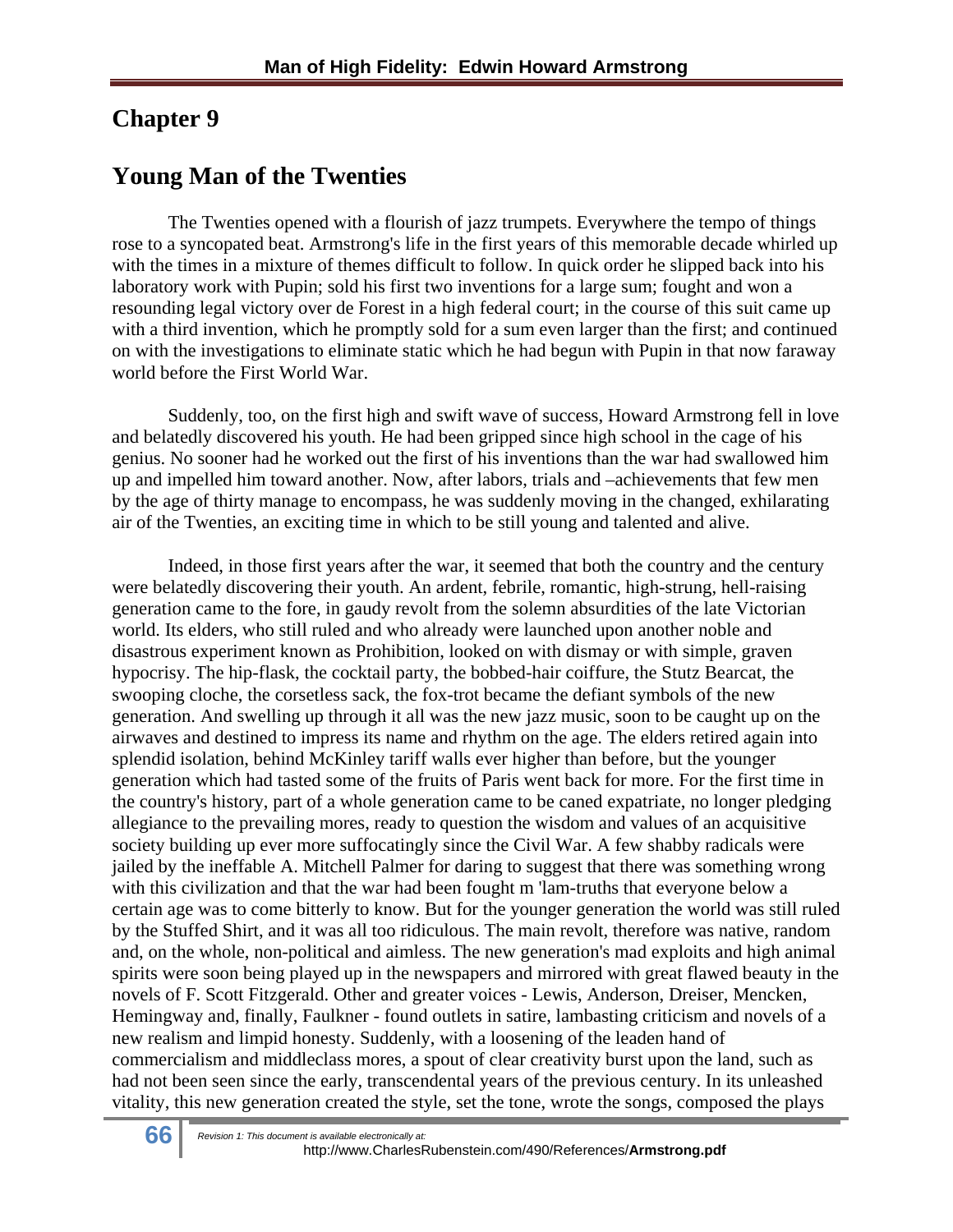and conceived the poems that are still heard freshly, thirty years after the event, as the living accents of this century.

There was an elixir in the air. New York, after France and the test of war, had, in the words of Scott Fitzgerald, all the iridescence of the beginning of the world. Its glacier-white towers and sparkling air gave off a new and crystal smartness, an excitement, that made it seem the very center of a new world. And dimly in basements all over town the speakeasies were opening to add a fillip of forbidden pleasure to the electric atmosphere. Armstrong had all the suddenly sharpened sensitivity of his romantic generation for time and place. Beneath its capers and its revolt and its sardonic criticism of society, the new generation, even that part of it called expatriate, was drawing portraits of New York and Chicago, Gopher Prairie, Minnesota, and Winesburg, Ohio, more lovingly and bitingly realized than any portraits of America before or since. So to Armstrong in those years, the look of the Hudson River, the narrow canyons of lower New York, the red-brick rectangle of Philosophy Hall with its brooding cast of Rodin's Thinker on a pedestal before it, and a hundred other Manhattan sights and sounds became indissolubly woven with the quest and promise of his youth.

Armstrong, working strictly in the sciences, shared the great creativity of the era and more than a touch of its madness. Within the wireless fraternity, he was indisputably the man of the hour. Immediately on his return to the States, the Radio Club of America, grown enormously since the close of the war, threw a memorable party in New York's old Hotel Ansonia on 78th Street, where the Junior Wireless Club had been organized ten years before, to honor its returning hero and president, Major Edwin H. Armstrong. To his older intimates he would always remain "Howard," but to his new friends and acquaintances he would be known henceforth affectionately as "the Major," without military affectations. He even came to prefer this title to many a loftier one later conferred, and the press picked it up to associate it indelibly with his name. He was in rare form on that November evening in 1919. He had an easy, drawling manner of speech, which while conveying authority was still so modest as to engage the listeners in his exploits and draw them on as he painted the future of radio. His eager audience that night was composed of the veterans and the youths, their hair slickly parted down the center in the new fashion, who were to become the technicians of the broadcasting revolution, still only a barely audible murmur in the distance.

The Radio Club became the center of Armstrong's social activities in this period. To his earlier circle of Yonkers friends, Russell, Runyon and Styles-the latter forsaking wireless temporarily for a job with the Bankers Trust Company- he now added some of the club's founding members and leading spirits. These included George Burghard, John Grinan, Ernest Amy and John V. L. Hogan, the last a longtime associate of Fessenden's and a notable contributor to heterodyne reception. Burghard, in particular, became his closest friend and companion in this period and in the years thereafter. A New York boy of well-to-do parents, who had been one of the early wireless enthusiasts but who had graduated in law from Columbia University in 1918, Burghard was a gay, suave, outgoing young man with a large capacity for life, still intensely interested in radio. He was, in that time and place, the perfect foil for Armstrong, drawing him out of himself, helping him to know the world. Burghard had a flair for dress and conversation, a fast foreign car-a Delage-all of which Armstrong envied, and a devotion to Armstrong's genius that was to grow with the years. Together, as the decade quickened, they heard many a chime at midnight.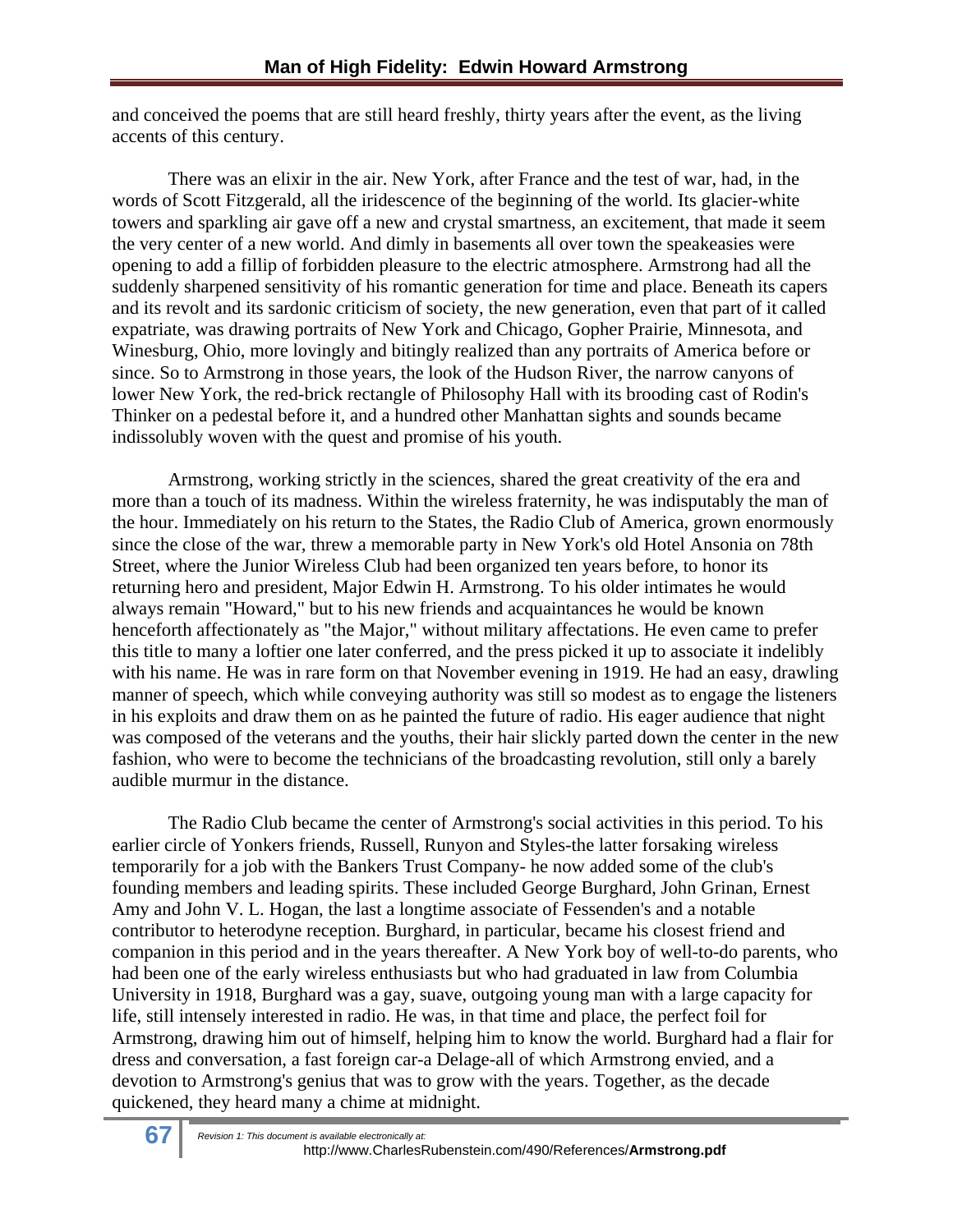Neither the gaiety nor the talk ever strayed very far from radio. Burghard would sometimes run out to 1032 Warburton to sit in on the innumerable tests and experiments, which rarely ended before the dawn crept golden down the Palisades on the western shore. More often Howard, after his work at Columbia or long sessions with his lawyers, with whom he was increasingly busy in the de Forest matter, would drop in at Burghard's place, then at 93rd Street and Fifth Avenue, the family residence, later in bachelor quarters at 500 West End Avenue, where the Radio Club's directors also met. Armstrong invariably tried to make the last train back to Yonkers, and invariably missed it. An hour before train time he would begin reminding himself, then get absorbed in discussion and overshoot it, finally make a dash when it was plainly hopeless, and dodge into the Hotel Ashton down the block to take a room for the night. He was too diffident to put anyone out about his sleeping arrangements, though he was always warmly urged to stay the night. Once he forgot his diffidence. Burghard had built a fancy, fifteen-tube transatlantic longwave receiver, with expensive Weston meters between each stage to observe its operations. It wasn't working properly. To get Howard around to applying his magic touch, George plied him with sweet muscatel, at that time one of Howard's favorite, unsophisticated drinks. When he finally ambled over to the set, he made one shift in wiring and blew out all the meters. "M'boy," he said, owlishly horrified at the enormity of his deed, "we'd better go to bed."

Wherever the meetings took place, it was talk, talk, talk, endless and winding, of tennis, which he again was playing, of racing cars, which he hoped to own some day, of mountain climbing, a subject in which he was an avid reader of all the literature in lieu of any mountains to practice on, until finally the conversation would circle around to the radio matters then engaging his interest. As other young men even then were talking endlessly in close rooms, bars and foreign bistros of the great American novel or the theory of poetry or the founding of mercurial new magazines, fertilizing their dreams with talk, so this group was absorbed in the shining prospects of radio.

Late in 1920 Armstrong's affairs came to a sudden boil, after having simmered for months and years. Early in the fall he received a telephone call from William Davis, his lawyer, telling him that a large offer had been made for the purchase of his inventions. The offer came not from any of the companies he had had any dealings with but from the Westinghouse Electric & Manufacturing Company of Pittsburgh, developer of the alternating-current principle in U.S. power transmission and second only to General Electric in size. Westinghouse had been left out of the big wireless industry Agreement reached in 1919 because it had only begun to experiment with wireless just before the war, but Westinghouse was determined not to be left behind in whatever was developing. In fact, it was prepared to play a very fast pick-up game with large stakes. It already had purchased a large interest in a company founded on Fessenden's inventions, gaining control of important patents on continuous- wave transmission and heterodyne reception. It now shrewdly saw that young Armstrong held the key patents in the use of the vacuum tube, which had been ignored by the other companies in their absorption with their own patent positions and the building of empire. Westinghouse quietly set out to acquire these patents for any price within reason. Some wind of this reached General Electric, for it belatedly began to make moves in the same direction. But its chief counsel was out of town when the Westinghouse bid came into Davis' office, and Davis strongly urged Armstrong not to wait for a G.E. bid, lest the two giants be given time to get together and beat down the price.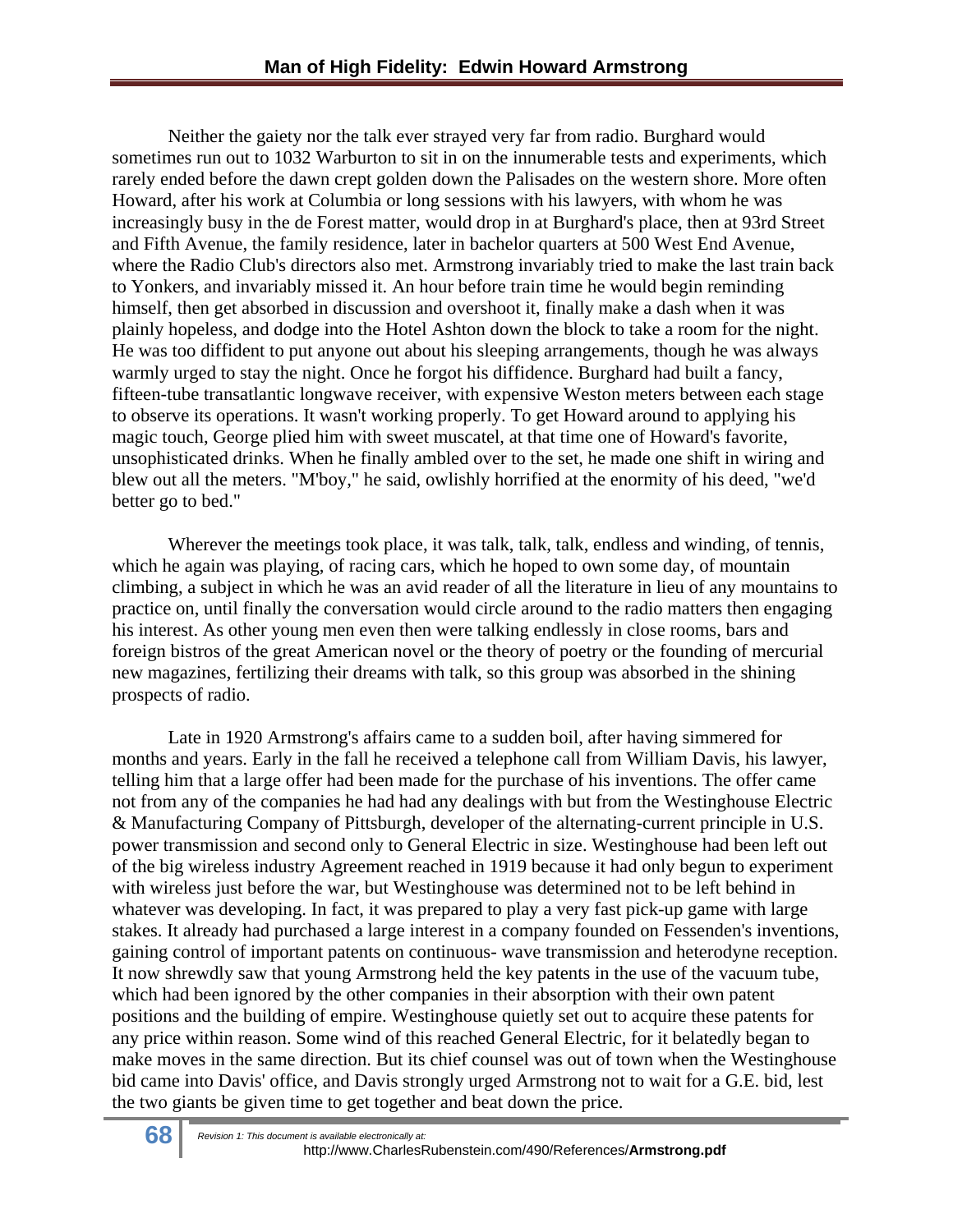On October 5, 1920, therefore, Armstrong swiftly signed over both his feedback and superheterodyne patents to Westinghouse for \$335,000, payable over ten years. An additional \$200,000 was to be paid when and if his feedback oscillator patent, still held up in interference proceedings with de Forest, was issued. Armstrong was moved to this swift sale by the simple fact that, with only his small university salary and minute licensing fees to go on, he was increasingly strapped to meet lawyers' bills. He was already \$40,000 in debt to Pennie, Davis, Marvin and Edmonds, and he had accepted a \$5,000 loan from one of Pupin's wealthy backers to tide him over a tight spot. To have attempted to hold on to his own patents in an industry in which the tangle of patent suits already had reached a point of strangulation would have been to court death by litigation. He had enough unavoidable litigation ahead without asking for more. His career since the end of the war had been a rapid, daring skating over thin ice. With the new funds he was able to pay off his debts in full and gird himself for more untrammeled research and a frontal attack on the de Forest situation. He also managed to include in the sale some lesser patents of Pupin's, which enabled him proudly to turn over to Pupin some \$20,000. Out of it all he also managed to retain, as de Forest had retained, rights to his patents for experimental and amateur use, rights which the big companies still regarded as of no commercial importance.

Meanwhile, however, the amateurs had been rising in numbers exceeding anything seen before, swelled by the ranks of returning veterans from the A.E.F. Signal Corps and Navy communications. Like a wind in the wheat, like a prairie fire, fed by the gusty passion of American youth for mechanical things, the radio broadcasting revolution rolled up from 1919 on from dozens of amateur stations. De Forest reopened his experimental New York station, closed by the war, and again began playing gramophone records, interspersed now with whatever free talent he could inveigle from Broadway, starting with the singer Vaughn de Leath. This station was cut off the air for lacking a proper license and for interfering with Navy messages-"there's no room in the ether for entertainment" said an irate official-but de Forest went to the West Coast and opened another station and sold a transmitter to the *Detroit Daily News.* In August, 1920, this was the world's first commercial radio station regularly on the air.

Electrical supply stores suddenly began doing an avalanching business in receiver parts. Amateurs began building radio sets for neighbors and other amateurs. Supply stores and hastily organized small companies began putting together units of their own for sale. Soon the term "amateur" covered nearly everyone in the country. Thus in a special and poignant sense it was not any superior vision lodged in the executive heads of the leading corporations of the time but the people themselves who created the radio broadcasting industry, carelessly, off-handedly, hardly aware of or long remembering their own galvanic power. By 1922 the craze for listeningin-to no matter what-joined the short skirt and bobbed hair as a phenomenon of the era.

Early in 1920 Armstrong's lawyers had seen this rising business, still mostly in crystaldetector sets, and, seeking to raise his income, had guided him into licensing his regenerative circuit for amateur use. This was Armstrong's first experience in managing his patents on any scale. He kept his own account book on royalties collected, a small gray ledger innocent of double-entry bookkeeping and written in a still boyish hand. The first entry ran: "Clapp-Eastham Co. Date of license-April 28, 1920. April 1-June 30, 1920-\$12.60. July 1-Sept. 30, 1920-\$5.06." Through other entries run the names of small and long-forgotten enterprises that built some of the first radio sets: A. R Grebe & Co., Tri-City Electric Supply Co., Chicago Radio Laboratories,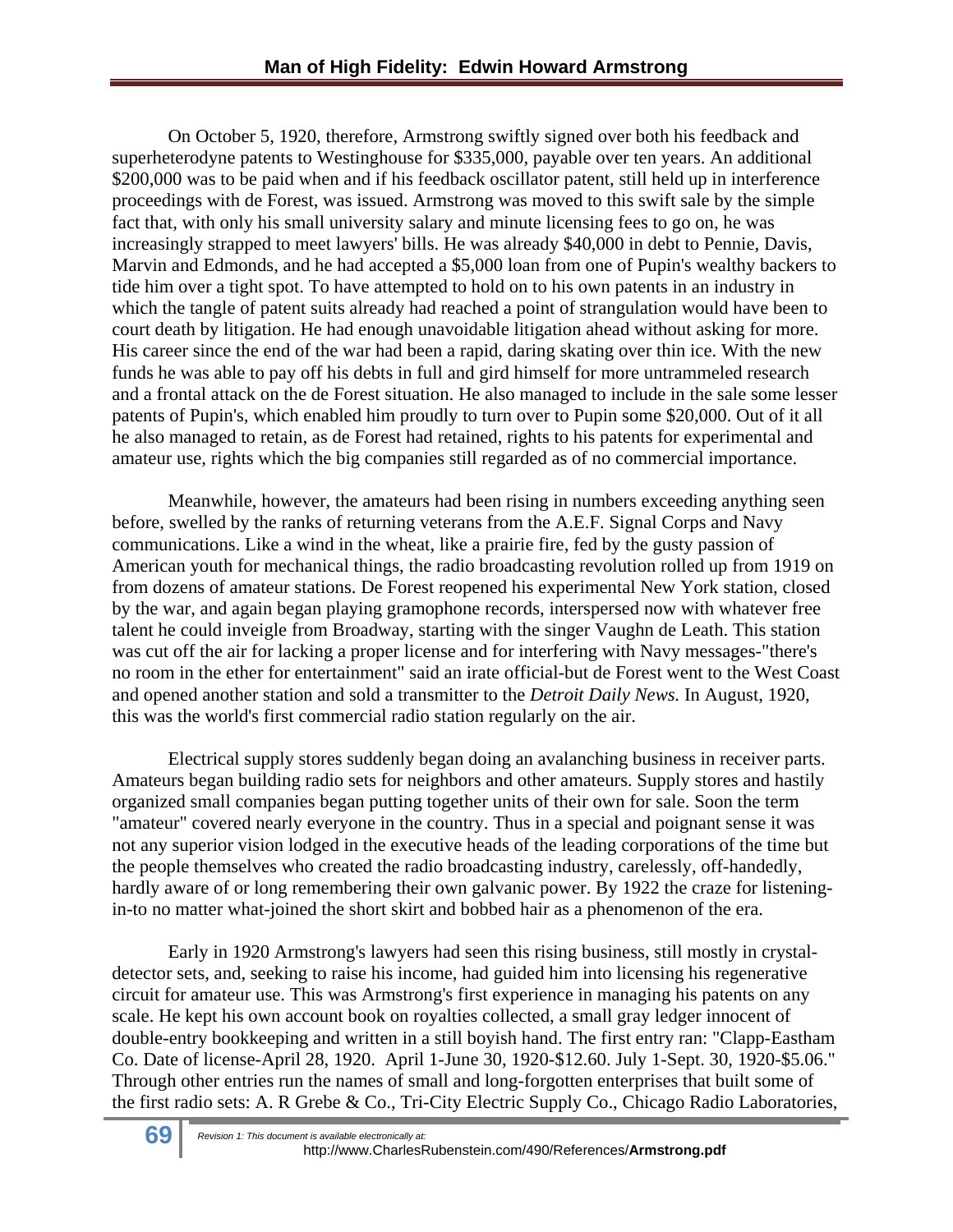Inc., Cutting & Washington Radio Corp., Klitzen Radio Manufacturing Co. By 1922, still retaining his licensing rights for amateur use, Armstrong had twenty-four such licensees and his royalties rose perpendicularly to some \$10,000 a month. Royalties might have been much more if he could have kept up with everyone employing his feedback circuit.

This was precisely the situation which the big-company Agreement of 1919-1920 was totally unprepared for. A.T. & T.'s engineers had done some solid experimental work on broadcasting, but no one higher up thought it was a business. Westinghouse, more aggressive, put an experimental station on the air just in time to report the election of President Warren Gamaliel Harding and the great Return to Normalcy in November, 1920, and to make a flurry of headlines as the "first" broadcasting station. But Westinghouse was taken into the Big Radio Group in June, 1921-to avoid "cut-throat" competition-with no basic changes in the underlying Agreement, which still looked only to a tidy business in radiotelephone and international radio communications. The only change was that Westinghouse was now given exactly 40 per cent of the manufacture of whatever radio receiver equipment the Radio Corporation of America sold, while G.E. retained 60 per cent, and A.T. & T. continued to make transmitters and all equipment for its own and telephone uses.

When the "amateur" explosion finally penetrated to the thick-carpeted board rooms late in· 1921, and R.C.A's Sarnoff, by then general manager, finally made his voice heard, the situation was completely out of hand. Armstrong's amateur licensees were running wild and de Forest's company was beginning to make audions hand-over-fist. By the end of 1922 there were nearly 300 set manufacturers, paying little or no attention to R.C.A.'s carefully erected patent structure. Within two years over 500 broadcasting stations were on the air, paying no attention to A.T. & T.'s claim that it was supposed to be the only builder of transmitters. A raggle-taggle mob of free enterprisers was running away with the business.

The incredible Agreement began to burst here and there at the seams. The members began fighting among themselves. Westinghouse, having established Station KDKA in Pittsburgh, leaped into the fray to build, jointly with R.C.A., Station WJZ in Newark in mid-1922. A.T. & T. countered by building Station WEAF in New York and set out to get all broadcasting, plus all tube and transmitter manufacture, back under its control through its de Forest and telephone patents. It disposed of all its R.C.A. stock. It attempted, because of its belief that charging for domestic "messages" was a Telephone Company prerogative, to prevent all broadcasters but itself from selling time on the air. It attempted to withhold-after initiating the first network broadcast via telephone line between WEAF and Boston in 1923-all telephone lines from stations that did not take licenses under its patents. It also tried to enjoin G.E. from selling transmitters, and it attacked G.E.'s Langmuir patent on the high-vacuum tube with a patent of its own, both patents being later thrown out by the Supreme Court as involving no true invention. (Actually, Langmuir's basic work on the high-vacuum tube and high electron emitters constituted one of the really important inventions in radio development.) In turn, G.E., Westinghouse and R.C.A. charged the Telephone Company with breaking the Agreement by entering broadcasting. Later A.T. & T., after a public outcry over its attempts to monopolize radio as well as telephony, completely withdrew. Finally, the members of this historic Balkan entente were attacking one another for violating, of all things, the anti-trust laws.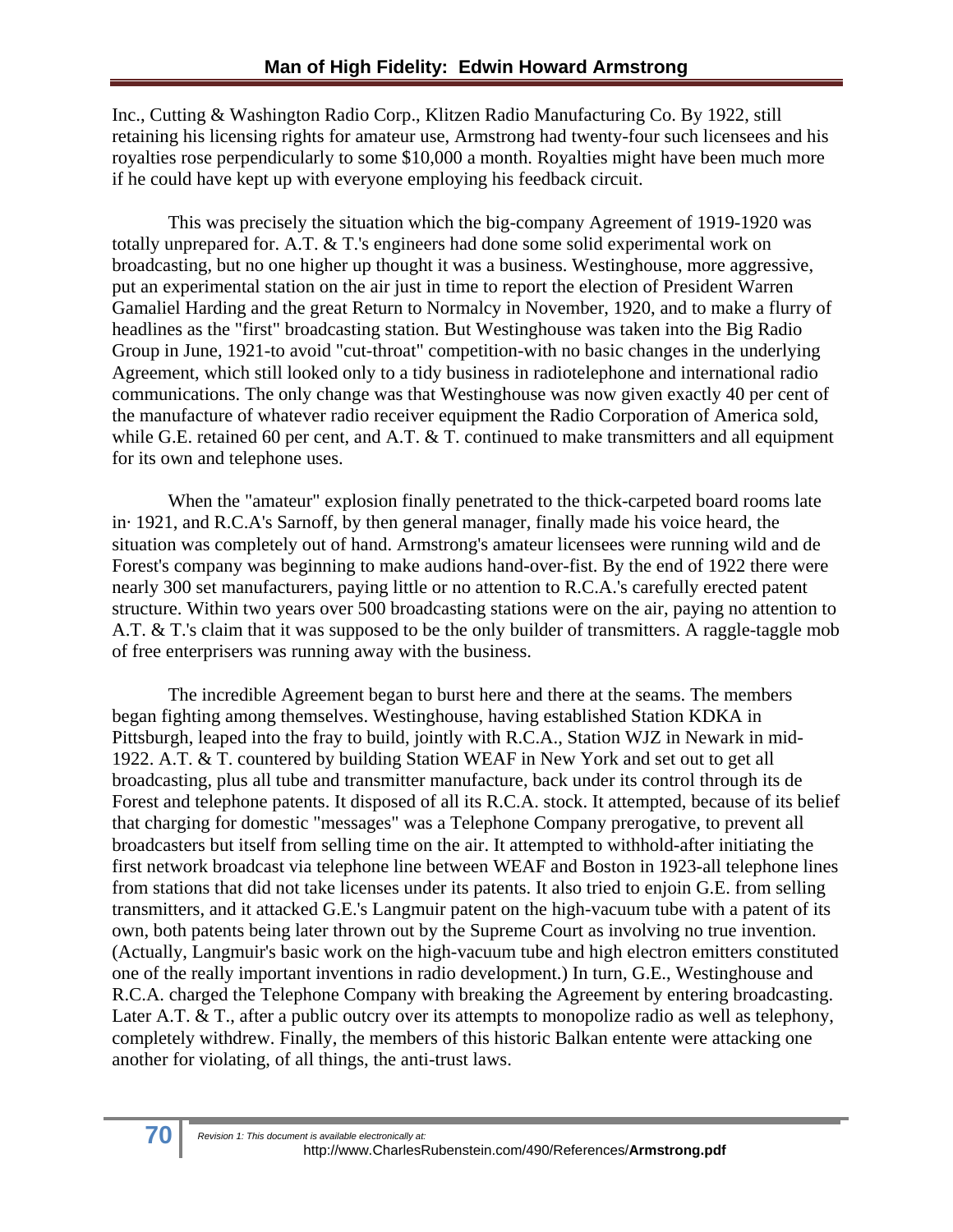R.C.A, meanwhile, was unable to get a single radio set to sell until 1923, and then only a crystal set trademarked the Radiola I. R.C.A was tied to the ponderous, slow-moving manufacturing arrangement with G.E. and Westinghouse, which for ten years was to prevent it from making any sets of its own. Indeed, R.C.A. was to spend most of the decade merely trying to catch up and to recapture the situation. New and faster-moving companies, such as Atwater-Kent, Grigsby-Grunow, Crosley, Philco, Zenith and Emerson, got most of the business. Thus, as a kind of pinnacle to this "era of wonderful nonsense," the company that had been set up almost by government ukase as the premier Radio Corporation of America was neither the first to broadcast nor the first to sell radios nor the first in anything. It innovated not, neither did it spin. Yet it eventually proceeded, by a topsy-turvy turning of capitalism on its head, to control and exact tribute from the whole radio industry. It proceeded, by reason of the cross-licensing features of the Agreement that continued in effect through all the bickering, to use the 4,000 or more patents at its disposal, now including the main Armstrong patents, to whip competitors into line by punitive suits, restrictive licenses and forced royalty payments. In this there was no nonsense but a ruthless wielding of the immense power given it by the brief collaboration of military and industrial interests back in 1919.

 To top all this, late in 1921 the veteran radio amateurs stole another march on the communications industry by being the first to send a shortwave message across the Atlantic. This was an exploit in the defiant spirit of the times, and Armstrong played a leading role in it. It came about through the fact that at the end of the war military and commercial interests had finally managed to get the amateurs restricted by government order to the spectrum of frequencies above 1.5 megacycles, or a wavelength of 200 meters. Up in these "commercially useless" shortwaves, it was thought, the amateurs would be out of everyone's hair. After some initial grumbling, dyed-in-the-wool amateurs became so fascinated by this new region that they gave less and less attention to the longwaves, now beginning to be crowded with broadcast "junk." For, as they explored the supposedly barren shortwaves, trying to build up transmitter power and to get distance in them, the feeling grew that these shortwaves would travel much further than anyone supposed. Theory held that the weak shortwaves were only good for very short distances. No one, however, had had the gumption to put theory to the test.

Late in the summer of 1921, *QST,* the magazine of the American Radio Relay League and the bible of all amateurs, proposed a massive test in cooperation with British amateurs. For ten consecutive nights in December a group of leading U.S. amateur stations, transmitting on a strict schedule, would attempt to get a shortwave message across the Atlantic. To insure the test, *QST* decided to send an American with U.S. receiving equipment to the other side to set up an around-the-clock listening post. The man selected for the job was Paul F. Godley of Montclair, New Jersey, a member of the Radio Club, widely known in amateur circles as "Paragon Paul." Just before sailing alone on the old *Aquiitania* for England in mid-November, carrying a superheterodyne receiver, Paul implored his Radio Club well-wishers to build a station that would get across. He was afraid that none of the amateur stations had power enough to make it.

With only three weeks to go before the test, the Radio Club's leaders decided to build a special station for this purpose. Selecting as site a member's station near Greenwich, Connecticut-Station 1BCG owned by Minton P. Cronkhite - the quintuplet of Armstrong, Burghard, John Grinan, Ernest Amy and Walter Inman piled high with equipment an old Packard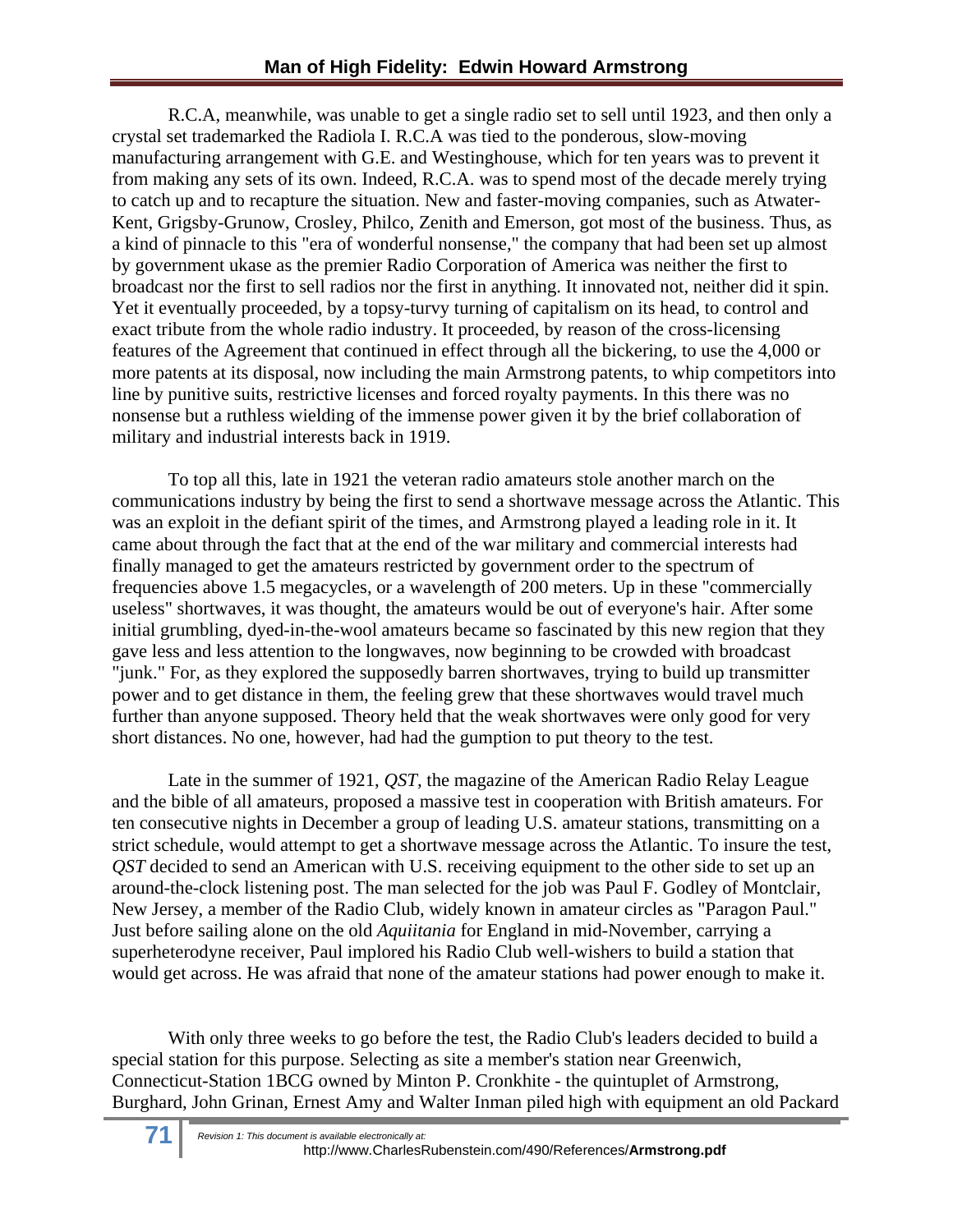car that Armstrong had acquired earlier in the year and proceeded to slide out on the icy roads to Greenwich. There, in a snowstorm, working practically night and day, they moved Cronkhite's radio shack out into an open field, erected a 100-foot cage antenna and installed a 1,000watt transmitter, which, to save time, was of the A.C. self-rectifying type, transmitting on 230 meters. This apparatus didn't work to Armstrong's satisfaction, and with only three days to go he suggested that they rebuild it into a master oscillator power amplifier of the D.C. type, such as he had introduced so successfully in the A.E.F. network. The shack had to be moved again closer to the antenna, more parts snaggled from the Columbia laboratories, and two big D.C. motor generators moved in from Stamford to supply the power.

On the first night of the tests all was still chaos at 1BCG, and, through one mix-up or another, it was not until the third night that operations were in order. Everyone took ten-minute turns at the key, for telegraphic code was all that could then be attempted and the cold was so numbing that operators quickly developed "glass arms." The chief operator was Johnny Grinan or "JG," who had what was known as "one of the prettiest fists in radio," recognizable in its clear and distinctive style by amateurs from coast to coast. On the third night George Burghard was at the key when, as was learned twenty-four hours later, his call letters got through to Godley, listening alone in a tent on a galeswept beachhead at Ardrossan, Scotland. By arrangement with British Marconi and R.C.A. engineers, Godley's reports were relayed back to the States in offhours by regular longwave wireless, and now the report came winging back in telegraphic lingo: "Heard One Boy Cast George Calling Me Strong Steady Congratulations."

The following night 1BCG cleared all decks to send its message. Johnny Grinan sat beaming under a 120-watt lamp rigged up over the key to keep his hand warm, and promptly at 9:45 P.M. began sending out the message over and over again: "Nr. 1 de 1BCG words 12, New York December 11, 1921. To Paul Godley, Ardrossan, Scotland. Hearty Congratulations. Burghard, Inman, Grinan, Armstrong, Amy, Cronkhite." Not only did Godley confirm the full message by cable, but 1BCG, first among a hundred or more amateur stations competing, was heard over England, Holland and Germany, a distance of some 4,000 miles. It was a new sensation of the wireless world.

Amateurs jammed the ether calling 1BCG. The station wheeled around and conversed with "hams" as far west as Catalina Island, California. The small radio shack had an endless flow of visitors. Pupin came out in greatcoat and high derby to see what the boys were up to, and Sarnoff flanked by R.C.A. aides came out to see how the feat which had been pronounced impossible was accomplished. On about \$1,000 worth of equipment, amateurs had done what the communications industry could have done much more easily, if it had had the initiative.

Still the U.S. industry was not to be stampeded into following up this promising new lead to shortwave transmission. In fact, it was not to be until 1927, long after Guglielmo Marconi, in the second of his great discoveries, demonstrated beyond doubt the superiority of shortwaves for all long-distance communications, that the U.S. industry began to move into this "commercially useless" band of frequencies. Marconi's discovery, made in 1924, was that shortwaves of 30 meters or less, much shorter than any used theretofore, could be heard round the world through daylight as well as dark. This marked the discovery of skywave transmission, an entirely different means of radio transmission from the groundwaves he had discovered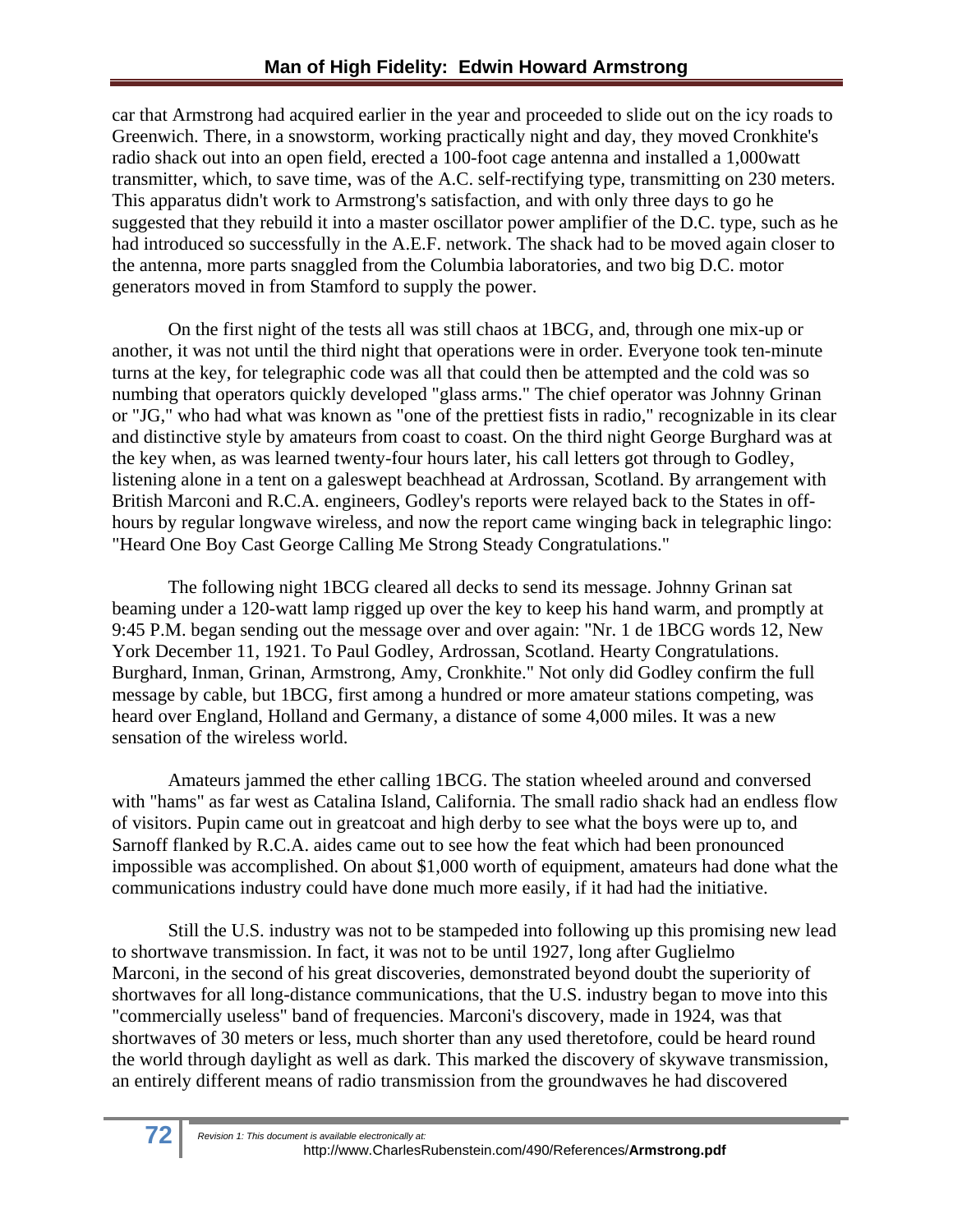twenty years before, and it marked the decline of the ultra-longwaves in international communications.

The U.S. communications industry, if the truth be known, had little time to consider shortwaves in 1922. It was too busy cashing in on the incalculable legacy left it by the amateurs in the longwaves suitable for broadcasting. The cacophany of the radio boom was beyond anything known before or since. Stations went on the air all at much the same frequencies, and the din of interference was ear-splitting. The government was as unprepared for all this as the industry. Scientists and engineers were queer people whom the government called in in emergencies to pass a few "miracles," but no one would think of listening to all their crazy predictions or asking their advice on how to plan for the future. Hence the government had only an obsolete 1912 law, passed for the regulation of wireless telegraphy, to meet the new situation. Not until 1927 did Congress, chary of any regulation, though the industry by then was begging for it, pass an Act that brought some semblance of order.

Some stations tried to drown one another out. Morse-code messages, ship-to-shore radio and a few still rambunctious amateurs added to the unholy broadcast confusion. WEAF hired the first full-time radio announcer, Albert V. Llufrio who also played the piano; WJZ countered with a young tenor named Milton J. Cross; WEAF came back with Graham McNamee, whose excited announcing of sports soon became one of the grating noises of the era. The two stations, both on the same wavelength, fought the shrill battle for dominance between the Telephone Company and R.C.A. It was still unclear how broadcasting could be made to pay, or if it should. Sarnoff proposed that all broadcasting be supported as a public service, free of advertising, solely by radio industry contributions, implying that there was something unclean in accepting advertising as A.T. & T. was beginning to do. But it was not long before all the airwaves were loud with the voice of the hucksters. Meanwhile the sale of radios covered nearly everything. The public appetite for sets was insatiable and not to be filled for years. Queues formed before stores that had any sets or parts. Dealers were a year catching up on orders. A crystal-detector sold for as high as \$25; a one-tube regenerative set with batteries came to about \$80; and a three-tube detector and tuned circuit amplifier went for \$250 and higher. The superheterodyne was not yet ready for production. Radio, like mah-jongg, crossword puzzles, Coueism and flagpole-sitting, was wafted up on the faddish hot airs of the decade to unimaginable heights. In the generally booming economy, radio sales hit \$60 million in 1922, more than doubled that in the next year and rose straight on up to nearly \$900 million in 1929. An expatriate dialogue of the times ran like this:

"What news from New York?" "Stocks go up. A baby murdered a gangster." "Nothing more?" "Nothing. Radios blare in the streets."

The man whose circuits were responsible for this metamorphosis of wireless into the booming blare of radio, at once as inexhaustibly vigorous and violent as the times, went quietly about his business between Yonkers and Columbia University, practically unknown to the public, rarely listening in to the blather, absorbed in his work and affairs. Almost as soon as his inventions were sold to Westinghouse late in 1920, Armstrong had buckled down to preparing a suit, backed by Westinghouse's legal department, against the De Forest Radio & Telegraph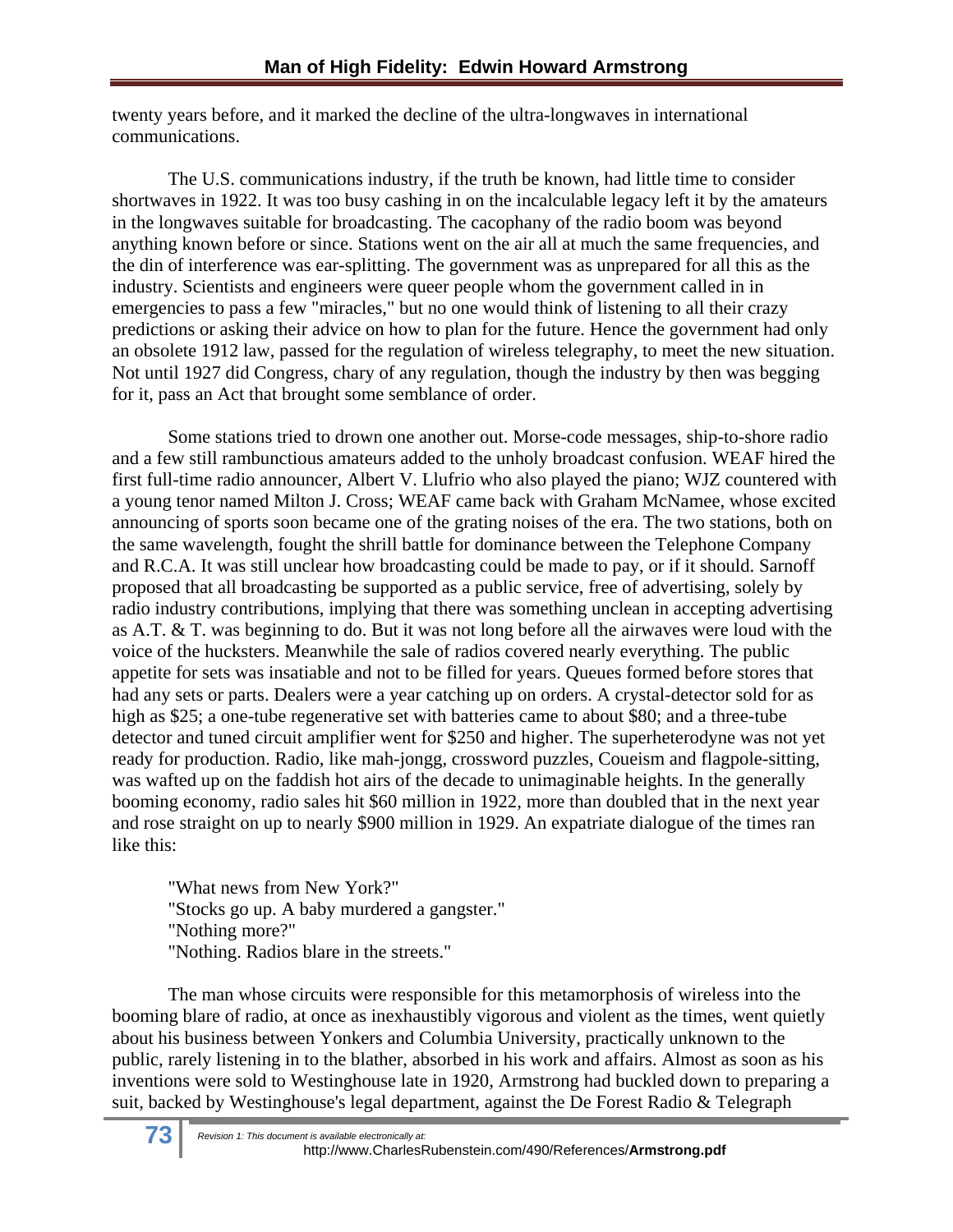Company to assert the validity of his regenerative patent over de Forest's infringing claims. This suit came to trial in January, 1921, before Judge Julius Mayer in the U.S. Federal Court, Southern District of New York, and its dramatic details and final victory for Armstrong will be recounted later in a summation of all the de Forest litigation. Through 1921, however, and even through the transatlantic shortwave experiment, when the suit was rising to a climax, Armstrong spent long hours in preparation and longer hours in court, following every legal detail and rigging up apparatus for courtroom demonstrations to prove his points. With Armstrong there were never any half-measures, and he set out to understand this new legal world as thoroughly, if possible, as he understood radio. Afternoons after court he would drop in at 16 Warren Street, close by the court house in lower Manhattan, where George Burghard and some of his radio associates had set up the Continental Radio Corporation, soon to be the first and biggest of R.C.A. distributors, there to chin over the day's court battle.

One night while setting up one of his original regenerative circuits in his Columbia laboratory for the purpose of taking it into court next day to refute an opposing lawyer's statement, Armstrong suddenly heard a signal coming in with a volume beyond anything to be expected from regeneration. He had only time to identify it as a message from the Brooklyn Navy Yard across the river, and to pull in other well known stations at many times normal volume, when the effect disappeared. It was then 2 A.M. Dropping everything else, he went after this new phenomenon on all fours.

"Five minutes before," as he later ruefully described his sensations, "I would have sworn to the high heavens that I understood all there was to know about regeneration. Five minutes only were required to wipe out that complacent belief engendered by nearly a decade's work with the subject. Some completely bewildered experimentation eventually restored the strange effect, and finally I learned how it could be maintained long enough to examine it."

The strange effect was to be pinned down, after some weeks of exhaustive work, as the principle of superregeneration, an entirely new extension of the feedback principle. When this regenerative circuit was allowed to amplify beyond the well-known point where its audion tube became an oscillator or generator of radio waves, a second or "quenching" tube cut in to suppress the oscillations at the rate of 20,000 times a second, allowing amplification to build up in the intervals to 100,000 times the original signal strength. This was far beyond the capabilities of even the superheterodyne circuit. Because the first tube was being cut off and on so rapidly in the inaudible high frequencies, the tones that finally emerged from headphone or loudspeaker sounded continuous and unimpaired to the human ear. Here was a means of getting beyond the oscillation barrier that limited the original feedback circuit as a receiver, a means which dozens of investigators had been hunting for ever since the first exposition of feedback in 1914. It came to Armstrong by one of those chance observations that are so deceptively simple- looking in the history of invention, since they mask the fact that the chance is worthless unless the right man is there to pick it up. The circuit in which Armstrong discovered the superregenerative effect had been one of those diagramed in his original feedback patent; literally hundreds of technicians had been working all around it since 1914; and Armstrong himself, as he was suddenly to recall many years later, had observed the effect in 1913, but so briefly and imperfectly that he passed right over it. Given a second chance, however, he did not miss.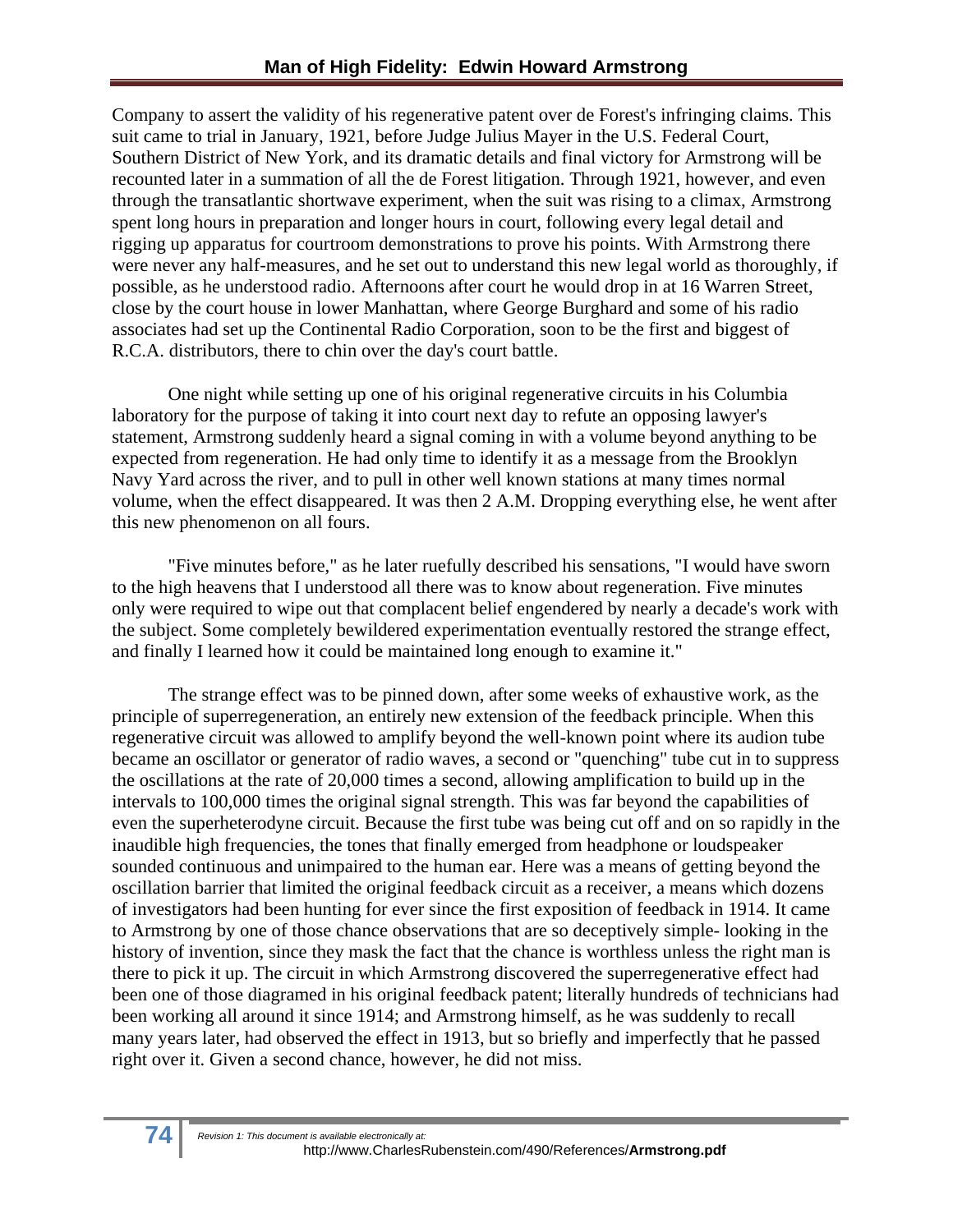The superregenerative discovery came at a time when the inventor not only was embroiled in his first big patent suit, but also was still in the midst of developing the superheterodyne circuit with Harry Houck and carrying forward his studies of static elimination with Pupin. Even Armstrong's prodigious capacity for work was hard-pressed to encompass all this, and his old amateur friends leaped in to assist him. Through the winter of 1921-1922 Randy Runyon helped him to put the superregenerative circuit through many tests. A loudspeaker horn was poked out of the attic window at 1032 Warburton. Runyon paced off one thousand feet and still he could hear the broadcast music pouring from the speaker. Even behind closed windows and doors it could be heard by residents a quarter of a mile away. The receiver was so powerful that it did not even need an antenna. At the same time Bill Russell, who had helped Howard build antenna kites so many years before, followed through on· circuit development, building the apparatus to explore the new circuit's action in many forms. Armstrong filed for a patent in 1921, which was issued as Patent No. 1,424,065 in July, 1922, and was quickly followed by six additional patents in the same area, all of which withstood the test of time.

Meanwhile, Houck had run into some trouble in the superheterodyne work. He brought the gear over to Armstrong in New York one day from his New Jersey workshop, where he had settled, married and set himself up in a small way in the new electronics business. "We'd better take this up to Yonkers," said Howard, after they had toiled over it for some hours without getting to the bottom of things. They caught a train to Yonkers, and Houck stayed on that night and the next, as Howard pursued the problem with that deep absorption into which he could plunge for hours and days, oblivious of all else, drawing everyone associated along with him. Meals in the Armstrong household had an invariable ritual, beginning about an hour beforehand when his mother would call up the stairs that dinner was just being put on the table, and rising in a crescendo of urgency to the statement that everything was now stone cold. "Guess it's about time to go down to dinner," Howard would placidly say, and arrive in the dining room just as the steaming plates were emerging from the kitchen. Late on the second day of Houck's stay the problem was run to earth and the set suddenly blared forth with a crisp report from the Missing Persons Bureau, an established feature on WJZ in those days of lean programing. Armstrong's hand promptly shot out to switch it off.

"Leave it on, Major," said Houck with dry Dutch humor, "I want to see if my name's on it. I've been missing for two days and my wife probably has the police on it by now."

Howard was swiftly all contrition, as he always was when he had so far forgotten the world as not to observe its amenities, and he telephoned Houck's wife to apologize personally for keeping her husband away for so long.

Both the superheterodyne and superregenerative circuits were by then the hottest prospects on the radio horizon, though most engineers still believed that the "superhet" would never be sufficiently simplified for mass production. The superregenerative was the newest sensation. Moreover, it came at a time when the radio boom was just clearing the first peak and heading for the stratosphere, and people were eager to grasp the latest advances of the new wonder-workers of radio. Diagrams of the new circuit appeared on the radio pages of all newspapers, a new feature of the times, and neophytes who had barely digested the mysteries of regeneration were plunged into the arcana of superregeneration. It was hailed as the solution to all the problems of radio reception-which it wasn't-and inflated much as the "wonder drugs" of a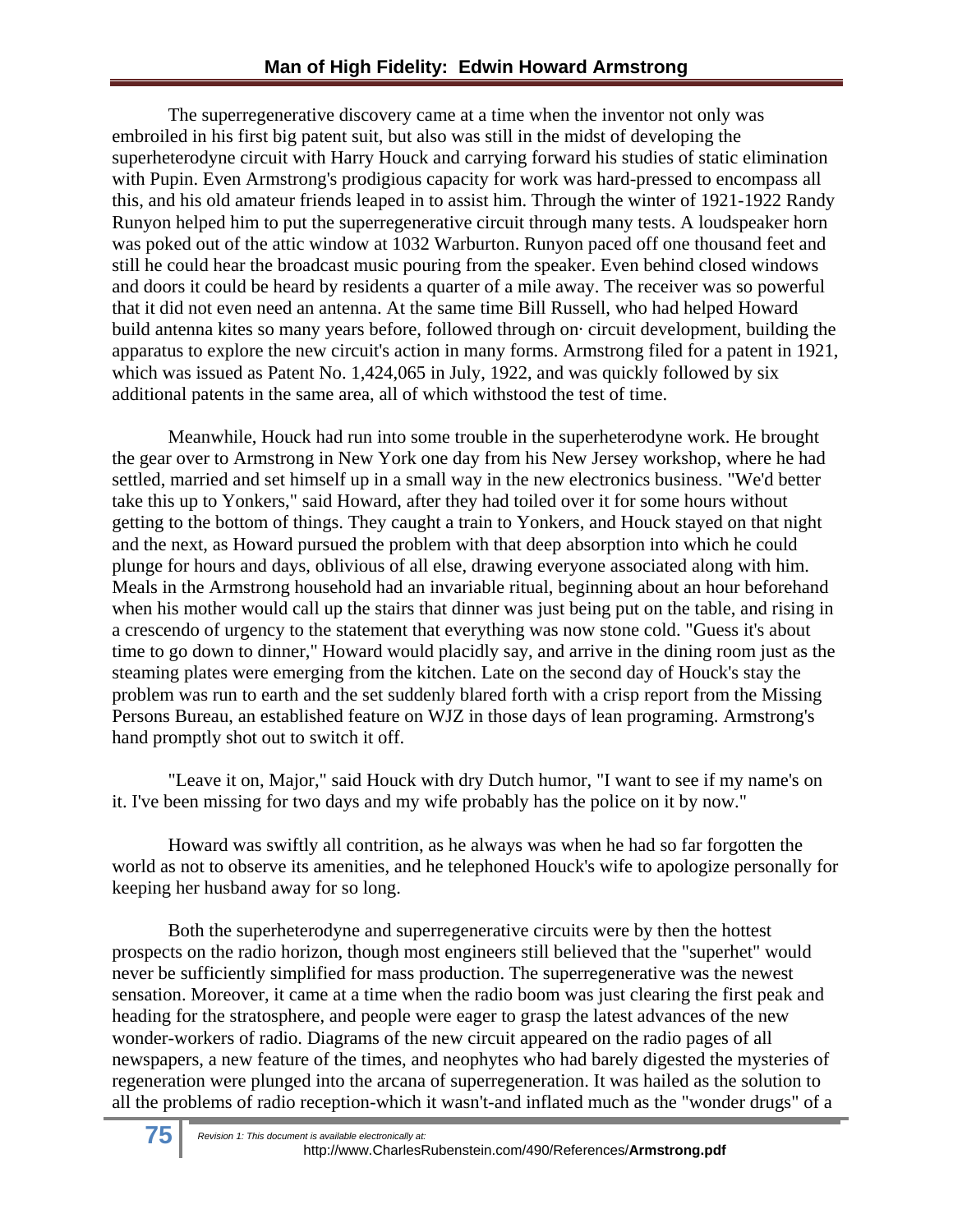later decade were to be inflated by an uncomprehending press. It was a mistake easy to make. Not only did superregeneration give tremendous amplification, but it was simple. Two tubes did all the work. In fact, even down to the present day, it is the only method ever discovered by which only two tubes can be made to receive weak signals of 800 kilocycles or higher at loudspeaker volume. Ironically, this invention was to be less widely used and to earn more money for Armstrong, than any of his other far greater inventions, an irony deep in the mad pattern of the times and of the American economy.

With all the hullabaloo in the press, David Sarnoff was eager to buy the superregenerative circuit exclusively for R.C.A., to give R.C.A. a club to beat the increasingly rough competition. R.C.A. was still having a bad time. Small companies were introducing receiver improvements so fast that its cumbersome manufacturing partners, G.E. and Westinghouse, could not keep up with them. Gradually R.C.A. was whipping competitors into taking licenses under its patents, restricting them to the regenerative circuit, while R.C.A. planned to keep the superheterodyne for itself. Now, however, a group of independent manufacturers had gone to a professor at the Stevens Institute of Technology in Hoboken, New Jersey, named L. Alan Hazeltine, who had a circuit invention with which they might evade R.C.A.'s control.

Hazeltine, a friend of Armstrong's, had devised a most ingenious circuit called the neutrodyne that circumvented the big defect in regenerative reception-its propensity to slip into the oscillating state, emitting unearthly moans and howls. The independents persuaded Hazeltine to set up a patent-holding and research company in which they all took stock and licenses. Not only were they defying R.C.A.'s power, but the neutrodyne was soon shoving all other types of radio receivers to the back of dealers' shelves. Because of its economy and good performance, the neutrodyne was the most popular of all radio sets until the superheterodyne gradually came along to replace it. To R.C.A., Armstrong's sensational new superregenerative circuit seemed to be just the thing to break up this competitive situation. It would provide a low-cost, highpowered set with which to smash the opposition, while the "superhet"' was being developed into the Rolls-Royce of receivers.

Armstrong, fresh from a sweeping victory over de Forest in the U.S. Court of Appeals, decided to negotiate the sale of his new circuit personally with Sarnoff. He was strongly assisted in these negotiations by a brilliant young lawyer on Pennie, Davis' staff named 'Willis H. Taylor, Jr., who also represented the Hazeltine group. Armstrong had learned a great deal since returning from France. He had seen A.T. & T. snap up the Frenchman Levy's far-fetched "superheterodyne" patent and begin to harass him with it in interference proceedings, until the whole matter became academic when 'Westinghouse joined the big group and Armstrong's patent was cross-licensed to A.T.  $\&$  T.'s use. Two could play at that game. Before going into negotiations with Sarnoff, therefore, he conducted a search of the patent literature to discover whether there was any patent remotely resembling superregeneration in existence. There was one that might have passed, an English patent under the name of John Bolitho. Armstrong thereupon had his lawyers and agents quietly search out Bolitho. He was found some weeks later in the Egyptian Sudan and persuaded to sell his patent, which had seen little use, for a few thousand dollars.

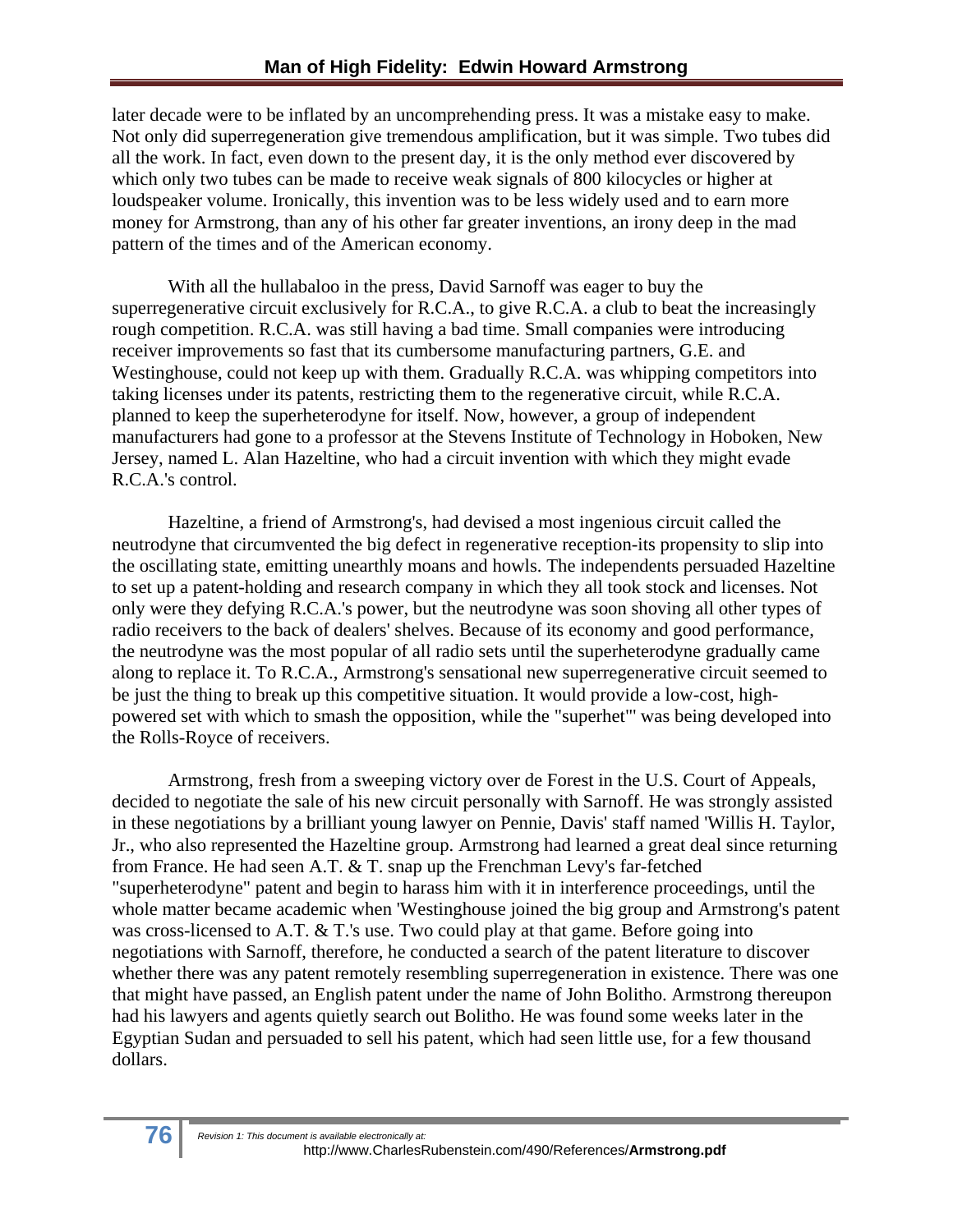Armstrong was ready for negotiations. These went forward a bit stiffly at first. The R.C.A. group seemed to be waiting for something. What they were waiting for, as it turned out, was a report from their agents who were belatedly on the track of Bolitho. 'When a cable finally came in to the effect that they would have to see a man in the States named Armstrong, who now owned the patent, R.C.A.'s reserves collapsed. In June, 1922, Sarnoff made a solid offer to Armstrong which he promptly accepted. Under its terms he received for the superregenerative circuit \$200,000 in cash and 60,000 shares of R.C.A. stock, making him the largest individual stockholder in the company and eventually netting him far more money than both of his first two inventions combined. He also agreed to give R.C.A. first option on any future inventions, an option that was not to be presented for nearly fifteen years, and then with earth-shaking results.

The price paid by R.C.A. for superregeneration was an index of how badly R.C.A. wanted it. But Armstrong's strategy rankled deep in that corporate bosom, and the deal was not long consummated before it began to be apparent that R.C.A. would be a long time getting its money back. Superregeneration was not suitable to radio broadcasting as it was developing. Despite its spectacular amplification and other virtues, it had one bad drawback, apparent as more and more stations crowded on the air: it was not able to separate stations cleanly from one another when they were close together in frequencies, and nothing could be 'done to make it more selective, Superregeneration was to be used later for such special purposes as police radio, ship-to-shore and emergency mobile services, where as a powerful, light receiver it could operate on well-spaced high-frequency channels. It also found use in a type of World War II radar known as IFF (Identification, Friend or Foe). And it remains one of the intriguing ideas in radio, which, if some way could be found to perfect it, would provide the lowest cost, highest powered radio set in the world. But, even in the early boom, superregeneration never got far in the big radio market.

Meanwhile, however, Armstrong and Harry Houck were putting the finishing touches on the superheterodyne, which was destined to solve the reception problem and to do for R.C.A. what the superregenerative had been expected to do. Houck had built a number of fine sets by then, with controls reduced to two knobs. Armstrong demonstrated one of these in Sarnoff's apartment early in 1923, for his relations with Sarnoff, then vice president of R.C.A., were still most friendly. Sarnoff was more than impressed. The engineers of his Radio Group had led him to think that the "superhet" was years away from practical manufacture, yet here it was, superior to anything on the market. He wanted to move fast.

Armstrong took another set up to the apartment of Owen D. Young, then chairman of R.C.A.'s board, and with a touch of the dramatic switched it on in the vestibule, all sets being still battery run, and walked in bearing a radio from which an opera broadcast was coursing with a clarity then unknown. Young was completely captivated. The next day Sarnoff canceled some millions of dollars in orders for older type sets already placed with G.E. and Westinghouse. He also scrapped some circuits on which his own first small research laboratory had been working. He was prepared to miss the whole 1923 season in order to scoop the 1924 market with the superheterodyne.

R.C.A. was spurred to these drastic measures not only by poor business but by steadily mounting rumors that A.T. & T. was working on a superheterodyne of its own, preparing to enter the radio-set manufacturing business as well as broadcasting. It was, in fact, rumored to be about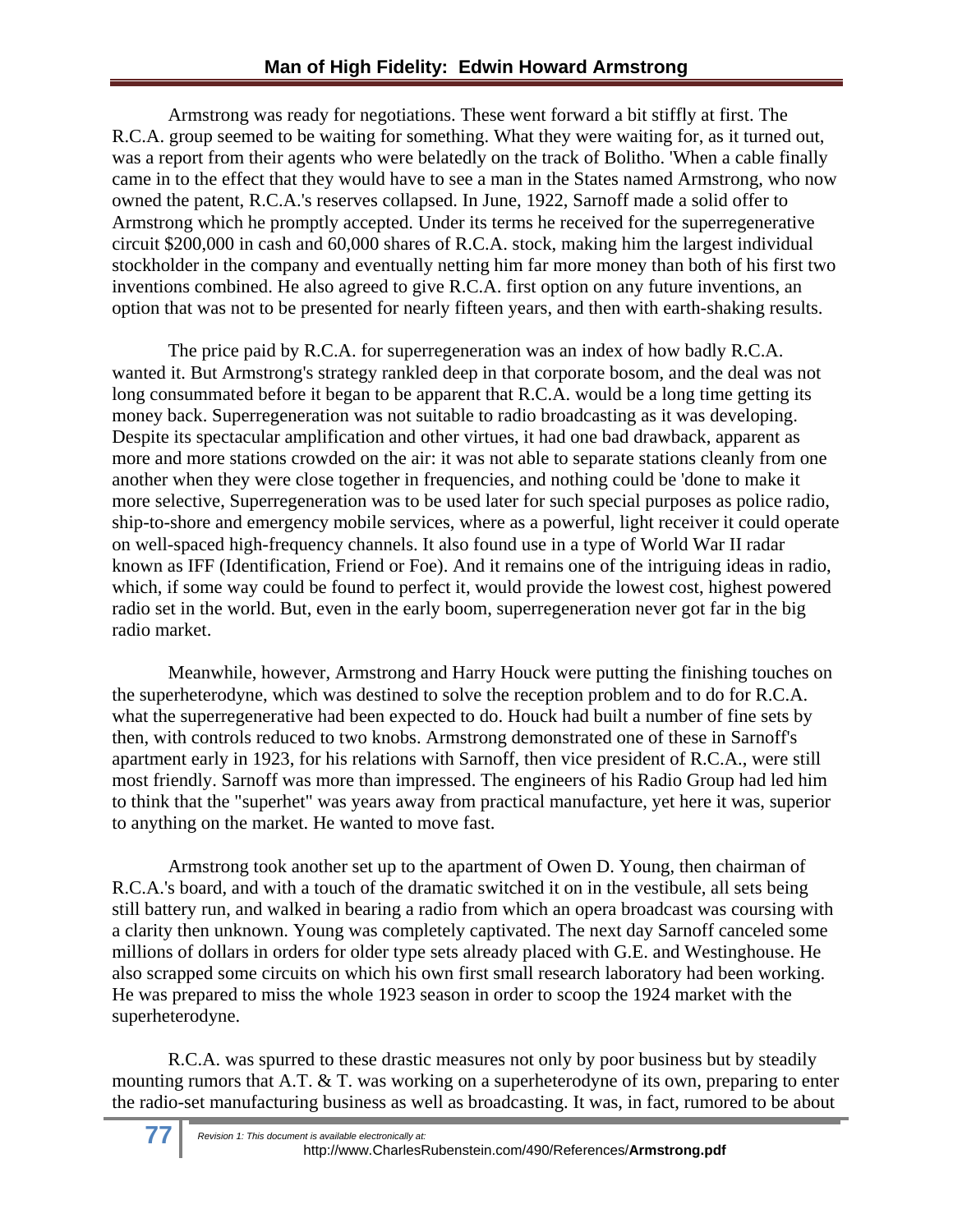to install one of its new super-sets in President Harding's office in the White House. Sarnoff was prepared to go to any lengths to head this off. In mid-summer of 1923, however, his staff was still having trouble reducing the superheterodyne to a production- line basis. His laboratory chief, Dr. Alfred N. Goldsmith, came in to advise that the whole thing be abandoned and the previous order reinstated. When Goldsmith left, Sarnoff was, for one of the few times in his life, nonplussed.

"What'll I do now?" he asked.

"Why don't you call Armstrong?" said his secretary, a pert young lady named Marion MacInnis.

Armstrong was called, and in a few weeks of intensive work helped iron out the difficulties that usually beset anything new heading toward a production line. For this lift, plus Houck's "second harmonic" improvement patent, Armstrong received an additional 20,000 shares of stock from the grateful Mr. Sarnoff. After this latest deal was concluded, Howard met Harry Houck for luncheon in Morey's Bar and Grill in lower Manhattan, bubbling with humor. "We did pretty well today, Harry," he said, and silently wrote a check and slipped it across the table. It was for an amount about double anything Houck had expected to earn from his development work and improvement patent on the superheterodyne a sum which with a later addition came close to \$100,000. Meanwhile R.C.A.'s superheterodyne hit the stores in March, 1924, and sold so fast that orders piled up mountain high through the following Christmas. Altogether, this set made more money for R.C.A. than any set that was to appear until 1927, when Westinghouse developed a superheterodyne that could be plugged into ordinary house current, eliminating batteries. For three years R.C.A. kept the superheterodyne exclusively to itself, meanwhile trying to overthrow Hazeltine's neutrodyne patents. By 1927, however, the radio business was too enormous for even a few giants to hold and R.C.A. was forced to license the superheterodyne to others.

At the pinnacle of the concatenation of deals and events in the winter of 1922-1923 Howard Armstrong was suddenly a millionaire. At then current prices his 80,000 shares of R.C.A. stock, which he held on to, were worth something over \$3 million; by the 1929 stock market peak, when R.C.A. hit \$549 per share (on a new stock issue of one share for five), he was many times a millionaire. Altogether, by judicious sales and re-investments over a period of twenty years, he was to realize some \$9 million from his holdings. This was a fairly modest sum compared with the fortunes to be made in the radio boom. But compared with the traditional rewards to inventors, it was phenomenal. It could have happened only in America in the mad Twenties, when gold was raining in the streets-albeit only in the more exclusive streets. Armstrong happened to have a series of capacious buckets handy-inventions without which the new radio industry could not have functioned-and the gold rained in.

Briefly then, on the heels of his legal victory and rumors of his sudden sparkling fortune, Armstrong became something of a celebrity. In that first wild wind of worldly success, short, precious and never to be experienced m quite the same way again, he was suddenly known. Reporters interviewed him, his associates and Professor Pupin. ''I've just got one more thing to put over," reporters quoted him as saying, "and then I'm going over to Paree for a rest." Pupin pointed out for the edification of the press, with that sturdy forthrightness that never endeared him to the powers-that-be, that it was invariably the independent worker in science who came up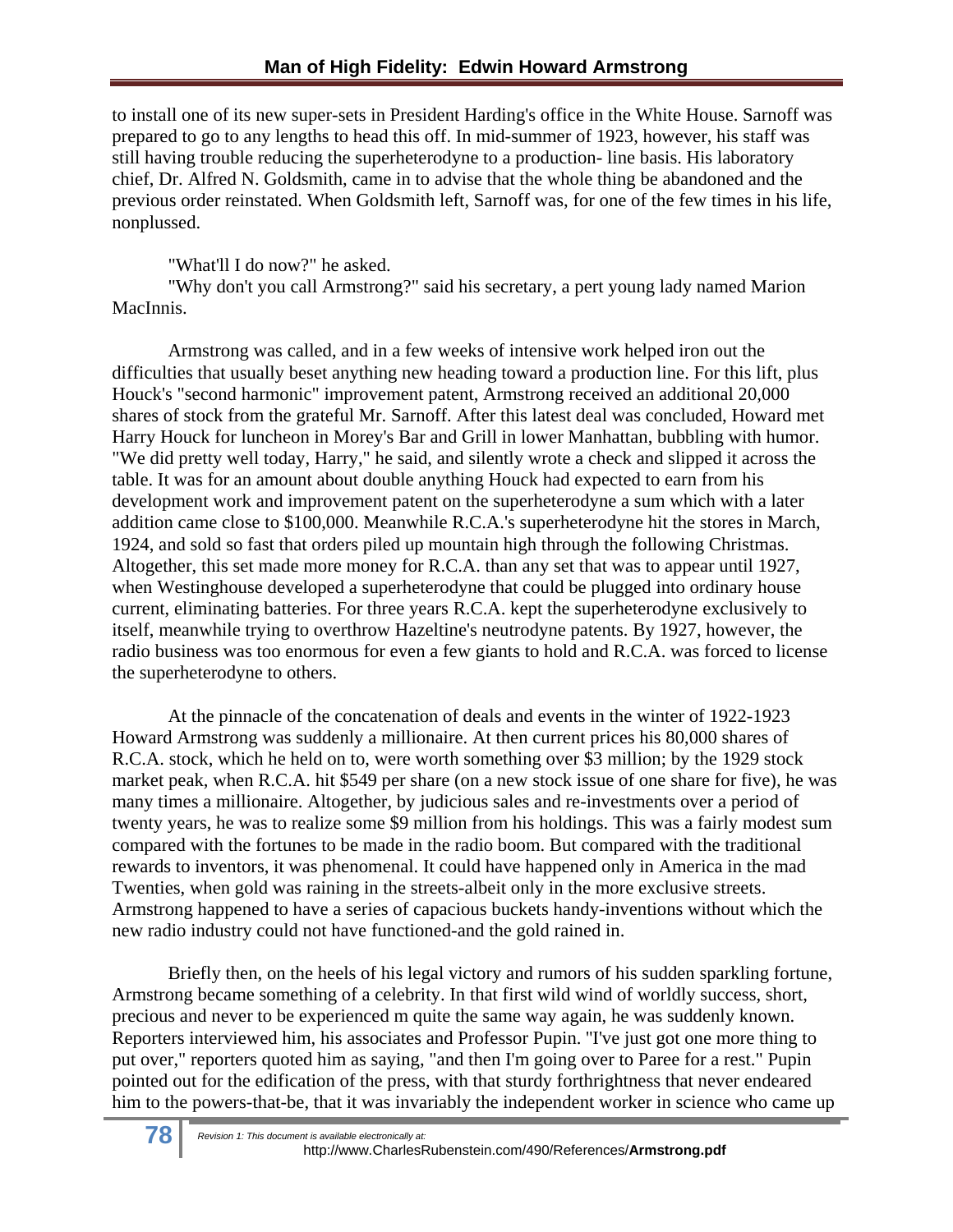with the original ideas and not the research laboratories of the big corporations. "The latter do some very wonderful and important work," he continued, "especially in the refining and development of inventions, but the conditions of high efficiency under which they work hamper originality. You can't get a man like Armstrong to punch a time clock. The press whizzed right on. Radio magazines erupted a rash of articles and pictures on the young "wizard," whose head had not been turned by fortune but remained solidly screwed on, bald, quizzical and reserved, standing quietly before 'his laboratory table like any young professor of Science. An article in *Hearst's International* magazine summed up the verdict of the moment. "His name," declared the headline "will soon be a synonym for the radiophone as that of Edison suggests the electric light or Bell the telephone." And in the raucous style of the era the article began: "Edwin H. Armstrong found the radiophone talking like a harelipped man and left it singing like a nightingale."

In that same issue, while finishing off a serial by H. G. Wells entitled *Men Like Gods,* the magazine announced the beginning of Sinclair Lewis' sensational new novel, *Babbitt.* The revolt of the younger generation was in full tide. Nothing perturbed, the George F. Babbitts were busily whooping up a saturnalia of false values and stock market speculations on a scale never before seen in this country.

Far above the sordid surface of the era, Howard Armstrong was walking on clouds. He was finally and irrevocably in love, crowning his fantastic good fortune with this most human touch of all. In his numerous trips up to David Sarnoff's office during 1922 his eye had been more and more taken with the lissom figure of Sarnoff's secretary, A tall, cool girl of twenty-two, Scotch and pretty, Marion MacInnis had come to work in the city in the closing year of the war from the small New England town of Merrimac, Massachusetts, where the only industry was a carriage and wheel works, slowly dying from the impact of the automobile. Like many another girl of the era, with emancipation in the air, she had decided to strike out on her own. Independent, lively and witty, she crisply parried Howard's first advances.

"How'd you like to take a drive in a fast foreign car?" he suddenly popped out on a visit to the office in the fall of 1922, ''I'm leaving for France on a vacation tomorrow and I intend to buy the biggest and most expensive car I can find to bring back." Marion MacInnis allowed that it would be nice to ride in a car like that, and there the matter rested temporarily.

Armstrong checked into the Hotel d'Artois, Rue la Boetie, Paris, early in October, 1922, on the flying vacation he had promised himself as soon as he had concluded his final deal with R.C.A. His first action was to purchase, for about \$11,000 in cash, a long low Hispano-Suiza, one of the royalty of European-made cars, with instructions to ship it to the States. When he went into the Paris branch of the Bankers Trust to arrange payment, he found there none other than his old Yonkers friend Tom Styles, working at a desk but vastly enjoying the leisure of Paris. Howard set out to persuade him that he was wasting his time in banking, that radio was roaring and that if he, Styles, returned to the States there would be a job waiting for him in the research organization he was planning, Armstrong also renewed his acquaintance with General Ferrie and other wartime friends, attended an endless round of parties, motored out over the route of the old A.E.F. network, looked at the battlefields and did a little negotiating of European licenses on the side. At one of the parties, given by the *Societe des amis de la T.S.F.,* a dinner *en l'honneur de*  M. E. H. Armstrong, he was asked to present a paper on the superregenerative circuit. A diagram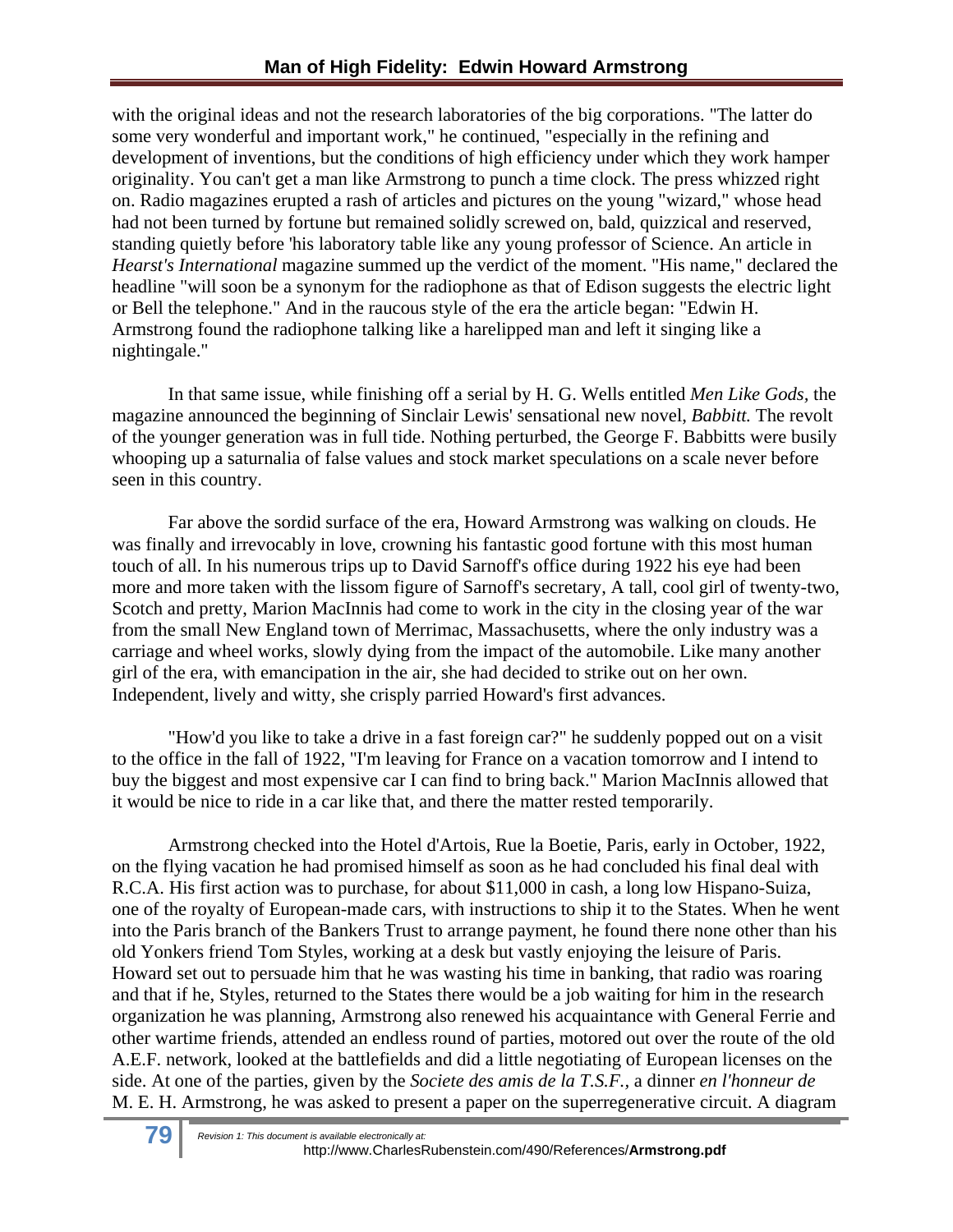of the circuit was printed on the back of the menu, whose main dish was *Volaille cocotte Grand'mere,* ending with champagne and *cafe.* The evening before the event, Armstrong came to Styles with a technical paper in French which he wanted translated in a hurry. Styles worked at it all night, only to discover on the following evening that it was Armstrong's paper on superregeneration, which the Major had had cast into French and merely wanted translated back into English to make sure that his translator had been accurate. There was no relaxation with the Major even on vacation. On his way home late in November he stopped off in London to visit Henry Round, now a research engineer high in British Marconi's organization, to talk more radio.

The Hispano-Suiza was waiting for him on his return and it was a beauty, fawn-colored and sleek, with headlamps like the eyes of a stag at eve. It was the wonder of the Warburton Avenue neighborhood. Howard was out almost every day polishing it and studying its mechanism with his usual thoroughgoing absorption. It was something more than a motor car. It was at once the symbol of youthful success and of obstacles overcome, of boyhood dreams, of the motorcycle he had sacrificed over his first invention, and finally of romance. He became so attached to it that he could never bear to part with it, even after it had long outrun its time.

Howard soon challenged George Burghard and his Delage to a race. The automobile "buffs" of that time patronized the Long Island Motor Parkway, a toll road built over the abandoned right-of-way of the old Vanderbilt railroad and the scene then of the Vanderbilt Cup Races. There, for a fee of one dollar, they were allowed to race over the 40-mile course, replete with curves, replete with curves and narrow bottlenecks carefully placed at five-mile intervals. The goal was to do the 40 miles in 40 minutes. Time after time Howard attempted to beat Burghard's mark of 45 minutes, running out nearly every week to press doggedly away at it. Something made him flinch at the narrows, however, involuntarily slackening speed, and he could never quite do it.

 Some time in April he invited Marion MacInnis out for the promised spin. They went out to the Motor Parkway and the Hispano's speedometer rarely dropped below 75 miles per hour. This was the beginning of a whirlwind courtship which through the spring and summer of 1923, shifting up and down in prospects, was carried forward on rides to Long Island and up the Hudson, through dinner and theater parties.

One morning in May Howard telephoned George Burghard and mysteriously asked him to meet him that afternoon in the Columbia University Club on West 43rd Street, bringing his camera with him. Radio Station WJZ was moving that day into large new studios in Aeolian Hall on  $42<sup>nd</sup>$  Street - R.C.A.'s latest challenge to WEAF and the A.T. & T. hegemony-and Howard proposed to climb to the top of the station's new antenna tower on the roof, some 400 feet above 42nd Street, there to have his picture taken, for what reason he would not say. Burghard, who never questioned anything Howard proposed to do, was on hand at the appointed time. They went quietly into Aeolian Hall and up to the roof, where Howard proceeded to climb the 50-foot tower and hang by his knees from a cross-arm projecting over the street far below. With his heart in his mouth, George snapped pictures. When they returned to the club, however, Howard began to have doubts of George's photographic abilities. He therefore called Willoughby's, a nearby photographic store, and hired a photographer to meet them in the lobby of Aeolian Hall a halfhour before the station dedication ceremonies that night.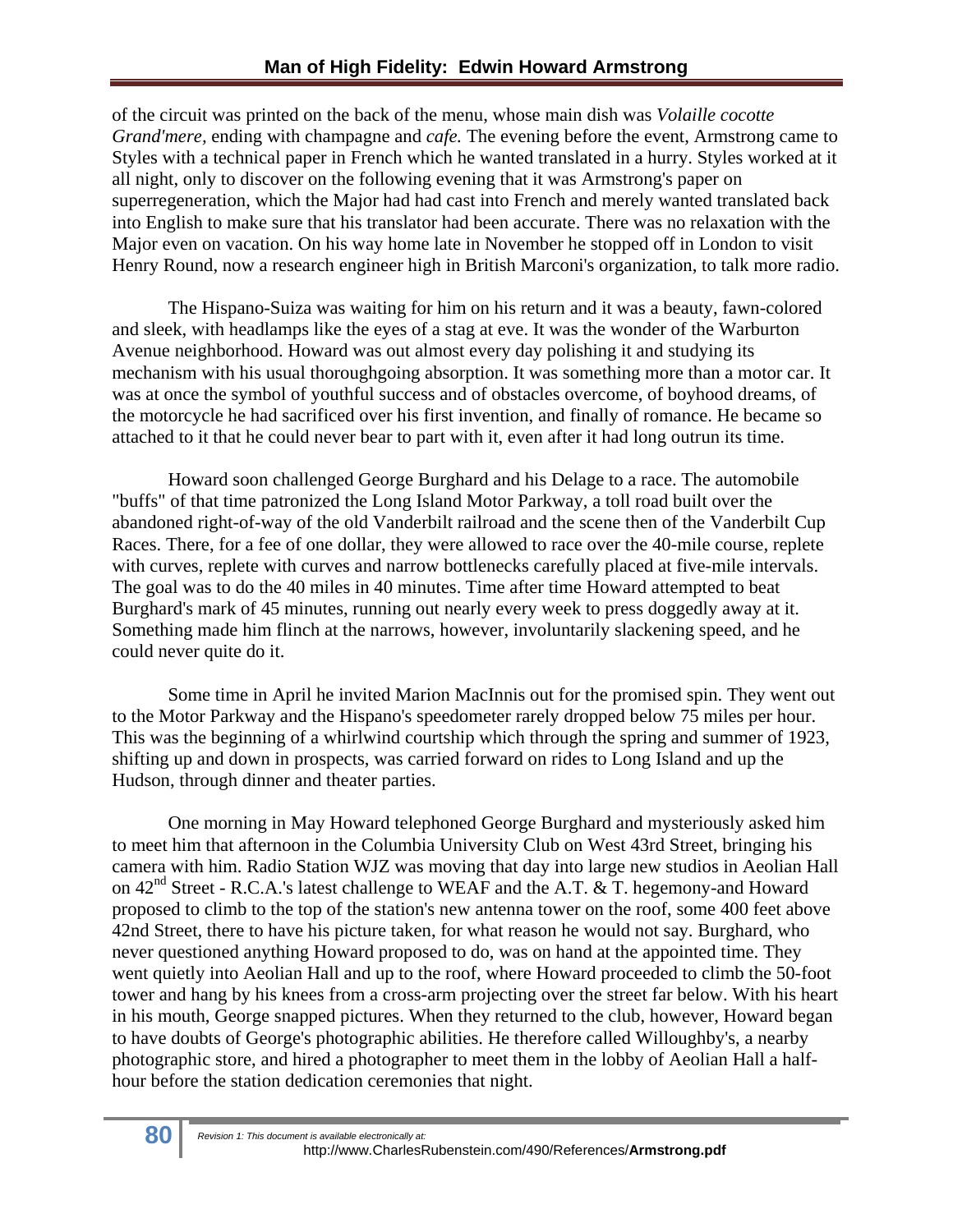He was going to perform all over again. He carefully dressed at the club in a dark suit, hat, gloves and silk muffler. And again they slipped up to the station's roof, with the photographer trailing. It was dusk by now and chilly, with a stiff breeze whipping the mast. With his hat firmly down on his ears, Howard went through all his gyrations again, this time climbing to the very top of an open-steelwork sphere surmounting the tower and standing up there straddlelegged his coat tails flapping in the wind. The photographer got his picture, while news of the feat leaked downstairs to the assembled dignitaries. Sarnoff was furious. He issued an edict that anyone who allowed Armstrong on the roof again would promptly be fired.

No one ever got a further explanation of this daredevil incident out of Armstrong. He always had been fascinated by high places, of course. But except for the fact that it was the Twenties and that young men in love in that electric time were apt to do almost anything and that he was probably stunting to show Marion that he was, indeed, a man of parts and not merely a dry brain upon a scientific stalk, no clearer explanation was ever forthcoming from even his closest intimates. Some time shortly after this event, Marion accepted his suit, and by fall the marriage was arranged for December 1 in the home of her parents, the Angus MacInnises, in Merrimac.

Marion went up to Merrimac by train some days before. Howard remained behind for a last bachelor dinner with his Radio Club cronies. A group of these planned to drive to Merrimac with him. Howard would drive the Hispano, needed for the honeymoon trip to Florida. Burghard, who was to be best man, would drive the Delage, with Johnny Grinan as companion on the ride. Early the following morning the caravan started off, gaily signaling between cars by Morse code on the horns. In the tonneau of the Hispano was a special superheterodyne carefully built into a large suitcase, Howard's wedding gift to Marion and the first "portable" radio in the world. All through the fall he had delighted in carrying it about in taxicabs to watch the suspicious glances of drivers, familiar now with the bootleg trade, suddenly change to amazement as music burst forth from the heavy case. The caravan did not get far, however, before the Delage developed carburetor trouble. Howard stopped and cleaned all the spark-plugs and mechanism. George urged him to go on ahead so that he would not be late at Merrimac, but Howard wouldn't hear of it.

By the time they reached Bridgeport, Connecticut, the carburetor had been taken apart seven times and the trip was on the way to becoming an epic. No sooner did they strike the streets of Bridgeport than the Delage gave a final cough and died. Howard went into town to get a tow-rope and managed to tow the car as far as Hartford. By then it was dark and drizzling and the weary voyagers piled into the Hotel Heublein for the night. Next morning a mechanic informed them that the magneto was completely out. Armstrong knew someone at American Bosch in Springfield, ignition parts manufacturer, which might have the special magneto needed. He called, then ran over to Springfield and back to Hartford. They were finally off again, this time getting as far as Worcester, Massachusetts, where the battery fell out and the Delage was really stuck. By then so much time had been lost that. Howard had to wing on to Merrimac, while George hunted a battery and barely made the ceremony by an eyelash. Nearly everyone was there, Charlie Underhill, Bill Russell, Tom Styles, who had returned to the States and to radio, and a host of relatives and associates. Marion's sister Marjorie was maid of honor. After the wedding, the climax was traditional. The married pair slipped out the back door to the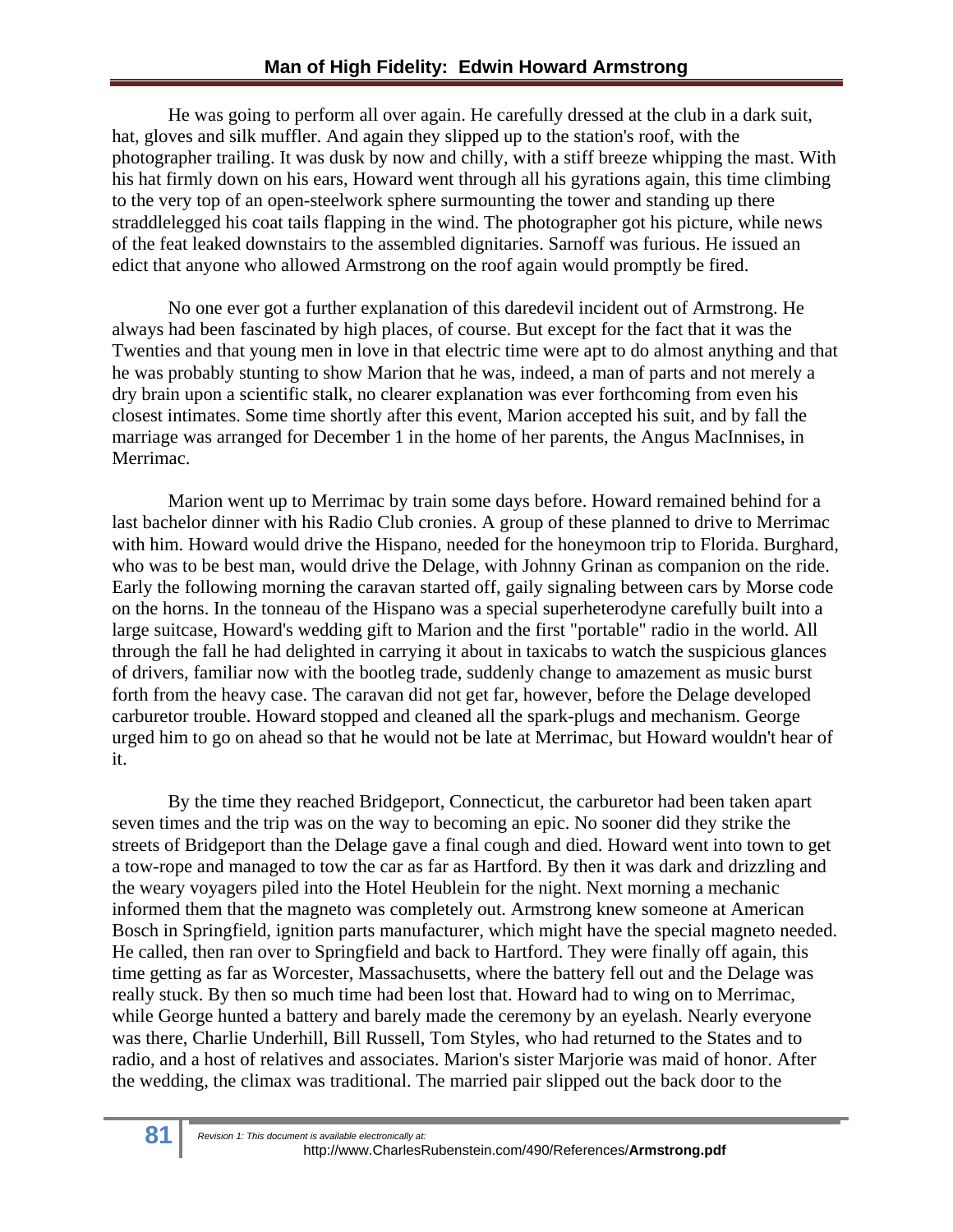purring Hispano, which promptly stalled, bringing on a rain of rice and missiles, one of which cracked the windshield. Thus they drove off to Florida.

The Florida trip was to top even the previous saga, for, as was apparent by now, Howard, who seemed so mild-mannered and reserved, attracted dramatics as a high-tension wire attracts lightning. They made New York late on the first night, and on the second, Trenton. By the time they reached Washington, Marion had to go into a hospital to try to shake a severe cold contracted in the arctic breezes sifting through the cracked windshield and the curtains of the open tonneau. Howard, who would never easily give up on any project, pressed on alone. In Georgia, however, he got so thoroughly bogged in that state's red-clay gumbo that he had to crate the car and ship it on ahead by rail to Palm Beach, their destination. In 'Vest Palm Beach's Powhatan Hotel the two finally rejoined each other, and under the sun, the palms and the marbled roll of surf the honeymoon had a happy ending. A snapshot survives, taken on the beach, Marion in a smart dress and down-swooping hat, Howard in a stiff straw skimmer, tuning in the "supheret," a scene with some of the morning dew of the era still upon it.

They returned to New York by train, the Hispano-Suiza following by freight as the better part of valor, and took up residence at 86th Street and Riverside Drive, overlooking the familiar Hudson. The Yonkers days and attic workshop were now of the past, to be preserved, however, as he preserved every piece of apparatus he ever worked on. The heart of New York was henceforth his headquarters, battleground and home. Armstrong returned again to Pupin's laboratory and to Columbia University, where he was soon an assistant professor of electrical engineering, probably one of the strangest professors any great university has ever harbored. He refused to accept any salary now, not only from a sense of delicacy over taking money that he did not need and felt that he did not earn, but also out of a wily sense of self-preservation, to prevent himself from being trapped into endless administrative duties. He wanted to devote himself wholly to research. He taught no classes, and the few lectures he delivered were so elaborately set up and illustrated that, on any regular basis, their cost would have been prohibitive. He was not to have much time to teach in any event. Almost as soon as he returned from the honeymoon, the de Forest matter, which he had thought was thoroughly cauterized, reopened like a festering sore.

## **Chapter 10**

## **Armstrong vs. de Forest**

"It is a curious psychological fact," remarked Michael Pupin in his autobiography, "that when one's claim to an invention is disputed one will fight for it just as a tigress would fight for her cub." Howard Armstrong returned to the fight in 1924 with a keenness that made that simile seem pale. It was to be the longest, most momentous battle of his life. With only a few false lulls and interruptions, it continued from 1920 to 1934 through more than a dozen courts and tribunals, piling up thousands of pages of testimony, wearing out nearly three sets of lawyers, costing well over a million dollars and rising in the end to a strange and terrible climax. Nearly a quarter of a century later it would still be a *cause celebre* over which heated differences of opinion could be generated.

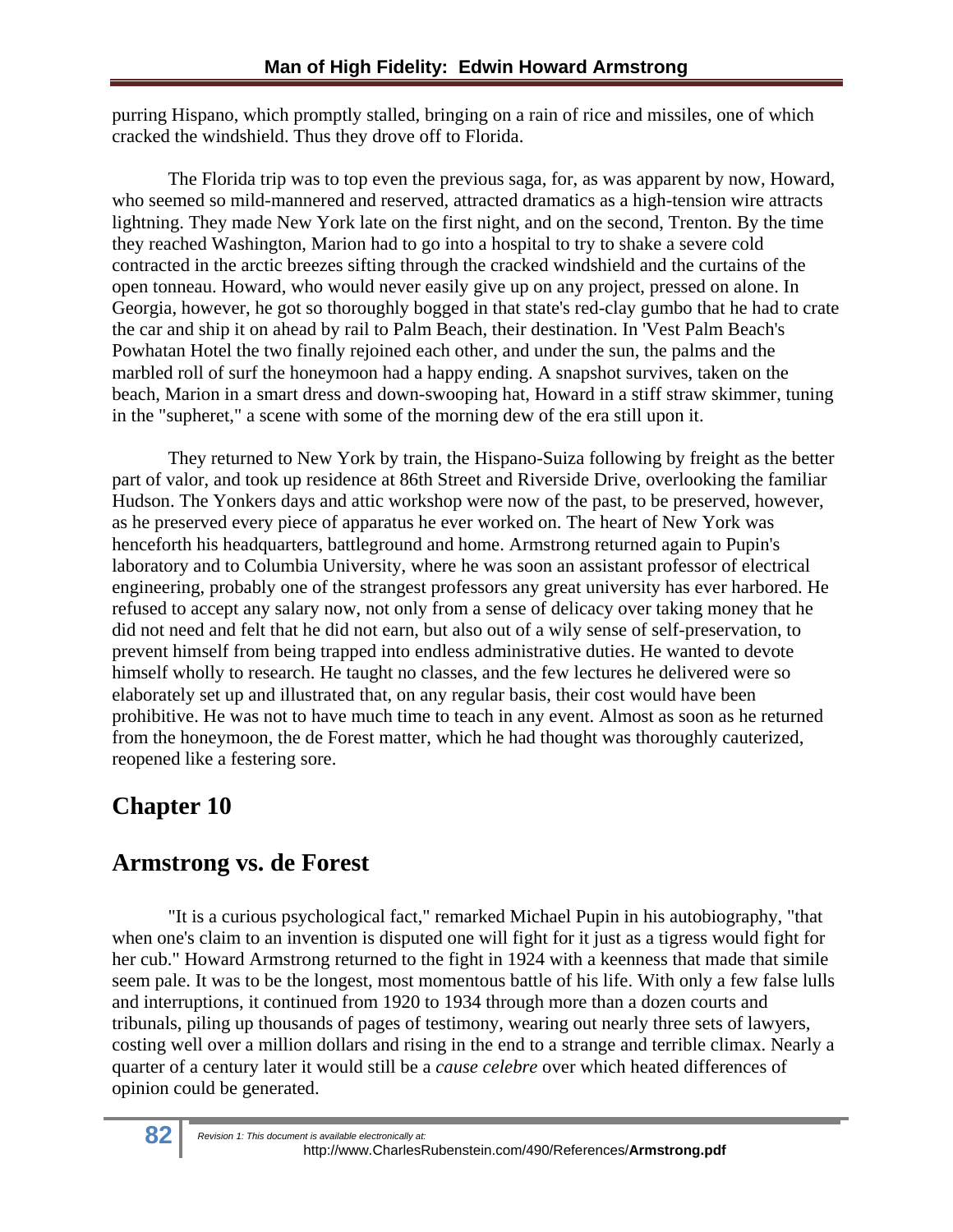In this extraordinary trial of fourteen years' duration Armstrong's features were molded into that iron and tragic mask which he presented to the latterday world. One of the lawyers associated with him in later years made the illuminating observation that there were really three Armstrongs, closely related but distinct, contained in the same character but separated by the increasingly harsh attrition of events. The first of these was the easy, modest man of the private world who could relax swiftly among friends into intercourse of intangible charm and grace. This private man held a legion of friends over the years, with but one notable disaffection. The second Armstrong was the man of finance and affairs, who could press forward aggressively to achieve his ends. A little apart from these figures stood Armstrong the inventor, proud and lonely and raised upon a pedestal, whom the other Armstrongs protected with the jealousy of a brother and whose life went forward in the intensely individual processes of creation, oblivious for long periods of even wife and friends. At the slightest threat to the image of the inventor, all the forces of the whole personality marshaled to repel the attack.

The battleline was inevitably drawn in the legal world. There is a generally held belief, not unfounded, that patent suits are among the most disreputable and tortuous forms of litigation. They often are. Yet almost no great invention of modern times has escaped this trial by litigation, heavy with polite billingsgate and incredible chicanery. The Wright brothers were forced to defend their clear and unexampled title to the principles of powered flight in dozens of wearing court tests between 1903 and 1912, sturdily winning all of them and emerging unsoiled as two of the most extraordinary characters the world has seen. It is the mark of a great invention as of a great man that both are fiercely attacked in their legal and natural lifetime, for the jealousy and cupidity of mediocrities around them are infinite.

Until society devises some more rational means to affirm the title and rights of its scientific creators, inventors have no other avenue but patent law by which to defend their creations. U.S. patent law gives the inventor, in return for his full disclosure of a new device or process to society, a handsomely embossed paper granting him exclusive possession, exploitation and assignment of his discovery for seventeen years. It gives him no more than this. It gives him no means to develop his invention or to carry it into use. It grants him no defense of his, rights except that which he can muster for himself in a court of law by his own energies and resources. By the time an invention gets into court it invariably involves large industrial forces battling for position, and the drama becomes turgid. Yet it still pivots on the inventor. In the case of great inventions, the human drama rises to an unholy pitch, for it turns upon the determination of the actual moment of creation.

In all the Patent Office proceedings leading up to the court tests, Armstrong had no difficulty in establishing the effective and preemptive date of his regenerative invention as January 31, 1913-the date on which he as an undergraduate had had a sketch of his feedback circuit witnessed by a notary public. And he held clearly to his title of inventor as, in the years from 1914 on, the rivals Langmuir, Meissner and later de Forest pressed their claims upward through the intricate Patent Office tribunals and boards of appeal to the Commissioner of Patents himself. To these bodies skilled in the weighing of such technical issues, the order in which the men arrived at the invention, and the evidence for it, was clear: Armstrong, January 1913; Meissner, April 1913; Langmuir, August 1913; and de Forest, "sometime later." A single day or hour, if clearly established, is sufficient to award priority and the whole prize. Unclearest of all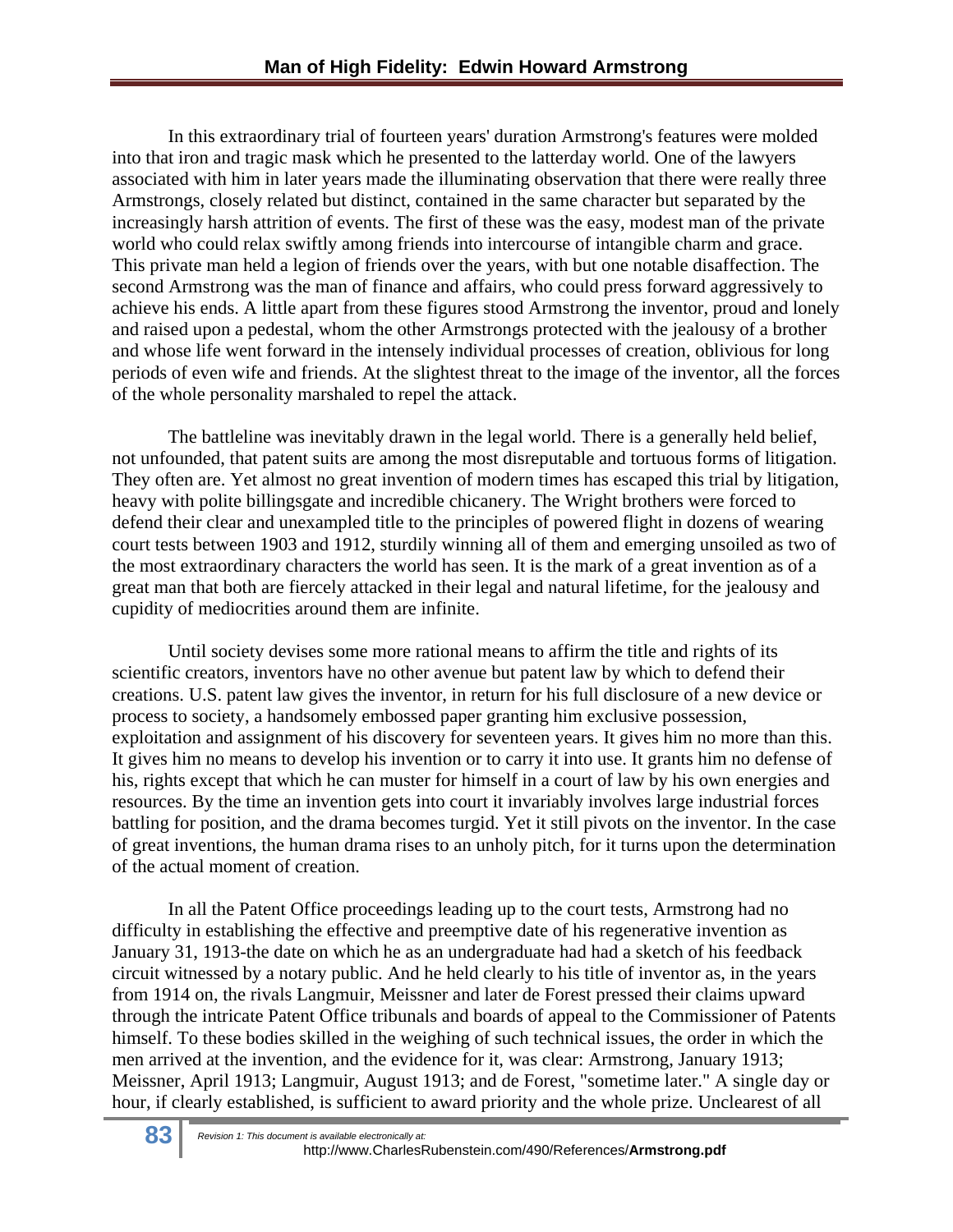was the date on which de Forest claimed to have made the invention, Up to 1924, therefore, no patent on any aspect of the discovery was issued to him, though he had filed for a broad patent, it will be remembered, late in 1915. The only patent issued on regeneration was Armstrong's historic patent of October, 1914, by then ten years old.

Meanwhile, that historic patent had been doubly sustained in 1922 in the exhaustive court action before Federal Judge Julius M. Mayer and in a subsequent appeal before the U.S. Circuit Court of Appeals. Judge Mayer had had a long background in trying important patent cases in the electrical and wireless field through the early part of the century. Through weeks and months of hearings in the old Federal Court House in lower Manhattan the apparatus and the evidence and the witnesses and the scientific facts were gone over and over. In equity suits of this kind the question of hard fact reigns. Armstrong as plaintiff, backed by Westinghouse, had to prove beyond doubt with corroborative documents, witnesses and apparatus that he was the inventor of the regenerative circuit and that de Forest was clearly infringing his invention. De Forest as defendant, backed by A.T. & T., had to try to overturn Armstrong's established priority to the invention and to prove himself the inventor.

Armstrong was immediately confronted by the fact that two of his principal witnesses were dead, Professor Frank Mason, the man to whom he had first disclosed his invention in 1913, showing him the notarized diagram' and discussing its oscillating features, had been killed on a Navy destroyer in the war. Much more serious than this, the notary, a man named John A. Goodwin, who had signed the diagram on that blustery January day on Lenox Avenue so long ago, was also dead. And de Forest's lawyers produced the dead notary's commission to show that its signature did not conform with that on Armstrong's sketch. The lawyers charged Armstrong with forgery and fraud.

Armstrong and his attorney, Willis H. Taylor, Jr., the sharp young man on Davis' staff, spent feverish days tracking down Goodwin's widow, other notarized documents from his pen and a string of witnesses to prove the almost incredible fact that the dead notary actually had had two different signatures. The first of these was a flourishing affair reserved for what the notary regarded as important documents; the second was an everyday signature used for ordinary papers. Young Armstrong's paper evidently was in this latter class in the notary's view, for he had scrawled his plainest signature on it. Armstrong then proceeded to produce an overwhelming stream of witnesses-Underhill, Russell, Runyon, Styles, John Shaughnessy, Herman Burgi and other boyhood friends from Yonkers and Columbia who had witnessed the unprecedented amplification of his circuit in the winter of 1912-1913, Professors Morecroft, Arendt, Pupin and Schlicter of Columbia University who brought more substantive evidence to bear on the crucial turn of events in early 1913-to prove beyond doubt that he had made the invention no later than January 31, 1913.

De Forest's task was to show that he had made the invention prior to that. He based his case on a circuit diagram and entry, dated August 16, 1912, from a laboratory notebook kept by an assistant, Herbert Van Etten, which purported to be the first conceptual step in his discovery of regeneration and invention of the radio feedback circuit. Both de Forest and his assistant were then employed by the Federal Telegraph Company and worked in Palo Alto, California. In addition, de Forest put forward another notebook entry, dated April 17, 1913, which consisted of a footnote appended to a recorded unsuccessful experiment, unsupported by any circuit diagram,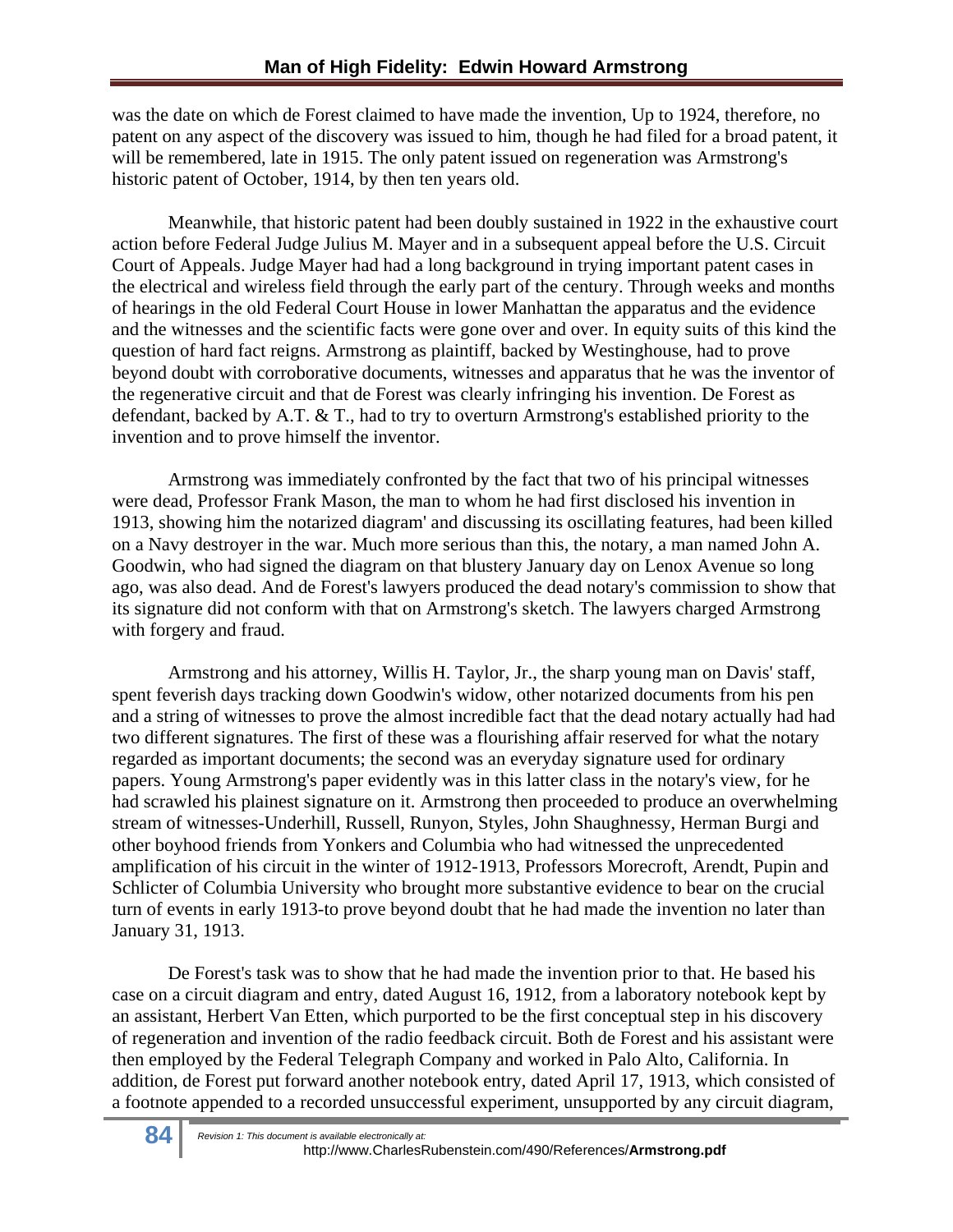stating: "This day I got the long looked for beat note-from a simple 2 pancake cabinet and series circuit (load coil on top of cabinet) but only by careful adjustment of Audion Battery A Rheostat. Then by adjusting loose coupling, variable condenser 1 and variable condenser 2, got the real 'heterodyne' phenomenon." With these cryptic words he asserted that he had unlocked the secret of continuous-wave regenerative reception. A final notebook entry was brought in indirectly from previous interference proceedings, in the hand of Charles V. Logwood, his other assistant, detailing experiments leading directly to the feedback circuit, dated early in October, 1913. No attempt was made to authenticate this notebook. It was used to fix a date shortly thereafter when de Forest claimed to have "reduced the invention to practice" by setting up a circuit in a New York amateur station owned by one John Myers-corroborated by Myers-and receiving signals from an English station operated by one Cyril Elwell, a former assistant to de Forest in Palo Alto.

These three notebook entries constituted the only material evidence presented by de Forest at this or any subsequent trial to sustain his claims. The second notebook entry was dated nearly three months after Armstrong's established date. The third entry occurred some seven months after the crucial date, when Armstrong had been getting reception, before witnesses, from well-known commercial wireless stations all over the world. The whole case devolved therefore upon the nature of the first entry, five months before Armstrong's effective date.

Cross-examination and questions from the bench soon took apart de Forest's crucial circuit diagram of August, 1912. In the sketch of it presented to the Court two items had been omitted that were present on the original notebook page. One was the significant word "line" and the other was the interesting comment, "Found this arrangement no good for a two-way repeater." It was de Forest's famous "howling" telephone-repeater circuit which, while it achieved some amplification of low-frequency currents in a telephone line, was as unsuitable for telephone use as it was totally unconnected with radio.

Now, the "howling telephone," as Armstrong and his lawyers soon showed, was a phenomenon that had been known in telephony for well over thirty years. It was produced whenever, to the amusement of mischievous small boys around the turn of the century, the earphone of an old-fashioned telephone was held up to the mouthpiece on an incoming call, feeding back the incoming vibrations to the transmitter, causing the phone to sing and howl. It was an electrical phenomenon that had proved a troublesome obstacle to two-way telephone line amplification for many years, and de Forest's audion-tube circuit merely produced the same kind of howls as electrical repeaters of years past. De Forest's circuit had nothing to do with radio reception or transmission and was totally incapable of performing either function. The howling tone was not an invention but only the simulacrum of a phenomenon that, properly understood and transformed in a different circuit, could lead to useful results. De Forest's experiments and action immediately following showed that he did not understand it, for he tried to get rid of the howl. He admitted on the stand that, at the time of these experiments, he did not perceive that the "howling tone" had any application in radio. Hence there was no conception, much less the invention of a radio device by de Forest on August 16, 1912.

To attempt to bridge the gap, however, between this early experiment, from which he asserted the idea of the invention flowed, and the later experiments in which the invention was given physical form, de Forest brought in as key witness a distinguished consulting engineer and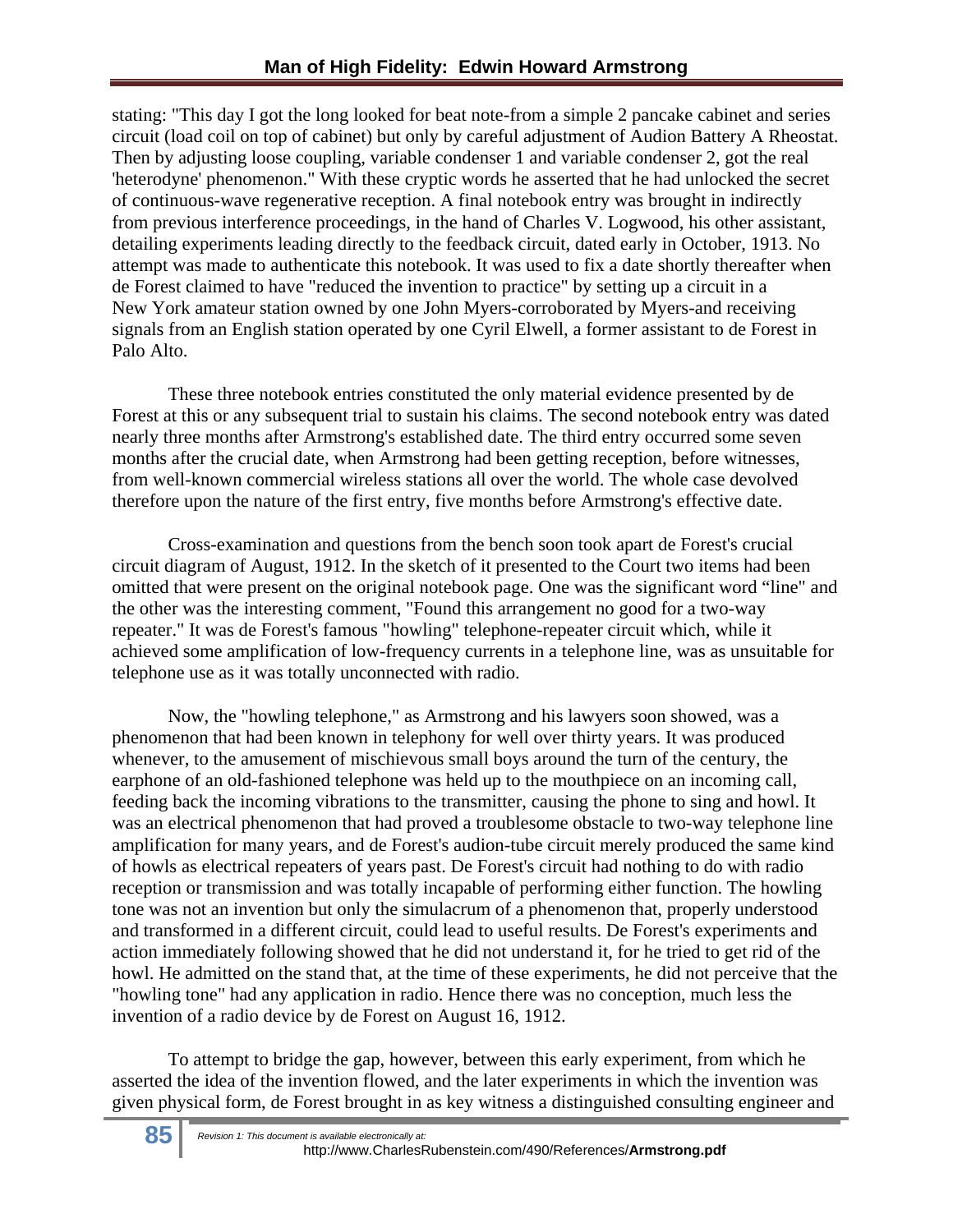early worker in wireless telephony, closely associated with American Telephone & Telegraph, named John Stone Stone. To Stone sometime in October, 1912, de Forest said, he had disclosed the "possibility" of using the phenomenon in radio. Stone did not directly confirm this on the witness stand, but said that de Forest had shown him a drawing of a circuit which he, Stone, had predicted some months before would produce the howling or "oscillating" effect. After reviewing the requirements that such a circuit would have to fulfill, in the light of 1921 knowledge, to be useful in radio, Judge Mayer put a question to the witness:

JUDGE MAYER: "As an engineer appreciating these requirements; did it occur to you that this disclosure by de Forest embodied an idea of extreme or unusual value to the radio art?" MR. STONE: "No, I did not perceive any value."

With this admission, the value of the witness' testimony was thrown into doubt. Meanwhile, Armstrong, acting on a hunch and a long memory, had quietly caused an investigation to be made of the asserted regenerative reception of signals on or around October, 1913, between Myers' station in New York and the English station operated by Cyril Elwell. Armstrong had made Elwell's acquaintance in Europe during the war. Armstrong thereupon produced sworn affidavits from Elwell and others, secured in England, that the Elwell station had not been in operation before the late spring of 1914. Moreover, Myers returned to the stand, this time as Armstrong's witness, to assert that his memory had been faulty and that his station on Amsterdam Avenue in New York had not been in existence before the spring of 1914, either. Thus the supposed "reduction to practice" of October, 1913, could only have occurred at a much later date.

Equally weighty in the Court's adverse decision against de Forest was a commonsense consideration of his actions at the time he asserted he had made the invention. Though he was far more experienced in patent procedure than young Armstrong, de Forest in 1912-1913 did not act like a man who had made a great discovery and was anxious to protect it. He made no move to patent anything resembling a radio feedback circuit in this period, during which he was filing for over a dozen patents on lesser things. A month after his August, 1912, experiment, having managed to smooth out his telephone-repeater circuit, he was off to visit New York, where Stone had arranged a demonstration before A.T. & T. engineers. He was still working for Federal Telegraph in California, where he had the specific task and full laboratory facilities to try to develop a better wireless receiver. Yet neither to Federal Telegraph nor to A.T. & T., to whom he was trying to sell his repeater circuit, did he offer throughout this period the far more commanding prize of a radio-frequency amplifier, for which both the wireless and telephone worlds were searching. A year later in the fall of 1913, de Forest, having quit Federal Telegraph to return to the struggle with his moribund Radio Telephone Company in New York, made his first famous sale of wire rights on the audion to A.T. & T. for \$50,000. Still no hint or sign that he had anything more valuable to sell.

When in March, 1914, de Forest finally applied for a patent on something approaching a regenerative circuit-by which time news of Armstrong's discovery had been coursing through the wireless grapevine for months-it was for the incredible "ultra-audion" which de Forest maintained involved no regeneration whatsoever. The laboratory notebook pages recording this device bore the excited notation; "Patent this." And within three weeks a patent was being applied for. Yet within the year the "ultra-audion" was shown to be an incomplete type of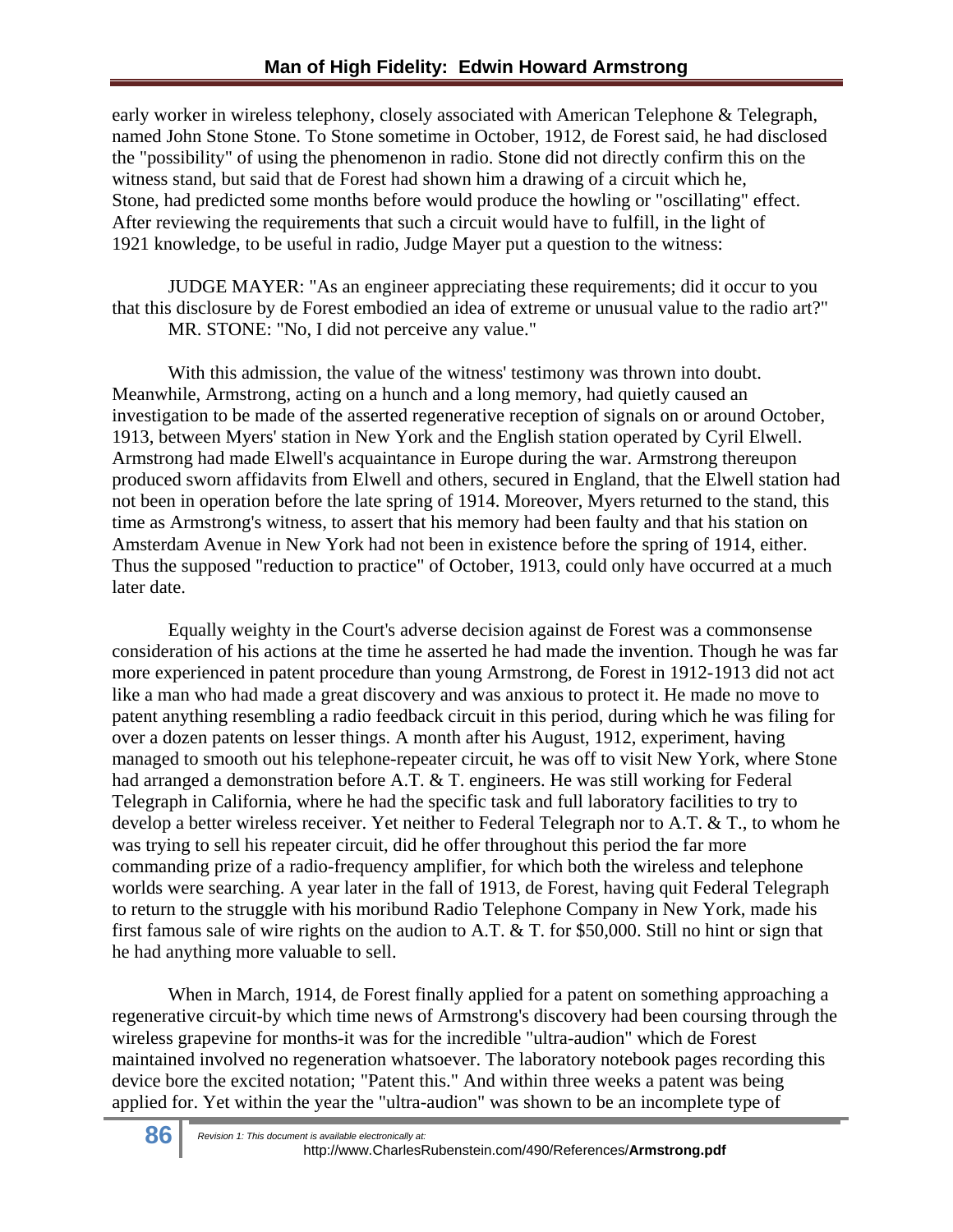feedback circuit, De Forest sold some of the new circuits to the Navy, which soon found them defective and ordered him to insert tuning coils in the plate circuits to make them regenerative circuits of the Armstrong, type. If de Forest had had the secret of regeneration well before March, 1914, why bother to patent something embodying less than half of it?

Yet the really undownable fact was that de Forest had made no move to seek a patent even mentioning regeneration or a radio feedback circuit until September, 1915, This was three years after the alleged August, 1912, date of its invention, two years after he said he had reduced it to practice, one year after the issuance of Armstrong's historic patent and six months after Armstrong had delivered his two scientific papers explaining for the first time how the threeelement electron tube and the regenerative circuit operated, That a man of de Forest's patent experience had possessed this great secret from August, 1912, to September, 1915, without attempting to make it known to the world and without attempting to protect his rights in it passed far beyond the bounds of credibility and ordinary human behavior.

In awarding the decision to Armstrong, and laying the basis for assessing damages against the de Forest company, Judge Mayer held forth at length on Armstrong's proofs and achievement. "It is necessary to recognize," said the jurist, "that Armstrong is a remarkably clear thinker. His modest demeanor belies his extraordinary ability. His achievement was not the result of an accident, but the consummation of a thoughtful and imaginative mind." This decision was upheld in March, 1922, by the Second Circuit Court of Appeals in a biting opinion written by Judge Martin T. Manton, **It** seemed a final and complete vindication.

In the months following, however, Armstrong moved in a characteristic way, with farreaching consequences that he hardly could have foreseen. By a concurrence of events, including the death of a Special Master appointed to assess damages, delay in naming another and the imminent bankruptcy of the de Forest company, no damages were drawn against de Forest. Until damages are drawn up and approved by the court or waived by the winner, no final judgment can be entered in a patent case. But Armstrong would not allow Westinghouse to enter judgment by waiving damages against de Forest-in which case the issue might never have been reopened or gone on to its irrevocable conclusion -- for Armstrong wanted damages assessed. There was great vanity in his inventive alter ego and great stubbornness in defense of his rights, which appeared in his view in uncompromising black and white. When de Forest, still pressing his interference suit in the Patent Office in Washington, made moves toward a truce by acquiring a small company holding a license under the Armstrong patent and then made attempts to pay royalties to Westinghouse, Armstrong would have none of it. Against the advice of Westinghouse lawyers, he pressed to have de Forest's purchased license canceled. When it became clear that Armstrong was going to exact penalties from de Forest and possibly from those behind de Forest, even though no benefits could accrue to himself, the defense stiffened and the feud between the two men ran on deeper and more bitter than before.

The character of Lee de Forest as exhibited in these and other proceedings is one of the most mixed and curious in all American science and invention. His life-drawing to a close at the age of eighty-two as this is written-lies spread out in Scores of court records, documents, his autobiography and annotated histories of radio. From the moment he emerged, penurious and ambitious, from Yale's Sheffield Scientific School with a doctorate in 1899, he plunged into a furious struggle to rise. The struggle continued with great and often misdirected energy for many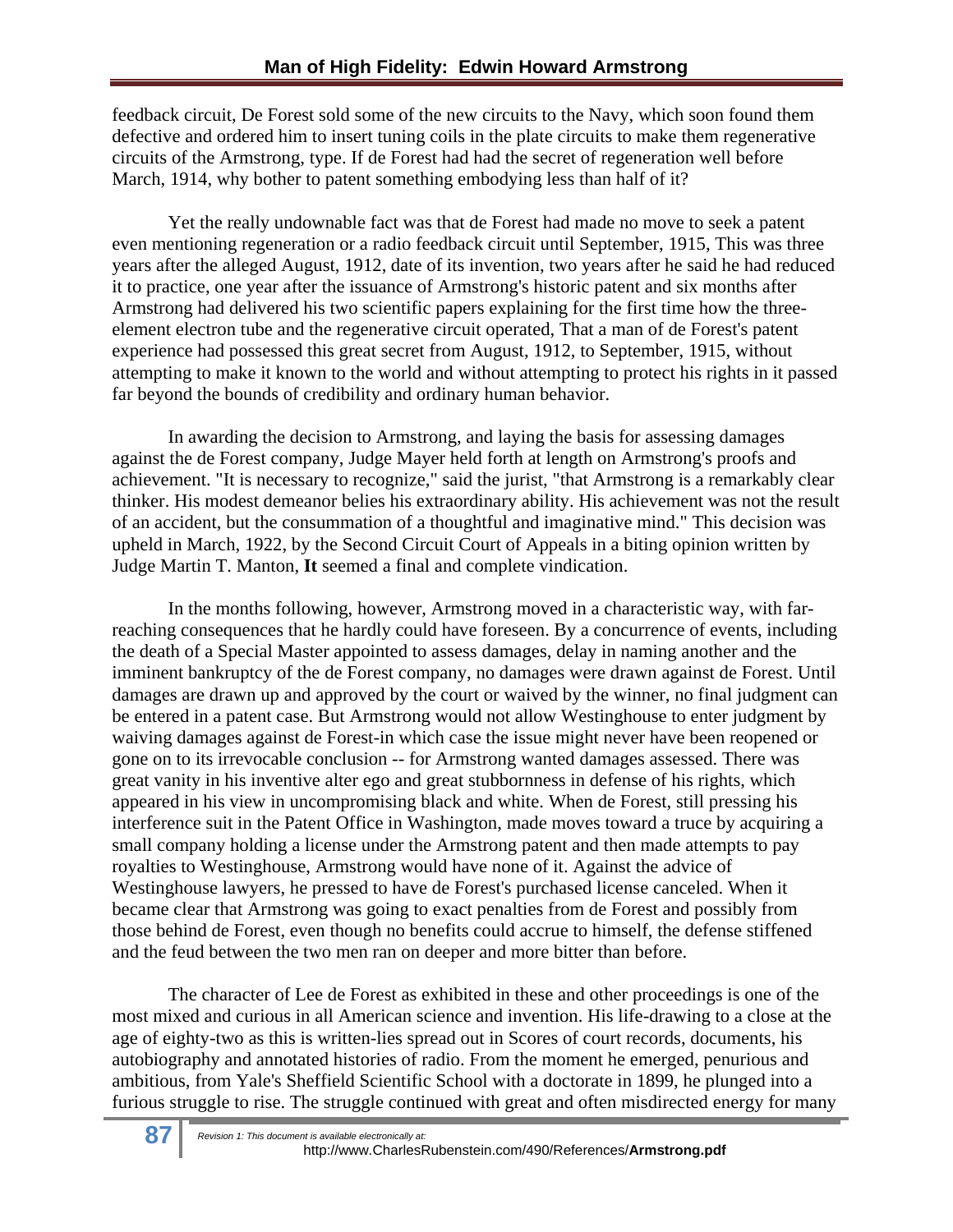years. Altogether he organized over twenty-five different companies at different times, many of them associated with malodorous stock-selling schemes, most of them badly managed, all of them finally bankrupt. He had no talent for business or associates, some of whom went to jail for fraud. All told he made and lost three fortunes in a frantic series of ups and downs. He also was married three times and divorced twice.

His inventive life had a similarly wild and gamy flavor. Entering wireless shortly after Marconi had established his basic wireless system, de Forest set out to find patentable devices that would get around Marconi's patents. Marconi sued and finally won an injunction that helped put one of de Forest's early companies out of business. Indefatigably, de Forest moved on, trying to find a receiver or system that would circumvent Marconi. The search was twice interrupted by injunctions secured by Fessenden against de Forest companies for appropriating receiving devices belonging to Fessenden. Late in 1904 de Forest returned from a trip to England, where the wireless world was abuzz with news of the Fleming valve, which its inventor was to expound in a historic lecture before the Royal Society in February, 1905. De Forest promptly resurrected and patented an old experiment of his own in which he had attempted to use a Bunsen-burner flame between two electrodes as a wireless detector, with no practical results. Then in swift order between 1905 and 1907 he filed ten additional patents in which the Bunsen-heated electrodes were enclosed in a tube, the enclosed electrodes were alternatively heated by electricity, the number of electrodes was increased and the electrodes shifted about, until there finally emerged the three-element vacuum tube with wire grid as known to history. When Fleming finally sued for infringement of his valve, de Forest was thoroughly prepared for a counter-suit in which he claimed that he had independently reasoned out the whole invention from his Bunsen-flame device. The courts rejected his curious reasoning and held that he clearly infringed Fleming; but the courts also held that Fleming in any use of a grid element infringed de Forest. Both were enjoined from using each other's device. The situation was now so tangled as to be unworkable.

De Forest refined his methods with time. In 1914, after the appearance of his "ultraaudion," A.T. & T. approached him to buy additional radio rights on the audion, which he sold for \$90,000. Shortly thereafter he began to notice a string of circuit patents being issued to A.T. & T."so similar to some I had been using," says his autobiography disingenuously, "that I began to file applications of my own deliberately making identical claims." And he added: "This I did for the purpose of interference." De Forest was continually selling some rights under his patents, reserving others to himself and getting into legal tangles over subsequent developments. To cut short the growing entanglement, A.T. & T. made its final purchase of all commercial rights on the audion, plus any future developments for seven years, for \$250,000 in 1917. Thereafter de Forest's inventive interest shifted to "talking pictures," on which he had begun to secure patents as early as 1913, and he made no more contributions to radio.

There is no doubt that de Forest pushed the early development of wireless and radio with great vigor and showmanship. Tireless and jaunty, never long cast down by setbacks, be pushed on with or without clear patents of his own. And uncontestably, by whatever fantastic process he chose to believe that he arrived at it, he put the third and controlling element in the vacuum tubethe one really important invention among the more than 300 patents issued to him. This one invention, in the words of Noble Prize physicist Isidor I. Rabi of Columbia University, was "so outstanding in its consequences that it almost ranks with the greatest inventions of all time"-for it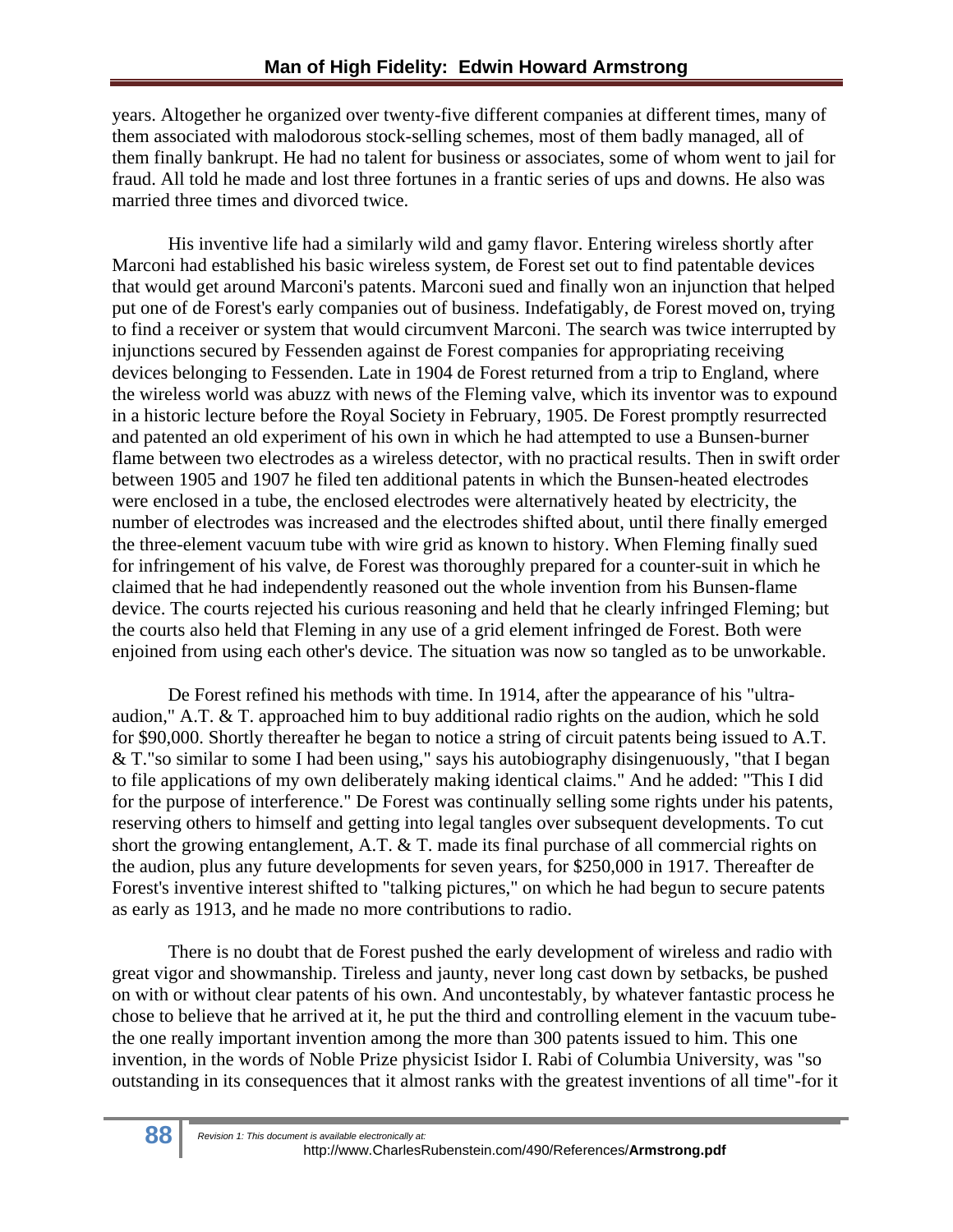provided the instrument from which all electronics developed. But de Forest was not content with these laurels; he must also have all credit for the ensuing consequences."

From 1906 to 1913, as we have seen, his great invention lay fallow. Seven leading textbooks on wireless telegraphy published up to 1914 contained less than a page among them on the audion tube, and then only as another detector of wireless signals. Though he was a doctor of science, de Forest could not satisfactorily explain his invention. One of the reasons he could not do so was that he was so intent on proving that he had derived it from the Bunsen-flame experiment, independently of Fleming, that for years thereafter he stoutly held to the entirely erroneous theory, preserved in all his technical papers and utterances up to as late as 1915, that the tube's basic action was the passage of a current by a heated gaseous medium. Self-interest led him completely astray and blinded him to the most important observation to be made on the currents in his tube.

As Armstrong's feat began to be rumored in demonstrations from the spring of 1913 on, de Forest was thrown into a pitch of feverish activity. This is shown by his laboratory notebooks, made a part of the court record, in which he is seen trying one circuit arrangement after another in random attempts to get at the secret. Sometime late in 1913 he or his assistant Logwood began to get a glimmer of what Armstrong already had accomplished, but a glimmer is not an invention and there was still much to be done. Since 1907 he had been so close to it and yet so far that it seemed inconceivable that somewhere in his many experiments there was not some seed that he had overlooked. As the Armstrong circuit was disclosed to the world in 1914-so simple, why had no one thought of it before!-de Forest was ready and eager for the well-known patent game of "carrying back the date." It is a common feature of this game that the deeper the contestant gets into it, the more convinced he becomes that he had the invention all along. By 1924, even after major setbacks in the courts, de Forest thoroughly believed that he was the inventor of the regenerative circuit.

In 1924 de Forest managed to get his first legal victory to bolster this belief in nearly ten years of trying. In this turn of events the troubles Armstrong had sown for himself in 1913 by filing for two separate patents on regeneration began to come to harvest. As will be remembered, Armstrong had filed first for the receiver functions of his feedback circuit on which the historic patent of October, 1914, was issued; a few weeks later he filed for the oscillating or transmitter functions, and this application had been embroiled ever since in interference proceedings. None of the other claimants adopted this split approach. Had Armstrong like the others filed a single application on both the receiver and transmitter functions, the issuance of his first patent might have decided the issue. At least there would have been fewer loopholes for interminable interference proceedings in the Patent Office. Out of this labyrinth in 1924 de Forest plucked a decision from the District of Columbia Court of Appeals ordering the Patent Office to issue to him forthwith patents on both the "ultra-audion" and his regenerative application of September, 1915.

A proper description of interference proceedings in the U.S. Patent Office requires the genius of a Dickens or a Balzac. When two or more inventors file applications claiming the same invention, they are in interference. A Patent Office examiner, an expert in his particular field, thereupon draws up a succinct description of just what exactly the invention is. This description is in the form of essential claims, which then become the "counts" or issues against which each of the applications is measured, along with the priority of the inventors' claims. Under rules of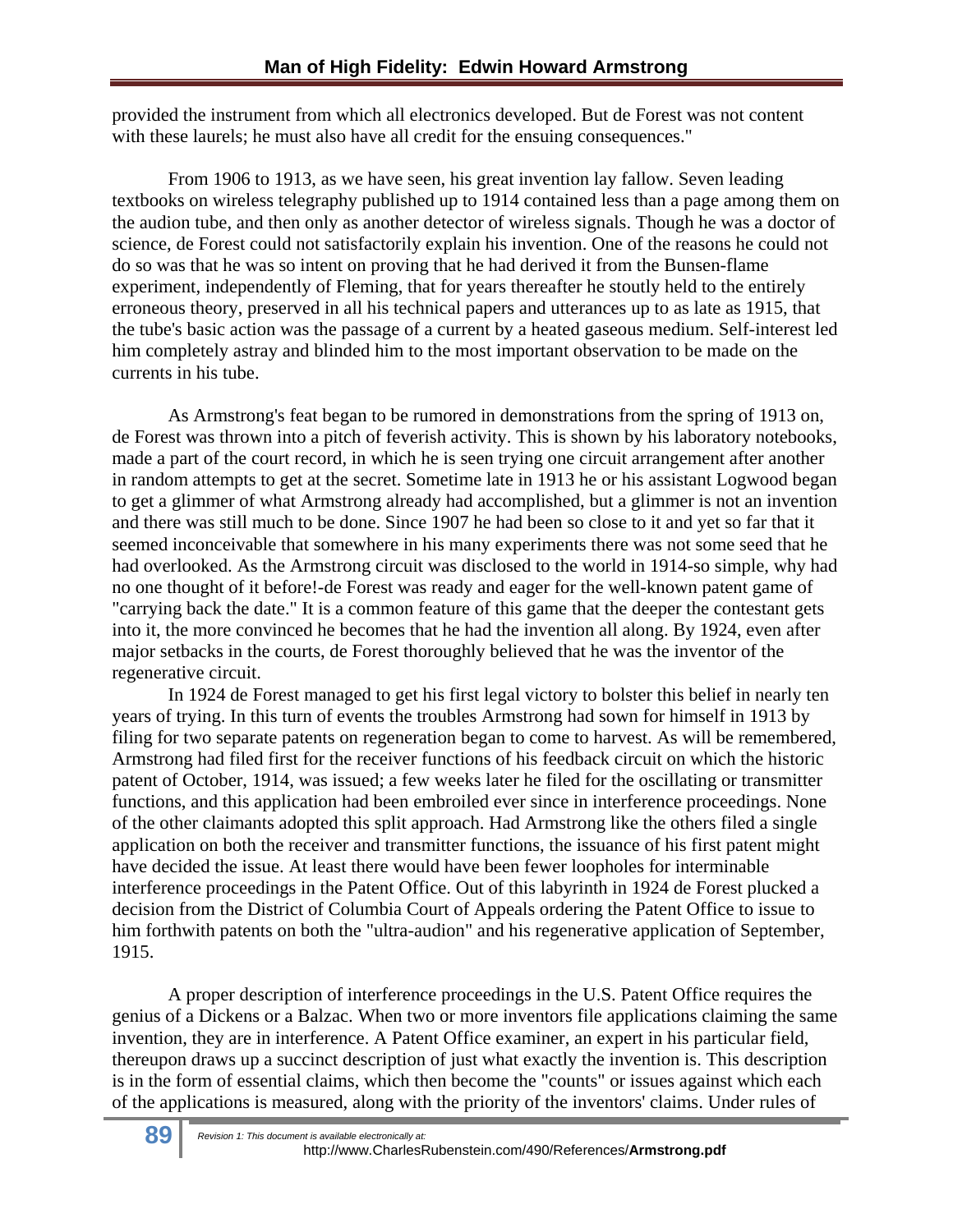procedure laid down and built up over the years by the District of Columbia Court of Appeals, then the ruling body over the Patent Office, counts must be interpreted "as broadly as their language will permit." As the interference wends its way up through the Patent Office tribunals, it thereupon becomes a word game, each contestant trying to stretch the language of the counts and to get it changed here and there to cover his outermost claims. Soon all rational contact with the facts at issue is left far behind. In its extreme forms the word game finally reaches semantic heights where nothing is at issue except the comparison of scraps of paper and the words written on them.

For many years this procedure has been one of the sorest issues in all objective studies of patent law, for it has led to some of the most monumental legal absurdities ever perpetrated. The classic example is a case in which two inventors claim the invention of a fine-tooth comb, and the patent is eventually awarded to the second man, who was demonstrably later in development, because at some earlier date he had once built a picket fence which could be described in some of the same terms as a fine-tooth comb. The example is not very far from the actuality. In 1915 the District of Columbia Court of Appeals decided that the first man to conceive and build a hose extension on a vacuum cleaner was not the inventor but was anticipated by a rival who had once sold vacuum cleaners with a hole in the suction chamber for maintenance purposes, a hole into which he might have inserted a hose extension had he thought of it. And in 1921 the same Court ruled that the man who invented the hydroplane was not Glenn Curtiss, who was the first to build and fly one, but another man who had once applied for a patent on a boat with wings, which was never built or flown. Both decisions were eventually overthrown by higher courts, but only after long battle.

Thus it mattered not that Armstrong was demonstrably the first man to build, operate and explain the radio regenerative circuit; that in his first clear and issued patent he referred seven times to the fact that beyond a certain stage of amplification, as night follows day, the circuit became a generator of high-frequency oscillations; that, recognizing his mistake in filing for separate patents, he later came to abandon his second application, holding that the oscillating or transmitter functions were implicit in the circuit. The interference was joined because he did not clearly claim in his first patent the transmitter uses-and so the word game began.

In this kind of infighting de Forest and his lawyers were past masters. Right after the war, when Armstrong was still in France, de Forest moved to have one word changed in the original description of the invention as drawn up by the examiner in 1917. Two of the three essential counts began with the words; "Means for producing sustained high-frequency oscillations, comprising … ," De Forest wanted the word "high-frequency" changed to the more inclusive word "electrical." The motion, being denied, was rushed before a Patent Office law examiner, an expert versed only in the art of procedural forms, and he sustained the motion with a learned, unscientific essay on the objectionable fuzziness of such words as "high-" and "low-frequency" though within those terms was all the difference between radio and telephone devices. Armstrong's attorneys, delayed by their client's absence abroad and the clogged condition of communication lines, were two days late in getting an appeal to the Patent Office. Later Armstrong tried to get a rehearing, but it was denied. Hence the reframed counts now stood as broad as a circus tent, ready to cover not only de Forest's telephone repeater circuit of August, 1912, but also prior "howling" telephone circuits of revered memory, not even patentable.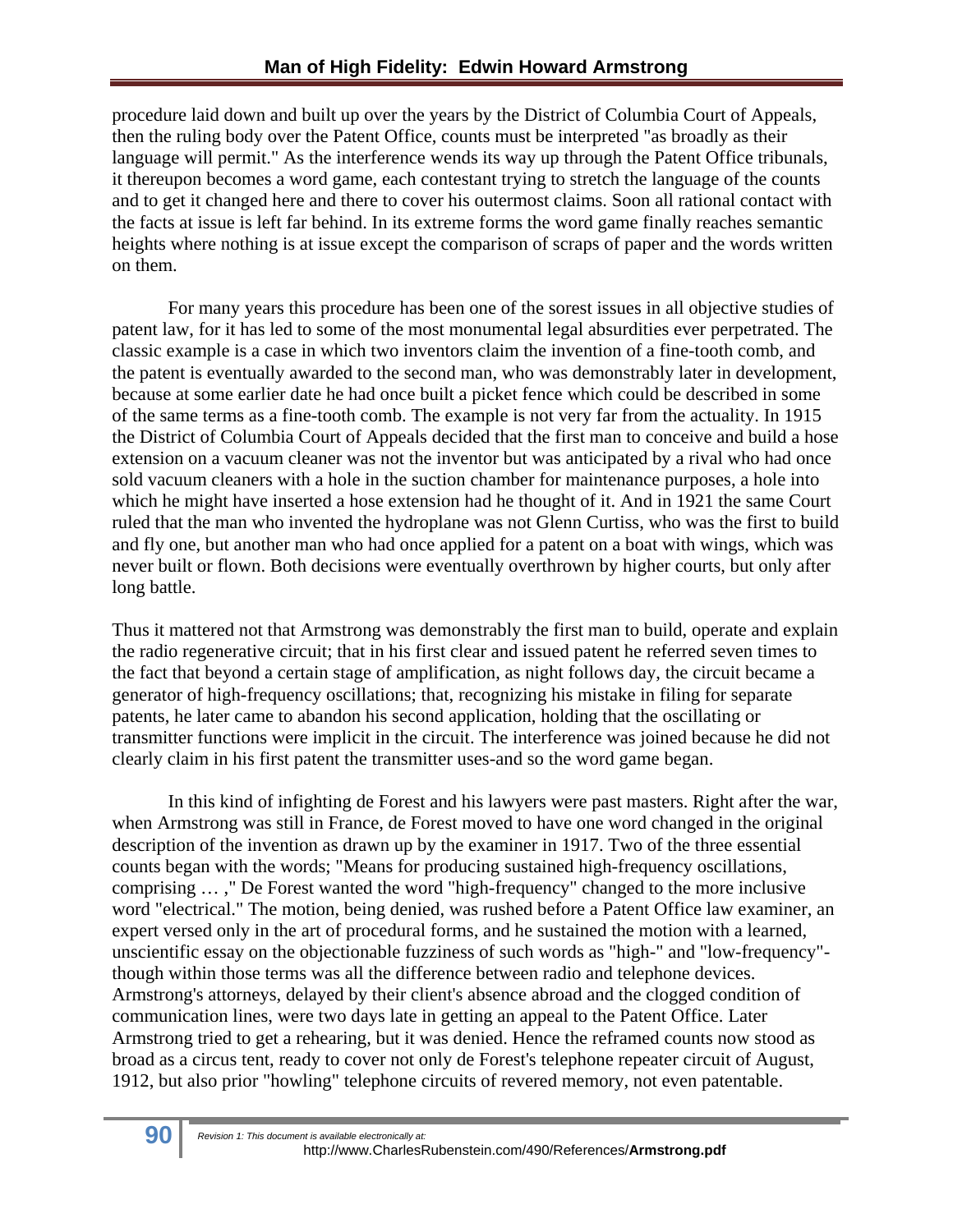The Patent Office tribunals were not diverted by this change in words, for each claimant was still claiming broadly "Improvement in Radio Signalling Systems." From 1919 on they still continued to find that Armstrong was the inventor. Exhausting these tribunals, de Forest took his case to the District of Columbia Court of Appeals. There, under one of that Court's broadest interpretations of the "language of the counts," the decision went to de Forest on the basis of his 1912 telephone repeater circuit, which in effect was declared to be the invention, though it had nothing to do with and was unusable in radio. "We are not here concerned," said the Court in its best *Alice* in *Wonder/and* manner, "with the question of whether the production of electrical' oscillations be of radio or audio frequencies, or to what particular use they are put." Which was to say that the Court was not concerned with whether the invention was a fine-tooth comb or a picket fence, or whether a picket fence could be used to comb the hair. Under the iron rules of interference, the winner takes all. Thus it was that in 1924 the Patent Office was finally forced to issue to de Forest patents' covering all of regeneration.

The fantasy now reached unbelievable heights. Two men held patents to the same invention. The District of Columbia Court did not overturn Armstrong's prior decisions in New York where, in an equity court sifting all the facts, he was still held to be the inventor. In fact, the District of Columbia Court, in its stoic refusal to understand the invention, specifically ruled that the prior decisions were not in point, as they involved an entirely different issue. To add to the fantasy, the whole issue was in a sense academic, for both inventors long since had sold their patents, which were now cross-licensed for use between Westinghouse and A.T. & T., who were the real owners as well as the rear contestants in the litigation.

Yet the fearful charade went on. A new suit was entered in the District Court for Delaware in which the three unsuccessful claimants, Armstrong, Langmuir and Meissner, sued de Forest and one another, each praying to be declared the rightful inventor. De Forest, now strongly supported by A.T. & T., struck back with a suit in Philadelphia against Westinghouse to have Armstrong's historic patent declared null and void. Having thoroughly confused the issue between an amplifier of telephone currents and one of radio frequencies and riveted that confusion into a court decision, de Forest rode hard on the presumptive validity of his new patents and the assumption that the District of Columbia Court had decided the issue. The blows came fast. He won in Delaware. He knocked out Armstrong's regenerative patent in Philadelphia, a patent which then was twelve years old and had been upheld in numerous infringement suits since 1920. And de Forest also won when both suits were carried to the Third Circuit Court of Appeals.

In all these and subsequent decisions no criticism can attach to the judges or the courts. They were deciding the issue to the best of their ability and their lights. Judges unschooled in science were being called upon to settle complex scientific matters in which they had few points of personal reference or knowledge. In their decisions they had to rely heavily on the briefs of counsel and on records grown mountainous and confusing. Radio circuits were not as easy to understand as vacuum cleaners, hydroplanes or earlier inventions. The inimitable verbal confusion that legal counsel could bring to a discussion of electrical currents and electronic circuitry made just decisions difficult. Almost from the moment of Marconi's basic invention, wireless had provided a field for legal obscurantism quite unlike anything seen in other industries. By 1927 it appeared that the field was all de Forest's.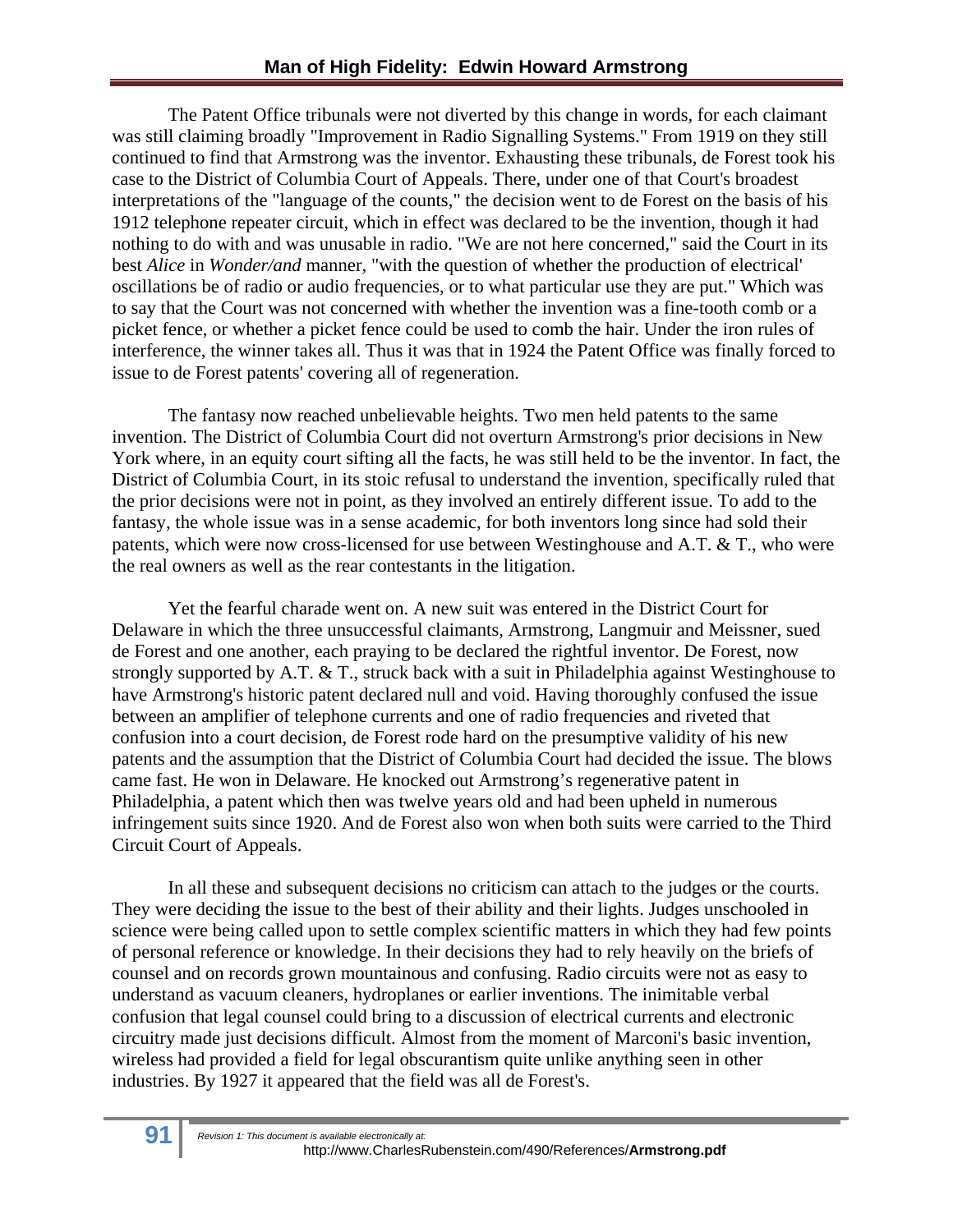Armstrong had entered this battle in 1924 confident that the facts must eventually prevail. The battle did not then completely dominate his life. Indeed, in 1925 he began to get on the track of a new invention that, weaving in and out of all these fateful years, was to be the capstone achievement of his life. In the fall of 1925, too, he and Marion Armstrong piled into the Hispano-Suiza, picked up his mother in Yonkers and made a sentimental jaunt to Derthick Farm in upstate New York, the scene of some of his fondest boyhood recollections. And there were other relaxations. George Burghard was married by then, too, and the couples saw a good deal of each other. George played tennis and quietly saw that Howard got enough exercise, drawing him into tournaments at the Amacasson Club in Yonkers and, winters, at the indoor Island Tennis Club. Summers were spent on Long Island's Southern Shore near Bayport, where the Armstrongs rented a house and where for a season or two the Burghards rented near by. The Long Island shores were at the height of the social swirl of the Twenties, but Howard never strayed far outside his radio interests. In the summer of 1927 he had a diverting bit of play negotiating the acquisition of the steel ball atop Aeolian Hall which he had climbed only five years before. The tower was already being torn down to make way for a larger WJZ transmitter at a new site, and Armstrong was an indefatigable saver of memorabilia. He was in receipt of a whimsically solemn communication from R.C.A.'s engineering department, which read:

"In accordance with your request, we are arranging with the contractor who is dismantling the Aeolian Hall towers, to set aside for you, one of the balls from the top of one of the towers. It will be appreciated if you will kindly arrange to have this taken from the building as soon as possible as the steel will be taken off the roof very shortly."

Never far in the background, however, was the legal battle he had no intention of quitting. As the decade wore on it filled more and more of his thoughts and conversation. This was a battle into which Marion Armstrong could enter intimately, for she had had enough immersion in the industry to be able to follow its twists and turns. Burghard, with his legal background, was a ready counselor. And all Armstrong's amateur and professional friends, who had lived through the facts of the case, rallied to the cause, which became a leading and sulfurous topic at meetings of the Radio Club and the Institute of Radio Engineers.

It was unthinkable that this first and most basic of his inventions, sustained in every court in which the full burden of facts was weighed, should be taken from him at this late date. It was no longer a question of money, for he had sold his patents. And anyhow, money, as his whole life was to show, was simply a means to independence and more research and a carrying on of the battles these entailed. His honor as a man and an inventor was at stake. And not merely his own honor, but that attaching to the proud title of inventor and creative man everywhere, which would soon become meaningless if it could be bandied about by those able to command the biggest legal battalions. He would take it to the Supreme Court.

On Thanksgiving Day, 1927, a young lawyer was toiling in the offices of Cravath, Henderson and de Gersdorff in lower Manhattan when a senior member of the firm, Frederick H. Wood, called to ask him to stand by for a conference. An inventor was coming in who wanted to carry an action to the Supreme Court. The firm was largely a corporation law firm, but it had had wide experience before the Supreme Court and had dealt with many important patent cases. The inventor had soured on patent lawyers and wanted a leading trial lawyer to handle his case, and Wood was one of the best. The young lawyer called in, named Alfred McCormack,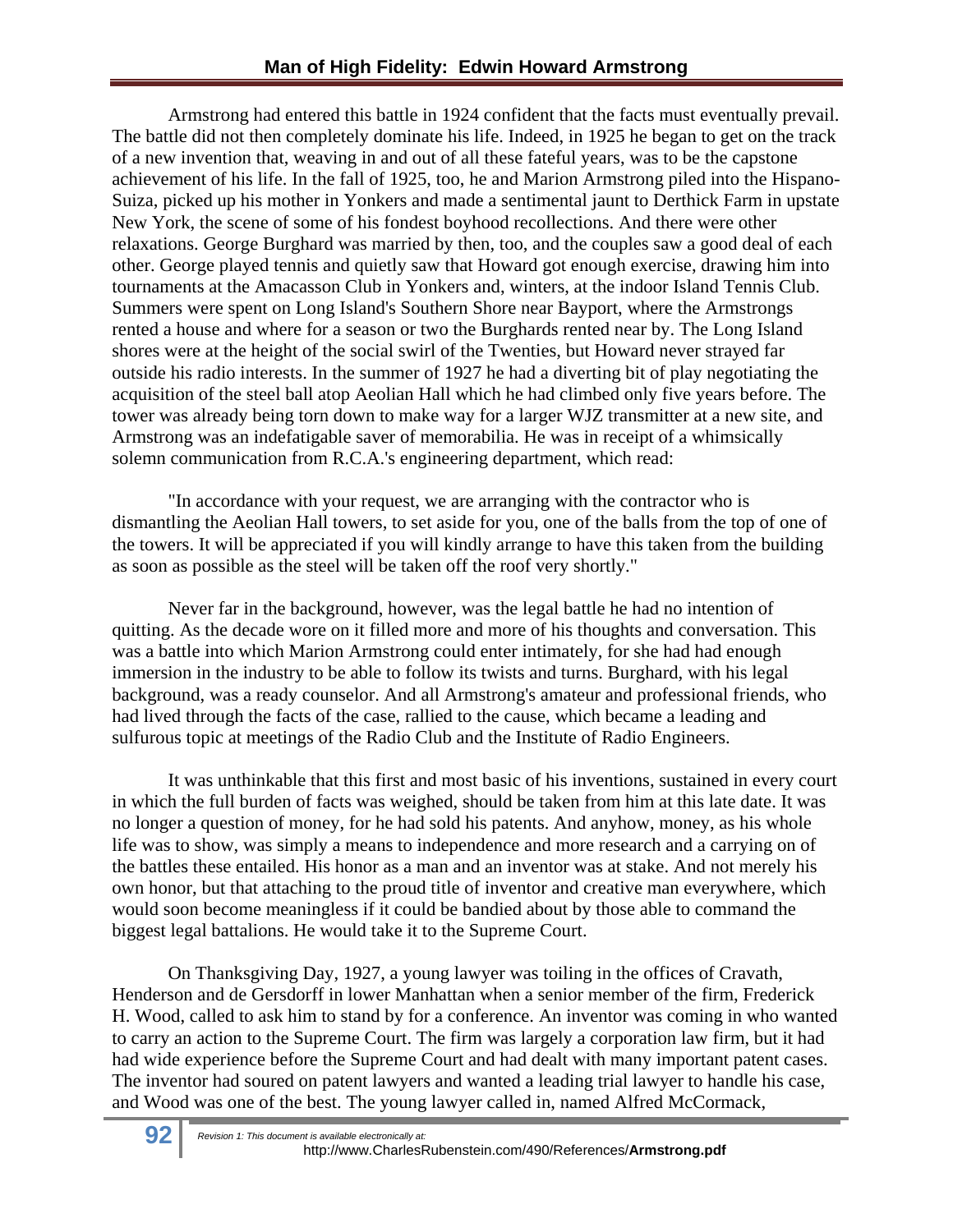happened to be the only one about the office that day with, coincidentally, some qualifications for sitting in on the conference. Only two years out of Columbia Law School, he was fresh from a one-year term as law clerk to Supreme Court Justice Harlan F. Stone. Armstrong took to the young lawyer immediately, for he was able to answer straight out Armstrong's questions concerning a petition to the high court. When it came time later to write the brief, Armstrong insisted that Wood have young McCormack drop all his other work to help in its writing, and thereupon began another of these long associations that marked Armstrong's life.

Before he would allow McCormack to put pen to brief, the Major set out to give him a basic course in electrical science. Each morning he would appear sharply at nine-thirty in McCormack's office to begin the instruction, which usually ended anywhere between dinner and midnight. From time to time McCormack would reduce his new learning to a typescript, which the Major would read and criticize. This went on for three months. Strenuous as it was, McCormack, who had graduated at the top of his law class, was fascinated by the man and the graceful movement of his mind through the laws of nature. When the grounding was ended, there were the voluminous records of the case to be gone through as they hammered at the beginnings of a brief. Through all the long summer of 1928 the hammering went on in readiness for the October term of the Supreme Court. Armstrong spent only two weekends out on Long Island that summer, and on both occasions he took McCormack and the records along. Even when they went down on the beach, the records had to accompany them.

As late as the day before their Supreme Court appearance, they were still correcting galley and page proofs on the brief at a New York printer. When it came midnight and the task was still unfinished, it was apparent that they had missed the last regular train to Washington that would get them there next morning in time for the opening of the Court. Picking up a telephone, Armstrong called the head clerk of the Pennsylvania Railroad ticket office and informed that startled official that he wanted to hire a train to Washington. When the clerk was finally convinced of his sanity, he wanted bank references. A vice president of the Chase National Bank was routed from bed to attest angrily that he, Armstrong, had money enough to buy any of their damn trains. Shortly after four A.M., with only minutes to spare to catch the special train made up for them, Armstrong, McCormack and a Westinghouse lawyer trotted into Pennsylvania Station. A conductor, porter and train crew bowed them into the center car of a three-car empty train. Berths were made up and everyone went to bed. Hardly were they asleep, it seemed, when the sun was streaming in the windows and the train ground to a halt. McCormack, keyed up from weeks of tension, leaped up and was nearly dressed when he discovered that they were only in Trenton. Some three hours later they wanly pulled into Washington. The fare, as shown on a ticket dated October 18, 1928, was \$1,200.

They then discovered that the Court hearing had been postponed for a day, giving them time for sleep. Next morning they assembled in the august room presided over by the nine robed men. Here oral arguments were heard from the contesting parties and briefs handed up. The leading counsel for A.T. & T., especially retained for the occasion, was tall, bearded Charles Evans Hughes, onetime Republican candidate for President, who rested the defense's case on the argument that the verdict of previous counts should not be overturned. In his brief he made one point that particularly roused Armstrong's ire. Relying on records prepared for him, Hughes argued that "counsel for Armstrong entered no opposition whatever" to de Forest's 1919 motion to broaden the language of the interference counts from "high frequency" to "electrical"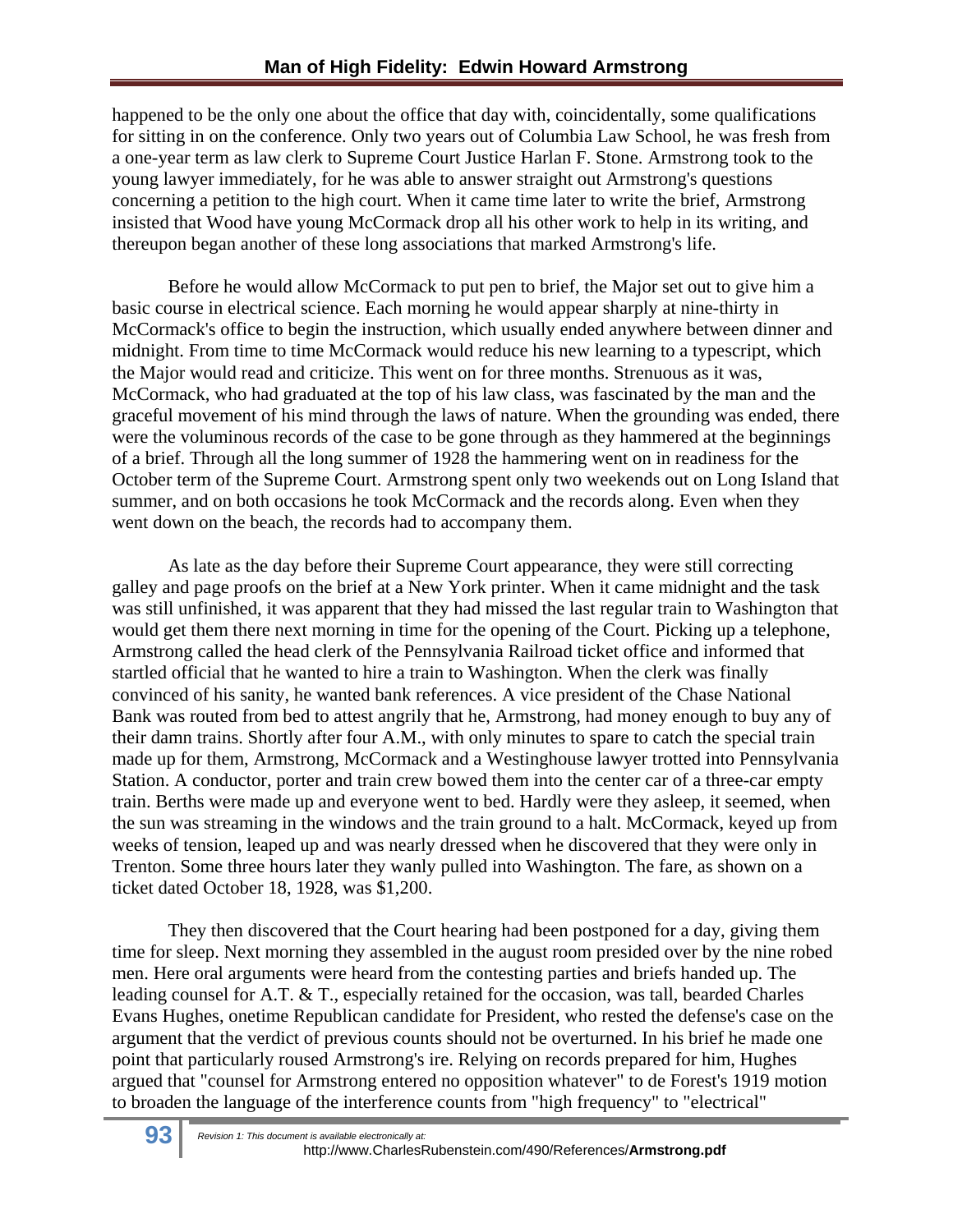oscillations. Armstrong never got over the shock that a lawyer of Hughes' standing would hand up a brief containing, in Armstrong's super-sensitive view, such a misstatement of fact. In the weeks following he engaged in a correspondence with Hughes, trying to get him to change the point, but to no avail.

Marion Armstrong had motored down for the hearing, planning to go on to Florida for a vacation with Howard's sister Cricket, for the months of preparation had been almost as exhausting for her as for the participants. Driving away from the Court, she saw old Thomas Ewing, former Commissioner of Patents and an old Armstrong friend from Yonkers, standing on the street shaking his head, having just come from the Court himself. She gave him a lift to his hotel.

"I suppose you think my head was shaking because I am an old man," he said, "but I have just seen the gravest injustice in all my experience." He was referring to the Hughes argument for the defense. Ten days after the Supreme Court hearing a memorandum opinion was handed down that read in full:

*"Per curiam:* Affirmed on the authority of Morgan v. Daniels, 153 U.S. 120; Victor Talking Machine Co. v. Brunswick Balke-Collender Co., 273 U.S. 670."

This meant not only that Armstrong's plea was denied but that it was denied on legal precedent, as argued by Hughes, without passing on the facts. In the ten days between argument and decision, the Court was in session and could hardly have had time to master the facts, much less examine the voluminous record. A petition for a rehearing also was later denied.

 The case was now forever closed to the parties at dispute, except for one remaining avenue. The issue could be reopened for at least one more try at a decision by any member of the public who found himself injured through enforcement of the de Forest patents. As long as there was one possible avenue, Armstrong did not give up hope that the case could be retried. He bided his time. De Forest had met an adversary outdoing anyone he had ever before encountered. But Armstrong was now alone in the battle. He had been backed in his Supreme Court case by both 'Westinghouse and R.C.A., which were then allied in fighting A.T. & T., but neither was now disposed to butt its head against a stone wall. Only an individual of great and stubborn power could elect to do anything so foolish or heroic.

Meanwhile, the bloom had long been off the decade. It was now in the last overblown stages before the Crash, when to suggest, in the frenzied stockmarket speculation and mass delusion that gripped nearly all America, that there was anything unsound in corporate values was to be counted unAmerican. The ill-fated Great Engineer, Herbert Hoover, had ascended to the Presidency in 1928, and from the White House and the offices of great business enterprises alike puffed large confident statements as to the eternal soundness of things. Almost no attention was paid to the depression that long before had begun to creep in on the farms and among the people. But there was an underlying jitteriness. Many of Armstrong's friends who had been playing radio stocks through the decade now sold out and urged him to do likewise. Armstrong, however, solidly held on, chose a good peak of \$114 a share at which to sell a block of his R.C.A. stock just before the Crash, and emerged with a big profit unscathed. In the mood of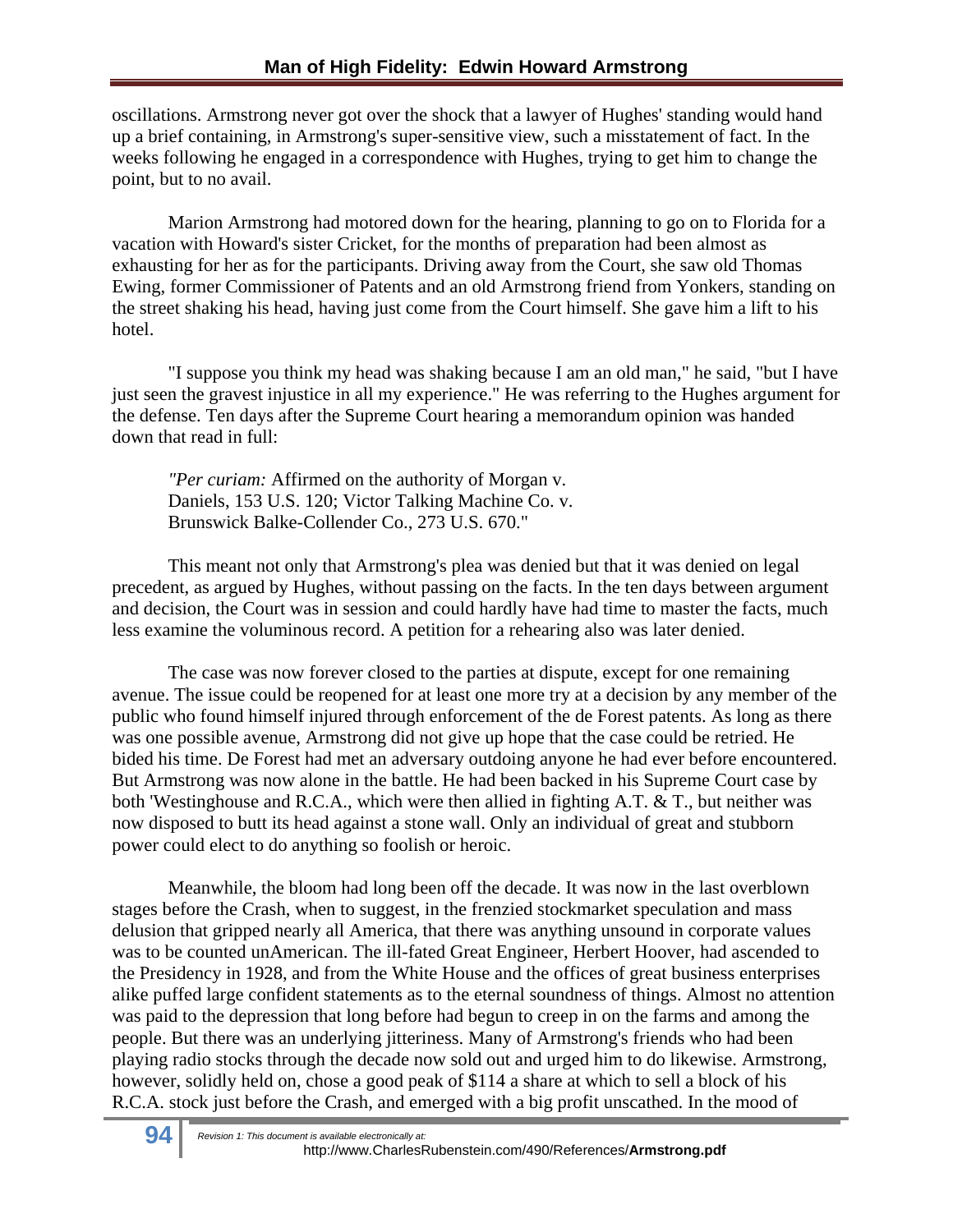those last euphoric months of the Boom, he wrote a typical letter to Marion in Palm Beach in February, 1929:

"It is a coincidence . . . but I am feeling rich at the moment as we had a field day in Radio and Victor. Tell Crick she made a barrel of money arbitraying [sic] Radio and Victor ... Now sweetheart-don't feel too badly on account of the decision-it would have been a great thing to have won the case here, but it will be a far greater thing to win it after a defeat by the Supreme Court. And the issue which is now raised is tremendous and to prove the truth after all these defeats ... would be the greatest thing that has been done in the history of litigation. That is what we are going to do. Love. Howard. P.P.S. Save this letter as a souvenir when we win this thing."

Through all the corrosive vapors of the decade he still retained much of his innocence. The pursuit of science and radio was his shield and armor. In the summer of 1929 Captain Henry Round came to visit him from England. The two promptly became engrossed out on Long Island in tracking down the first wireless shack built by Marconi in America, which Round remembered as having been erected about 1900 near Babylon. They found it, in a vacant lot, being used as a paint shed, and Armstrong at once bought it and presented it to R.C.A. President David Sarnoff. The structure was removed to the company's big station at Rocky Point as a memento of the first wireless in America.

When the Crash came, Armstrong rode through it, not unaware of the enormous wreckage. He was in his broker's office on Black Tuesday, October 29, when amid the pandemonium he noticed a foreign-looking woman on the verge of collapse. He took his broker aside and told him to cover the woman's account to any reasonable amount, anonymously. Two years later the broker received a letter addressed "To My Unknown Benefactor" from a grateful lady of Warsaw, Poland, named Nadine Sobansky, who was never to learn who had saved her funds. Just before the Crash, the Armstrongs moved to a large new apartment building overlooking Central Park at 81st Street, which remained half vacant all the while they were there. Families doubled up and crept in and out as if the world had ended, but this was only a small part of the destruction visited upon the country as a whole.

In 1931, never to be deterred from his purpose, Armstrong found the chance to reopen the de Forest battle for which he had been waiting. A small Brooklyn company known as Radio Engineering Laboratories, Inc. was being sued for infringement of the de Forest patents by R.C.A., which had administrative rights to the patents all along under the old 1919 Agreement with A.T. & T. Armstrong stepped in behind the small company and prepared to fight its battle and his own all the way up to the Supreme Court again, if necessary, this time entirely with his own funds. To insure the small company's stability, his old Yonkers friend, Randy Runyon, who was by then an executive of a large coal company, though still a fervent radio "ham," stepped in and secured an option to buy the company any time within the next ten years.

The first legal round was lost in the U.S. Eastern District Court of New York, which held that previous decisions had decided the issue. But in the Circuit Court of Appeals Armstrong got not only a reversal of this decision but what was in effect an electrifying reversal of the Supreme Court itself, whose 1928 decision was held not to be binding upon the defendant. In reexamining all the facts-which now included the additional facts that de Forest's key witness John Stone had been on A.T. & T.'s payroll from the time of his 1921 deposition on, and that a replica of de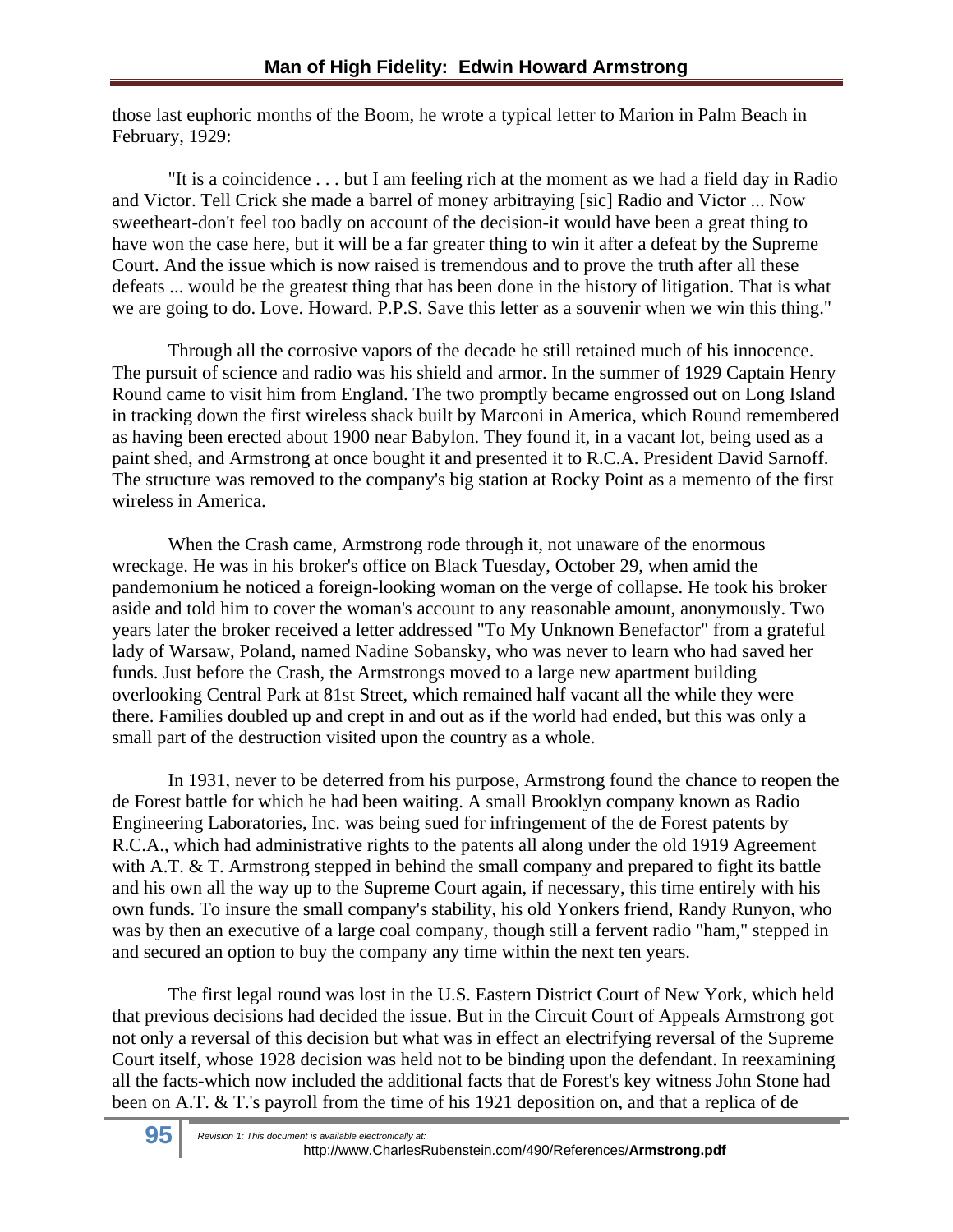Forest's 1913 "2 pancake circuit" was incapable of regenerative action as he had described it-the Circuit Court of Appeals found for Armstrong in 1933.

In writing the majority opinion, Judge Harrie Brigham Chase threw a beam of light where since 1924 there had been darkness. "'While we have the greatest respect for the conclusion which has been reached in the Third Circuit [the 1927 Appellate decision favoring de Forest]," said the Court: "we are confirmed by this record in the belief that Armstrong's discovery of the hitherto unknown existence of radio frequencies in the plate circuit and the regenerative feedback of these frequencies to the grid circuit gave the necessary novelty to the invention; that the work of de Forest in 1912 did not disclose these essential facts to him or to anyone else; and that the contrary results which have been reached on the facts have been due to a divergence of opinion as to what really was the invention."

But the light was soon to be snuffed out. Now de Forest backed by both A.T. & T. and R.C.A., moved in his turn to the Supreme Court to petition that his patents and the Court's previous decision be sustained. And again the high court took up the case, this time devoting a month to its examining of the facts and the record. On May 21, 1934, in a lengthy opinion written by Justice Benjamin N. Cardozo, the Court upheld its previous decision and sustained de Forest. Again on the citation of *Morgan v. Daniels,* the Court held that the District of Columbia and the Third Circuit Courts of Appeals had presumptively established the priority of de Forest and that any infringer-meaning Armstrong-must bear the heavy burden of persuasion that the facts were otherwise.

The nub of Cardozo's opinion was that the Supreme Court accepted de Forest's contention, supported only by his own testimony, that he had reasoned out the invention from his August, 1912, telephone repeater circuit. While de Forest had many witnesses to his 1912 telephone repeater, he had no witness to the mental processes by which he later claimed to have seen, prior to January 31, 1913, the germ of a radio amplifier-oscillator in the howling tones emitted by this telephone device.

Just here, on the crucial point, the Court boggled or was deluded on the scientific facts. For as late as 1915 de Forest was maintaining before scientific bodies that a positive or negative charge on the audion's grid alike produced only a diminution in the plate current, which meant that he was unaware that the audion tube could pass any alternating or radio-frequency currents. Moreover, his telephone repeater lacked two vital elements to make it anything approaching a radio device: a means of controlling the frequency and a means of controlling the strength of the alternating currents which de Forest at the time was stoutly maintaining were not even there. He explained this away later by saying that he had varied the frequency or pitch of the "howling telephone" by altering the strength of the battery current. But this proved only the opposite of his contention. It proved that his device was not even remotely a radio oscillator or amplifier, the essential characteristics of which are that the frequency is completely independent of current strength and is controlled solely by inductance and capacity. These were facts not subject to judicial opinion but provable by scientific law and experiment. Hence, whatever he might have done, de Forest did not reason out the regenerative radio circuit invention from his telephone repeater of 1912. On the basis on which the Supreme Court decided the case, the invention might more justly have gone to Vreeland's mercury-vapor tube circuit of 1905, for this circuit, though it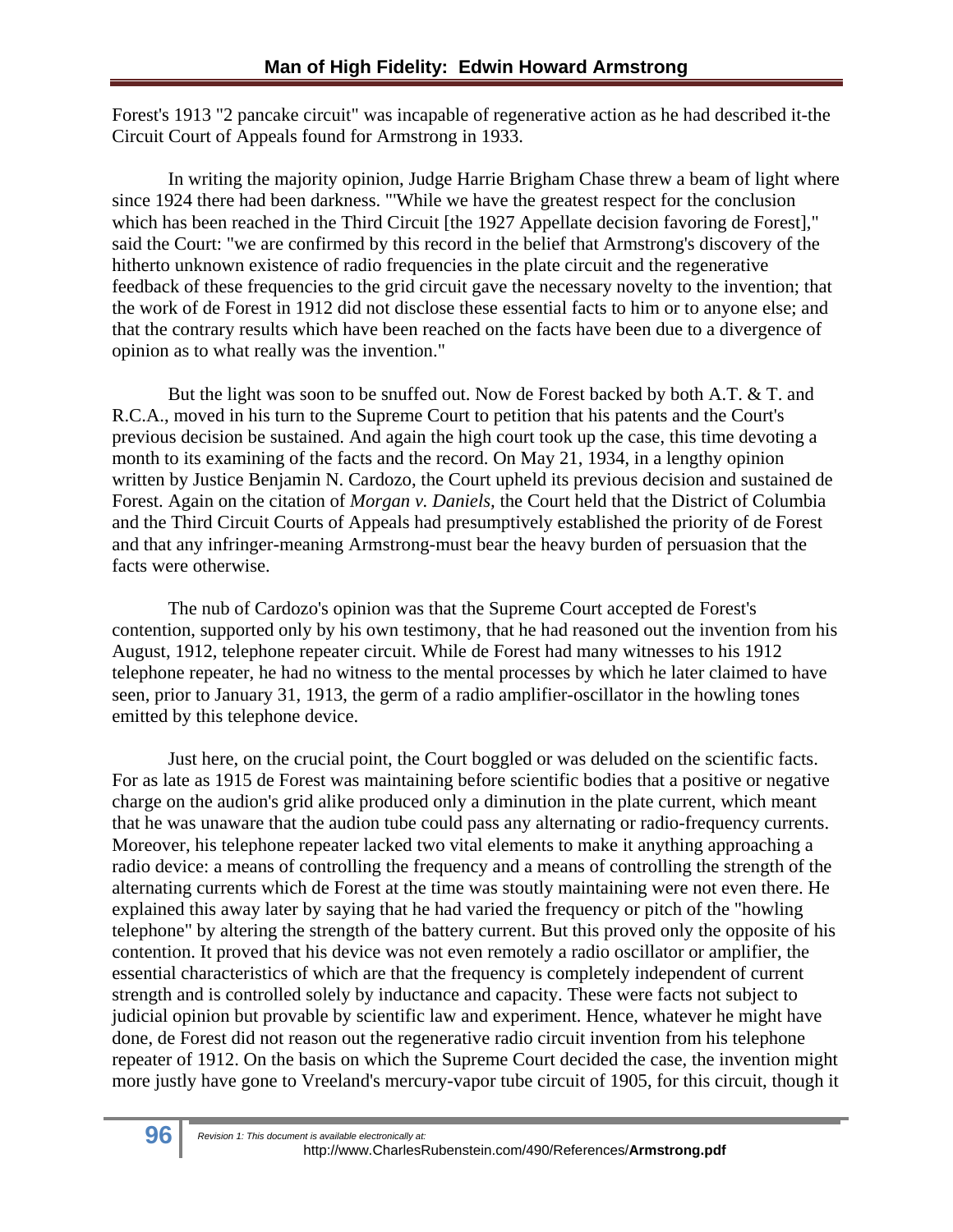was no more a radio device than de Forest's telephone repeater, was a feedback circuit and regenerator of *electrical* currents antedating de Forest by seven years.

As the mandate of the Court was stayed for three weeks to hear a petition for rehearing, Michael Pupin, Alan Hazeltine and other scientist friends of Armstrong raised a hubbub in the press over the Court's garbling of scientific fact. And in demonstrations in the petition for rehearing it was shown that it was a palpable error to consider the telephone repeater as a controllable radio device or the invention at issue. But the petition was denied and Cardozo retreated only to the extent of making one slight but significant change in the wording of his opinion as it was finally printed.

In reviewing the basis on which the Court decided for de Forest, with particular reference to the one laboratory notebook page and circuit diagram by de Forest's assistant Van Etten on which the whole case now rested, Cardozo's original opinion, handed down in May, 1934, had stated: "On August 6, 1912, a diagram showing a feed-back hookup of the input and output circuits is recorded in Van Etten's notebook with a note that by the use of the coupling 'a beautiful clear tone' had been developed, which means that oscillations had been produced and that the oscillations were sustained. There is also a note that the pitch, i.e., the frequency, was varied by altering the plate voltage, which means that the frequency could be varied at will." In denying petition for rehearing in October, 1934, the Court ordered the last phrase of this quotation struck out and amended to "... which means, or was understood, we are told by de Forest, to mean that by other simple adjustments the frequency of the oscillations could be varied at will." This was astounding phraseology for a supposedly decisive opinion. For at the very crux of the issue-whether or not de Forest had conceived the idea of radio regeneration in observing his telephone repeater circuit on August 6, 1912-it rested the case on the inventor's uncorroborated word. Yet, with only this one curious crack of light showing through an otherwise closely constructed opinion, the door was forever closed. Misled by the biggest corporations in radio and telephony, pressing arguments clearly contrary to scientific fact, the Supreme Court froze into legal precedent the fallacy that two different things are identical because they can be described in the same words.

The role of A.T. & T. in securing this outcome requires some examination, for from the moment Armstrong revealed the radio feedback circuit to the world this corporation turned a deaf ear to his claims. He who examines into the motives of corporations is on slippery ground, for a corporation is not a real individual but a self-perpetuating congeries of individuals organized for the purposes of business or industry. As a legal and social entity the corporation is less than two centuries old. The individuals making it up may be good, bad or indifferent. Their motives may vary and those of the corporation may vary, not only from department to department but also from day to day, according to the expediency of the moment. In this kind of corporate society, motives and morals, both highly personal matters, tend to become diffuse and lost in the omnipotent whole. By common appraisal, A.T. & T., is one of the most efficient, able, scientific and impersonal of these new social forms.

The only motive safely attributable to corporations is the profit motive. A few economic facts therefore may illuminate the background against which A.T. & T. acted between 1912 and 1934. From 1912 to 1924 the Telephone Company had invested close to \$400,000 directly in de Forest's patents and many millions more in research and development on the vacuum tube. Up to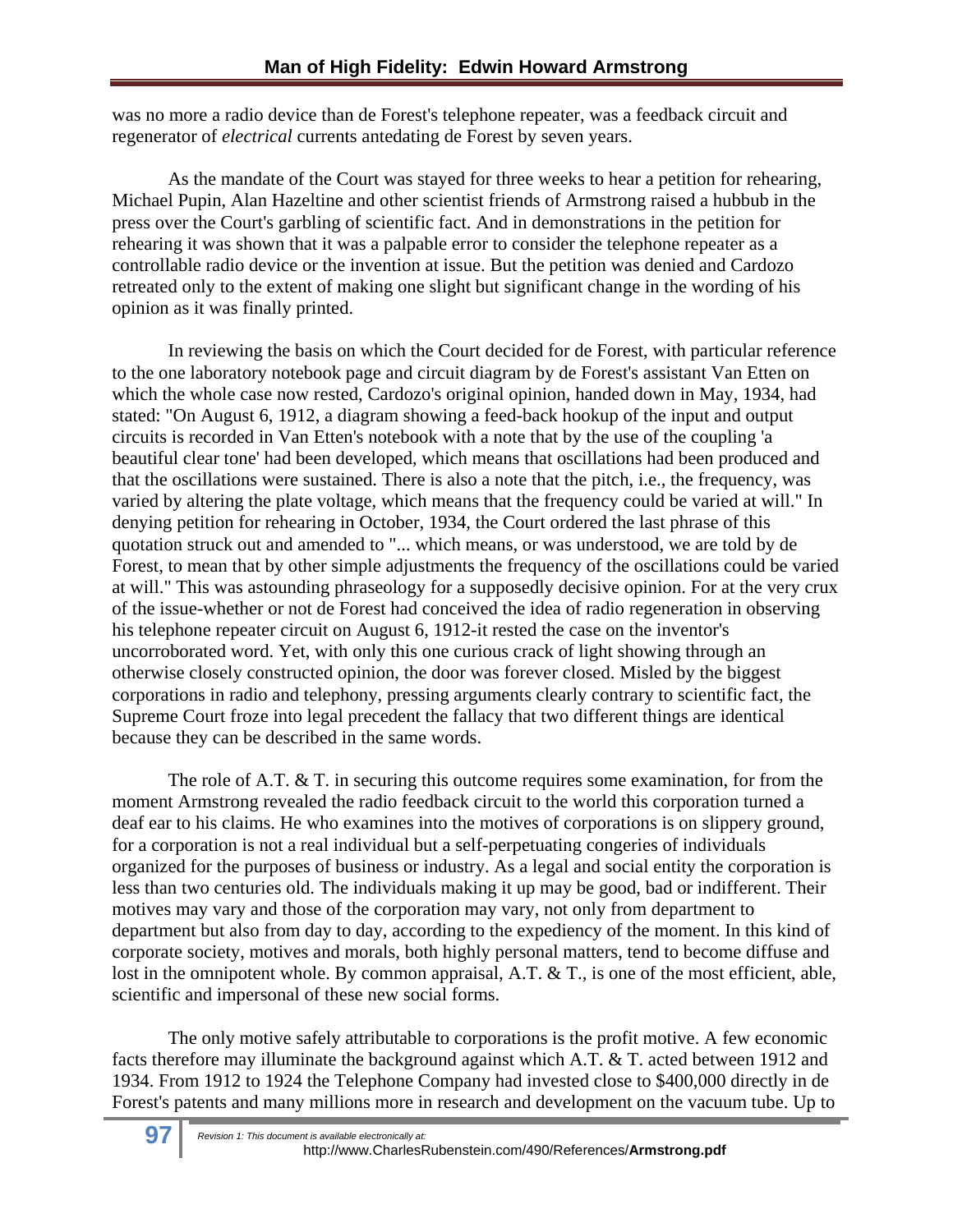1926 it was engaged in a struggle for power, based on these patents, against the so-called Radio Group-G.E., Westinghouse and R.C.A. By 1924 it was crystal clear that the regenerative circuit was the controlling invention dominating all radio broadcasting, international and transcontinental wireless, long-lines high-frequency telephony and many communication and other devices employing the regeneration of radio-frequency currents. And in 1924 it was also clear that, if de Forest's newly issued patents could be sustained, control of this dominant invention could be extended for at least an additional ten years. Whereas Armstrong's patent, issued in 1914, would run out in 1931, de Forest's patents, belatedly Issued in 1924, would run on through 1941. The whole practical effect of the Supreme Court decisions, therefore, was to fasten on the public the burden of paying tolls to the holders of a patent monopoly far beyond its proper date of expiration.

Thus both Armstrong and de Forest and the feud between them were but pawns in a much larger engagement, completely ruthless as to the rights of real individuals. Corporations could engage in this kind of cut-throat warfare, win or lose decisions, make it up together and even later join their adversaries in coalitions against other corporations in endlessly shifting patterns. Armstrong was not built along these expedient corporate lines. In life as in science he played for keeps or not at all.

On May 28, 1934, the Institute of Radio Engineers was holding its ninth annual convention in the Hotel Benjamin Franklin in Philadelphia, when Howard Armstrong walked into the meeting where nearly a thousand engineers were assembled. Their eyes glanced and turned away, as men's eyes involuntarily turn away from a man who has been set upon and beaten by overwhelming forces. His mouth was drawn and his neck and shoulder twisted in the tic he had borne since childhood. He had informed the Institute that he was going to return its Medal of Honor awarded to him in 1918 for the discovery of regeneration. He had a neatly composed speech in his pocket, a speech that in the stress under which he was laboring had taken a curiously poetic turn. It began:

"It is a long time since I have attended a gathering of the scientific and engineering world-a world in which I am at home-one in which men deal with realities and where truth is, in fact, the goal. For the past ten years I have been an exile from this world and an explorer in another-a world where men substitute words for realities and then talk about the words. Truth in that world seems merely to be the avowed object. Now I undertook to reconcile the objects of these two worlds and for a time I believed that that could be accomplished. Perhaps I still believe it-or perhaps it is all a dream . . ."

But the speech was never delivered, for the Institute's president Charles M. Jansky, Jr., began almost at once to address him directly from the chair.

"Major Armstrong," he said, "by unanimous opinion of the members of the Board, I have been directed to say to you:

"First: That it is their belief that the Medal of Honor of the Institute was awarded to you by the Board in 1918 with a citation of substantially the following import, namely, 'That the Medal of Honor be awarded to Edwin Howard Armstrong for his engineering and scientific achievements in relation to regeneration and the generation of oscillations by vacuum tubes.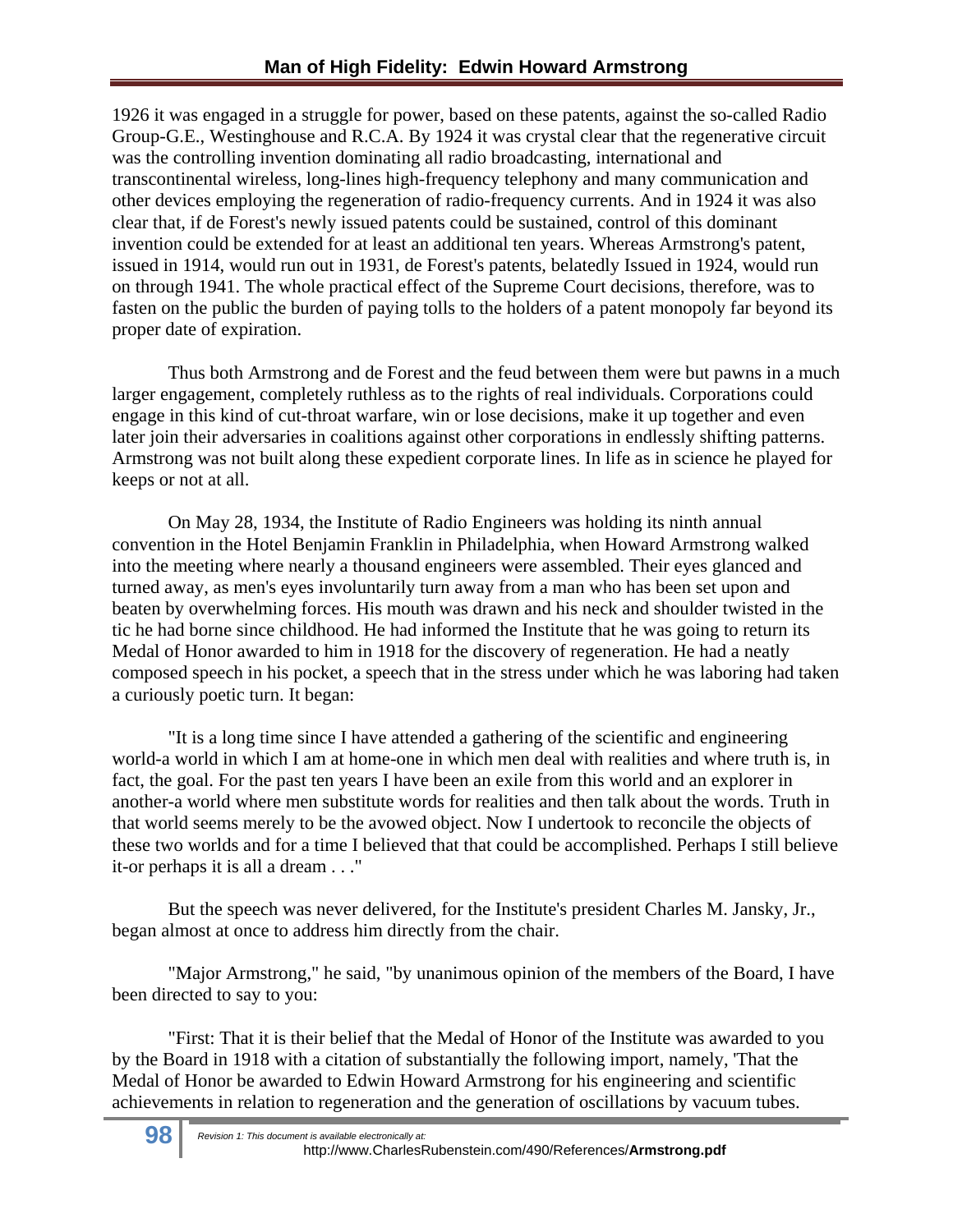"Second: That the present Board of Directors, with full consideration of the great value and outstanding quality of the original scientific work of yourself and of the present high esteem and repute in which you -are held by the membership of the Institute and themselves, hereby strongly reaffirms the original award, and similarly reaffirms the sense of what it believes to have been the original citation."

The meeting gave the inventor a standing ovation. Thus the top body of electronic engineers in America reaffirmed Armstrong as the inventor of the regenerative circuit-the Supreme Court to the contrary notwithstanding. Moreover, it was done by unanimous agreement of a board half of whose members were prominently employed by A.T. & T. and R.C.A. or their affiliated companies. These men had lived through the founding of the radio industry and understood its scientific ramifications. They were not to be diverted by the legal arguments of their patent departments.

No scientific text worthy of the name was ever to credit anyone but Armstrong with the invention of the regenerative circuit, the start of modern radio. Other texts were to appear, however, in the realm of popular or politico-economic histories of radio, which were not so scrupulous. If they mentioned such an episode as the I.R.E.'s reaffirmation of Armstrong at all, it was relegated to a footnote-as if this episode, unparalleled in the history of American science and invention, were of no importance or had only a curious interest. The scientists were relegated in this industrial society to a position of talking only to themselves.

The situation grew ever - more extraordinary with the years. On one side were the legal decisions. In twelve separate decisions made on the regenerative invention, excluding the final Supreme Court opinion (including three in the U.S. Patent Office and nine in courts of law), six tribunals decided in favor of Armstrong and six in favor of de Forest, so that there was at least a division of opinion even on the legal level, though Armstrong lost the final decision. On the other side were the engineering and scientific societies of the world, which one after another as the years went by rejected the final Court decision and affirmed Armstrong with honors as the inventor of radio regeneration. These societies included not only the top electrical engineering and scientific bodies of the U.S. but also those of England and Europe. Perhaps the highest of the U.S. awards was the Franklin Medal in 1941. In the investigative report accompanying this award the Franklin Institute had this to say about the crucial set of experiments in 1912: "De Forest had been trying to use his audion as a telephone repeater and the oscillations produced a howl, which rendered his circuits useless for this purpose. He, therefore, set out to get rid of the oscillations, whereas Armstrong had found out how to put them to good use. It is generally conceded by the radio engineering fraternity that de Forest was endeavoring to suppress the unwanted oscillations which occurred in his apparatus, while Armstrong, understanding the nature of the phenomena, was working to control and make use of these continuous oscillations." De Forest received many honors, including the Franklin Institute's Cresson Medal, for invention of the triode tube, but never a one for the regenerative circuit.

Meanwhile, however, the Supreme Court decision stood, immutable, irrevocable and infallible in the eyes of the uninformed. To Armstrong it was a mortal injury never allowed to heal, for it was periodically to be reopened by the legal forces of the corporations in attacks on "the discredited inventor." For these forces to admit for one moment that Armstrong was really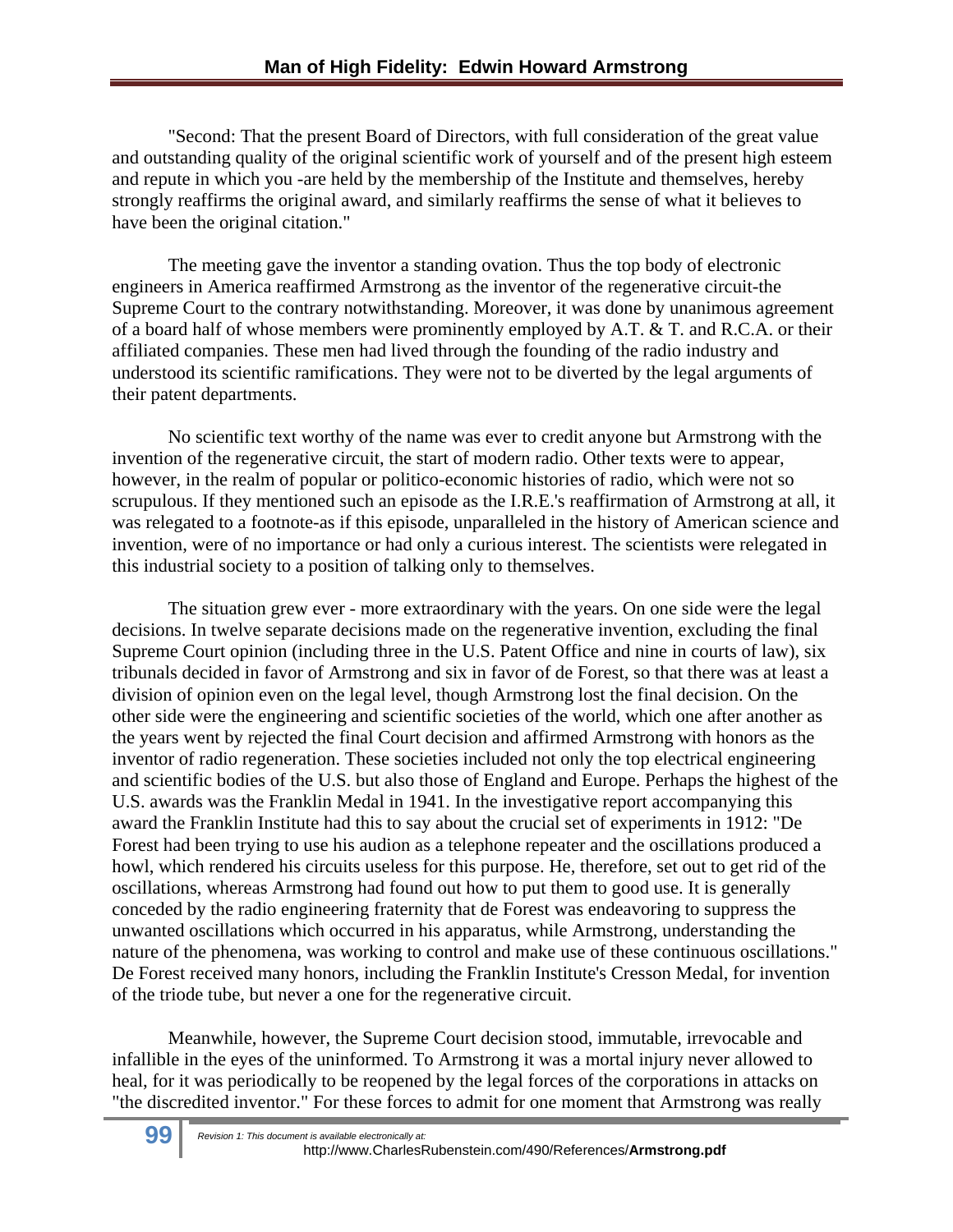the inventor of radio regeneration would have been to admit that a violent miscarriage of justice had taken place. Hence Armstrong's reputation had to be subtly destroyed, root and branch, while de Forest's was built up as the "Father of Radio." From the propaganda mills which modern corporations run as efficiently as do modern states the suggestion was put out on all suitable occasions that Armstrong was not really the inventor of anything. Between the millstones of the modern industrial state, the inconvenient stubborn individual had to be ground, if possible, to a grain of dust.

In the files that Armstrong kept throughout his life, preserving every scrap of paper with any markings of intelligence on it, one scrap appears repeatedly in his own handwriting, without indication as to source. It turned out to be a snatch of narrative from Mark Twain's A *Connecticut Yankee in King Arthur's Court,* which Armstrong had fastened on as expressing his deep feelings at that time.

"Think of that," the scrap reads. "Observe how much a reputation was worth in such a country. These people had seen me do the very showiest bit of magic in history, and the only one within their memory that had a positive value, and yet here they were ready to take up with an adventurer who could, offer no evidence of his powers but his mere unproven word.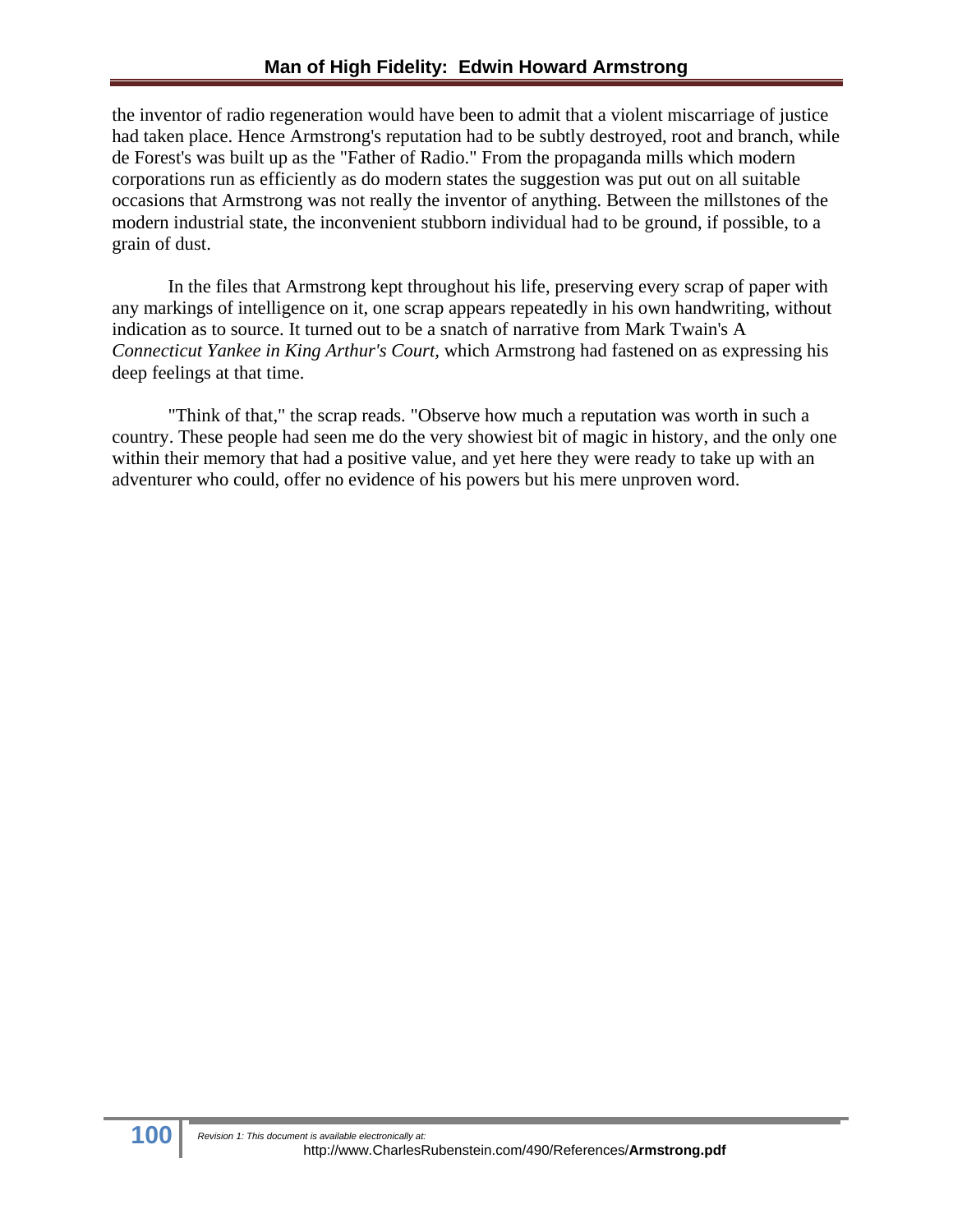## **Chapter 11**

## **The FM Comeback**

This ten-year ordeal, in which the foundations of his life were battered by forces new yet old in history, might have engulfed Howard Armstrong in black despair but for one thing. Parallel with all the shattering blows that were denying to him his first invention, he was bringing to flower his third major invention, destined to round out a career of creative force and intensity hardly to be matched in these times.

He would show them whether he was an inventor or not. If he could not beat them at the legal game, he would beat them in a higher game at which the corporations, for all their massive funds and elaborate shiny laboratories, showed little or no aptitude-the conception of original ideas. Now forty-four and completely bald except for a friar's fringe at the back of his head, growing portly but still powerfully active on the tennis court and in the laboratory, he launched into an entirely new development at an age when most men not only begin to slow down but become less and less capable of embracing new ideas. What made it the more remarkable was that he still had a large fortune on which it would have been easy to recline and let the world go by-the great perfidious world, always so ready to stab and to oppose, and even then rolling in the trough of the longest, hardest and most irrational depression of modern times. But to retreat from the battle was not only foreign to his nature, it never occurred to him.

On the day after Christmas, 1933, four patents filed separately between July, 1930, and January, 1933, were simultaneously issued to him on a new radio signaling system. There were to be no gaps this time, if he could help it, through which interference proceedings might be instituted to deprive him of his invention. He had a new firm of patent lawyers, Moses & Nolte-Albert Nolte being an old friend of early Columbia days-and together they had drawn up a tight series of applications and guided them through the Patent Office so that they all issued on the same day, bearing consecutive numbers from 1,941,066. Thus by the time the Supreme Court handed down its final decision against him in 1934, he had in his pocket a sheaf of patents on a new invention that was to be almost as revolutionary in its effects over the standard method of radio broadcasting as regeneration was over all previous means of wireless communications. No one paid much attention to the new patents. Yet what the old artificer had quietly incorporated in these patents was a solution to the last basic problem in radio, the elimination of static, by a method entirely new and dazzling in its technical virtuosity.

This problem had been the first one to engage him after his graduation from Columbia and joining Pupin as assistant. It was a problem that had been with wireless from the beginning, ever-present, nagging and seemingly irremediable. Many brilliant minds had tangled with it, only to give it up. Many ingenious devices had been tried, only to fall back on the only palliative that the radio industry could seem to find for most of its chronic technical ills: more power in transmitters in an attempt to drown out atmospheric and other disturbances. But the disturbances still kept breaking in. Pupin and Armstrong floundered almost as badly as other investigators. Pupin had an idea that a negative resistance in the transmitter plus a high positive resistance in the receiving antenna might wipe out static in the system, and he set Armstrong to work building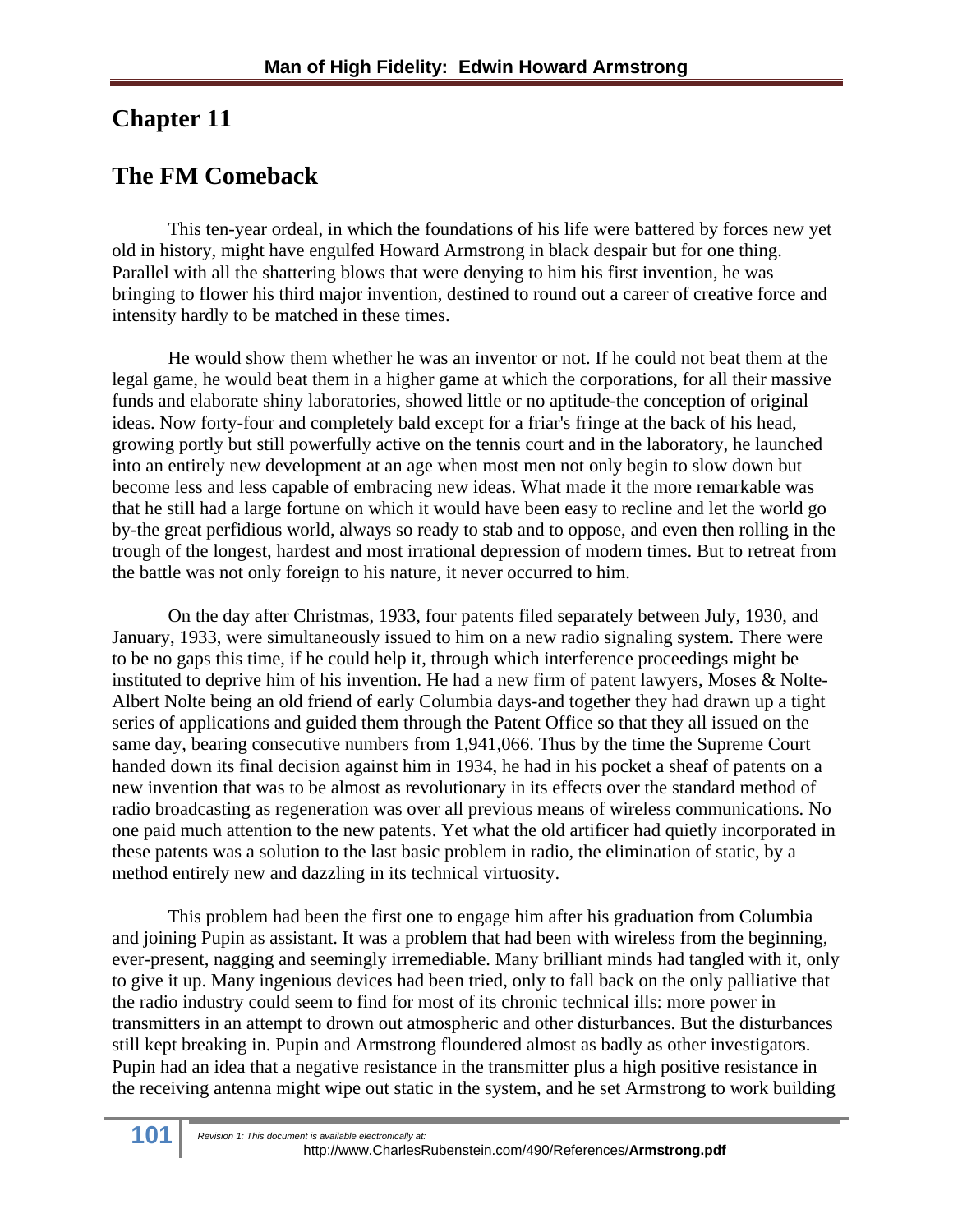a vacuum-tube generator to try it. It didn't work. Armstrong had ideas of his own. One of these, sketched and witnessed on a slip of paper in June, 1914, reads: "Receiving apparatus with arrangements for eliminating static by means of a revolving field caused by the interaction of the incoming signal and a local current of different frequency." It didn't work either. A veritable blizzard of small slips of paper on which he noted circuit ideas was strewn through these years. By 1922 both Pupin and Armstrong had tried everything they could think of and, disheartened, they decided to abandon the project, at least temporarily.

"The biggest problem that I can see," Armstrong said in an interview in 1922 just before leaving for France, "is the elimination of static. That is a terrific problem. It is the only one I ever encountered that, approached from any direction, always seems to be a stone wall. I suppose, however, that static will be done away with, sometime."

'When he returned to the laboratory and to many more immediate problems, he still continued to think about it. He could never really abandon a project. He was working independently of Pupin now, though the bond between them was closer than ever. Soon he was proposing and trying other means of static elimination. One of these, a proposal that two receiver circuits be used, one to buck static out of the other, was demolished with a mathematical flourish at an I.R.E. meeting by a noted A.T. & T. scientist and engineer named John Carson. Armstrong said nothing but plodded silently on in pursuit of his prey. As late as 1927 he was still in pursuit in darkness, though an instinct told him that he was now on the right track. He presented a paper to the I.R.E. in that year proposing a scheme-also in the end unworkable- which would send out two waves of slightly different frequency in rapid alternation, so that static bursts would tend to interfere with only one or the other. In the idea of 'somehow modifying the sending wave there was the germ of a solution.

Altogether, in the nearly twenty years that he pursued the problem, Armstrong chased, as he later expressed it, "more will-o-the-wisps than I ever thought could exist." The problem was surrounded not only by a dense bramble of technical difficulties but also by a thick fog of mistaken knowledge piled up over the years, which was often harder to get through than any wilderness. It was 1925 before Armstrong began to catch a glimpse of the real problem, which was far more deep-seated than anyone supposed. Mere gadgets, filters or circuit devices, superimposed on the broadcasting system, could never solve this problem. Nothing less than a radical change in the broadcasting system itself could get at the roots of the trouble. The wild glimpse of a solution that he saw in 1925 was that the effects of static could be overcome only by employing a radio wave different in character from the electrical waves that produced static.

The solution that eventually came out of this clear view of the problem illustrates better than any of his previous achievements the subtle, daring and tenacious mind of a great inventor. Whereas his previous inventions were made with a seemingly effortless swoop upon observations missed or not even arrived at by others, this one was made by a much longer, more complex process. Armstrong here sat down before nature and his apparatus and, slowly and painfully stripping his mind of error, followed wherever nature and his experiments led him. It took a rare patience and humility of spirit to pursue such a course through the battering years that marked his middle life. Yet nature, he knew, yields nothing worth having to force, but only to understanding.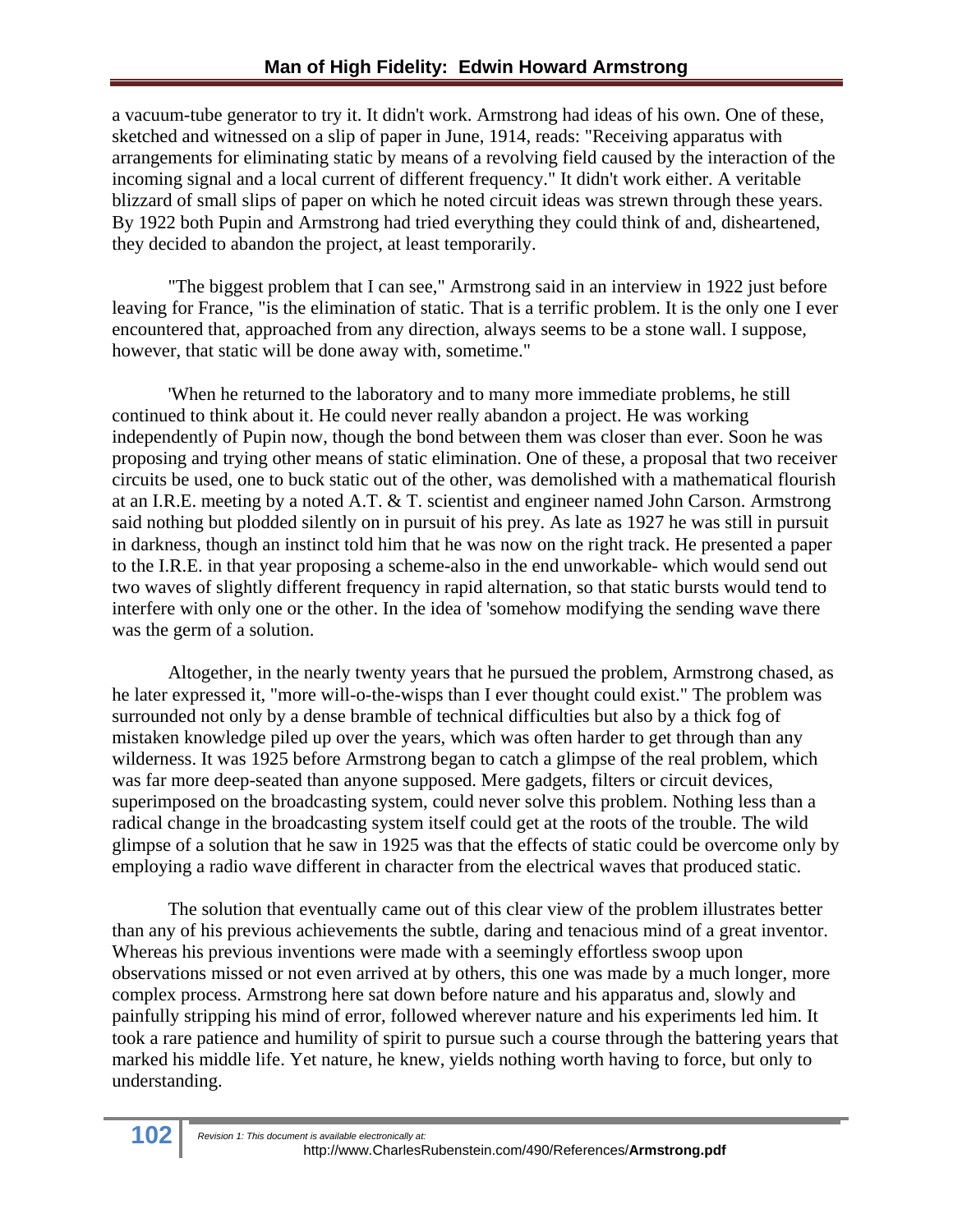Understanding began with static itself. This was not an ingredient generated by malevolent spirits to bedevil poor radio operators, but a natural phenomenon in the atmosphere in which radio operated. As early as 1915 Armstrong had conducted a series of experiments proving to his own satisfaction, and contrary to previous theory, that the bulk of all natural electrical disturbances was produced by waves varying in amplitude or power just like the modulated waves of radio itself. Hence lightning and other electrical discharges surging around the great electromagnet of the earth could easily break into and mix with radio waves to produce those crackling and crashing noises known as static. It was futile to try to blanket or exclude these discharges by brute force (i.e., more power in transmitters), for one lightning bolt could far overtop any power that puny man could put into a transmitter. It also was futile, as he laboriously found out, to try any other half-measures. On any standard broadcasting and radio receiver terms, static was ineradicable. Any device that passed amplitude variations, passed static.

Here all investigators came to a dead-end, for there was little more to be done. There was only one other characteristic of a radio wave besides amplitude that could be significantly modulated or varied, and that was its frequency-the number of complete wave cycles or undulations passing a given point per second. (There is a third form of modulation known as phase modulation, but it need not concern us here.) Frequency modulation had been tried many times in radio over the years, and all the textbooks pronounced it useless for the transmission of intelligence. But Armstrong was never bound by textbooks. Where the signs "Impassable" and "Keep Out" were thickest, there he liked to plunge in to see for himself. In 1925, along with other ideas on which he was working, he began a fresh exploration of frequency modulation. By 1932 he saw a revolutionary way to employ this method of modulation not only to eliminate static, but also to provide, contrary to all the textbooks, a system of broadcasting superior in sound reproduction and in many engineering features to the system of amplitude-modulation radio in use for over thirty years.

Now, frequency modulation, as Armstrong pointed out in the first paper on the new system, was not new in itself. Indeed, it was inherent in electromagnetic waves from the moment such waves existed in nature. The first but unsuccessful attempt to employ it was in the Poulsenarc transmitter around 1903. Many more research attempts were made on both sides of the Atlantic following the introduction of the vacuum-tube oscillator in 1913. But by this time a large body of mathematics had grown up governing the transmission of radio waves, and taking this mathematical superstructure for law, all investigators had made the mistake of treating frequency-modulated waves in the same way as amplitude-modulated ones. It had been found that amplitude modulated waves moved most efficiently through space, with a minimum of interference and a maximum of clarity and economy, when they were held to as narrow a band of fixed frequencies as possible. The dictum was that radio waves should be as sharp as a knife; i.e., so "sharply tuned" that stations came in at a hairline point on the receiver dial. When, however, frequency-modulated waves were held to as narrow a band of frequencies as possible, nothing came through but horribly distorted tones. Hence it was concluded that frequency modulation was wholly unsuitable for intelligible radio communications.

Again Armstrong took up a technique regarded as of little value and transformed it into a new communications system of great beauty and utility. He did this by setting out, as in his early experiments on the vacuum tube, to investigate frequency modulation more thoroughly than anyone had done before. Apparatus for producing frequency modulation had been crude and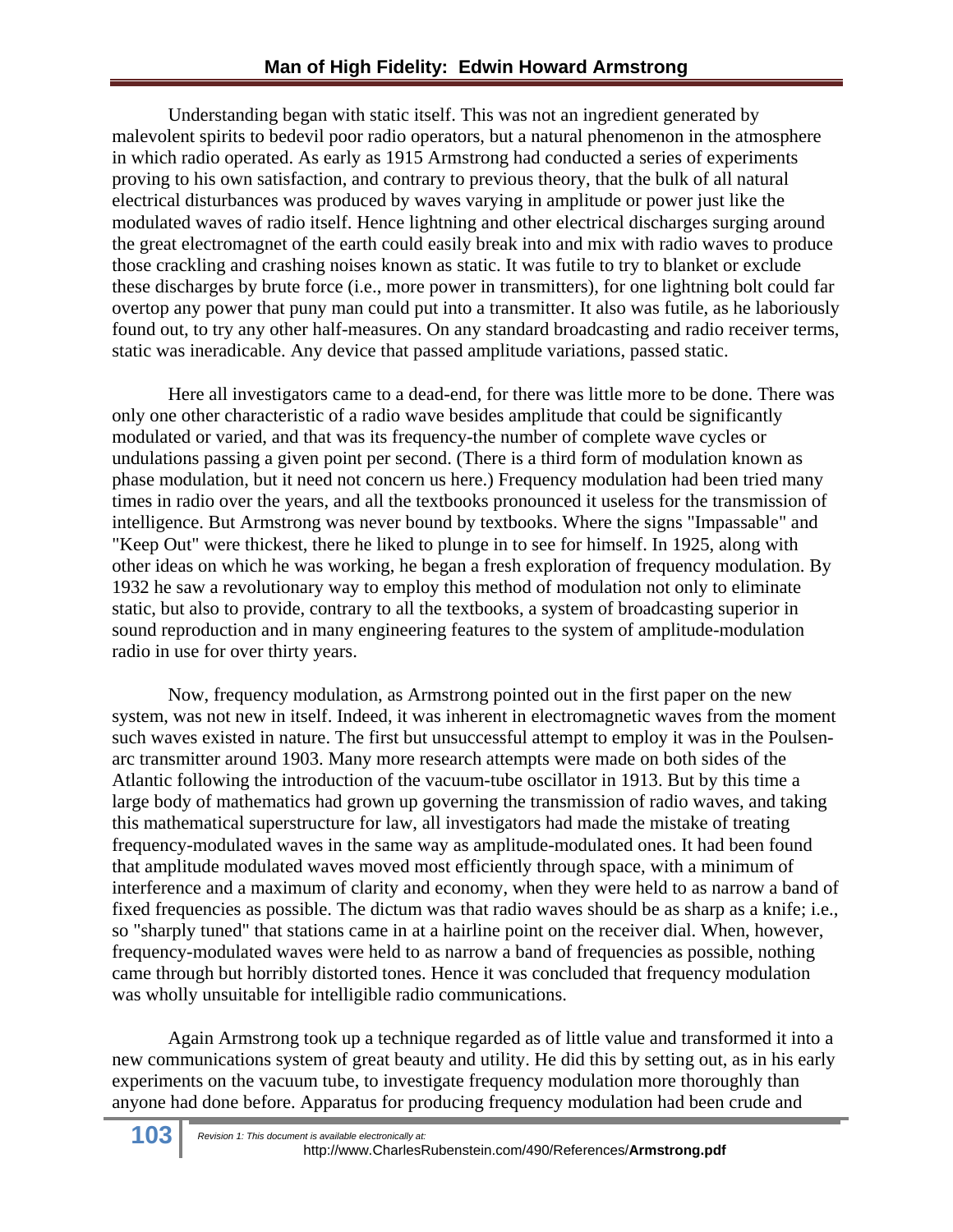unreliable. The Major therefore set out to develop, for the first time, a transmitter and receiver system that would give as nearly perfect, controllable and measurable a form of frequency modulation as could be achieved. Even with this near-perfect system, however, he discovered that, up to a point, the textbooks had been right. Frequency-modulated waves, treated like amplitude-modulated ones, would not work. It was at this point in 1932 that he conceived his revolutionary idea, going against all orthodoxy. Instead of transmitting his waves -over a narrow band of frequencies, he would allow them to swing over a very *wide band* of frequencies. When he did so, he found that frequency modulation became capable of transmitting intelligence with a clarity and a lack of distortion and interference unknown in amplitude modulation. Thus by a combination of new apparatus, without which such results could not have been obtained, and a new idea, Armstrong created an entirely new radio system.

The great irony of the situation was that most of the early unsuccessful work on frequency modulation had been done in the laboratories of A.T. & T. and R.C.A., which had come to the conclusion that it was useless for radio purposes. Most of this work was aimed at crowding more stations into the narrowest possible frequency bands. By a still greater irony, it was A.T. & T.'s John Carson, the same who had overthrown one of Armstrong's earlier ideas, who in 1922 administered what was thought to be the *coup de grace* to frequency modulation in a paper before the I.R.E. This was an extremely able paper and mathematically sound, but Carson was so injudicious as to draw the sweeping conclusion: "This type of modulation inherently distorts without any compensating advantages whatever." Following Carson, other mathematicians here and abroad wove even more intricate proofs that frequency modulation was useless. Like the previous erroneous theories of vacuum-tube operation, these "proofs" had the effect of veiling frequency modulation's real worth from investigators.

Armstrong never allowed Carson to forget this blooper. Actually, Armstrong's own early experiments with frequency modulation had confirmed the correctness of Carson's calculations: i.e., *narrow-band* frequency modulation was unsuitable for radio purposes. But behind Carson stood the immense authority of A.T. & T., and Armstrong, still smarting from his defeat before the Supreme Court at the hands of this corporation, never lost an opportunity to rub it in that the investigation of frequency modulation had been fumbled. This combativeness did not make life smoother. Indeed, if Armstrong had set out deliberately to make an invention to annoy his corporate antagonists, he could not have found a more infuriating one than wide-band frequency modulation, or FM for short.

Armstrong's lifelong quarrel with mathematicians came to a head in this development. No sooner was the actuality of his newest feat digested-only some years after its first public demonstration-than the mathematicians busily erected another edifice of equations to prove that wide-band FM would work, after all, and that it did, indeed, eliminate static, as Armstrong demonstrated. This was useful for future engineering development, but it contained no reference to past mistakes and it implied in many weaseling phrases that a mathematician might have worked it all out on the back of an old envelope, if he had been of a mind to. This kind of sophistry reached so high a point that Armstrong finally wrote one of his best and most scathing papers on it, entitled "Mathematical Theory vs. Physical Concept." In it he cited names and texts, before and after his discovery, and used FM to point up the fact that this invention, like all the major inventions in radio before it, was based not on a manipulation of mathematical formulae but on experiment and physical reasoning,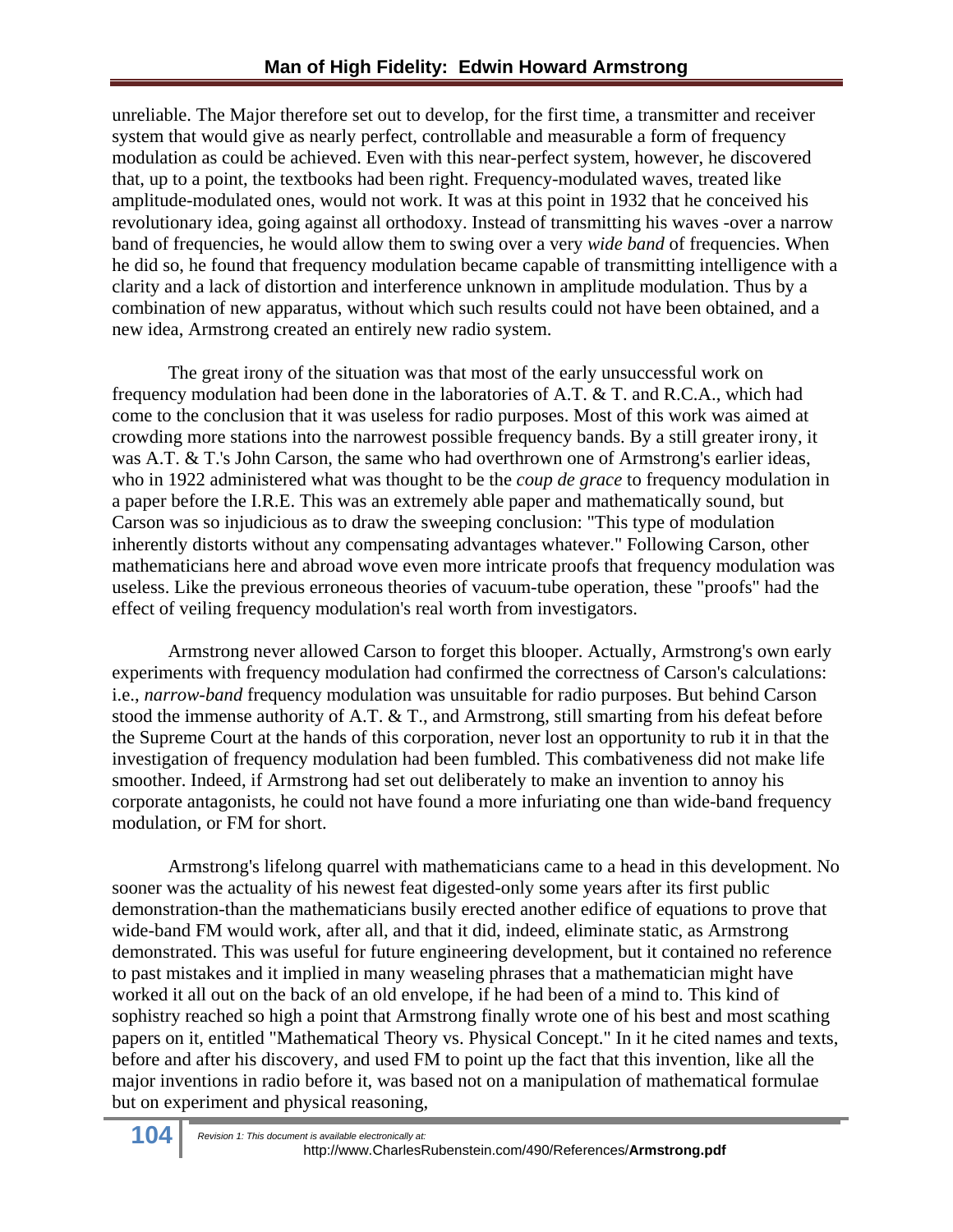"The invention of the FM system," he wrote, "gave a reduction of interfering noises of hundreds or thousands of times. It did so by proceeding in exactly the opposite direction that mathematical theory had demonstrated one ought to go to reduce interference. It widened instead of narrowed the band. And it employed a discarded method of modulation which also, in learned mathematical treatments, had been demonstrated to be totally useless or greatly inferior to amplitude modulation.

"The student, picking up a text book or some analytical treatment of FM, does not get this picture. He finds, instead, a series of mathematical expressions almost totally divorced from any basis of physical reasoning. He gets the impression that he must learn to think in terms of trigonometrical functions, reams of calculations and tables of all sorts. Nothing could be more fantastic ... the impression has been created that in some magical way invention is connected with a bewildering maze of symbols and curves."

The role of mathematics in science is much misunderstood, and to understand it is important to an understanding of Armstrong's genius. Mathematics is a powerful and in some instances an indispensable tool, a tool that can lighten the work in many sciences, but one that can never be substituted for physical experiment and reasoning. All the greatest mathematicians have understood this. The story is told of Albert Einstein by his artist friend Ben Shahn, who witnessed the incident, how Einstein one day entertained a young physicist who in the heat of expounding a new, viewpoint rushed to the blackboard and began filling it with intricate equations. "But my dear boy," said Einstein, "mathematics proves nothing."

In the hands of a great practitioner and scientist, mathematics may be used to forecast a new and fruitful theory, but its validity is ever subject to the repeated test of physical experiment in the real world. In the hands of small men, mathematics may become a mere cult. Indeed, there is a good deal of numbers worship in the present high fashionableness of mathematics. Armstrong, who hated all abracadabra in science, never ceased to rail at this cult. The reaches of science were grown difficult and technical enough without clouding the inquiring mind and veiling it from those physical concepts by which alone science may be understood. Like all firstrate scientists, Armstrong was a profound democrat in his belief that science should be accessible to any intelligence.

The invention of FM actually showed Armstrong to be a more precise mathematical thinker in terms of the physical concepts underlying mathematics than any of his adversaries, for wide-band FM was not simply a new radio system but a new concept greatly extending and clarifying the basic laws of communications. There are many parallels in which practical discoveries preceded and gave rise to new scientific laws. Marconi three times confounded the savants of his day with great physical discoveries-the groundwave, the skywave and, in 1932, the bending of microwaves beyond the horizon-requiring a revision and expansion of basic science to explain them. An even more classic example is Faraday. While mathematicians were constructing many elegant equations leading m the wrong direction, Faraday was discovering, wholly by physical experiment and reasoning, the essential principles of electromagnetism. And it was on Faraday's physical concept of the magnetic field that Clerk-Maxwell with warm acknowledgment, built his great mathematical theory of light and energy.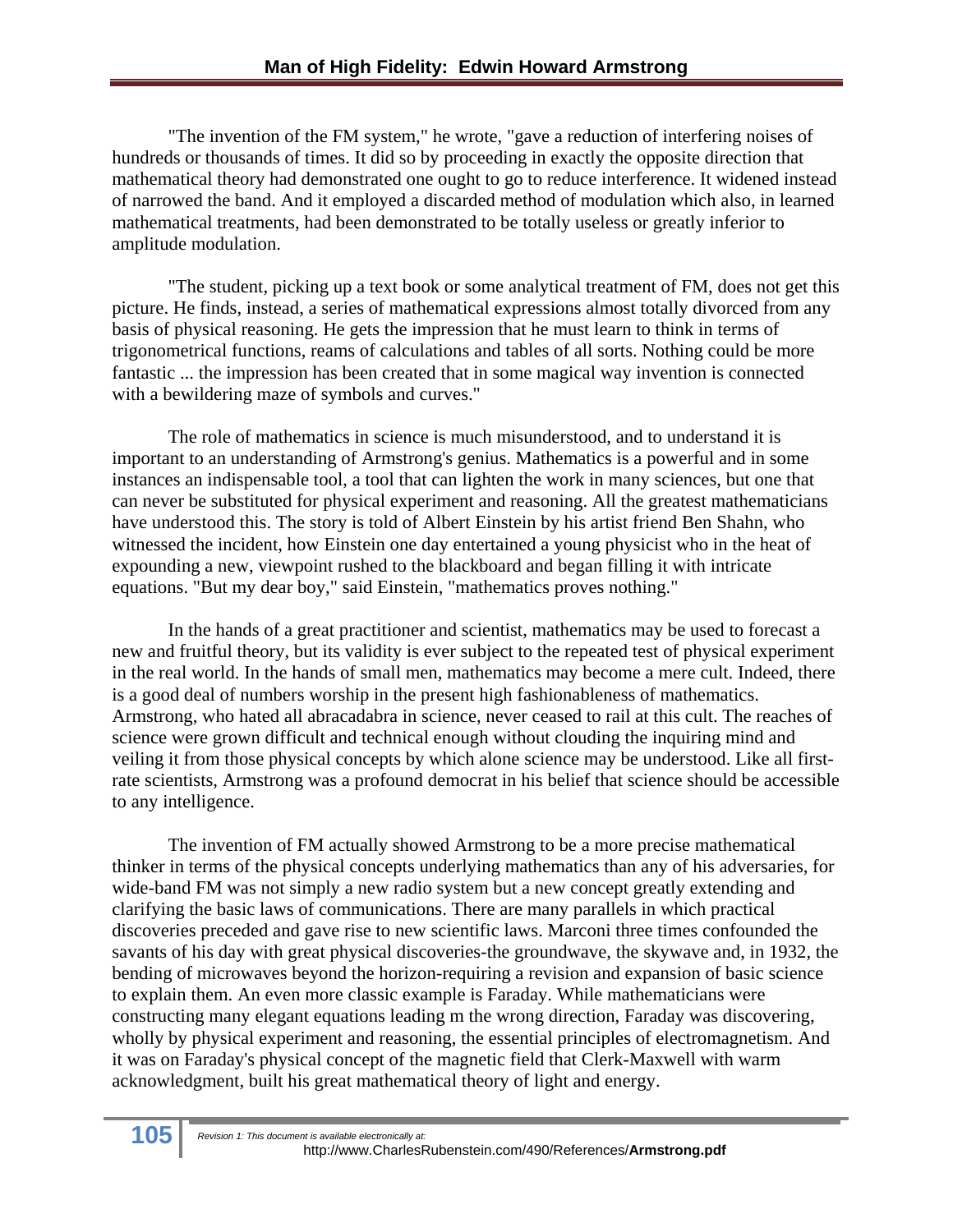The basic concept in FM was the idea that frequency bandwidth could be traded for a higher signal-to-noise ratio the measure of quietness in a communications circuit: Briefly, the wider the band of frequencies employed, the greater the suppression of noise or static. It could be reduced to a mathematical formula: the power gain of the signal-to-noise ratio increases as the square of the frequency bandwidth used. This concept was first revealed in Armstrong's historic demonstration of FM in 1935, The new principle revealed eventually caused a revision of a previous scientific law, known as Hartley's Law after the A.T. & T. scientist who had devised it, which up to then had been thought to govern the amount of information that could be transmitted over a communication system. Armstrong himself did not have the ability to see or to elaborate the mathematical consequences of his idea. But the new concept became a key element in that body of abstruse mathematics devised chiefly by Norbert Wiener of the Massachusetts Institute of Technology and Claude E. Shannon, then at the Bell Telephone Laboratories, known as modem information theory. This theory represents a fundamental change in the design and analysis of communication systems, freeing the engineer from previous limitations, and already it has proved a powerful new tool not only in radio, telephony and telegraphy but also in sciences as far afield as psychology. To find Armstrong and FM credited with having contributed one of the seminal ideas to this theory, one has to read foreign papers or texts in which commercial rivalries are not so rampant as in the U.S.

To go back in detail to the development of FM, Armstrong was strenuously occupied from 1928 to 1933 in getting FM into its first working form. One reason for the time consumed was the nature of the development. Whereas the invention of the feedback circuit involved only one vacuum tube, the early work on FM often required as many as 1<00 tubes in a single "breadboard" setup. Sometimes months were needed to set up and try one experiment. By 1933 be had made and recorded over 100,000 measurements. In addition to all this, the whole early development of FM was carried on by Armstrong alone, a feat probably unique for an invention of this size and character. There was some laboratory assistance. Tom Styles had joined him in 1924 as an assistant secretary and general factotum, and, soon after, Armstrong took on another early friend from Yonkers, John Shaughnessy, to help build apparatus. But the burden and the direction were Armstrong's.

Pupin was ailing all through the latter part of this time and lived only long enough to see his old project of static elimination in the first stages of accomplishment. Pupin died on March 13, 1935, at the age of seventy-seven. Armstrong had been appointed a full professor the year before and his name was promptly proposed by influential friends of Pupin, including Gano Dunn, a distinguished electrical consultant -and financier, to take over Pupin's chair at the head of the Marcellus Hartley Research Laboratory. Armstrong was appointed with a glowing letter from Nicholas Murray Butler, President of Columbia University, warmly paying tribute to his inventive genius and to the continuing glory that it brought to the school. Mixed with the sadness of Pupin's passing, this was one of the proudest moments in Armstrong's life. Typically, he left unchanged every item in Pupin's paneled office, Room 206 in the basement of Philosophy Hall, even down to the old Edison carbon-filament lamps in the wall brackets. His own status remained practically unchanged, a nominal salary of \$1 a year, which he never collected, and the freedom to do research as he pleased in the oldest tradition of great universities.

All the original research and development of FM was carried on in the old basement laboratories of Philosophy Hall. Long tables bore the neat but intricate clutter of electronic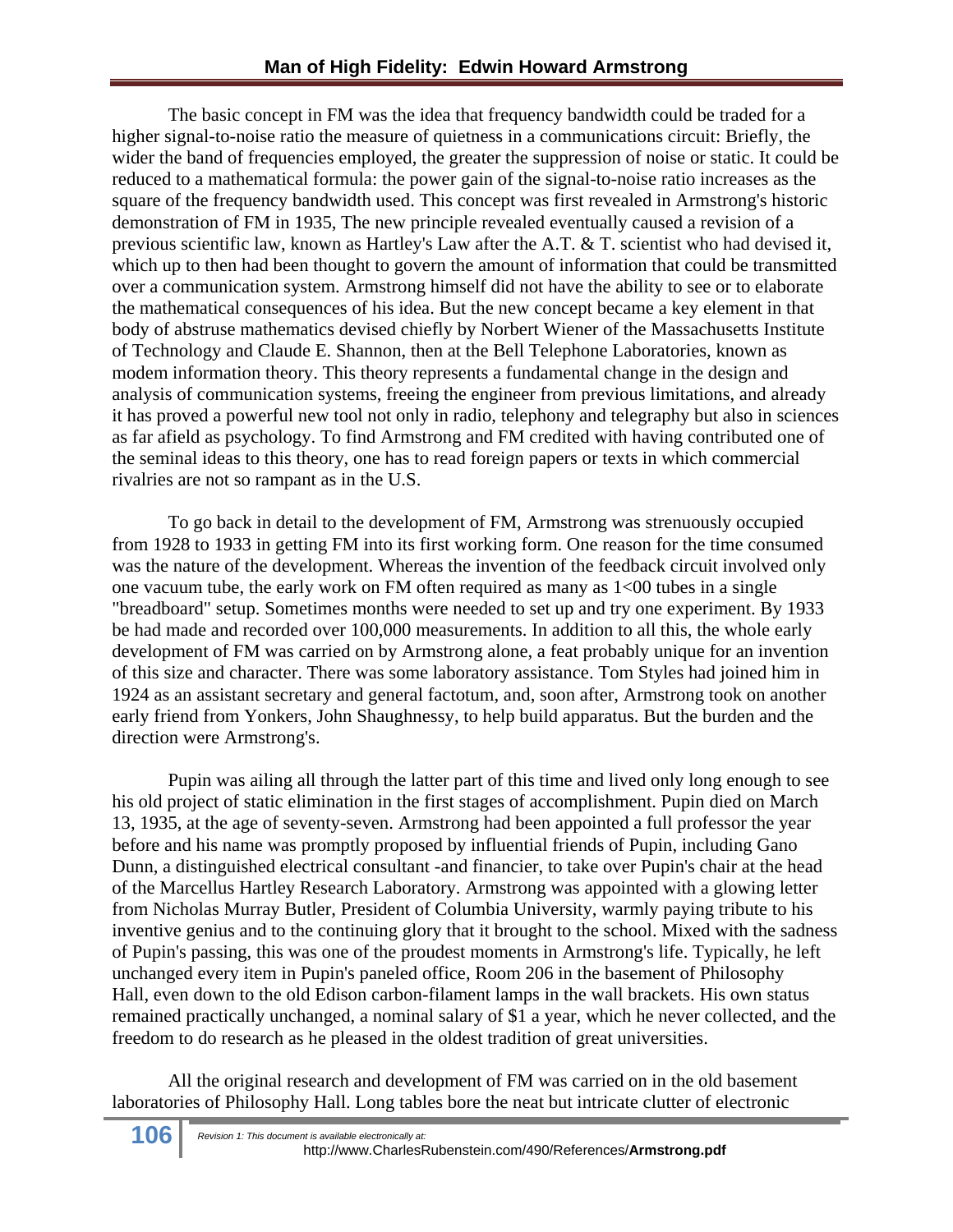circuits spaced out for precise experiments. They were surrounded by a maze of measuring apparatus and the glinting fronts of high, old-fashioned glass cases packed with still more apparatus. Armstrong, in a private arrangement with the university, supplied all funds for equipment and assistants' salaries, and bore all overhead expenses beyond the bare maintenance of working quarters, power and light. The laboratory was run with loose informality in that vital disorder in which most creative work is done, an atmosphere sharply different from that surrounding most industrial research, yet with strict regard for the object in view.

To work for Armstrong, as one of his later assistants put it, was no bed of roses. Work followed the rhythm of the task in hand, relaxed sometimes for weeks and months when Armstrong barely appeared in the laboratory, intense when he was closing in on a problem. Through most of the years between 1928 and 1934, when FM was being developed, laboratory records show activity going on seven days a week and often far into the nights, and on all holidays except Christmas. Armstrong worked along with that singular absorption and detachment that, even in relaxation, never allowed his mind to cease from turning over the problems with which he was grappling. He lived plainly, even austerely. He would wear the same necktie day after day until it frayed away and shoes until they were out at the soles. His luncheon invariably consisted of a cheese sandwich and a glass of milk, taken hastily in a small shop on Amsterdam Avenue. Tom Styles, who liked more leisure and variety, once got him into a French restaurant. Armstrong, to mark the occasion, blandly ordered two cheese sandwiches and a glass of milk. In his working life, however there was never any lack of excitement and variety. Nearly every task he directed pressed forward into regions where no man had trod before.

In the development of wide-band FM it was frontier all the way, involving a dexterous interplay of sender and receiver to create a new radio system. Basically the problem was to send out from the transmitter a new type of radio wave, the exact opposite of the amplitude-modulated waves long in use, in which the amplitude or power, instead of being varied, was held constant while the frequency was rapidly varied over a band of frequencies 200,000 cycles (200) kilocycles) wide to carry the sound-pattern variations of the human voice or music. The FM wave, instead of being variable in crest or depth, was variable only in the number of wave cycles passing a given point per second. The transmitter which Armstrong worked out, embodied in one of the patents issued to him in 1933, was part of the earlier apparatus he had devised to produce a more precise and controllable form of frequency modulation than any theretofore. It employed a highly stable crystal-controlled oscillator or transmitter whose waves were modulated by what is known as phase shift. The wider the frequency swing of the waves thus produced, the less did natural static or noise, narrow in frequency, impinge on them.

The key to the system was the receiver which Armstrong devised to accept this new type of radio wave and translate its frequency variations into amplitude variations and thence into sound at the loudspeaker. Until this special receiver was developed, embodied in another of Armstrong's basic patents of 1933, there were no precise methods for receiving frequencymodulated waves. It was another display of Armstrong's genius for electronic circuitry. The basis of his new receiver was the superheterodyne circuit, to which he added two special circuit stages that were the key to FM reception. In the first stages of this receiver the incoming FM waves were heterodyned down to an intermediate frequency and amplified, just as in any superheterodyne set. The amplified waves then passed to a special vacuum-tube circuit called a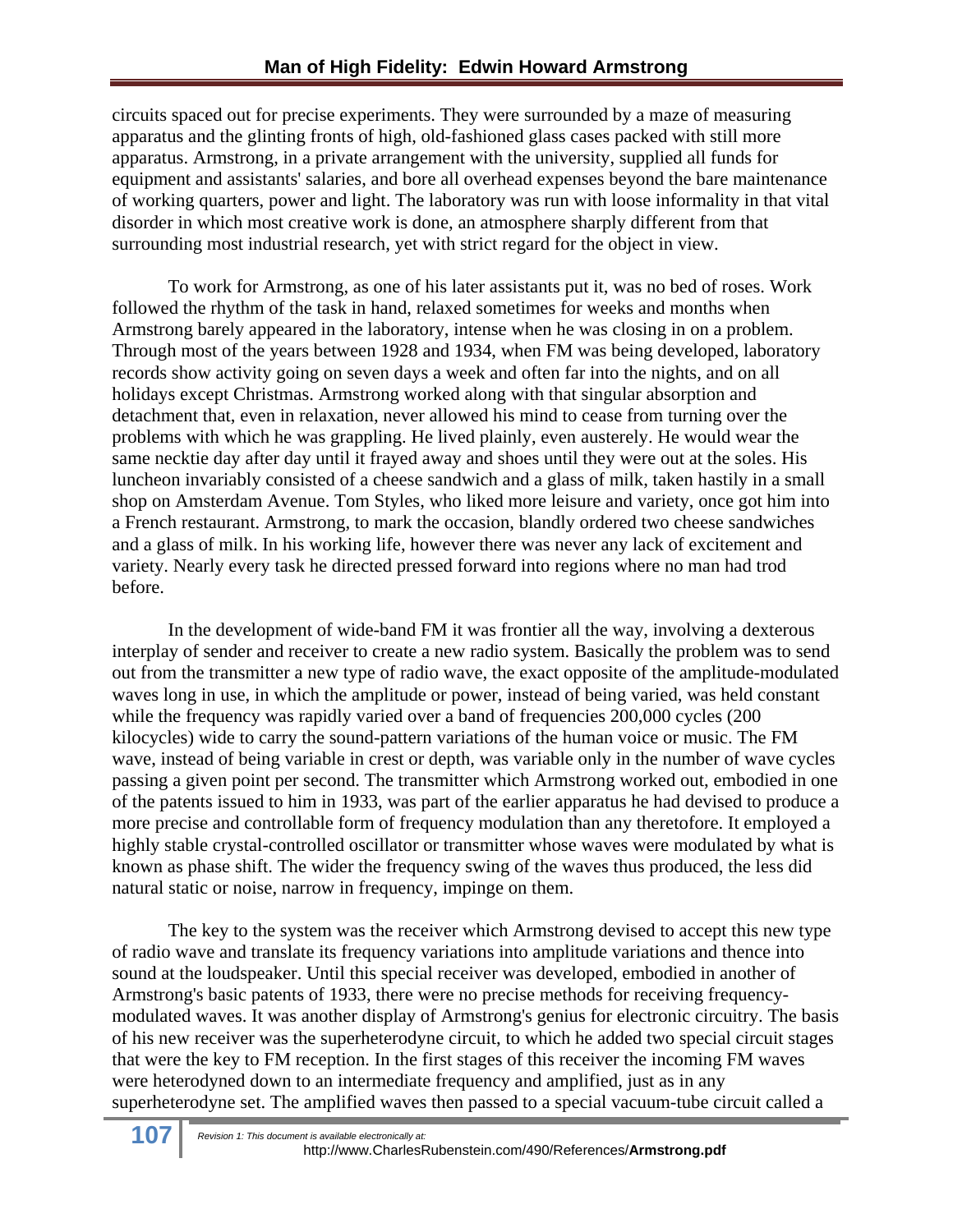*limiter*, which in effect clipped off any amplitude variations (static) the waves might have acquired en route or in the receiver itself. The purified signal then went to a circuit known as a' *discriminator,* which converted the original frequency variations into amplitude variations, ready for detection and amplification by the usual final stages of a superheterodyne receiver. In other words, after all possible extraneous noise was strained out of the FM wave, it was translated to amplitude modulation and then into current at audible frequencies to activate a loudspeaker.

From transmitter to receiver, therefore, Armstrong invented a kind of "closed circuit" in space for a new type of radio system. It propagated a wave not easily broken into by static or random noises, and it provided a special receiver that rejected any such noise that did break in and accepted only the frequency pattern of the original signal. Some manmade static, such as that put out by diathermy machines and aircraft engines, could still break in, but this was only a minor part of the static problem. The FM system eliminated nearly 99 per cent of all static effects, a feat unparalleled in the history of communications. The first public demonstration of this system was made when Armstrong presented his classic FM paper-entitled "A Method of Reducing Disturbances in Radio Signaling by a System of Frequency Modulation"- before a large meeting of the I.R.E. in the auditorium of the Engineers Building on 39th Street in New York on the evening of November 5, 1935. This was nearly two years after Armstrong's basic patents were issued, and the reason for the long delay will later appear.

To put on the I.R.E. demonstration, which was in the nature of a surprise, Armstrong enlisted the aid of his old friend Randy Runyon, who was still a coal company executive by day in Manhattan but a fervent radio amateur by night in Yonkers. Together through the summer of 1935 they toiled to rebuild Runyon's amateur station W2AG to operate on FM at 110 megacycles-Runyon building the power end of the transmitter in his attic, Howard the modulator and the receiver in his laboratories. To get sufficient radiating power at these high frequencies was no easy task, for no special power tubes were then available and no FM transmitter had ever been built in those frequencies before. 'When it came time to run the first long-range test of the new transmitter, a freak incident nearly caused them to abandon the whole project.

For this test, Armstrong took the receiver down to the Runyons' summer home on the Jersey shore at Mantoloking one weekend. The transmitter in Yonkers was beamed directly at Mantoloking, and Armstrong had a highly directional FM aerial which he and Runyon carefully oriented on the chimney of the beach house, with running comment from Johnny Grinan, who happened to be a weekend guest. But no amount of fiddling with the hook-up brought in more than a weak signal, and the search for the trouble went on until eleven that night, At this point, Armstrong, with characteristic energy, announced that he was going to run the set back to his Columbia laboratory for a thorough bench test and would be back for breakfast in the morning. After an all-night session that found nothing wrong with the receiver, he was back in Mantoloking bright and early the next morning. But still reception was no better, and they lugubriously began to conclude that there was something unsuitable about the 110-megacycle range for FM. Grinan suggested as a last desperate measure that they twist the aerial about. When it was rotated about thirty degrees-promptly dubbed the "Grinan angle"-Yonkers suddenly came in with a volume that nearly blasted them out of the house. Two leads had been accidentally reversed in building the aerial, giving it a pick-up pattern different from the one intended. This accident might have caused them to abandon all work in the 110-megacycle band, where FM later was to find some of its most important uses.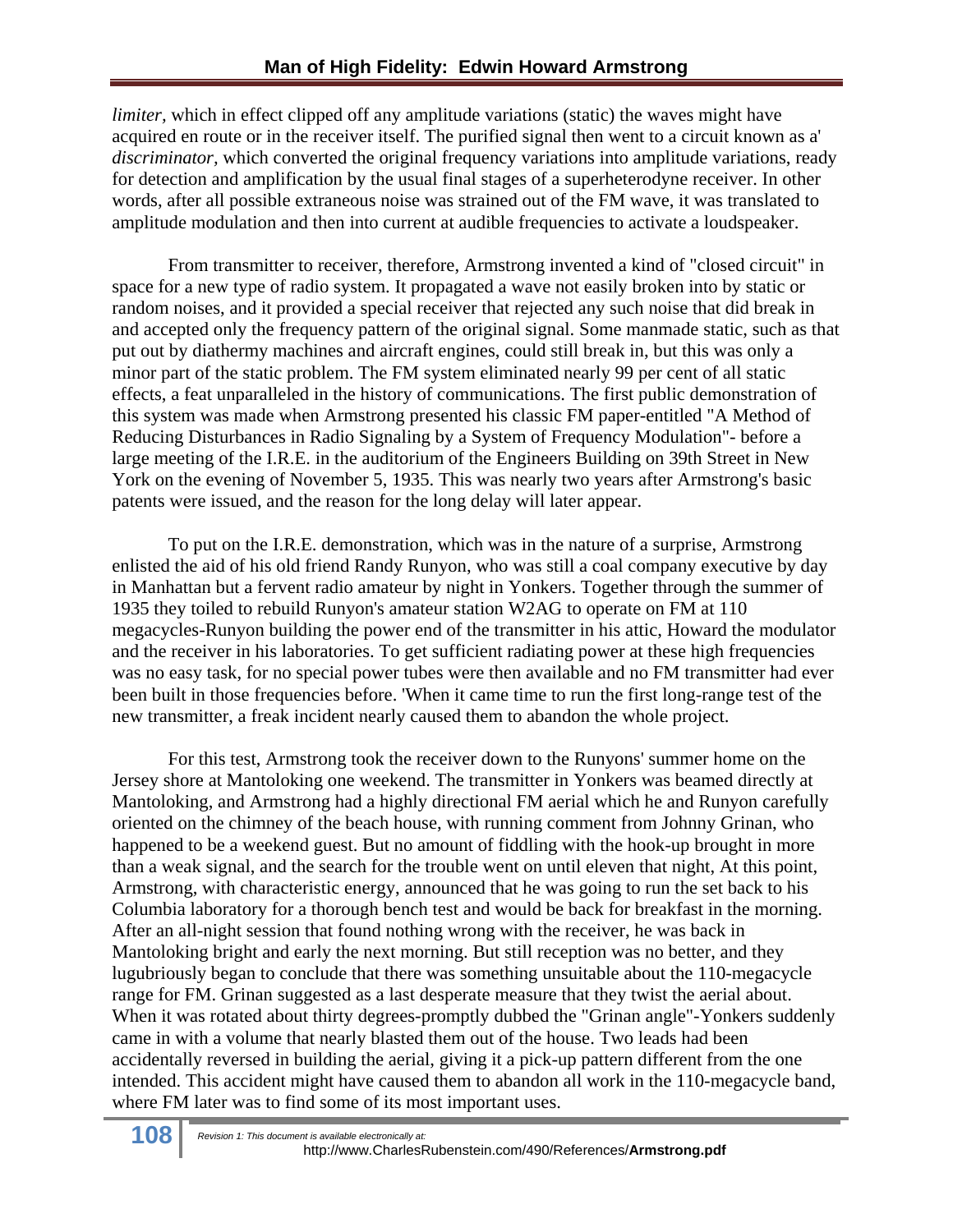The final tuning and testing of the Runyon transmitter was completed only half an hour before the I.R.E. meeting in November. Armstrong stood at the lectern, delivering his paper, giving no hint of the coming demonstration. George Burghard sat in a wing, behind which the receiver was hidden, with Paul Godley at the controls. Just as the paper was leading up to the vital point, Burghard stepped up to the lectern with a note: "Keep talking. Runyon has burned out generator." Mrs. Armstrong and Mrs. Burghard, who were in the audience, tensed. Without batting an eye, the Major blandly continued until he finally received a signal that all was ready again. "Now, suppose we have a little demonstration," he drawled. For a moment the receiver groped through the soughing regions of empty space, roaring in the loudspeaker like surf on a desolate beach, until the new station was tuned in with a dead, unearthly silence, as if the whole apparatus had been abruptly turned off. Suddenly out of the silence came Runyon's supernaturally clear voice:

"This is amateur station W2AG at Yonkers, New York, operating on frequency modulation at two and a half meters."

A hush fell over the large audience. Waves of two and a half meters (110 megacycles) were waves so short that up until then they had been regarded as too weak to carry a message across a street. Moreover, W2AG's announced transmitter power was barely enough to light one good-sized electric bulb. Yet these shortwaves and weak power were not only carrying a message over the seventeen miles from Yonkers, but carrying it by a method of modulation which the textbooks still held to be of no value. And doing it with a life-like clarity never heard on even the best clear-channel stations in the regular broadcasting band.

The demonstration that ensued became a part of the Major's standard repertoire in showing off the remarkable properties of his new broadcasting system. A glass of water was poured before the microphone in Yonkers; it sounded like a glass of water being poured and not, as in the "sound effects" on ordinary radio, like a waterfall. A paper was crumpled and torn; it sounded like paper and not like a crackling forest fire. An oriental gong was softly struck and its overtones hung shimmering in the meeting hall's arrested air. Sousa marches were played from records and a piano solo and guitar number were performed by local talent in the Runyon livingroom. The music was projected with a "liveness" rarely if ever heard before from a radio "music box." The absence of background noise and the lack of distortion in FM circuits made music stand out against the velvety silence with a presence that was something new in auditory experiences. The secret lay in the achievement of a signal-to-noise ratio of 100-to-l or better, as against 30-to-l on the best AM stations.

The I.R.E. demonstration had curiously few repercussions in the radio world. To begin with, an improvement to 10-to-l in signal-to-noise ratio was frankly unbelievable. Anything approaching this in orthodox AM radio was quite out of the question. Armstrong was not satisfied with a 100-to-l ratio, and he shortly succeeded in raising this to 1,000-to-1. But by all the rules that had been drilled into radio engineers for nearly a quarter of a century this was even more fantastic.

The advantages of FM over AM were not to be digested in a night. They were tightly bound up in the complexity of the new principle, one advantage following another in that closely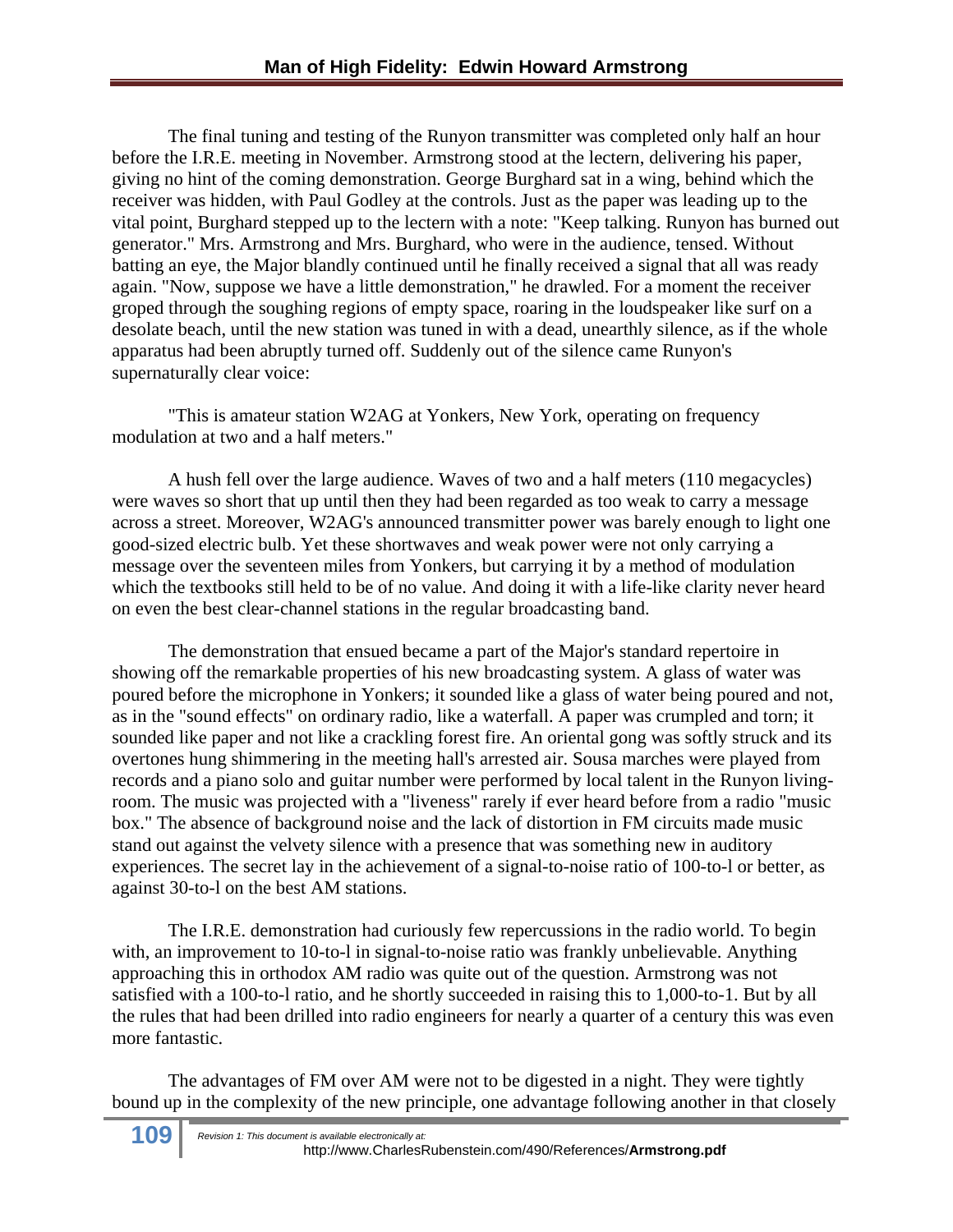knit pattern that marks the protean aspects of a great invention. Because the amplitude of the carrier wave was kept constant, FM transmitters required much less power than AM stations for covering a given distance. Hence FM was initially more economical than AM. Because power was held constant, an FM station needed no monitoring as in AM, where a "gain rider" had to be ever on the alert to turn down the power whenever any loud tone threatened to raise amplitude to a point where it overloaded the circuits and blasted the station off the air. Because FM could take the loudest or softest tones without such distortion and modulate them over a wide band of frequencies, it could transmit the full frequency range of sound and music in a way that was practically impossible on AM. Whereas regular AM stations, crowded in the longwave region of the radio spectrum, were forced to cut off all tones above 5,000 cycles, FM had a usable range of 15,000 cycles capable of carrying all the overtones that give life, sparkle and naturalness to sound and music. Because FM required a wide band of frequencies, it was designed to operate in the relatively unused shortwaves, where static is less and high-fidelity transmission becomes feasible. This opened a new region of the radio spectrum to broadcast development, where many more frequencies were available and many more stations were possible than in the limited longwaves. Thus FM, designed as a system to eliminate static, presented itself also as a system peculiarly suited to the high-fidelity transmission of sound and to a wholly new development of aural communications.

Only a few engineers present at the demonstration in 1935 caught fire at the prospects. For the most part the reaction was subdued. For one thing, this was something entirely new in engineering experience. There were no FM stations on the air and no FM receivers-and no point in building receivers until there were stations to listen to, FM presented a lock-and-key problem quite unlike anything previously known in radio. For another thing, theory held that the very shortwaves were limited to a range bounded by the line-of-sight from the transmitter, a matter of twenty or thirty miles at best, which seemed to indicate that FM would have only limited coverage. Both Marconi and Armstrong had proved that this was not so, but the theory hung on. In addition to this, there was the matter of FM band width. To engineers trained for years in making the most economical use possible of radio frequencies, FM's use of frequencies seemed profligate. In the frequency space occupied by just one FM station five ordinary AM stations could be placed. There were many mitigating factors that made this comparison wholly meaningless, but they were not immediately apparent. Finally, the biggest fact to give engineers pause was that FM proposed an entirely new radio broadcasting system to be superimposed on and eventually to supplant the existing one, then less than fifteen years old. To engineers, generally conservative by nature, any such sweeping changes were to be viewed with utmost caution if not downright skepticism.

Nevertheless, with the invention of wide-band FM, Howard Armstrong clearly demonstrated again to the world that he was an inventor and scientific innovator of a high order. There was to be no shadow of a doubt cast on this invention, though well over a decade later there would be those who would try. It was, in fact, an invention of such a disruptive kind as only an obstinately independent intellect could have made. It did not fit into the commercial scheme of things. It proposed, in fact, the overthrow of a very large investment in AM broadcasting and of the whole technical pattern by which a few corporations had come to control all radio. It was not an invention that a worker in the big industrial laboratories would have been likely to conceive, or having conceived, would have been allowed to develop freely or rapidly. The corporations were-in the gleeful phrase Armstrong had applied as a youth to his tripping of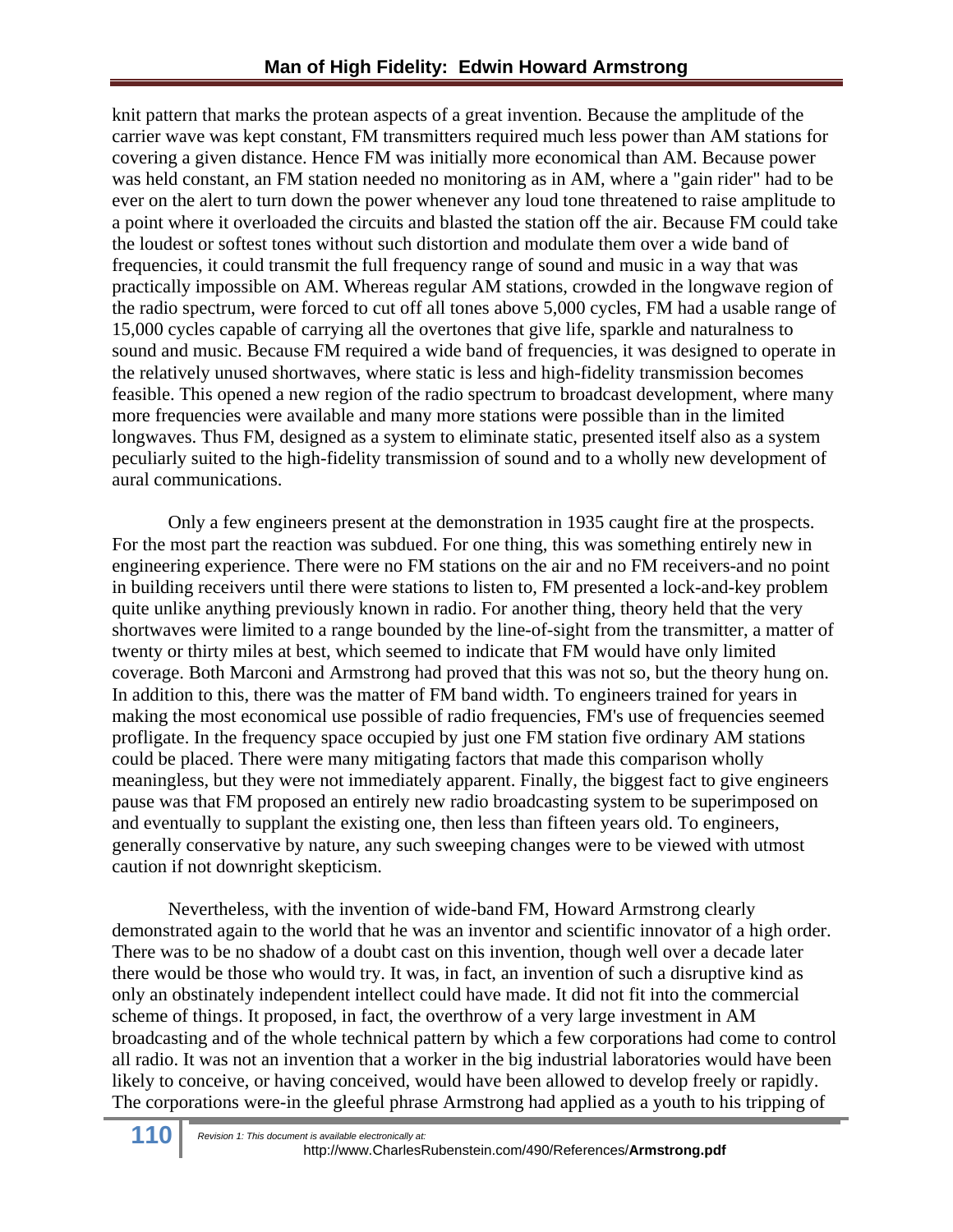the visiting professor of physics-"shown up for sure." Armstrong was so many years ahead of the industry and everyone else in his conception of FM that he was confronted by a novel situation. Whereas his previous inventions had been taken up with reasonable alacrity by an industry just getting started, he was now faced in FM with a long, hard struggle merely to get its basic concepts accepted.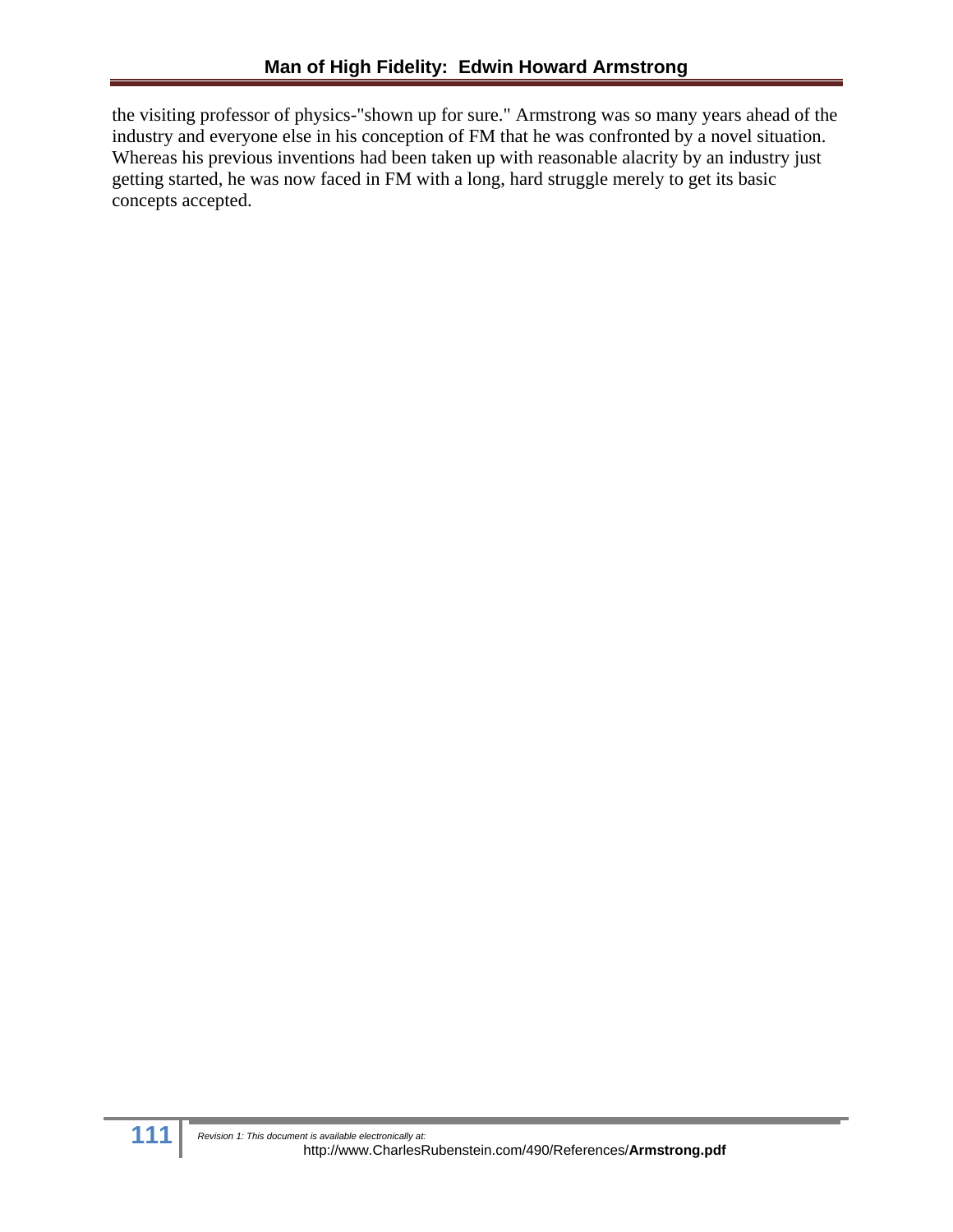## **Chapter 12**

## **The Defender of the Human Ear**

The plain situation that faced Armstrong in the autumn of 1935, as he made his demonstration before the engineers, was that the radio industry, at least as represented by its leading corporations, wanted no part of his new invention. Some of this resistance may be attributed to sheer inertia and an inability to see its significance, but more is attributable to something else. However superior and ingenious the FM system might be over ordinary AM broadcasting, it was in Its basic concept much too disruptive of the settled pattern of the industry to be accepted or even given a hearing without a long, expensive and bitterly fought battle in which the inventor himself had to carry his new radio system to the public.

In the best of times inventions of this nature have difficult going, but this was the Thirties, when the country was gripped by a paralysis of now almost unimaginable proportions. The nation was only slowly emerging from the Great Depression, destined to linger on through the decade. President Franklin D. Roosevelt had come to office in 1932 and the clash of reform and recrimination was still filling the air. Business, preoccupied in trying to hold on to what it had in shrinking markets, was loath to risk anything on new ventures. Economists searched in vain throughout the decade for a new industry, such as the automobile and radio had provided in the Twenties, to carry the country forward to  $\sim$ 1ew growth. The general opinion was that industry had grown too fast-"over-production" was the word on every analyst's lips-to assimilate new ventures. Yet for lack of such ventures, idle machines were matched by idle men.

Radio had grown up more rapidly than almost any other industry before or since. On the wings of Amos 'n Andy, the A & P Gypsies, Wayne King waltzes and other trivia too numerous to mention, interspersed with a few astonishing extensions of human culture and communications, the radio industry had risen by 1935, even through the dark of the Depression, to a half-billion-dollar-a-year industry whose pattern had been settled a decade before. In the stratification and control of that industry, as much as in anything else, lay some of the inflexibilities in dealing with the Depression from which the country was suffering.

The radio industry's structure had coalesced, with some changes at the top, into a familiar pattern. In 1926 A.T. & T. had sold its key station WEAF to R.C.A. for \$1 million and with only a few hankering backglances, retired from radio. The old Agreement of 1919-1920 was revised to define the new spheres of interest between A.T. & T., which retained radiotelephony and exclusive rights to provide the wire services linking cities together in radio network broadcasts, and the Radio Group, still composed of R.C.A., General Electric and Westinghouse. R.C.A.'s President David Sarnoff promptly proceeded, on the acquisition of A.T. & T.'s broadcasting interests, to set up the National Broadcasting Company- a company 50 per cent owned by R.C.A., 30 per cent by G.E. and 20 per cent by Westinghouse. This new company linked fortyeight powerful stations in key cities into three networks, the Red, Blue and Pacific, destined to dominate broadcasting from coast to coast. In 1927 the competitive Columbia Broadcasting System had its birth, out of the old Columbia Phonograph Record Company, through acquisition by a Philadelphia group headed by William S. Paley. Later, one of N.B.C.'s networks was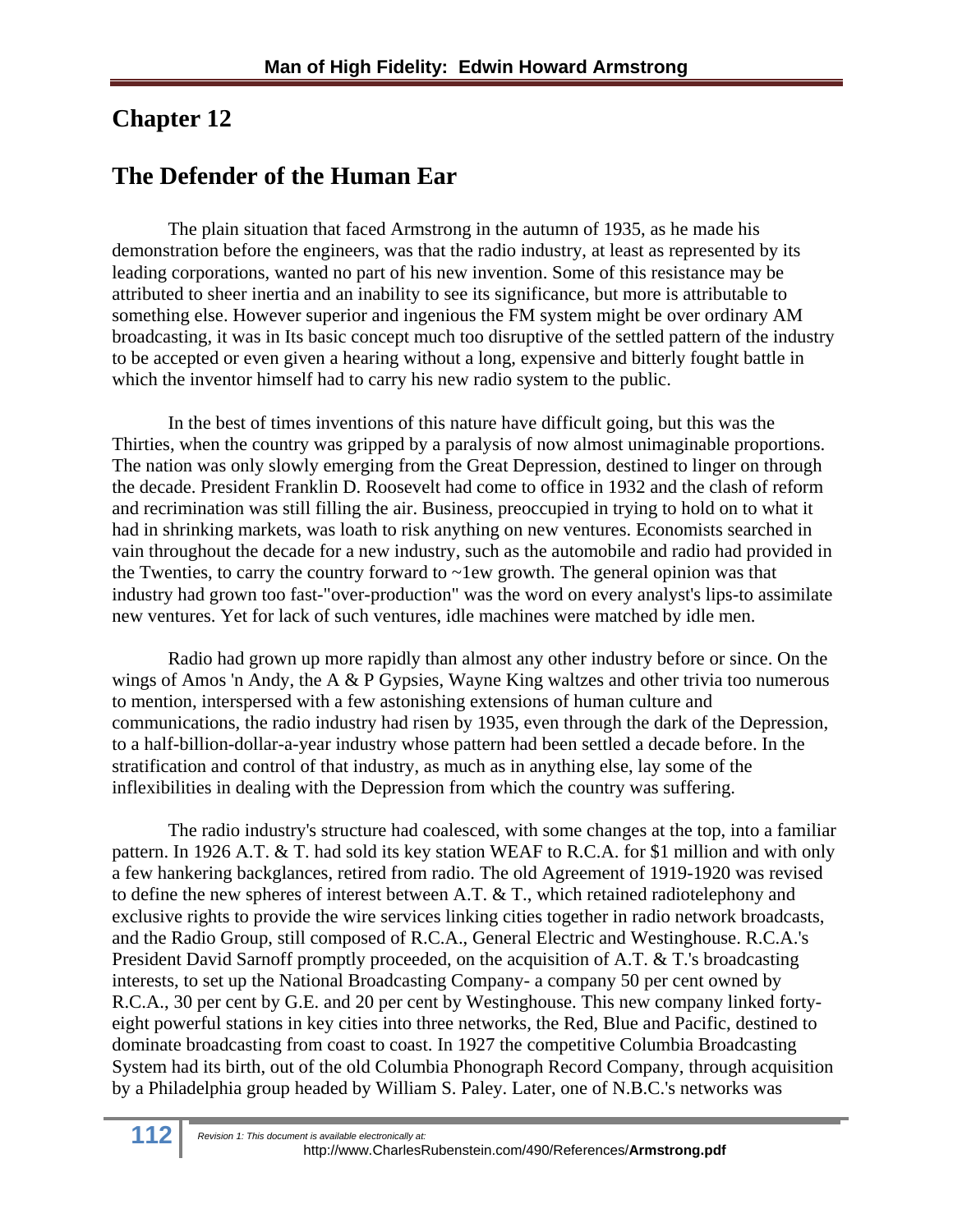detached by government order to form the independent American Broadcasting Company. Only one other national network was destined to be independently established, the Mutual Broadcasting System in 1934.

Network broadcasting became the controlling pattern of U.S. radio. It grossed over \$50 million in advertising sales by 1935 and more than quintupled that in the next decade. There were by then close to 1,000 radio stations in the U.S. but only key stations in large centers of population really counted from a mass sales viewpoint, and these were controlled by the big networks through direct ownership or affiliation. Few additional stations could be built in the limited, already crowded longwave radio band, hemmed in by other services, without degrading broadcast standards or courting interference. The restricted number of frequencies available in the regular radio band was exactly suited to the growth of the network oligopoly-the control of the business by a few large companies-for monopoly thrives on nothing so well as on natural or self-imposed restrictions.

To regulate the traffic on the restricted radio frequencies, Congress in 1927 created the Federal Radio Commission, which brought some belated order out of the early chaos. This was now superseded in a reform-minded administration by the much broader Communications Act of 1934, setting up the Federal Communications Commission to license and police, "in the public interest," not only radio broadcasting stations but all other forms of wireless and wire communications, including telegraphy, telephony, television and facsimile (wireless picture reproduction). In the broad and somewhat indistinct powers delegated to the seven-man FCC there was to be an endless· source of friction and uneasiness for the private interests thus regulated. But as with all regulatory bodies, there were compensating loopholes. The commissioners were political appointees of various tenure and shifting complexion, generally without technical or practical knowledge of the industry they were set up to regulate. Power, therefore, devolved largely upon the Commission's engineering and legal staffs, which, like most such staffs in government service, were ill-paid and inadequate. Finally, the issues the FCC was called upon to decide were generally of such a nature as the public found hard to understand, even if it was adequately informed or interested, which it rarely was.

Under these conditions the communications industry was never to find itself severely hampered by the FCC in getting its own way. Indeed, it found ways to use the FCC to further limit competition and increase its own powers. Whereas the industry's trade associations and leading corporations were constantly dealing with the FCC from day to day, the public rarely if ever had so intimate a contact with or representation in its workings. All such governmental regulatory bodies over the years tend to take on the coloring and viewpoints of the industries they are set up to regulate. The means of fraternizing with and influencing such bodies are many and varied, not the least being the dangling of such tangible rewards before staff members as a better job at higher pay in the industry being regulated. The new FCC was barely two years old when R.C.A. hired away its chief engineer, Dr. Charles B. Jolliffe, eventually to be vice president in charge of all R.C.A. research.

The Radio Corporation of America was by then the most potent factor in all radio. In 1930 it had bought out the radio-set manufacturing facilities at Camden and Harrison, New Jersey, of G.E. and Westinghouse, just one step ahead of a big anti-trust suit which the government finally got around to levying against the peculiar arrangements of the big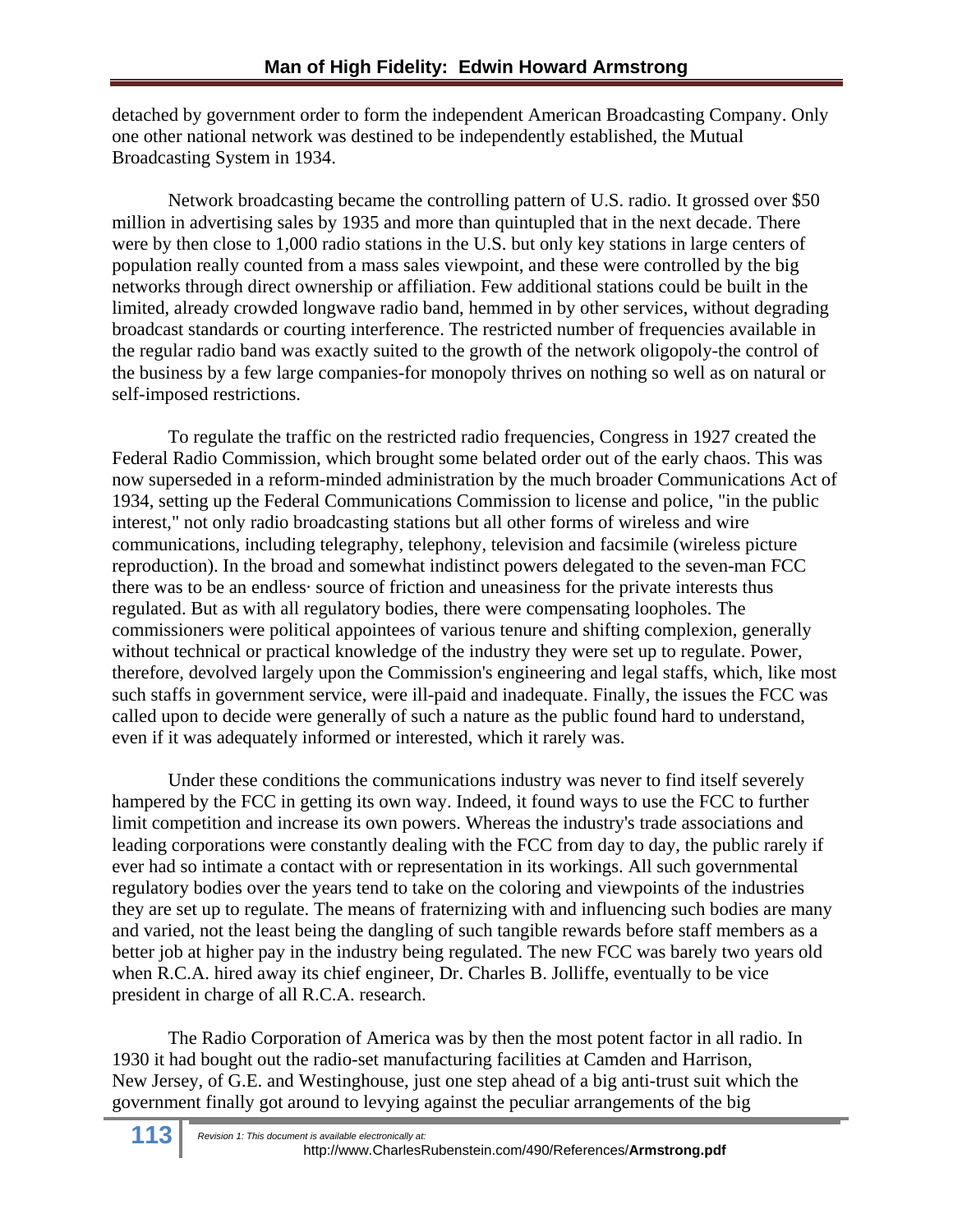Agreement. After nearly two years, the suit was settled by consent decree-a legal formula in which the accused corporations agree to certain corrective measures without admitting to any infraction of the law. Under this decree, G.E. and Westinghouse divested themselves of all stock and direction in R.C.A. and agreed not to manufacture or sell any radio apparatus for two and a half years. The patent agreements between A.T. & T. and the Radio Group were left practically undisturbed, except for an order making licenses non-exclusive, for without this huge pooling of patents radio manufacture could not function. R.C.A. emerged from all this stronger than ever before. Not only did it own the biggest broadcasting network but it now had the largest radio manufacturing facilities. In addition, it controlled for all practical purposes the licensing of all key radio patents, upon which it had been gradually reducing restrictions and royalties, from 7½ per cent eventually to 2¼ per cent, with licenses open to all comers. The rationale behind royalty collections, which eventually rose to over \$10 million a year, was that these would go to build up and finance R.C.A. research for the whole industry. By 1935 R.C.A. was at last the premier radio corporation of the country.

Meanwhile, the Depression was battering the radio industry almost but not quite as badly as any other. The manufacture of radio sets, which could be undertaken on a shoestring, had run out of hand from the beginning. By 1935 the sale of radios had reached what looked like saturation, with nearly 40,000,000 sets turned out in little over a decade. On sharply declining sales, many pioneer companies went bankrupt or retired from business. Even R.C.A had heavy losses in 1932 and 1933. Though it was by then the largest maker of radios, R.C.A. still could not capture more than a small part of the business, which continued to be held by a host of smaller companies led by Philco, Zenith and Emerson. As competition sharpened even more in the Thirties, the average price of radios was driven down from \$135 to \$35 and even lower, with the bulk of all sales eventually going to the small table models of generally low quality. Competition was reduced to cutting all possible corners, making minor "gadget" improvements and essaying no basic engineering changes. This was the eroding effect of the Depression, in which engineering integrity was whittled away to a shadow.

To Howard Armstrong's sensitive ears, and to those of many other radio engineers, the sounds that came from radio sets were more and more painful. As the inventor of the superheterodyne and still one of the largest individual stockholders in R.C.A., Armstrong took an active interest in trying to uphold standards. He followed closely the company's Coordination Committee meetings at which specifications were drawn for new models, investigating them himself, offering suggestions and even working out improved designs to hold quality without unduly raising costs. In 1930 he wrote one of many letters to Sarnoff complaining of the repeated cut-backs in the number of circuit stages in superheterodynes, which he maintained had lost for the company its quality leadership, and urging settlement on a new design that would assure outstanding performance. But the time and tides were against him as the Thirties continued to run out over the economic shoals and shallows.

Such was the environment in which Armstrong was trying to press a revolutionary invention on an established industry. Later he would jocularly maintain that he had invented FM to get away from "a radio that sounded like a radio." But his first attempts to get a public hearing for his new form of radio were met with an enveloping silence and skepticism. It was one man against a strong tide of corporate retrenchment and general failure of nerve.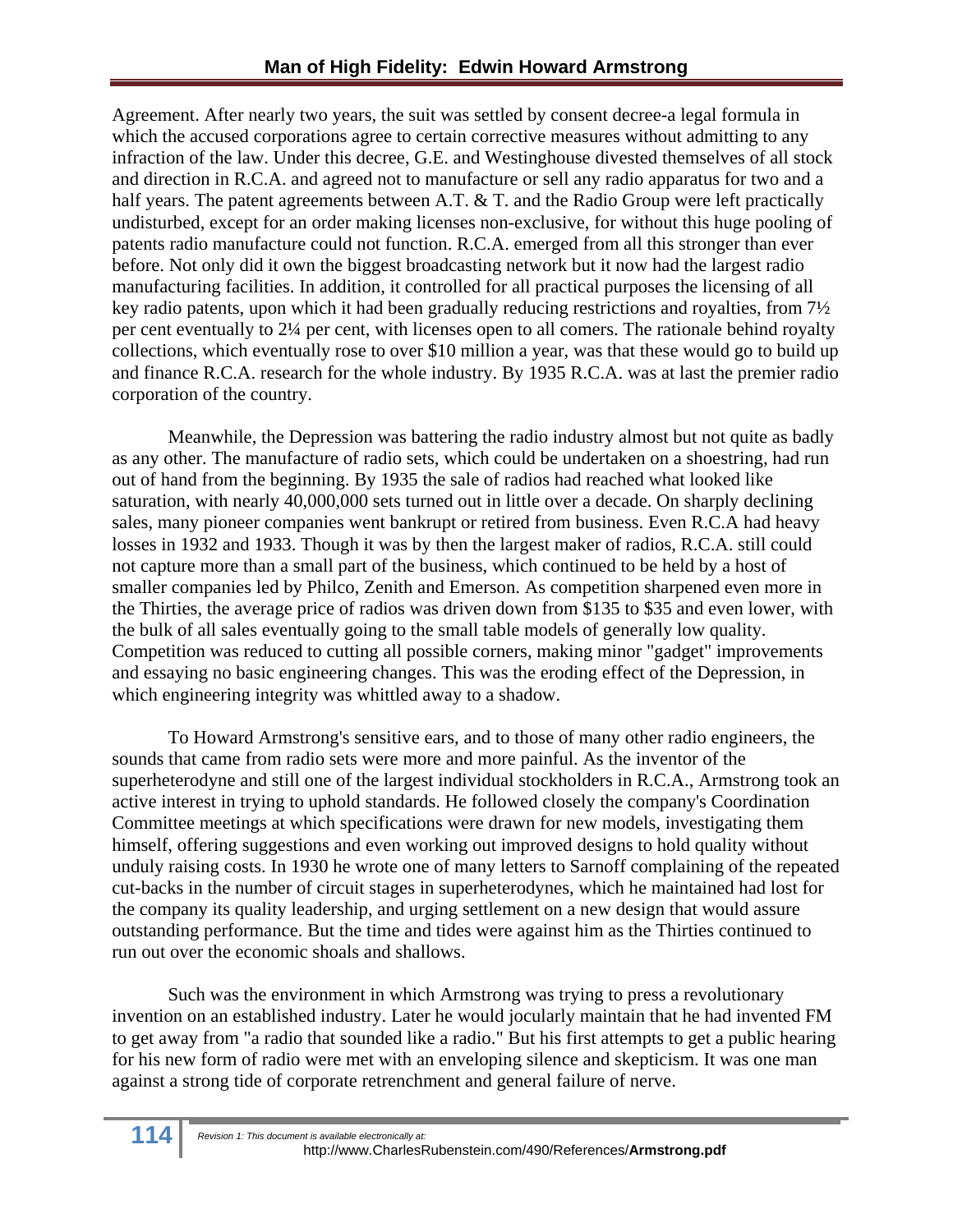The saga began shortly before Christmas, 1933, when Armstrong invited David Sarnoff up to the Columbia University laboratories to witness his latest wonder. Sarnoff had often said that he was waiting for someone to come along with "a little black box" to eliminate static, and Howard invited him up to see "the little black box he had been waiting for." Moreover, Armstrong had promised with the sale of his superregenerative circuit some ten years before to give R.C.A., first look at any new inventions he might make. And R.C.A., by reason of the large royalties it had collected and the large research laboratories these had built up, was the logical company to undertake the expensive development of a new invention for the industry. Sarnoff was interested but wary. This was not a "little black box" but a whole new radio system, filling two rooms with its transmitter and receiver apparatus by subsequent demonstrations, R.C.A.'s top engineers witnessed the new marvel in the basement of Philosophy Hall. In March of the following year it was suggested that the equipment be moved to experimental quarters at the top of the new Empire State Building to be put through actual broadcasting tests. Mere laboratory tests of "static eliminators" were regarded with justifiable suspicion.

In the spring of 1934, therefore, Armstrong happily went about setting up his FM modulator in the Empire State Building, using as power source a 2-kilowatt, 44-megacycle transmitter already there for experimental television purposes. The FM receiver was installed in George Burghard's summer place at Westhampton Beach, Long Island, seventy air miles away. This was the same spring in which, in the complexly interwoven fabric of Armstrong's life, the Supreme Court was reaching its second fateful decision against him in the de Forest matter, with R.C.A.'s legal department ranged against him. Yet the air of preparation in the Empire State was cordial, for Armstrong had 'had a long professional acquaintance with R.C.A.'s engineering staff and he was still on the friendliest terms with Sarnoff. Early in the year he had sent a felicitous message to R.C.A.'s president, on winter vacation in Bermuda, reminding him that this was the twentieth anniversary of the night they had spent together in the wireless shack at Belmar, New Jersey, making the first full-scale test of the original regenerative circuit. And Sarnoff had gracefully replied, trying to soften the court actions that were denying Armstrong his title to that clear invention.

"Dear Major," he wrote, "It was very kind and thoughtful of you to have sent me your message to Bermuda, which brightened my vacation by making me think more of the happy past than of the confused present.

"Well do I remember that memorable night at the Belmar station when, by means of your 'magic box,' I was able to copy the signals from Honolulu and other distant parts of the world. The floors at Belmar did not then seem to feel so hard and the bitter cold did not numb the fingers. Whatever chills the air produced were more than extinguished by the warmth of the thrill which came to me at hearing for the first time signals from across the Atlantic and across the Pacific.

"It would seem hard to believe that twenty years-a full generation-have passed since the night of the event we now speak of. One's natural vanity would prefer to explain this by emphasizing the youth of the wireless art, but the generous sprinkling of gray hairs that now resides on my dome and the pronounced absence of gray or black hair on your dome, alas, makes it impossible for both you and me to fervently embrace that alibi.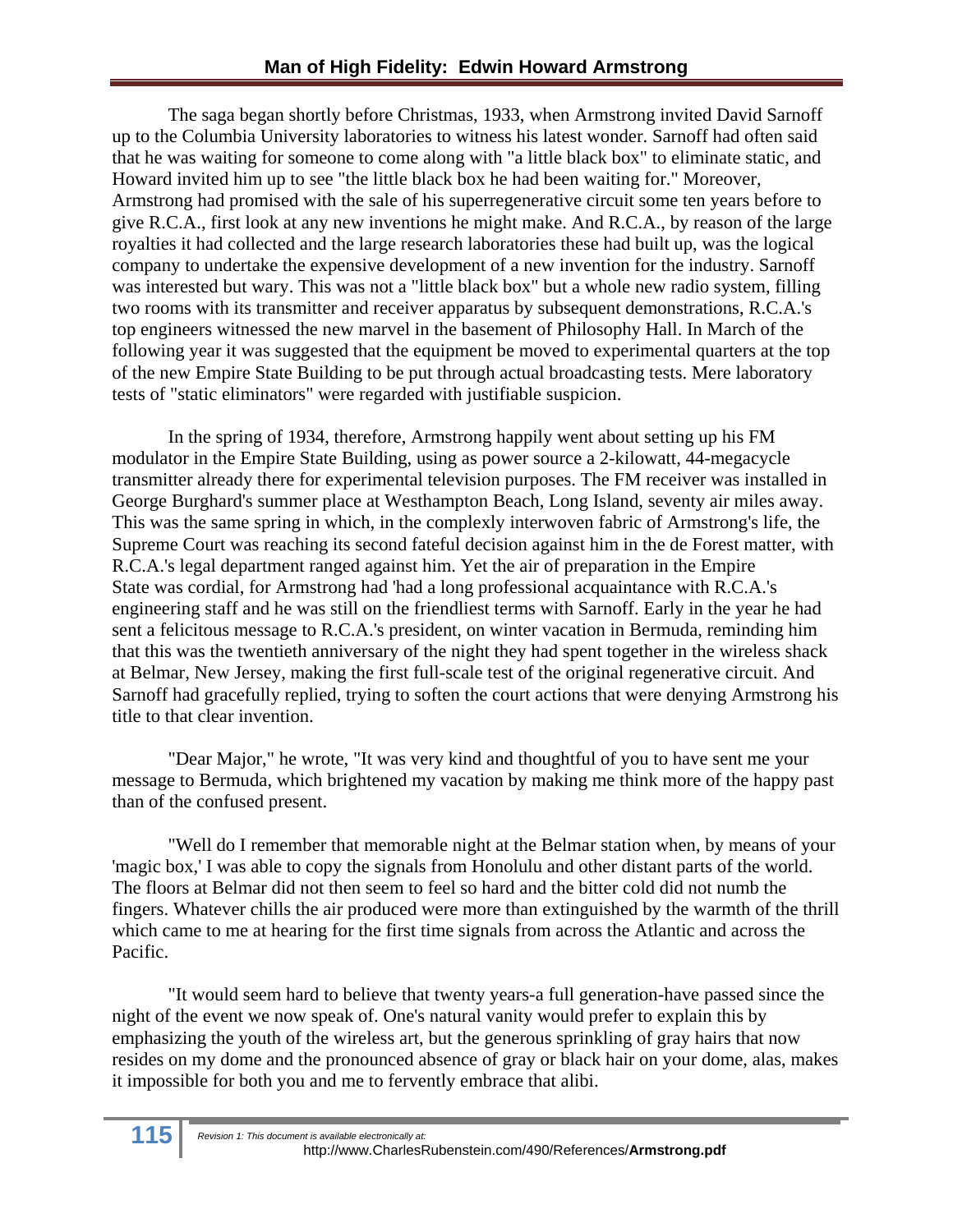"And yet here you are a generation after that event, still gripped by the mystery of the air, still challenged by the secrets of space, and still in the forefront of advanced thinkers and workers in the art. These attributes are true evidences of youth, the others are but fleeting signs.

"It is not a sermon I wish to preach, but rather a hope to emphasize. If you will fix your gaze and energies upon the next twenty years and let history deal with the past twenty years, the telegrams and letters we should be able to exchange at the end of the next generation would make us feel that we were still young even then. With affectionate regards, David Sarnoff."

But the Major needed no urging to direct his energies toward the future, though he would never forget the past, for the future was again opening out before him in the searching rays of his newest invention. The initial test from the Empire State transmitter, the first field test of his new invention, showed FM to be something even beyond his own expectations. The first morning's log at Westhampton Beach, dated and witnessed June 16, 1934, bears this prophetic and summary notation in Burghard's hand: "An era as new and distinct in the radio art as that of regeneration is now upon us."

In test after test through that early summer, reception at Westhampton Beach was recorded with utter quiet through some of the heaviest thunderstorms of the season, storms which made the regular broadcasts from New York's biggest radio stations totally unlistenable. Again, nothing like it had ever been heard before. To radio engineers who had been struggling with this problem for years, and even to radio laymen, the thunder-defying properties of FM were something phenomenal. The Westhampton site was probably too favorable, it was thought, so the receiver was moved to Haddonfield, New Jersey, into the home of an R.C.A. engineer, veteran wireless operator and longtime Radio Club friend of Armstrong's named Harry Sadenwater. And again tests were recorded with the same clarity through electrical atmospherics that had always made summer radio a crackling nightmare.

The data piled up in these tests were overwhelming and not only confirmed Armstrong's basic claims for the FM system but bettered them and extended them into areas where he had suspected hidden values without being able to put them to the test of field performance. Contrary to theory, FM's very-high-frequency transmission of signals was not limited to the horizon but in actual measurements from the Empire State Building showed clear reception out to at least three horizons-or a distance of about 80 miles. If the transmitter were raised in power and altitude, it could probably get far beyond that. Moreover, out to the very fringe areas of reception, signals were received with a clarity and lack of fading unknown in AM. Hence the FM station actually had a larger coverage or service area free of disturbance than any regular AM station in the U.S. except a few superpower, clear-channel AM stations when static was not marring their reception. All fears that FM would have only limited coverage were put to rest. As an audacious filllip to this series of historic tests, Armstrong on November 24, 1934, performed an astonishing stunt, clearly foreshadowed in his basic patents. At one and the same time on a single FM carrier wave he transmitted from the Empire State: 1) two programs from the NBC networks; 2) a facsimile reproduction of the front page of that day's New York *Times;* and 3) a telegraph message. This was to show that FM as a basic new system was capable of linking up all types of communications.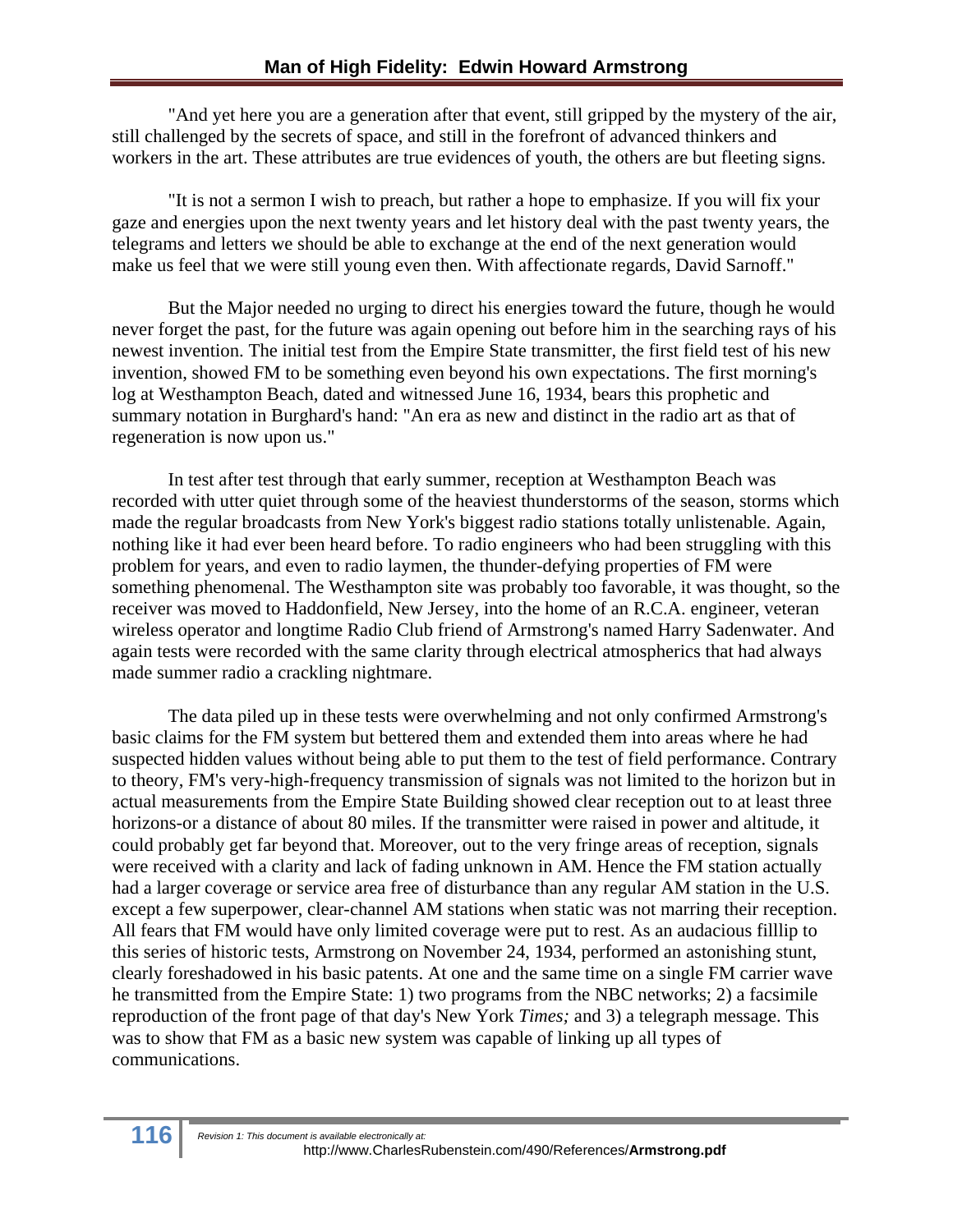Various groups of R.C.A. engineers went over the FM system for themselves. Various technical reports were written, some highly favorable, some cautious and adverse, all tentative as to how to accept this new phenomenon. One report dated October 9, 1935, by a group headed by Harold H. Beverage flatly stated as the result of exhaustive measurements: "Frequency modulation with a deviation of 100 kilocycles is shown as increasing the service radius from 3 to 5 times the amplitude modulation service radius." FM operating at 2 kilowatts was here being compared not only with AM operating at the same frequencies and power but also with regular longwave AM operating at 50 kilowatts of power. As these astounding results confirmed to pile up, there was a notable cooling and drag of cooperation from the higher echelons in R.C.A. Sarnoff was abroad through the late summer of 1934, and as soon as he returned Armstrong went in to see him to try to get things moving. As he vividly remembered and testified to the conversation later on, it reached this point.

"Why are you pushing this so hard?" asked Sarnoff.

"There is a depression on," said Armstrong. "The radio industry needs something to put life in it. I think this is it."

"Yes" said Sarnoff "but this is not an ordinary invention. This is a revolution."

"That is all the more reason to get it into use as fast as we can," replied Armstrong.

The subject was changed and Armstrong could get nothing definite out of Sarnoff as to the future of FM. Later Armstrong got him over to Haddonfield, New Jersey, for another demonstration and the path seemed to lighten. Sarnoff promised to appoint Dr. W. R. G. Baker, then vice president in charge of research and engineering and favorable to FM, to head a new committee to push both FM and television after Baker had returned from a South American vacation. There was more delay, and when Baker returned he was not to be promoted to the new task force but "promoted" out of the company. Meanwhile, as 1935 dragged on, the engineering department called for more tests, more measurements, over and over again. Finally, in April, Armstrong was politely asked to remove his apparatus from the Empire State Building to make way for a resumption of television experiments, Armstrong withdrew in a huff, but the break did not yet seem serious, Only a month later Armstrong was on his feet at R.C.A.'s annual stockholders' meeting on May 7 defending Sarnoff from attack and praising his role in pulling the company through difficult times-even though, he added, "I have a row on with him now."

For nearly two years Armstrong had given R.C.A. an exclusive preview of his invention, and for nearly two years he had been dangled on a string. Since he had felt it incumbent on himself to keep mum about FM until R.C.A. made up its mind, it was late in April, 1935, before he made his first public announcement on the accomplished fact, of this new method of broadcasting and prepared to make his first public demonstration before the November meeting of the I.R.E. Ten days after his April announcement, R.C.A. splashed across the nation's press with an announcement that it was ready to develop electronic television with an initial expenditure of \$1 million. It made no mention of FM.

Nor was this the full extent of the curious reign of silence that was to surround FM in those crucial days. To be sure, shortly after Armstrong's I.R.E. paper, a number of R.C.A. engineers presented various papers on FM before the same body, but this was another instance of engineers talking to themselves. So far as public pronouncements on FM were concerned, the silence from everyone except Armstrong was deafening. In January, 1936, the Federal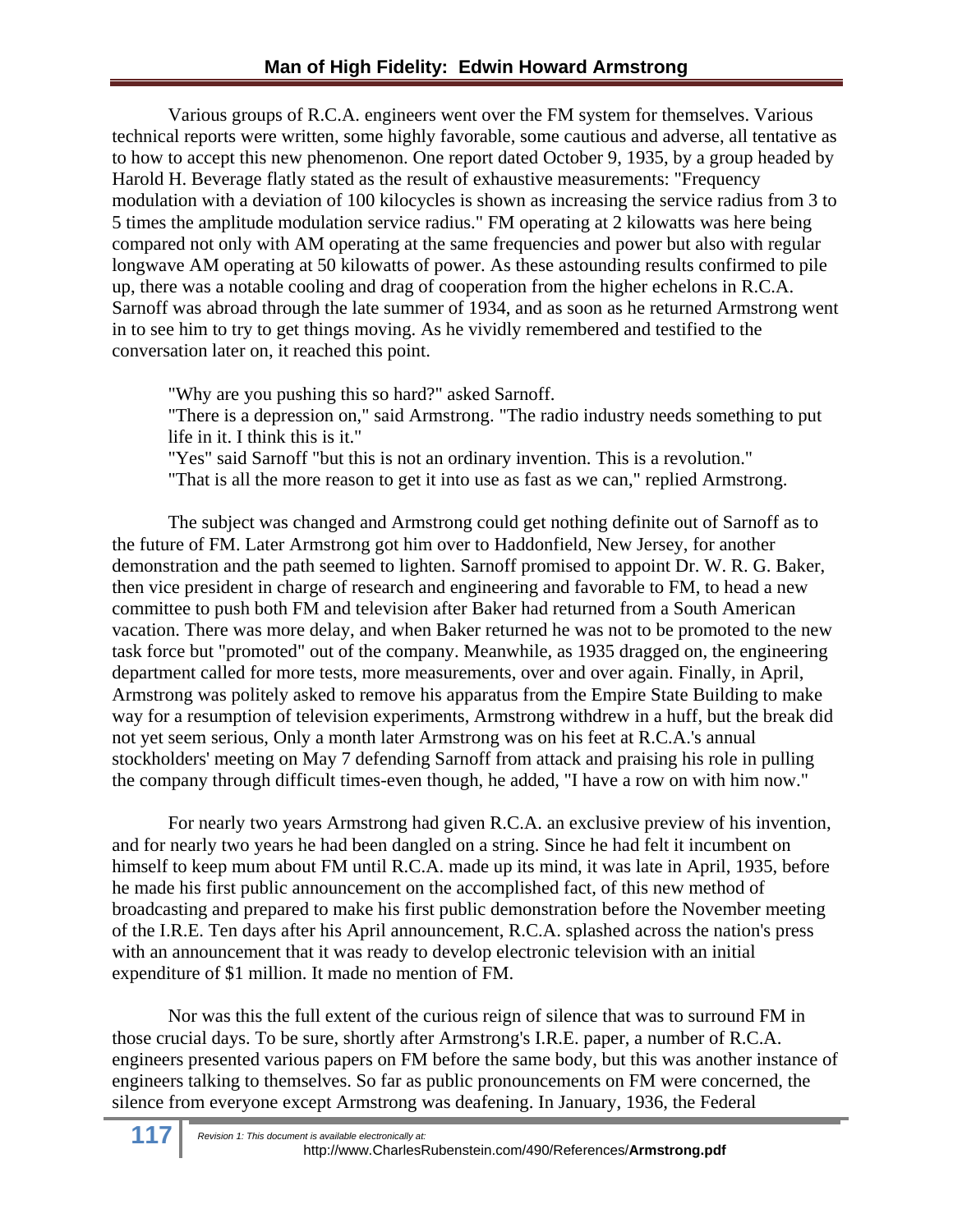Communications Commission made its first annual report to Congress on the progress of radio and communications in 1935, with technical advances reported by its Chief Engineer Charles B. Jolliffe. There was no mention of FM. But Jolliffe's report did contain a statement to the effect that the very high frequencies (in which both FM and television operated) were of limited value because the service range in this region would be "only a few miles, probably of the order of two to ten miles." This despite proof in Armstrong's FM paper of November, 1935, supported by recordings of actual broadcasts, that transmissions over 80 miles or more had been achieved. Moreover, it was FM's performance in these frequencies that, along with other things, allowed R.C.A. to move confidently into television, which in 1935 was technically less far along than FM. Nevertheless, it was only a few weeks later that R.C.A. hired Jolliffe, for what tasks will soon appear.

Late in the spring of 1936, the FCC called upon the radio industry to supply the Commission with all pertinent information to aid it in apportioning experimental frequencies above 30 megacycles, the then so-called ultra-high-frequencies, where much activity was stirring in spite of its characterization as a no-man's land. Only two witnesses appeared to lay before the Commission the values and needs of FM—Armstrong and a slight young man named Paul A. de Mars, who, as chief engineer of a small independent chain of New England radio stations known as the Yankee Network, was enthusiastic about the possibilities for expansion in FM.

R.C.A. was present in force at the same hearings, represented not only by President Sarnoff but also by C. B. Jolliffe, who was now on the other side of the fence. And it quickly became clear for what purposes Jolliffe had been hired. He now headed R.C.A's frequency allocations committee, whose task was to get from the FCC's engineering department, which Jolliffe had just left off heading, the best possible frequency allocations for television. Both Jolliffe and Sarnoff managed in the course of long presentations on the future of the ultra-highfrequencies not to mention FM or any of the FM data accumulated in the long Empire State tests. Yet Sarnoff gave the Commission his open-faced assurance: "We are pleased to place at your disposal the information and experience of R.C.A., gained from its operations in radio research, communications, broadcasting, manufacture and sales." But R.C.A. was patently interested only in television.

At this callous evasion of the most important new development in radio since the founding of the industry, the twenty-five-year friendship between Armstrong and Sarnoff was finally sundered beyond repair. Scarcely two years before, Sarnoff had addressed a letter to him affectionately urging him to direct his energies toward the future of radio, and this was Sarnoff's regard for that future.

R.C.A., of course, was under no compulsion to mention or promote FM. It might have been argued that R.C.A. had some public or moral responsibilities in the matter, owing to the peculiar quasi-governmental creation of its enormous patent powers, but these were quite indefinite. As a private corporation, it was free to reject FM and to back TV, a more glamorous development with a potentially larger return on investment. But great scientific innovations pose a challenge that is not to be evaded-by commercial or political rationalizations, prayers, slogans or softsoap. And FM was that kind of innovation. It challenged the whole basis of radio communications, including television, and challenged it on the basis that radio, with less than twenty years of industrial development behind it, must still be open to improvement.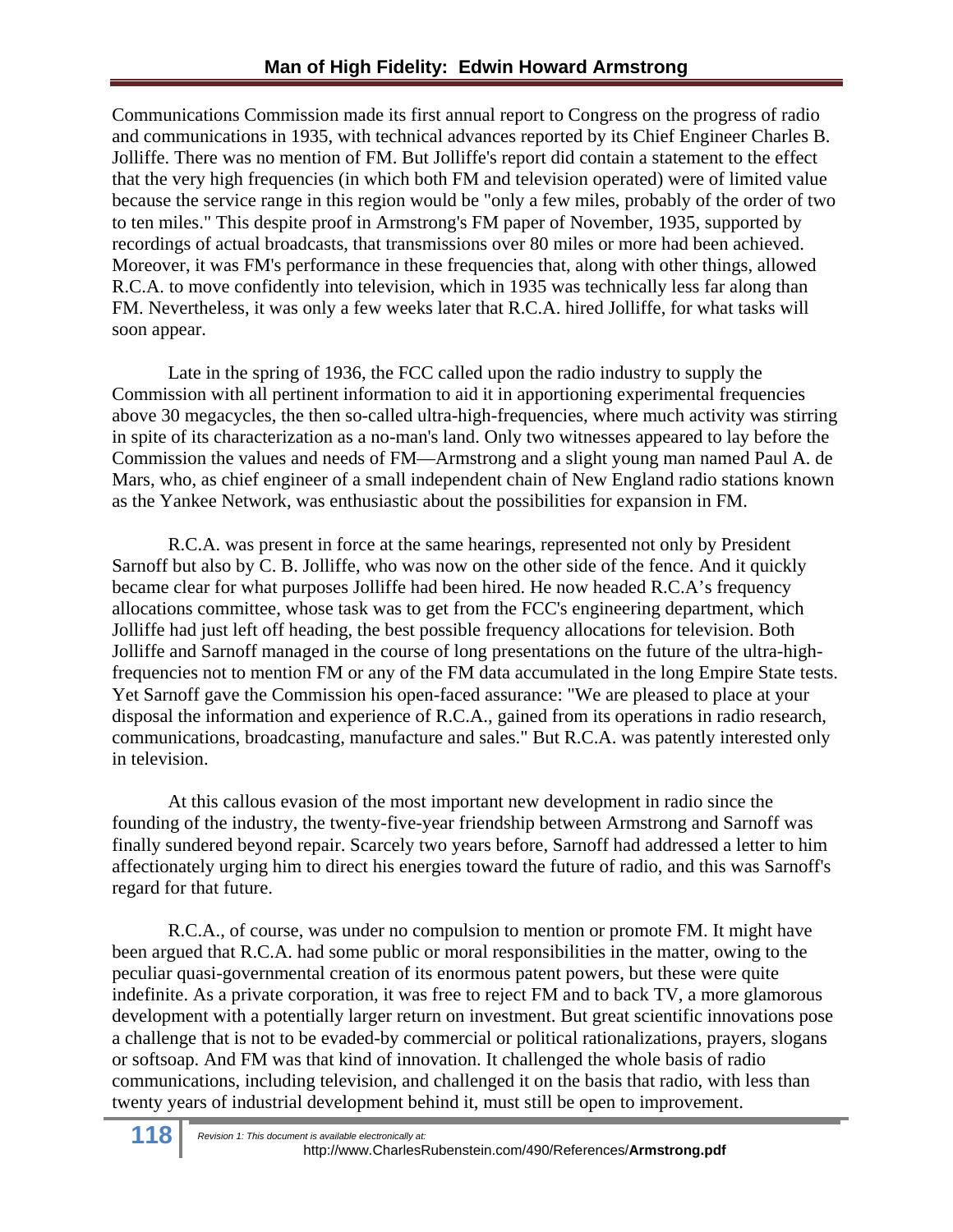There was, in fact, a sharp division of opinion within the corporation over FM, with a vast interchange of memoranda, letters, reports and internal statements. But the forces for FM, largely engineering, could not overcome the weight of strategy devised by the sales, patent and legal offices to subdue this threat to corporate position. For FM, if allowed to develop unrestrained, posed a vast number of new radio stations, a complete reordering of radio power, a probable alignment of new networks, and the eventual overthrow of the carefully restricted AM system on which R.C.A. had grown to power. In the end, the decision was David Sarnoff's. As the man who had put R.C.A's powers together with great shrewdness and vigor, he had now come to rule the company with plump Napoleonic force and immense vanity. There was to be no rush to get FM into production, as the superheterodyne had been rushed into production in 1923, for Sarnoff was now secure in his power and ready to defend it.

It was to be another personal war, but a war into which Howard Armstrong could jump with great gusto, for in all the early stages it was a technical war with weapons he knew. And involved in the issue was the exposure of error, an exercise in which Armstrong had high talents and no restraint when basic principles were at stake. It was important to his mind to prove whether a single corporation, by its action or inaction, could keep from the American people a major invention or dictate the speed and sequence with which inventions are introduced.

As early as the spring of 1935, Armstrong, seeing the drift of things, had begun to enlarge his laboratory staff for the task of developing FM into commercial form himself. This was a task requiring large funds and research teams, and it was properly the function of large industrial laboratories. Fortunately, Armstrong had the funds and the courage to use them. Starting in 1935, he took on three young Columbia engineering graduates, John Bose, Bob Marshall and Jim Day. Later he took on more, quietly footing their salaries through Columbia's administrative offices. Bose and Marshall were put to work on FM transmitters, Day on receivers, with Armstrong working closely along with them on an intensive development program designed to get FM into prototype form, ready for manufacture, which Armstrong was sure would come.

This was Armstrong's first intimate working with young engineers, and he set about training and developing them with a skill that time and chance only too rarely had allowed him to exercise. To this new generation he was inevitably known, in that amiable yet sad presentiment of time passing, as the Old Man. And for this younger generation, his approach to problems had a curious fascination. At first it hardly seemed possible that this big quiet man, with so few airs and affectations, plain as an old shoe and awkward in dealing with mathematics, could have made all the basic circuit inventions responsible for modem radio. But as problems arose, Armstrong's mind moved with a directness and a sure grasp of principles that never ceased to amaze them.

 Armstrong then was only in his middle forties and actually at the peak of his powers. His energy and gusto for the battle ahead knew no bounds. In 1936 the Armstrongs moved to a more spacious apartment far east on New York's  $52<sup>nd</sup>$  Street, in a development known as River House, with a fountain-splashing court, a tennis club and a fashionable view of the placid East River. In the atmosphere created here by Marion Armstrong the Major seemed somehow to be placed finally in his Manhattan setting. His study and library were piled high with books, papers and radio apparatus, overflowing into other nooks and corners of the graceful, traditionally appointed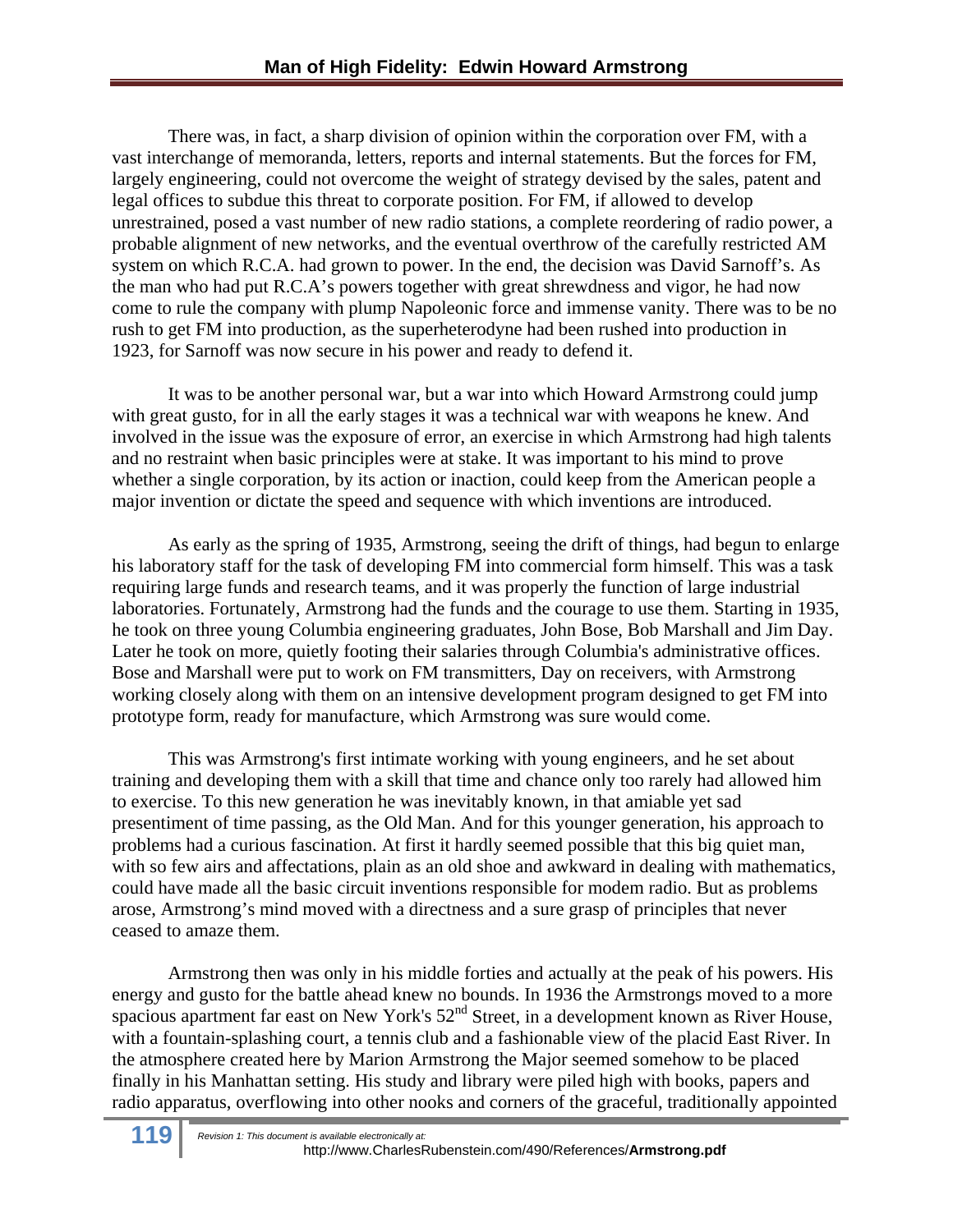establishment. Four-thirty-five East  $52<sup>nd</sup>$  Street became almost as closely associated with his later personality as 1032 Warburton Avenue had been with his youth.

It was against this backdrop that all his later battles were fought and all his later friends came to know him, though he never lost touch with any of his older radio-amateur cronies. Friends became familiar with taking the little private elevator to the thirteenth floor and seeing the Major lope over the long parquet floor of the entrance hall to greet them. The currents of his life swirled here into a steadily increasing vortex into which friends and associates were drawn, almost willy-nilly. Armstrong had retained the law firm of Cravath ever since his Supreme Court battles, and Alfred McCormack was now not only his personal lawyer but close friend. Armstrong would telephone McCormack and others, such as Burghard, Runyon and Houck, at almost any hour of the day or night. He was often an insomniac and always a great midnight reader of history, railroad lore, court cases and books on mountain climbing and military-naval battles, which he liked to study for their flaws in communications. He also was a very early riser, and thought nothing of calling friends the moment he arose. Rubbing the sleep from their eyes, they would hear the Major's slow, calm voice on the wire: "George, d'you remember that experiment in January 1916 ..." In dogged pursuit of his single-minded objectives, he lived much of his life on the telephone, particularly as the battle to establish FM widened.

The battle by no means dismayed him. He had read enough history to know that new ideas are rarely established without a struggle. He had been lucky in his earlier inventions which had moved with reasonable rapidity into a not yet settled industry. FM, he knew, was a different proposition. It reminded him, and he was often to use the analogy, of the ancient battle of direct versus alternating current, which had gone to such lengths that some of the older districts of U.S. cities were still limping along even then on the inferior service of direct current. In January, 1936, he made a somewhat over-optimistic yet shrewd statement in a New York *Times*  symposium on the future outlook. "The new year," he said, "will undoubtedly witness the installation of frequency modulation transmitters ... The sole difficulty which remains to be overcome and that may retard but not prevent the introduction of this service are those intangible forces so frequently set in motion by men, and the origin of which lies in vested interests, habits, customs and legislation."

The first step was to build without delay a full-scale FM station of his own to silence the talk, already drifting down the backstairs of the industry, that FM would not work. The next step was to get the FCC to assign an adequate band of frequencies to experimental FM in which it might have a chance to grow. Until FM could be heard, the talk would go on that if the "leader" of the industry was not interested in FM, there could not be much in it. In pursuit of the first objective, Armstrong scouted the terrain around New York for a suitably elevated station site and found it in a wooded tract high on the Palisades overlooking the Hudson River at Alpine, New Jersey. He cashed in a block of R.C.A. stock and bought the tract. At the same time he blandly placed an order with R.C.A.'s manufacturing division for a high-frequency power transmitter (to save time in building the power end of his transmitter) and for other equipment totaling some \$60,000. He would fight them with their own weapons. He had no financial need to sell his patents this time, but would license and administer them himself. Two years of observing the maneuvers around his first FM tests had convinced him that the industry, given control of these patents, could not be trusted to put them into use.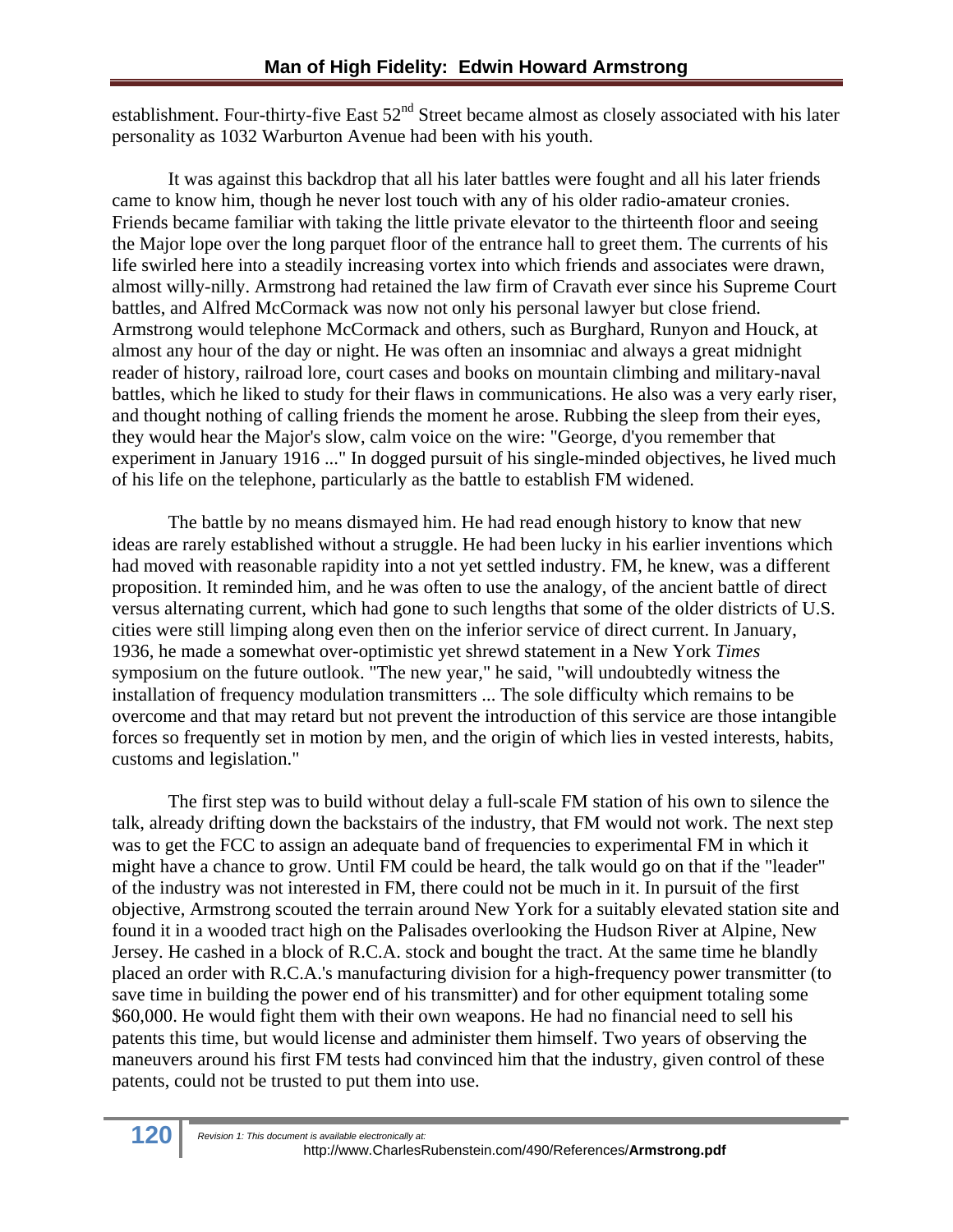The moment he requested an FCC license to erect an experimental FM station at Alpine, however, he found himself in a new and labyrinthine world in Washington. Though such licenses were normally issued as a matter of routine to responsible researchers, his request was turned down. An officious assistant chief engineer threw it out with the gratuitous observation that FM was "a visionary development." Armstrong was until the end of 1936 prying an experimental license out of the FCC, and then only by threatening to take his development to a foreign country. When he came to ask the FCC for an experimental band of frequencies in which FM might get started, another obstacle arose. The FCC's engineering department was so loaded down and preoccupied with R.C.A.'s request for television allocations that FM emerged with only a slim 2.7 megacycles, enough for only five FM channels, as against 120 megacycles or thirteen channels for experimental TV. All this may have had nothing to do with an attempt to block FM, but Armstrong soon came to believe that it did.

Television began to cross FM's path early, and loomed large in all its early struggles. Most of the basic discoveries behind television had come from nineteenth century Europe and the university scientists of Germany, Russia and England. These early discoveries included the invention of mechanical picture-scanning techniques by Paul Nipkow and Lazare Weiller of Germany (1884-1889), the development of the first electronic scanning method by Boris Rosing of Russia (1907), employing the cathode-ray oscilloscope tube invented by Ferdinand Braun of the University of Strassburg (1897), and the demonstration of a workable but mechanical television system by John L. Baird of England (1925).

By the 1920's, however, most of the practical research on television had shifted to the U.S. and the laboratories of the big electrical and communications companies. As early as 1925, R.C.A.'s David Sarnoff had set his company's sights on being first in the commercial development of television. As time went on it became clearer and clearer that only all-electronic television would provide a feasible system. In 1930 R.C.A. acquired, along with its purchase of Westinghouse's radio manufacturing and research facilities, the services of the noted Russianborn physicist Dr. Vladimir K. Zworykin, who only two years before had made one of the key inventions in modern television. This was the iconoscope or electronic camera tube which, by means of a photo-electric mosaic scanned by a beam of electrons, transformed the light images from the studio into signals for transmission through the air to a receiver. Later R.C.A. also acquired, by license, rights under many important television patents held by Philo T. Farnsworth, an independent American inventor who had developed another type of electronic camera tube. With these and other patents of its own, R.C.A. took a commanding position in the television field.

Many problems remained to be solved, however, before television would be ready for full commercial operation. Chief among these was the problem of transmitting television's very broadband of high frequency signals from city to city for network operations. Ordinary telephone wires, which carried radio network programs, did not have the capacity to carry such a broad band of frequencies. A.T. & T. by the late Thirties, in time for television's first network experiments, had developed the coaxial cable, a special cable of complex design capable of carrying multiple telephone messages or radio-television signals. But only a few cities were linked by coaxial cable to begin with, and it was an expensive, slow-moving development. Both A.T. & T. and R.C.A. were working on alternative radio relay methods. These would provide a series of relay towers across the country, thirty or forty miles apart. By means of highly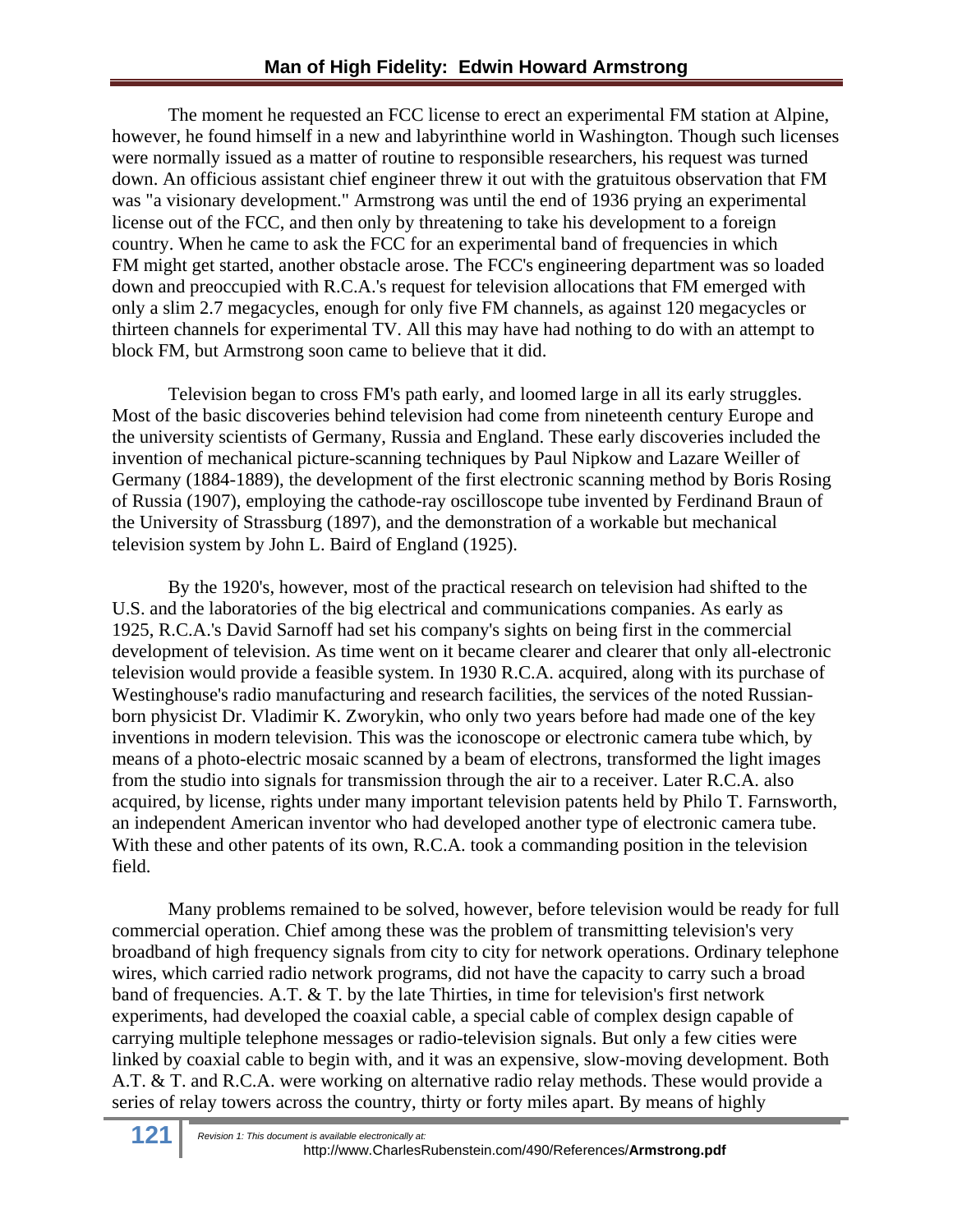directional radio apparatus, television programs might be beamed through the air from tower to tower to link cities more rapidly and economically than by coaxial cable.

Armstrong himself had made no direct contributions to television beyond the regenerative amplifiers that were as basic to TV as to radio. His prime field was radio communications, and he was never inclined to poach on any other. Television, moreover, had reached the stage where only large-scale industrial laboratories could carry it forward. But as early as 1935 Armstrong was predicting that FM, as a basic advance in electronic communications systems, was likely to aid in television's development. And, in fact, FM was destined to make a number of important contributions to television, not the least being a solution to television's network transmission problems. Nevertheless, in all the early years Armstrong was to find FM being blocked by TV in an insensate commercial rivalry.

Through 1937 and most of 1938 Armstrong was absorbed in getting his high-powered, 50-kilowatt FM station built at Alpine. There were many delays, not only in getting the transmitter functioning but in plain construction. Typically, Armstrong had projected the biggest antenna mast he could envision for the new station, amply designed to meet any future research needs. He spent days over at Alpine happily swinging about the high steelwork rising on top of the Palisades. When completed, the mast rose some 400 feet in the air, with three huge crossarms and cat-walks at the top, reached by a long zigzag of stairs. In installing the FM antenna proper between two of these cross-arms, Armstrong was back in his youth dangling from a bosun's chair in thin air. Yonkers lay directly across the river, a huddle of white houses and green trees in the sun. On clear days he could pick out with binoculars the cupola of his old Warburton Avenue home, still owned by the family, and beside it the place where his first wooden antenna mast had stood until only a year or two before. There was no gainsaying the passage of years. Just as his new tower was reaching into the sky in 1938, his mother died, after a long illness and blindness, at the age of seventy-eight.

Meanwhile, even as the new station was rising, Armstrong was pressing the research work on FM, designed to improve the system to the nth degree. In little over two years he had twelve additional patents on FM issued to him. The most important of these was a patent issued in 1940, and reissued in the same year, that put the finishing touch on the FM system. Whatever small noise still managed to get through the system was concentrated in the very high audio frequencies, producing a slight sibilant hiss in reception. To eradicate this hiss, Armstrong employed a circuit technique known as pre-emphasis and de-emphasis-long used in wire telephony but never before found to be of any value in radio-in an entirely new way to uncover a new principle. He modified the transmitter so as to over-emphasize or distort the swings of the FM wave at the higher audio frequencies. Then he made a compensating adjustment in the receiver to de-emphasize the distorted wave back to its original form. In the course of this he made an extremely complex discovery and invention. He found that if the receiver's discriminator circuit was so adjusted that it had a frequency admission band greater than the width of the frequency swing of the incoming signal-deliberately lessening the efficiency of the receiver-a great improvement in reception resulted. The total effect was to permit reception of overtones without distortion while blanking out high-frequency noise, an effect of wide consequence in communications.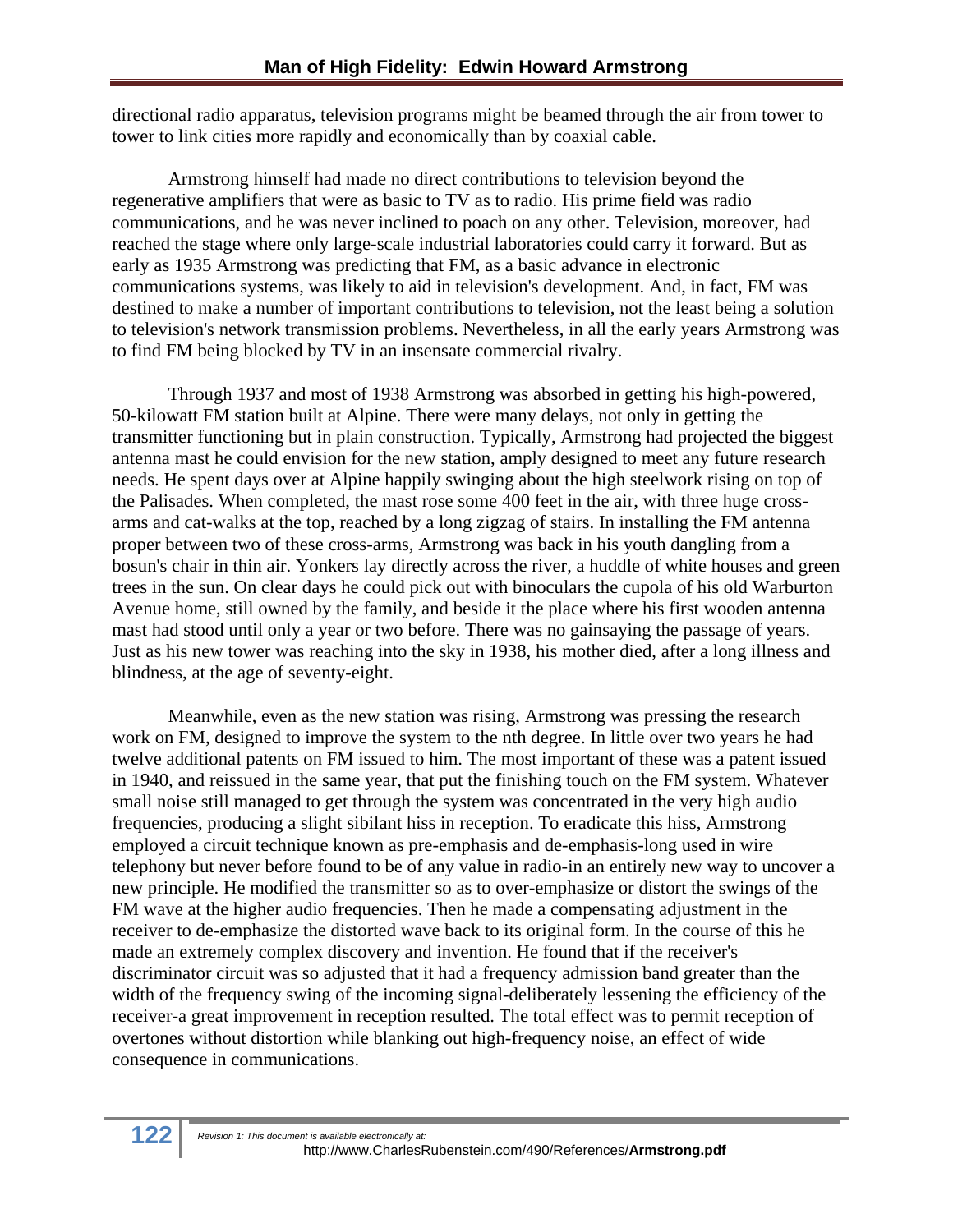All through this period the only FM station intermittently on the air was Runyon's lowpowered amateur station W2AG, which was kept going so that Armstrong could still demonstrate FM to anyone in the industry willing to listen. On the basis of these demonstrations the small Yankee Network, owned and operated by a shrewd New Englander named John Shepard III, decided in 1938 to build an experimental 50-kilowatt FM station of its own, to be erected on Mt. Asnebumskit near Worcester, Massachusetts, to cover the Boston area. About the same time, another independent station operator, Franklin Doolittle of Station WDRC in Hartford, Connecticut, decided to give FM a trial. Doolittle was an oldtimer in radio and he applied for a license to erect an experimental FM station on Meriden Mountain near Hartford. Action was stirring, but so far as the rest of the radio industry went FM was being attacked or ignored.

Wherever Armstrong went, trying to interest possible licensees in FM, he was met with a barrage of talk, one of the staples of industrial warfare. Strenuous efforts were being made to talk down FM. It was not only said that FM would not work, but also that Armstrong's patents would not stand up. He was that "discredited inventor." Moreover, it was said, FM could not do anything that AM could not do in the very high frequencies, which were "naturally free of static." Furthermore, it was said, that FM would never get more than the five channels the FCC had allotted it, and this was obviously inadequate for a national service and therefore not worth investing in. It was said that FM was too wasteful of frequencies, too limited in range, too complex and expensive for receiver manufacture. Anyway, ran the final argument, why have a second aural broadcasting service when the first was "good enough" and the coming thing was television?

From one end of the radio industry to the other throughout this period, when no FM stations could yet be heard, R.C.A. was known to be opposing FM, but uttering no word publicly or officially about it. There seemed to be the transparent hope, shared by others in the industry, that if FM were publicly ignored it might wither away or, failing that, might never grow up to amount to anything. "While R.C.A. was officially saying nothing about FM, it had a number of research teams quietly trying to work up patents in FM, just in case FM should begin to grow. And though R.C.A. was not lifting a finger publicly to support or promote FM, it was soon engaging Armstrong in interference proceedings in the Patent Office with one of its patent applications- a receiver devised by one of its engineers named Murray G. Crosby-which, after long tortuous argument, was finally decided in Armstrong's favor.

Shrugging off these harassments, Armstrong pressed on in the summer of 1938 to get his Alpine station into preliminary tests on low power. And as these tests got underway the dam began to break. The giant General Electric Company came out for FM in one of those dramatic developments that illustrate the countervailing forces at work in the American economy. When the giants fight one another the small man may benefit. G.E. had been smarting against R.C.A. ever since the anti-trust decree of 1932, when it felt it had been maneuvered out of its radio business. It was then moving back in. In 1937 Armstrong had commissioned G.E. to build twenty-five FM receivers at his own expense to have in readiness for his Alpine demonstrations. The head of G.E.'s new electronics division was Dr. W. R G. Baker, the same man who had once been with R.C.A. and who was still enthusiastic about FM, which now had the added value of being profoundly irritating to R.C.A. When the special order was completed, therefore, G.E.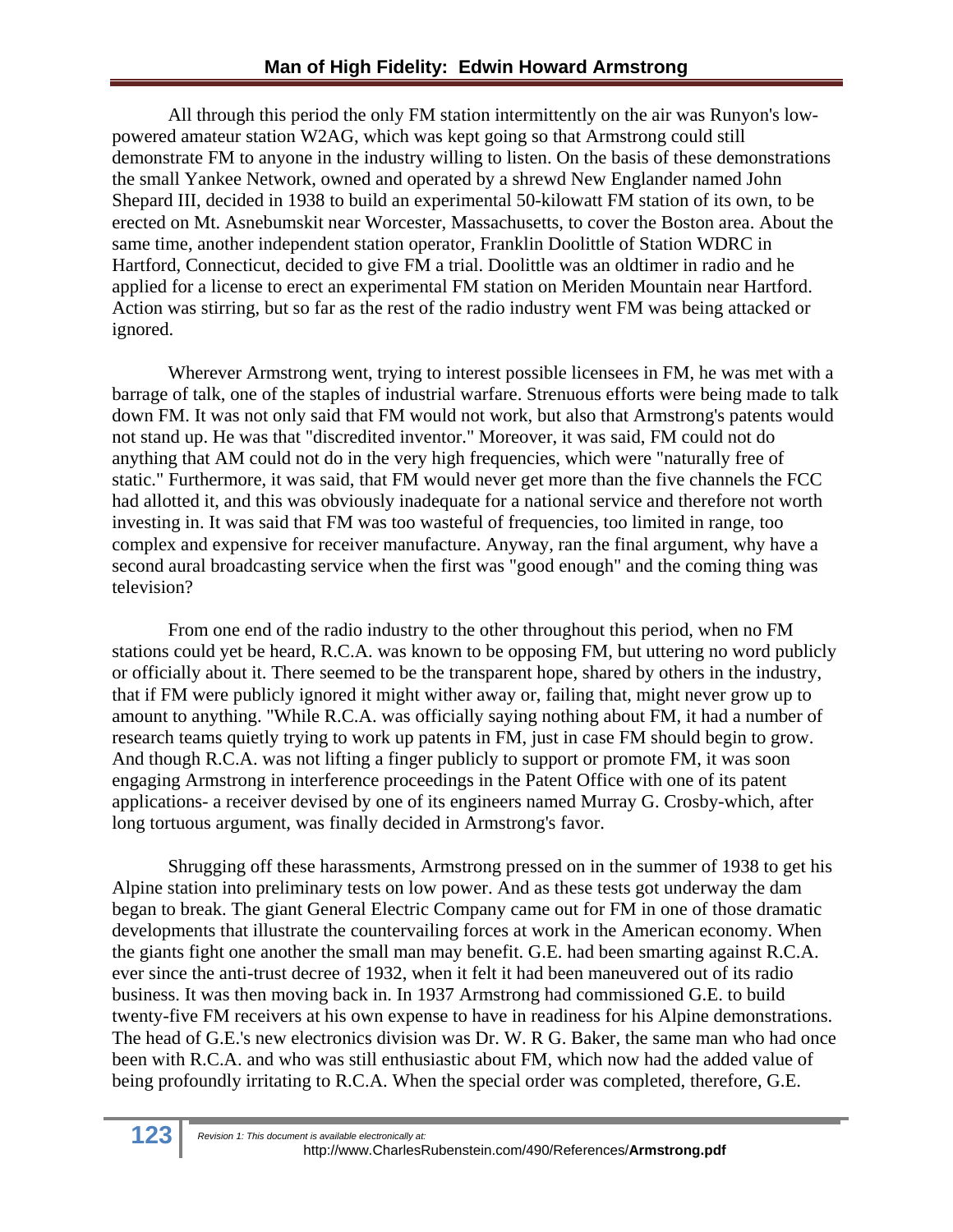asked Armstrong for a manufacturing license. In December, 1938, G.E. paid the first royalty to be paid on FM, a check for \$22.66, which Armstrong promptly put among his mementoes.

When, early in 1939, Armstrong finally got the Alpine station on the air with full power, the vaporings of the opposition were blown away like night mists before the morning sun. FM performed with a clarity, fidelity and reliability never before heard in radio. It had cost the inventor well over \$300,000 to prove the point, but proved it was. With the call letters W2XMN, a great new pioneering signal in radio communications went out on the airwaves.

The historic significance of Station W2XMN has never been widely realized. Armstrong lavished on it all the care and attention to detail of which he was prodigiously capable. With this station, the first full-scale one of its kind, many basic contributions were made to ultra-shortwave communications. In the development of an antenna to operate in this relatively untried region of the radio spectrum, Armstrong spent long days at Alpine making meticulous measurements, observations and modifications in antenna design which added much to the sum of general knowledge in this area. In the development of power tubes and other vacuum tubes to operate at these frequencies, Armstrong acted as a goad. No tubes adequately designed to operate at high power in the ultra-shortwaves were available when the Alpine station was contemplated. Armstrong bombarded tube manufacturers with observations, criticisms and suggestions that gradually drew forth adequate tubes. All this was part of the enormous indirect influence which, over the years, Armstrong exercised on the development of radio.

Station W2XMN had other, more direct effects on the future of radio. Armstrong went to great lengths to make it a new standard in sound broadcasting. He tested dozens of microphones to find the one most capable of transmitting the full tonal range. He sought out the best professional record-playing apparatus available. On the receiver side, he studied loudspeakers, enclosures and acoustics, and had a speaker built to his specifications in an enclosure as tall and slim as a grandfather's clock. The quality of these components was critical in demonstrating the high-fidelity sound that FM was capable of transmitting, Many of these components had been lying about for years, played with and advanced by engineers and a few amateur enthusiasts, but almost unknown to the public. The components were not only expensive but quite useless in association with an AM radio system and popular recordings in which all the overtones of sound above 5,000 or 8,000 cycles were cut off. Historically, FM provided the missing link to bind all this advanced sound apparatus together. In the full-throated 15,000 cycles of the W2XMN transmissions that began pouring out of Alpine on regular schedule in the summer of 1939, the age of high fidelity in radio and sound reproduction was born.

When, in that same summer, the Yankee Network's FM station on Mt. Asnebumskit and Frank Doolittle's station on Meriden Mountain began broadcasting on 2 kilowatts, awaiting delivery of full power equipment, a shiver ran through the radio world. On only 2 kilowatts, Mt. Asnebumskit blanketed the service areas of three high-powered AM stations with a clearer signal than any of them could muster. The economic implications for the whole pattern of radio broadcasting in the U.S. were staggering. When FM went on the air with full power, there would be no way-or so it seemed-of stopping the revolution. The new FM stations were momentarily expecting delivery of full-power transmitters from Radio Engineering Laboratories, Inc., the small but technically able film which Armstrong had defended in his last battle against de Forest and R.C.A., and to which he now directed all FM transmitter orders, not without a certain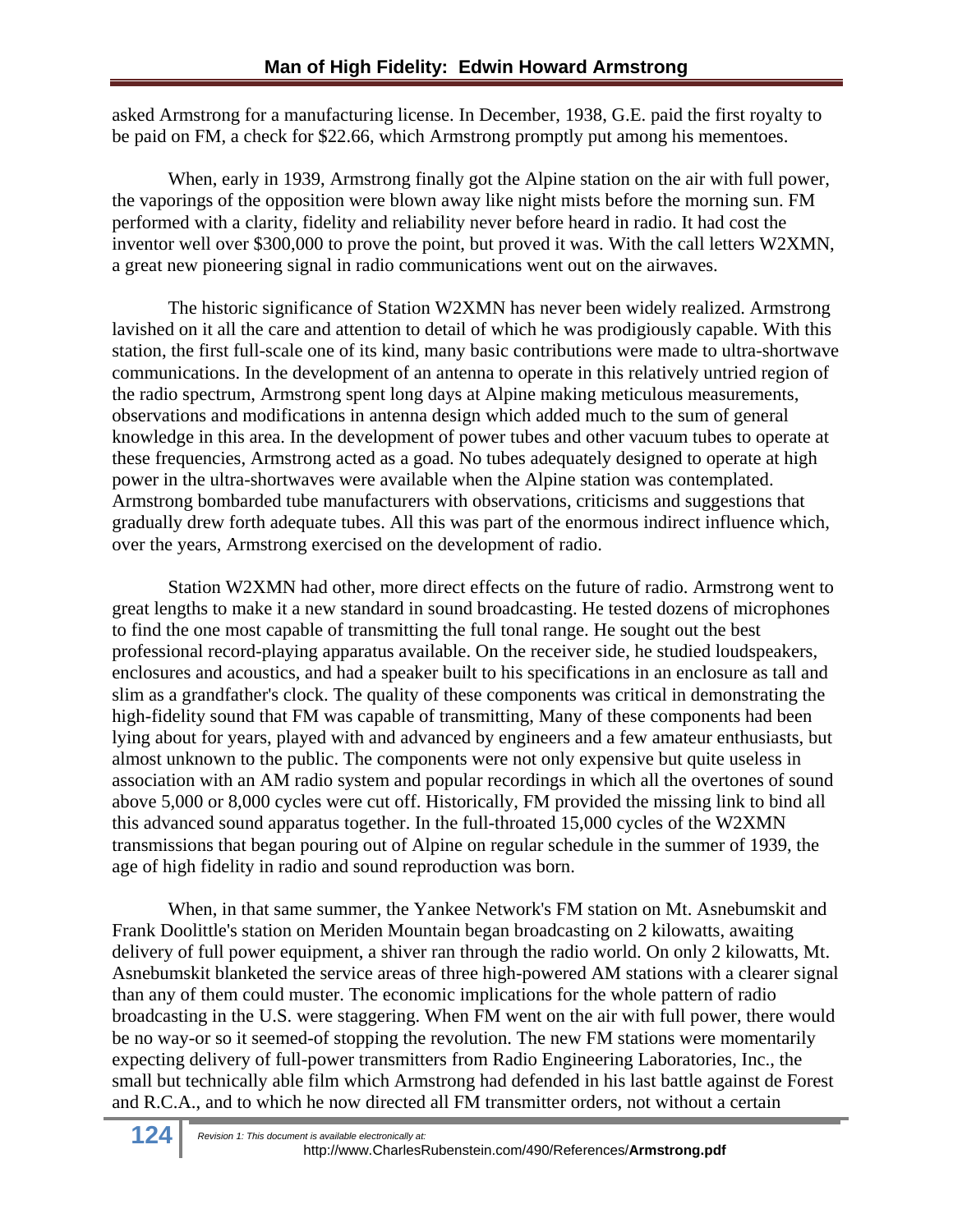malicious satisfaction. His friend Runyon still held an option to buy Radio Engineering Laboratories, and Armstrong freely turned over designs and advice to get FM production started. Two weeks after the Yankee Network's FM station went on the air in preliminary tests, R.C.A. quietly applied to the FCC (but not to Armstrong) for a permit to erect an experimental FM station-five years after the company had been given the first, exclusive preview of FM.

The Yankee Network development contained still another jolt for the big radio interests and the *status quo.* To get programs up to the Mt. Asnebumskit transmitter from the network's Boston studios, Armstrong and Runyon had built a 110-megacycle relay transmitter, similar to Runyon's W2AG transmitter, to beam programs through the air from Boston to the mountaintop, some 40 miles away, without the aid of telephone lines. This worked so well that by the fall of 1939 the Yankee Network was testing a second FM relay and broadcasting transmitter erected on top of Mt. Washington in New Hampshire, and proposed a third on a mountaintop in Vermont to provide a service out of Boston to cover all northern New England. There was thus being laid an FM network pattern whereby programs could be beamed over large areas from a single highpowered FM station by means of a series of low-powered FM relay stations.

Meanwhile, General Electric had erected an FM station on Helderburg Mountain near Albany, New York, and had made another useful discovery. Two FM stations on the same wavelength, close together geographically, did not interfere with each other. Mobile crews, testing FM reception up and down the Hudson River Valley, found that in fringe areas, where transmissions from Helderburg and Armstrong's Alpine station overlapped, one or the other station popped in clearly on the receiver, never both together, depending on which station's signal was the stronger. Hence it followed that FM stations could be placed quite closely together on the same wavelengths over the country without interference thus refuting the charge that FM was wasteful of frequencies. G.E. published its findings, along with exhaustive reports on the whole FM system, confirming at long last the results obtained in the Empire State Building tests five years before, still buried in R.C.A.'s files.

From the mountaintops that made a natural site for FM stations Armstrong was cheerfully fashioning a thunderbolt to rip the radio and broadcasting industry wide open. He acquired a mountain for himself in the Catskills, just to have another station site in reserve. There was no knowing to what lengths the opposition would go in trying to stop this development, for FM now clearly posed a threat not only to the big AM networks but also to A.T. & T.'s lucrative wire charges for network broadcasting. The battle now widened on a broad front.

Armstrong saw in the development of FM the opportunity to free the U.S. radio system of oppressive restriction and regulation. An almost unlimited number of FM stations was possible in the shortwaves, thus ending the unnatural restrictions imposed on radio in the crowded longwaves. If FM were freely developed, the number of stations would be limited only by economics and competition rather than by technical restrictions. Small stations and new networks would have a chance to grow, reducing the need for FCC regulation and lessening the domination of the industry by a few corporations. Armstrong likened the situation that had grown up in radio to that following the invention of the printing press, when governments and ruling interests attempted to control this new instrument of mass communications by imposing restrictive licenses on it. This tyranny was broken only when it became possible for men freely to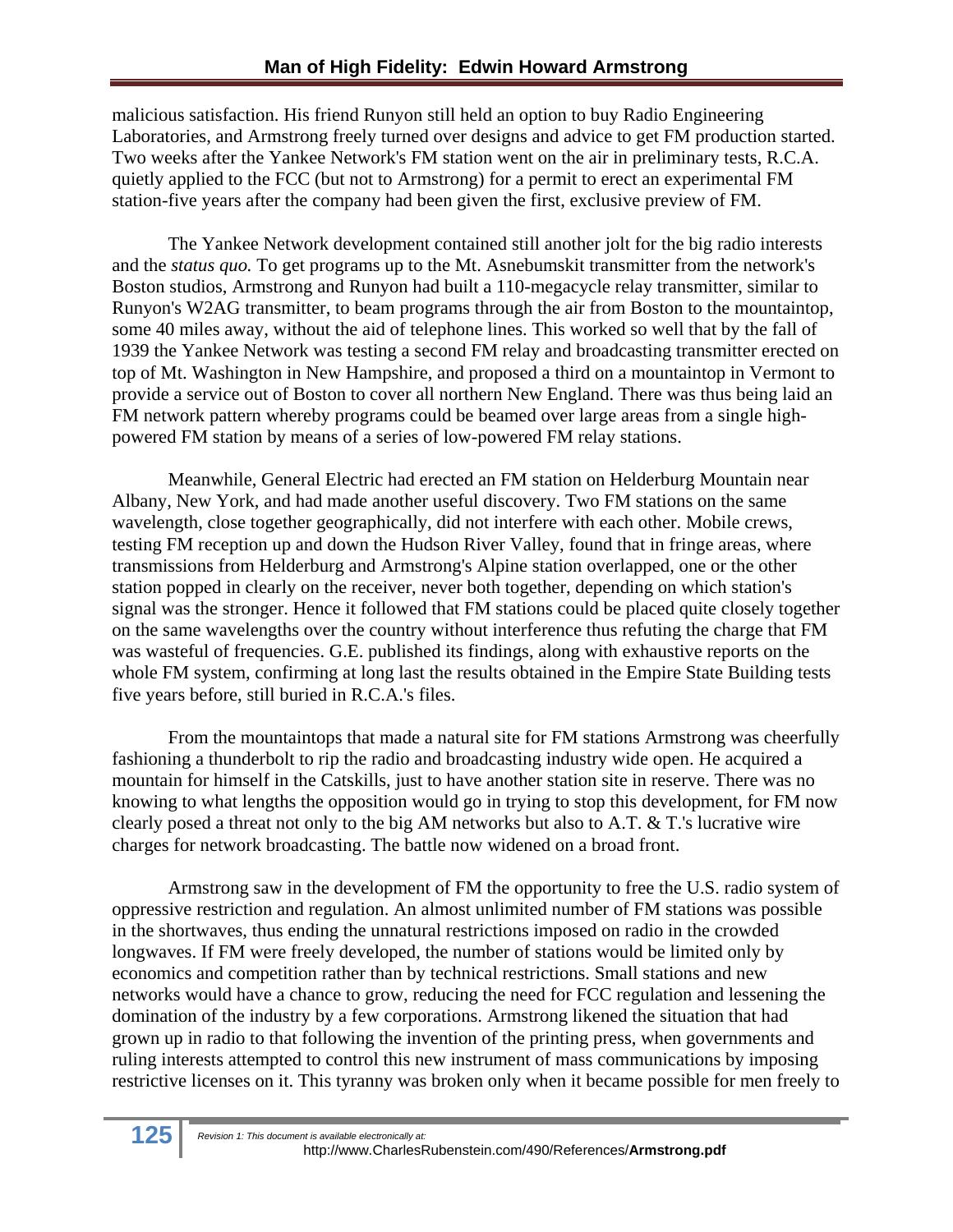acquire printing presses and freely to run them. FM in this sense was as great an invention as the printing press, for it gave radio the opportunity to shake off its shackles.

Armstrong took up this theme as a personal crusade through 1938 and 1939, journeying up and down the country at his own expense, speaking with inexhaustible energy before innumerable groups, clubs and technical societies. By the fall of 1939, some 150 applications were on file with the FCC for permits to erect FM stations, and FM's five channels were obviously inadequate for this and future development.

But the opposition never diminished. The press began to ask questions about FM, and R.C.A. and the big networks were forced to speak up. 'What came forth, however, was merely a shift in tactics, not in strategy, which was still to "talk down" FM. Radio reporters and others got almost the same stock responses from R.C.A.'s Chief Engineer E. W. Engstrom and NBC's O. B. Hanson as from CBS's Paul W. Kesten and other official spokesmen put forward to answer the curious. Yes, they said, FM was an interesting technical development, but not practical, not economically sound and not anything to get excited about. These sentiments appeared far and wide, and a review of the press at the time shows all the arguments against FM neatly marshaled in a concerted attempt to sway public opinion.

 Perhaps the most interesting argument, put forth mainly by R.C.A. spokesmen, was that the public was not interested in high fidelity and would not pay the extra price for it. They pointed out that the big market was still in cheap, low-quality table-model radios. Moreover, they said, high fidelity had been tried in a special AM radio and it had failed. The public invariably turned down the treble control and turned up the bass, indicating that it preferred booming jukebox tones to anything approaching high-fidelity reproduction. The spokesmen coined a knowingly contemptuous phrase widely circulated at the time. The public, they said, had a "tin ear." The only fault with this argument was that it was talking about high fidelity through the inherent distortions of the established AM broadcasting system, which was indeed painful to the ear. It was not talking about FM, which eliminated these distortions to make high fidelity palatable. There were so few FM radios, however, that the public could still be fooled about the desirability of high-fidelity sound.

The myth that "the public does not want high fidelity" was to be promulgated for years, mainly to blunt FM's chief selling point and to discourage the manufacture of FM sets. Armstrong never ceased to combat the myth wherever it appeared. When, years later, a magazine article by A. R Weil appeared in *Fortune,* asserting that the public actually prefers low-fidelity radios and supporting this with CBS engineering data, by then long discredited, Armstrong promptly rose again to the defense of the human ear.

"What he says, in effect," Armstrong wrote in a long blistering letter-to-the-editor, "is that the renditions of Stokowski, for example, as heard in the concert hall are, in some mysterious way, improved by bringing them to the ear of the listener through the imperfections of a radio set that leaves out half the notes the musicians play, and that this 'low fidelity' is really what the public wants. Carrying this to its logical conclusion, it follows that our concert halls are not properly set up. Acoustic filters should be introduced between the orchestra and the audience to perform the same function that the low-fidelity radio set performs, so that there will be screened off from the audience that part of the rendition which 'shouldn't be there.' How did this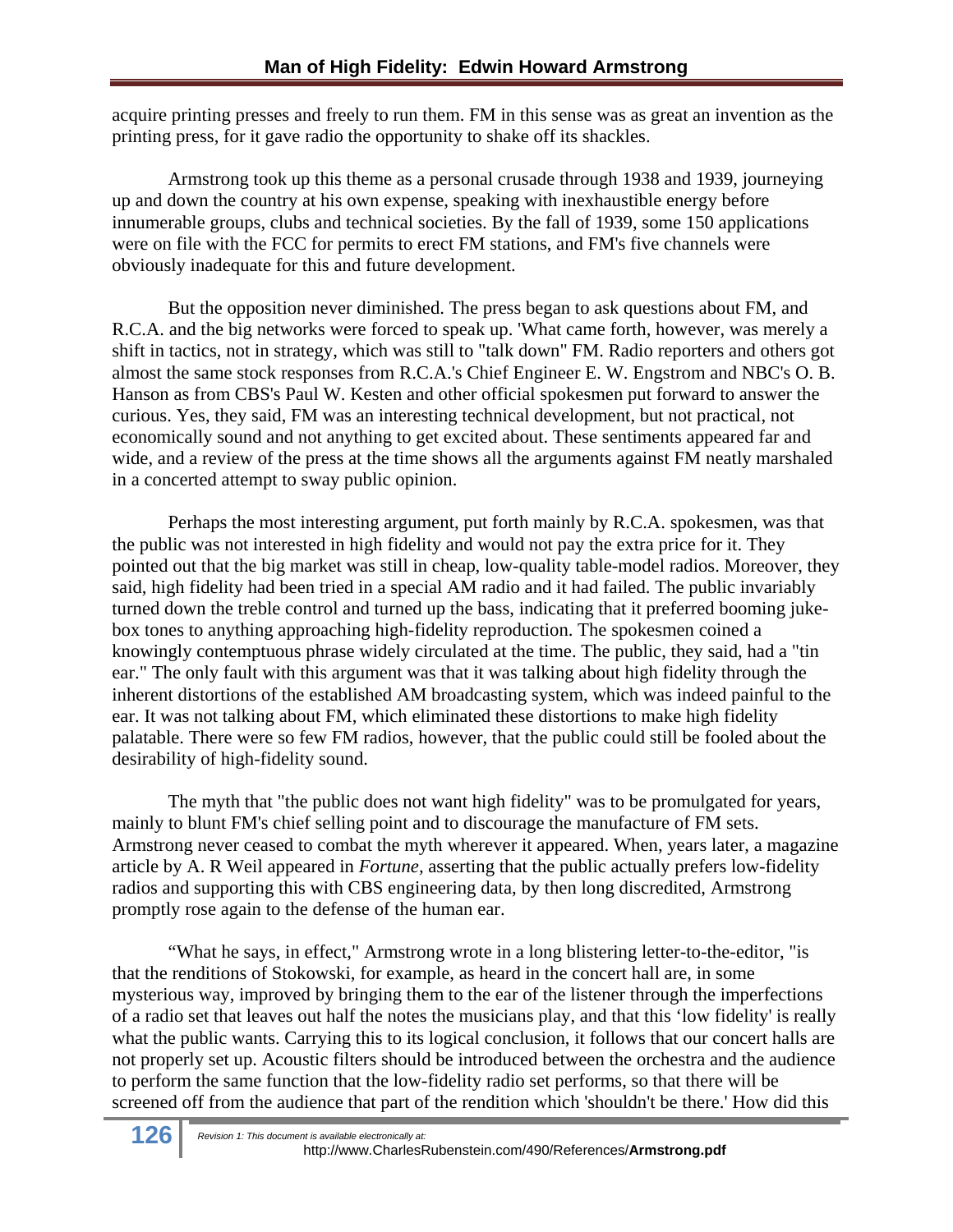folklore that the public disliked natural reproduction come into being? It is one of the most amusing jokes on the 'engineering' profession in decades."

The opposition, however, did not confine itself merely to talk, potent as that weapon is in industrial warfare. Suddenly late in 1939 the battle shifted in a lightning move to Washington, where R.C.A. brought all its power to bear on a request that the FCC give television immediate commercial status by making all the experimental channels assigned to it permanent. There was an element of reason in this request, for television could have been delayed interminably in experimental status, but it also served as a means of blocking FM by completely ignoring its needs. R.C.A.'s request was that television be given permanently the thirteen experimental channels above 44 megacycles assigned to it in 1936. These channels were immediately above FM's skimpy five channels in the frequency spectrum. To give television all the channels requested, therefore, would have been to box FM in these five channels permanently, with no available frequencies immediately above or below in which to grow. The five FM channels could not accommodate the 150 station applications already on file, much less the additional stations needed to make FM a nation-wide radio service.

Armstrong and the growing forces behind FM, organized into an independent FM Broadcasters Association, descended on the FCC in January, 1940, to fight for FM's place in the spectrum. To get adequate channels for FM was now a matter of life or death. Armstrong, grown sadly wiser in the ways of Washington, attacked with every weapon he could lay his hands on. He produced copies of the confidential engineering reports on FM which R.C.A. had withheld from the FCC in 1936, and he charged that the corporation then as now was trying to block his invention. The Commission was shocked to attention. It had just acquired a new chairman, an able and liberal lawyer named James Lawrence Fly, who went into the whole matter with great vigor. Under his direction the FCC ruled that the matter of television's permanent allocations would have to be held up until FM's needs were thoroughly aired in public hearings, which the Commission set for March of that year.

In the March hearings, R.C.A. suffered a rout of major proportions. In the interim between January and March it had made the tactical error of launching a heavy advertising campaign to sell television sets, which drew the anger of Chairman Fly. Fly charged that this was clearly an attempt to pressure the FCC by selling as many TV sets as possible in the disputed channels, in defiance of the FCC's ruling to hold television in abeyance until FM's case could be heard and he ordered all television off the air. Fly promptly found himself attacked in the press as a "New Dealer" hostile to business. In addition, R.C.A. went on to propose in the FM hearings a number of transparent suggestions for changing FM's technical standards-the first of a long line of suggestions "for FM's own good" put forth by the forces that had done nothing to promote FM as a public service. R.C.A.'s chief suggestion was that FM's frequency band width should be cut in half so that FM stations would require fewer frequencies in the spectrum. Since FM's qualities were directly proportional to band width, by mathematical law, this was to suggest that FM's noise-reduction and high-fidelity characteristics be cut in half. A thoroughly angry FCC threw out all these suggestions, threw television out of its No. 1 channel (44 to 50 megacycles) and put FM in, giving FM a total of forty channels in which upward of 2,000 FM stations might be built. In addition, the FCC ruled, when it got around to settling television's standards and allocations, that all television sound channels should be changed from AM to FM, now clearly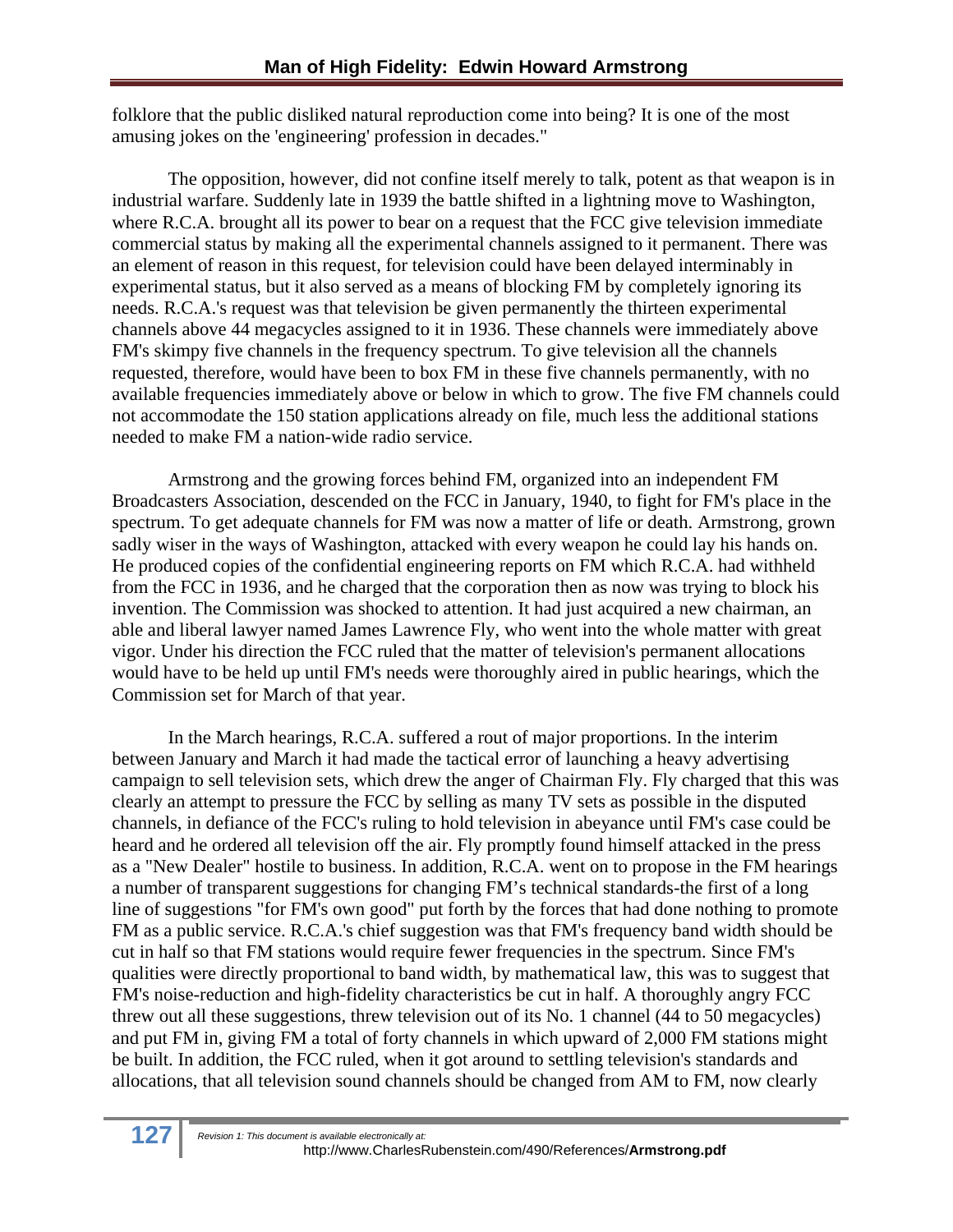shown to be the superior aural broadcasting medium. And, though the industry was never to advertise the fact widely, all television sound has been on FM ever since.

Toward the end of the hearings, which extended into April, R.C.A. suddenly veered in a manner that brought startled headlines in the trade press. Apparently accepting the inevitable, R.C.A. suddenly stated that it now believed that FM was ready for commercial development. Behind this public move was an even more startling private move to come to some kind of agreement with Armstrong on his FM patents. A number of overtures were made early in 1940. Chief among them were those made by Gano Dunn, Pupin's old friend and Armstrong's, who was now a director of R.C.A. and took on the role of intermediary. In a quietly arranged luncheon, Dunn suggested to Armstrong that he merge his FM patents with R.C.A.'s in an arrangement whereby R.C.A. would administer the licenses and divide the royalties between them. Armstrong said he thought this would be illegal. Dunn said, in a statement that Armstrong was later to recount under oath, that he, Armstrong, was making a big mistake if he thought he could fight "anyone so powerful as the R.C.A."

That there was an effort at settlement in the air was clearly shown in a statement by David Sarnoff before a Senate hearing in April, 1940, on R.C.A.'s imbroglio with the FCC over television. In an attempt to turn aside the FCC's fears that the public would not be sufficiently protected against the obsolescence of TV sets if television was prematurely started. Sarnoff boldly stated: "Many of the things that happened in this country have happened as a result of obsolescence-automobiles and other things ... The best evidence of that which I can give you is this: You have heard of the frequency modulation of Major Armstrong, and I want to say that despite the fact that there are 40 million receivers in the United States on standard bands, not one of which could receive from the frequency modulation system of Major Armstrong, it did not deter a man of his genius and of his inventiveness and of his persistence from going ahead and carrying on research for a new system of sound broadcasting." This unabashed statement, the first that Sarnoff had ever publicly made on FM, was to prove embarrassing in its effusiveness for R.C.A.'s later position, but in 1940 conciliation was in the air, and the statement served the argument of the moment.

In the fall of 1940 a formal offer was made to Armstrong's attorneys by Sarnoff himself. In it he proposed that R.C.A. be given a non-exclusive license under the FM patents for a total cash payment of \$1 million, with no payment of royalties. Robert T. Swaine, senior member of the firm of Cravath, replied to this offer in a letter dated December 19, 1940: "Major Armstrong has concluded that it is not possible for him to accept R.C.A.'s offer to purchase for a cash consideration a non-exclusive license under his patents. I am satisfied that there is little likelihood of his changing his mind on this point." Armstrong could not accept this offer for the reason that he already had testified before the FCC that all his licensees were treated alike, paying royalties of about 2 per cent on FM receivers and equipment. To go back on this by allowing one company to have a license without royalties would be a stab in the back to his early licensees who had taken many of the pioneer risks of development. R.C.A. then proposed a license with royalties only up to a certain point, which amounted to about the same thing. Armstrong took the position that if R.C.A. now wanted a license, it would have to take it on the same terms as G.E. and everyone else.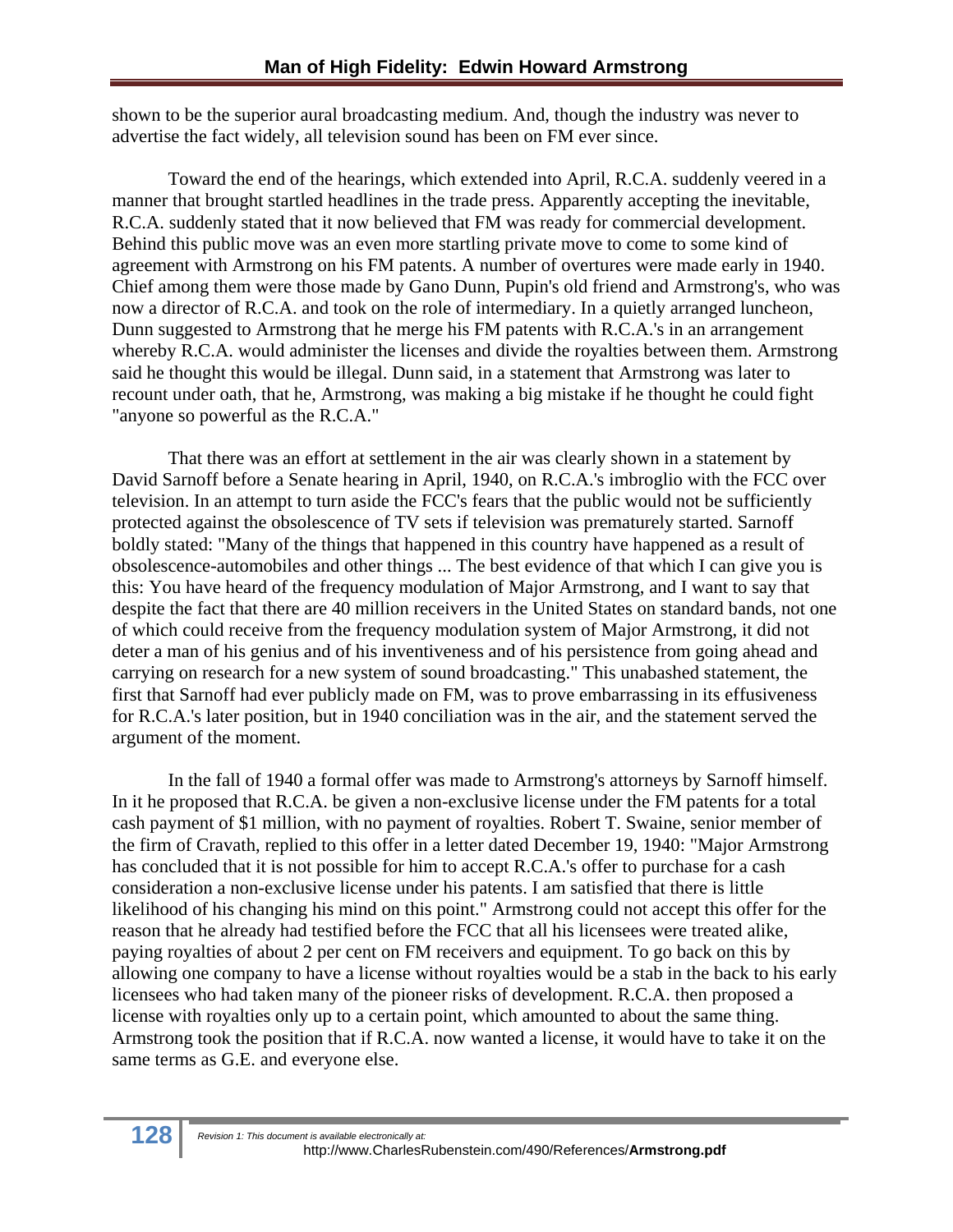But R.C.A. had a firm policy on royalties. It collected them; it did not pay them. In only one instance had it ever broken this rule, made possible by the stranglehold it had obtained on radio patents in 1919. By curious coincidence, this one instance had occurred even while Armstrong was being sounded out for an FM license. R.C.A., in its anxiety to control all key television patents, had been forced to conclude a stiff license agreement with Philo Farnsworth, backed by a coterie of West Coast bankers. It is related in a biography of Farnsworth, written by his friend and financial backer George Everson, how, when R.C.A.'s representatives gathered in a big conference room in Radio City to sign the final agreement, Otto Schairer, chairman of R.C.A.'s planning committee, signed with tears in his eyes. It was the first time that R.C.A. had ever signed a contract to pay continuing royalties on the use of patents. As for the FM patents, R.C.A.'s legal staff was of the opinion that they were not indispensable to R.C.A., that they could be beaten or circumvented, if it ever came to a test. Meanwhile, R.C.A. made no move to take up one of Armstrong's regular licenses.

Shrugging this off, too, until such time as he was in a position to test it in the courts, Armstrong devoted himself to the development of FM, which, now unblocked, was moving with the force of a mountain torrent. By 1941 there were over 500 FM station applications on file with the FCC and over twenty-five licensed FM manufacturers. In addition to G.E., Armstrong added Western Electric, Zenith, Stromberg- Carlson, Stewart Warner, Freed Radio and a host of smaller radio-set makers to his list of licensees. R.C.A. and a large group of its licensees remained outside the Armstrong camp, still basically opposed to FM radio, though now required to use FM in all television sound transmitters and receivers. Even the big radio network stations, however, were now tumbling in haste to get FM stations, if only as self-protection, for there was no knowing where FM was going. To a heroic degree, Armstrong had gone far to prove that a great invention cannot be stopped, whatever the delays and harassments imposed on it.

As a kind of flourish to this victory, Armstrong in January, 1941, donned ice-cleats, a parka and a huge woolen cap and climbed to the top of frosty Mt. Washington in New Hampshire to inspect the Yankee Network's FM relay station in operation under the worst icing conditions. In high spirits, the Major telephoned Harry Houck early the next morning from the mountain top. "Harry," he said, "I'm looking at the most beautiful sunrise I've ever seen." Houck, who was looking bleary-eyed at the New Jersey darkness, was unable to appreciate the spectacle. Armstrong had grown increasingly fond of New England, and Marion Armstrong had had no trouble sometime before in persuading him to buy a big rambling house at Rye Beach, New Hampshire, where they spent holidays and summers, and from which he now watched the FM revolution spread over New England. It was the Yankee spirit and Yankee enterprise, he felt, which had given FM its first chance to show its worth-not the patent lawyers of the New York board rooms, nor the merchandising seers of Radio City, nor the pin-striped genuises of Madison Avenue-and he developed a deep affection for the region.

 Only brief interludes could be spent at Rye Beach, however, for the FM development was crowding all his time. He added two more graduate engineers to his laboratory, Bill Hutchins and Bob Hull. McCormack, his lawyer, already had taken on a young Columbia Law School graduate, Dana Raymond, to aid in handling the mounting FM business. FM stations were rising on all sides. In quick order, WQXR in New York, WHAM in Rochester, WTMJ in Milwaukee, WMCR in Washington and WBNS in Columbus added FM to their broadcasting services. Armstrong gave WQXR-"The Good Music Station" founded and operated by his old friend John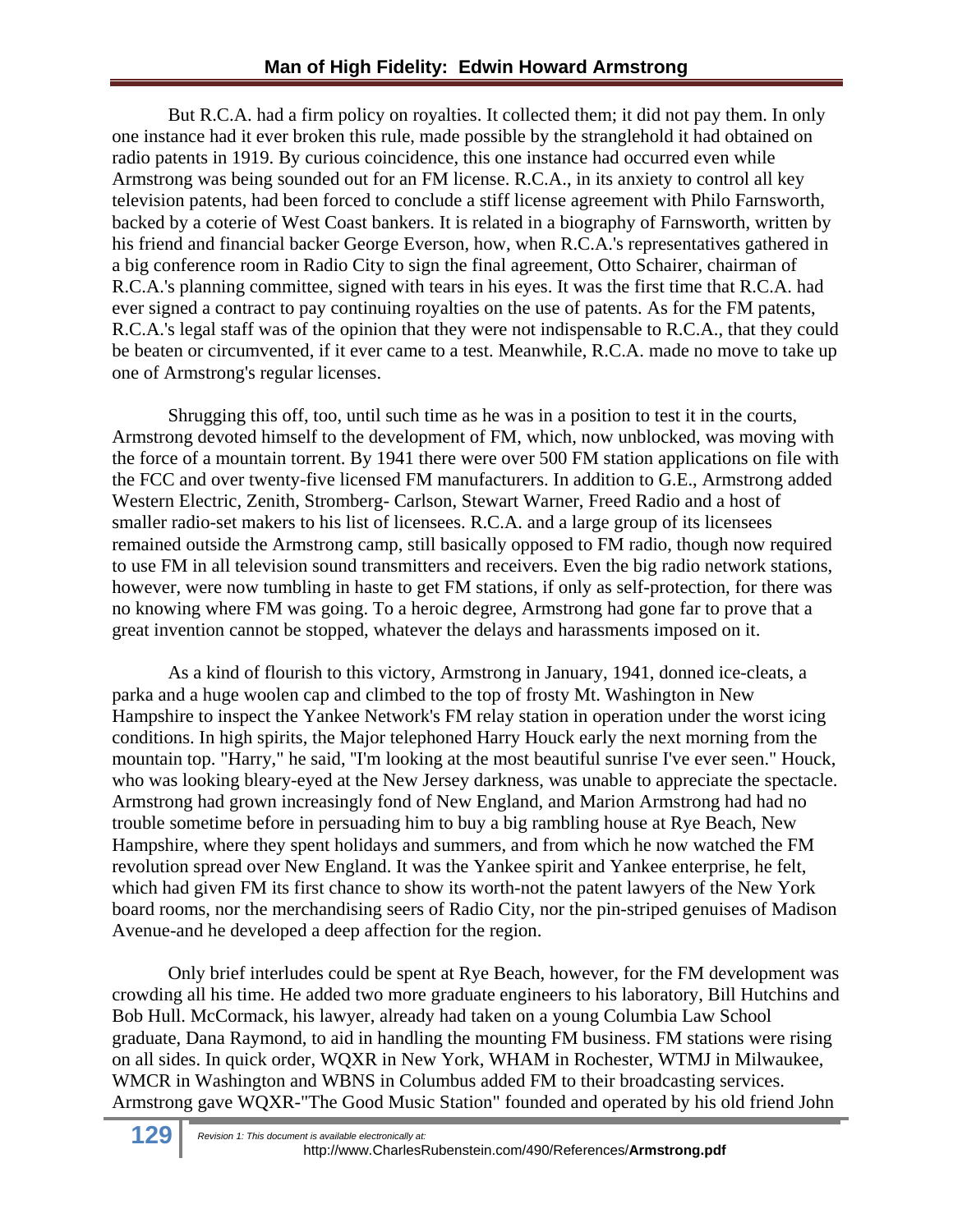V. L. Hogan-its first FM transmitter to make it the first commercial FM station in New York. By 1942 over forty FM stations were in regular operations, and Randy Runyon exercised his option to buyout Radio Engineering Laboratories, which had become a major supplier of FM equipment. At the same time, FM was sweeping the mobile radio field in police, public utility and other special radio communication systems. R.C.A. had once dominated this field, but, still refusing to get into FM manufacture, it now lost hundreds of millions of dollars' in orders for mobile equipment. FM by 1942 was beginning to show its power.

Much later, for the benefit of Congressional committees and the press, R.C.A. was to explain its incredible gyrations over FM between 1933 and 1942 in an entirely different manner from that which appears in these pages. Armstrong, this explanation went, only imagined that he had to go out and build a \$300,000 station of his own to prove FM's worth. R.C.A., it held, had never turned down FM but was only taking its time in studying all aspects of the matter. R.C.A., it asserted, had collaborated with Armstrong in making his first FM broadcasting tests in 1934, had aided him in getting his first full-scale transmitter and had put forth important engineering contributions to FM's development. In fact, it boldly asserted, R.C.A. had done more to speed and promote FM than anyone else. Thus, by an art as old as the hills and as new as the latest Central Public Information Office, black was to be made white, and words were to mean anything a vested authority chose to make them mean. But the history of these days will show that wide-band FM might still be a sheaf of dusty papers in the Patent Office if the inventor had not had the courage, the resources and the stamina to take his invention to the people.

Behind all the exciting first growth of FM, however, the thunderheads of war in Europe were casting a shadow of uncertainty over all man's activities and developments. It was a situation curiously and ironically parallel with that which confronted Armstrong just after making his first invention in 1912. Now, with the Japanese attack on Pearl Harbor in December, 1941, war again broke in to change the whole course and flow of his inventions and his life.

## **Chapter 13**

## **The Second War**

The war that had begun when Hitler's legions rolled swiftly over Poland in September, 1939, was a war quite unlike that First World War of twenty-odd years before. It was a war nurtured on immense apathies and set off by immense betrayals. In the rise of the corporate state in the Thirties a new mechanized tyranny, fashioned jointly by military and industrial power, was loosed bloodily upon the world. There was to be little romantic nonsense this time about the "glories of war" that led to the mass bombing of cities, the mass extermination of peoples and the mass crematoriums. When, belatedly again, the U.S. was plunged into this contest, it was with the grim determination of a man forced to get a dirty job done.

The war put peculiar burdens on Howard Armstrong, for he was no longer the unattached young man who could drop everything and jump into uniform. The war had begun to impinge on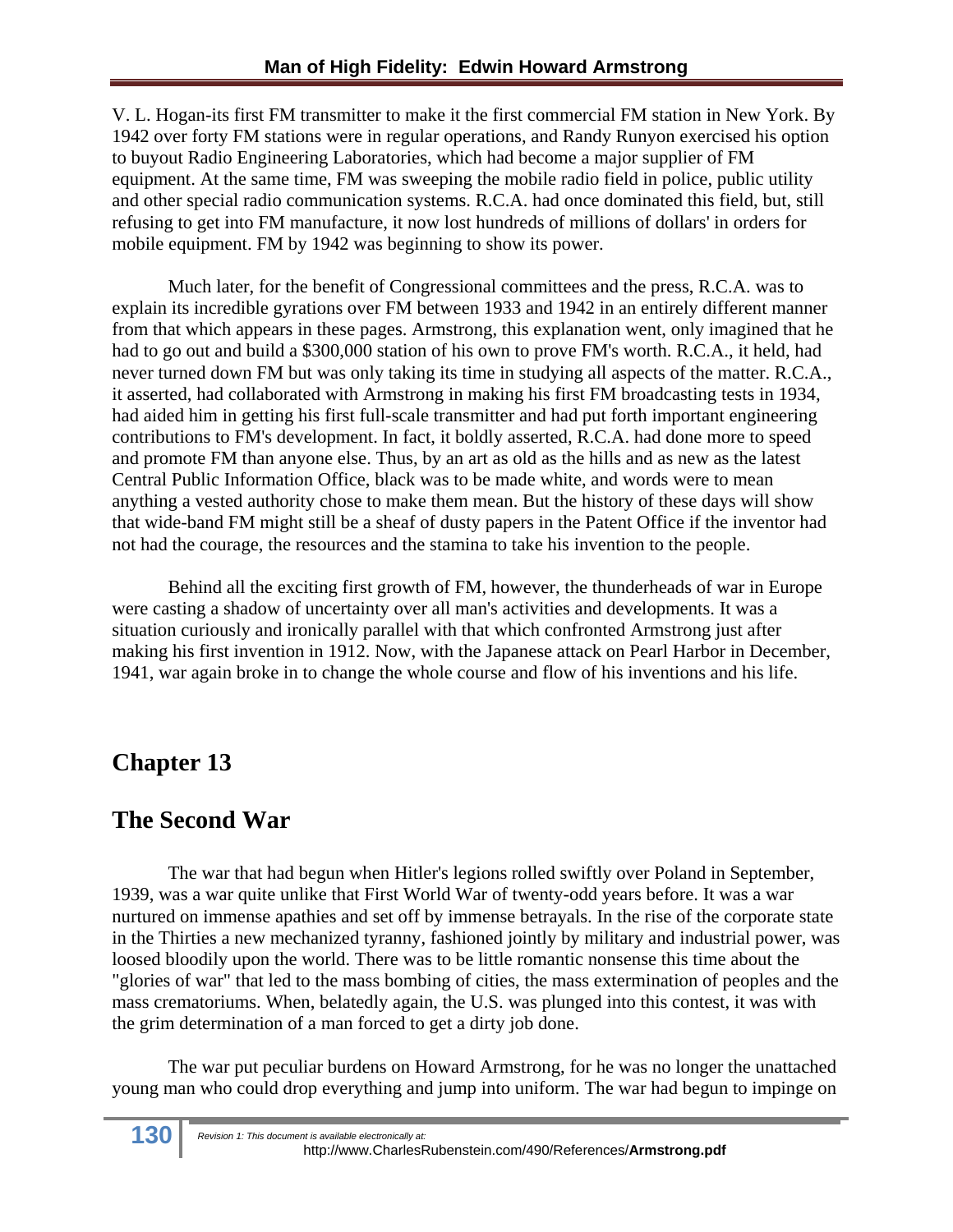him as early as 1939, when the Signal Corps came to him for aid and advice in adapting mobile FM to military communications. Through 1940 and 1941, tenacious of old loyalties, he sandwiched Signal Corps projects into his already crowded laboratories, gratis, proud that he could aid in bringing U.S. military communications up to date. With the entry of the U.S. into the war, however, the whole situation violently changed. All civilian production of electronic equipment was halted for the duration, which meant a dead halt in the FM broadcasting development. Some forty FM stations were up or building, and these, including Armstrong's Station W2XMN, were to continue broadcasting throughout the war to hold their audience of some 500,000 FM set-owners until such time as FM was free to grow again. But no new stations or receivers were to be built throughout the war years.

This precipitated a real crisis in Armstrong's affairs, for with the halting of FM production all income from that source ended. He had so far earned only \$500,000 in FM royalties, against expenditures of well over \$1 million of his own money, and his basic patents had only eight more years to run. Nevertheless, with a gesture typically generous and quixotic, he had promptly at the outbreak of war put his FM patents at the disposal of the government, royalty-free for all military purposes. Needless to say, no corporation could afford such a gesture. Armstrong himself could ill afford it, for his laboratories, commitments and running expenses were now large, and there were compelling reasons, not only for the future of FM but for the national defense, to keep his research going. He was pressed by his associates to take up military research contracts on a cost-fee basis to keep his laboratories running. Reluctantly then, because he hated any arrangement that might reduce his mastery in his own laboratory or prevent him from doing things in his own way, he took on that form of contract research by which the government, with brilliant improvisation, was organizing the most potent mobilization of science in history.

Armstrong thrust all thought of the future from his mind and buckled down to the immediate military tasks at hand and to the immensely complex instrument of war that electronics had become. Many of his friends were scattered far and wide on war tasks. McCormack became a colonel in military intelligence on the U.S. General Staff, and eventually director of the Military Intelligence Service and special assistant to the U.S. Secretary of State. Much of Armstrong's own work in those fevered years remains still in the shadow of military secrecy. Again, however, he was to bring forth inventions and developments as distinguished in style as anything he had done in the past. In a field in which youth had taken over in great numbers and the trend of development was toward such enormous research establishments as the Bell Telephone Laboratories and the Massachusetts Institute of Technology's great wartime Radiation Laboratory, the Old Man was still able to hold his own. At the height of this effort, Armstrong's research staff rose to eighteen with a payroll of \$100,000 a year. And his activities spread out from the basement and roof of Philosophy Hall to his station at Alpine, where more laboratories were improvised and the big antenna tower came in handy for the microwave research that was soon absorbing his time.

His laboratories' earliest contribution to the war effort was the adaptation of FM to various forms of mobile military communications. Here the static-free qualities of the system and the possibility of flexibly extending its range by means of relay operations provided a new dimension in field communications for a lightning war of movement. It is still not generally appreciated that, from the earliest stage of the war, every U.S. Army tank, command car, jeep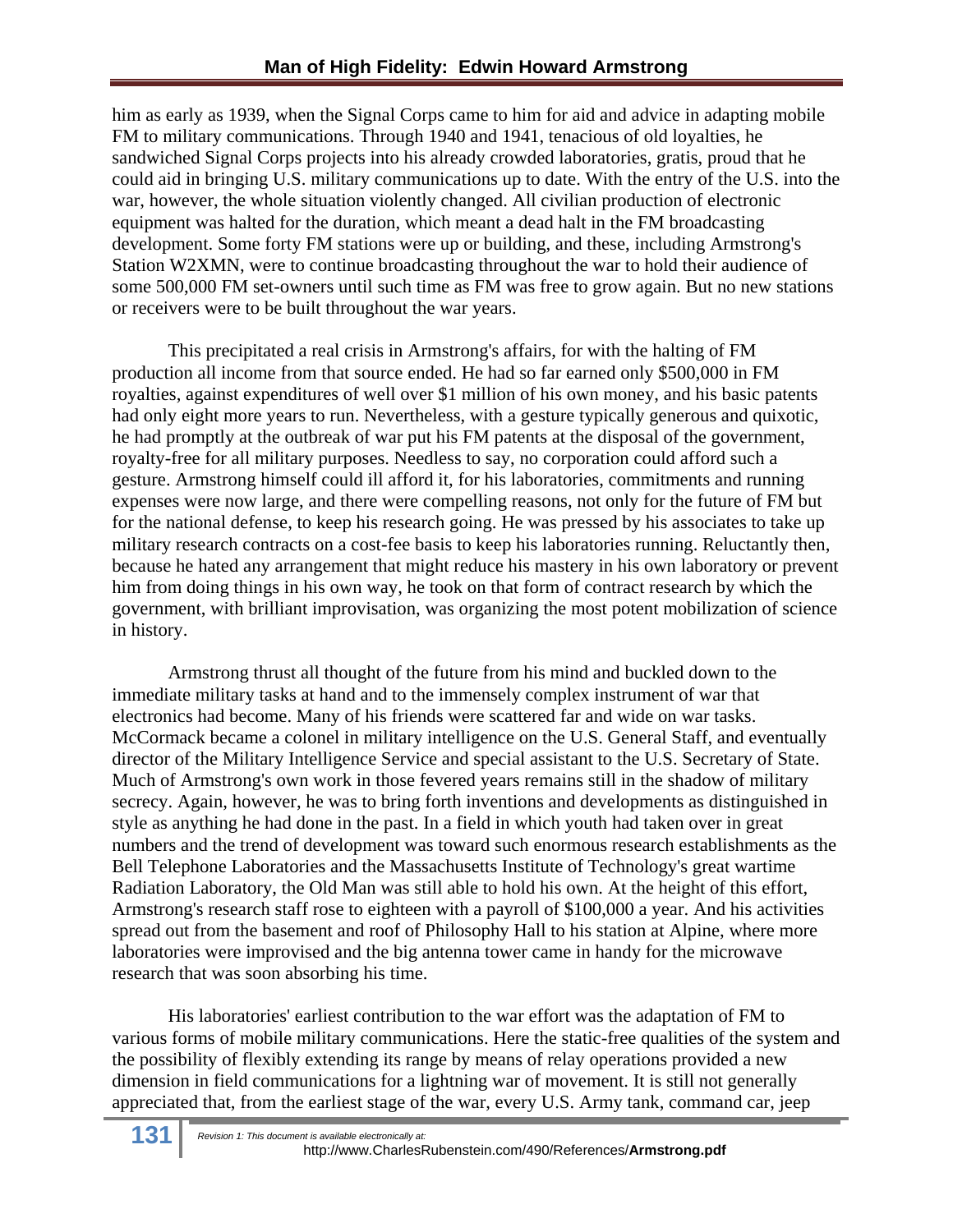and other vehicle with facilities for short-range communications was equipped with FM, making U.S. armies among the fastest in the field. The dash of General George Patton's Third Army across France in the late summer of 1944, one of the high episodes in the closing months of the war, was made possible largely by FM mobile relay, for Patton was moving too fast for wirelayers to keep up, and a modern army cannot outrun its communications. The Navy was close behind in this development. After the bloody battle of Tarawa in November, 1943, all Navy and Marine Corps amphibious operations in the Pacific were carried forward with FM as the main mobile communication link between ship and shore. Altogether, the bulk of all mobile ground communications in the war, manufactured in vast quantities by such suppliers as the Western Electric division of A.T. & T. was Armstrong FM.

Armstrong's main contribution in these years however was the conception of a new form of radar, which came to fruition much too late to see use in the war. By the time Armstrong took up the problem in earnest, radar already had done yeoman service in the defense of the British Isles in 1942 and a vast development of the same type of radar was under way in the U.S. The story of radar, next to that of the atomic bomb, is one of the familiar epics of the war. The British scientist Robert A. (later Sir Robert) Watson Watt first proposed such an aircraft detection system to a Committee of Research on Air Defense in 1935. How, then, the British physicist J. T. Randall developed a special high-powered oscillator, called a cavity magnetron, to send out heavy bursts of extremely shortwave radiations to sufficient distances; and how, by close scientific and industrial teamwork, a chain of beacon towers was built to ring the island with radar's invisible beams, revealing the approach of enemy aircraft by day or by night-all this is part of published history and has about it an air of Merlin's magic and the *Morte d'Arthur.*

Briefly, the principles of radar were contained in Hertz' original experiments with electromagnetic waves, in which he showed, by means of big concave mirrors and zinc-plate reflectors, that radio waves could be focused on and reflected from objects like a beam of light. In 1924 these principles were first used by Sir Edward Appleton to bounce a radio wave off an ionized layer in the upper atmosphere and calculate the layer's distance above the earth by noting the time it took the wave to return to a receiver. These same principles were to be used to locate and measure the distance of approaching aircraft, but radio waves to be reflected efficiently from such comparatively small objects as aircraft had to be in the ultra-ultra-shortwaves. It was to the task of devising the instruments to operate in this high and almost unknown region of the spectrum that the British team headed by Watson Watt brilliantly applied itself. Early in the Thirties a number of U.S, investigators had observed that ultra-shortwaves were reflected from objects, and some work was done on it. But when war broke, the British were far ahead in the practical application on these measures, and late in 1940 Sir Robert Watson Watt made a flying visit to the U.S., carrying in his handbag one precious high-powered cavity magnetron, the size of a man's fist, which was the beginning of the main U.S. development.

Basically, nearly all radar used in the war was of one type. Extremely short waves, ranging from 10 meters down to a few centimeters or inches in length, were whipped out of the transmitter in short rapid bursts or pulses a fraction of a second long. This type of transmission was used because more power could then be developed in short pulses than in continuous waves at these frequel1cies and the sharply defined pulses gave a swift return indication and clear separation of objects in their path. These bursts of high-frequency radiation went out into space like flashes of invisible light and, meeting an aircraft or other object, bounced back into the "eye"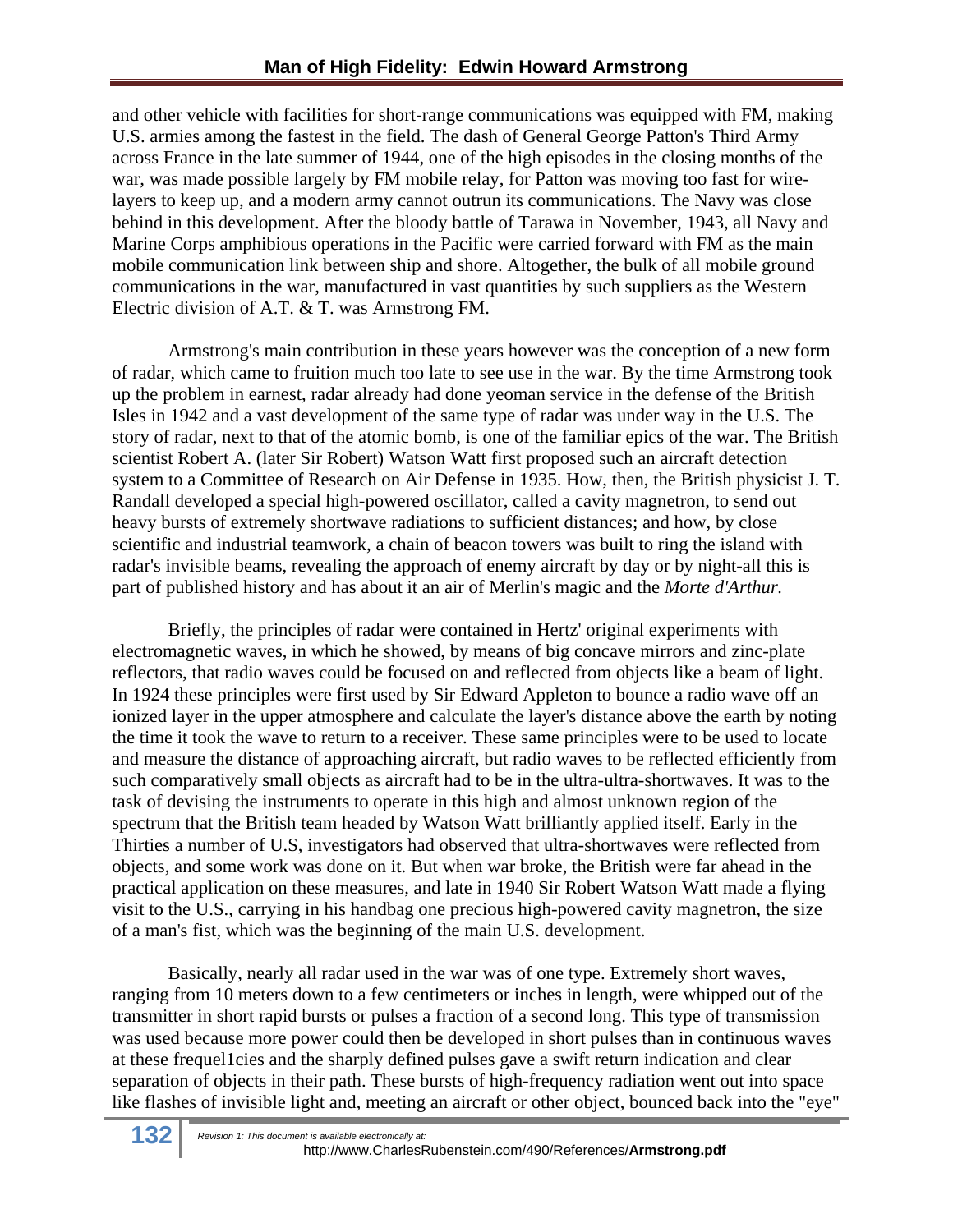of a receiver which, calculating the time taken for a pulse to return, indicated the distance and location of the reflected object. Ranges up to 100 to 200 miles were achieved. Eventually a great variety of apparatus was devised to serve as navigational aids and target-locating eyes for nightflying aircraft and naval vessels of all kinds. In time, microwave radar was so developed that reflected objects were shown as rudimentary pictures on the cathode-ray screens of the television type. Nearly all, however, were of the generic form known as pulse radar.

Armstrong moved into this new field, even before the U.S. entered the war, with a quickness of comprehension that belied his years. He was then going into his fifties, but no more disposed to follow the crowd than when he was eighteen. Nearly everyone was working on pulse radar. He therefore took off in the opposite direction in pursuit of continuous wave radar, specifically continuous-wave FM radar, hopeful as always that in going against the current he would find something that someone had overlooked. Little work had been done on continuouswave radar because it was held to be inherently slower, less efficient and much less promising of useful results than the pulse type. Armstrong always reacted to such dicta with the stubborn determination to find out for himself. Time and again he had challenged accepted theory to make his greatest discoveries and inventions.

With America's entry into the war there was a sudden opening out of research in all directions, and one of Armstrong's first contracts with the Signal Corps was for an intensive investigation of FM radar. R.C.A. Laboratories also had one work on FM radar, mainly on a simple, short-range, FM radar altimeter for showing an aircraft's distance above ground, which saw use in the war, and R.C.A. undertook research along the same lines for the Navy. For Armstrong, however, it was to be an exploration in quite a different direction occupying him through all the war years and well beyond, secret to everyone except a few high officials and his closest associates. His chief technical assistants in this work were Bob Hull and John Bose, Hull being another young graduate engineer he took on in 1940 as military research crowded in. Their contributions to the radar system he eventually evolved were so great that their names appear along with his own on the covering patents. In the beginning, however, progress was slow. Eventually nearly everyone in the laboratories was involved in the difficult assignment, along with such old standbys as Runyon and Harry Houck. As the clutter of weird parabolic antenna and the intricate circuitry grew, and the staff along with it, difficulties and disappointments mounted.

The war ended in 1945, first with the rout of the German armies in Europe, then with the collapse of Japan under a mighty mushroom of atomic bombs, and still there seemed to be no conclusion to the work on FM radar. Nevertheless, Armstrong persisted. Out of this long effort he was eventually to pluck a workable radar system as revolutionary in its way as FM itself. Its full details cannot yet be disclosed. But the substance of his findings was that the disadvantages of this form of radar (chiefly a relative slowness) are more than made up by one great advantage: continuous-wave FM radar, when properly employed, has a power and searching range far beyond that of the pulse type. Thus, with typical digging to the roots of a problem, Armstrong laid the foundations for a system of long-range radar that fitted into the defenses of a continent in an age of supersonic speeds, when the range of any warning system must be extended as far as possible in order to be of any use. But all this was to come years later, after a last crushing disappointment, with a twist of irony that seemed to be part of the inventor's fate.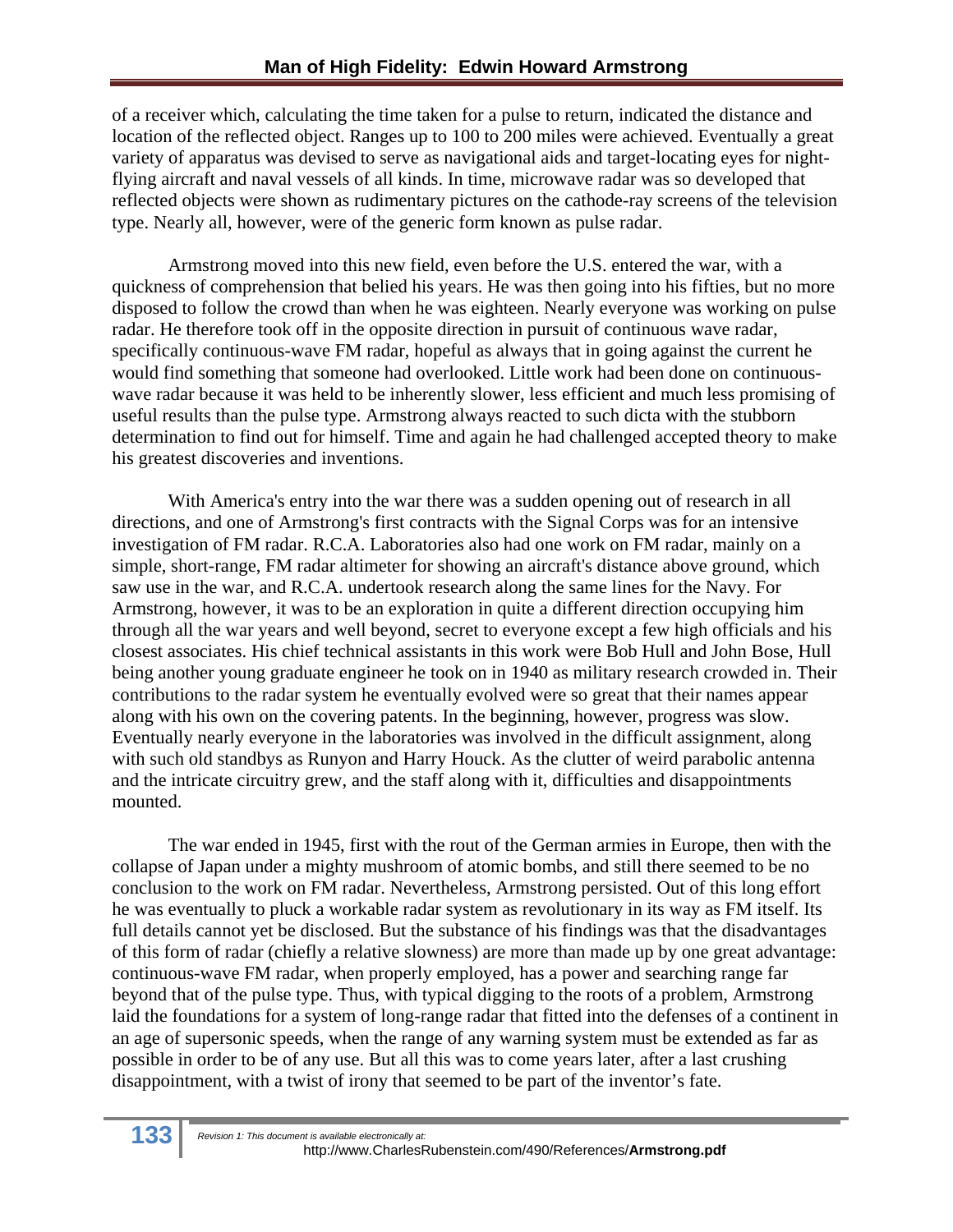At the end of the war Armstrong received the U.S. Medal for Merit-"for extraordinary fidelity and exceptionally meritorious conduct"-over the signature of President Harry S. Truman. Though the words were trite and sententious, and the honor was somewhat diluted by the wholesale nature of its award, there was an aptness of peculiarly personal force in the citation. Armstrong was swiftly to discover, however, that his real reward for fidelity of service and foregoing of all wartime royalties on FM was to be an extraordinary scuttling of the postwar promise of FM radio.

The underlying opposition to FM radio had never ceased. Indeed, if anything, it had stiffened through the war years, for reasons that the competitive situation made plain. Through the war the Yankee Network's FM broadcasting system had blanketed the New England area with a service that AM stations and big AM network affiliates could not match in quality or coverage. Moreover, a second FM network known as the American FM Network had been organized to link up Armstrong's Alpine station, G.E.'s Albany Schenectady station, Doolittle's Hartford station and other stations in the New York, New Jersey and eastern Pennsylvania triangle. These stations exchanged programs and linked into the Yankee Network by bouncing programs through the air from one high-powered station to another without the aid or expense of telephone lines. If this could be done with less than fifty FM stations on the air, what would happen when the war ended and many more FM stations were built? The growth of new FM networks, in competition with the big, low-fidelity AM networks tied to telephone lines, would be phenomenal. As the war ended there were over one thousand applications for FM stations on file with the FCC, and G.E.'s electronics division estimated that FM radio sales in the immediate postwar years would reach well over five million sets. But all this was not to be.

The series of body blows that FM radio received right after the war, in a series of rulings manipulated through the FCC by the big radio interests, were almost incredible in their force and deviousness. They would be quite incredible but for the fact that they are all a matter of record in FCC hearings, reports and decisions throughout this postwar era. In the excesses of victory and great material production, it was an era loud, boastful and thoroughly frustrating to the hopes that out of the holocaust might somehow arise a hanged and better world. Beneath the bold surface, fear, hysteria and new tensions marked the struggle for power at home and abroad. It was an era in which the individual was whipped and inundated by the gales of opposing forces. Armstrong suddenly found himself fighting a second battle to preserve FM.

The second battle began as early as 1943, when the FCC, anticipating a great postwar development of the ultra-short-waves for all kinds of services, called upon the radio industry to review its needs and recommend the standards and frequencies required to go ahead with FM and TV. A large technical planning board headed by Dr. W. R. G. Baker of G.E. set up panels of experts in each specialty to bring in recommendations. The FM panel, composed mainly of the pioneers in the development, reached substantial agreement: that FM, with some additional channels for new growth, go forward after the war in the same frequencies in which it had started. The TV panel also concluded that TV should pick up in the same channels where it had left off. These recommendations were approved by the board and presented to the FCC in hearings starting late in 1944.

These hearings set the stage for intricate maneuvers. Early in its deliberations the FM panel had heard a new proposal from NBC and CBS representatives that FM be moved "for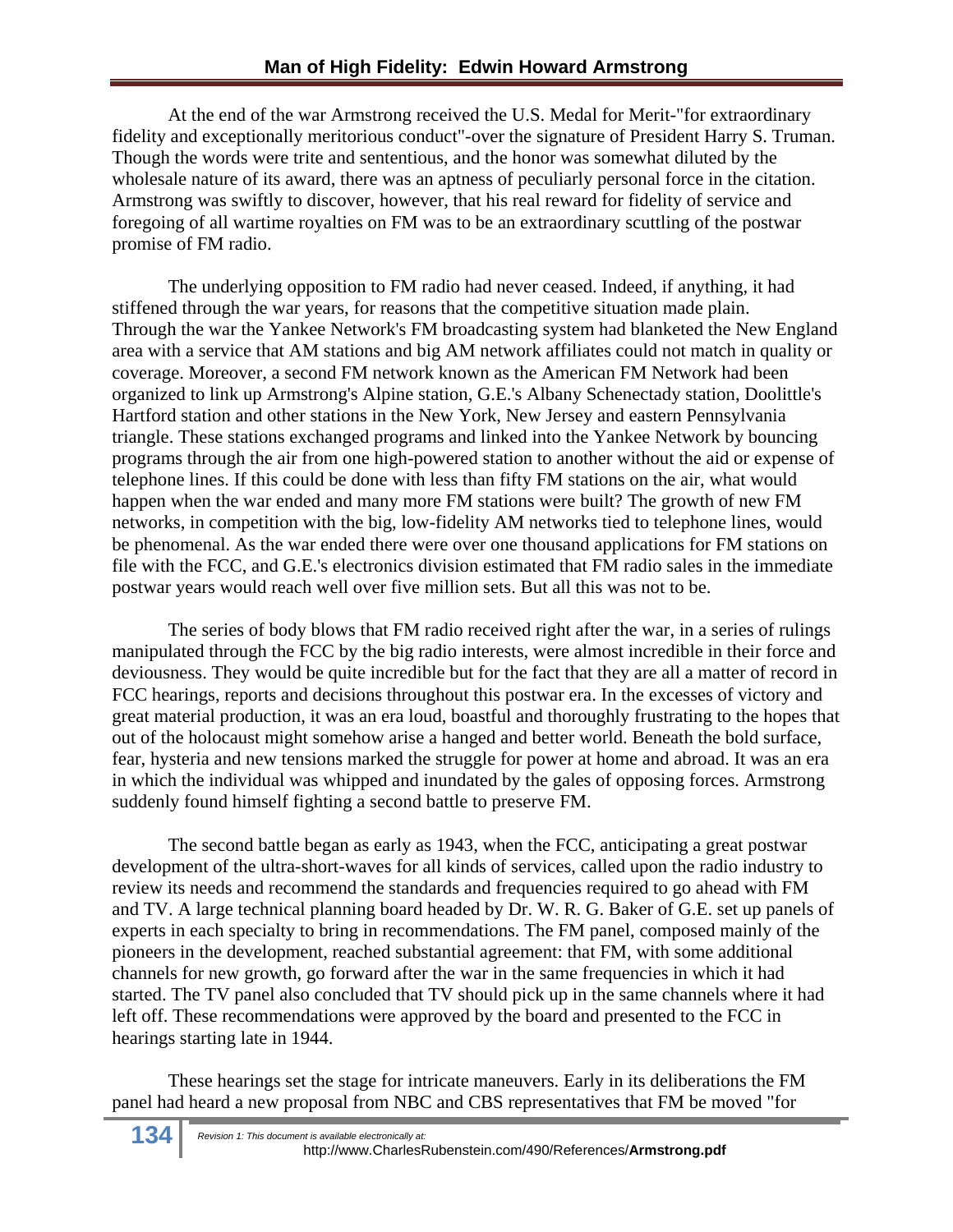FM's own good" out of its prewar frequencies into a much higher position in the spectrum. The reason advanced by the big AM networks for this disruptive proposal was that they feared that FM would be increasingly troubled in its prewar channels by "ionospheric" or sun-spot disturbances-a solicitude that was lost on independent FM station operators. The FM panel promptly called in the country's leading authority on radio propagation, the U.S. Bureau of Standards' Dr. **J.** H. Dellinger, who declared that such fears were groundless. When FM came before the FCC, however, that body manifested great concern over "ionospheric interference" and heard a number of witnesses on the proposal to shift FM to higher frequencies.

R.C.A., mainly through its FM panel member Dr. Harold H. Beverage, went on the record as opposing the moving of FM, -as it opposed any moving of TV out of prewar channels. But a long string of witnesses, including representatives of CBS, ABC, Cowles Broadcasting, Crosley, PhiIco, Motorola and Du Mont, urged that FM be moved "upstairs." And there was no doubt that a heavy portion of the industry that had opposed FM from the start was making a concerted attempt, before as well as behind the scenes, to get FM moved. In the closing days of the hearings the FCC produced a witness of its own, one Kenneth A. Norton, a former FCC engineer then employed by the Anny Signal Corps, to assert that secret military data supported the contention that FM should be moved from its old band because of "ionospheric interference." The FM panel hastily assembled a committee of authorities on radio propagation to prove that Norton's data was in error. As a subsequent investigation was to reveal, a closed meeting of military and civilian experts showed that it was in error. But a report of this meeting, edited for release by the FCC's staff, mysteriously showed the opposite conclusion. The FCC which by then had a new chairman in Paul A. Porter, former legal counsel for CBS-already had made up its mind and was not to be deterred by any facts from the experts.

In June, 1945, the FCC ordered all FM radio to be transferred from its old 50 megacycle band, where it had been giving unexampled service since 1940, to a new band of frequencies between 88 and 108 megacycles, where it had neither transmitters nor receivers developed to meet the postwar market. The plain dishonesty of this order was promptly demonstrated when the FCC fumed about and assigned the band it had just ordered FM to vacate to television, a service about twenty-five times more sensitive to any kind of interference than FM and which, moreover, was still required to use FM on its sound channel. Later the same band of frequencies was assigned to government safety and emergency radio services, in which interference of any kind could be tolerated even less than in commercial broadcasting or television. The fact is that none of the "ionospheric interference" predicted for this band ever materialized.

Actually, there were more compelling reasons in 1945 for shifting television upward than for shifting FM. Television's twelve prewar channels were plainly inadequate, everyone agreed, for a nation-wide service. A considerable body of engineering testimony advocated that TV, with its very wide channel requirements, be moved into the ultra-high-frequencies where there was ample room for the large block of channels needed to provide enough stations to cover the country. Needless to say, however, the FCC did not disturb television in its twelve prewar channels. To provide for the future, it merely set aside a large block of frequencies in the ultrahighs for experimental TV, far removed from the lower band in which television was operating. This compromise was to prove a blunder of the first magnitude. R.C.A. took the position that anyone advocating the moving of TV out of its original twelve channels was trying to sabotage the new industry, for such a move would make all its equipment obsolete and delay the postwar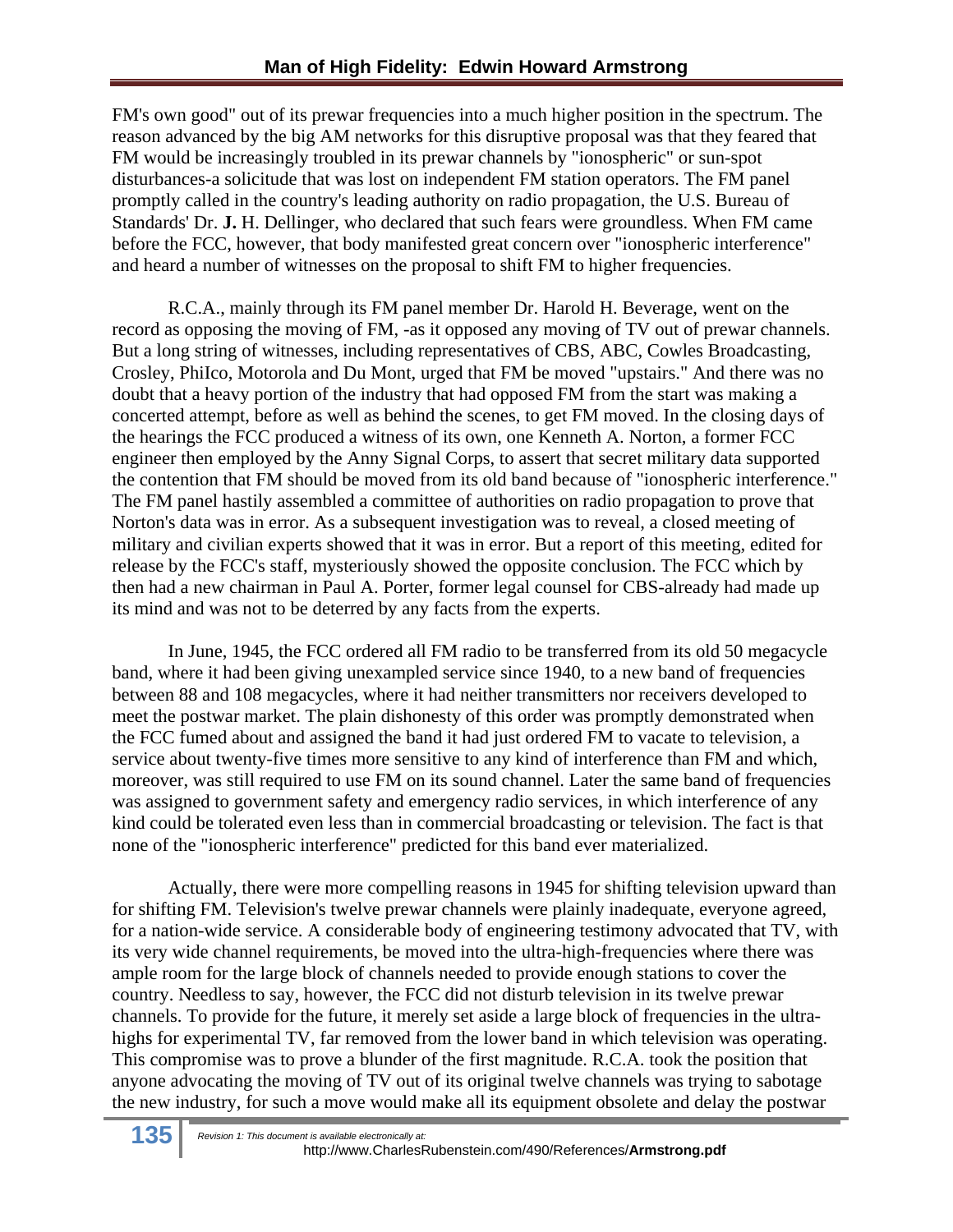start of television. Yet this was exactly what was done to FM radio, under the flimsiest of technical pretexts.

Nor was this the end of the operations performed on FM in 1945. The Columbia Broadcasting System came forward with a plan for FM called "The Single Market Plan," presented in a handsome booklet and brief by its Executive Vice President Paul Kesten, who had been a caustic prewar opponent of FM. And the FCC adopted this plan, too, in its new postwar regulations. Under the plan, ostensibly put forward to increase the number of FM stations, each FM station was to be limited to a single city or market area by having its transmitter power cut back to cover only that area. The plan was as slick as it was transparent, plainly aimed at cutting down the power of the growing FM networks. Under this plan the power of Armstrong's station at Alpine was eventually cut from 50 kilowatts to 1.2 kilowatts, the Yankee Network's main FM station was cut to a third of its former power, and the ability of high-powered mountaintop FM stations to bounce programs from one to the other by relay was severed.

Thus, not only was FM pulled up by the roots and forced to establish itself in an entirely new region of the spectrum making obsolete its fifty-odd prewar transmitters and 500,000 FM sets in the hands of the public-but in this new region it was to find its new stations so limited in power as to be kept on a starvation diet. In addition, with its relay powers severed, FM was now made dependent on A.T. & T.'s wire services for any network operations it might still find the strength to engage in. The vast concentration of economic power that marked the field of mass communications as it did all others had rolled over FM and crushed it to a shape less threatening to the monopolistic pattern of operations. The effect of these crushing actions upon Armstrong was deep and lasting. At a time when FM should have been ready to go forward on its own power and when the inventor's mind should have been turning to other things, he was forced to continue the FM battle against mounting odds. It was a battle that was to take on an obsessive character and darken his whole life.

Armstrong had counted on the swift postwar development of FM to replenish his treasury, support his laboratories and supply funds for new research. Instead, FM production was to be delayed for two years following the war, while he poured still more of his own funds into the development of FM transmitters and receivers to operate in the new frequency band. Into this second war to· establish FM Armstrong plunged with cold indomitable fury. The multiplicity of his problems would have broken a lesser man. He rarely appeared at his Columbia laboratories any more, but directed nearly all his research by telephone from River House, not having the time to become involved with laboratory visitors and administrative problems. For he was directing not only the FM development and research on FM radar, but also the licensing, promotion and political defense of FM, shuttling back and forth to Washington in an attempt to fight political fire with fire. The immediate postwar market for FM was lost, the millions of replacement sets required to fill the wartime gap in production going to AM radios of a quality even shoddier than that in the Thirties. But within eighteen months of the order shifting FM out of the lower frequencies, FM was again ready to go.

And again FM showed a quality, even with all the artificial restrictions placed on it, that could not be stopped by fair means or foul. To assuage the growing political rumpus over what had been done to FM, the FCC had stated in its annual report: "In our opinion, FM is the finest aural broadcast service obtainable in the present state of the radio art." But FM needed no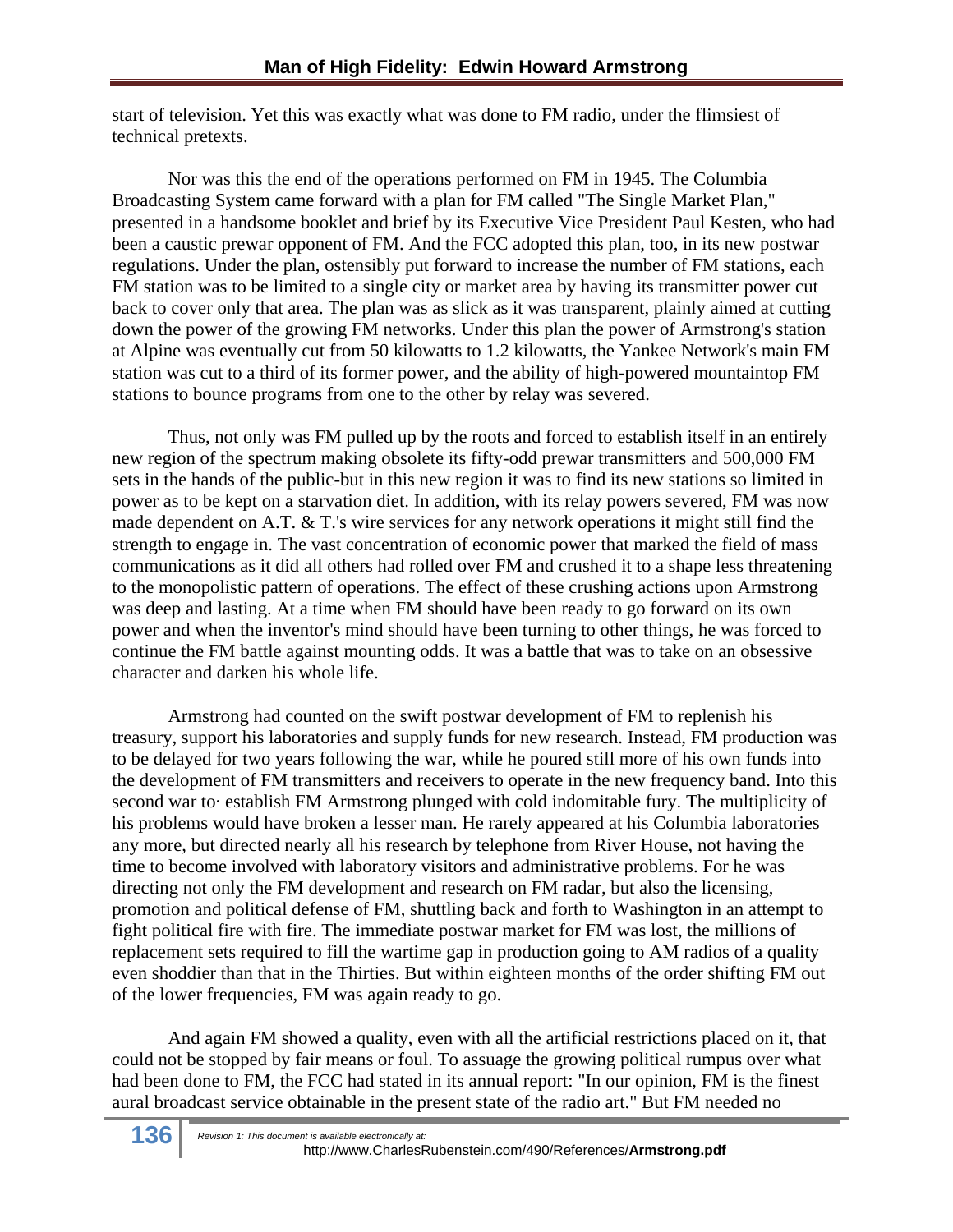testimonials from the Commission. By 1947 new FM stations were going on the air at a fast clip and close to 400 stations were under construction. G.E. and other licensees were moving into production of FM sets, Returning from the wars, in a pattern that duplicated 1919 all over again, was a new generation of men who had worked with FM in its military forms, who had some knowledge of its technical superiority and were ready to carry forward its development.

The banner behind which this postwar technical revolution moved was High Fidelity-or "hi-fi," in the lingo of the young technicians who picked it up-the same high fidelity of reproduced sound which most of the big manufacturers of radios and record equipment still maintained the public did not want. At the core of the revolution was FM radio, but surrounding it was a host of old and new developments, including magnetic tape recording, brought out of Germany and developed in the U.S. mainly by the Armour Research Institute of Chicago. To assemble a high-fidelity radio and record-playing system, the new amateurs of the art bought separate components from small manufacturers of high quality professional equipment, for none of the radio mass-producers made anything approaching high fidelity. As friends and neighbors heard these amateur systems, more and more people began to assemble their own components, making the startling discovery that for less than half the price of a comparable, splendidly cabineted AM radio-phonograph, as innocent of high fidelity as a juke box, they could get a system vastly superior and clean in tone. To catch this growing ''hifi" market, Dr. Peter Goldmark, young research chief of CBS and Columbia Records, late in the Forties adapted and improved microgroove radio-transcription techniques into the long-playing record, which promptly became a major element in the high-fidelity boom.

But again, as in the early history of radio in the Twenties, it was not the big companies or so-called leaders of the industry who led the way in the high-fidelity movement. So far as the manufacture of basic FM-AM tuners, amplifiers, record- players, speakers and other high-fidelity components went, a legion of small, obscure companies with names like Browning, Bogan, Fischer, Bell, Pickering, Altec - most of them founded by the maverick breed of old radio amateurs-walked away with the business. These small companies had no big patent departments nor vested interests in AM broadcasting to protect, hence could promote high fidelity and FM without inhibitions. High Fidelity Audio Fairs sprung up in the major cities, where the companies showed their wares to increasing thousands from year to year and where the orthodox radio manufacturers were conspicuously absent in all the early years. By the early Fifties, high fidelity was to grow to a business variously estimated at from \$100 to \$300 million a year, depending on how the term "high fidelity" was defined. And by that time the big manufacturers would be loudly bidding for a lush business which they had done little or nothing to found.

But in 1947 FM broadcasting was still strapped by regulations which, for all the initial impetus of FM's growth, could eventually sap and wither its great vitality. Armstrong and the independent FM broadcasters made another attempt to loosen the main restriction by petitioning the FCC to allow FM to retain a few high-powered FM stations in its old 50 megacycle band, which was still not being put to any use, in order to ease the economic problems of FM network or re-broadcasting operations. The American FM Network had been reorganized into the Continental FM Network and was ebulliently linking together as many as forty-one FM stations north of Washington in chain broadcasts. But to do this it had to do most of the linking by highfrequency telephone lines, for which A.T. & T. charged double the rate of ordinary telephone lines. FM's only hope of escaping these charges and restrictions, which put an enormous burden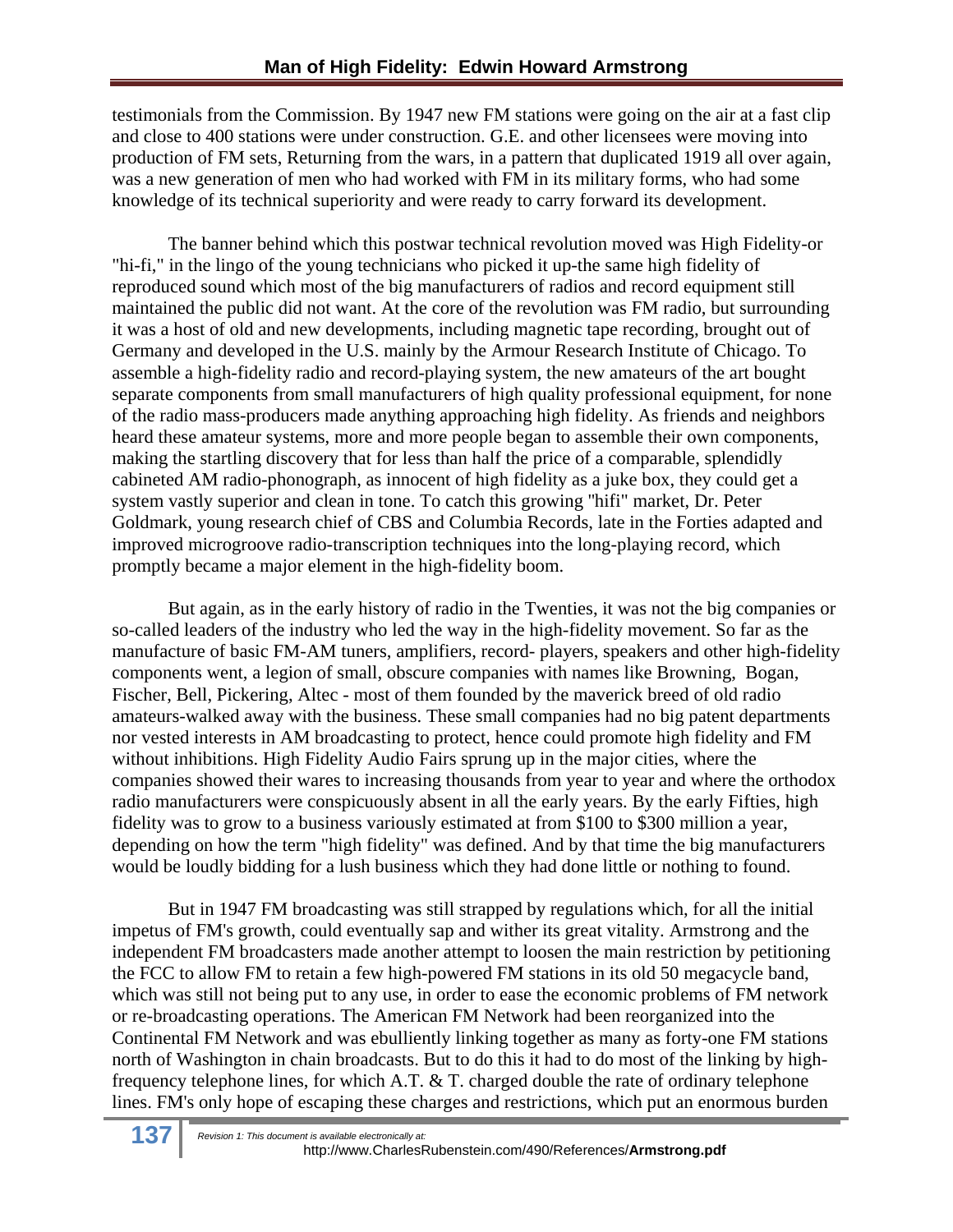on its networks just struggling into existence, was to get back some of its high-powered mountain stations to relay programs through the air without the need of cables or wires.

In an attempt to beat down the talk still emanating from the FCC's engineering department and the big broadcasters that FM's former 50 megacycle band was "unsuitable" for FM broadcasting, Armstrong in the summer of 1947 made exhaustive measurements of FM wave propagation in this band. He put up two transmitters at Alpine and rented a cottage called ''The Dunes" at Westhampton, Long Island, at a cost of \$3,000 for the season, from which to make hourly measurements of the transmissions from Alpine. His assistant, John Bose, was ensconsed alone in this listening post for two months, taking measurements from 8 A.M. to 11 P.M., checking one transmitter against the other-the most exhaustive measurements of FM propagation ever made, exceeding anything attempted by the industry or the FCC. Armstrong was proving in the only way he knew how, by scientific and irrefutable documentation, that FM did in fact work in the frequencies in which it had been established in 1938 and in which it had first demonstrated the properties of FM to the world.

Nagged at the same time by continued pronouncements that FM was only a limited "lineof-sight" service, unable to get much beyond the horizon, the Major undertook a last large-scale experiment to demonstrate that this just was not so. Like Marconi, his lifelong model, Armstrong intuitively believed that with proper transmitter power very short waves, such as those employed in FM, would travel much farther than theory predicted. Indeed, Marconi in the years just before his death in 1937, was occupied with a series of experiments, largely ignored by the radio world, which in fact constituted his third major discovery in radio-wave propagation: that microwaves could be bent far beyond the horizon. In his last published paper, printed in an obscure Italian journal in 1933 and not resurrected until two decades later he reported an experiment in which he had received very shortwave signals out to a distance of ten horizons. Not even Armstrong knew of this paper, but he was aware of Marconi's earlier predictions. Beaming his Alpine transmitter in a great arc at the sky in one of the last high-powered transmissions the FCC would allow him, he sent a mobile crew into the South to try to pick up the signal which he had a feeling would be there. And some 1,000 miles away in Alabama as his hunch had led him to suspect, the crew plucked out of the air, somewhat attenuated but still clear, the signal from Alpine. Later in 1947 he put on a demonstration with Jansky and Bailey, Inc., consulting engineers, from Alpine to the International Telecommunications and Radio Conference at Atlantic City that year.

With these experiments, Armstrong was making one of the earliest and most dramatic demonstrations of the existence of an entirely new form of radio transmission, foreshadowed by Marconi but not yet understood, which today is known as "scatter" transmission and is the subject of some of the most exciting developments in radio. In 1951 the Army Signal Corps and Collins Radio Company initiated scatter transmissions in a great beam-like arc, 773 miles long, from Cedar Rapids, Iowa, to the National Bureau of Standards field station at Sterling, Virginia. This type of transmission, it was found bent shortwaves against a layer of atmosphere known as the ionosphere to provide a circuit almost as solid as a telephone line, giving weak but reliable reception all along the arc-like path for better than 99 per cent of the time. Later a second type of scatter, employing different wavelengths and the layer of atmosphere called the troposphere, was discovered for shorter distances (100 to 500 miles) and multiple services. Early workers in this field included the Bell Telephone Laboratories, M.I.T.'s Lincoln Laboratory, Radio Engineering Laboratories, Inc., and Armstrong himself, who co-operated in a number of experiments. Its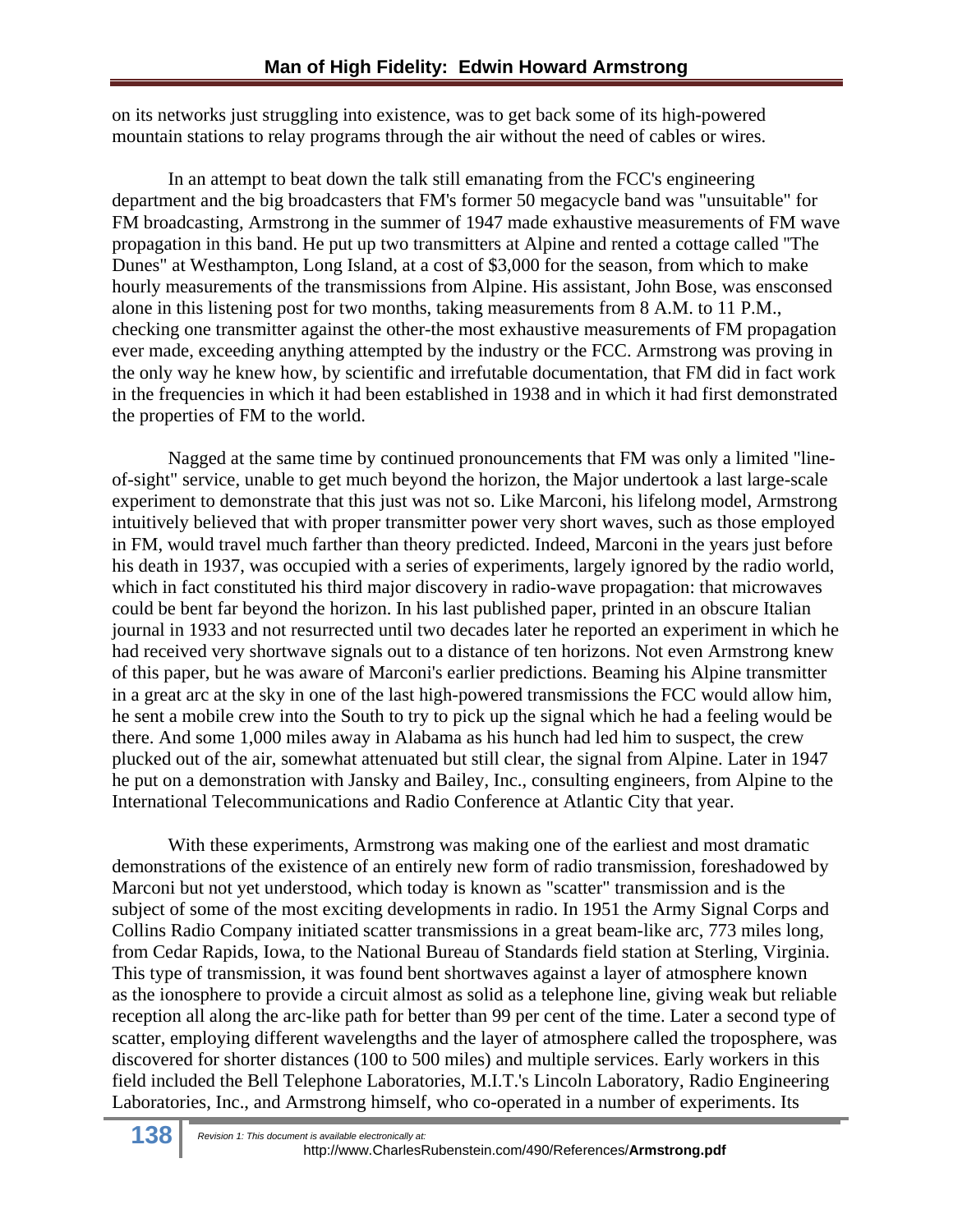significance is that it makes possible longer, more economical spacing of FM microwave relay stations for the long-distance transmission of multiple telephone messages, television and other services. And it is being built into the mighty radar warning system known as DEWline, spanning the great arc of U.S. Arctic defenses, as well as into other military communication systems.

But in 1947 the dictum was that for all practical purposes the ultra-shortwaves were limited to the horizon, and neither the FCC nor the big radio industry wanted to hear any scientific facts to the contrary. Both were preoccupied with television and with an internal struggle for power in which business expediency joined with technical half-truths to create one of the major engineering botches of the century. The FM petition to retain some high-power stations in its old band was denied, and all Armstrong's careful work went for nothing. Almost at the same time the FCC rendered a last fateful decision on television. In a bitter internal squabble, the argument had been reopened that television should be moved before it was too late out of its inadequate twelve channels into the higher frequencies. And again R.C.A. took the position that anyone arguing these unpalatable truths was anti-R.C.A., anti-television and probably un-American.

Yet the technical warnings were clear, and were to be borne out only too amply and swiftly by events. In a final brief on the FM matter before the FCC in October, 1947, Armstrong made a sweeping attack, from the depths of his knowledge and experience, on the whole manner in which the FCC engineering department was allocating frequencies to both FM and TV. He charged that the whole engineering basis of their placement in the spectrun1 was unsound. He warned that TV stations in particular were being placed too closely together geographically on the same and adjacent channels in an attempt to crowd as many stations as possible into an inadequate TV band. He pointed out again that beyond-the-horizon transmissions in these frequencies, which he had demonstrated, would cause serious interference between stations, particularly in television, if they were placed too closely together.

That interference, in the form of rippling Venetian-blind effects on television screens, already had begun to appear even with the few TV stations then on the air. Early in June, 1947, a sizzling letter of complaint had been written to the FCC's new chairman, Charles R Denny, by Zenith Radio's President E. F. McDonald, Jr., onetime radio-amateur, an old friend of Armstrong's and an early and aggressive promoter of FM, then deep in the battle over FM and TV. "The interference now plaguing television on this band," he wrote, "is trivial compared to what will happen when new stations now authorized take the air ... Two injustices have been done, and both television and FM have been seriously injured as a result of engineering errors of 1945. Why not face the facts and correct the situation *now,* before further damage is done? You can do so by moving television *immediately* to its ultimate permanent home you have provided in frequencies above 500 megacycles." This letter was buried in the FCC's files, along with an engineering report of the same date by one of its own engineers, turned up later in a Congressional investigation, which warned that television's interference troubles were likely to grow unless allocations were shifted to a sound basis.

All the warnings were ignored. Armstrong's brief was denied, and television's allocations were directed to proceed on the same scheme as before. Three months after rendering this bracing series of decisions, FCC Chairman Denny was hired to be a vice president and general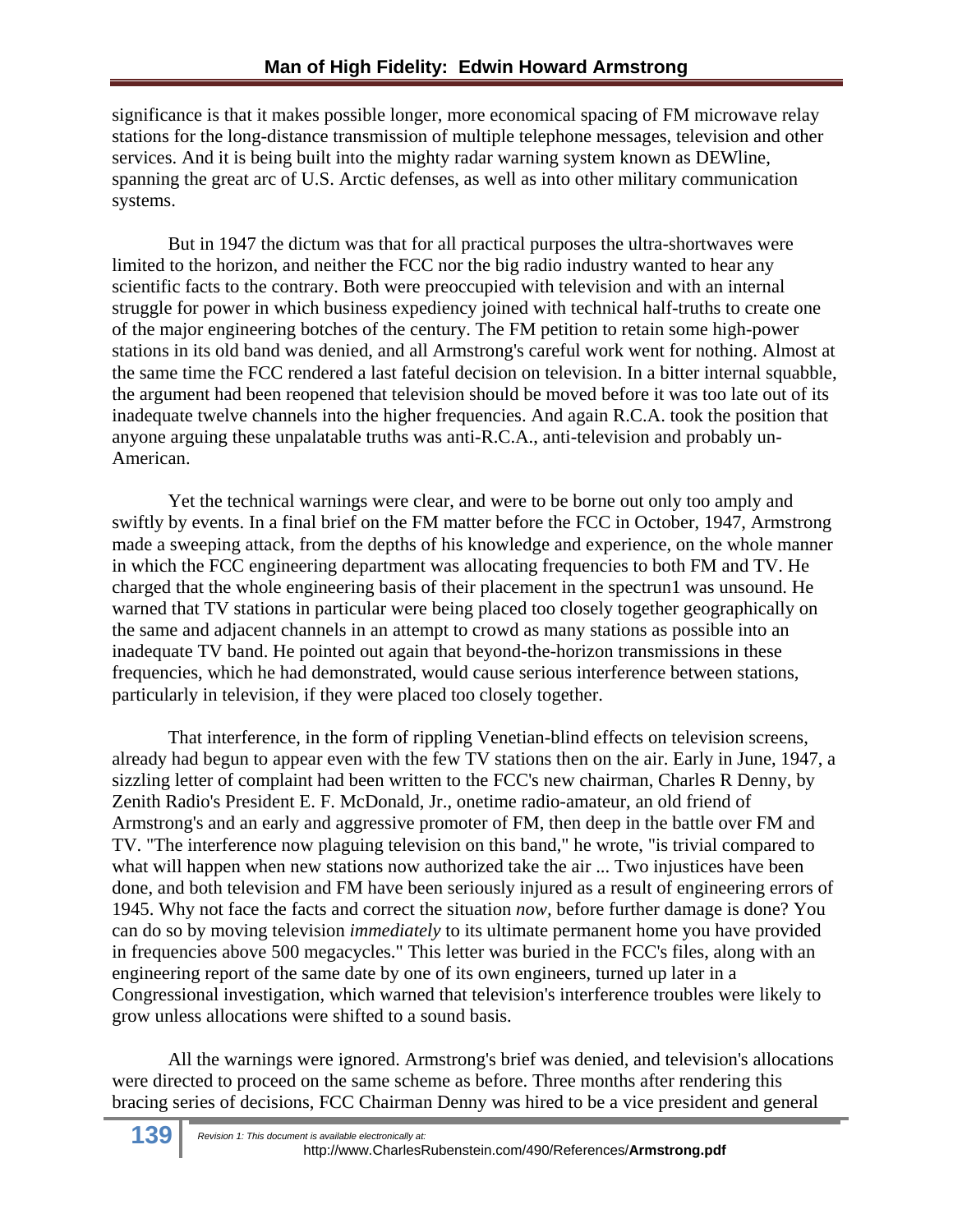counsel of the National Broadcasting Company, R.C.A.'s subsidiary, at a salary of some \$30,000 a year. As a result of this and similar cases, Congress belatedly passed a law designed to restrain federal employees of regulatory bodies from resigning to accept positions in the industry being regulated.

The year 1948 dawned bright and cold, and was destined to be a most eventful year. It was the first year of full television production. Despite all the powerful interests greasing its ways, television had had many technical and economic problems, and stations were slow in rising. By 1948, however, some fifty stations were on the air and more were arriving weekly and television-set sales were taking off on a boom reminiscent of early radio. But again, reminiscent of early radio, chaos descended on the industry in a manner to suggest that it had learned nothing in a quarter of a century. Before the year was out, new TV stations were running into interference so badly-as predicted-that in September, 1948, the FCC issued a stop order, halting all licensing of new stations until it could find a way out.

And this stop order was to remain in effect for nearly three years, while the FCC and the industry desperately debated how to get out of the difficulties they had created. Some 120 TV stations already up or being built were allowed to continue broadcasting-so that the public was not to be too aware of the difficulties-but over 300 new stations were suspended in mid-air. Thus, in spite of the strident urgency with which television had been pushed, it was stalled anyhow, but stalled at a point where basic engineering mistakes could not be corrected and where only a patch-up job could be done. For by this time the industry had a large investment in the twelve original TV channels and had sold well over a million TV sets capable of receiving programs only in those channels. And no solution could now be entertained that would violate the sanctity of these investments. The effort to find a solution that would retain the original TV band yet solve the problem of interference-only solvable by finding more space for TV in the radio spectrum-tied the experts into knots. One expert, Thomas T. Goldsmith, Jr., chief engineer of Du Mont Television, hopefully suggested, in a proposal that was to be heard recurrently from then on, that television be given FM radio's band, immediately above it in the spectrum, because, he argued, FM would soon be dead. But FM's few megacycles were no solution to TV's problem, and FM was not to be killed off so easily.

Finally, with the industry beginning to accuse the FCC of blocking "free enterprise," the FCC came to the only solution possible within the system in which it operated. The original TV band was kept inviolate. Then a second and much larger band, far separated from the first, was opened in the ultra-high-frequencies-where U.S. television should have started in the first place, where the industry then had no transmitters ready to use, and where new stations were to be at an economic disadvantage that was to grow steadily worse. For the established stations and all TV sets in the hands of the public were in the limited low band, where the three big television networks, NBC, CBS and Mutual, long ago had lined up all available stations, particularly in the large cities. Most of the new stations and those that had been waiting for a license for over three years, found themselves isolated in the high band with no audience, and so late in starting that they would never catch up. Thus the ultra-high-frequencies were turned into a secondary service in most cities, and large areas of the U.S. were left to struggle along on an unequal and divided television system. There was a depressing sameness to the pattern of things. For FM broadcasting, clipped of its powers of independent growth, was likewise being pressed by every possible means into a service secondary to AM network radio.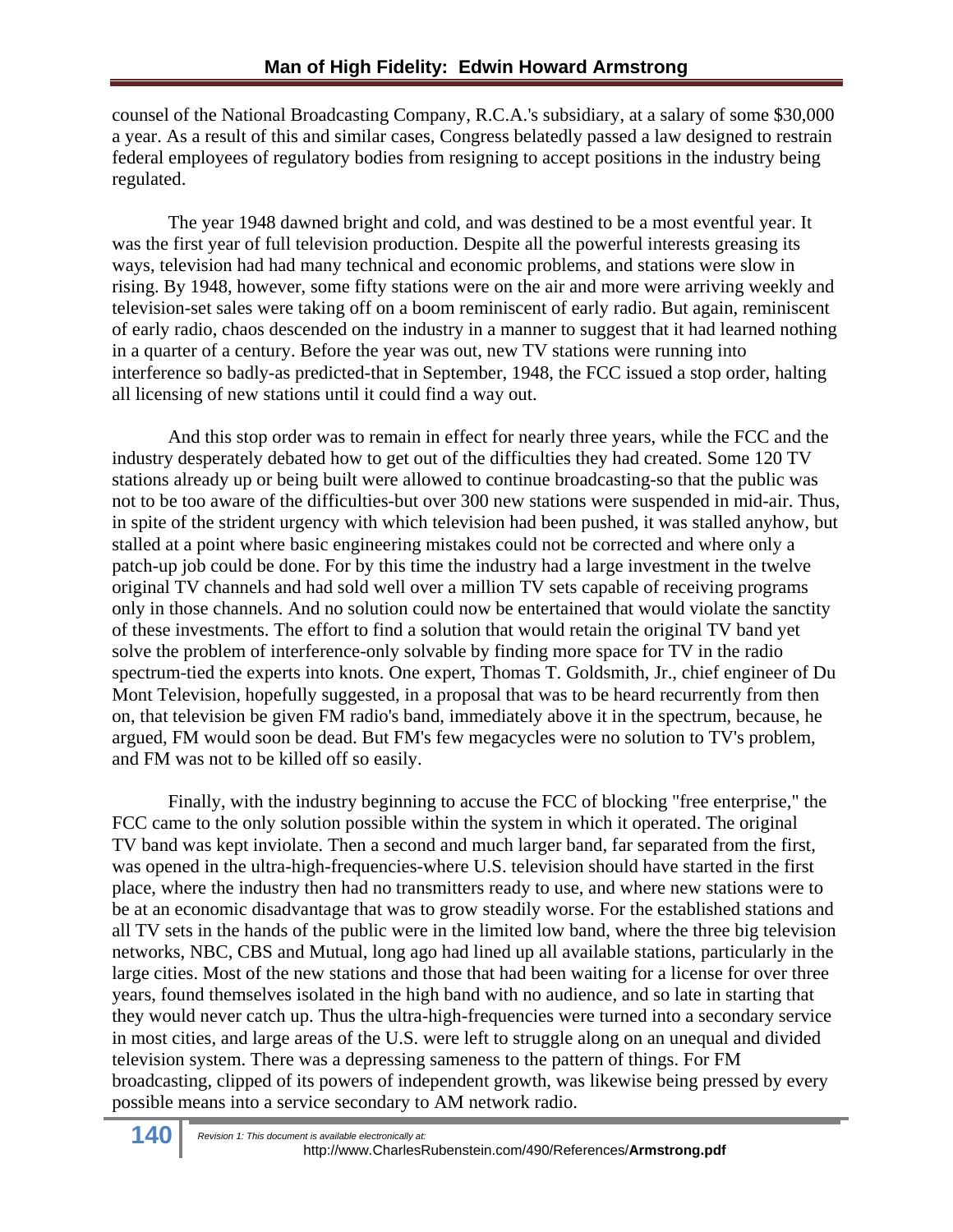The big networks had come up with another idea "to help FM along." This idea was proudly claimed by R.C.A. and quickly followed by other networks. The proposal was that AM network programs be piped out over the networks FM stations free of charge to advertisersto put "good programs" on FM at no extra cost. This was a masterly stroke, for it had a generous air, capable of being used with good effect before Congressional committees, while at the same time it embodied a device as ancient in monopolistic strategy as the "loss leader" or the practice of "dumping" goods below cost to eliminate competition. For if FM was thrown in free with AM network broadcasting, the independent FM station and FM network would have a difficult time convincing anyone to pay for FM programs, the independents' only source of revenue. Nothing was better calculated, when added to the drastic reduction in FM transmitter power and confinement to a 40-to-50-mile service area, to prevent FM from standing on its own feet, developing its own programs to its own high aural standards and providing real competition for the AM networks.

In 1948 Howard Armstrong made a last attempt to free FM. Through all the latest fracas in Washington he had been cultivating acquaintances on Capitol Hill, determined to carry the fight into Congress to see if justice could be done. Inexperienced and naive in politics, he could find only a few independents like himself to listen to his story. Chief among these was Senator Edwin C. Johnson of Colorado, who had the old Westerner's" distrust of the concentration of economic power in the East and was a frequent attacker of monopoly in radio on the floor of the Senate. Armstrong also cultivated the late Senator Charles W. Tobey, the Biblethumping Senator from New Hampshire, who lived not far from Rye Beach. Armstrong drove over to have luncheon with him one summer's day, and from all accounts the occasion had some of the features of an old-fashioned revival meeting. Out of all this came a Joint Senate and House Resolution-sponsored in the House by Representative William A. Lemke, a Republican maverick from North Dakota which proposed to order the FCC to restore part of FM's former band for high-power relay purposes.

In hearings on this resolution and in other hearings kicked up in the Senate by Senator Tobey early in 1948 a full record was made under oath of the attempted suppression of FM before the war and the subsequent hobbling of its postwar development. Among the tidbits revealed was the fact that the FCC's public report on the secret meeting concerning "ionospheric interference" in 1945 had been altered before release by a staff member who could not now recall who had told him to make the changes. In addition, a long array of independent FM station operators, engineers and such independent radio manufacturers as Zenith and Stromberg Carlson testified to the long list of injuries and injustices that had been done to FM.

Armstrong himself recounted for the record and under cross-examination, in his drawling voice and earnest, neck-twisting manner, the whole sorry story of FM from the time he had been requested by R.C.A. to take his equipment out of the Empire State Building down to the present. "Then the effort was to destroy FM," he summed it up, "now, since that is impossible, the effort has been to mold the allocation of FM into a form where it will become a network subsidiary, unable to take the leading role which its technical merits would give it if left unhampered by regulation." No one might be presumed to know better than the inventor himself what had happened to FM.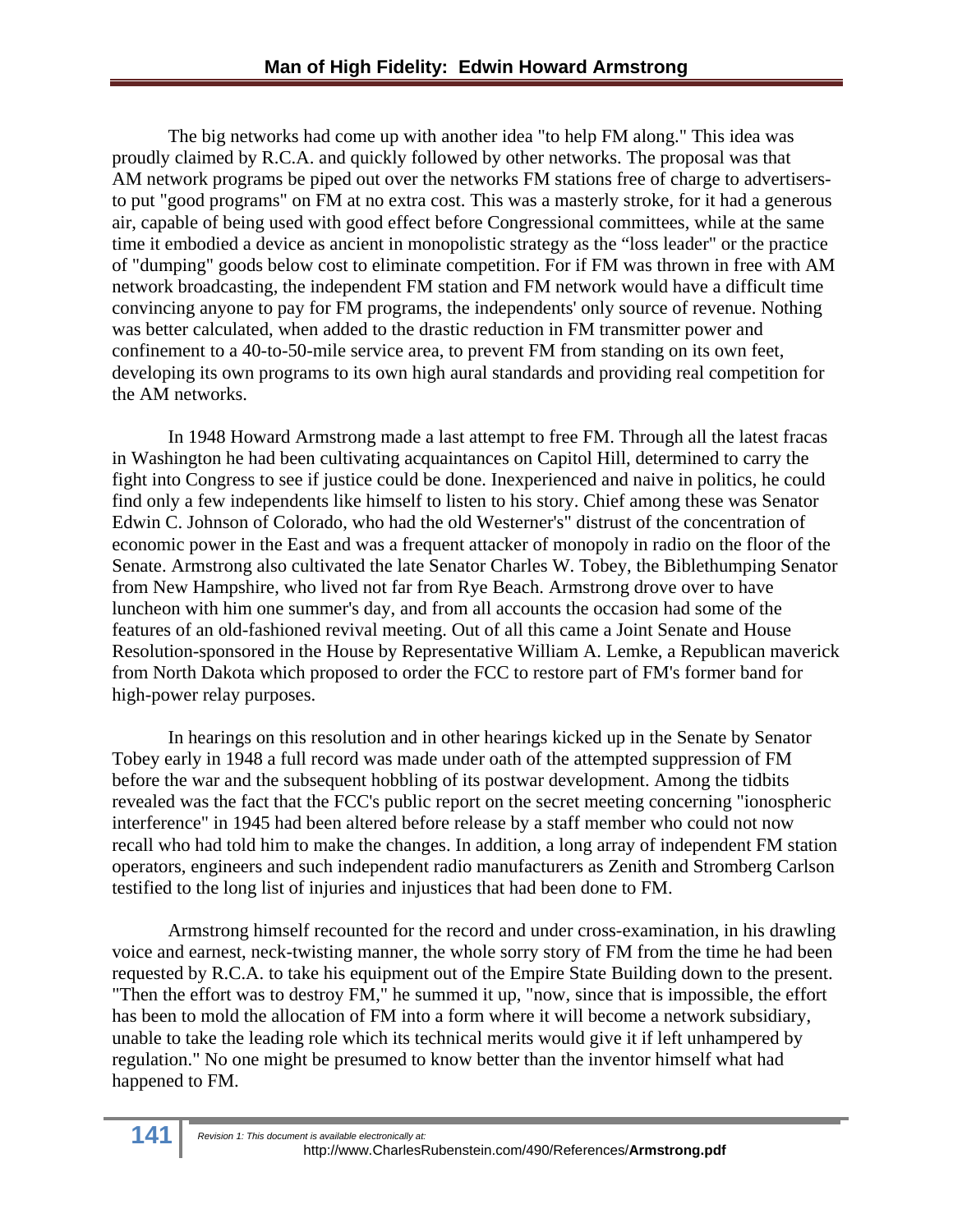But nothing was to come of all the Washington hurly-burly. The investigative procedures of Congress in matters of this nature are a vast mechanism for getting the facts and scandals into fine print on the record and then forgetting about them. It was becoming increasingly dangerous and naive for an individual to attack the powers of large corporations. The resolution to return the FM band was buried in committee and no relaxation of the FCC's iron regulations was to be obtained.

Still the initial growth of FM was not to be slowed down for some time. By the end of 1949 over 600 FM stations were on the air, to reach at a peak some 700 stations, from which the numbers were slowly to decline as the strait jacket of regulations squeezed out their economic life. From this initial tide of FM growth Armstrong had collected by 1949 close to \$2 million in royalties on FM receivers, whose sales were still slowly rising. But against the large and continuing investments he had put into FM development and the heavy drain of postwar taxes this was no great sum. For he had spent close to \$1 million in keeping his Alpine station in continuous operation, he was contributing heavily to the FM Broadcasters Association and other groups to fight the battle of FM, and he was continuing FM's research development in an attempt to find ways to improve its economic prospects under the strains of regulation. Some time before, he and Bose had started on the development of FM multiplexing, which Bose was to carryon largely alone, by which FM stations would be enabled to superimpose a second broadcasting service on their carrier waves, without interfering with their basic service, to supply music to restaurants, stores and the like, to add to the stations' slim income.

The money that Armstrong was finally earning from FM was going out almost as fast as it came in. Moreover, the royalties collected amounted to only a small part of those rightfully due him on the total of FM radios and TV sets (using FM in their sound channels) pouring out of the industry. Among the bigger companies, only G.E., Westinghouse, Zenith and Stromberg-Carlson were regularly paying him royalties. R.C.A. and a large group of its licensees, unlicensed under the Armstrong patents, still refused to recognize those patents or pay any royalties under them.

Right after the war, most of the Major's close friends, including his lawyer, Alfred McCormack, had urged him to hire someone to manage his licenses and royalties or to incorporate his patent holdings so that an organization could be formed to take over the burdens of commercial development. But the Major was firmly opposed to becoming a corporation. He had always carried on in his own way, and he proceeded to handle licensing and royalties himself, in addition to everything else, in a maze of correspondence, filing and research that mounted ever more staggeringly with the years. There were strong indications as time went on that some of the companies that refused to take licenses might be persuaded to do so, if royalties were reduced. But the Major refused to reduce royalties. He could be patient and easygoing with his early licensees, particularly the smaller companies which ran into difficulties, never pressing for payment if they were doing a good job. But that part of the industry which had held out for so long was to pay the full rate if it wanted licenses now. As the FM battle mounted and Armstrong's money poured out, it became clear that money was not the object, or was only part of an extremely complex object.

The Major's closest associates urged him to drop the battle and turn to other things, as they saw the toll it was taking. McCormack in particular strongly urged him to compose his differences with R.C.A., reach a settlement-preferably some reasonable annual payment over a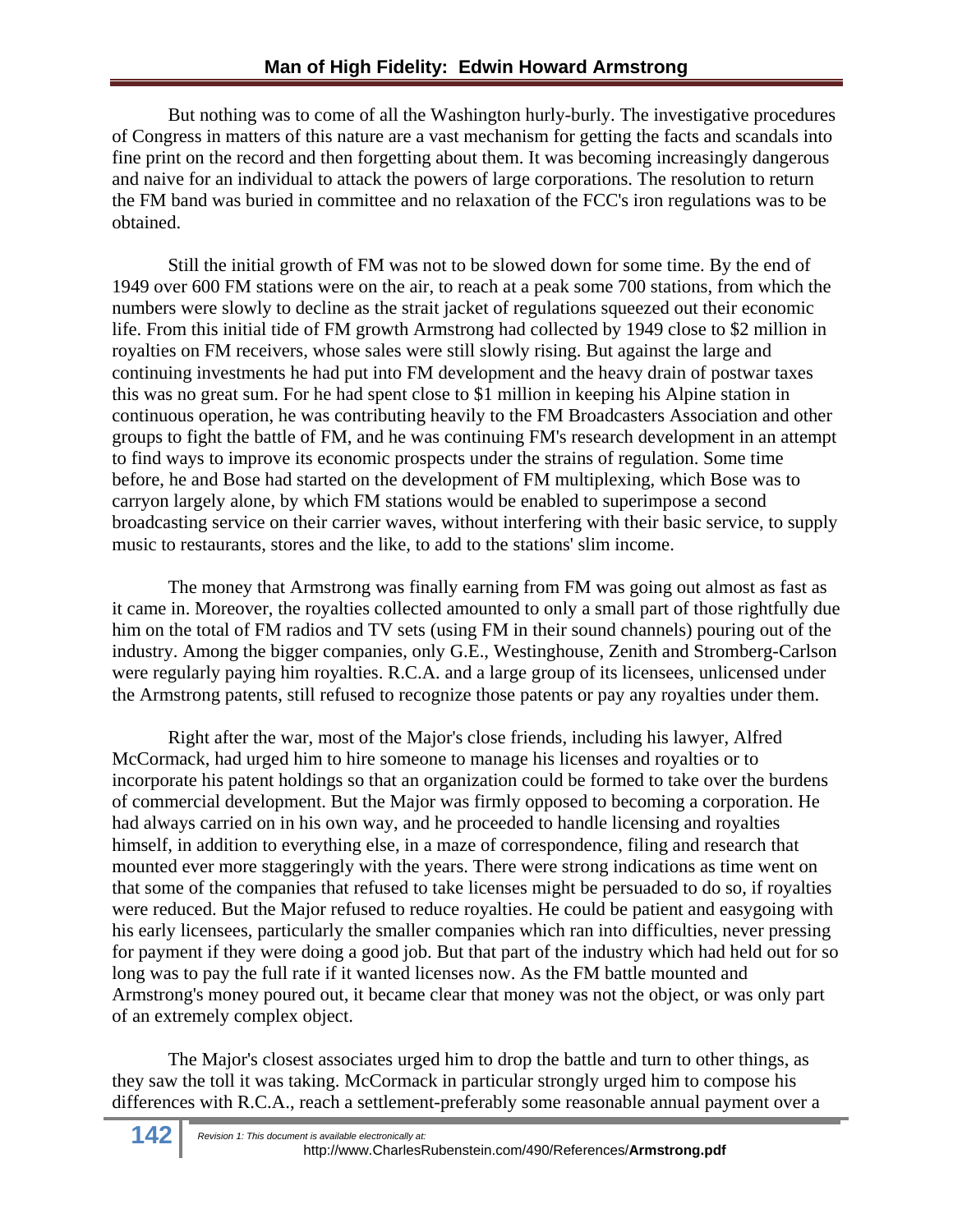period of years to assure himself an income not too deeply cut by taxes-and get on with his research. Immediately after the war R.C.A. had made overtures toward a settlement, and from time to time later on there were indications that some of its people felt that nothing was to be served by prolonging the battle. But Armstrong was always tom between his desire for vindication and a desire to settle the issue so as to have money to carry on his research. What he had set his heart on long before was to make FM the new standard broadcasting system in defiance of all the corporate forces that had harassed his inventive life. If FM had been allowed to challenge AM on an equal, free and competitive basis, it would long before have begun to supplant the older system of broadcasting. Again it seemed incredible to him that in this country, by means of restrictive regulations and slippery measures, a superior scientific advancement could be overwhelmed by the shoddy and expedient. This was deserving of a test no matter how long or harrowing. The clear and perhaps visionary goal in his mind was still to overturn the restrictions of the old system for a new freedom and fidelity in radio.

The demons of frustration, however, that had plagued nearly all his creations, still rose in ever-increasing clouds. Behind the refusal of a great part of the industry to recognize his patents was a continuing attack upon their basic validity. Though Armstrong was recognized in every country of the civilized world as the inventor of wide-band FM, the first man to make this system of modulation work in a practical way, still the legal departments in the industry never ceased in trying to whittle away his achievement. First they denied that wide-band FM was an invention at all or patentable as such. Then they attacked the parts of the system as having roots in the prior art and as being reproducible by means other than those circuit arrangements on which Armstrong's patents rested. The effort, as in previous attacks on nearly all- his patents, was to deny that Armstrong was the inventor of anything.

Yet the communications industry, which had found no way to use frequency modulation prior to 1933, was now using Armstrong's FM system on an ever widening scale. As early as 1936 Armstrong had predicted that FM would supply, in addition to a new broadcast service, the superior relay system for beaming multiple services, including television, over the country, as demonstrated in his early Empire State tests. In 1940, reviewing the history of FM and the Yankee Network's new FM relay operations, he predicted: "The future undoubtedly will see the introduction of chains of relaying stations equipped with highly directional antenna arrays operating on frequencies considerably higher than those used in -broadcasting." All this was largely ignored. A.T. & T. was then pushing its coaxial cable development for the point-to-point transmission of multiple telephone services radio and television. And it was working on a microwave relay system of its own to supplement the expensive coaxial cable installations as television grew. But this system, after much experimentation, did not work. It was the late Forties, therefore, before A.T. & T. turned to FM microwave relay, based on the Armstrong system, and it was this system that became the basis of the continent-spanning chain of relay towers which today forms the backbone of television network operations and much else.

Throughout this period Armstrong's relations with A.T. & T. had changed for the better. A.T. & T.'s Western Electric division had been among the earliest of his licensees under the basic FM patents. And the company had sought and received special licenses to erect a number of simple FM relay links to connect such places as Cape Cod, Vancouver and Catalina islands to the mainlands. On all these licenses royalties were paid. But Armstrong was careful to reserve out of these licenses the field of public service communications, such as would be involved in a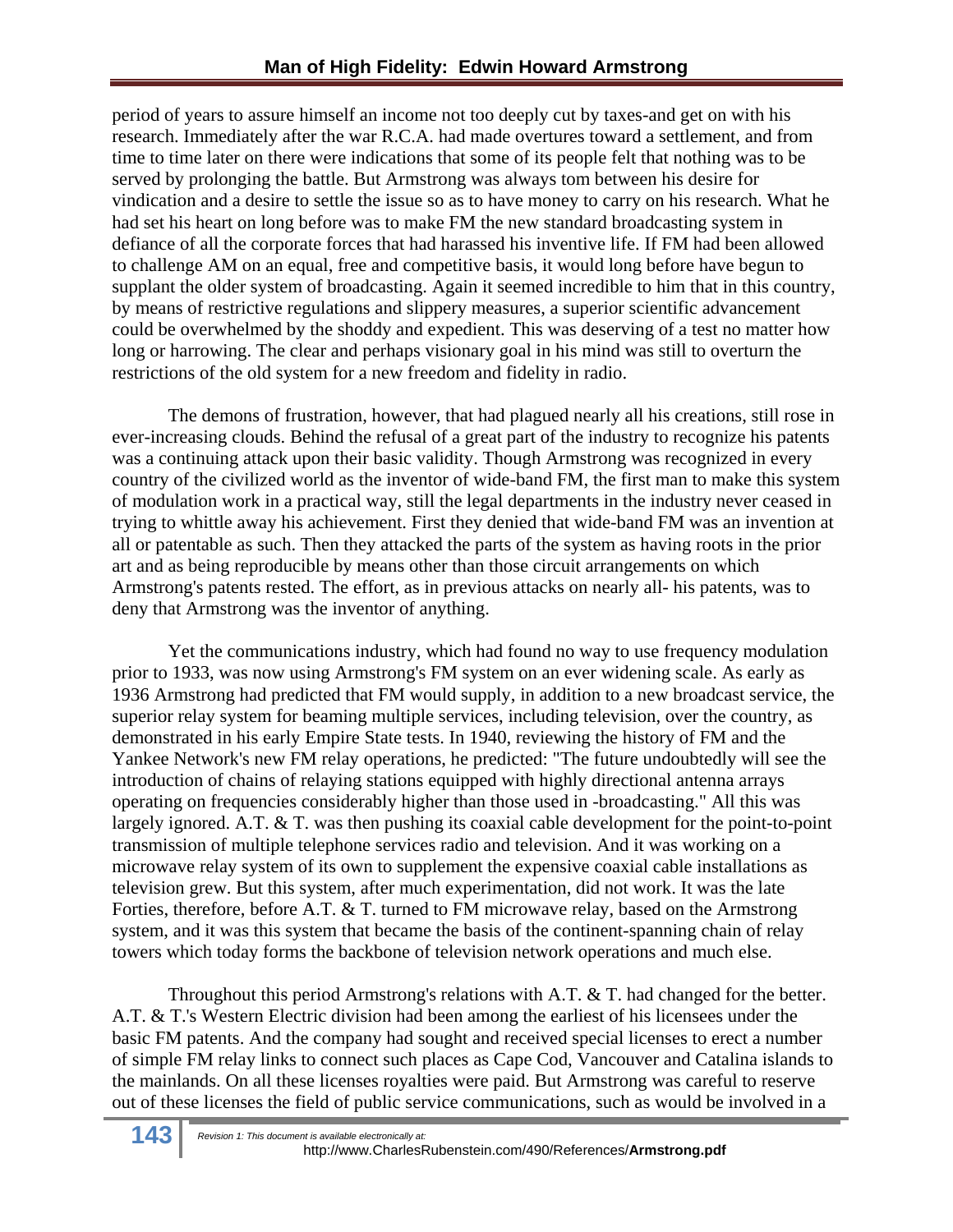nationwide FM microwave relay system, on which he hoped to collect a toll-charge type of royalty based on mileage or some other measure. Since A. T. & T.'s FM microwave system was developed in an experimental way only a few months before Armstrong's basic FM patents expired in 1950, however, the problem of royalties became complex. There was a question as to the extent to which Armstrong's patents covered the system as finally developed, if at all. A.T. & T. indicated a willingness to pay a fair sum in settlement, but no toll charges. Armstrong again was torn between making a settlement or pressing for more lucrative returns, and he could reach no conclusion.

More pressing to his mind was the patent situation on FM radio and receivers that had developed with R.C.A. and a large group of its licensees. All these companies were using FM and making FM receivers based on patents developed by R.C.A. Since 1936 R.C.A. had been busy building a patent structure of its own in the FM field. In 1944 it had announced the development of a new type of FM receiver by one of its engineers, George L. Beers, eliminating the limiter circuit and embodying "an entirely new system of FM, disassociated completely from that devised by Major E. H. Armstrong." The Beers receiver, however, never went very far. About the same time it put forward a new type of FM transmitter, devised by Murray G. Crosby, which later was developed to good use in the industry. None of these or subsequent developments involved anything basically new or more than a variation on what Armstrong had first shown the industry in his basic FM patents of 1933.

The development on which R.C.A. was to pivot most of its FM strategy was a receiver circuit called the "ratio detector," devised by Stuart W. Seeley in 1942 but not introduced until 1946, when R.C.A. produced its first line of FM radios, well behind most of the industry. The Seeley circuit was a straightforward development of considerable merit, telescoping the limiter and discriminator stages of an FM receiver into a single circuit stage or tube. As with all such engineering compromises, there was a loss in quality and performance for a savings in cost. But the "ratio detector" was presented in advertisements as "Super-FM." "Super-FM," the texts explained, "is another 'modem miracle' developed by an RCA engineer." And R.C.A.'s legal department went on to claim that the "ratio detector" embodied something entirely different from Armstrong's invention, and persuaded many of its licensees so to regard it.

Armstrong was too busy fighting off the attacks on FM in Washington to get around to the "ratio detector" immediately, but this was one of the crowning affronts in the long, bloody war of FM. In a coldly analytical paper before the Radio Club in 1948 he showed, with measurements, oscillograms and a careful sequence of circuit diagrams, that the "ratio detector" merely combined the functions of limiting and discrimination in a single tube operation, embodying no new principles-an analysis since confirmed in a number of independent technical papers. Not only did it embody no new principles, but it embodied old principles in such a way as to give something less than full FM performance and noise reduction. Armstrong likened it to the old de Forest "ultra-audion" which embodied less than half of the properties of regeneration.

It is a moot question whether this attempt to circumvent his FM patents and the payment of royalties enraged him more than the lowering of FM quality it propagated. The lowering of quality had begun almost as soon as FM had been forced into production. In 1940, Philco had begun to sell FM sets without a limiter (and without a license under Armstrong's patents). Armstrong took full-page newspaper advertisements warning against the deficient sets, which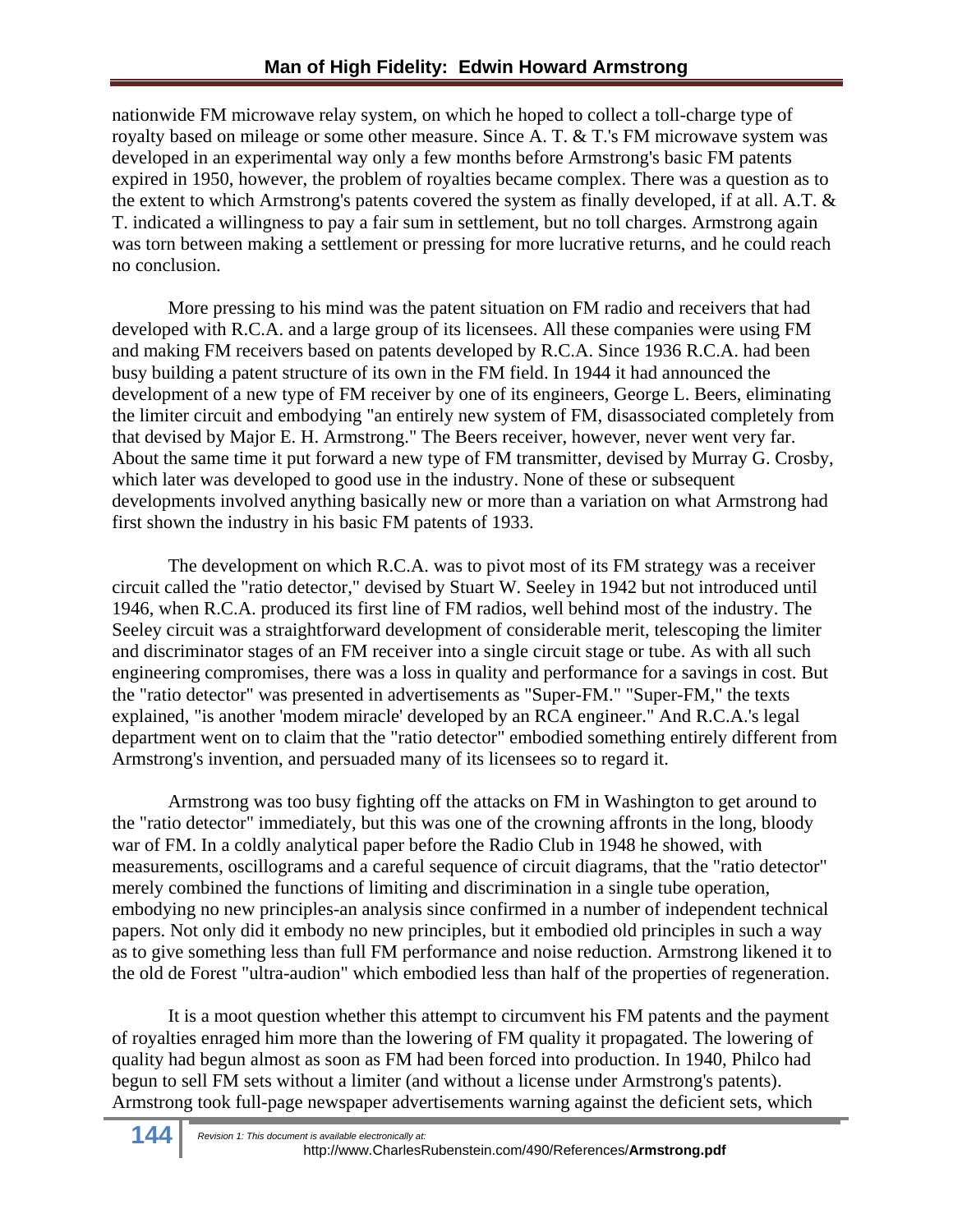soon had to be withdrawn from the market on a flood of complaints. Now R.C.A. and a host of its licensees, beginning with such large units as Philco, Admiral and Motorola, were incorporating something less than full FM not only in FM radios but in TV sets-a further and final drag upon the development of FM as the "finest aural broadcasting system."

 In 1948, with the basic FM patents having only two more years to run on the seventeenyear grant of exclusive rights to the inventor, Armstrong wearily girded for another and final court battle. In the fifteen years that had passed, he had taken all the original financial and developmental risks in getting his invention into use, and he had earned not so much honor and wealth as incredible opposition, grief and obloquy. If the past was any indication, he could hardly expect much in the way of justice from the government or the courts. But that a powerful corporation should be allowed to go unchallenged in its trampling upon the rights of the individual was a proposition that his stubborn and embattled nature would not admit.

Through the fall and winter of 1947-1948, therefore, Armstrong and his attorneys, led by Alfred McCormack were again in the thick of preparing a suit for the courts: Armstrong wanted to bring suit not only for infringement of his patents but also for violation of the anti-trust laws. He was prepared to throw the book at the corporations. After simmering through numerous drafts of the suit to be entered, he was finally persuaded to limit it to more legally manageable proportions. On July 22, 1948, he instituted suit in the Federal District Court of Delaware against the Radio Corporation of America and the National Broadcasting Company, charging them with wilfully infringing and inducing others infringe five of the basic FM patents. This was to be a suit quite unlike his earlier infringement suit against de Forest. In the interim the procedure in infringement suits had been "liberalized" to allow both plaintiff and defendant to explore each other's cases in preliminary hearings before the actual court trial. Designed to bring the trial itself more quickly and openly to the issues, this procedure, in the case of large suits, was also subject to interminable pretrial delays. And Armstrong's suit was one of the largest of its kind ever brought. Under its terms, he stood to win triple damages on all FM and TV equipment manufactured by R.C.A. and its licensees during the full term of his patents.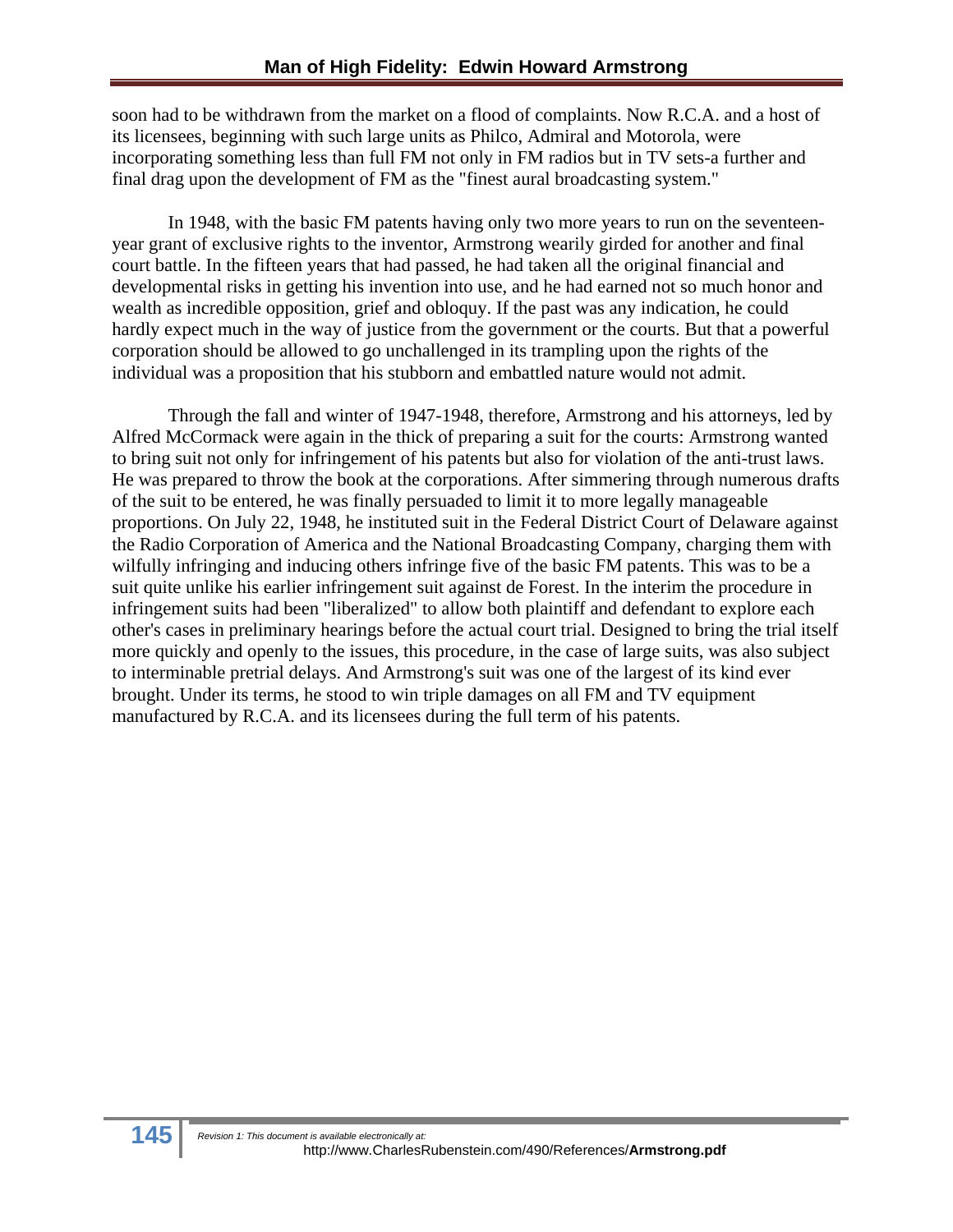### **Chapter 14**

# **The Last Battle**

The last pounding years of Armstrong's life opened now with a touch of the old bravura. The last scene of battle was laid not in the lofty, musty grandeur of the court room but in the plain business-like offices of Cravath, Swaine & Moore, his old legal counsel, at 15 Broad Street in the towering financial district of Lower Manhattan. Here in a conference room on February 14, 1949, began the preliminary taking of depositions and cross-examination of facts and issues that were to preface the main court action. And here began an endurance contest that was to drag on through the next five years and terminate only with his life. The R.C.A. forces were represented by Cahill, Gorden, Zachry & Reindel and by Davis, Hoxie & Faithfull-the Davis of the latter firm being, by another of those ironic twists in Armstrong's life, the same William Davis who had been his first patent lawyer.

Under the rules of procedure, Howard Armstrong as plaintiff was the first witness to be put in the chair to be examined by R.C.A.'s legal forces. And in that chair he was to be kept for an entire year, like an aging lion set upon by midges, to be pricked and chevvied, ragged and goaded.

The deposition began:

- Q. "You are the plaintiff in the present action?"
- A. "Yes."
- Q. "Do you have any other occupation?"
- A. "I am an electrical engineer."
- Q. "Do you have any other occupation?"
- A. ''I am a professor of electrical engineering at Columbia University."
- Q. "Do you have any other occupation?"
- A. "I occasionally make inventions."

It must be remembered that the gentlemen of law were here addressing the man whose basic electronic-circuit inventions had created the industry on which they lived, otherwise the full acrid flavor of the proceedings cannot be savored. It may be said that the gentlemen were only following legal forms, but if these forms nowhere touch life and reality they become mere grisly charades. Counsel then proceeded to take the witness through the minutiae of the FM patents on which he based his claims of invention, particularly the four key patents that issued simultaneously on that singular day in 1933 and the reissue patent of 1940, in all of which, particularly in the coincidence of issue, the defense seemed to see something of a dark portentous nature.

"Of course, you understand, counsel," said Armstrong at one point, in his dry, ironic drawl, "that I am only claiming to have invented something which is a matter of record in the Patent Office some fifteen years ago." And an invention which in the first five years of its existence was ignored or depreciated by that same industry which was now challenging the right of the inventor to his rewards.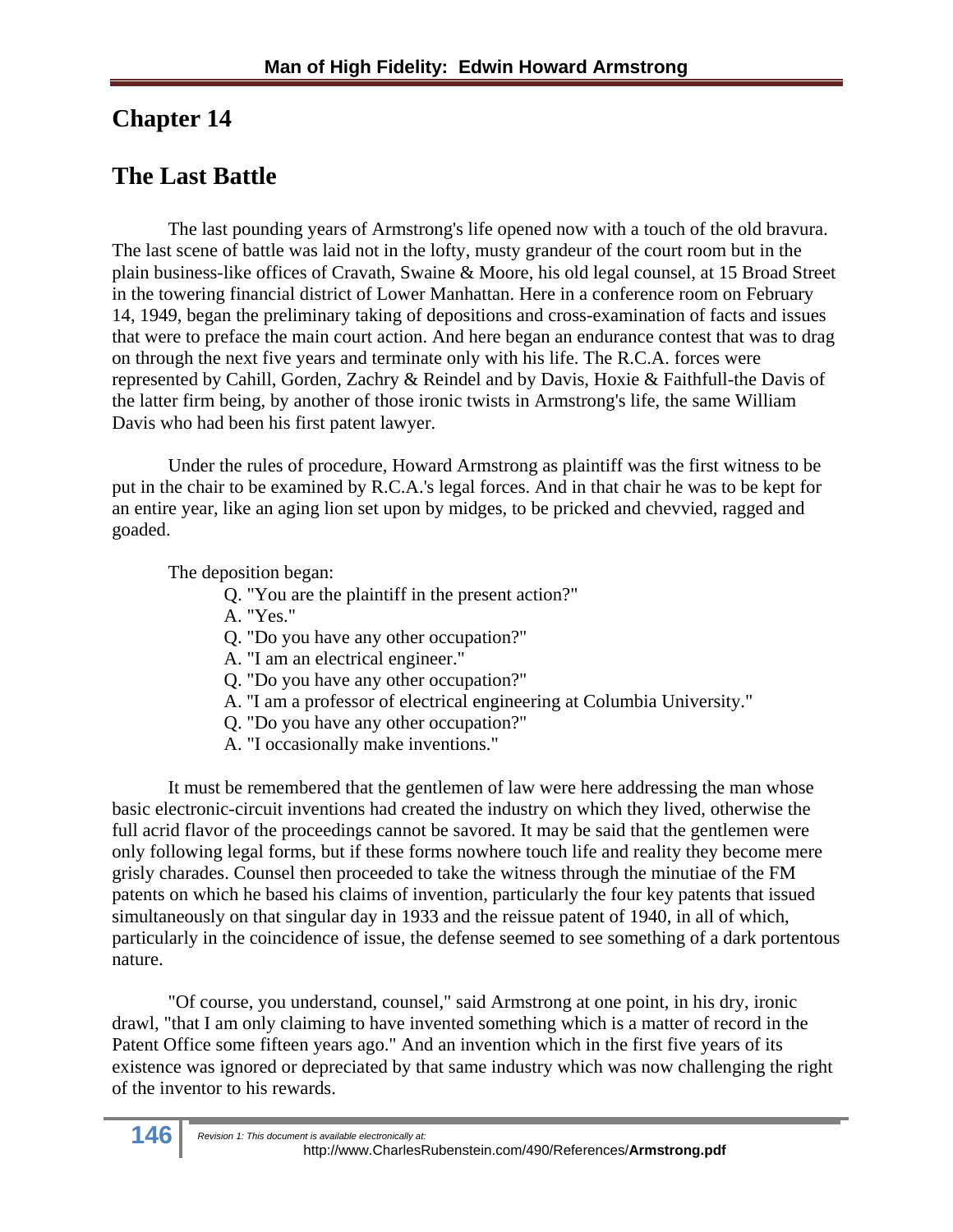The interrogation then shifted to those rewards. And the defense professed to be astounded that Armstrong handled his own licensing, collection and banking of royalties with none of the bookkeeping and accounting paraphernalia of a corporation-"1 have too many things to do in keeping things going to bother with accounting books." It then wanted to know, in sessions spreading over many days, how he did his banking, with whom, how he made out deposit slips, handled checks, kept records, reported income taxes, and what the total of his FM royalties were. It also wanted to know, in more days of interrogation, how he had promoted FM in speeches and meetings across the country, before what organizations, the size of audiences, the type of auditoriums, with descriptions of same. Still another preposterous session was spent inquiring into an oval insignia bearing the words "Armstrong-FM," which some FM licensees carried on their FM sets. Why was it oval, and who had thought of it and why, the defense wanted to know. Of what relevancy all this was to the issues, except as a time-killer and harassment, was never apparent to the rational eye, but behind it was the steady, goading implication that the inventor was somehow up to some wrong in promoting and attempting to make a profit from his own invention.

"It is perfectly obvious," Armstrong flared out, "that all my life I have used the proceeds of one invention to make another one, and anyone who adopts any other policy in this world will not long continue to have the facilities or the ability to do research and make inventions."

Thereupon the interrogating counsel turned his attention to the inventor's long association with Columbia University. Why was he always referred to as a professor of that university in the press and in signatures to articles? Did he have a formal agreement covering his services? "No, only appointment to the chair of Professor of Electrical Engineering and to a seat on the faculty of Pure Science." When was he appointed and by whom? Only a long search dug up the appointive letter of Nicholas Murray Butler to satisfy the defense. How much time did he spend there and what was the nature of his work?

"The basic work that I have done there for over thirty years," exploded Armstrong, ''has been to discover new principles and apply them to the production of new results in the radio art. I have succeeded twice in doing things that people said could not be done." But the defense was apparently unaware that the first duty of a university, at least since the Age of Enlightenment, is to harbor, promote and provide facilities for research. The charade went on and on. Why did he at times write letters on university letterheads, at others on ·his own stationery, and would he produce all letterheads he used for the defense's inspection?

The record became so burdened with outrageous and vindictive irrelevancies that it was finally appealed by Armstrong's attorney, Alfred McCormack, to the ruling Court in Delaware, which summarily cut it off at the end of a year. It then became the turn of Armstrong's legal forces to dig into the R.C.A. record. And in this pursuit McCormack secured from the District Court one of the· broadest rulings ever made in a suit of this kind: that the defendants be required to produce from their files every record, letter, report, memorandum and paper having any reference to FM. The interrogation arising from this monumental flood of paper consumed most of the next two years, for plainly developed from the files were all the shiftings, backings and fillings of R.C.A. policy on FM over the years. The defense, growing restless, asked the Court to appoint a special master to sit in on the proceedings in the hope of cutting down the time. And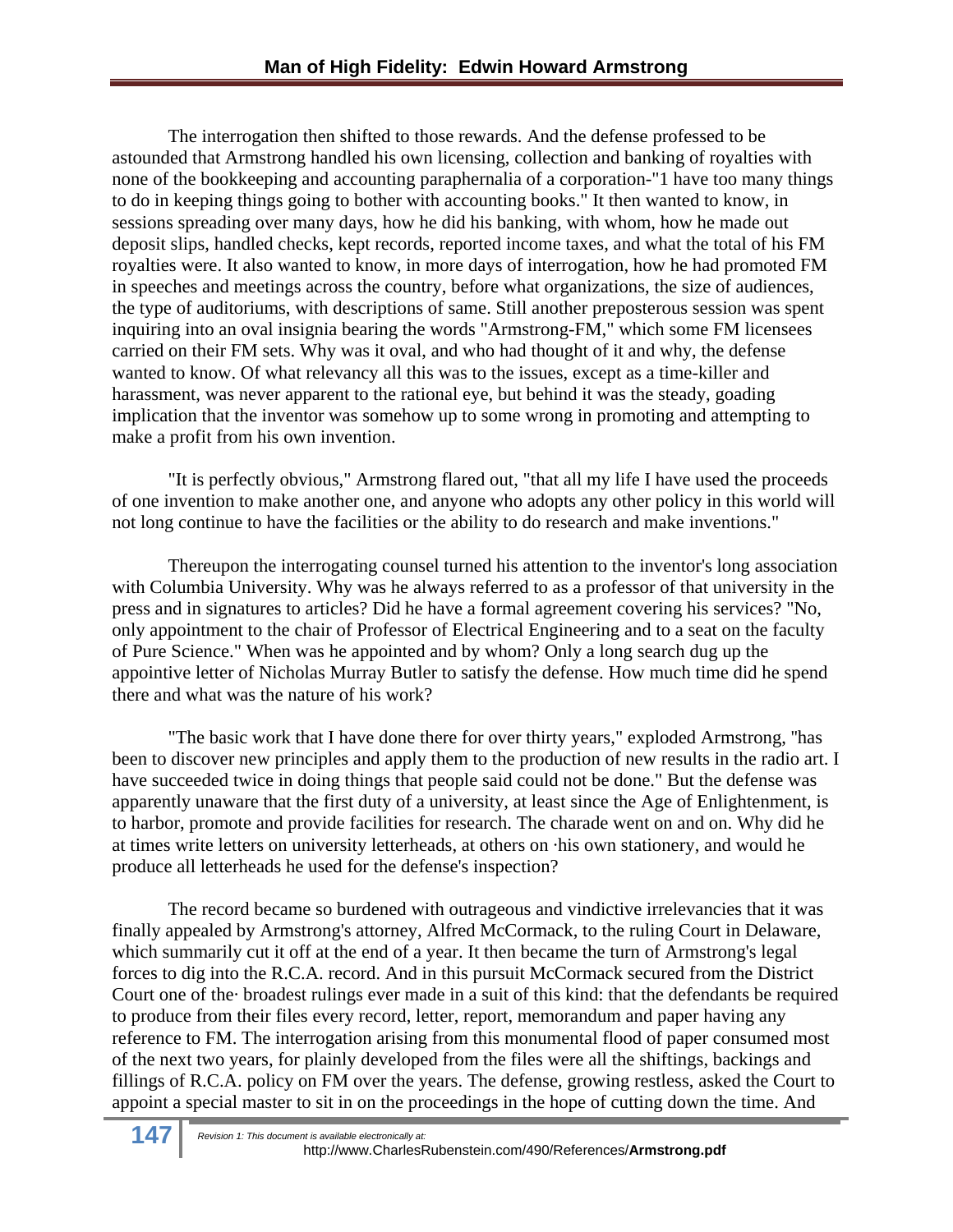the Court appointed retired Judge P. J. McCook, still alert at eighty and steeped in the wisdom of a long career. But Judge McCook put no block in the way of a full examination of the record, which went on.

The examination covered at exhaustive length R.C.A.'s key executive, patent and engineering personnel. One of the high spots was the questioning of Dr. Harold H. Beverage, who had been among the early R.C.A. experts to witness Armstrong's first FM demonstrations at Columbia, who had written the 1935 confidential engineering report favorable to FM, who had served on the FM technical panel in 1945 which fought against removal of FM from its old waveband, and who was a scientist of high repute and integrity. He managed, while skirting the legal issues, to put into the record a warm tribute to Armstrong's technical genius.

When it came, however, to questioning the key patent and engineering witnesses on the infringement issue involved in the so-called "ratio detector" or "Super-FM" receiver, the testimony turned to metaphysics. This receiver, it was admitted, received a wide-band FM wave just like all FM waves. And it converted this FM wave into amplitude audio frequencies, as did all other FM receivers built upon the principles Armstrong had first revealed to the world. But "Super-FM" did this converting, it was held, not by means of a limiter and discriminator circuitthe only known physical means of attaining such a result-but by means of a mysterious and almost inexplicable process called "ratio detection."

Not until February, 1953, in the marathon pre-court proceedings did the Armstrong forces manage to get David Sarnoff himself into the witness chair for a few days. He was at ease, smooth and articulate. McCormack, interrogating, courteously suggested that he tell in his own way some of his background, it being assumed that no cross-examination would be necessary to establish whether he was really, by formal vote or appointment, Chairman of the Board of Directors of the Radio Corporation of America. Sarnoff told with some relish how he had started as office boy for the early Marconi Company, carried bags for Marconi and his engineer "Jemmy" Round, occasionally wrapped and delivered ''little parcels for Marconi's girl friends." He then sketched his rise in the company from wireless operator to business manager to president, and, growing expansive, elaborated on his early acquaintance with Armstrong-who sat stony-eyed across the table from him.

 "We saw each other frequently," said Sarnoff, "either in my office or in my home. We were close friends. I hope we still are. I enjoyed his confidence and I hope he enjoyed mine… during those years, having intimate association with Armstrong, I would say that I probably learned more about the technical operation of receivers and radio from Armstrong than I did from anybody else-but I still don't regard myself as a scientist or an engineer in the accepted term of the word."

Under persistent questioning, however, as to his technical understanding of his engineers' reports on the crucial FM tests from the Empire State Building in 1935 and what technical advice he had followed thereafter, Sarnoff's testimony developed an edge.

"I had as many technical advisers as a dog has fleas," Sarnoff flung out. "In 1936, you know, I had graduated from being a wireless operator or carrying Marconi's bag; I was then president of the corporation and the thing I liked least to do was to read an engineer's report; so I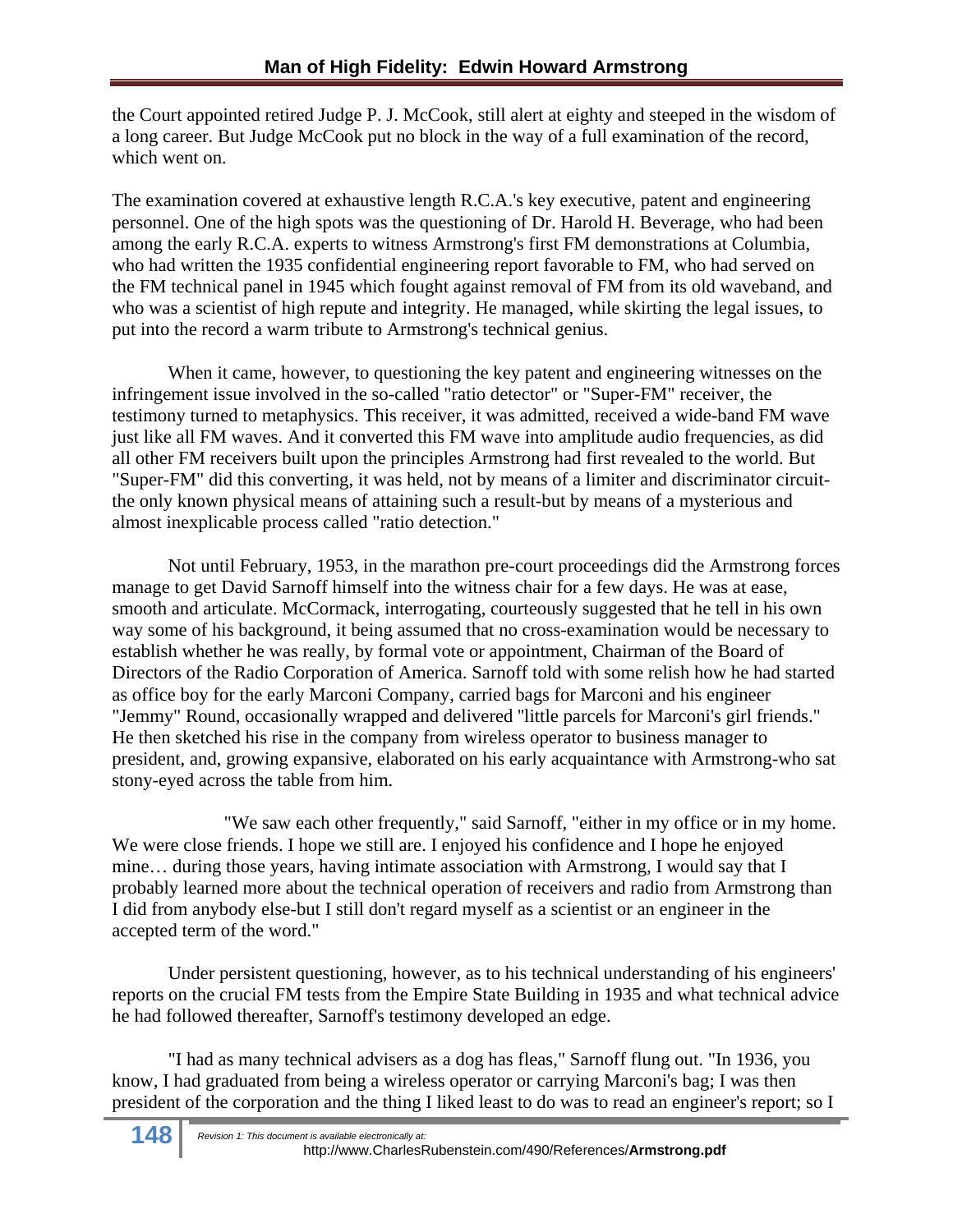would get things summarized by Schairer, Beal and Goldsmith ... Schairer kept telling me, as I recall, that varying the degree of swing [i.e., widening the band of frequencies over which FM operated] was not the subject of a patent, even though it is possible that because of Major Armstrong's standing in the art and his great contribution to the art and so on, that a court might feel that it was an invention, and therefore there was an element of risk and doubt which had to be appraised from commercial and public relations standpoints." Moreover, he said, Schairer kept telling him that it was R.C.A.'s staff, not Armstrong, who had discovered the basic law of FM.

As the questioning probed on to find out what exactly was R.C.A.'s role in the discovery and development of FM, Sarnoff exploded. "I will go further," he stated, "and I will say that the R.C.A. and the NBC have done more to develop FM than anybody in this country, including Armstrong." At this unparalleled assertion, according to one of the lawyers present, Armstrong's eyes flashed a low flame of pure hatred that is always a grave danger in the moral man facing the imperfections of the world. Sarnoff was merely behaving as a corporate chairman defending a corporate position. But to Armstrong it was now another personal duel to the death, this time between himself and Sarnoff. The attacking legal forces, with millions of corporation dollars at stake, already had been playing on the personal wounds and frustrations of his career like dentists on a hidden cavity. They had not failed early in the proceedings to dwell on his "discredited" invention of the regenerative circuit. Now they lost no opportunity to bear down on the implication that he was not even to be credited with the invention of FM.

Against this position there were arrayed some of the leading scientific bodies of the world, which long since had reviewed and reaffirmed Armstrong's inventive genius not once but no less than three times. In 1941 he had been presented the Franklin Medal, one of the country's highest honors in the mechanic arts, specifically for the invention of the regenerative-oscillating circuit, the superheterodyne, superregeneration and wide-band FM. Of the oscillating circuit, the accompanying report by the Franklin Institute of Pennsylvania stated: "This invention alone would entitle Armstrong to a place with the greatest inventors and benefactors of the art." In 1942 Armstrong had received from the American Institute of Electrical Engineers an honorary lifetime membership (the first of which had been extended to Lord Kelvin in 1892) and the Institute's highest award, the Edison Medal, for the same string of inventions. In referring to the regenerative circuit, the citation noted: "This keystone of radio development was later to become involved in fourteen years of litigation and which, in the end, was decided by lay courts based on errors of fact and judgment which were contrary to the scientific facts." Finally, in 1949, Armstrong was elected a fellow of Great Britain's noted Royal Society for the Encouragement of Arts, Manufacturers and Commerce, of which Faraday had been a member a century before-a distinction that comes to few Americans and for which there was to be no parallel honor ever granted him in his own country.

In accepting the Edison Medal, Armstrong delivered one of the most graceful and characteristic papers of his career, entitled "Vagaries and Elusiveness of Invention." In a retrospective mood, engendered by the then apparent victory of FM in establishing itself, Armstrong said in part:

"To have belonged to the generation which learned the meaning of volts and amperes when Edison was at the height of his career, to be able to follow in the footsteps of my old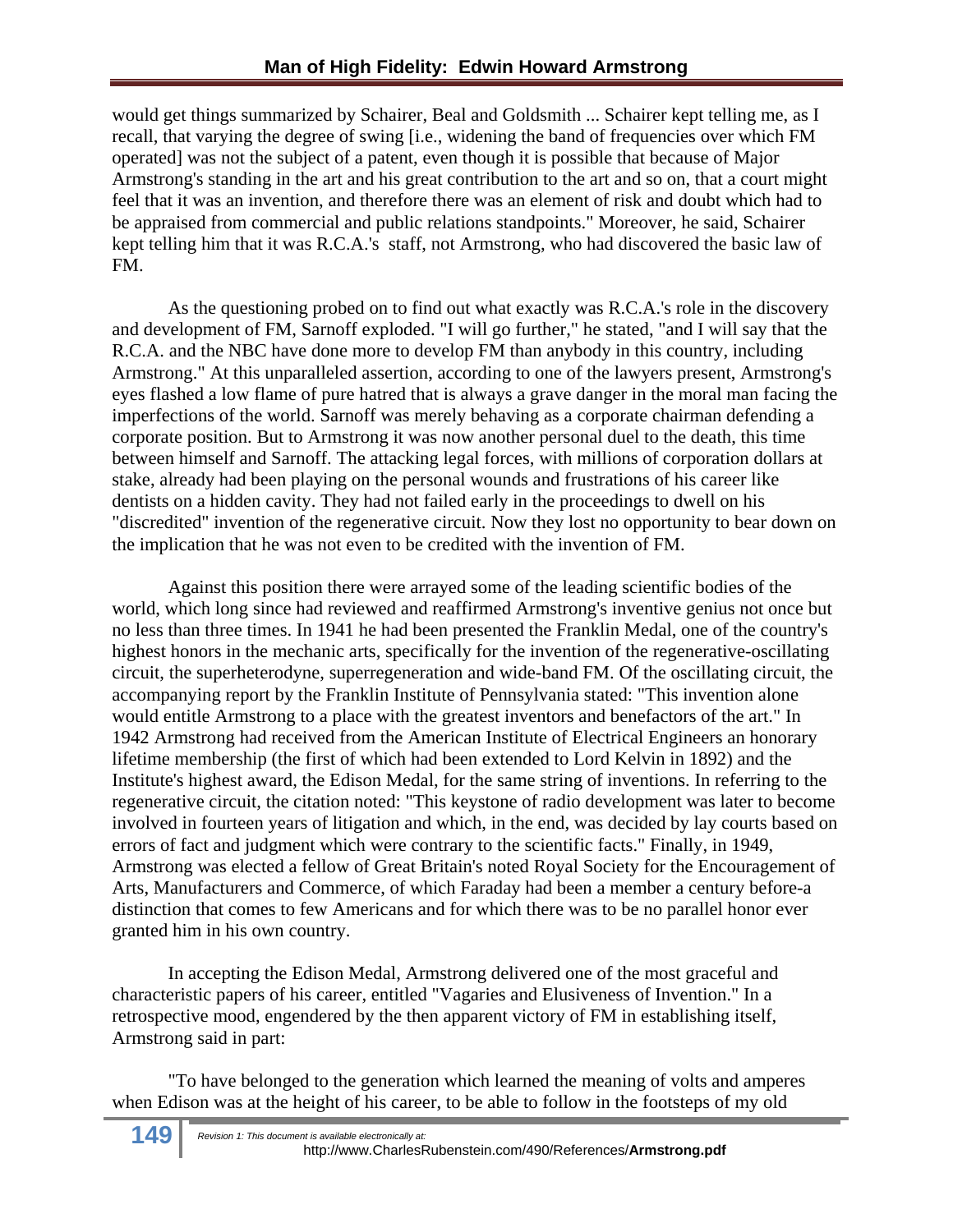instructor-Michael Pupin-who stood here twenty-two years ago, and to have my own work appraised, during these difficult days, as worthy of the Edison Medal, gives it an inspiring meaning that can never be described.

"But on an occasion such as this, when a man looks back over the events associated with his work, there come some sobering second thoughts. For he begins to realize how minor is that part which he himself has played in shaping the events of his career, how overpowering the part played by circumstances utterly beyond his control. The continuous good fortune which has followed me, providing second chances at inventions when the first chance was missed and tossed away, has been all that a man could hope for and more than he has any right to expect."

Nevertheless, such moods were short-lived, for the fog of denial and non-recognition generated by the industry he had helped to create only grew thicker with the years. From the late Twenties on, a vast rewriting of the early history of radio was perpetrated in dozens of articles and books. Various authors in engineering or executive positions with the corporations artfully trimmed the technical facts to the commercial winds. Others followed suit, often unwittingly. The chief period to be glossed over was 1906 to 1912, when the three-element vacuum tube lay fallow. Any scrupulous account of this period would have shown Armstrong's decisive role in bringing radio to life. But, to suit the corporations' patent position, radio had to be presented as having leaped full-blown from the brow of Lee de Forest and his vacuum tube dated 1906. Hence there appeared a plethora of such books as Goldsmith's *This Thing Called Broadcasting,*  written in 1930 in collaboration with one Austin C. Lescarboura, proprietor of an enterprise known as "The Wordshop-a literary foundry devoted to the moulding of public opinion." In it de Forest's 1906 tube was described as giving rise immediately to "a generator capable of producing currents to any desired frequency ... an electrical relay or repeater … and a magnifier, or amplifier, which could build up sounds to an astounding degree." The same fiction was endlessly repeated, so that few popular histories of radio even to this day contain anything resembling the truth.

Over the years Armstrong filled bulging filing cases with letters to authors, editors and newspapers, futilely trying to keep the record straight. And not merely his own record, but that of Marconi, Fleming, Tesla and Pupin, all of whom, as independent inventors at the birth of wireless, were being subjected to the same kind of corporate devaluation. The powerful corporations by then wanted not only all the profits but all the control and scientific credit as well. Through the Thirties another mighty round of litigation was being fought up to the Supreme Court, by the same corporations that had garroted Armstrong's regenerative invention, litigation that eventually was to knock out Marconi's important four-circuit-tuning patent and that on the Fleming valve, long after both had expired. Armstrong had met Marconi formally only three or four times in his life, but he never ceased to regard the Italian master as one of the great discoverers and inventors of all time. To defend him against the corporate onslaught, Armstrong frequently had his laboratory staff drop everything they were doing to hunt historical data and records to refute the depreciating campaign. In 1951 and again in 1953 Armstrong delivered two papers on Marconi-the first before the Western Society of Engineers, the second before the American Institute of Electrical Engineers-that embody the most comprehensive scholarly tribute yet paid to the world spanning discoveries indelibly associated with that name. Armstrong also in 1943 served as pallbearer at the funeral of Nikola Tesla, who had died in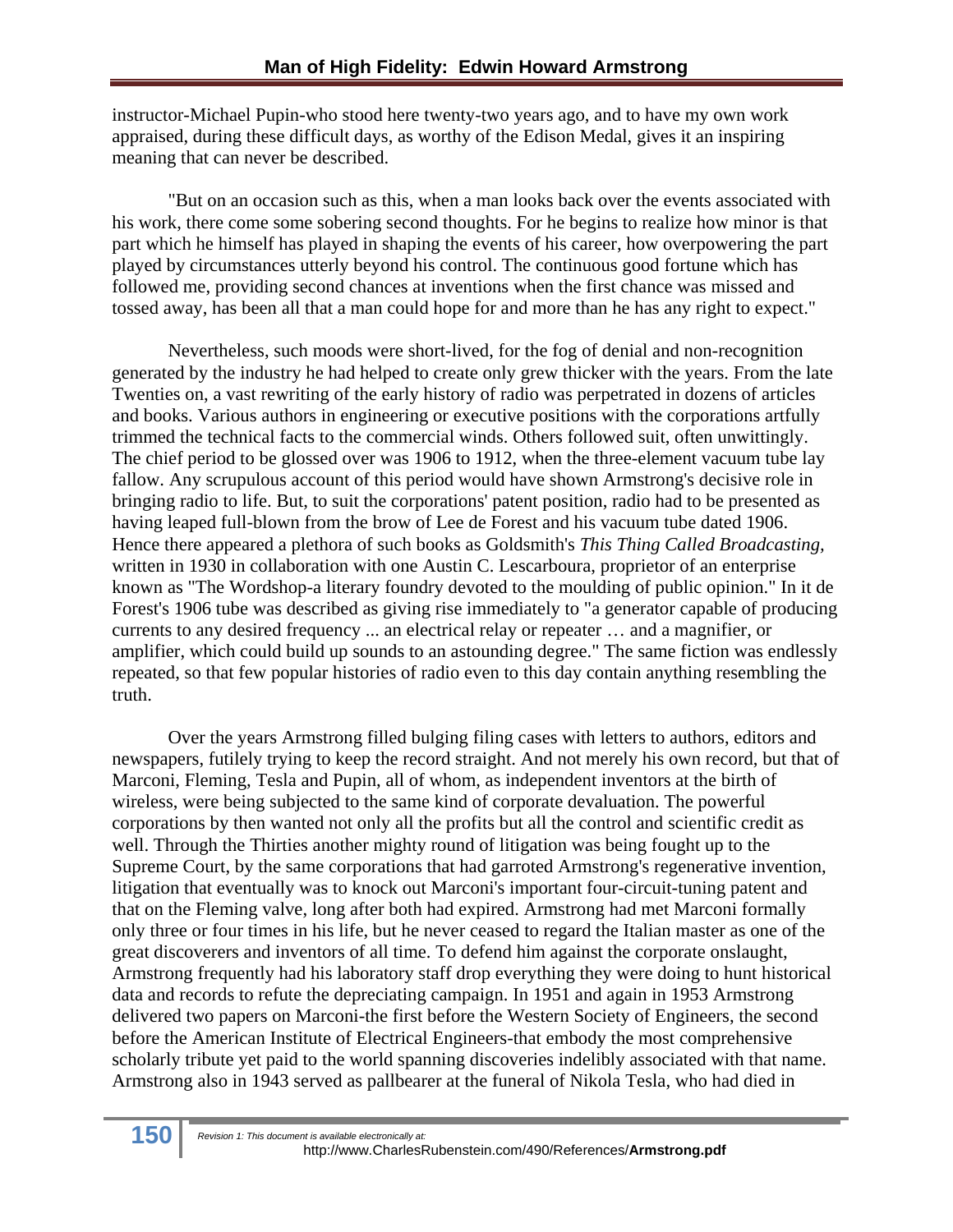almost complete obscurity at the age of ninety-four. Armstrong wrote an eloquent tribute to Tesla in *The Scientific Monthly* for April of that year.

But the same voracious forces were even then attempting to swallow him into the same obscurity. As late as 1951 Armstrong was writing a twelve-page letter in answer to a long nagging letter from an A.T. & T. engineer, whose name is unimportant, who was still quarreling over early regenerative history and making the astounding statement that Armstrong's Columbia demonstrations of 1913-1914 occasioned no "incredulity" because such results had been long known in the art. "Now wouldn't it be in order for you," Armstrong bitterly replied, "with more than one-third century of hindsight at your command, to tell me what receiving system you knew about that you would have used in 1913 to get these transoceanic signals or, in fact, that you might have dreamed of using to get the results that the regenerative circuit produced."

Even as late as 1954, in one of the last letters he was ever to write, appearing in the January issue of *Wireless World,* Armstrong was still trying to combat the glossing over of the years 1906 to 1912, which had appeared again in a careless statement to the effect that the crystal detector had been the preferred detector in wireless until the advent of the de Forest triode tube. As Armstrong pointed out, the crystal was still the preferred detector long after the vacuum tube appeared, for that tube had been stalemated for six years by an erroneous explanation of how it worked. "It is worthwhile keeping this period of history straight," wrote Armstrong, 'because there is an important lesson to be learned from it … The lesson is clear-anyone of us with a volt meter and potential divider to apply known voltages to the grid of a diode, and a galvanometer to measure the changes in its plate current, could have started unravelling the 'audion's' mysteries long before we did start-*had we not known too many things that were not so."*

The history of FM could not be so readily obscured, for it was too recent to respond easily to the glossers and rewriters. Nevertheless, a start was made. While the press generally recognized Armstrong as the inventor of FM, almost none of the" engineering texts that appeared in the U.S. following FM's forward surge after 1940 contained a straightforward account of its origins and development. Many texts managed with glacial impartiality to mention no inventor at all; those that did, mentioned Armstrong merely as one developer among many. Most of the authors were connected by title or professional practice with the corporations, and in those circles both Armstrong and FM were known as "controversial" subjects in '1itigation," hence to be treated with the utmost circumspection. Not until well after the war did a straightforward account appear in a British text, *Frequency Modulation Engineering* by Christopher E. Tibbs, with a Foreword by Leslie H. Bedford, which bravely started out: "The subject of Frequency Modulation as we understand it today may be considered to date from Armstrong's paper of 1936. It is true that a good deal of knowledge of the subject existed prior to that date, but Armstrong was the first to point out in a truly remarkable paper those peculiar characteristics to which the modern technique owes its value."

Meanwhile, the litigation, still in its pre-trial stages, dragged on and on. Armstrong's routine in those endless days of testimony and cross-examination settled down to a steady nightmare. Never one to delegate power, he directed and followed every move in the battle that was now become his life. He would arise at two or three A.M. to read transcripts of the previous day's hearings, jot down questions and subjects to be pursued; about ten he would appear in his lawyers' office for a council of war before the session, which began at eleven; then he would sit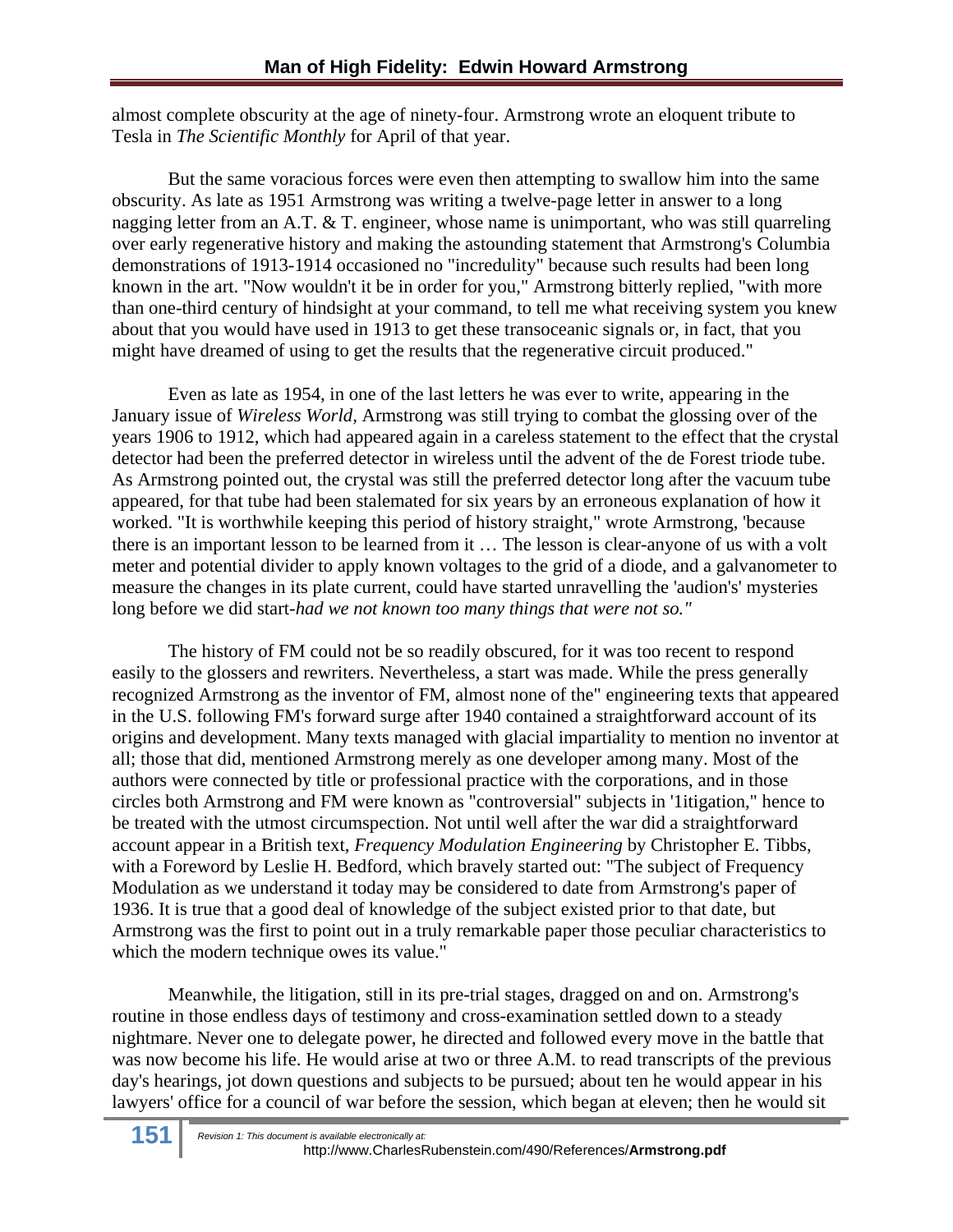through the proceedings until they ended at three or four in the afternoon; by eight or nine P.M., after another council of war, an hour-long telephone talk with Burghard or Runyon or Houck, a mighty Old Fashioned or two with Marion Armstrong and dinner, he would be ready for bed and another day. Days on which no hearings occurred were spent in poring over the mass of documents, checking on the research that never ended, catching up on correspondence and pursuing the multifarious details of his life. Thus it went for weeks and months, stretching into years.

From time to time there were attempts, extending to informal discussions and even a drawing up of terms, to settle the dispute out of court. Armstrong's lawyers, who knew well the hazards of fighting such an unequal contest to the bitter end, were disposed from the start to seek a settlement. McCormack in particular, as he saw the increasing drain on the Major's life and resources, felt more strongly than ever that the litigation was a tragedy that should be ended. But Armstrong was dubious of reaching a settlement he could accept. On one occasion, when one of his lawyers unwittingly remarked that putting a question in a certain way might "prejudice a settlement," he rose to say that there would be no settlement. He was always inclined to see things in black and white. Early in the battle he had stated publicly before a body of engineers: "Whether those gentlemen who pretend to learning in the intricacies of the law will ultimately apply the word sinful; non-sinful or perhaps illegal to what has happened to FM during the past ten years I do not know. What I do know is that the verdict of history will be that a crime has been committed against the radio art." From that position there would be no retreat.

The opposition had been openly saying for some time now, in another of its bits of psychological warfare, that the Major had developed a "persecution complex"-a familiar charge in modern times against victims and minorities who refuse to knuckle under. But there was no doubt that the obsessive strain of battle was doing something tragic to the inventor's life. He had never in all his crowded years taken much time for relaxation. Tennis was a thing of the past, for he had pulled his shoulder out while surf bathing one day in 1940 at Runyon's New Jersey place, and the surgical wiring that eventually had to be performed on it ended all overhead reaching. He had always detested aimless social gatherings, card games and like amiable nothings. At dinner parties he would swiftly retire to his study unless there was a band of old friends to talk wireless and electricity far into the night. Over the years Marion Armstrong had learned to live with this overriding passion, making in part a life of her own, but, without children, it was often a lonely one. Now, with the litigation dragging on and on, all relaxation disappeared and his life closed in with grimmer intensity than ever before.

Early in the battle Armstrong had said to friends in a moment of prophecy and despair: "They will stall this along until I am dead or broke." And as 1953 wore on it was to be only a question of time which would come first. The winter before he had suffered a mysterious ailment, first thought to be a stroke because of a numbness in opposite sides of the body and head, but later diagnosed as probably encephalitis, an inflammation of the brain. It was a curious, far-off echo of childhood vulnerability. He recovered in a month or two, but was never quite the same. He had been dieting to hold down his weight, and his big, once well-rounded frame now looked unfamiliarly gaunt. He had driven himself almost without surcease in these later years, and the burden of sixty-three years was upon him. Late in the year he appeared at his sister Cricket's home out on Long Island to install a new radio, and he looked close to a breakdown.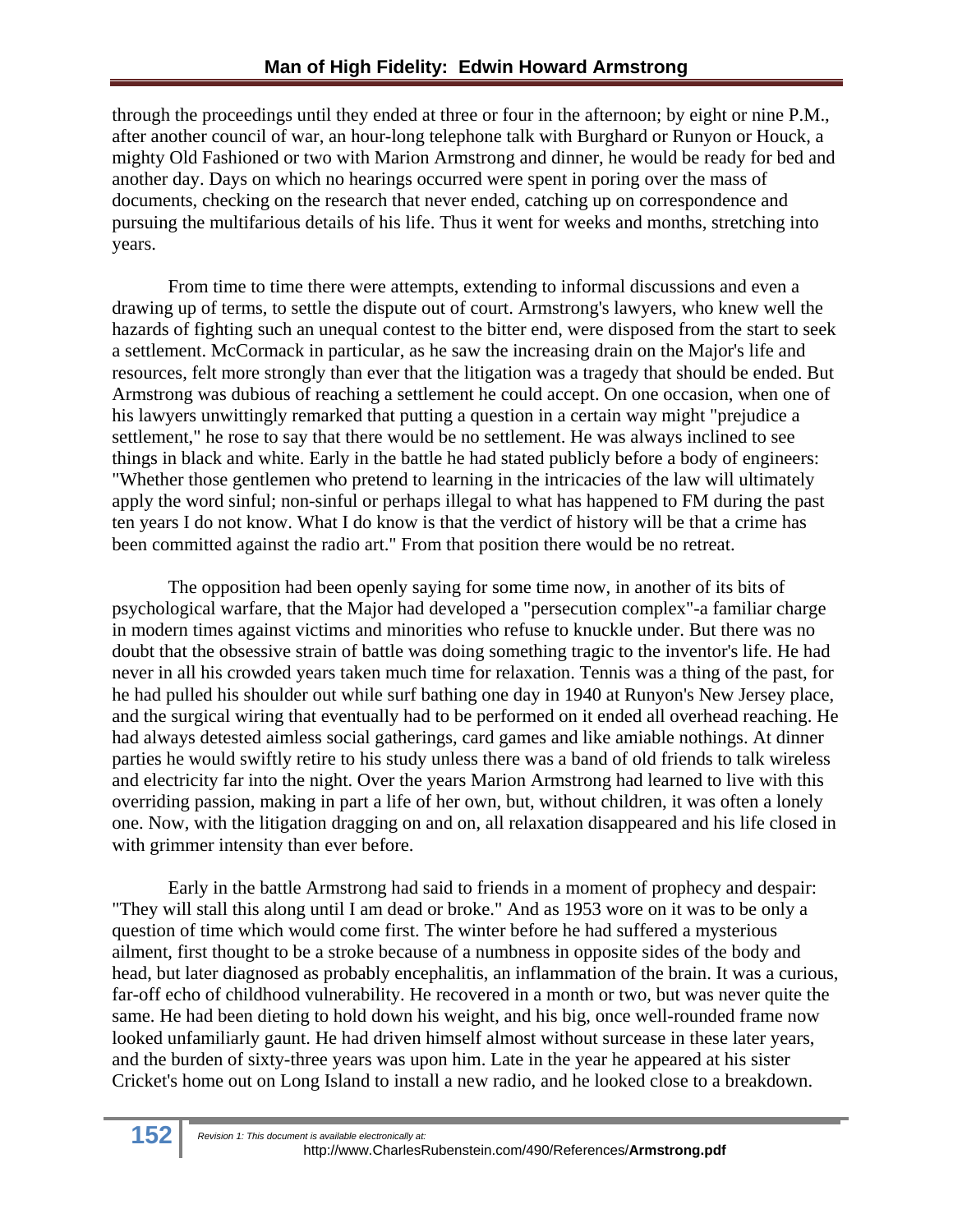Meanwhile the drain on his financial resources was as great as that on his physical. To all his high fixed expenses at Columbia, Alpine and River House were now added heavy lawyers' fees, endlessly mounting. His income from FM, after the initial spurt, had dropped off to an alarming degree. Most of his FM patents had expired in 1950, and though royalty payments continued large through 1951 they had now been reduced to a mere trickle. FM broadcasting, as expected, was in a bad way. Indeed, all radio was being shaken by the rising, overpowering bonanza to be made in television. Madison Avenue wits were beginning to talk of radio as of an old prostitute that was no longer a paying proposition. Television's new and golden lures were attracting all the Big Money like a poultice. Against the thin fare left on the old AM radio networks, the struggling independent FM broadcasters could muster only long hours of record playing-a flood of good music, classical and popular, peacefully free of too many commercials, but obviously not a paying proposition and not what the "finest aural broadcasting system" was fitted for. With both radio and television controlled by the same big networks, it was foolish to expect any real competition to develop between the old and new mediums. Still, over 600 FM stations kept going, almost twice the number of TV stations, and FM was in no worse plight than new TV stations in the ultra-high (UHF) band.

The plight of these new TV stations and their clamor for relief was eventually to set off no fewer than five separate and almost simultaneous investigations-three in the Congress, one by the Department of Justice's anti-trust division and one by the FCC itself. Corrective suggestions ranged all the way from a legislative proposal to bring the big television networks under stringent "common carrier" regulations to a final desperate proposal by the FCC that all television be moved up over a period of years into the single commodious band in the ultra-highfrequencies. Testimony had brought out that the continued separation of television channels in two bands would make it economically impractical for nearly 85 per cent of the television spectrum to continue in existence. Thus the country was likely to be more than a generation straightening out the engineering errors in television allocations perpetrated in 1945-47.

The FM situation, like that of ultra-high TV, was one of starvation in the midst of plenty, a common disease wherever monopolistic practices rule. In this fantastic situation, it was not simply a matter of principle for Armstrong to press his suit against R.C.A., but suddenly a plain matter of life or death. His finances were running out. Few except his wife had more than an inkling of the crisis closing in on him, and even she had no knowledge of his financial situation. From the start he had directed his life with the pride, secrecy and shrewdness of a lone wolf. Now, however, unless he could soon begin to collect his due on the wide uses to which FM had been put in radio, television and communications, his old mode of operation was at an end, his laboratories and his research wiped out.

He had had large dreams. He had talked to Bose and his staff of building new laboratories at Alpine large enough so that they would have the luxury of leaving all their apparatus set up to be referred to at any time, for he had always been loath to dismantle experiments, fearing that some idea or observation might thus be overlooked. But all this was contingent on getting through the suit. It did not seem, after nearly five years of pre-trial proceedings, that the main action could be much longer delayed. But so much was now at stake in winning it, and so deep were the memories of all the imponderables that had lost him his previous court actions, that his mind began to flinch away from this last, irrevocable contest. What if this suit, too, were carried up to the Supreme Court? He could not last so long.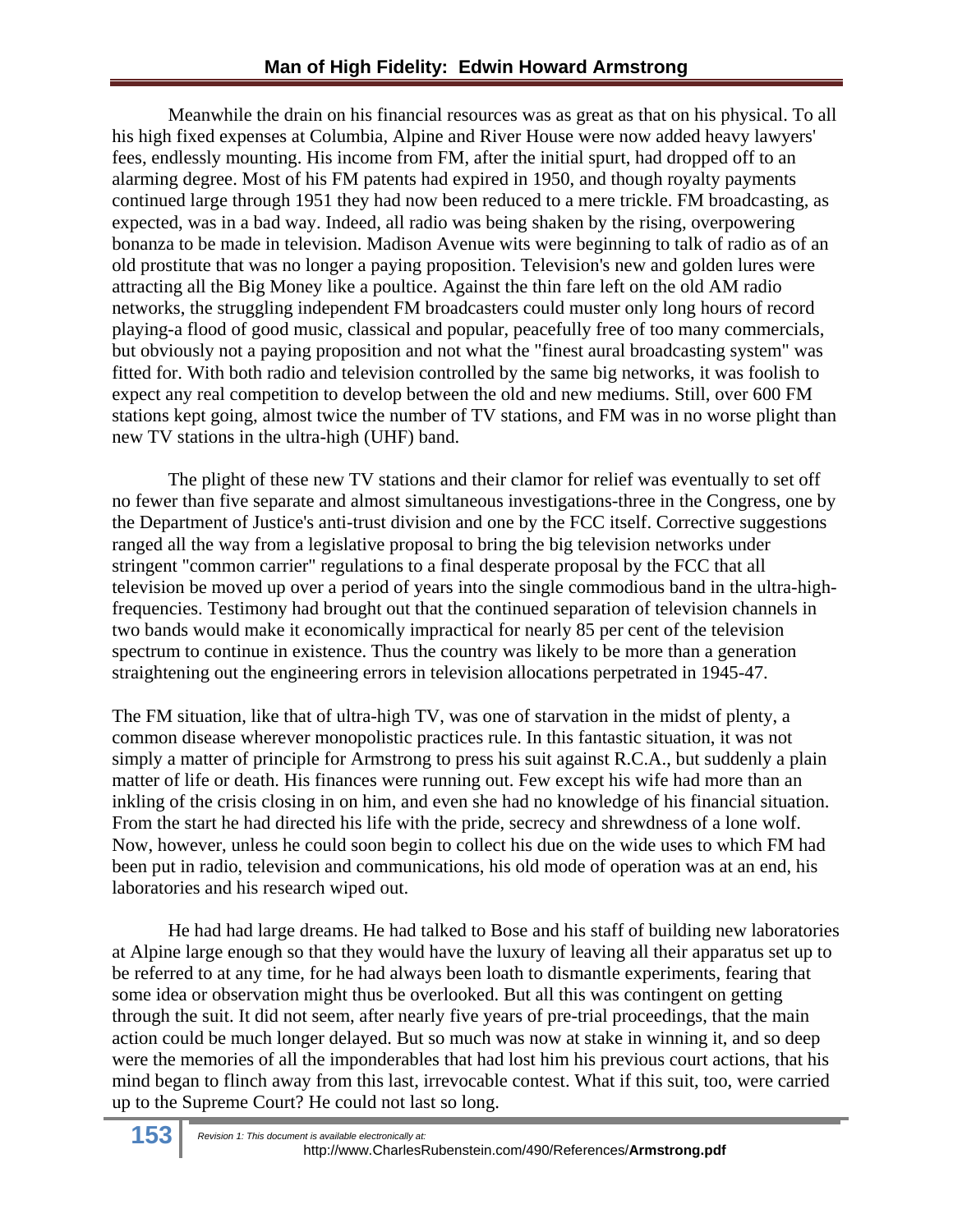In October of 1953 Bose was putting the finishing touches on the FM multiplex systemdesigned to give FM stations some additional revenue by allowing them to put a second music or message service on their carrier waves-when Armstrong proposed that Bose's name appear on the patents, covering this invention. Bose had done nearly all the work on the development and the Major wanted him to have the proceeds. Two weeks later he was back with the patents neatly written out, a type of composition in which he had a masterful clarity of expression and in which Bose had had no experience at all. Later in the month, Armstrong presented the usual technical paper and demonstration on the new development before the Radio Club. He was not in his usual good form. In the presentation of scientific papers the Major always had had a style of his own, striving with an artist's sensibility to make even the most difficult matter and most intricate demonstrations appear effortless. That night, however, his speech was halting and all ease was gone. It was destined to be the last technical paper he would ever present.

Early in November Armstrong saw another item settled in his affairs that had been on his mind. In 1948 he had made a grant of \$50,000 to the Columbia University Law School to finance a study of court decisions involving complex scientific matters to discover how well law courts were deciding such issues and how justice might be improved. He had never ceased to think about all the mishaps and misrepresentations of scientific fact that had occurred in the now classic regenerative-circuit litigation. In 1953 the committee in charge of the grant finally found the man to direct the study-John G. Palfrey of Columbia Law School-and the project was moving forward at last

Late in November a tragic impasse occurred in the long and on the whole equanimous married life that Howard and Marion Armstrong had had together. Her secret and never broached dream was that they might someday retire to a Connecticut farm that she and her sister Marjorie and her husband had rebuilt together, where Howard might build himself a laboratory and continue his work on a less strenuous sca1e. If the battle continued as it was going, they would clearly destroy themselves. Clearly, to her practical feminine mind, Howard ought to have a thorough talk with his friend and counsel, McCormack, reveal the seriousness of his financial situation to him, terminate the suit on the best possible terms and leave the decision to history. But the words retirement and settlement were alien to Armstrong's strong-willed nature, and against the frustrations and iron commitments of his life they were incitements to rage.

The climax came after a traditional Thanksgiving party, at which the Major annually was in the habit of assembling his old radio friends. In these later years the gatherings had become a pathetic symbol of his life, for it was only from this group of graying amateurs and associates that he could get that instant warm recognition that assuaged somewhat the defeats of time. After a heavy argument and irrevocable clash of wills late that night, Marion Armstrong, sick and heartsore, went to Connecticut with her sister, whose husband had died suddenly the year before, to wait out the struggle that had taken on the dimensions of an ancient and tragic dilemma. Ill and attended closely by doctors, she was advised not to return to River House until the Major had made a full disclosure of his situation to McCormack.

Swiftly in those last months and years the blows of fate had rained down on Howard Armstrong's head with inexorable force. The first and never-to-be-forgotten blow had been that postwar shift that had hamstrung FM, seemingly forever. In the last year, however, he had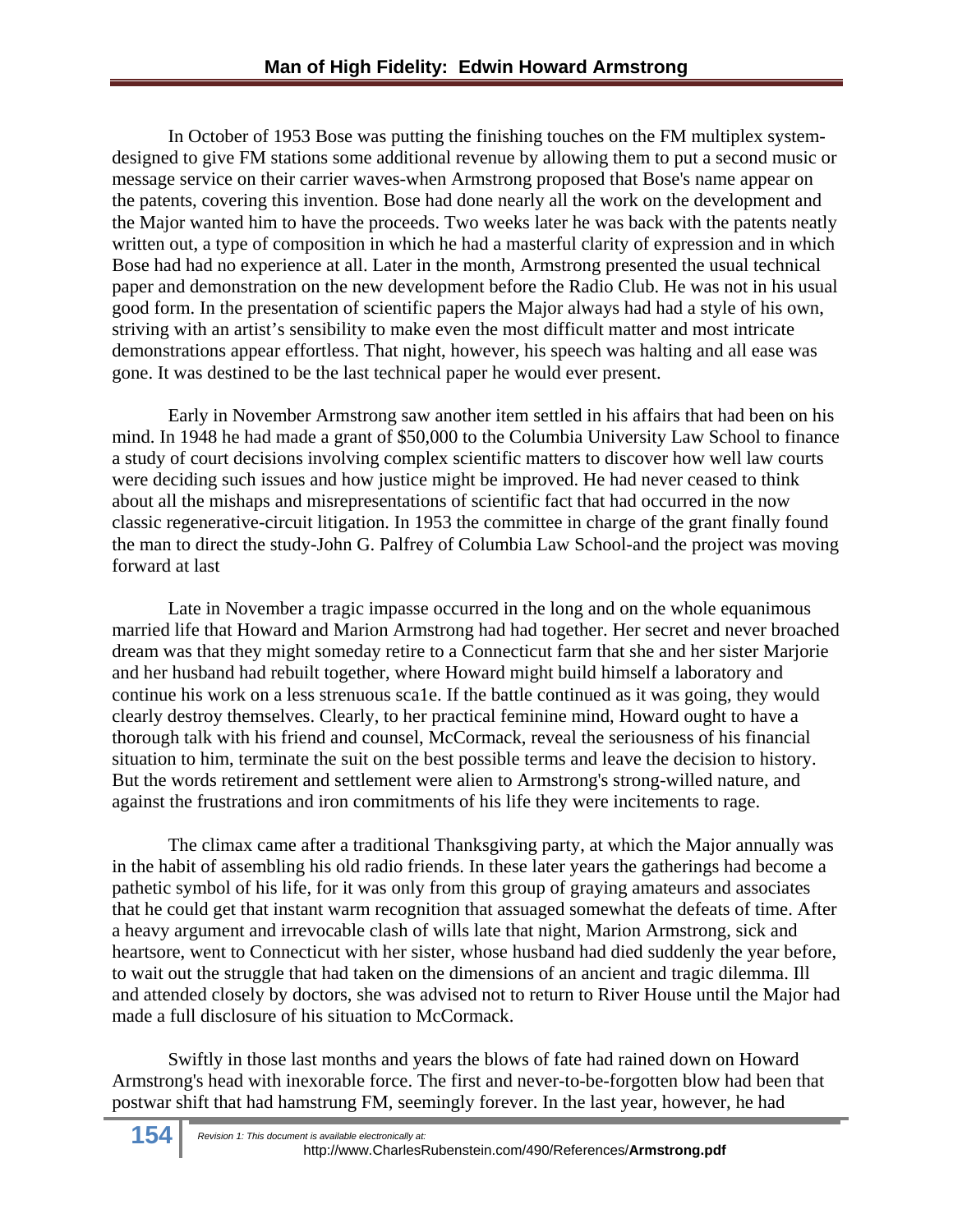suffered blows to his career that seemed the last straws of vengeful fortune. Underlying them all was the growing feeling, expressed in many notes to friends at this time, that he was finished as an inventor, that he would never make another invention, that his life was over.

Zenith Radio, after having paid him over \$1 million in royalties over the years, announced that it would pay no more. Of all Armstrong's licensees, Zenith had been among the most aggressive and technically forward-looking promoters of FM receivers. Payments had continued after 1950, when some of the key FM patents expired, but all royalties from other licensees were now greatly reduced and most of the industry had never paid anything. The sharp cutting off of Armstrong's income in 1953, coupled with his heavy running expenses, left him with barely enough to see himself through another year.

Finally, R.C.A., seeming to sense that Armstrong was at the end of his rope, came through with a last offer of settlement that to him was more outrageous than anything that had gone before. This time the terms were put in the form of a one-year option. At the end of that time, if the suit were called off, R.C.A. would or would not make a total cash settlement of \$1 million for itself, and \$1 million for the rest of the industry, against any liability for infringement by its licensees-leaving Armstrong dangling in air for a year while his subsidiary claims were wiped out by statute of limitations. This Armstrong rejected, as he had rejected the 1940 proposal of settlement for a flat \$1 million, for it presented an abasement that he would never submit to or endure.

Thus, as Armstrong's life darkened in these closing months, the sense of rejection that had started innocently many years before with his father's refusal of patent money for his first invention, and that had mounted on his way up through the Supreme Court and the corridors of government offices and corporations, now swelled to a diapason in the empty and echoing rooms in River House. How many times did they want him to prove that he was an inventor? He had done it not once but time and again. What was a man to do to insure his honor, reputation and fortune in this country? He still talked with his friends at all hours, and kept on with his lawsuit and his research, but with a growing despondency. He would not be consoled by the remarkable stamina of FM nor by the steadily mounting high-fidelity movement that must someday reopen the whole issue of FM's curbed powers. "They are already degrading high fidelity," he said. The Christmas holidays came and went, and he was still alone in River House. Toward the end of January, 1954, he finally brought himself to have a thorough talk with McCormack, who was shocked at his frame of mind and tried to assure him that a swift settlement with R.C.A. could be reached. He was now ready enough to grasp at such a settlement, but despondent that it could be concluded.

"Major," McCormack finally said, "turn your mind on to your own accomplishments. You have been given gifts as few men have. You will be remembered when the rest of us are all forgotten."

"Al," he replied, "you don't know how little all that means when you have made a mess of your personal life."

A day or so before this Armstrong had visited his laboratories to review the work still being done on multiplexing. He was so little his old vital and decisive self, displaying a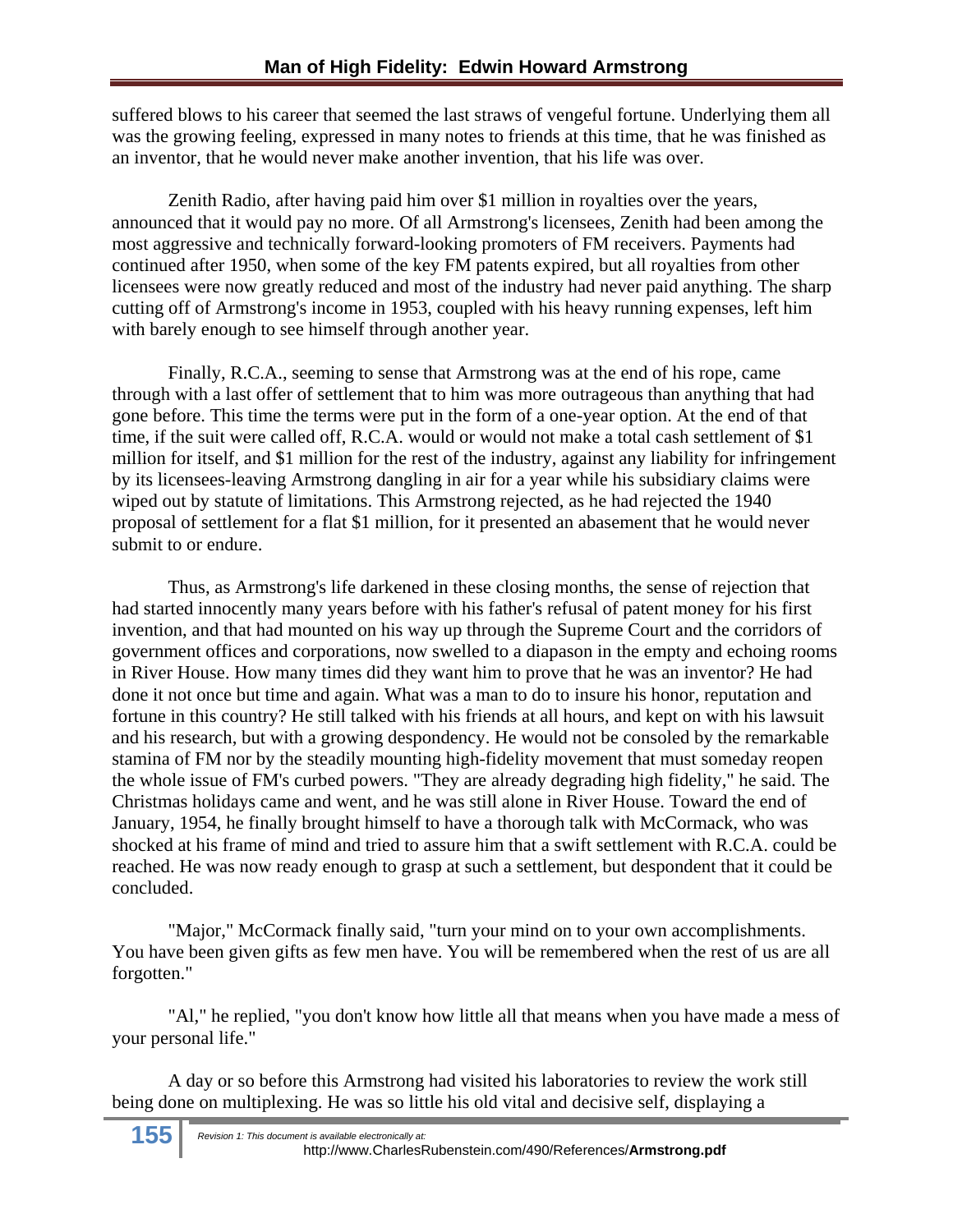remoteness, uninterest and stumbling lassitude, that Bose anxiously inquired after his health. The Major assured him that it was only one of those virus infections going the rounds that winter, but Bose secretly feared he might have had a stroke. Later Bose called to find' out whether the Major would attend the Radio Club meeting that night, a Friday, and was relieved to hear him firmly say that he was staying in to get rid of his cold. Still uneasy, Bose talked to some of his older friends that night about the Major's condition.

Of that fateful weekend no account can be put together except a few telephone calls: with McCormack, to whom he talked every morning of his life, and who called Sunday morning from Washington, where he was held up on a case, to reassure him that he would be back early in the week to devote full time to negotiating a settlement; to Burghard, whose wife was ill in the hospital, and whom Howard promised to call back that evening, but failed to call; to Runyon, from whom he accepted an invitation to drop out for cocktails that afternoon, but never appeared. The rest is inference and the last remaining record.

"Have you ever been a leaf and fallen from your tree in autumn," wrote T. E. Lawrence, another thinker and man of action welded uneasily into a single personality and tired at the end of his strength. The passion that had sustained Armstrong for so many years and the endurance that was more than other men's were alike drained away. The remarkably close-woven fabric of his life stretched behind him, and, do what he might, was raveling out. To the sense of rejection that had run through that fabric like a dark thread were now added remorse and a sense of having maimed his spirit by endless combat, which no man can engage in without suffering some grime to rub off on himself. And who now cared about or even understood all those old battles, so technical in their ramifications and baffling to the popular mind?

It was extraordinary how this civilization, which wears out the nerves and makes such exorbitant demands on individual brains, was at great pains to spare the mass of the people any effort to understand the issues raised by scientific advances. For himself, Armstrong was not retreating but simply dropping in the battle. It was the quest that had counted, the drive for some impossible object, the moments, details, devotions, clarities, zests and passions involved in pursuit of it, and now that these were dissolving his life was over.

Sometime on that Sunday night of January 31, 1954, he wrote a two-page letter to Marion Armstrong which in its full contents must remain in that last private file to which even common men are entitled. Its gist, however, was that he found it impossible to understand how he could have hurt "the dearest thing in the world to me." "How deep and bitterly I regret," he said, "what has happened to us." His solvency was assured, he wrote, especially if the Telephone Company and R.C.A. "come through anywhere near making good ... for they know they have been using my invention." He wrote of heartbreak and of the time when they were "happy and free." Finally he wrote: "God keep you and the Lord have mercy on my soul."

He was completely and neatly dressed, in hat, overcoat, scarf and gloves. He did not walk out of the door, however, but out of the window, thirteen stories above the street, falling from the last high place to which he would ever climb. His body was found by a building maintenance worker the next morning, lying on a third-floor extension overlooking the river. Above him in the gray February sky the sooty seagulls plied their usual beat over the leaden East River, and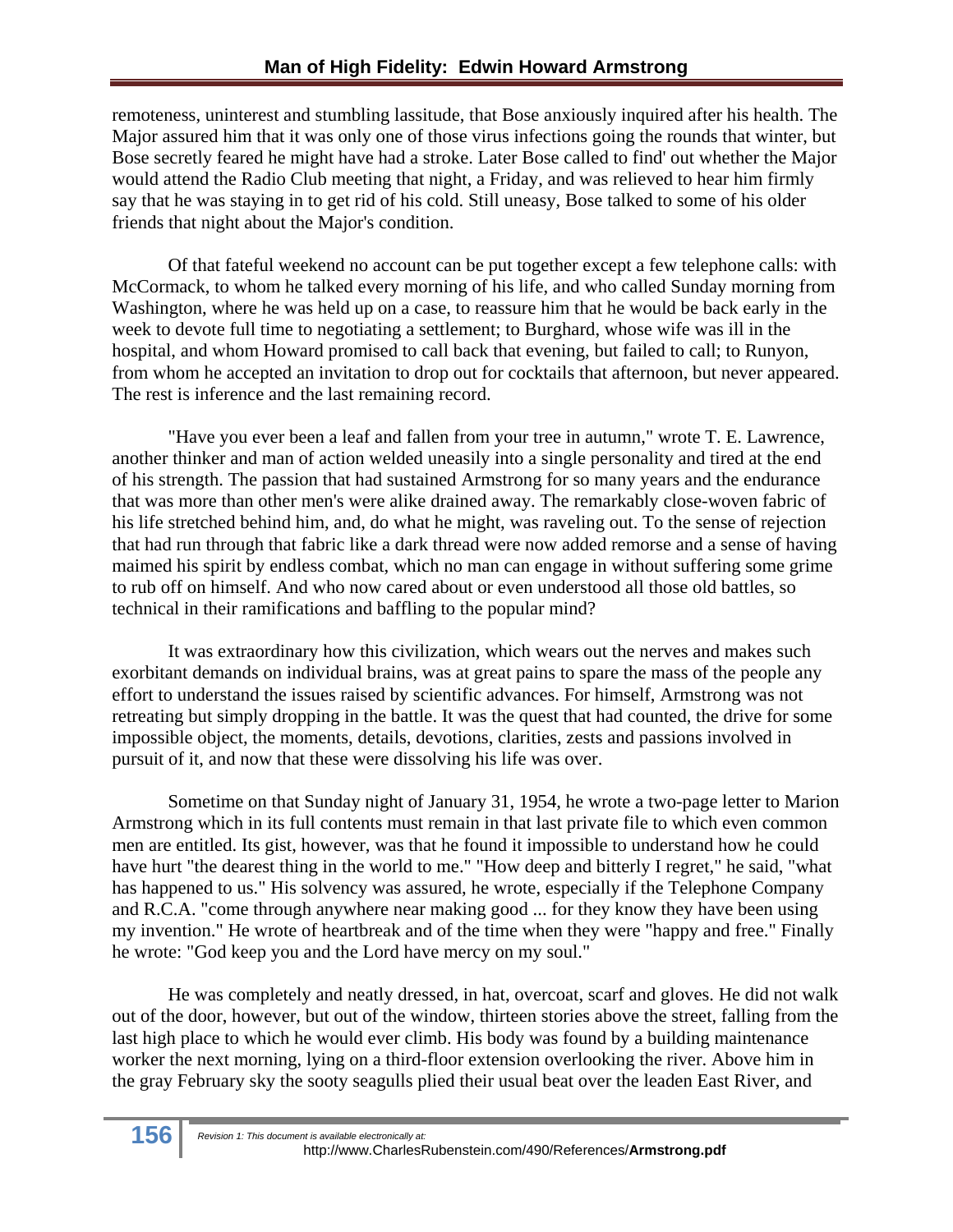around him stood Manhattan's once shining towers, from which all magic had fled, drab and gray in the light of midcentury.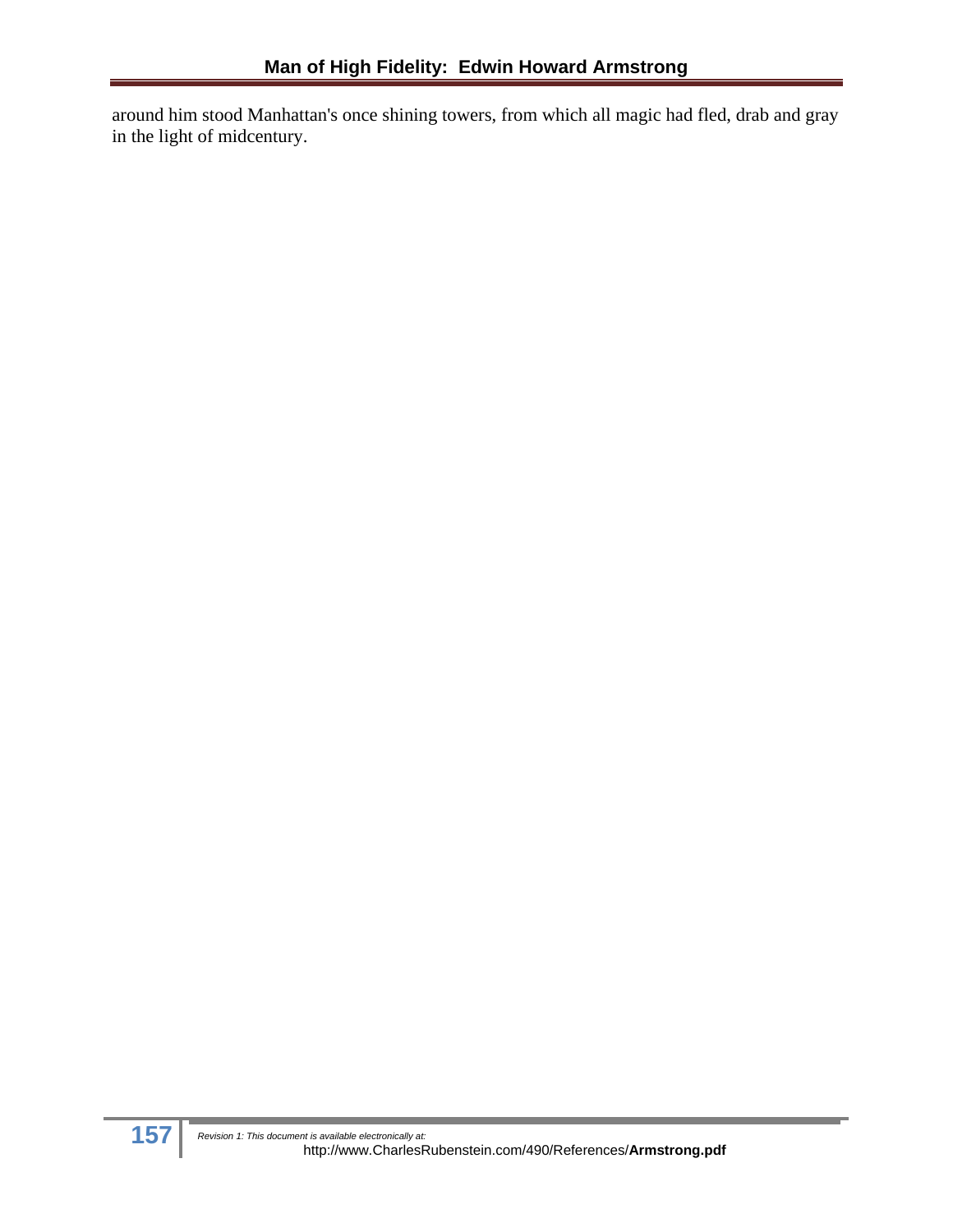## **Chapter 15**

#### **The Expense of Greatness**

Howard Armstrong was buried in the small cemetery at Merrimac, Massachusetts, the town in which he had been married some thirty years before. Marion Armstrong desired to return him there, to lie in her family plot, surrounded by the fair New England hills, far from all the bitter associations of New York. There, far from all his battles, his turbulent life was brought to rest, with a simple granite stone marking the spot.

The funeral was held a few days before, on February 3, 1954, in the Fifth Avenue Presbyterian Church in New York. The Rev. Dr. Thornton B. Penfield, Jr., of the First Presbyterian Church of Yonkers, perforn1ed the obsequies, and, from long acquaintance with the family, his remarks were penetrating and just. "His mind was brilliant and creative," he said, "but he kept his genuineness, his integrity of spirit." At the services were his widow, his immediate family and some one hundred and fifty friends associates and colleagues in the fields of radio and education. Heading the list of attendants at the funeral, as reported in the newspapers, was Brigadier General David Sarnoff and other top figures of R.C.A.

The tributes that welled up were many, personal and varied, though marked in the country's leading newspapers by only a dim comprehension of the tremendous role Armstrong had played in the history of American science and invention. His colleagues on the faculties of Engineering and Pure Science at Columbia University formally memorialized him as "one of the most modest of men" and as an "inventive genius whose name will be forever linked with the development of one of the great scientific and engineering advances of our time."

Then the memorial went on courageously to speak of "a far less generally realized, a truly heroic element" in Armstrong's career: "His late years were unfortunately clouded with a battle to secure for the children of his inventive genius the full opportunity to serve mankind. Frequency modulation, in particular, involved a fundamental change in radio broadcasting, and its introduction was resisted, using every possible means, by the older, already commercially established 'amplitude' interests … Long and exhausting labor and tremendous stores of patience, energy and effort on the part of this specially gifted inventive genius were unhappily diverted to a seemingly never-ending struggle to secure a chance to live for the products of his ever-active mind. This challenge he met with heroic courage and unflagging determination."

The American press reflected none of these sentiments. It was left for an Englishman, Armstrong's old friend and colleague Capt. Henry Joseph Round, by then a retired veteran of British radio development, to state boldly in *Wireless World* for March, 1954: "Armstrong should go down in American history as one of her great sons, worthy to be classed with Edison, Bell and Westinghouse."

In succeeding days, as the task of closing and clearing the inventor's affairs proceeded, many curious things came to the surface like flotsam over the place where a great galleon had gone down. It was discovered that Armstrong for years had been paying out some \$1,500 per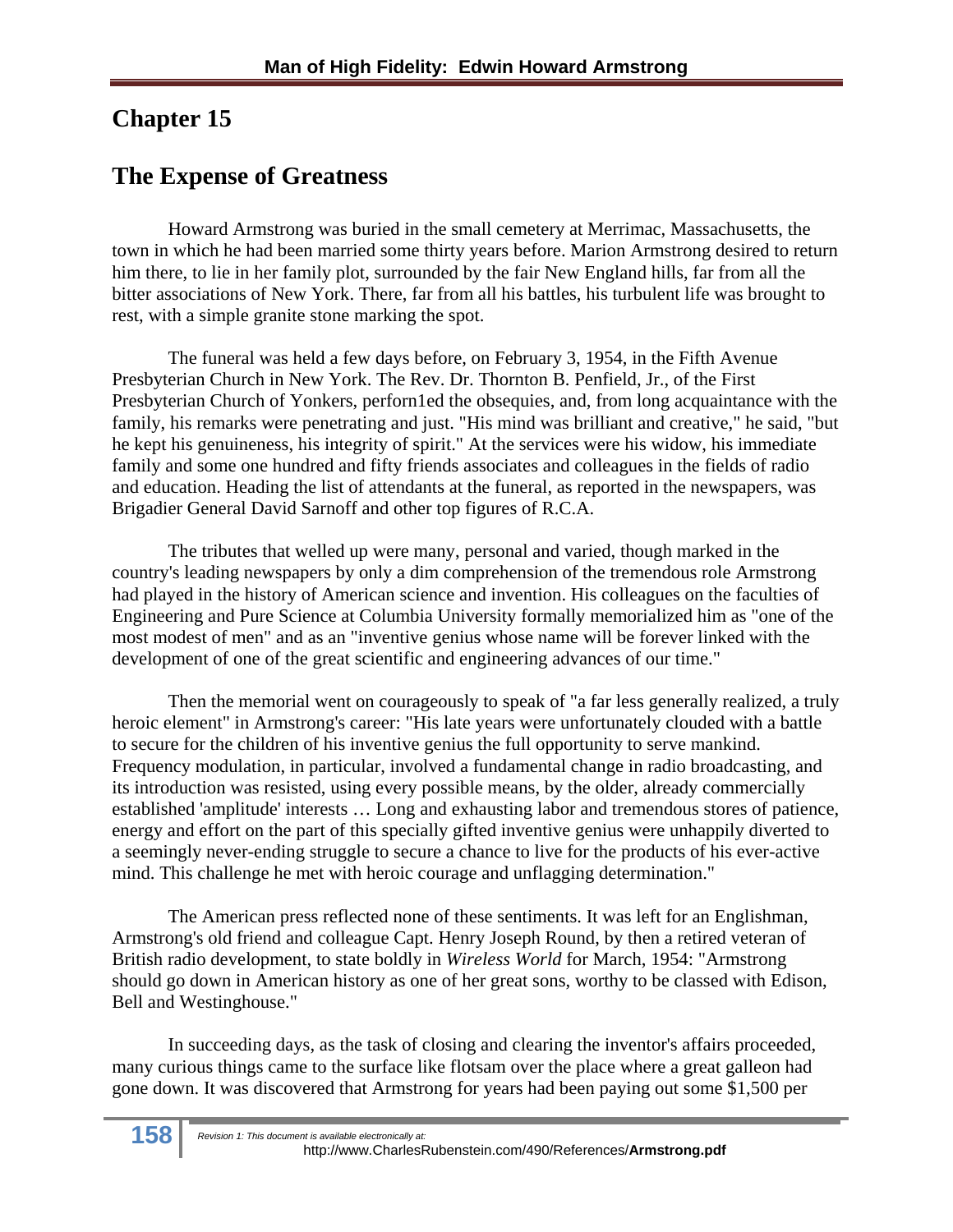month in high-fidelity wire charges between Washington and New York to keep some "live" FM programs, such as the Library of Congress' chamber music series, coming into the New York area over WNYC and his own Alpine station via the foundering FM Continental Network, which had to cease operations at his death. Also found among his effects was his old Hispano-Suiza motor car, which had been collecting dust and dead-storage charges for years in a Manhattan garage, against the victorious day when he had hoped to rehabilitate it and retrace his honeymoon journey to Palm Beach. Eventually, Marion Armstrong had the car restored, refurbished, and removed to Rye Beach, New Hampshire, there to join other memorabilia of his life. Among his effects were also found over twenty-five large filing cases of personal letters, papers and records, a large and historically valuable technical library, which went to the university, and truckloads of instruments and electronic equipment, which had to be disposed of. And locked in the sub-basement of Philosophy Hall and in various cabinets around the laboratories was every original piece of apparatus he had ever built, starting with the first regenerative circuit of 1912, the pick of these going to the Smithsonian Institution.

The ironies that had so colored and seared Howard Armstrong's life did not cease to flow after his death.

On March 6, 1954, pioneer FM Station KE2XCC (W2XMN) at Alpine, New Jersey, went off the air with a playing of Armstrong's favorite music and a closing ceremony presided over by Alfred McCormack, who had the melancholy task of liquidating the estate. The station had been on the air continuously for sixteen years without advertising, had cost nearly a total of \$2 million over the years, and was now being shut down for lack of any incentive to keep it going. (The station property was later acquired by Columbia University to become the Armstrong Field Station for Electronic Research.) Other independent FM stations broadcast memorial programs, but no notice was taken by the big radio networks or AM stations of the passing of the man who had made all broadcasting possible.

In the same month, the British Broadcasting Company announced that it was building a high-fidelity FM network to cover all of Great Britain. The British had been slow to take up FM because its engineers, like everyone else, had been advised in the early years by the U.S. radio industry that there was nothing in this new form of broadcasting. After the war, however, the British decided to find out for themselves. An impartial engineering committee was set up and experimental stations built to determine whether FM or AM in the same frequencies provided the best system of high fidelity broadcasting. This committee, with no axes to grind, finally made an Advisory Engineering Report to the BBC which came to a simple conclusion: "The AM wideband system has specific disadvantages and *no advantages relative to the FM system.* For the AM narrow-band system the only advantage is a possible saving in the frequency spectrum required." Meanwhile, West Germany was in process of building an FM network of over 100 stations, whose clarity and superior service quickly found favor over the crowded airwaves of Europe. Thus, nearly twenty-five years after the invention of FM, Europe and other parts of the world were quicker to get high-fidelity programming on national FM networks than the U.S., which even today does not have anything approaching a truly national FM network.

Meanwhile, the FM radar development, on which Armstrong had filed applications for patents in 1947-1948 and which at the time of his death seemed to be lagging, was being pressed forward at Columbia University. In a somewhat different form, it looms now as one of the keys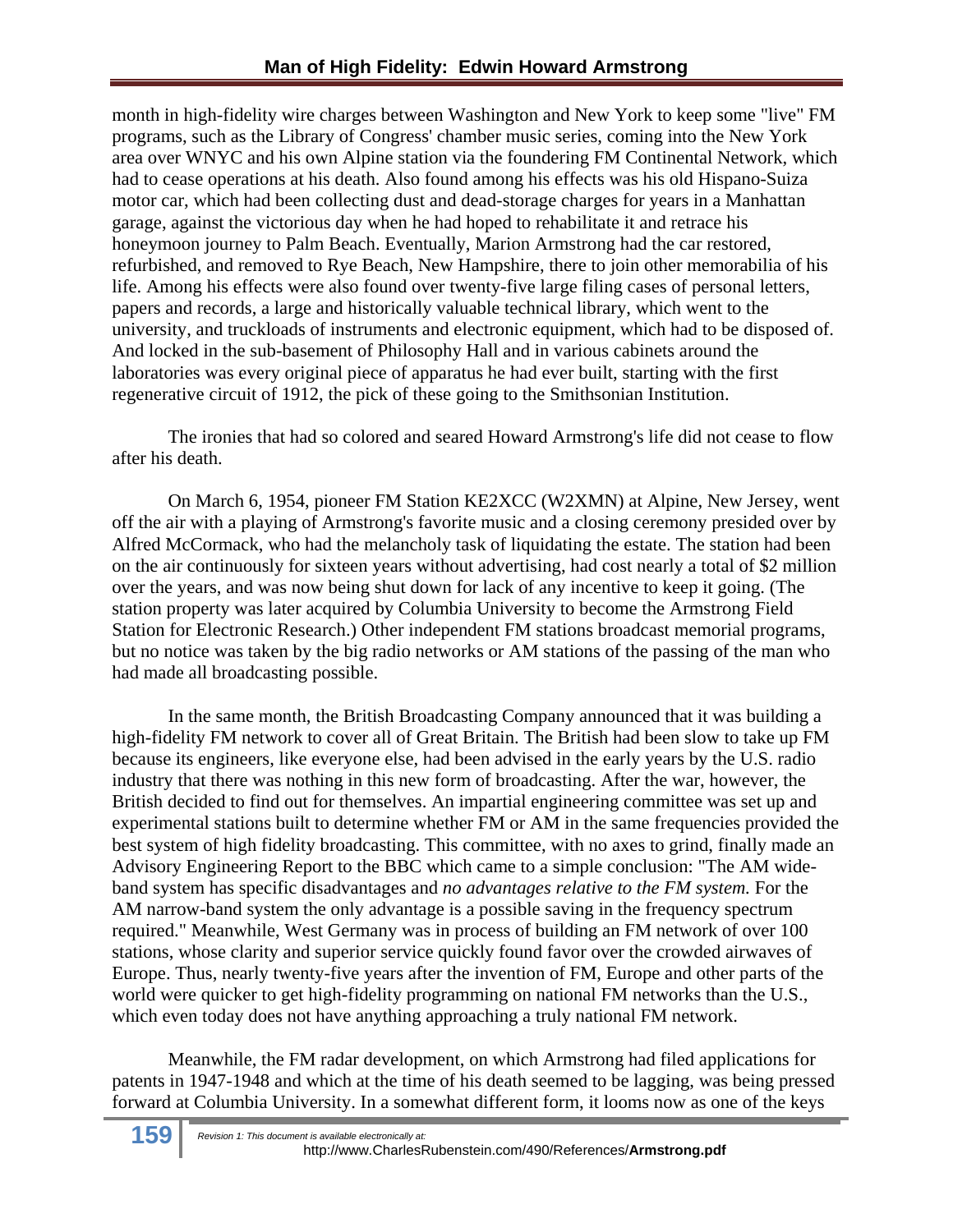to the future continental defense of the U.S. Late in the spring of 1954, the U.S. Army Signal Corps, in recognition of his many contributions to military electronics, dedicated a museum of early radio apparatus to him at Fort Monmouth, New Jersey, designating it Armstrong Hall.

In December, 1954, the FM infringement suit against R.C.A. was settled by agreement, R.C.A. and NBC paying the Armstrong estate some \$1 million-the same settlement that had been proposed to Armstrong himself as early as 1940. It was concluded not without some further pressure being brought to bear. McCormack made a flying trip to Germany to sell FM rights to Telefunken for a large sum, with which he threatened to continue the suit if no agreement could be reached. The final settlement did not cover claims against R.C.A. licensees, and separate suits were entered against Admiral, Emerson, Motorola, Philco, and other radio and TV manufacturers who had never held licenses' under Armstrong's patents or paid royalties for their use. Later settlement was made with other companies covering FM and FM microwave relay.

In May, 1955, almost as a last, ironic funeral wreath, the name of Armstrong was added to the pantheon of great men in electricity and communications by the Union Internationale des Telecommunications in Geneva, Switzerland, a body devoted by international charter to the advancement of world communications. Only four other Americans appear on this roster of twenty names: Alexander Graham Bell, Samuel F. B. Morse, Michael Pupin and Nikola Tesla. Armstrong is here placed in the company of such other illustrious names in the science and communication of man as Andre Marie Ampere, Michael Faraday, Karl Friedrich Gauss, Heinrich Hertz, Lord Kelvin, Guglielmo Marconi and James Clerk-Maxwell.

This was the end of the adventure that began in an attic under the wide American sky at the hopeful turn of the century, and that found itself mired in despair by those collective forces which, growing upon the power of industrialism, pose something alien and inimical to the promise that is America. To see the life of Howard Armstrong whole, in its tremendous mixture of achievement and adversity, prodigality and despair, is to wireless the crushing growth of those forces on a scale new in U.S. history. About the life itself there clings an old-fashioned, intransigently American air, clean and bitter as the smell of oak leaves in autumn. It is one of the great American tragedies of the times.

It is a tragedy that will be rejected and explained away by any means, for it does not anywhere conform to the highly colored optimistic view of America projected by all the advertising arts and their associated shallow pageantry. It may be shown, for instance, that if Armstrong had acted other than he did, the outcome might have been different. It also may be shown that if Armstrong had been other than what he was, he might have saved himself all grief and despair. There is today a vast consoling literature designed, in this way, to make men more comfortably adaptable to the world, however repulsive that world may be. But unless the world begins in some measure to adapt itself to great men as it finds them, it is in grave danger of finding itself with fewer and fewer of them. There also is today a large body of psychiatry ready to explain in intimate detail how a man, after a life of indomitable courage and achievement, could come to commit suicide. But all this becomes only too convenient a device, in certain hands, for allowing society to evade its complicity in crimes against the individual by putting all the faults on human personality. Armstrong was literally killed by a society on whose terms he strove valiantly and with high principles to serve, but which reneged on those terms and solemn contracts in the end to bedevil, betray and ultimately to destroy him.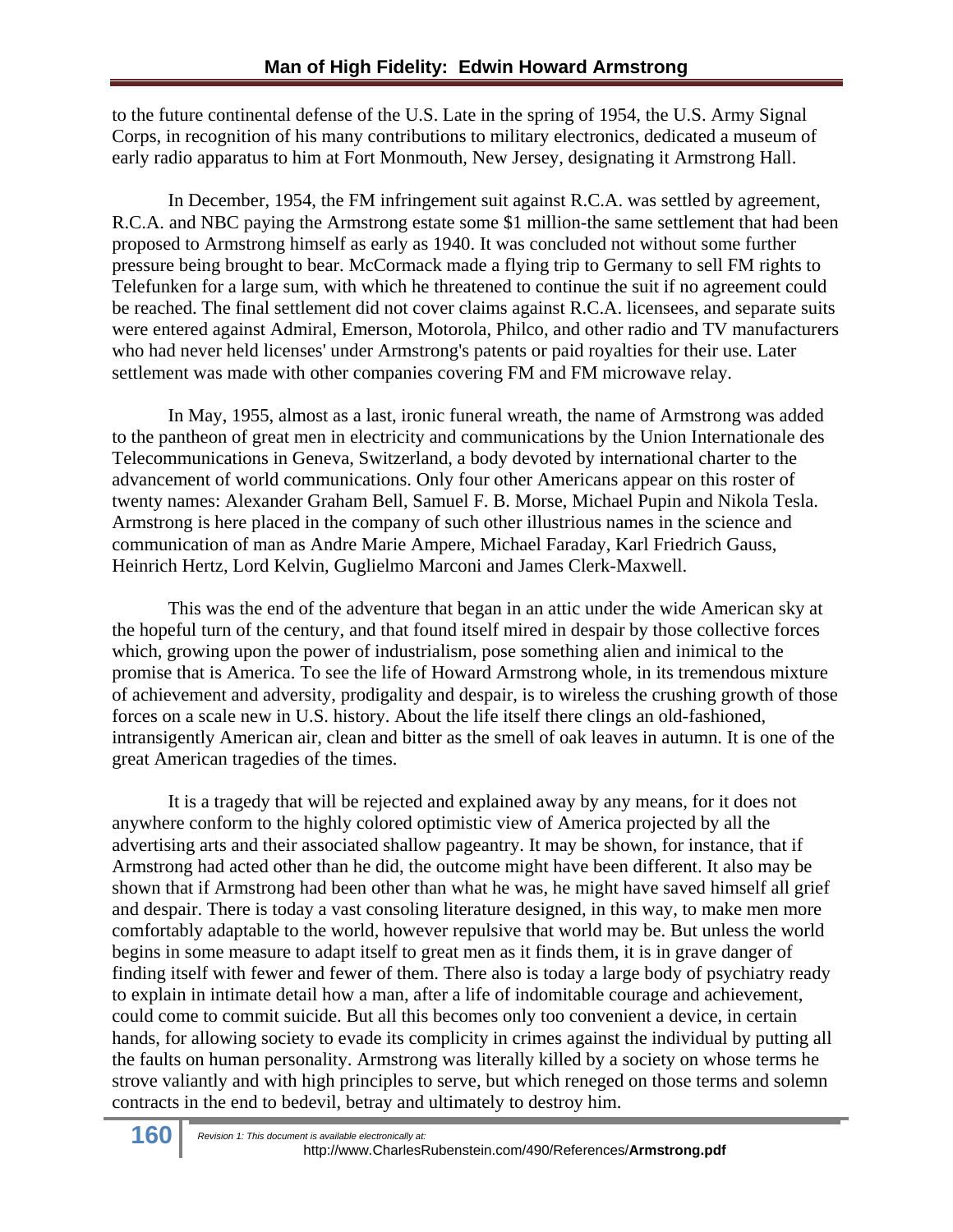"What more does he want?" one of his adversaries asked in a revealing aside at the height of his last battle, an aside pregnant with the cynicism of men to whom one million dollars are as myrrh and ointment cleansing away all sin and sorrow. Hadn't he received enough honors? "He was always able to talk the engineers around to anything," said his adversaries. And hadn't he made close to \$15 million all told from the industry on his inventions? 'What more did he want? Only the justice and due that this industrial society repeatedly denied him, and without which all the rest became ashes. If this is not understood, then nothing will have been understood.

It may be said that this is only one individual case, and many mitigating factors and some peculiarities of personality may be marshaled to explain away the tragedy. But in one way or another, and in no clearly related way, this is a growing pattern in this century in which the apathy and docility of the people contrast strangely with the enormous violence done to individuals. The number of instances in the sciences, operating on the dangerous frontiers of knowledge, has been mounting for a long time. It takes no great effort to compile the names of a staggering list of eminent scientists who have been harried from pillar to post under the names of security and conformity. But whereas most of these cases are clouded by political passions unconducive to clear thinking, that of Howard Armstrong is not veiled by such distractions. Here was a conservative in the best sense, an innovator of a peculiarly American type and a man who, insofar as he was political at all, followed an old-fashioned Republicanism out of the last century. Yet this did not save him.

Armstrong himself was uncompromising to a fault and peculiarly vulnerable to his fate. In the rigorous specialization of modern life, he was a specialist unable to see himself whole or to bring to his trials those broad views which, while they might not have deflected any blows, might have softened his adversities. The qualities of persistence, stubbornness and absolute honesty that made him a peerless researcher and inventor of the first rank, made him inflexible and often inept in dealing with the world. "Because reason was the tool with which he worked," wrote one of his friends, Milton B. Sleeper, in rueful tribute, "he was violently antagonized by the inability or unwillingness of others to reach conclusions by the same method." The plain truth that the world does not run upon reason eluded him. Many of his legal battles might have been avoided, his friends believe. He had a contentiousness that was exuberantly a part of his character and of the era in which he arose. He did not suffer fools or injustices gladly.

At the end, Armstrong was more isolated than most men of intellect in this industrial society, where the sense of intellectual isolation grows steadily more acute. He claimed no title higher than that of electrical engineer, yet creatively he was something more than a plain engineer and not to be bounded by this limitation. He might more justly have been called a scientist, but this title is more and more jealously reserved to the pure scientist, pursuing knowledge for no immediate practical use. Professionally, therefore, Armstrong was isolated in a small group, with little or no communication with the rest of engineering, the sciences or humanities as a whole. The profoundness of this isolation is revealed by the fact that nearly all the honors and recognition he received came from his coterie of electronic engineers.

In society Armstrong's situation was even more anomalous. He was a conservative, but one who, in the upsetting nature of his inventive genius and in his attacks on corporations, made conservatives profoundly wary and uneasy, unable to place him in the ready pigeonholes of their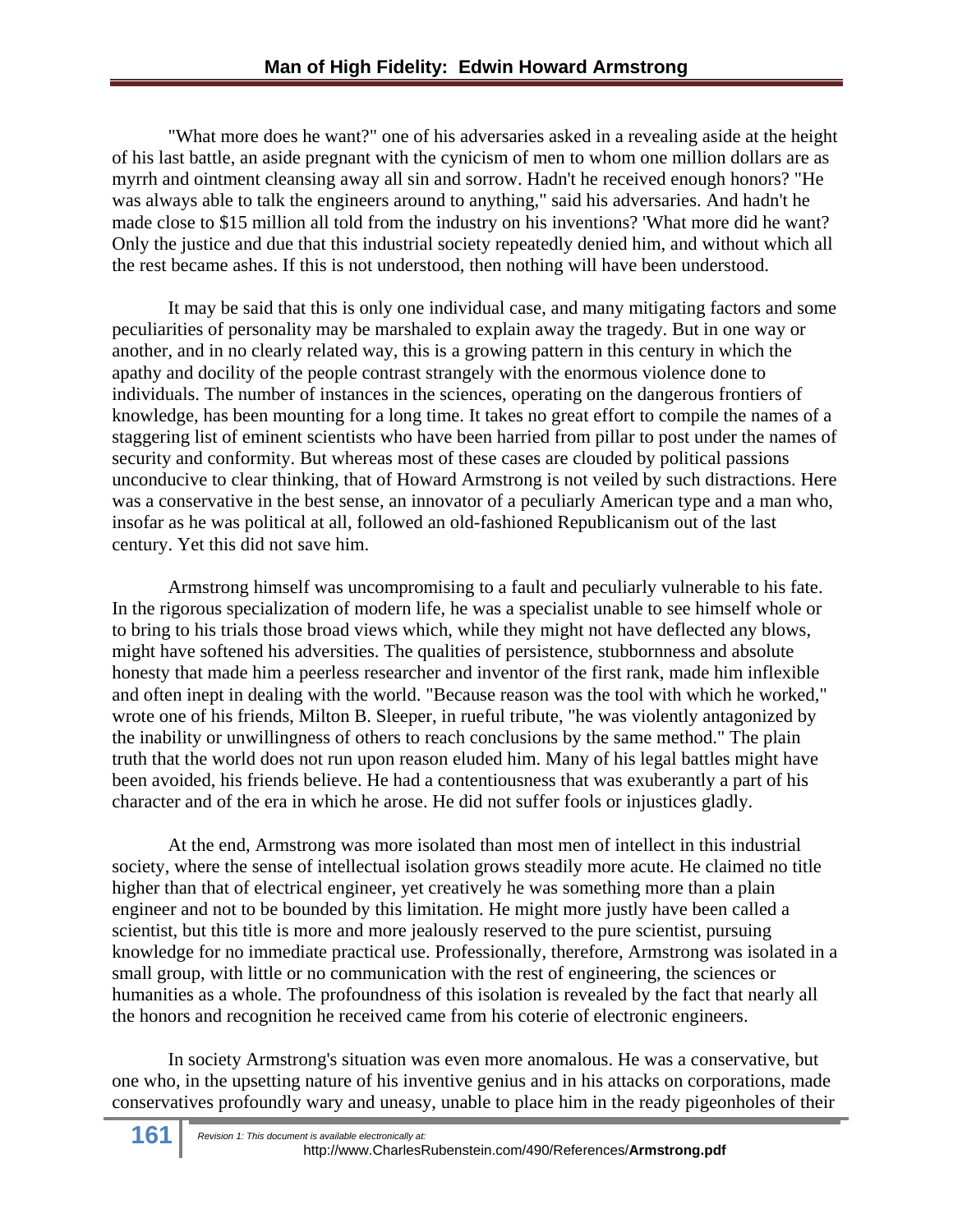minds. He also was a radical innovator in the field of science, but for those of the present liberalradical persuasion generally he had one quality that precluded understanding. He was a millionaire, and in the liberal-radical mythology it is now firmly rooted that no millionaire can ever play hero in the drama of life. Thus, by a combination of character and circumstance, Armstrong was a lonely individual, unallied with any large social group and destined to go his own way.

When the faults and debits are totaled up, however, there remains a great surplus. His only faults sprang from his great virtue and strength of purpose. He was a man who would stand up and battle for principles as he saw them against the powers of the world, however formidable. This is becoming so rare a trait as to be prized above rubies. The self-directed individualist, combative, independent and free, who has been responsible for most of the great advances in human culture and invention seemed to be a breed that was passing, at least in that glacial period of history.

Unfortunately for the managers or organizers of society, it is only the stray, nonconforming individual who, rubbing by chance and inclination against freely available knowledge, makes the great discoveries or inventions. Neither big research teams nor giant laboratories nor large research budgets can substitute for one creative mind. Every great product or development of modern industry may be traced to such independent individuals. Only rarely have they been found in the employ of industrial laboratories. Modern radio, for instance, is built on seven basic inventions-the four-circuit-tuning invention of Marconi, the heterodyne of Fessenden, Lee and Hogan, the vacuum tube of Edison and de Forest, the audio amplifier of Lowenstein, the regenerative and superheterodyne circuits of Armstrong and the high vacuum tube of Langmuir-only the last of which, by stretching the point, could be said to have come out of an industrial laboratory. More recently the laser, that latest wonder of communications, with its powers of marshaling and manipulating the incredibly high frequencies of light, was conceived by two academic scientists, Charles H. Townes and Arthur L. Schawlow.

Of Howard Armstrong's own place in history, it is now secure beyond the envy and destruction of men. He was not as broad or universal a genius as Faraday, nor was he a profound scientist of that basic type which only Europe thus far has produced in any quantity. He was a practical genius of a kind that up to now has been America's chief glory, and of that kind one of the best, more prolific than Morse or Bell or Westinghouse, deeper and more consistently inventive, in a straight line of development, than Edison. Altogether, his accomplishments are encompassed in forty-two patents and nearly as many scientific papers-no great number so far as quantity goes, but of the highest quality. His regard for the inventive art was so great that he never filed for a patent until he was certain he had made an invention, that he knew exactly what the patent was for and what the invention embodied in it would do. Many techniques and developments, first noted in his earliest records and later patented by others, he regarded as too minor to patent. Altogether, his patents and papers still comprise the basic and essential literature of radio communications.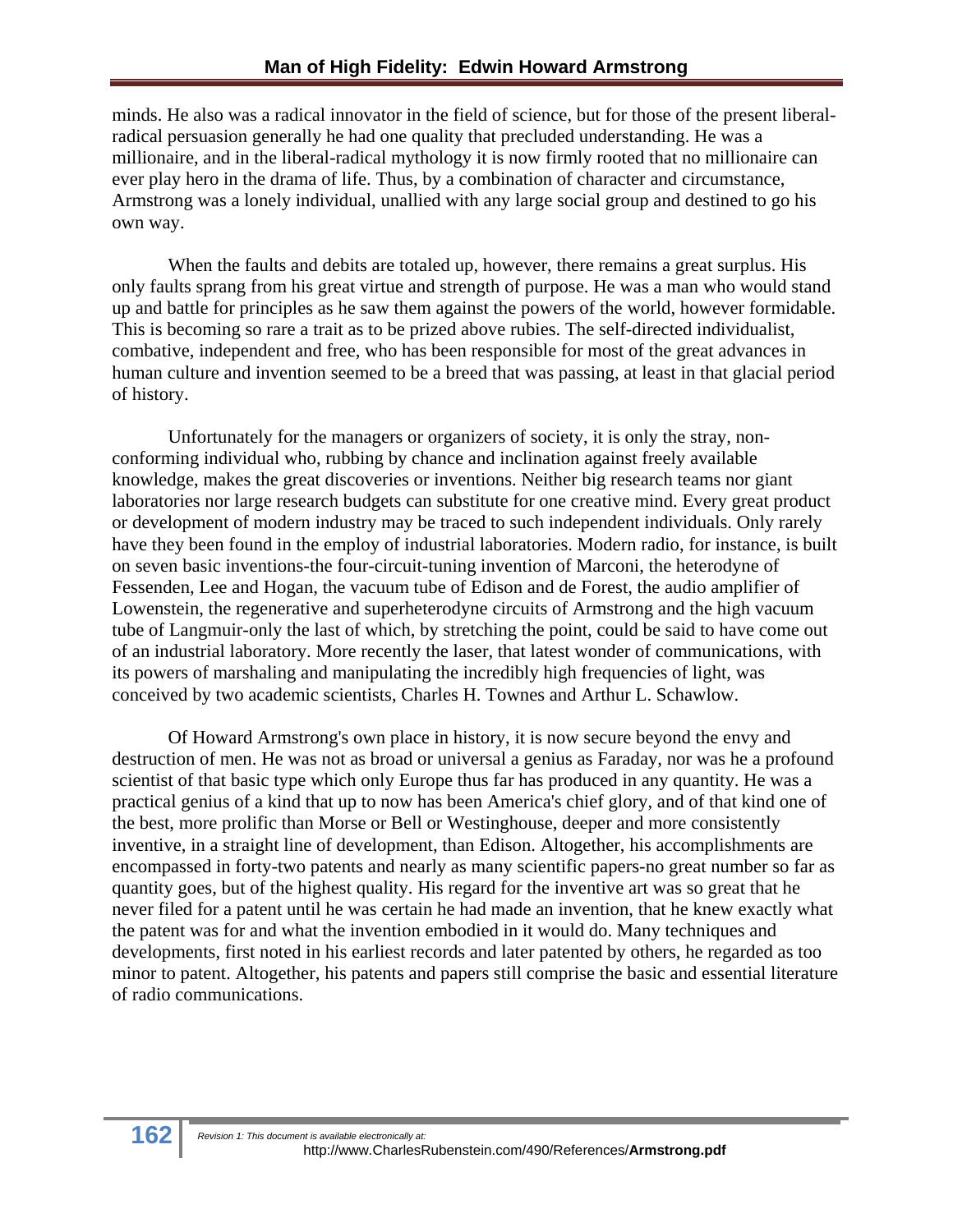#### **Chapter 16**

## **Final Vindication**

At the time of Howard Armstrong's death, the fortunes of FM were at their lowest postwar ebb. FM's growth, in that flat, unprofitable period of the middle Fifties, seemed to have leveled off to a standstill. And this depressed state of his last brainchild was no small part of the despair that led the inventor to his untimely death. Nevertheless, most FM stations miraculously hung on, while FM receiver sales continued slowly to rise, and once again FM exhibited its remarkable stamina and ability not only to survive but to go on to new growth and new ground.

Gradually, through the later Fifties, the initial boom and novelty of television wore off, and more and more discriminating people were turning for relief from the increasing banality of the small screen to the good sound of FM. Ironically, only a few years after Armstrong's passing, the fortunes of FM definitely began to look up. Not only did FM radio continue to grow on its own, but various new developments came along to widen that growth and to underline again the large and basic significance of this invention for nearly all future communications. In addition, there was quietly in preparation behind the scenes a last, brilliant courtroom drama that would finally win for Howard Armstrong that justice and vindication that he had so passionately sought throughout his life. .

From 1960 on, it became abundantly clear that the tide was changing for FM. Early in that more electric decade the FCC authorized the use of a new FM stereo broadcasting system devised by Zenith and G.E. In this system, practicable only in FM's broad frequency band, one FM channel carries simultaneously, side by side, two versions of the same musical program; the two versions are received together and conducted to two separate sets of loudspeakers to give a highly realistic stereophonic effect. Armstrong had demonstrated the principle of this bandsplitting or so-called multiplexing technique from the Empire State Building in 1934, when he broadcast simultaneously on a single FM carrier wave two radio programs, various telegraph messages, "and a facsimile reproduction of the front page of *The New York Times.* He was again ahead of his time. The belated development of this technique into FM stereo further enhanced FM's sound and gave it another element of growth. It was not long before nearly half of all FM stations were exploiting FM stereo broadcasting.

Two or three years later, in an even more basic move, the FCC issued an order to correct at least one of the early economic injustices perpetrated against FM. Almost from the start, it may be remembered, long established AM stations and networks were quick, once FM was clearly underway, to secure FM station licenses. But to insure that these stations would never compete with their major AM interests, nearly all joint AM-FM station operations adopted the practice of simply piping their regular AM programs out over their FM outlets and charging nothing for the additional advertising coverage on FM. The effects were to retard the development of programs designed for FM, make FM a "giveaway" on AM advertising schedules, and put independent FM stations, struggling to live on FM revenues alone, at a great economic disadvantage. This went on for twenty years. Finally, the FCC issued an order, effective late in 1965, requiring all jointly owned AM-FM stations in cities of 100,000 or more to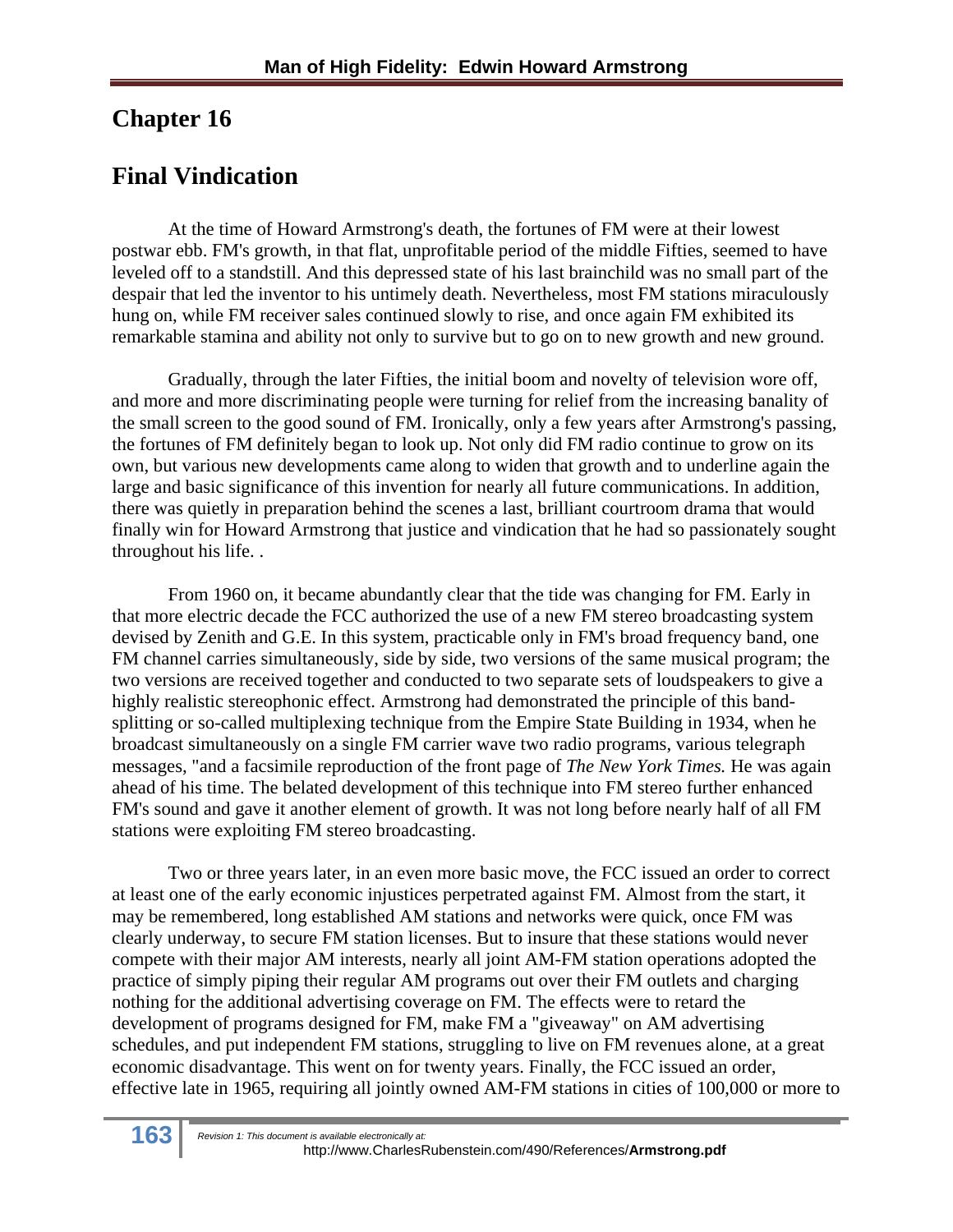devote at least half of their FM station time to independent programming. It was the beginning of a corrective.

Meanwhile, through it all, FM itself was in something of a boom, sharing in the general revival of all radio as TV's charms diminished, but showing a sharper rate of growth than AM. This growth was so marked that a Harvard Business School study in 1964 predicted that independent FM station revenues would exceed those of ANI by 1974, based on projected growth of FM stations and FM radios in use. If anything, these projections were conservative. By 1968, ahead of schedule, there were close to 50 million FM sets in use in over 60 percent of U.S. homes, and the number of FM stations authorized had risen to some 2,500. By then, the AM radio band was so crowded and cacophonous that the only broad avenue of growth was in FM. The FM band offered a wide gamut of station styles and programming, from classical music, on which FM was founded, to education, ethnic cultures, good talk, all news, popular background music, jazz and rock 'n roll. The same system that transmitted all the nuances of Beethoven also now democratically enhanced the "new sound" of the Beatles. Few FM stations were yet substantially profitable; the injustices of a quarter of a century are not so quickly compensated. But FM stations up for sale began bringing increasingly higher prices, reflecting sharply rising expectations, and nearly all other indices pointed upward. In other branches of communications, where the overlay of old constraints was not so heavy, FM made spectacular progress. Following World War II, it may be remembered, FM multiplexing soon dominated the burgeoning new field of point-to-point microwave communications. In 1955, FM made another advance in this field, in a new development called tropospheric scatter communications. This involved the phenomenon of over-the-horizon shortwave reception first observed by Marconi in 1933 and experimentally confirmed by Armstrong in 1947, when he set out to prove to critics that FM radio was not limited to line-of-sight reception. From his high-powered FM transmitter at Alpine, he showed that a portion of the radiated power bounced off a layer of the atmosphere, later identified as the troposphere, and was scattered forward to great distances over the earth, where it could be picked up. Independently at the same time, Bell Telephone Laboratories' scientists proved theoretically that this mode of transmission could make a feasible communications system. Its big advantage over microwave systems up to then was that it would allow the spacing of relay towers to be extended from about 35 miles to some 600 miles, a distinct advantage in building over remote or difficult terrain.

The first operational tropo-scatter system in 1955 was a daring U.S. Air Force project called Polevault, spanning some 1,600 miles of Canada to provide a communications link to our northern radar defenses. The builder of the tropo-scatter electronics in this system was Radio Engineering Laboratories, that small Brooklyn firm (now a subsidiary of Dynamics Corp. of America) with which Armstrong had long had a relationship, and which had kept in the forefront of FM developments. Polevault proved so successful that it set off a spate of building similar systems around the world. Within a decade, more than 50,000 route miles of tropo relay systems were in place, spanning difficult locations where ordinary microwave relay was either impractical or impossible to construct. Many of these systems were U.S. defense installations, such as a complete network covering South Vietnam, for FM tropo brought a new measure of reliability and security to military communications. Many were also plain telephone or common carrier systems, filling awkward gaps in the civilian microwave network. Their number, fed by the flourishing growth of microwave data transmission, continues to rise.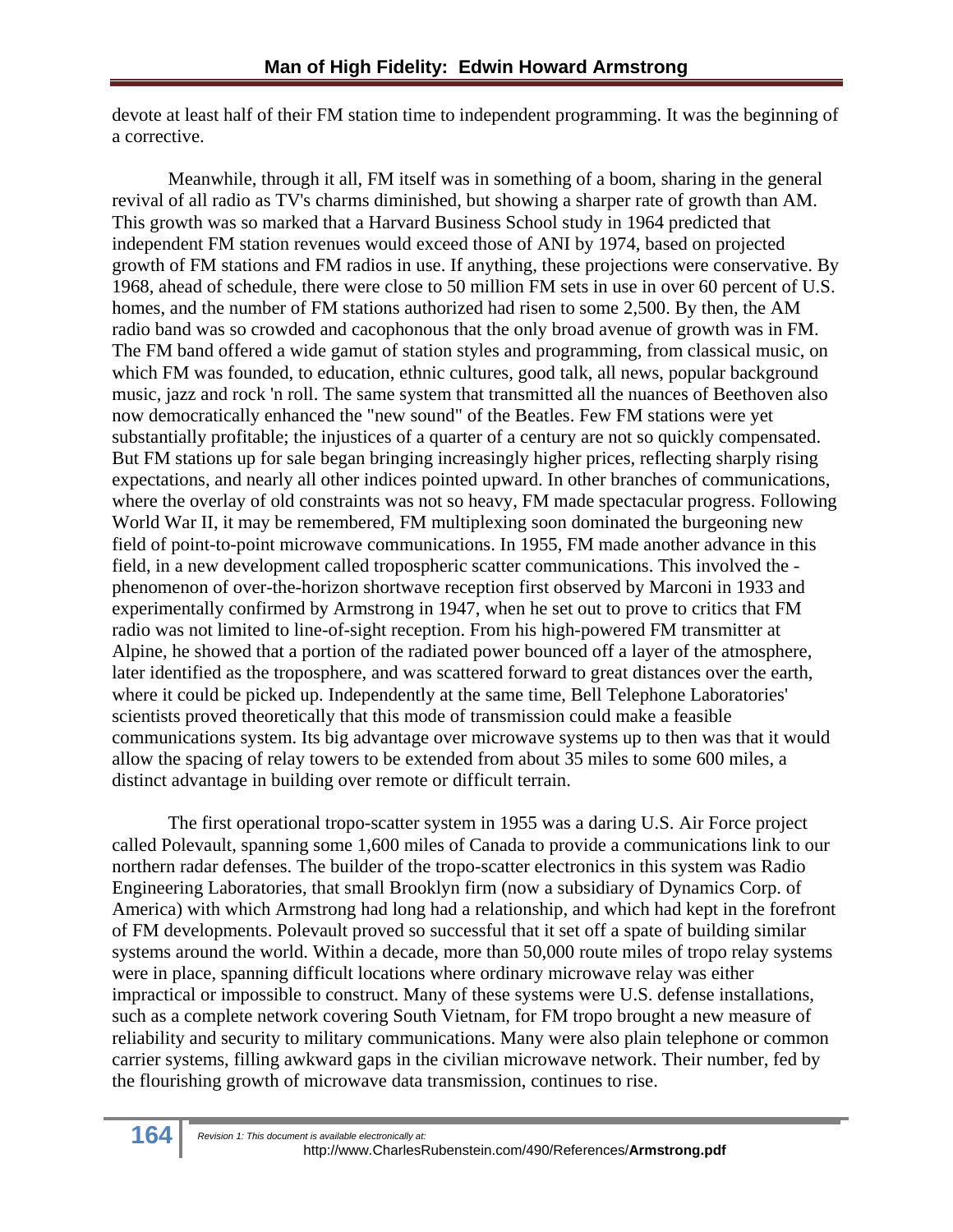Late in the Fifties, with the rocket launching of the first earth satellites into space, FM was catapulted into its most spectacular development to date. Early space enthusiasts were quick to discover that with a good FM radio receiver they could pull in, on the upper reaches of the FM dial, the historic *beep-beep's* of the U.S.' first successful orbiting satellite, Explorer I, when it passed overhead. From the start, FM, because of its low power requirements, clarity, and low noise-to-signal ratio through all kinds of atmospheric disturbances, was the preferred mode of space communications-an unforeseen confirmation and extension of FM's qualities that would have cheered and excited Armstrong's pioneering heart.

FM's developing role in space, not generally realized, perhaps holds the greatest promise for the future. From space, there are none of the lin1itations on FM's range that obtain on the surface of the earth. No matter how high the orbiting satellite is, as long as it is overhead, it is in view of a large portion of the earth and hence within line-of-sight reception. The significance of this was graphically seen in 1963 when the first synchronous communications satellite-Syncom 2, built by Hughes Aircraft-was successfully placed in orbit 22,300 miles above the earth. At this precise height, the satellite's orbiting speed is almost exactly synchronous with the rotation of the earth, so that it appears to hang stationary in the sky. Syncom 2, positioned thus over the middle of the Atlantic, began almost at once to transmit, with remarkable clarity via FM, telephone messages and TV programs between Europe and America. With three more advanced synchronous satellites now in position around the earth to form the first global operating system for Comsat, the international U.S. corporation created to promote space communications, FM already is playing a central part in this great world venture.

FM could play a still larger role. Up to this point, communications satellites have been used as simple microwave relay stations, an extension of the ground microwave relay system into space, using the same band of assigned frequencies. The satellites merely transmit messages or programs from the ground on longer relay hops through space. The programs are received only by special ground stations, which then feed them into the regular ground networks and broadcasting stations, and so into the home. With more power in their transmitters, however, satellites designed to operate in the regular broadcasting bands could someday soon, with only relatively minor modifications in home receivers and roof antennas, broadcast programs directly into the home.

Plainly, the direct-broadcasting satellite could effect revolutionary changes in the established pattern of broadcasting around the world. It would largely eliminate the need and, costs of relaying programs through the present ground networks of cables, microwave systems, and local radio or TV stations. Serving as a broadcast station in the sky, with the highest transmitter antenna ever erected, the satellite could beam programs down directionally to every nook and cranny of a region, a country, or a continent. For underdeveloped countries, this could mean an economical leap forward into a full-fledged national broadcasting system; for developed countries, it could mean a great extension of national and international programming. It would enable, for instance, single FM stations with satellite links to attain, at reasonable costs, regional or national coverage. With a more revolutionary conversion of the TV system, both pictures and sound, to FM transmission and reception, it could do the same for major TV stations. Altogether, it would greatly widen the viewer's and listener's field of choice.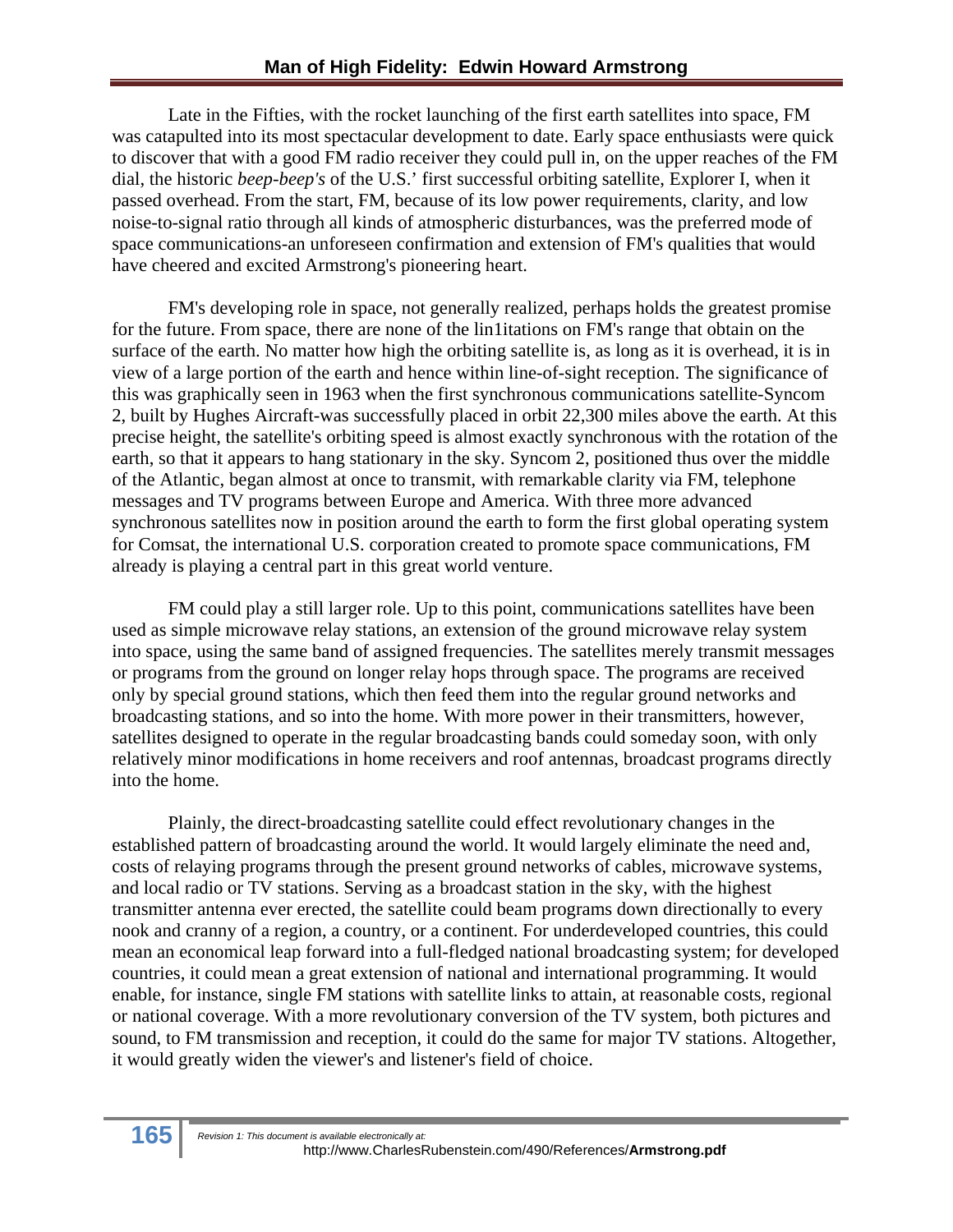As of now, however, the whole direct-broadcast development in space has run into some of the same blocking and delaying tactics that Howard Armstrong became so depressingly familiar with in the development of FM on earth. In fiscal 1966, the Congress knocked out a small but vital research project from the National Aeronautics and Space Administration's budget that would have launched the first experimental direct-broadcasting satellite to test the transmission of FM radio programs from space. Proposals for a direct- broadcasting TV experiment likewise were sidetracked. The TV experiment would require much more power and weight in the satellite than that for the FM test, and hence would cost more, but leading aerospace engineers are convinced that it can be done within present technology.

For a variety of reasons, the direct-broadcasting development arouses great hostility in Washington. The main reason is that it cuts across nearly all established communications interests. The most potent of these are the common carriers led by A.T. &T., which look with no favor at all upon a new system that could overleap their long-line cables and ground microwave links. No less hostile are the local or so-called affiliated broadcast stations, whose outlets would be largely bypassed as national or "network" programs went to the satellites. Joining them in opposition are the mushrooming CATV or community antenna TV systems, which are busy linking home TV sets into their cables for a monthly fee to insure clearer, unobstructed reception, a quality which the satellites would provide free. Even Comsat, which has put all its investments and chips on a satellite relay system, has no use for the new development. "Who needs a direct-broadcasting satellite?" says one of its spokesmen, echoing the cry that first greeted FM radio, and which has probably greeted nearly every revolutionary new development since time began.

All this is reflected in Washington's regulatory agencies, which traditionally mirror the viewpoint of the industry they were meant to regulate, and in the Congress, which takes a highly protective attitude toward established interests. In communications, Congress has some axes of its own to grind. A substantial number of congressmen hold private investments in local TV stations and CATV systems, and this vested interest has extended even into the White House itself. It may be some years, therefore, before an experimental direct-broadcasting satellite so much as gets off the ground, and another ten to twenty years-if FM radio is any example-before the new system is allowed to spread its wings. In the end, however, the internal economies and technical advantages of the direct-broadcasting satellite are likely to force its development. And this eventuality may well be hastened by international competition. The Soviet Union has scheduled a direct-broadcasting experiment by 1970 as part of its expanding space communications activities.

In the new world of space, Armstrong's FM invention is right up there in its element among the most advanced technologies and contentious frontier developments. This latest phase of FM's tempestuous history illustrates once again how no superior invention, concept, or useful technique is ever permanently lost or submerged. It rises again and again, to fit in many subtle and unexpected ways into the pattern of the future. Sometimes the effects move far afield. The concept first clearly enunciated by Armstrong in his description of the regenerative or feedback circuit, for instance, is now firmly embedded in the advanced literature of molecular biology, where it explains the self-regulatory mechanism by which some of the most vital processes of the living cell and neurological organism are carried out and controlled. And evidence is mounting that the electrical transmission of nerve impulses and brain waves-the whole basis of human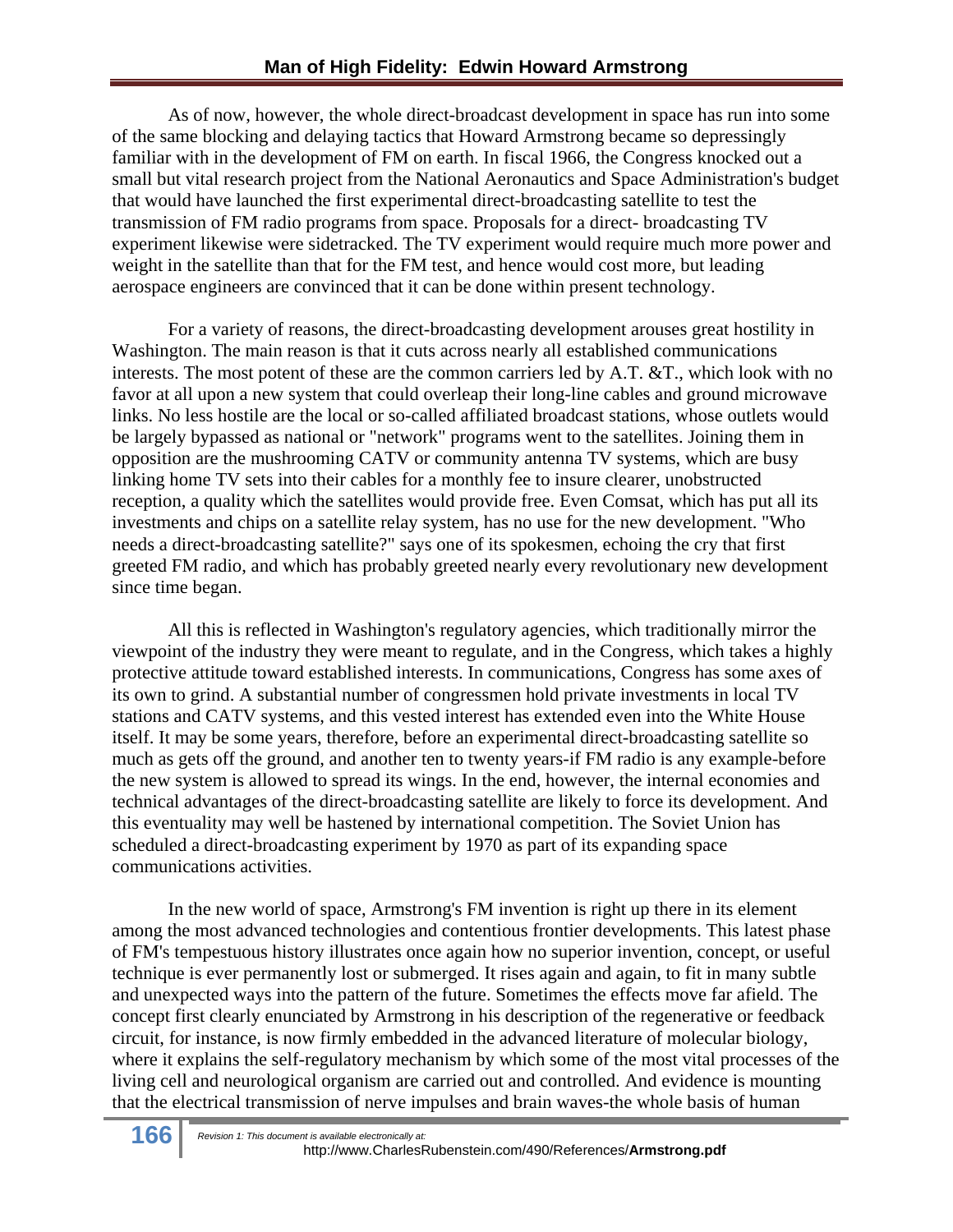thought, memory, and learning-is carried out by something closely akin to wideband frequency modulation. The most significant human inventions are invariably found to be deeply based in nature.

Of all the physical developments in FM since Armstrong's death, however, the one that would have appealed to his pragmatic mind the most is one that, beside the exotic developments in biology and space, might be counted mundane. This was the installation in 1965 at the top of the Empire State Building in New York of a mammoth new FM master antenna capable of transmitting signals from seventeen metropolitan FM stations at once. This was the same transmitter site from which Armstrong had made his first historic FM field tests, and from which he and his apparatus had been evicted to make way for television some thirty years before. Today over a dozen FM stations, out of a total of more than fifty operating in the Manhattan area, are transmitting daily from the Empire State tower. In a very concrete way, on the very ground where the most decisive of his early battles were fought, this is a measure of how far FM has come.

In life, Armstrong's career was inescapably divided between the laboratory and the law courts, and in these postmortem years, the same tugging division almost inevitably has held sway. The major difference is that in these years the legal issues have been brought to a definitive conclusion. Indeed, in a personal way, involving not only the invention but the integrity of the man himself, nothing would have brought deeper satisfaction to Howard Armstrong than to have sat in on the series of court actions that, running parallel with the later triumphs of FM in the technical sphere, established the priority of his FM invention beyond any further shadow of a doubt.

At his death, be it remembered, almost nothing was left of all his resources but a sheaf of unresolved patent infringement suits and claims for damages, all left in a state of disarray and suspension. True, his lawyer, Alfred McCormack, had worked with might and main in the months immediately following to conclude the famous million-dollar settlement with R.C.A. But most of this went to clear away the pile of accumulated debts, mainly legal, that Armstrong had left behind. And in the midst of girding the estate for further, inevitably long drawn-out legal proceedings against the other infringers, McCormack was suddenly stricken by a catastrophic heart attack, ending a distinguished career little more than two years after the death of his great but difficult client.

This loss left a large gap for Marion Armstrong to fill in the management of the estate, for McCormack had been a man of enormous energy and character. Fortunately, available to carry on was the young lawyer whom McCormack had taken on as an assistant in the early Forties, Dana M. Raymond. Soft-spoken and studious, Raymond had won Armstrong's confidence in those earlier years by his ready grasp of FM and the technical-legal issues at stake. Next to McCormack himself, no one had a more intimate knowledge of Armstrong's affairs. Indeed, what had commended Raymond to McCormack in the first place was that in addition to his legal training, he had a considerable academic background in physics, useful in dealing with the scientific issues upon which patent suits so often pivot. At this critical juncture, therefore, Marion Armstrong turned to Dana Raymond to devise a whole new plan of action, and she soon found him to be a shrewd counselor.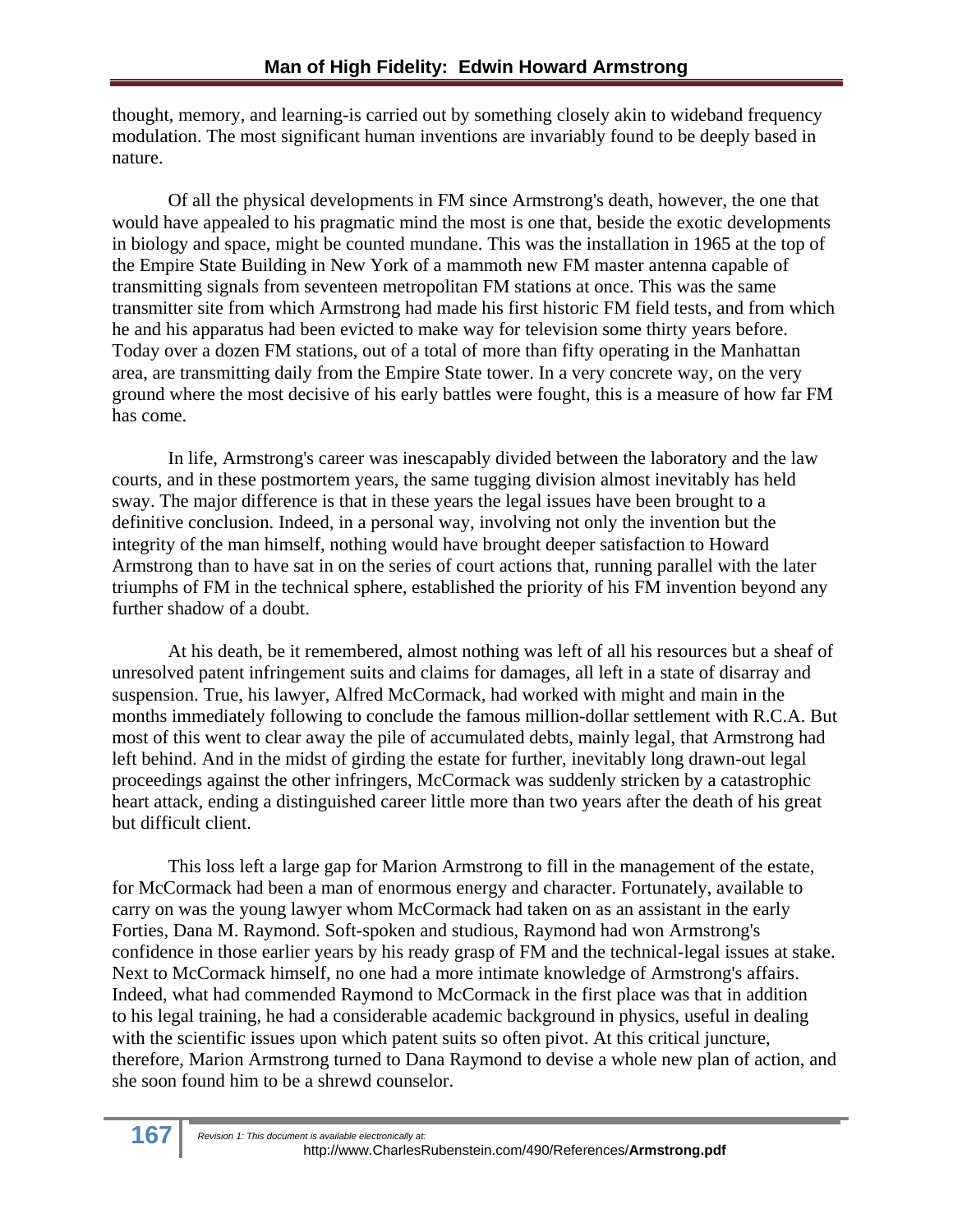Through all the early stages of this plan it was important not to divulge how close to bankruptcy Howard Armstrong had left his estate. If the radio manufacturers against whom infringement suits had been filed-some twenty R.C.A. licensees besides R.C.A. itself-had been assured that Marion Armstrong was unable or unwilling to carry the heavy burden of further extended litigation, it would have been next to impossible to negotiate any kind of satisfactory settlement with them. Raymond saw eye-to-eye with McCormack on the wisdom of proposing reasonable out-of-court settlements, rather than bearing the heavy costs of prosecuting each suit to a court decision, which could have drained all their resources. But to carry out this strategy with any amount of success it was necessary, in Raymond's view, to be prepared to make a real show of strength if challenged, and to carry one or two cases to the highest court if necessary.

This posed an excruciating moment of decision for Marion Armstrong, considering all the uncertainties to which legal actions are prone. Following upon the R.C.A. settlement, wellmeaning, solicitous friends had strongly advised her to drop the battle. In the courtroom she might stand to lose much and gain little, if not endanger the basic claim to the FM invention itself. On the other hand, however, there were some compelling considerations for carrying on. The R.C.A. settlement, if it were left at that, could always be interpreted as a paternalistic corporate gesture, designed to paper over a messy situation. Forevermore there would be a shadow of doubt, cast by many past legal arguments and innuendoes, that Howard Armstrong had really invented FM. Much of Marion Armstrong's life had tragically turned on that issue. Moreover, she knew that the Major would never have considered letting the great bulk of infringers off scot free.

These tangled issues could be cleanly settled only in a court of law. With no little courage and determination, therefore, she supported Dana Raymond's plan. The twenty-one suits against infringing companies had all been filed simultaneously in January, 1954, just a month before Armstrong's death. Legally, triple royalties might have been exacted against these companies on all FM apparatus manufactured and sold between 1940 and 1950, when the basic FM patents ran out. But Raymond and Marion Armstrong agreed that in the interest of realism and settlement they would make only reasonable claims based on the standard royalty paid by others. On this basis, and on the strength of the R.C.A. settlement, Raymond began to negotiate agreements with some of the smaller companies. The first to balk at the proposed terms of settlement were two of the larger companies, Emerson Radio & Phonograph Corp. and Motorola, Inc. In the autumn of 1958, after long pre-trial hearings to establish the facts and claims at issue, the trial against Emerson Radio came on before Judge Edmund Palmieri in the U.S. District Court for the Southern District of New York.

There, a year later, in September, 1959, Judge Palmieri found for Armstrong on all counts. In a thoroughgoing opinion, reviewing all the facts and arguments, Palmieri held that Armstrong's three historic FM patents had been proved valid and infringed by Emerson. The really impregnable position from which Dana Raymond had argued was not merely that Armstrong had collected uniform royalties for all the years at issue from many of the leading radio corporations most competent to judge the facts, such as G.E., Westinghouse, Western Electric, and Zenith, and that the Armstrong estate wanted no more than that from Emerson. Raymond also was able to marshal unbiased engineering witnesses to prove that Armstrong in the invention of wideband FM had in fact done something unknown in all the prior history of radio. With this key decision rendered, Emerson Radio quickly capitulated and agreed to a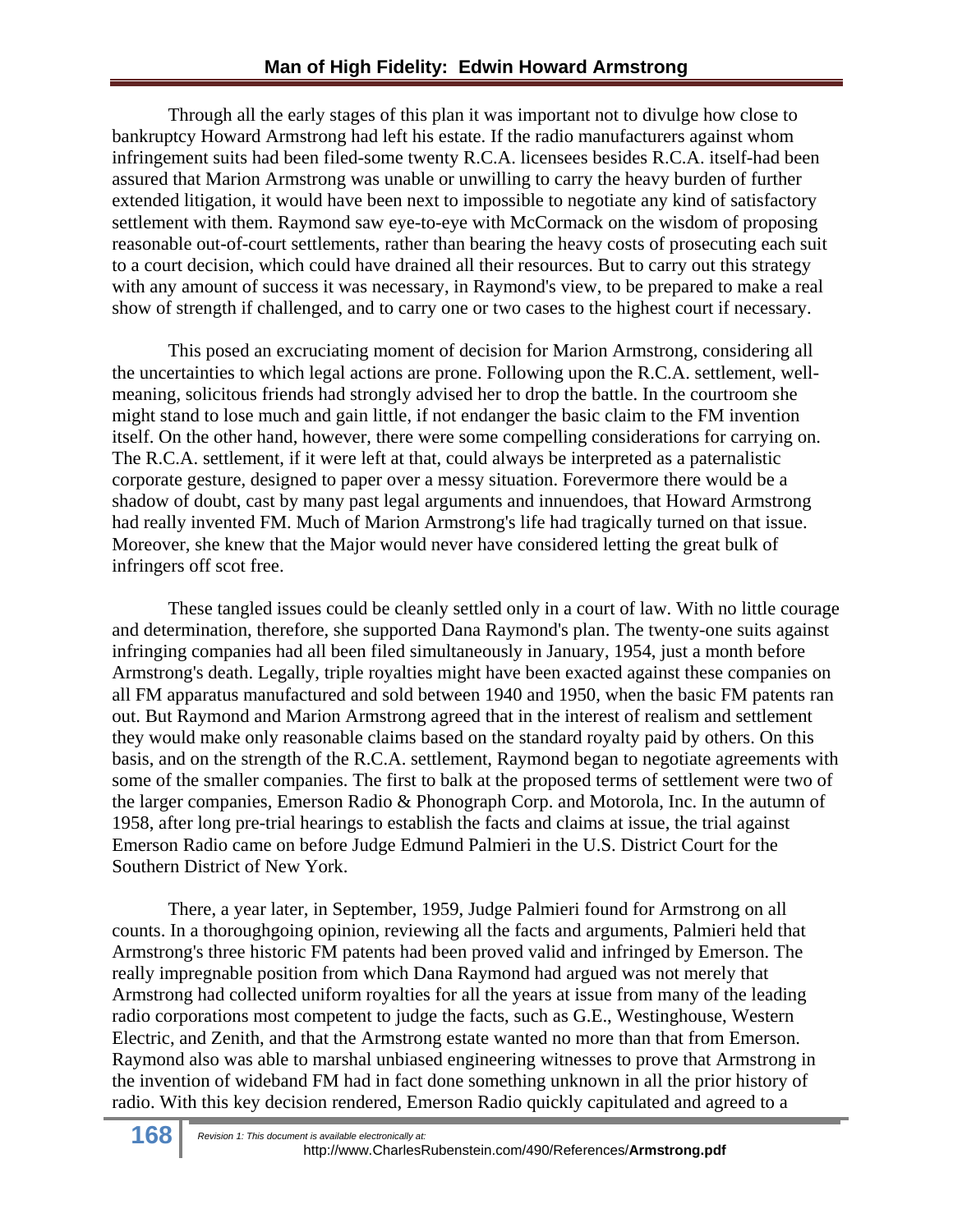settlement. And in quick order through this period, various out-of-court settlements were concluded with nearly all the remaining infringing companies, such as Admiral, Bendix, Philco-Ford, and Du Mont.

Motorola, however, refused to settle and elected to prolong the battle or delay the reckoning. It made a motion before the court for a separate trial on narrower legal grounds. It contended, despite all the underlying facts as established in the trial against Emerson, that Armstrong had unreasonably delayed in not filing suit until 1954, and that this delay, plus various alleged lapses in his patent claims, licenses, and notices of infringement, had led the company to believe that it was not infringing. But the delay had been explained to the court's satisfaction by the long interregnum of World War II and the subsequent upheaval in the radio spectrum, while the alleged lapses had been thoroughly disproved by technical and documentary evidence. The motion for a separate trial was denied.

Thereupon the Armstrong camp, in order to get a settlement and give Motorola the trial it appeared to desire, pressed its suit in the company's own bailiwick, the U.S. District Court in Chicago. And again, in many months of pretrial hearings and in the trial that began in October, 1961, all the facts, arguments, demonstrations, and witnesses were gone through. Again, early in 1964, presiding Judge Edwin A. Robson gave the decision to Armstrong without reservations. Still Motorola's legal department was not satisfied. It took the case to the U.S. Court of Appeals. And there on March 22, 1967, nearly a decade after the Emerson Radio decision, the long trial finally ended. The Court of Appeals upheld the lower court judgment, and a last attempt to take it up to the Supreme Court was summarily denied. Motorola was forced to pay ten times what it could originally have settled for.

This was the last of Howard Armstrong's suits in defense of his inventions that would ever come before a court, ending an extraordinary span of nearly fifty years of litigation. The last round of court actions made it a record almost unparalleled in the history of U.S. invention. Of the twenty-one FM suits filed in 1954, twenty-one were ultimately victorious -for a grand total in *settlements* or damages of over \$10 million. This, with the royalties collected earlier, made FM more productive than even Armstrong's early and more basic inventions. The strategy, and Marion Armstrong's perseverance, had worked and won victory in a coin that is the only coin understood by some obdurate minds. But this last victory had other important aspects, for it doubly proved in the most exhaustive and exhausting way possible, in the impartial courts of law, that Howard Armstrong's title as inventor of one of the great inventions of modern times is unchallengeable.

The lonely man listening to music in the night, the isolated farmer hearing nightly the news of the world, the airplane pilot guiding his craft safely through the ocean of sky, the astronaut now in his capsule gathering in the whispers from space, the earthbound emergency crew contending with Some mission of mercy or disaster, the army on the move and the man in his armchair, charmed or instructed for an hour by a great play, a symphony, a speech, a game of ball-all owe a debt to this man who in some forty years of high fidelity, fashioned the instruments illimitably extending the powers of human communication. History in its long course is already beginning to correct many of the injustices that beset him. FM is assuredly on its way to becoming the leading broadcasting system of the country and the world. And some day not too distant a people, grown wiser, will put down the arrogance of monopolies and insure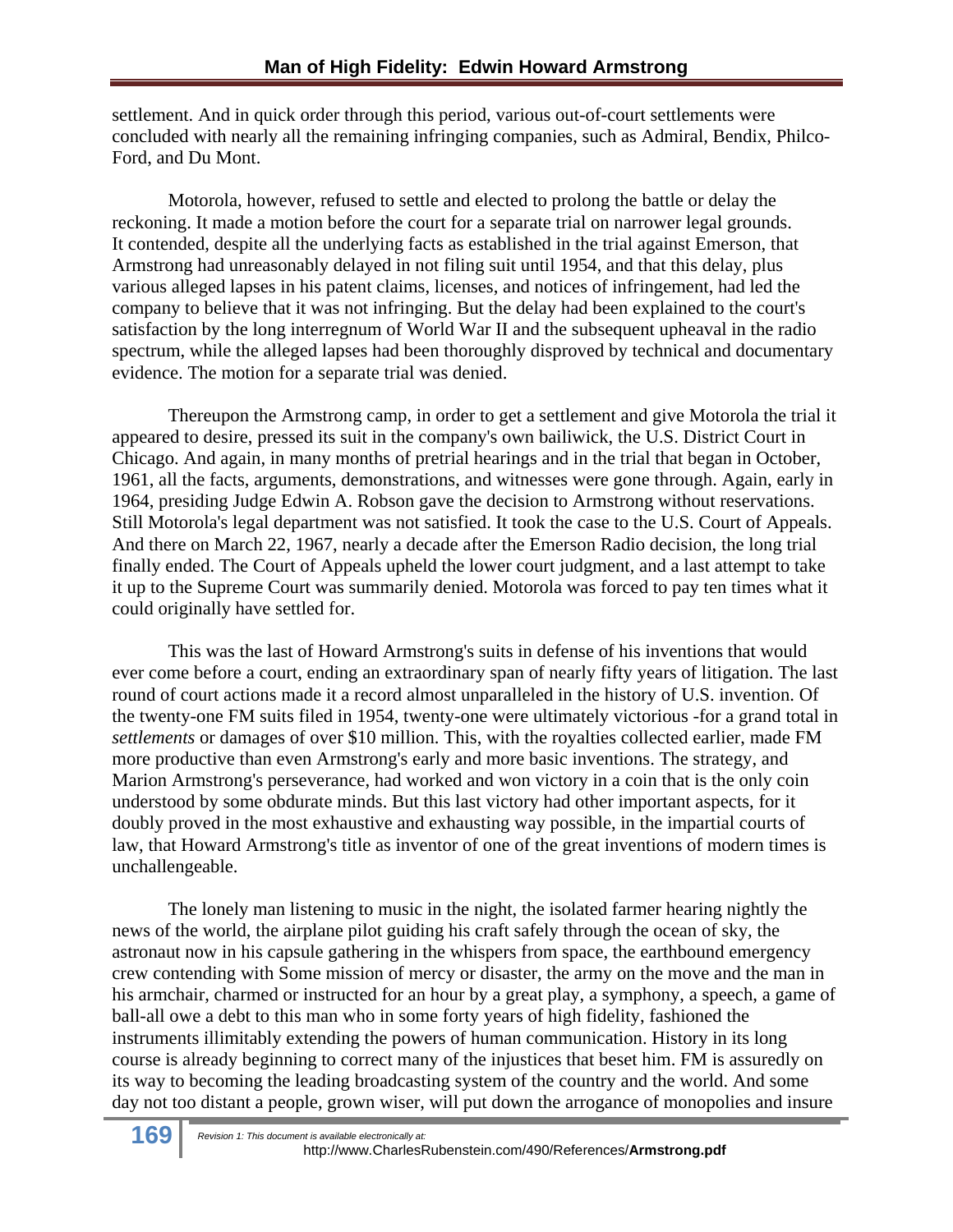to itself a radio-television system at least as free as its press. But when that day comes it will be well to remember that in this twentieth century, as in all others, these advances were won only at great cost in blood and travail.

With the bitterness of his last year's now passing, it will be seen more clearly that Edwin Howard Armstrong was in the great tradition of Benjamin Franklin, who brought down the lightning from the sky on a kite string, and of all those other inspired artisans, inventors, and tinkers who set out to fashion upon this continent a life more ample and more fruitful in full human development than that under the worn tyrannies of the old world. It is a dream that still has its adherents. In the end, there is a quiet compensation in the fact that Armstrong was never puffed up in his lifetime by the bellows of the modern press and the corporations. Even his posthumous court victory created hardly a ripple in those quarters. His life now remains forever intact, individual, stubborn, original, with quirks and depths in it that would have been made to disappear in the official biographies and in the smooth institutional prose of the releases. It is a life that, almost at every point, touches something endless and deep in the human spirit, errant and free, forever untrapped.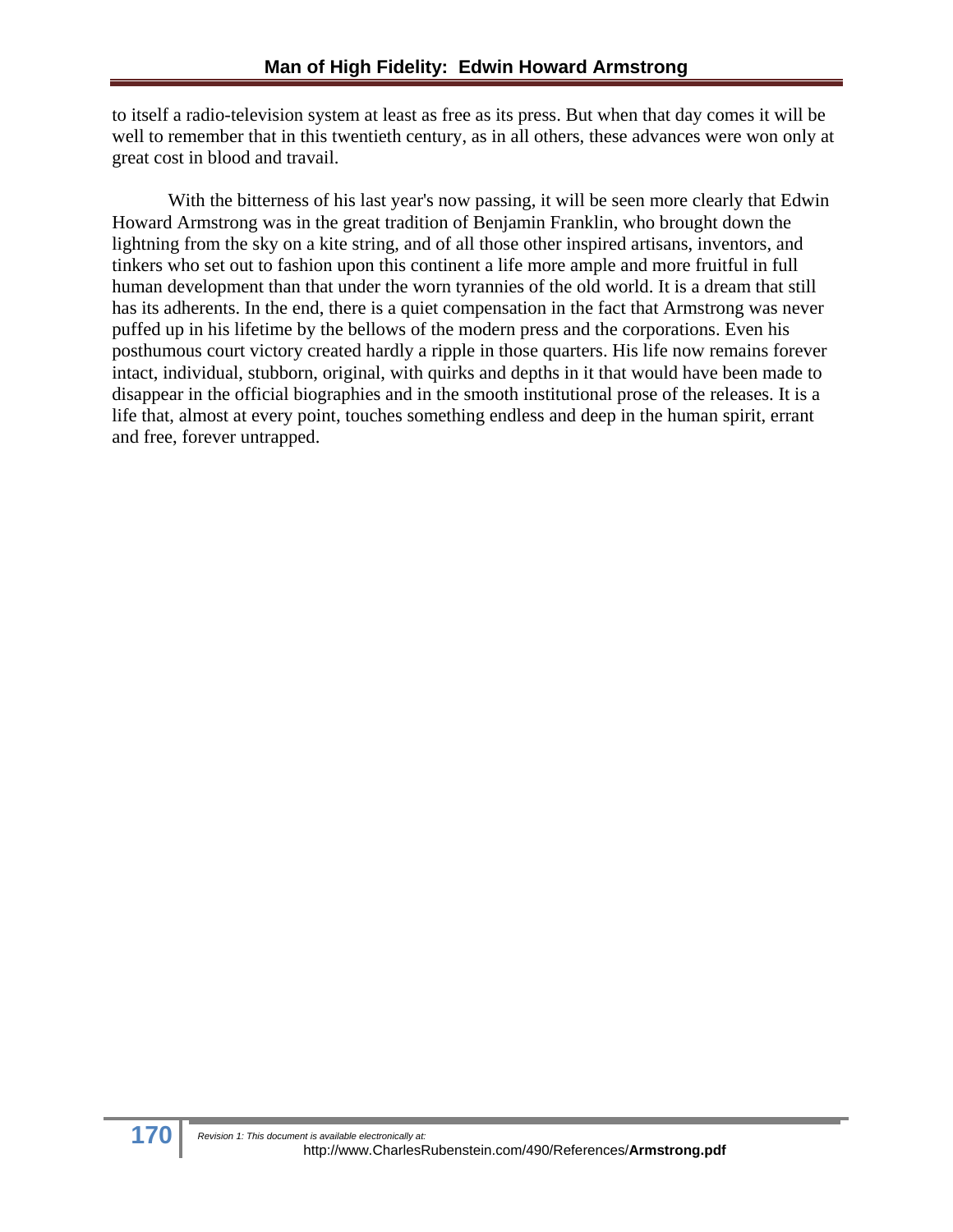# **Bibliography**

#### **THE PAPERS OF EDWIN HOWARD ARMSTRONG**

*Theory of Tuned Circuits. Proceedings, Radio Club of America*, May-December, 1913.

*Operating Features of the Audion.* 

First correct explanation of detection and amplification in the Audion or triode tube. *Electrical World,* Vol. 64, No. 24, December 12, 1914.

- *The Regenerative Circuit. Proceedings, Radio Club of America*, April, 1915.
- *Some Recent Developments in the Audion Receiver.*  First full explanation of regenerative-oscillating circuits. *Proceedings, Institute of Radio Engineers*, Vol. 3, No.4, September, 1915.
- *A Study of Heterodyne Amplification by the Electron Relay.*  First correct explanation of heterodyne amplification. *Proceedings, Institute of Radio Engineers*, Vol. 5, No.2, April, 1917.
- *A New Method of Receiving Weak Signals f01' Short Waves.*  First disclosure of the operating principle of the superheterodyne receiver. *Proceedings, Radio Club of America*, December, 1919.
- *The Regenerative Circuit.*

Historical background leading up to the invention. *The Electrical Journal,* Vol. XVIII, No.4, 1921.

- *A New System of Short Wave Amplification.*  First full publication of the superheterodyne circuit and method of reception. *Proceedings, Institute of Radio Engineers*, Vol. 9, No.1, February, 1921.
- *The Super-Regenerative Circuit.*

First disclosure of the principle of superregenerative reception. *Proceedings, Radio Club of America*, June, 1922.

- *Some Recent Developments of Regenerative Circuits.*  First full publication of the superregenerative method of reception. *Proceedings, Institute of Radio Engineers*, Vol. 10, No.4, August, 1922.
- *The Story of the Super-Heterodyne.* Historical background. *Proceedings, Radio Club of America*, February, 1924.
- *The Super-Heterodyne-Its Origin, Development, and Some Recent Improvements.*  Historical background and details of "second harmonic" improvement. *Proceedings, Institute of Radio Engineers*, Vol. 12, No.5, October, 1924.

```
Method of Reducing the Effect of Atmospheric Disturbances. 
Balanced receiver and static reduction in radiotelegraphy. 
Proceedings, Institute of Radio Engineers, Vol. 16, No.1, January, 1928.
```
*A Method of Reducing Disturbances* in *Radio Signaling by a System of Frequency Modulation.* 

**171** *Revision 1: This document is available electronically at:* http://www.CharlesRubenstein.com/490/References/**Armstrong.pdf**